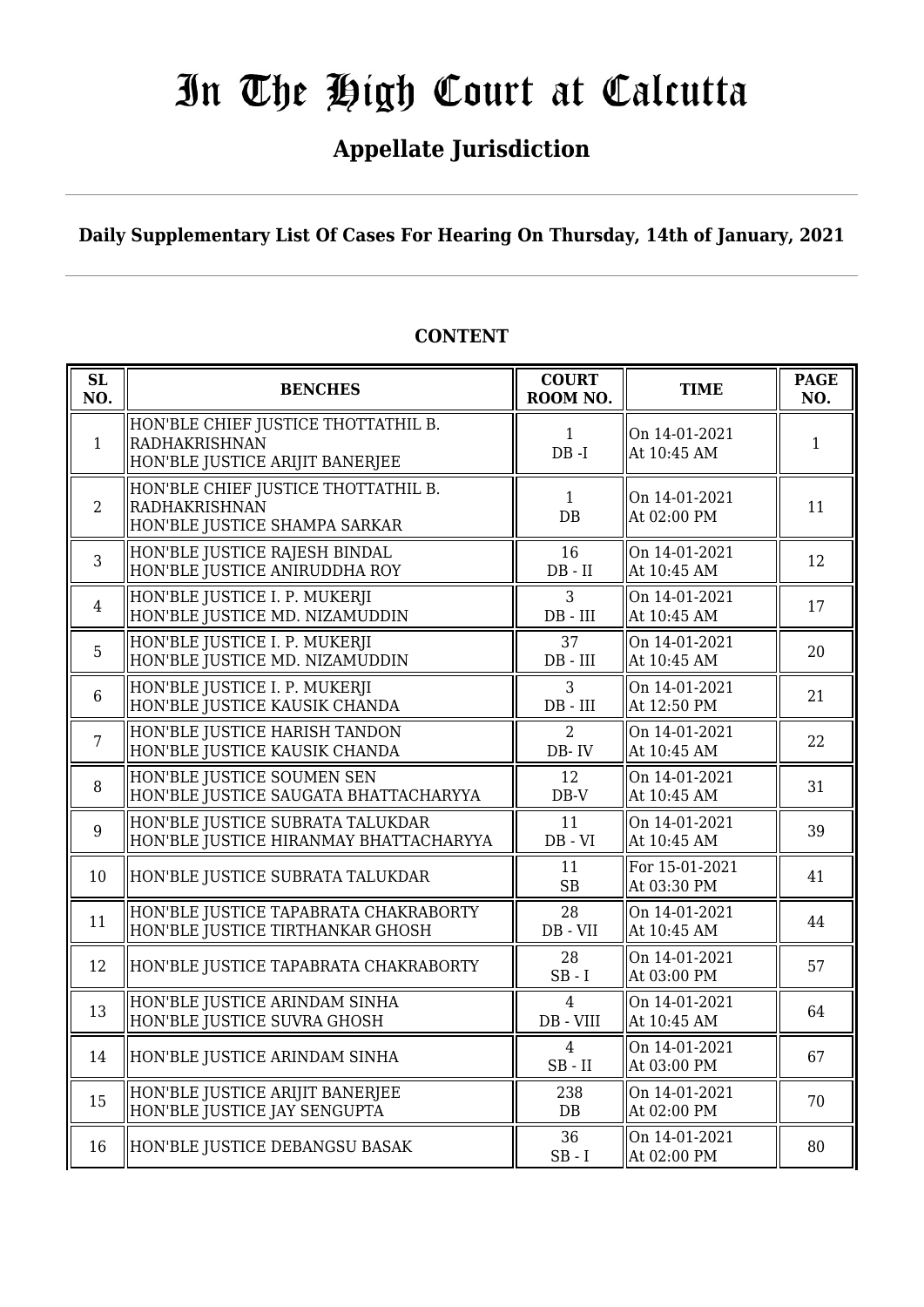| SL <sub>NO</sub> | <b>BENCHES</b>                           | <b>COURT</b><br>ROOM NO. | <b>TIME</b>                  | <b>PAGE</b><br>NO. |
|------------------|------------------------------------------|--------------------------|------------------------------|--------------------|
| 17               | HON'BLE JUSTICE ASHIS KUMAR CHAKRABORTY  | 38<br>$SB$ - $II$        | On 14-01-2021<br>At 10:45 AM | 83                 |
| 18               | HON'BLE JUSTICE SHIVAKANT PRASAD         | 9<br>$SB$ - $III$        | On 14-01-2021<br>At 10:45 AM | 99                 |
| 19               | HON'BLE JUSTICE RAJASEKHAR MANTHA        | 13<br>$SB$ - $IV$        | On 14-01-2021<br>At 10:45 AM | 101                |
| 20               | HON'BLE JUSTICE SABYASACHI BHATTACHARYYA | 8<br>$SB - V$            | On 14-01-2021<br>At 10:45 AM | 110                |
| 21               | HON'BLE JUSTICE SHEKHAR B. SARAF         | 26<br>SB-VII             | On 14-01-2021<br>At 10:45 AM | 116                |
| 22               | HON'BLE JUSTICE RAJARSHI BHARADWAJ       | 15<br>SB-VIII            | On 14-01-2021<br>At 10:45 AM | 125                |
| 23               | HON'BLE JUSTICE SHAMPA SARKAR            | 19<br>$SB$ - $IX$        | On 14-01-2021<br>At 10:45 AM | 168                |
| 24               | HON'BLE JUSTICE RAVI KRISHAN KAPUR       | 10<br>$SB - X$           | On 14-01-2021<br>At 10:45 AM | 171                |
| 25               | HON'BLE JUSTICE ARINDAM MUKHERJEE        | 23<br>$SB - XI$          | On 14-01-2021<br>At 10:45 AM | 175                |
| 26               | HON'BLE JUSTICE BISWAJIT BASU            | 18<br>SB-XII             | On 14-01-2021<br>At 10:45 AM | 180                |
| 27               | HON'BLE JUSTICE AMRITA SINHA             | 24<br>SB - XIII          | On 14-01-2021<br>At 10:45 AM | 182                |
| 28               | HON'BLE JUSTICE ABHIJIT GANGOPADHYAY     | 22<br>SB-XIV             | On 14-01-2021<br>At 10:45 AM | 191                |
| 29               | HON'BLE JUSTICE JAY SENGUPTA             | 32<br>$SB$ - $XV$        | On 14-01-2021<br>At 10:45 AM | 197                |
| 30               | HON'BLE JUSTICE BIBEK CHAUDHURI          | 30<br>SB-XVI             | On 14-01-2021<br>At 10:45 AM | 203                |
| 31               | HON'BLE JUSTICE SUBHASIS DASGUPTA        | 42<br>SB - XVII          | On 14-01-2021<br>At 10:45 AM | 208                |
| 32               | HON'BLE JUSTICE SUVRA GHOSH              | 5<br>SB - XVIII          | On 14-01-2021<br>At 03:00 PM | 211                |
| 33               | HON'BLE JUSTICE HIRANMAY BHATTACHARYYA   | 11<br>SB-XXI             | On 14-01-2021<br>At 12:55 PM | 215                |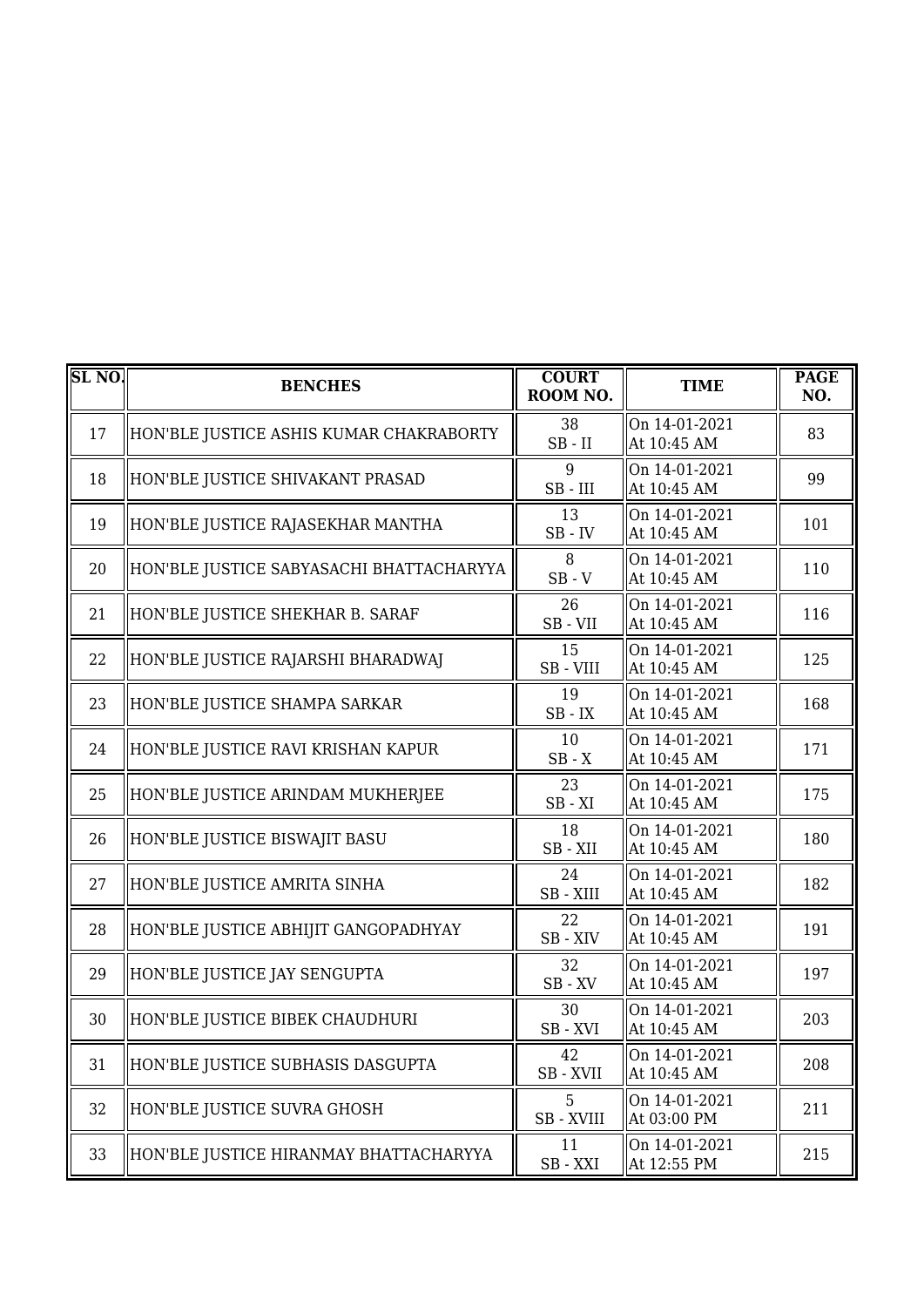

# **Appellate Side**

**DAILY CAUSELIST For Thursday The 14th January 2021**

**COURT NO. 1**

**DIVISION BENCH (DB -I)**

**AT 10:45 AM**

### **HON'BLE CHIEF JUSTICE THOTTATHIL B. RADHAKRISHNAN HON'BLE JUSTICE ARIJIT BANERJEE ( VIA VIDEO CONFERENCE )**

**ON AND FROM WEDNESDAY, THE 13TH JANUARY, 2021 - APPEALS FROM ORDERS RELATING TO RESIDUARY UNDER GROUP IX INCLUDING APPLICATIONS CONNECTED THERETO; PUBLIC INTEREST LITIGATION; CRIMINAL CONTEMPT MATTERS; APPEALS UNDER SECTION 19(1)(a) OF THE CONTEMPT OF COURT'S ACT; APPLICATIONS UNDER SECTION 27 OF THE ELECTRICITY REGULATORY COMMISSION ACT, 1998, INCLUDING APPLICATIONS CONNECTED THERETO; HABEAS CORPUS; DEATH REFERENCE CASES ( INCLUDING ADMISSION OF CRIMINAL APPEALS RELATING TO SUCH REFERENCE AGAINST THE SAME CONVICTION ORDER); ADMISSION OF CRIMINAL APPEALS; HEARING OF CRIMINAL APPEALS & APPLICATIONS CONNECTED THERETO INCLUDING APPLICATION FOR SUSPENSION OF SENTENCE IN PENDING APPEALS; CRIMINAL APPEALS RELATING TO CRIMES AGAINST WOMEN. ANY OTHER MATTER, IRRESPECTIVE OF CLASSIFICATION, AS DIRECTED BY THE HON'BLE CHIEF JUSTICE.**

**SPL. NOTE : MONDAY & TUESDAY ADMISSION OF CRIMINAL APPEALS , HABEAS CORPUS, CRIMINAL CONTEMPT MATTERS, APPEALS UNDER SECTION 19(1)(a) OF THE CONTEMPT OF COURT'S ACT. APPLICATIONS UNDER SECTION 27 OF THE ELECTRICITY REGULATORY COMMISSION ACT 1998 INCLUDING APPLICATIONS CONNECTED THERETO. BAIL IN CONNECTION WITH APPEAL. WEDNESDAY : HEARING OF CRIMINAL APPEALS THURSDAY : APPEALS FROM ORDERS RELATING TO RESIDUARY UNDER GROUP - IX INCLUDING APPLICATIONS CONNECTED THERETO. THEREAFTER PIL MATTERS WILL BE TAKEN UP. FRIDAY : PUBLIC INTEREST LITIGATION.**

> **NOTE: MATTERS WILL BE TAKEN UP THROUGH PHYSICAL HEARING ONLY WHEN BOTH THE PARTIES ARE AGREED. NO MENTIONING IN COURT**

### **SPECIALLY FIXED MATTERS**

1 WPA/5425/2020 SOFTWARE FREEDOM LAW CENTRE INDIA (SFLC.IN) VS STATE OF WEST BENGAL ORS.

INDRAJEET DEY

IA NO: CAN/1/2020(Old No:CAN/3119/2020)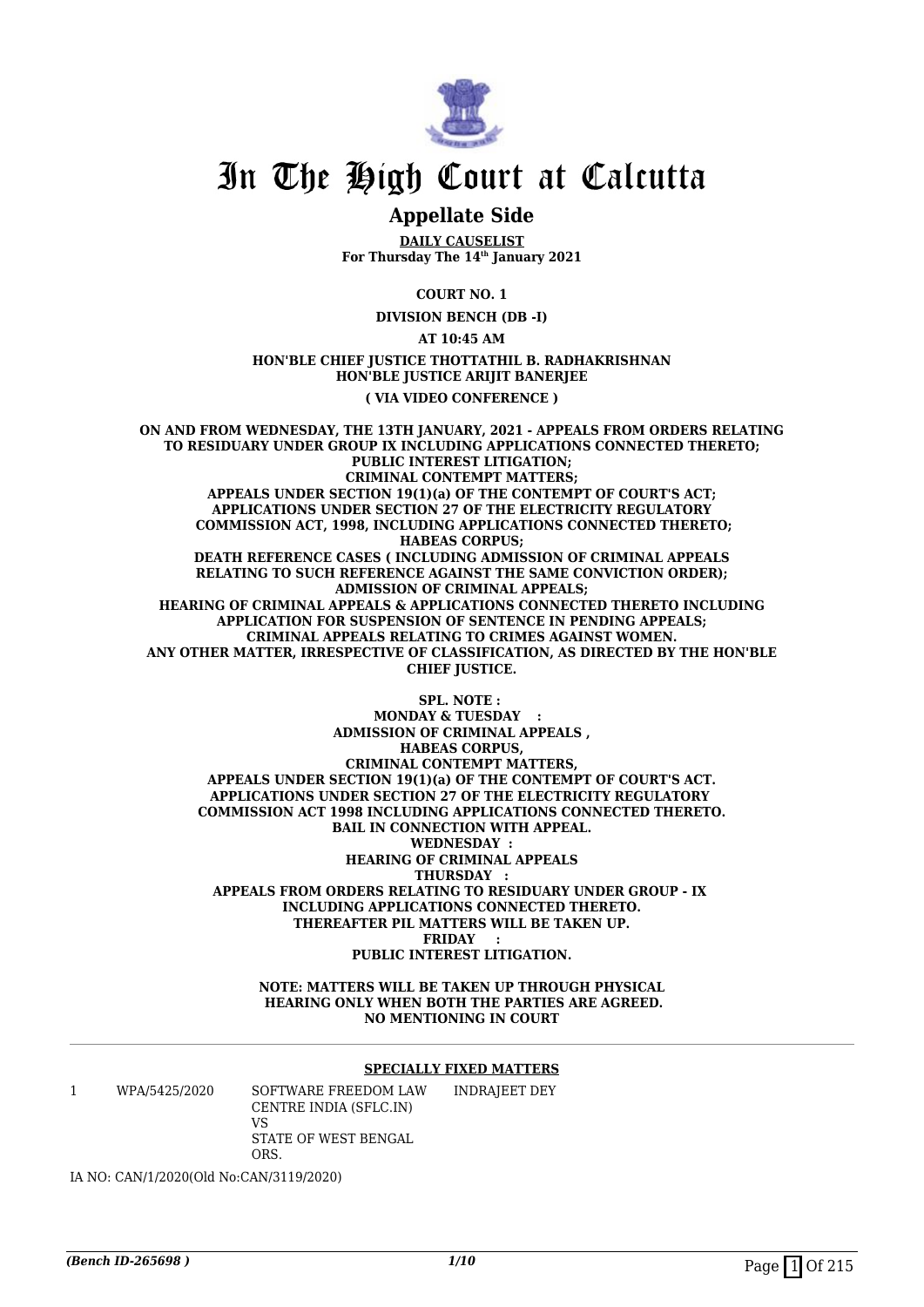| wt2  | WPA/3963/2020                           | SFLC<br>VS.<br>STATE OF WEST BENGAL &<br>ORS.                                            | INDRAJEET DEY                 |
|------|-----------------------------------------|------------------------------------------------------------------------------------------|-------------------------------|
| wt3  | WPA/5423/2020                           | COURT ON IT'S OWN<br><b>MOTION</b><br>VS<br>STATE OF WEST BENGAL &<br>ORS.               |                               |
| wt4  | WPA/5424/2020                           | PRIYANKA TIBREWAL<br>VS<br>STATE OF WEST BENGAL &<br>ORS.                                | PRIYANKA TIBREWAL             |
|      |                                         |                                                                                          | <b>TO BE MENTIONED</b>        |
| 5    | MAT/1481/2017<br>(Non - Prosecution)    | <b>SAISIBA SEN</b><br>VS<br>UNION OF INDIA & ORS.                                        | NARAYAN CH. MANDAL            |
|      |                                         |                                                                                          | <b>ASSIGNED MATTERS</b>       |
| 6    | CPAN/1314/2015<br>Arising out of        | BIMAL KRISHNA DATTA &<br>ORS<br>VS                                                       | A. DEY                        |
|      |                                         | SWAMI DHRUBANANDA<br>SARASWATI @ SUBODH DAS<br>&U ORS                                    |                               |
| wt7  | FMA/1456/2013                           | <b>SWAM DHRUBANANDA</b><br>SARASWATI @ SUBODH DAS<br>& ORS.<br>VS<br>BIMAL KRISHNA DATTA | AMIT KUMAR MUHURI             |
|      | IA NO: CAN/2/2014(Old No:CAN/2729/2014) |                                                                                          |                               |
|      |                                         |                                                                                          | <b>UPGRADED MATTERS</b>       |
| 8    | MAT/303/2018                            | S L ISPAT P LTD & ANR<br>VS<br>PUNJAB NATIONAL BANK &<br><b>ORS</b>                      | ARUN KUMAR UPADHYAY           |
|      | IA NO: CAN/2/2018(Old No:CAN/3431/2018) |                                                                                          |                               |
|      |                                         |                                                                                          | <b>APPEAL AND APPLICATION</b> |
| 9    | FMA/2419/2014                           | STATE OF WEST BENGAL &<br><b>ORS</b><br>VS<br>M/S. CARBIN BOX & TUBE &<br><b>ORS</b>     | <b>NABA KUMAR DAS</b>         |
| 10   | MAT/113/2017                            | RAKESH KUMAR<br><b>SRIVASTAVA</b><br>VS                                                  | KUM KUM MUKHERJEE             |
| wt11 | MAT/430/2017                            | UNION OF INDIA & ORS<br>RAKESH KUMAR<br><b>SRIVASTAVA</b><br>VS<br>UNION OF INDIA& ORS   | KUM KUM MUKHERJEE             |
|      | IA NO: CAN/3/2020(Old No:CAN/3012/2020) |                                                                                          |                               |
| 12   | MAT/1368/2018                           | JOYASREE HALDER<br>VS<br>STATE OF WEST BENGAL &<br>ORS                                   | MANOJIT BHATTACHARYA          |

IA NO: CAN/1/2019(Old No:CAN/7239/2019), CAN/2/2019(Old No:CAN/9306/2019)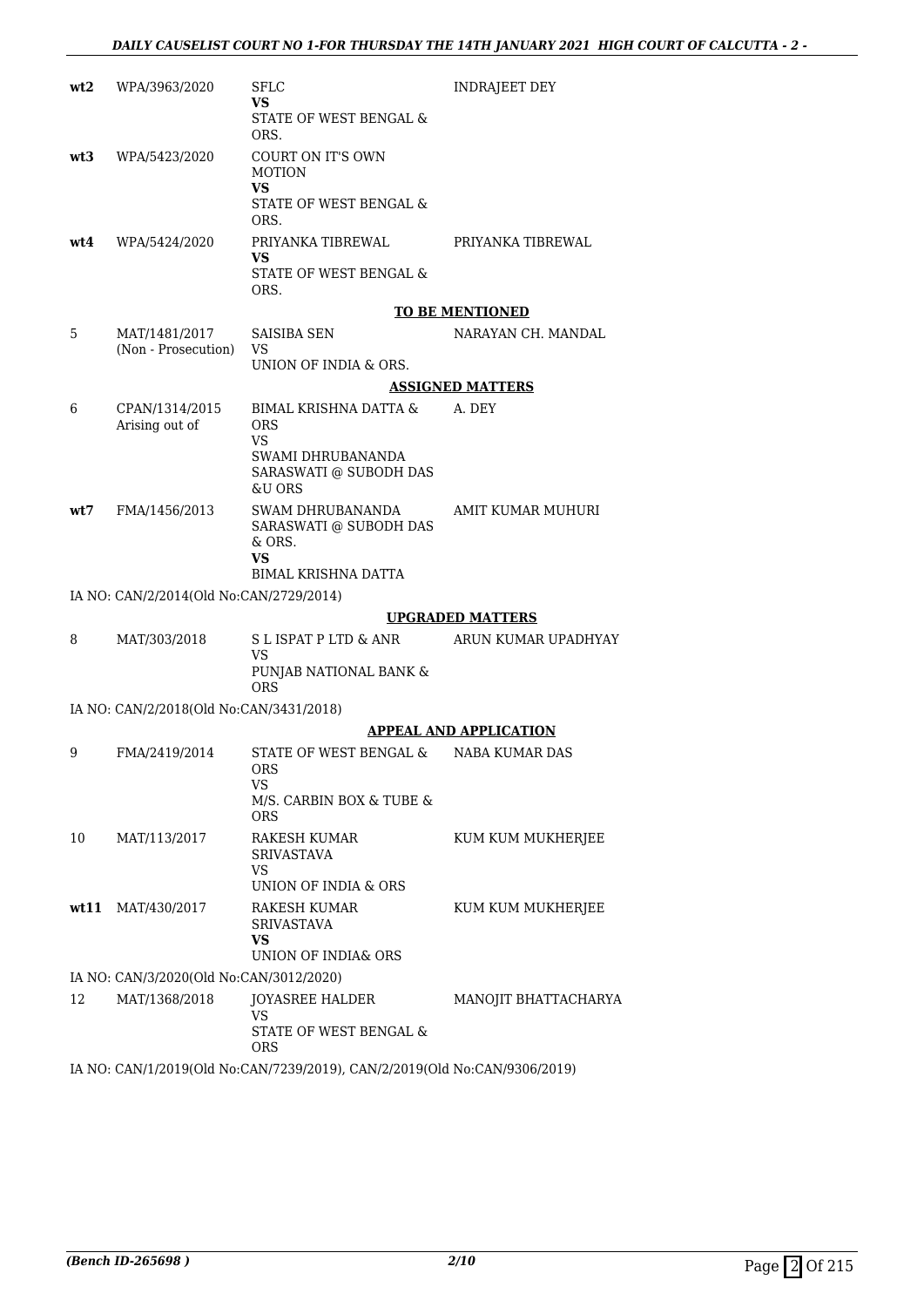| 13 | FMA/860/2019                             | <b>SAGAR THANA PRIMARY</b><br><b>CO-OPERATIVE MARKETING</b><br>SOCIETY LTD & ANR<br>VS. | <b>SHRABONI SARKAR</b>   |
|----|------------------------------------------|-----------------------------------------------------------------------------------------|--------------------------|
|    |                                          | STATE OF WEST BENGAL &<br><b>ORS</b>                                                    |                          |
|    | IA NO: CAN/1/2019(Old No:CAN/4636/2019)  |                                                                                         |                          |
| 14 | FMA/861/2019                             | DHASPARA SKUS LTD. &<br>ANR<br>VS.                                                      | <b>SHRABONI SARKAR</b>   |
|    |                                          | STATE OF WEST BENGAL &<br>ORS                                                           |                          |
|    | IA NO: CAN/1/2019(Old No:CAN/4637/2019)  |                                                                                         |                          |
| 15 | MAT/1435/2019                            | GOURANGA SAHA & ANR<br>VS<br>JAYANTA KUMAR<br>PRAMANIC & ORS                            | <b>GOPA BISWAS</b>       |
|    |                                          | IA NO: CAN/1/2019(Old No:CAN/9981/2019), CAN/2/2019(Old No:CAN/9982/2019)               |                          |
| 16 | MAT/1975/2019                            | CENTRA BANK OF INDIA<br>VS                                                              | <b>BISWAMBHER JHA</b>    |
|    |                                          | <b>SARKAR PRODUCT S &amp;</b><br>TRADING PVT LTD                                        |                          |
|    | IA NO: CAN/1/2020(Old No:CAN/335/2020)   |                                                                                         |                          |
| 17 | FMA/328/2020                             | PRANAB KUMAR NANDA &<br><b>ORS</b><br>VS                                                | AMIT BARAN DASH          |
|    |                                          | STATE OF WEST BENGAL &<br>ORS                                                           |                          |
|    | IA NO: CAN/1/2019(Old No:CAN/4975/2019)  |                                                                                         |                          |
| 18 | MAT/397/2020                             | <b>SOUTH SANKRAIL</b><br>INDRADHANU ATHLETIC<br>CLUB<br>VS                              | SHIRSHENDU CHOWDHURY     |
|    |                                          | M/S. BENGAL INVESTMENT<br>LTD. & ORS.                                                   |                          |
|    | IA NO: CAN/1/2020(Old No:CAN/2612/2020)  |                                                                                         |                          |
| 19 | MAT/659/2020                             | SURYA ALLOY IND. LTD.<br>AND ANR.<br><b>VS</b>                                          | SIDDHARTH SHROFF         |
|    |                                          | EAST CENTRAL RAILWAY<br>AND ORS.                                                        |                          |
|    | IA NO: CAN/1/2020                        |                                                                                         |                          |
| 20 | FMA/680/2020                             | BIDYUT BARAN PAL<br>VS<br>STATE OF WEST BENGAL                                          | UTTAM KUMAR BHATTACHARYA |
|    | IA NO: CAN/1/2019(Old No:CAN/12790/2019) |                                                                                         |                          |
| 21 | MAT/708/2020                             | ANUP KR SHARMA                                                                          | DEBLINA CHATTERJEE       |
|    |                                          | VS<br>STATE OF WEST BENGAL<br>AND ORS.                                                  |                          |
|    | IA NO: CAN/1/2020                        |                                                                                         |                          |
| 22 | MAT/727/2020                             | SK MATIUR RAHAMAN<br>VS<br>STATE OF WEST BENGAL<br>AND ORS.                             | ANINDITA AUDDY           |
|    |                                          |                                                                                         |                          |

IA NO: CAN/1/2020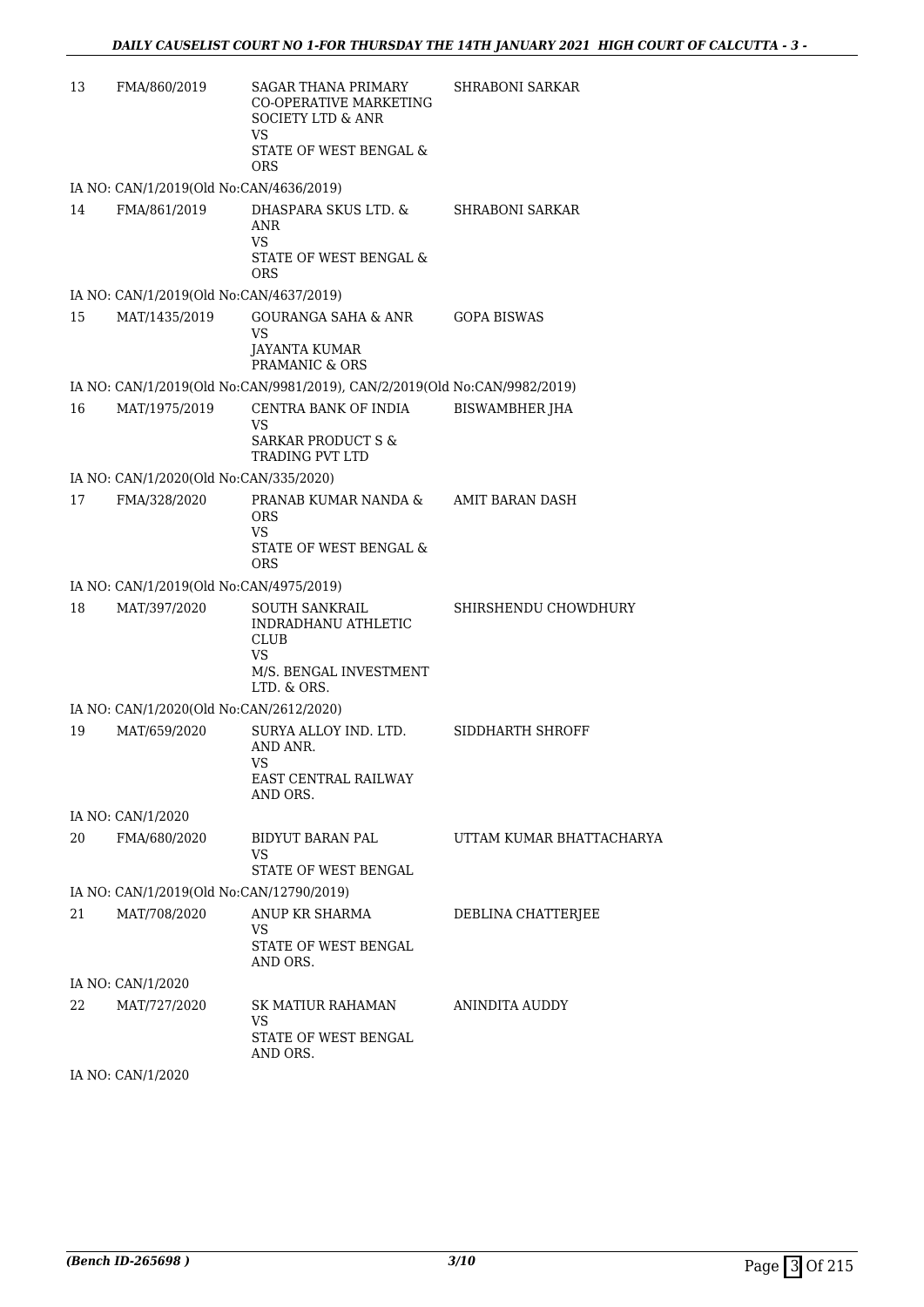| 23 | MAT/2/2021                    | RAJ KISHORE SINGH                                                                                     | <b>ABHIJT SARKAR</b>    |
|----|-------------------------------|-------------------------------------------------------------------------------------------------------|-------------------------|
|    |                               | VS<br>MANIKCHAK ASTHA<br><b>WELFARE SOCIETY AND</b><br><b>ORS</b>                                     |                         |
|    | IA NO: CAN/1/2021             |                                                                                                       |                         |
| 24 | MAT/17/2021                   | M/S EXCLUSIVE HOMES ABIR LAL CHAKRAVORTI<br>PVT. LTD AND ANR<br>VS                                    |                         |
|    |                               | STATE OF WEST BENGAL<br>AND ORS.                                                                      |                         |
|    | IA NO: CAN/1/2021             |                                                                                                       |                         |
| 25 | MAT/19/2021                   | DILIP JANA                                                                                            | <b>SOMA KAR GHOSH</b>   |
|    |                               | VS<br>UNITED ORDER AND<br>SUPPLY CO-OP SOCIEITY<br>LTD AND ORS                                        |                         |
|    | IA NO: CAN/1/2021, CAN/2/2021 |                                                                                                       |                         |
|    |                               |                                                                                                       | <b>FIXED PIL MATTER</b> |
| 26 | WPA(P)/2/2020                 | SUMAN DAS AND ANR                                                                                     | ANISH KUMAR MUKHERJEE   |
|    |                               | VS<br>STATE OF WEST BENGAL<br>AND ORS.                                                                |                         |
| 27 | WPA(P)/7/2020                 | ARUP KUMAR ROY                                                                                        | MOYYUKH MUKHERJEE       |
|    |                               | VS.<br>STATE OF WEST BENGAL<br>AND ORS.                                                               |                         |
| 28 | WPA(P)/8/2020                 | GOUTAM BHOWMICK AND UTPAL DUTTA<br><b>ORS</b><br><b>VS</b>                                            |                         |
|    |                               | STATE OF WEST BENGAL<br>AND ORS.                                                                      |                         |
| 29 | WPA(P)/19/2020                | ASSOCIATION FOR<br>PROTECTION OF<br>DECMCRATIC RIGHTS AND<br><b>ANR</b><br>VS<br>STATE OF WEST BENGAL | MAHABOOB AHMED          |
| 30 | WPA/3489/2020                 | AND ORS.<br>GIRIDHARI SANTRA & ORS.                                                                   | ARKA BHATTACHARYA       |
|    |                               | VS<br>STATE OF WEST BENGAL &<br>ORS.                                                                  |                         |
| 31 | WPA/3891/2020                 | SUBRATA MONDAL                                                                                        | SUBHRANGSU PANDA        |
|    |                               | VS<br><b>STATE OF WEST BENGAL &amp;</b><br><b>ORS</b>                                                 |                         |
|    | IA NO: CAN/1/2020             |                                                                                                       |                         |
| 32 | WPA/4377/2020                 | AMITABHA MAJUMDAR<br><b>VS</b><br>STATE OF WEST BENGAL &<br><b>ORS</b>                                | ARUNANGSHU CHAKRABORTY  |
| 33 | WPA/4351/2020                 | RAJU ROY                                                                                              | ANIL KR. CHATTOPADHYAY  |
|    |                               | VS<br>STATE OF WEST BENGAL &<br>ORS.                                                                  |                         |
| 34 | WPA/5183/2020                 | SIRAJ HAQ                                                                                             | SIRAJ HAQ               |
|    |                               | VS<br>STATE OF WEST BENGAL &<br><b>ORS</b>                                                            |                         |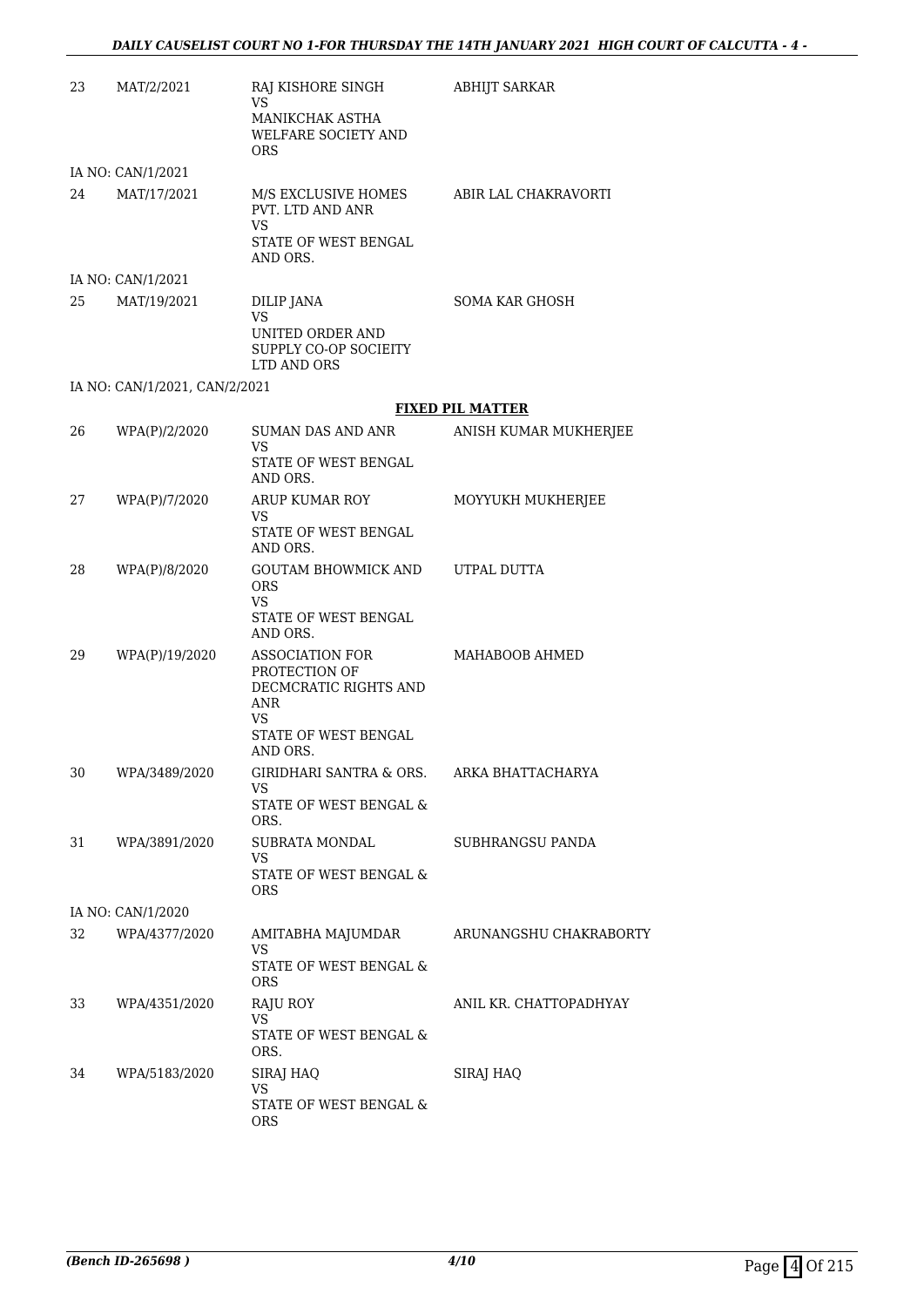## *DAILY CAUSELIST COURT NO 1-FOR THURSDAY THE 14TH JANUARY 2021 HIGH COURT OF CALCUTTA - 5 -*

| 35 | WPA/8129/2020                           | TARAKNATH PRAMANIK<br>VS<br>State of West Bengal                                                                     | TARAKNATH SAMANTA                                                                                            |
|----|-----------------------------------------|----------------------------------------------------------------------------------------------------------------------|--------------------------------------------------------------------------------------------------------------|
| 36 | WPA/9027/2020                           | DIPAK KUMAR SHAW<br>VS<br>STATE OF WEST BENGAL<br>AND ORS.                                                           | DIPANKAR MULLICK                                                                                             |
|    | IA NO: CAN/1/2020                       |                                                                                                                      |                                                                                                              |
| 37 | WPA/9565/2020                           | BAKIBILLA MONDAL<br><b>VS</b><br>STATE OF WEST BENGAL<br>AND ORS.                                                    | MAZHAR HOSSAIN CHOWDHURY                                                                                     |
| 38 | WPA/6076/2020                           | SWARAJ INDIA & ANR<br>VS<br>STATE OF WEST BENGAL&<br><b>ORS</b>                                                      | SURYANU SENGUPTA                                                                                             |
|    | IA NO: CAN/1/2020(Old No:CAN/4297/2020) |                                                                                                                      |                                                                                                              |
| 39 | WPA/7259/2020                           | MANOJ TIGGA<br>VS<br>SECRETARY, GOVT. OF WEST<br>BENGAL, DEPT. OF FOREST                                             | <b>ARIJIT GHOSH</b>                                                                                          |
|    | IA NO: CAN/1/2020                       |                                                                                                                      |                                                                                                              |
| 40 | WPA/8076/2020                           | LAL BIHARI MAHATO AND<br>ORS<br><b>VS</b>                                                                            | <b>SARWAR JAHAN</b>                                                                                          |
|    |                                         | STATE OF WEST BENGAL<br>AND ORS.                                                                                     |                                                                                                              |
| 41 | WPA/9087/2020                           | PRTHVIJOY DAS AND ANR<br>VS<br>THE PRINCIPAL SECY<br>, MINISTRY OF HOME<br>AFFAIRS GOI AND ORS                       | <b>BISWAJIT DUTTA</b>                                                                                        |
| 42 | WPA/9433/2020                           | KHAGENDRA KUMAR<br>DUTTA @ ORS<br><b>VS</b><br>STATE OF WEST BENGAL<br>AND ORS.                                      | SIDDHARTHA SANKAR MANDAL                                                                                     |
|    |                                         |                                                                                                                      | <b>PIL MATTERS</b>                                                                                           |
| 43 | WPA/13936/2017                          | SHANTI GANATANTRA<br>SANGHATI MANCHA & ORS<br><b>VS</b><br>STATE OF WEST BENGAL &<br><b>ORS</b>                      | D. SENGUPTA                                                                                                  |
|    | CAN/5/2020(Old No:CAN/5813/2020)        |                                                                                                                      | IA NO: CAN/2/2017(Old No:CAN/8860/2017), CAN/3/2017(Old No:CAN/8944/2017), CAN/4/2020(Old No:CAN/5811/2020), |
| 44 | WPA/27353/2017                          | SHANTI GANATANTRA<br>SANGHATI MANCHA & ORS<br>VS<br>STATE OF WEST BENGAL &                                           | <b>D K SENGUPTA</b>                                                                                          |
| 45 | WPA/9202/2018                           | <b>ORS</b><br>DHIRENDRA NATH PARYA &<br><b>ORS</b><br><b>VS</b>                                                      | <b>DEBASISH DAS</b>                                                                                          |
| 46 | WPA/10590/2019                          | STATE OF WEST BENGAL &<br><b>ORS</b><br>MIRZA JASIM UDDIN & ORS<br><b>VS</b><br>STATE OF WEST BENGAL &<br><b>ORS</b> | SALONI BHATTACHARJEE                                                                                         |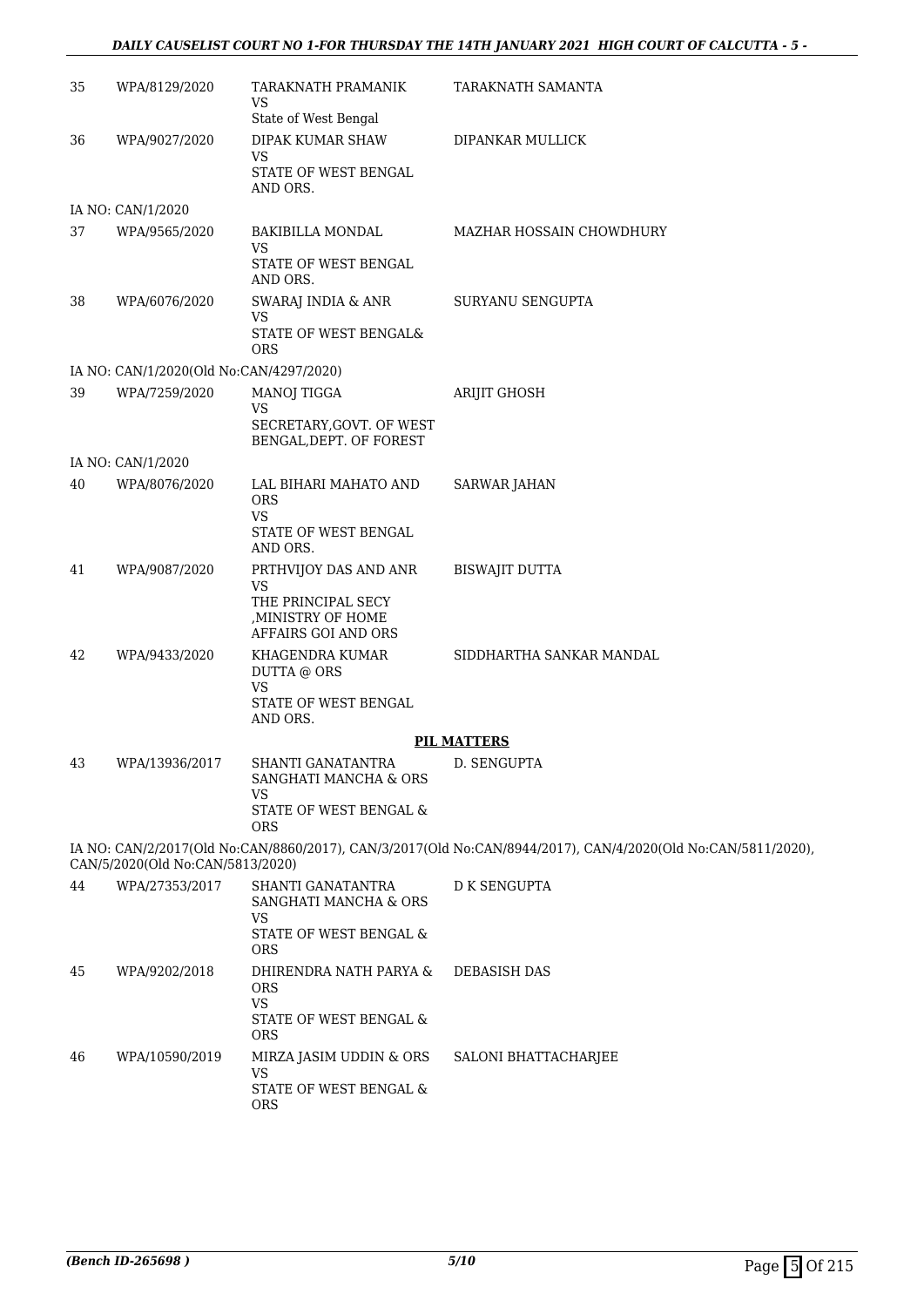| 47 | WPA(P)/12/2020    | NARENDRANATH MAHATO<br>AND ORS<br><b>VS</b>                                                             | <b>ASHIS KR PAUL</b>     |
|----|-------------------|---------------------------------------------------------------------------------------------------------|--------------------------|
|    |                   | STATE OF WEST BENGAL<br>AND ORS.                                                                        |                          |
| 48 | WPA(P)/18/2020    | <b>TARA SUNDAR</b><br>VS<br>STATE OF WEST BENGAL<br>AND ORS.                                            | SALONI BHATTACHARYA      |
| 49 | WPA(P)/20/2020    | MUSCULAR DYSTROPHY<br>PATIENT WELFARE<br><b>SOCIETY</b><br>VS.                                          | SALONI BHATTACHARJEE     |
|    |                   | UNION OF INDIA AND ORS.                                                                                 |                          |
| 50 | WPA(P)/22/2020    | PEOPLE UNITED FOR<br>BETER LIVING IN<br>CALCUTTA AND ANR<br>VS<br>STATE OF WEST BENGAL<br>AND ORS.      | RITUPARNA CHATTERJEE     |
| 51 | WPA(P)/24/2020    | TARANIKANTA KARJEE AND Firoze Hassan<br><b>ANOTHER</b><br><b>VS</b><br>STATE OF WEST BENGAL<br>AND ORS. |                          |
| 52 | WPA(P)/25/2020    | SANJIB KUMAR DAN<br>VS<br>STATE OF WEST BENGAL<br>AND ORS.                                              | ABHISHEK BANERJEE        |
| 53 | WPA(P)/26/2020    | HAMEJUDDIN MOLLA<br>VS<br>STATE OF WEST BENGAL<br>AND ORS.                                              | <b>ANKITA DEY</b>        |
|    | IA NO: CAN/1/2021 |                                                                                                         |                          |
| 54 | WPA(P)/28/2020    | COMMUNIST PARTY OF<br><b>INDIA MARXIST HOWRAH</b><br>DIST COM<br>VS                                     | PINTU KARAR              |
|    |                   | W B STATE ELECTION<br><b>COMISSION AND ORS</b>                                                          |                          |
| 55 | WPA/2901/2020     | SACHINDRA NATH COOMER TANUJA BASAK<br>VS<br><b>STATE OF WEST BENGAL &amp;</b><br>ORS                    |                          |
| 56 | WPA/3754/2020     | SHANKHAJIT RAY<br>VS<br>STATE OF WEST BENGAL &<br>ORS                                                   | AMAL KR DATTA            |
| 57 | WPA/3935/2020     | <b>SK ATAUL</b><br>VS<br>STATE OF WEST BENGAL &<br>ORS.                                                 | <b>SOUMEN CHATTERJEE</b> |
| 58 | WPA/4108/2020     | PASCHIM BANGA VIGYAN<br>MANCHA & ANR<br>VS<br>STATE OF WEST BENGAL &                                    | PINTU KARAR              |
| 59 | WPA/4649/2020     | <b>ORS</b><br>BIPLAB KUMAR<br>CHOWDHURY<br><b>VS</b><br>UNION OF INDIA & ORS                            | SURENDRA KUMAR SHARMA    |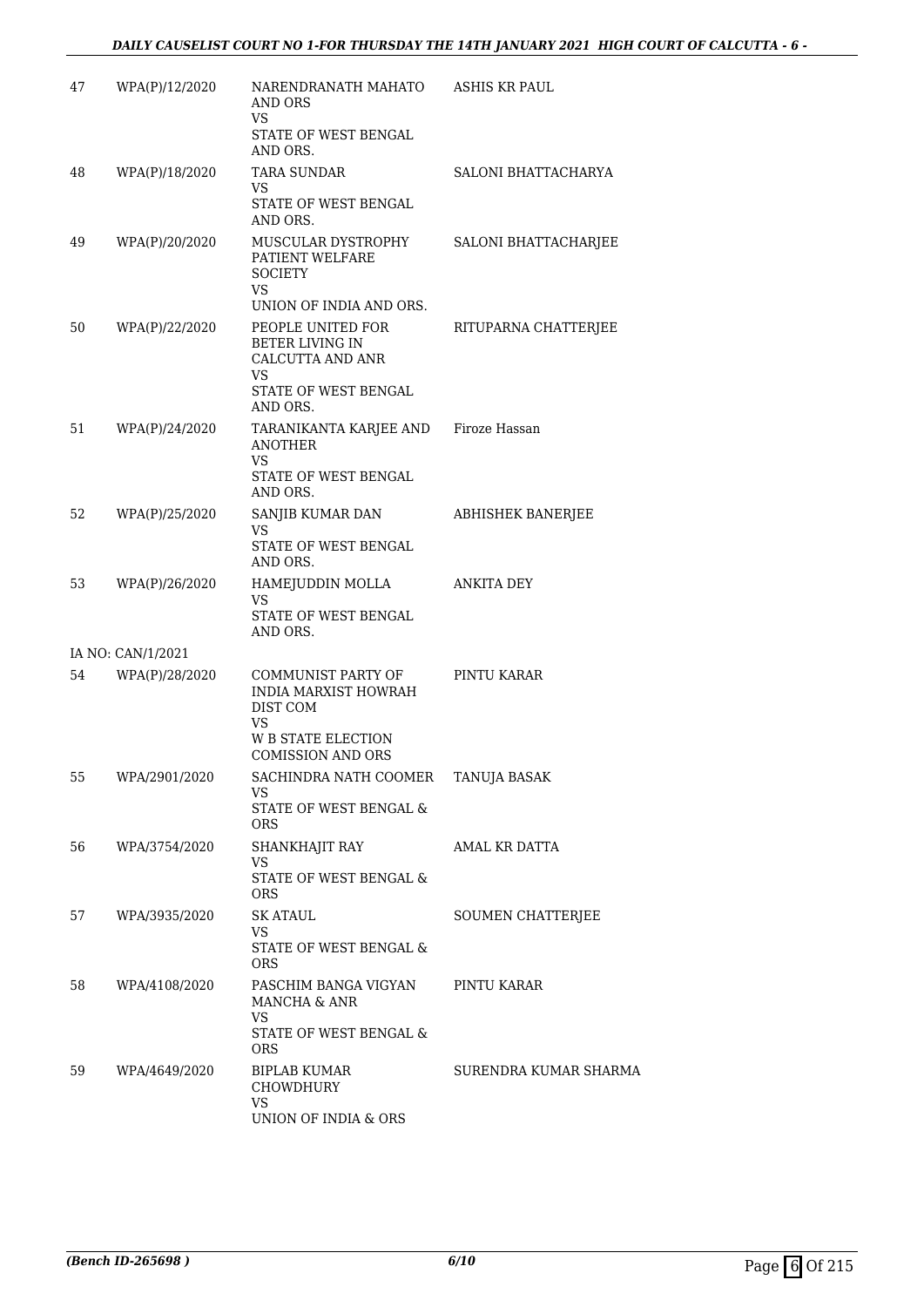| 60 | WPA/5132/2020                                                                                    | PRAFULLA MONDAL & ANR<br>VS<br>STATE OF WEST BENGAL &                                          | CHANDRA NATH SARKAR          |
|----|--------------------------------------------------------------------------------------------------|------------------------------------------------------------------------------------------------|------------------------------|
| 61 | WPA/5413/2020                                                                                    | <b>ORS</b><br>KABIR SHANKAR BOSE<br>VS<br>STATE OF WEST BENGAL &                               | BRAJESH JHA                  |
| 62 | WPA/5443/2020                                                                                    | ORS.<br><b>ATAUR RAHAMAN</b><br>VS<br>STATE OF WEST BENGAL &<br><b>ORS</b>                     | <b>INDRAJEET DEY</b>         |
|    | IA NO: CAN/1/2020(Old No:CAN/3151/2020)                                                          |                                                                                                |                              |
| 63 | WPA/5507/2020                                                                                    | PRIYANKA TIBREWAL<br>VS<br>STATE OF WEST BENGAL &<br><b>ORS</b>                                | PRIYANKA TIBREWAL IN PERSON  |
| 64 | WPA/5839/2020                                                                                    | ARJUN SINGH<br><b>VS</b><br>STATE OF WEST BENGAL &<br><b>ORS</b>                               | <b>VIKASH SINGH</b>          |
|    | IA NO: CAN/1/2020(Old No:CAN/3891/2020)                                                          |                                                                                                |                              |
| 65 | WPA/5961/2020                                                                                    | <b>BIPLAB KUMAR</b><br>CHOWDHURY<br><b>VS</b><br>STATE OF WEST BENGAL &                        | PARASHAR BAIDY               |
|    | IA NO: CAN/1/2020(Old No:CAN/4121/2020)                                                          | ORS.                                                                                           |                              |
| 66 | WPA/6293/2020<br>WITH GA 9/2020 IN LTD. & ANR<br>WPO 1253/2009<br>COAL INDIA LTD. & ORS.<br>ORS. | EASTERN COAL FIELDS<br>VS<br>PARTHA GHOSH Vs. STATE OF WEST BENGAL &                           | <b>SHIV SHANKAR BANERJEE</b> |
|    | IA NO: CAN/1/2020(Old No:CAN/4755/2020)                                                          |                                                                                                |                              |
| 67 | WPA/6405/2020                                                                                    | ANAT BANDHU HAZRA<br><b>CHOUDHURY</b><br>VS<br><b>STATE OF WEST BENGAL &amp;</b><br><b>ORS</b> | PRADYAT SAHA                 |
|    | IA NO: CAN/1/2020(Old No:CAN/5009/2020)                                                          |                                                                                                |                              |
| 68 | WPA/6513/2020                                                                                    | BIPLAB KR. CHOWDHURY<br>VS<br>STATE OF WEST BENGAL &<br>ORS.                                   | PARASHAR BAIDYA              |
|    | IA NO: CAN/1/2020(Old No:CAN/5209/2020)                                                          |                                                                                                |                              |
| 69 | WPA/6515/2020                                                                                    | BIPLAB KR. CHOWDHURY<br>VS<br>STATE OF WEST BENGAL &<br>ORS.                                   | PARASHAR BAIDYA              |
|    | IA NO: CAN/1/2020(Old No:CAN/5215/2020)                                                          |                                                                                                |                              |
| 70 | WPA/6518/2020                                                                                    | BIPLAB KR. CHOWDHURY<br>VS<br>STATE OF WEST BENGAL &<br>ORS.                                   | PARASHAR BAIDYA              |
|    | IA NO: CAN/1/2020(Old No:CAN/5219/2020)                                                          |                                                                                                |                              |
| 71 | WPA/6702/2020                                                                                    | TARUN CHAKRABORTY<br>VS<br>KOLKATA MUNICIPALITY<br><b>CORPORATION &amp; ORS</b>                | PINGAL BHATTACHRYA           |
|    | IA NO: CAN/1/2020(Old No:CAN/5600/2020)                                                          |                                                                                                |                              |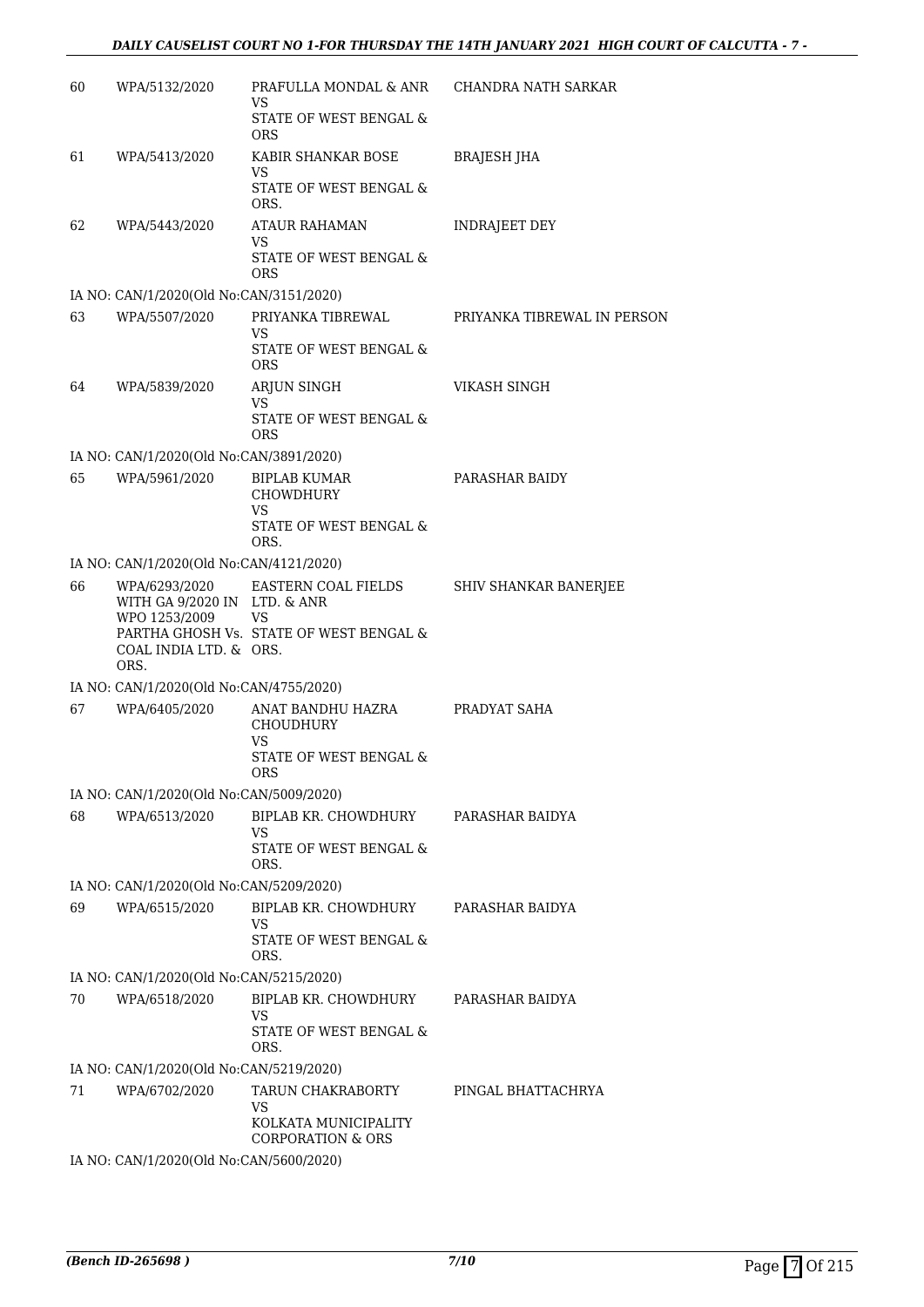| 72 | WPA/6898/2020                 | CHANDRA SEKHAR JHA AND<br>ANR<br><b>VS</b>                                          | SURENDRA KUMAR SHARMA       |
|----|-------------------------------|-------------------------------------------------------------------------------------|-----------------------------|
|    |                               | Union of India AND ORS                                                              |                             |
|    | IA NO: CAN/1/2020             |                                                                                     |                             |
| 73 | WPA/6920/2020                 | MD ABDUL MALEQUE<br><b>MOLLA AND ORS</b><br><b>VS</b>                               | SOUMAJIT CHATTERJEE         |
|    |                               | State of West Bengal AND<br><b>ORS</b>                                              |                             |
|    | IA NO: CAN/1/2020, CAN/2/2020 |                                                                                     |                             |
| 74 | WPA/7333/2020                 | PRANABESH MANDAL<br>VS<br>State of West Bengal                                      | PRANTICK GHOSH              |
|    | IA NO: CAN/1/2020             |                                                                                     |                             |
| 75 | WPA/7787/2020                 | TATHAGATA DATTA<br>VS<br>Union of India                                             | TATHAGATA DUTTA (IN PERSON) |
|    | IA NO: CAN/1/2020             |                                                                                     |                             |
| 76 | WPA/7803/2020                 | MANOJ CHAKRABORTY<br>VS<br>Union of India                                           | PRATIP KUMAR CHATTERJEE     |
| 77 | WPA/7853/2020                 | <b>UMAPADA GHOSH</b><br><b>VS</b>                                                   | <b>SOURAV MONDAL</b>        |
|    |                               | State of West Bengal                                                                |                             |
| 78 | WPA/7877/2020                 | DEBOJYOTI ROY<br><b>VS</b><br>State of West Bengal                                  | <b>MANAS KR DAS</b>         |
| 79 | WPA/7912/2020                 | <b>SOURAV DUTTA</b><br>VS<br>STATE OF WEST BENGAL<br>AND ORS.                       | SALONI BHATTACHARJEE        |
| 80 | WPA/7916/2020                 | SOURAV DUTTA<br>VS<br>STATE OF WEST BENGAL<br>AND ORS.                              | SALONI BHATTACHARJEE        |
| 81 | WPA/8514/2020                 | <b>KALAM PAILAN</b><br>VS<br>STATE OF WEST BENGAL<br>AND ORS.                       | DEBAJYTI DEB                |
| 82 | WPA/8608/2020                 | MOSTAQUE ALAM AND ANR ANINDYA GHOSH<br>VS<br>THE UNION OF INDIA AND<br>ORS.         |                             |
|    | IA NO: CAN/1/2020             |                                                                                     |                             |
| 83 | WPA/8787/2020                 | JOYDEEP KARMAKAR<br>VS<br>STATE OF WEST BENGAL<br>AND ORS.                          | <b>SOURAV HALDAR</b>        |
| 84 | WPA/8829/2020                 | SANJAY BANERJEE<br>VS.<br>THE UNION OF INDIA AND<br>ORS                             | SARBANANDA SANYAL           |
| 85 | WPA/8859/2020                 | PRASANT KUMAR ROY<br>VS<br>STATE OF WEST BENGAL                                     | Bidyut Baran Biswas         |
| 86 | WPA/9431/2020                 | AND ORS.<br>SUSHIL MONDAL AND<br><b>OTHERS</b><br><b>VS</b><br>STATE OF WEST BENGAL | <b>AMIT BISWAS</b>          |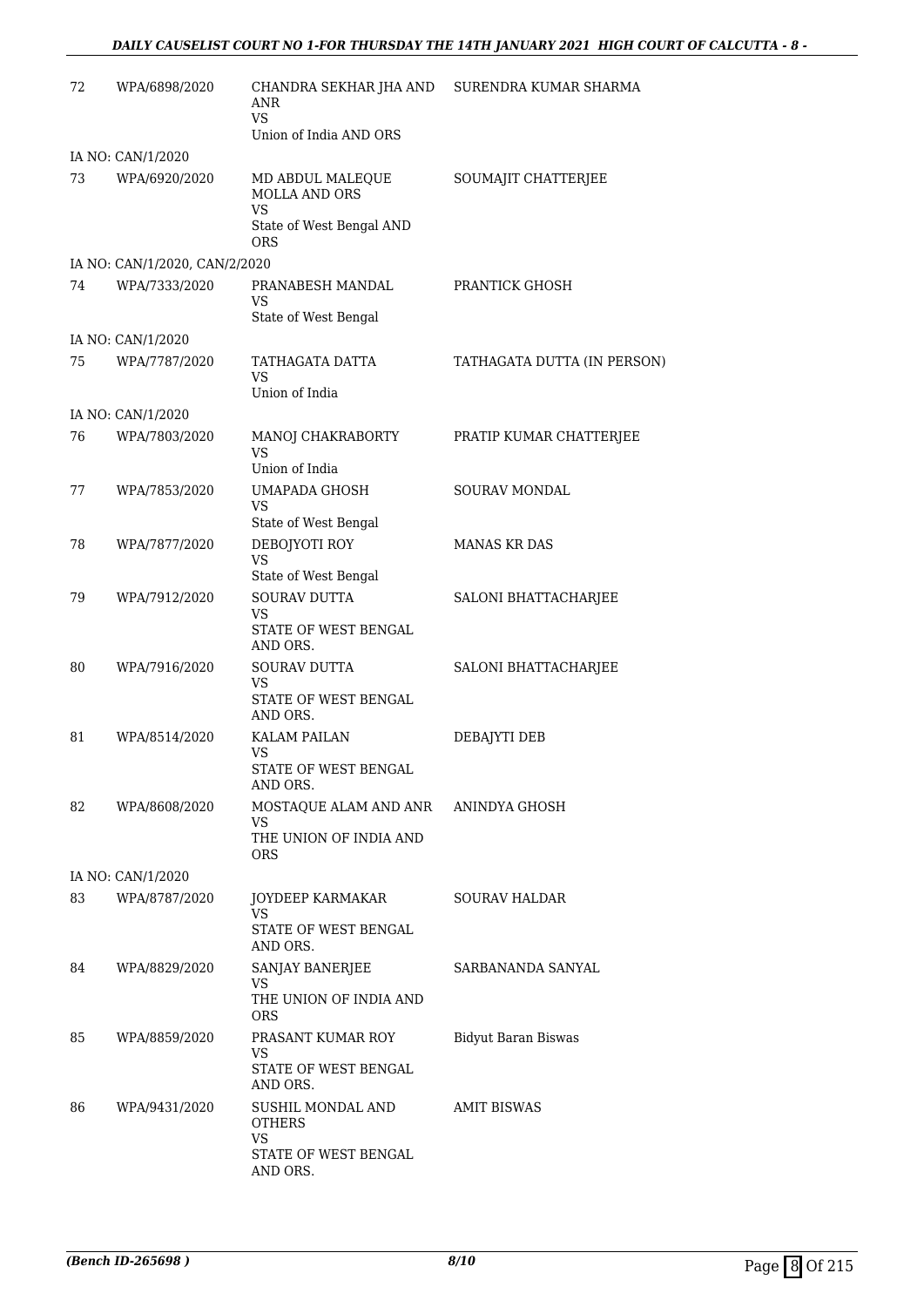## *DAILY CAUSELIST COURT NO 1-FOR THURSDAY THE 14TH JANUARY 2021 HIGH COURT OF CALCUTTA - 9 -*

| 87  | WPA/9727/2020  | SOMDYUTI PAREKH<br>VS<br>STATE OF WEST BENGAL<br>AND ORS.                                                                  | STEVEDN SOURADIP BISWAS        |
|-----|----------------|----------------------------------------------------------------------------------------------------------------------------|--------------------------------|
| 88  | WPA/9789/2020  | CHITTARANJAN HALDER<br><b>VS</b><br>State of West Bengal                                                                   | SAIKATCHATTERJIIZINK@GMAIL.COM |
| 89  | WPA/10070/2020 | <b>JAYDEB DAS AND ANR</b><br>VS.<br><b>BAR COUNCIL OF WEST</b><br><b>BENGAL AND ORS</b>                                    | RAJ KUMAR GUPTA                |
| 90  | WPA/10184/2020 | <b>SANDIP KONAR</b><br>VS<br>STATE OF WEST BENGAL<br>AND ORS.                                                              | ANKITA DEY                     |
| 91  | WPA/10230/2020 | RATAN SAHA<br>VS<br>STATE OF WEST BENGAL<br>AND ORS.                                                                       | Madhurima Sarkar               |
| 92  | WPA/10294/2020 | <b>BABLU SOREN AND ORS</b><br>VS<br>STATE OF WEST BENGAL<br>AND ORS.                                                       | PRDIP PAUL                     |
| 93  | WPA/10433/2020 | <b>MAHAR FAROZ</b><br><b>VS</b><br>THE ASSANSOL MUNICIPAL                                                                  | RAKESH PRASAD SHAW             |
| 94  | WPA/10450/2020 | CORPORATION<br>JAGANNATH ROY AND<br><b>OTHERS</b><br>VS<br>STATE OF WEST BENGAL                                            | HARADHAN MONDAL                |
| 95  | WPA/10471/2020 | AND ORS.<br>DAKSHINBANGA<br>MATSYAJIBI FORUM AND<br><b>OTHERS</b><br>VS                                                    | SAYANTI SENGUPTA               |
| 96  | WPA/10532/2020 | UNION OF INDIA AND ORS.<br><b>GURUDAS</b><br>CHATTOPADHYAY AND<br><b>ANOTHER</b><br>VS<br>STATE OF WEST BENGAL<br>AND ORS. | SANTANU MAJI                   |
| 97  | WPA/10535/2020 | RANJIT ROY<br>VS<br>STATE OF WEST BENGAL<br>AND ORS.                                                                       | SUNNY NANDY                    |
| 98  | WPA(P)/1/2021  | MANOJ MONDAL<br><b>VS</b><br>THE NATIONAL HIGHWAYS<br><b>AUTHORITY OF INDIA AND</b><br><b>OTHERS</b>                       | SUBRATA GOSWAMI                |
| 99  | WPA(P)/10/2021 | MANABENDRA RAY<br><b>VS</b><br>STATE OF WEST BENGAL<br>AND ORS.                                                            | MOYUKH MUKHERJEE               |
|     |                |                                                                                                                            | <b>CONTEMPT APPLICATION</b>    |
| 100 | CPAN/528/2020  | AMITAVA GUHA<br><b>VS</b><br>NARAYAN SWARUP NIGAM                                                                          | AMLAN KUMAR MUKHERJEE          |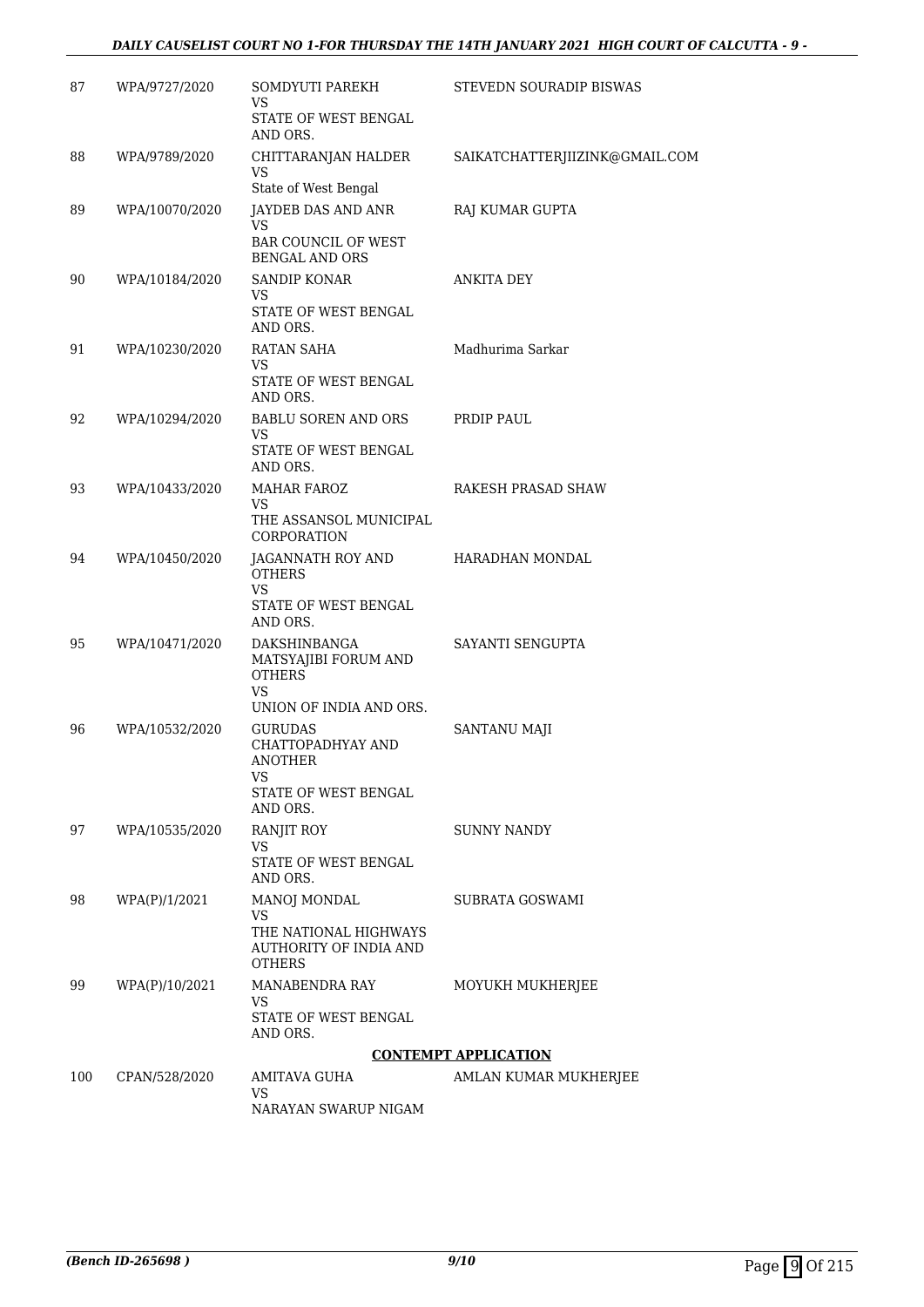### *DAILY CAUSELIST COURT NO 1-FOR THURSDAY THE 14TH JANUARY 2021 HIGH COURT OF CALCUTTA - 10 -*

|     | wt101 WPA/25851/2017 | AMITAVA GUHA & ANR<br>VS<br>STATE OF WEST BENGAL &<br><b>ORS</b>             | AMLAN KR MUKHERJEE |
|-----|----------------------|------------------------------------------------------------------------------|--------------------|
| 102 | CPAN/28/2021         | <b>SANKAR RUIDAS</b><br>VS<br>H.K. DWIVEDI                                   | ANINDYA HALDER     |
|     | wt103 WPA/5882/2020  | <b>SANKAR RUIDAS</b><br>VS<br><b>STATE OF WEST BENGAL&amp;</b><br><b>ORS</b> | ANINDYA HALDER     |

IA NO: CAN/1/2020(Old No:CAN/3982/2020)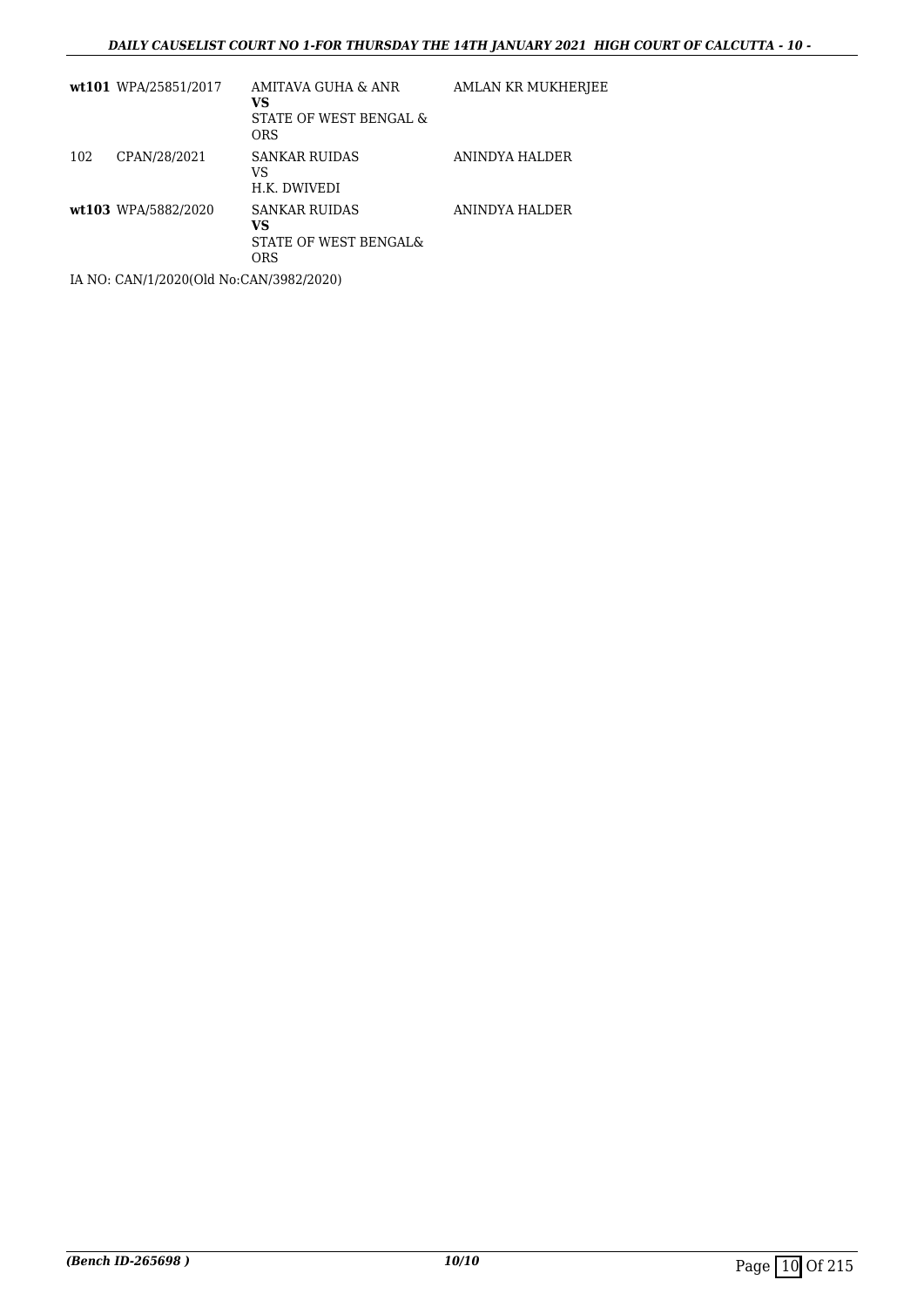

# **Appellate Side**

**DAILY CAUSELIST For Thursday The 14th January 2021**

**COURT NO. 1**

# **DIVISION BENCH (DB)**

**AT 2:00 PM**

**HON'BLE CHIEF JUSTICE THOTTATHIL B. RADHAKRISHNAN HON'BLE JUSTICE SHAMPA SARKAR ( VIA VIDEO CONFERENCE )**

**ON THURSDAY, 14TH JANUARY, 2021 AT 2.00 P.M. - WILL SIT TOGETHER TO TAKE UP AN ASSIGNED MATTER.**

**NOTE : AFTER COMPLETION OF THE DIVISION BENCH COMPRISING OF HON'BLE CHIEF JUSTICE AND HON'BLE JUSTICE SHAMPA SARKAR, REGULAR DIVISION BENCH MATTERS WILL BE TAKEN UP.**

## **PIL MATTERS**

| WPA/1618/2020     | RAMA PRASAD SARKAR<br>VS<br>STATE OF WEST BENGAL &<br>ORS.                  | RAMA PRASAD<br><b>SARKAR (IN PERSON)</b> |
|-------------------|-----------------------------------------------------------------------------|------------------------------------------|
| wt2 WPA/6733/2020 | IN RE VISVA BHARATI SUO<br>MOTO PIL<br>vs<br>STATE OF WEST BENGAL &<br>ORS. | RAMA PRASAD<br><b>SARKAR (IN</b>         |
|                   |                                                                             |                                          |

IA NO: CAN/1/2020(Old No:CAN/5647/2020), CAN/2/2020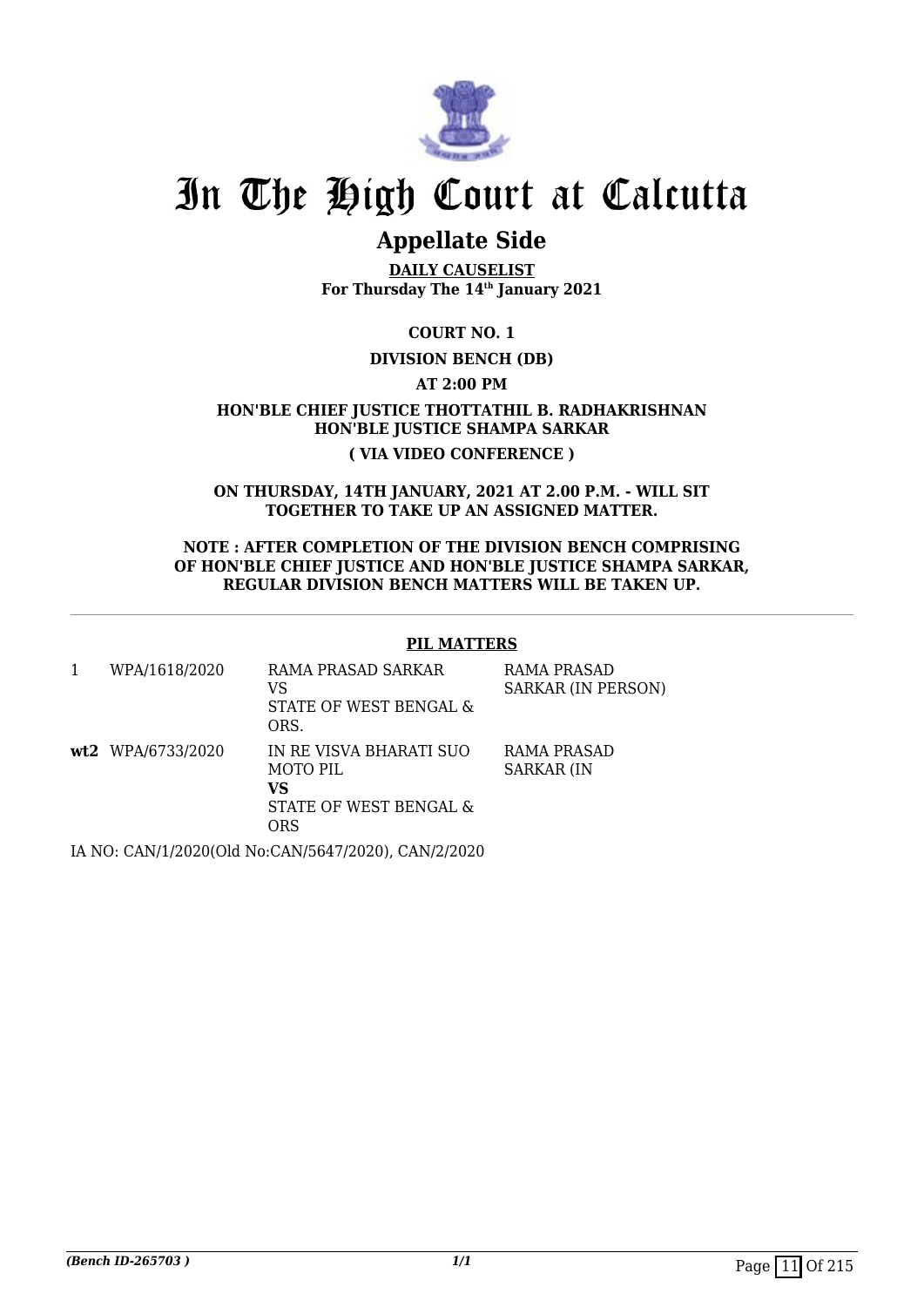

# **Appellate Side**

**DAILY CAUSELIST For Thursday The 14th January 2021**

**COURT NO. 16**

**DIVISION BENCH (DB - II)**

**AT 10:45 AM**

**HON'BLE JUSTICE RAJESH BINDAL HON'BLE JUSTICE ANIRUDDHA ROY**

**(VIA VIDEO CONFERENCE)**

**ON AND FROM MONDAY, THE 11TH JANUARY, 2021 – APPEALS RELATING TO LABOUR UNDER GROUP III AND APPLICATION CONNECTED THERETO;**

**APPEALS FROM ORDERS RELATING TO REVENUE UNDER GROUP – IV & ORHER STATUTORY REVENUE APPEALS EXCEPT LAND REVENUE TO BE HEARD BY DIVISION BENCH; APPEALS RELATING TO CHARTERED ACCOUNTANTS ACT, COMPANY SECRETARIES ACT AND TAX TRIBUNAL MATTERS; INCOME TAX REFERENCE UNDER SECTION 256 OF THE INCOME TAX ACT; MATTERS RELATING TO TRIBUNALS UNDER ARTICLE 323A & 323B OF THE CONSTITUTION OF INDIA (OTHER THAN TAX TRIBUNAL) INCLUDING APPLICATION CONNECTED THERETO; NOTE: MATTERS WILL BE TAKEN UP THROUGH PHYSICAL HEARING ONLY WHEN BOTH THE PARTIES ARE AGREED.**

|    |                                         |                                                                              | ,,,,,,,,,,,,,,,,       |
|----|-----------------------------------------|------------------------------------------------------------------------------|------------------------|
| 1  | WP.ST/134/2018                          | DR. MANAB CHATTERJEE<br><b>VS</b>                                            | UTSAV DUTTA            |
|    |                                         | STATE OF WEST BENGAL & ORS                                                   |                        |
| 2  | WP.ST/91/2019                           | SUDHANSU KARMAKAR & ORS<br><b>VS</b>                                         | ASIT BARAN MUKHERJEE   |
|    |                                         | STATE OF WEST BENGAL & ORS                                                   |                        |
|    | IA NO: CAN/1/2019(Old No:CAN/8407/2019) |                                                                              |                        |
| 3  | WP.ST/11/2020                           | SMRITIKANA DEY<br><b>VS</b>                                                  | <b>INDRAJIT BISWAS</b> |
|    |                                         | STATE OF WEST BENGAL & ORS                                                   |                        |
| 4  | WP.ST/13/2020                           | DEBASISH DHIBAR & ORS<br><b>VS</b>                                           | MD ASHRAFUL HUO        |
|    |                                         | STATE OF WEST BENGAL & ORS                                                   |                        |
| 5  | WP.ST/20/2020                           | KULESH CH. MONDAL<br><b>VS</b>                                               | RAJESH KR. SHAH        |
|    |                                         | UTTAM KR. PATRA                                                              |                        |
| 6  | WP.ST/21/2020                           | <b>SUBHAS CH. KONAR</b><br>VS                                                | <b>SUMITRA</b>         |
|    |                                         | STATE OF WEST BENGAL & ORS.                                                  |                        |
| 7  | WP.ST/29/2020                           | STATE OF WEST BENGAL & ORS<br><b>VS</b>                                      | PRANAB HALDER          |
|    |                                         | KALIPROSAD MONDAL & ANR                                                      |                        |
| 8  | WP.ST/33/2020                           | THE STATE OF WEST BENGAL<br>VS                                               | <b>SOMNATH NASKAR</b>  |
|    |                                         | <b>TUTU KAPRI &amp; ORS</b>                                                  |                        |
| 9  | WP.ST/36/2020                           | MD SAMSUDDOZA<br><b>VS</b>                                                   | <b>SUBRATA GHOSH</b>   |
|    |                                         | STATE OF WEST BENGAL & ORS                                                   |                        |
| 10 | WP.ST/38/2020                           | <b>BALAI CHAKRABORTY</b><br><b>VS</b><br>STATE OF WEST BENGAL & ORS          | <b>ANANYA NEOGI</b>    |
|    |                                         |                                                                              |                        |
| 11 | WP.ST/45/2020                           | <b>GOUTAM CHOWDHURY &amp; ANR</b><br><b>VS</b><br>STATE OF WEST BENGAL & ORS | SOMA CHAKRABARTY       |
|    |                                         |                                                                              |                        |

### **WEST BENGAL STATE ADMINISTRATIVE TRIBUNAL**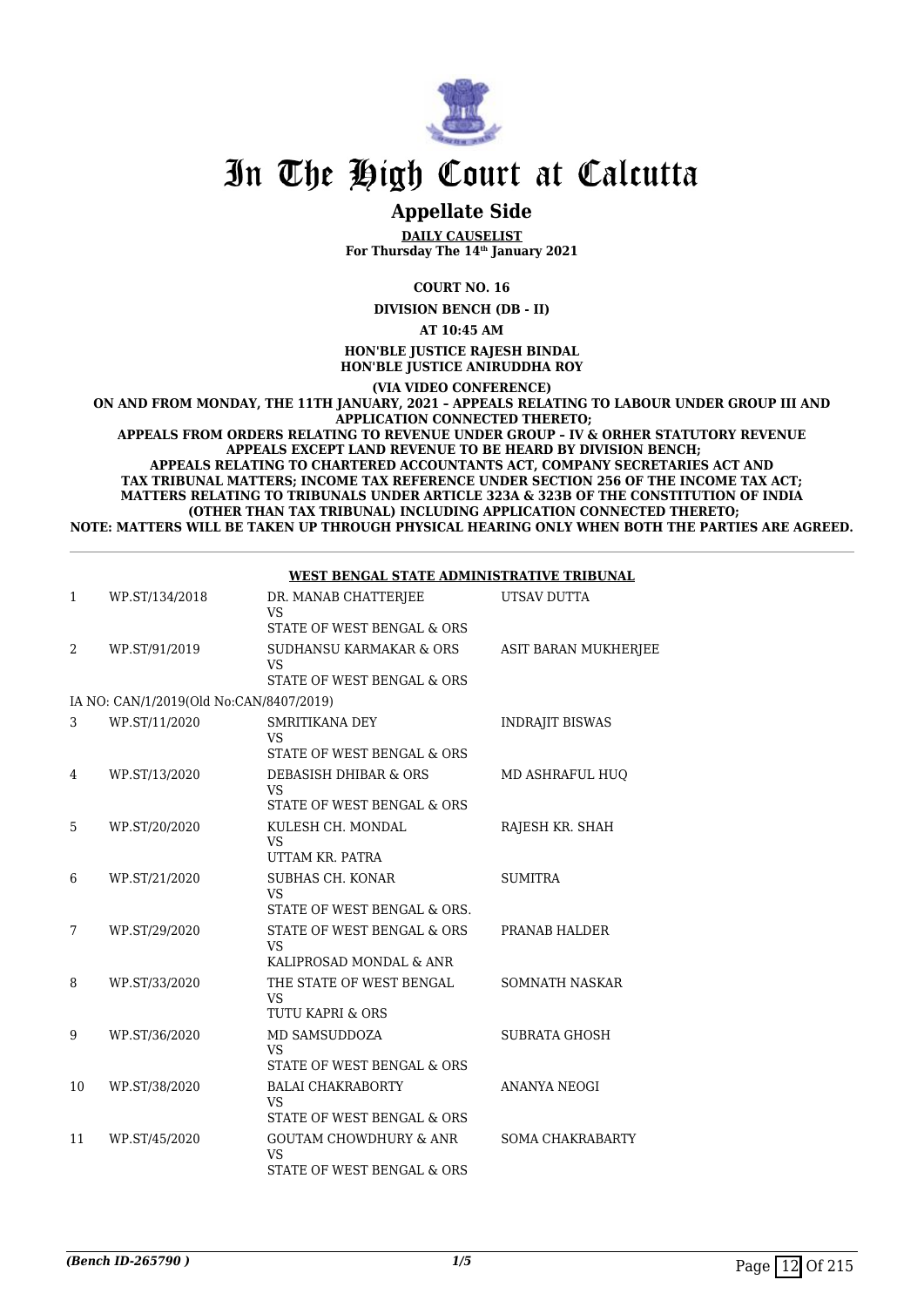## *DAILY CAUSELIST COURT NO 16-FOR THURSDAY THE 14TH JANUARY 2021 HIGH COURT OF CALCUTTA - 2 -*

| 12 | WP.ST/49/2020                      | THE STATE OF WEST BENGAL &<br>ORS.<br><b>VS</b>                               | KAKALI SAMAJPATY         |
|----|------------------------------------|-------------------------------------------------------------------------------|--------------------------|
| 13 | WP.ST/50/2020                      | <b>SUVASISH KUNDU &amp; ORS</b><br>SK. ENAIT ALI                              | <b>DIVYA TIWARY</b>      |
|    |                                    | VS<br>STATE OF WEST BENGAL & ORS                                              |                          |
| 14 | WP.ST/51/2020                      | RAJANI KANTA JANA<br>VS.                                                      | SANJOY KR SARKAR         |
|    |                                    | STATE OF WEST BENGAL & ORS                                                    |                          |
| 15 | WP.ST/52/2020                      | SADHAN SINGH & ORS<br>VS                                                      | SIMANTIKA DASGUPTA       |
|    |                                    | STATE OF WEST BENGAL & ORS                                                    |                          |
| 16 | IA NO: CAN/1/2020<br>WP.ST/54/2020 | <b>BHUSAN SINGH</b>                                                           | KAMAL KANTA KAR          |
|    |                                    | VS<br>STATE OF WEST BENGAL & ORS                                              |                          |
| 17 | WP.ST/55/2020                      | STATE OF WEST BENGAL & ORS<br>VS.                                             | LALMOHAN BASU            |
|    |                                    | AMALENDU BIKAS MAHAPATRA                                                      |                          |
| 18 | WP.ST/56/2020                      | JAJNASENI DESHBANDHABI<br><b>VS</b>                                           | SUDIPTA DASGUPTA         |
|    |                                    | STATE OF WEST BENGAL & ORS                                                    |                          |
| 19 | WP.ST/85/2020                      | ABICHAL CHATTOPADHYAY<br>VS<br>STATE OF WEST BENGAL AND                       | <b>SUMAN CHAKRABARTY</b> |
|    |                                    | ORS.                                                                          |                          |
| 20 | WP.ST/97/2020                      | PRADIP KR. CHATTERJEE<br>VS<br>STATE OF WEST BENGAL AND                       | MANOJIT PAL              |
|    |                                    | ORS.                                                                          |                          |
| 21 | WP.ST/102/2020                     | STATE OF WEST BENGAL AND<br><b>ANOTHER</b>                                    | SAYAN SINHA              |
|    |                                    | VS<br>CONFEDERATION OF STATE<br>GOVERNMENT EMPLOYEES, WB<br><b>AND OTHERS</b> |                          |
|    | IA NO: CAN/1/2020                  |                                                                               |                          |
| 22 | WP.ST/106/2020                     | <b>SUMAN KAR AND OTHERS</b><br>VS                                             | <b>GOPAL DAS</b>         |
|    |                                    | STATE OF WEST BENGAL AND<br>ORS.                                              |                          |
| 23 | WP.ST/107/2020<br>(AT 12 NOON)     | DR. ARINDAM ROY<br>VS                                                         | <b>BISWARUP NANDY</b>    |
|    | (14.01.2021)                       | STATE OF WEST BENGAL AND<br>ORS.                                              |                          |
|    |                                    | <b>CENTRAL ADMN. TRIBUNAL</b>                                                 |                          |
| 24 | WP.CT/225/2013                     | RADHESHYAM MRIDHA<br><b>VS</b><br>UNION OF INDIA & ORS.                       | APRATIM BHATTACHARYYA    |
| 25 | WP.CT/128/2015                     | UNION OF INDIA & ORS                                                          | CHANDREYI ALAM GUPTA     |
|    |                                    | VS<br>AJITESH DAS & ORS                                                       |                          |
| 26 | WP.CT/141/2015                     | UNION OF INDIA & ORS                                                          | <b>SWAPAN BANERJEE</b>   |
|    |                                    | VS<br>DR ANJAN DASGUPTA                                                       |                          |
| 27 | WP.CT/16/2018                      | UNION OF INDIA & ORS<br>VS                                                    | ARPA CHAKRABORTY         |
|    |                                    | ANGAD MAHATO & ANR                                                            |                          |
| 28 | WP.CT/38/2018                      | DHARAM PAL<br>VS                                                              | A GHOSH                  |
|    |                                    | UNION OF INDIA & ORS                                                          |                          |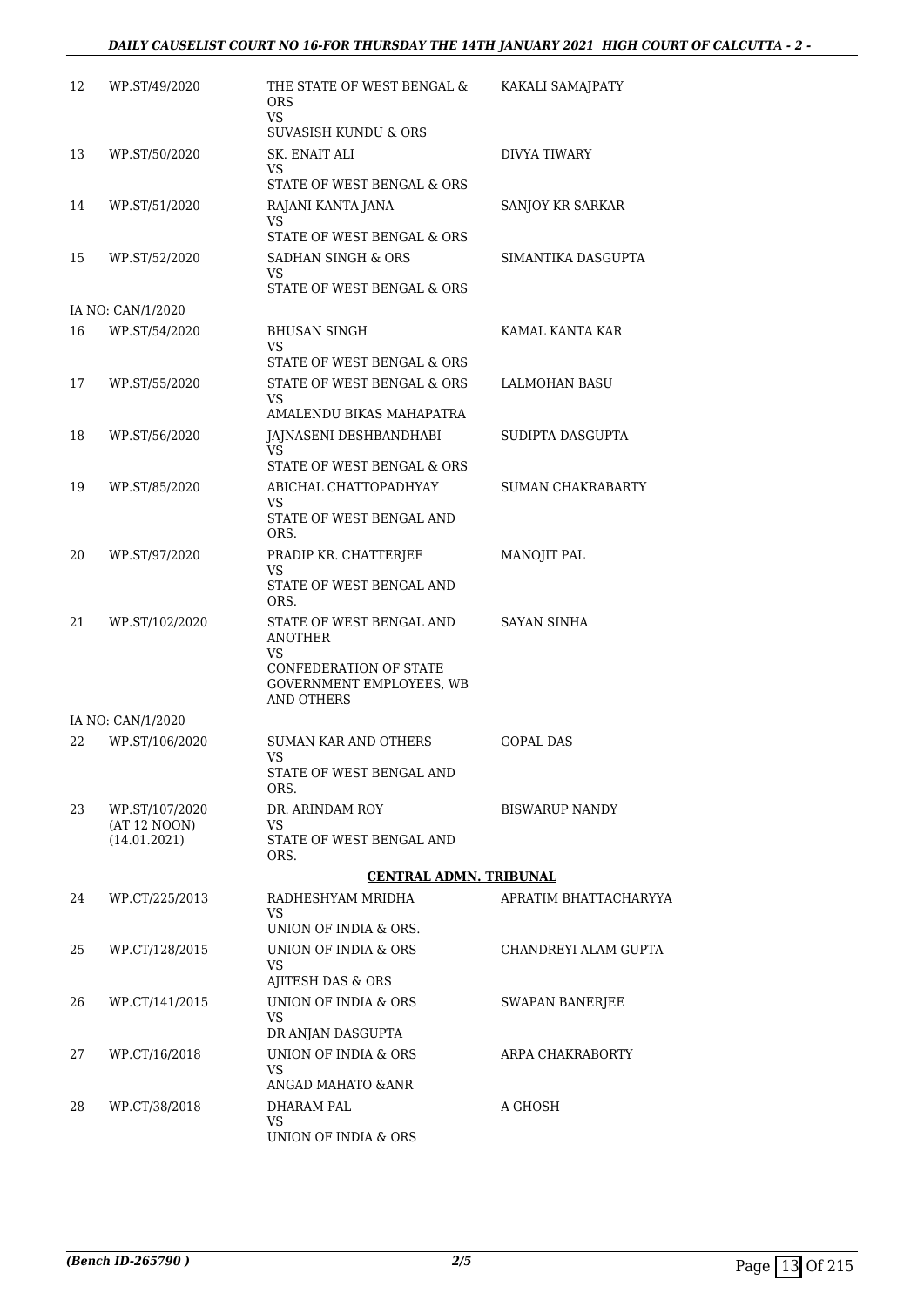| 29 | WP.CT/102/2018                          | MUKUL CH. MONDAL<br>VS                                      | VICTOR CHATTERJEE    |
|----|-----------------------------------------|-------------------------------------------------------------|----------------------|
| 30 | WP.CT/108/2018                          | UNION OF INDIA & ORS.<br>RANAJIT KUMAR PANDIT & ORS<br>VS   | SAMIT K MONDAL       |
| 31 | WP.CT/47/2019                           | <b>MRINMOY PAL &amp; ORS</b><br><b>RITA VERMA &amp; ANR</b> | DEBASISH KUNDU       |
|    |                                         | VS<br>UNION OF INDIA & ORS                                  |                      |
| 32 | WP.CT/80/2019                           | UNION OF INDIA & ORS                                        | SANAJIT KUMAR GHOSH  |
|    |                                         | VS.                                                         |                      |
|    |                                         | JOY HIND PRASAD & ORS                                       |                      |
| 33 | WP.CT/21/2020                           | UNION OF INDIA & ORS<br>VS.<br>MONOJIT ROY                  | SANAJIT KUMAR GHOSH  |
| 34 | WP.CT/23/2020                           | UNION OF INDIA & ORS                                        | <b>SOURAV MANDAL</b> |
|    |                                         | VS                                                          |                      |
|    |                                         | RINKU CHAKRABORTY & ORS                                     |                      |
| 35 | WP.CT/27/2020                           | UNION O INDIA & ORS.<br>VS.                                 | SUSMITA SAHA DUTTA   |
|    |                                         | BIMAL CH. PAUL & ORS.                                       |                      |
| 36 | WP.CT/30/2020                           | ANUP KUMAR MITRA & ORS                                      | PAPPU ADHIKARI       |
|    |                                         | VS                                                          |                      |
|    |                                         | UNION OF INDIA & ORS                                        |                      |
| 37 | WP.CT/31/2020                           | <b>AMBIA KHATUN</b><br>VS                                   | <b>SANDIP MONDAL</b> |
|    |                                         | UNION OF INDIA & ORS                                        |                      |
| 38 | WP.CT/32/2020                           | AMARJIT SINGH                                               | SOUMEN BHATTACHARJEE |
|    |                                         | VS<br>UNION OF INDIA & ORS.                                 |                      |
| 39 | WP.CT/60/2020                           | <b>MD ELIAS KHAN</b>                                        | SANDIPAN BANERJEE    |
|    |                                         | VS<br>STEEL AUTHORITY OF INDIA AND<br><b>ORS</b>            |                      |
| 40 | WP.CT/75/2020                           | UNION OF INDIA AND ORS.                                     | DEEPAK KR SINGH      |
|    |                                         | <b>VS</b><br>CHANDI DAS KHAN AND ORS                        |                      |
| 41 | WP.CT/5/2021                            | ARKAPRAVA BANERJEE                                          | <b>SRINJAY DAS</b>   |
|    |                                         | VS<br>UNION OF INDIA AND ORS.                               |                      |
| 42 | WP.CT/6/2021                            | RAJESH KUMAR                                                | PHATICK CHANDRA DAS  |
|    |                                         | VS                                                          |                      |
|    |                                         | UNION OF INDIA AND ORS.                                     |                      |
|    |                                         | <b>LAND REFORMS TENANCY TRIBUNAL</b>                        |                      |
| 43 | WPLRT/70/2018                           | NASIRAM NANDI<br>VS                                         | MD SHAHID            |
|    |                                         | STATE OF WEST BENGAL & ORS                                  |                      |
|    | IA NO: CAN/1/2019(Old No:CAN/2460/2019) |                                                             |                      |
| 44 | WPLRT/82/2018                           | KALPANA RANI DUTTA                                          | ASHOK KR. JHA        |
|    |                                         | VS                                                          |                      |
| 45 | WPLRT/87/2018                           | STATE OF WEST BENGAL & ORS.                                 | P. BURMAN            |
|    |                                         | JAY SHREE TEA & INDUSTRIES<br>LTD. & ANR<br>VS.             |                      |
|    |                                         | STATE OF WEST BENGAL & ORS                                  |                      |
| 46 | WPLRT/102/2018                          | M/S. CHANDMANI TEA COMPANY<br>LTD. & ANR<br>VS.             | T. CHAKRAVARTY       |
|    |                                         | STATE OF WEST BENGAL & ORS                                  |                      |
|    | IA NO: CAN/1/2020(Old No:CAN/2387/2020) |                                                             |                      |
| 47 | WPLRT/102/2019                          | <b>MAMATA DAS</b><br>VS                                     | TANMOY KR DEY        |
|    |                                         | STATE OF WEST BENGAL & ORS                                  |                      |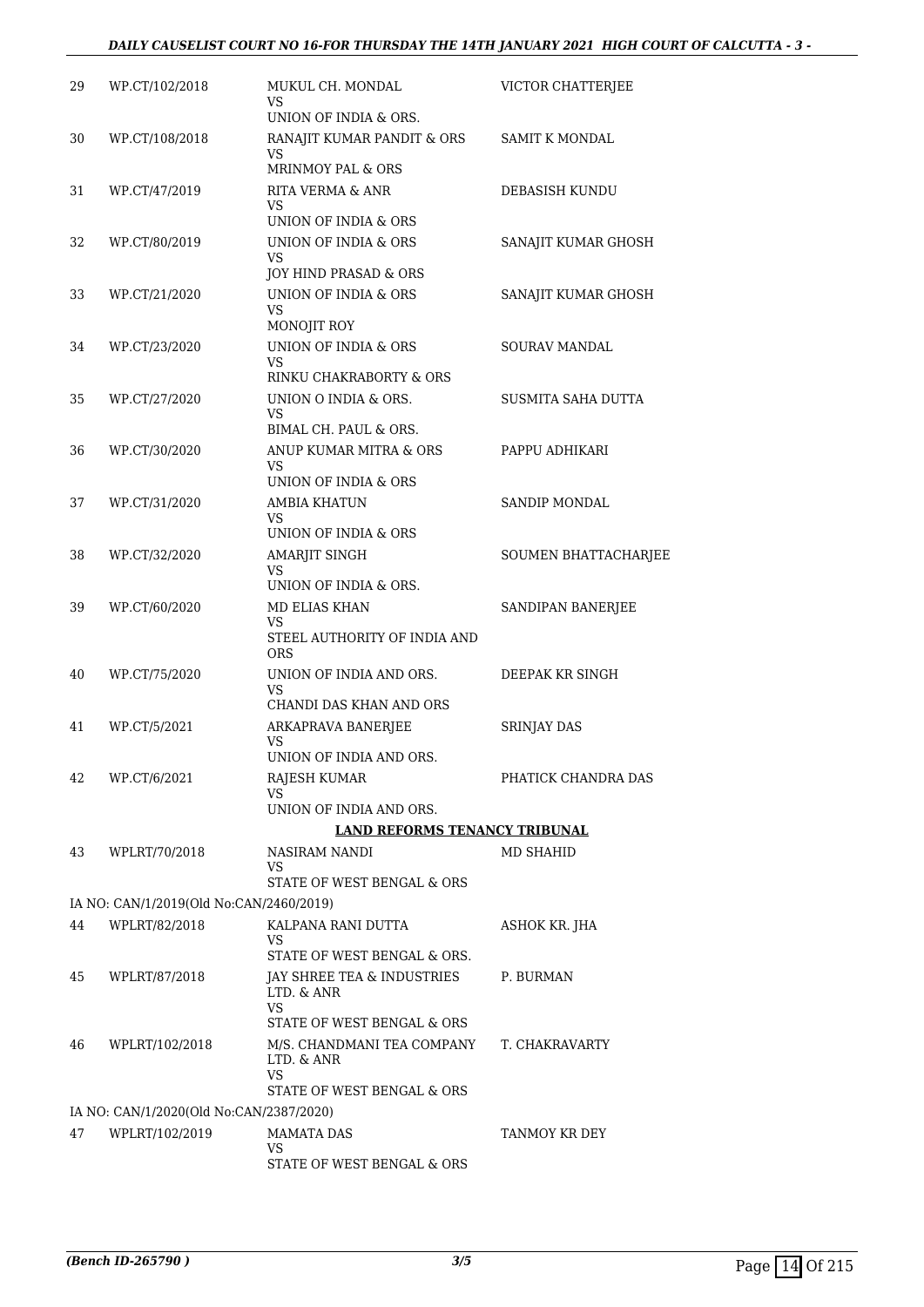## *DAILY CAUSELIST COURT NO 16-FOR THURSDAY THE 14TH JANUARY 2021 HIGH COURT OF CALCUTTA - 4 -*

| 48 | WPLRT/119/2019                | <b>ARJU BEGAM</b><br>VS                 | NEMAI CHANDRA BETAL               |
|----|-------------------------------|-----------------------------------------|-----------------------------------|
|    |                               | STATE OF WEST BENGAL & ORS              |                                   |
| 49 | WPLRT/139/2019                | KAJAL DUTTA PRAMANIK<br>VS              | MD YOUNUSH MONDAL                 |
|    |                               | STATE OF WEST BENGAL & ORS              |                                   |
| 50 | WPLRT/16/2020                 | SANKAR MAHAPATRA<br>VS                  | SAILENDRA SEKHAR<br><b>BAYERD</b> |
|    |                               | STATE OF WEST BENGAL & ORS.             |                                   |
|    | IA NO: CAN/1/2020, CAN/2/2020 |                                         |                                   |
| 51 | WPLRT/20/2020                 | HARI PADA JANA & ORS                    | RAJ DIP RAY                       |
|    |                               | VS<br>STATE OF WEST BENGAL & ORS        |                                   |
| 52 | WPLRT/22/2020                 | HAREKRISHNA MONDAL & ORS                | LAKSHMINATH                       |
|    |                               | VS<br>STATE OF WEST BENGAL & ORS        | VHATTACHARYA                      |
| 53 | WPLRT/23/2020                 | SMT BHABANI MAITI                       | <b>BISWAJIT SAU</b>               |
|    |                               | VS                                      |                                   |
|    |                               | STATE OF WEST BENGAL & ORS              |                                   |
| 54 | WPLRT/24/2020                 | SK BARSHED ALI<br>VS                    | SK. BARSHED ALI                   |
|    |                               | STATE OF WEST BENGAL & ORS              |                                   |
| 55 | WPLRT/25/2020                 | JOYDEB CHAKRABORTY                      | HIMADRI KUMAR MAHATA              |
|    |                               | VS.                                     |                                   |
|    |                               | STATE OF WEST BENGAL & ORS              |                                   |
| 56 | WPLRT/26/2020                 | DINESH AGARWAL<br>VS                    | DINESH AGARWAL                    |
|    |                               | STATE OF WEST BENGAL & ORS              |                                   |
| 57 | WPLRT/27/2020                 | PHATICK CHANDRA KHAN<br>VS              | MD HOSSAIN                        |
|    |                               | STATE OF WEST BENGAL & ORS              |                                   |
| 58 | WPLRT/28/2020                 | NAMITA GHOSH                            | DEBASIS SUR                       |
|    |                               | VS<br>STATE OF WEST BENGAL & ORS        |                                   |
| 59 | WPLRT/32/2020                 | AMARNATH DATTA                          | P K BHATTACHARYA                  |
|    |                               | VS                                      |                                   |
|    |                               | STATE OF WEST BENGAL AND<br>ORS.        |                                   |
| 60 | WPLRT/33/2020                 | TARAPADA GHOSH                          | DEBASHISH SARKAR                  |
|    |                               | VS                                      |                                   |
|    |                               | STATE OF WEST BENGAL AND<br>ORS.        |                                   |
| 61 | WPLRT/37/2020                 | SIDDESWAR DE                            | UTTIYA RAY                        |
|    |                               | VS<br>STATE OF WEST BENGAL AND          |                                   |
|    |                               | ORS.                                    |                                   |
| 62 | WPLRT/38/2020                 | SOMA AICH                               | ABDUS SALAM                       |
|    |                               | VS                                      |                                   |
|    |                               | STATE OF WEST BENGAL AND<br>ORS.        |                                   |
|    |                               |                                         |                                   |
| 63 | WPLRT/39/2020                 | RANAJIT KUMAR BERA AND<br><b>OTHERS</b> | SAKYA MAITY                       |
|    |                               | VS.                                     |                                   |
|    |                               | STATE OF WEST BENGAL AND<br>ORS.        |                                   |
|    |                               |                                         |                                   |
| 64 | WPLRT/40/2020                 | ASIT GAYEN<br>VS.                       | KAPIL CHANDRA SAHOO               |
|    |                               | STATE OF WEST BENGAL AND<br>ORS.        |                                   |
| 65 | WPLRT/41/2020                 | <b>BISWANTH MAJHI</b>                   | DIPANKAR PAL                      |
|    |                               | VS                                      |                                   |
|    |                               | STATE OF WEST BENGAL AND<br>ORS.        |                                   |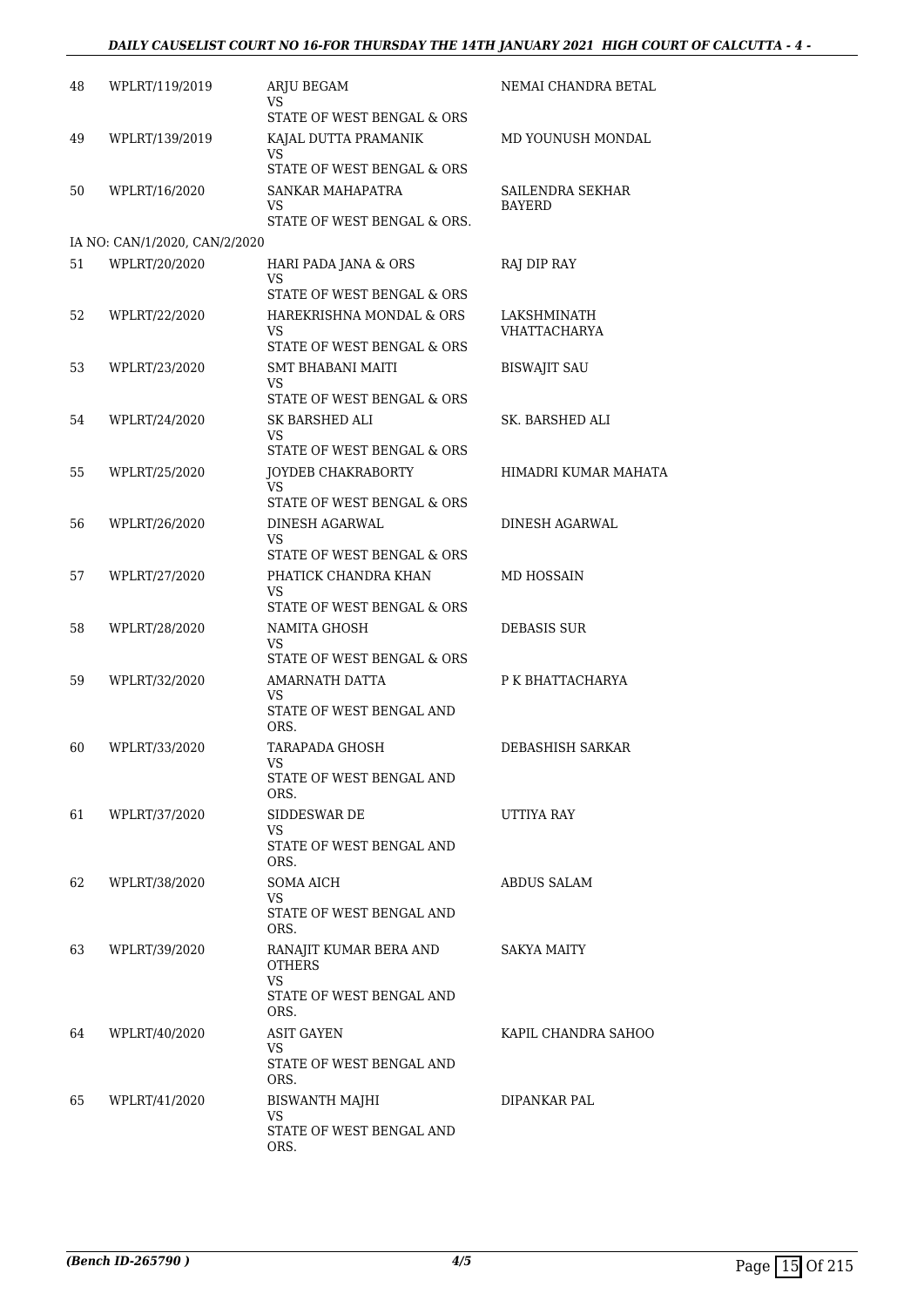| 66 | WPLRT/42/2020 | STATE OF WEST BENGAL AND<br>ORS.<br>VS.<br>NARAYAN CHANDRA SAHA AND<br><b>ORS</b> | NILOTPAL CHATTERJEE  |
|----|---------------|-----------------------------------------------------------------------------------|----------------------|
| 67 | WPLRT/43/2020 | JADAV DAS AND OTHERS<br><b>VS</b><br>STATE OF WEST BENGAL AND<br>ORS.             | KAPIL CHANDRA SAHOO  |
| 68 | WPLRT/44/2020 | JADAV DAS AND OTHERS<br>VS<br>STATE OF WEST BENGAL AND<br>ORS.                    | KAPIL CHANDRA SAHOO  |
| 69 | WPLRT/45/2020 | <b>JADAV DAS AND OTHERS</b><br><b>VS</b><br>STATE OF WEST BENGAL AND<br>ORS.      | KAPIL CHANDRA SAHOO  |
| 70 | WPLRT/46/2020 | JADAV DAS AND OTHERS<br><b>VS</b><br>STATE OF WEST BENGAL AND<br>ORS.             | KAPIL CHANDRA SAHOO  |
| 71 | WPLRT/47/2020 | JADAV DAS AND OTHERS<br>VS<br>STATE OF WEST BENGAL AND<br>ORS.                    | KAPIL CHGANDRA SAHOO |
| 72 | WPLRT/48/2020 | <b>JADAV DAS AND OTHERS</b><br>VS.<br>STATE OF WEST BENGAL AND<br>ORS.            | KAPIL CHANDRA SAHOO  |
| 73 | WPLRT/49/2020 | <b>JADAV DAS AND OTHERS</b><br><b>VS</b><br>STATE OF WEST BENGAL AND<br>ORS.      | KAPIL CHANDRA SAHOO  |
| 74 | WPLRT/50/2020 | JADAV DAS AND OTHERS<br>VS<br>STATE OF WEST BENGAL AND<br>ORS.                    | KAPIL CHANDRA SAHOO  |
| 75 | WPLRT/51/2020 | LATIKA GHOSH AND ORS<br><b>VS</b><br>STATE OF WEST BENGAL AND<br>ANR              | J.L. ROY             |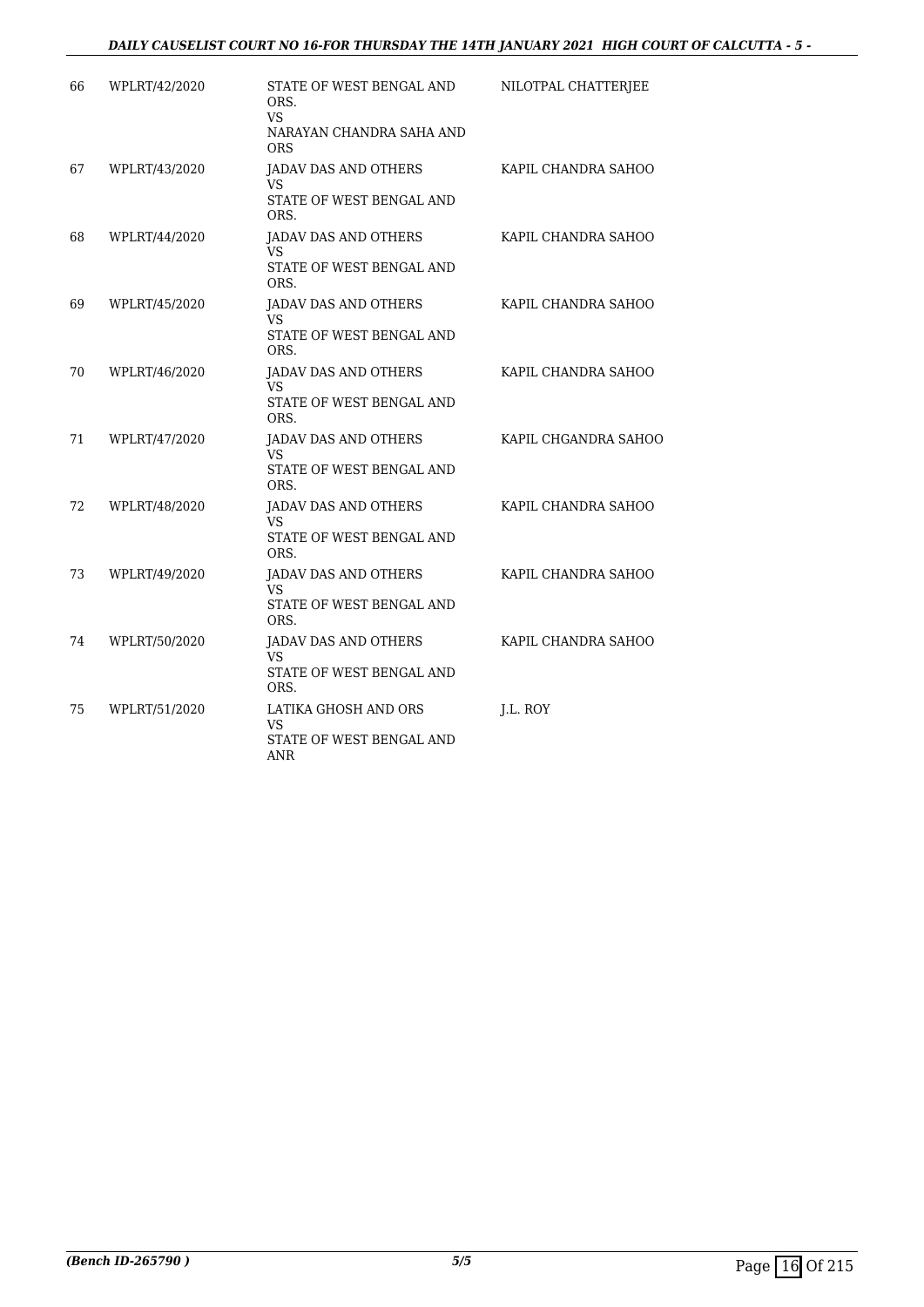

# **Appellate Side**

**DAILY CAUSELIST For Thursday The 14th January 2021**

**COURT NO. 3**

**DIVISION BENCH (DB - III)**

**AT 10:45 AM HON'BLE JUSTICE I. P. MUKERJI HON'BLE JUSTICE MD. NIZAMUDDIN (VIA VIDEO CONFERENCE)**

**ON AND FROM MONDAY, THE 11TH JANUARY 2021 - AFTER COMPLETION OF COMMERCIAL APPELLATE DIVISION BENCH – WILL TAKE UP APPEALS UNDER ARBITRATION ACT, 1940 AND ARBITRATION & CONCILIATION ACT, 1996, INCLUDING APPLICATIONS CONNECTED THERETO;**

**HEARING OF WRIT APPEALS IRRESPECTIVE OF CLASSIFICATION INCLUDING APPLICATIONS CONNECTED THERETO.**

**NOTE : ON AND FROM MONDAY (11.01.2021) APPELLATE SIDE MATTERS WILL BE TAKEN UP FROM 3.00 P.M. OR IMMEDIATELY AFTER EXHAUSTION OF ORIGINAL SIDE MATTERS, WHICHEVER IS EARLIER.** 

**SPECIAL NOTE: (1) IF THERE IS NO COMMERCIAL COURT MATTER THEN MENTIONING OF COMMERCIAL COURT MATTERS WILL BE ENTERTAINED AT COURT NO. 3 ON REGULAR BASIS.**

**(2) COMMERCIAL COURT SHALL NOT SIT AT COURT NO. 37 IF THERE IS NO COMMERCIAL COURT MATTER IN THE LIST.** 

**(3) MENTIONING WILL BE ENTERTAINED ONLY ON MONDAYS.**

**NOTE: MATTERS WILL BE TAKEN UP THROUGH PHYSICAL HEARING ONLY WHEN BOTH THE PARTIES ARE AGREED.**

|              |                                          | <b>TO BE MENTIONED</b>                                                                                          |                                         |  |
|--------------|------------------------------------------|-----------------------------------------------------------------------------------------------------------------|-----------------------------------------|--|
| $\mathbf{1}$ | MAT/1529/2018                            | PRABAR GANGULY<br><b>VS</b>                                                                                     | <b>TAPAN ROY</b>                        |  |
|              |                                          | STATE OF WEST BENGAL & ORS                                                                                      |                                         |  |
|              |                                          | IA NO: CAN/5/2020(Old No:CAN/5789/2020), CAN/6/2020(Old No:CAN/5834/2020)                                       |                                         |  |
| 2            | MAT/472/2020                             | M/S CAVALIER ENTERPRISES PVT<br>LTD & ANR<br><b>VS</b><br>THE KOLKATA MUNICIPAL<br><b>CORPORATION &amp; ORS</b> | SUMANTA BISWAS                          |  |
|              |                                          | IA NO: CAN/1/2020(Old No:CAN/3760/2020), CAN/2/2020(Old No:CAN/3761/2020), CAN/3/2020                           |                                         |  |
|              |                                          |                                                                                                                 |                                         |  |
| 3            | MAT/513/2020                             | CENTARL BOARD OF SECONDARY<br><b>EDUCATION</b><br><b>VS</b><br>SATIKANTA GUHA 'FONDATION &<br><b>ORS</b>        | ABHIRUP CHAKRABORTY                     |  |
|              |                                          | IA NO: CAN/1/2020(Old No:CAN/5104/2020), CAN/2/2020(Old No:CAN/5117/2020), CAN/3/2020                           |                                         |  |
|              |                                          | <b>APPLICATION</b>                                                                                              |                                         |  |
| 4            | MAT/1853/2019<br>(Assign Matter)         | SREE DIGAMBAR JAIN BALIKA<br><b>VIDYALAYA</b><br>VS.                                                            | <b>MOTI SAGAR TIWARI</b>                |  |
|              |                                          | KAMALESH JAIN @ KAMLESH JAIN<br>$&$ ORS.                                                                        |                                         |  |
|              | IA NO: CAN/1/2019(Old No:CAN/11969/2019) |                                                                                                                 |                                         |  |
| 5            | FMAT/5/2021                              | KOTAK MAHINDRA BANK LIMITED<br><b>VS</b><br>ARJUN SHARMA AND ANOTHER                                            | <b>SHIBNATH</b><br><b>BHATTACHARYYA</b> |  |
|              | IA NO: CAN/1/2021                        |                                                                                                                 |                                         |  |
|              |                                          | <b>FOR HEARING</b>                                                                                              |                                         |  |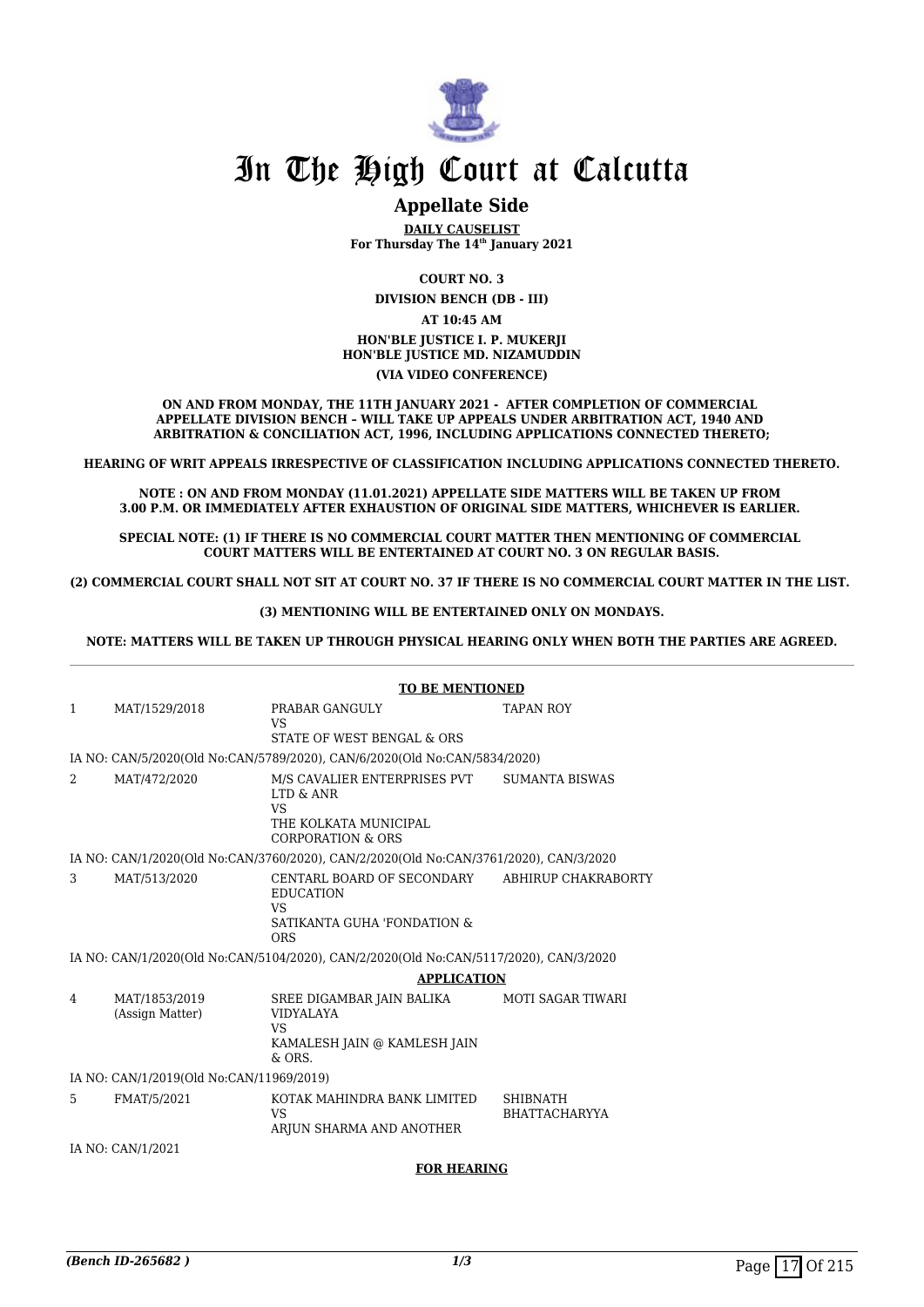| 6  | MAT/759/2014<br>$(P-I+OS+2PBs.)$ (Top)          | <b>MATIUR RAHAMAN</b><br>VS                                                                       | <b>GOLAM MASTAFA</b>  |  |  |
|----|-------------------------------------------------|---------------------------------------------------------------------------------------------------|-----------------------|--|--|
|    |                                                 | MD. ABDUL KHAYAR & ORS                                                                            |                       |  |  |
|    | IA NO: CAN/1/2014(Old No:CAN/5901/2014)         |                                                                                                   |                       |  |  |
| 7  | MAT/759/2020<br>(Assign Matter) (Fairly<br>Top) | RASHMI METALIKS LIMITED AND<br>ANOTHER<br>VS                                                      | <b>SHIVANGI THARD</b> |  |  |
|    |                                                 | UNION OF INDIA AND ORS.                                                                           |                       |  |  |
|    | IA NO: CAN/1/2020                               |                                                                                                   |                       |  |  |
| 8  | FMA/916/2012<br>$(P-I+OB+2nd$ J.<br>Copy+2PBs.) | SAFINNESSSA BEGUM ALIAS<br><b>KHATUN</b><br><b>VS</b>                                             | SHAMIN UL BARI        |  |  |
|    |                                                 | <b>FARHANA BEGUM &amp; ORS</b>                                                                    |                       |  |  |
| 9  | FMA/834/2015                                    | SUBHRA KETAN HALDER<br>VS<br>STATE OF WEST BENGAL & ORS                                           | GAZI FARUQUE HOSSSAIN |  |  |
| 10 | FMA/1281/2016                                   | ASHOK KR. MAHANTA                                                                                 | SUPRIYO CHATTOPADHYAY |  |  |
|    | $(P-I+OB+2nd$ J.                                | VS.                                                                                               |                       |  |  |
|    | Copy+2PBs.)                                     | THE CENTRAL BANK OF INDIA &<br>ORS.                                                               |                       |  |  |
| 11 | FMA/2274/2016                                   | UNION OF INDIA & ORS                                                                              | APARNA BANERJEE       |  |  |
|    | $(P-I+OB+2nd$ J.<br>Copy+2PBs.)                 | <b>VS</b><br><b>GOUTAM RAM</b>                                                                    |                       |  |  |
|    | IA NO: CAN/2/2016(Old No:CAN/1905/2016)         |                                                                                                   |                       |  |  |
| 12 | FMA/4416/2016                                   | THE STATE OF W.B. & ORS                                                                           | SOMNATH NASKAR        |  |  |
|    |                                                 | VS                                                                                                |                       |  |  |
|    |                                                 | KHABIRUDDIN AHMED & ORS                                                                           |                       |  |  |
|    |                                                 | IA NO: CAN/2/2016(Old No:CAN/602/2016), CAN/3/2018(Old No:CAN/10249/2018)                         |                       |  |  |
| 13 | FAT/378/2018                                    | JHARNA ROY<br>VS                                                                                  | SONI OJHA             |  |  |
|    |                                                 | SUDIPTA ROY & ANR                                                                                 |                       |  |  |
|    | IA NO: CAN/5/2020(Old No:CAN/2853/2020)         |                                                                                                   |                       |  |  |
| 14 | FMA/559/2018                                    | BONGAON CENTRAL COOPERATIVE<br>MARKETING SOCIETY LTD.<br><b>VS</b><br>STATE OF WEST BENGAL & ORS. | RAMESH DHARA          |  |  |
|    | IA NO: CAN/1/2017(Old No:CAN/11180/2017)        |                                                                                                   |                       |  |  |
| 15 | MAT/1355/2018                                   | <b>ARINDAM SAHA</b>                                                                               | MAHABOOB AHMED        |  |  |
|    | (P-I+OS+2nd J. Copy)                            | VS                                                                                                |                       |  |  |
|    |                                                 | INDIAN OIL CORP LTD & ORS                                                                         |                       |  |  |
| 16 | MAT/1375/2018<br>$(P-I+OS+2nd J.Copy) + 2$      | EASTERN COALFIELDS LTD<br>VS                                                                      | SANCHITA BARMAN RAY   |  |  |
| 17 | PBs.<br>MAT/508/2019                            | <b>GOURINATH BANERJEE &amp; ORS</b><br>THE STATE OF WEST BENGAL &                                 | TAPATI SAMANTA        |  |  |
|    |                                                 | <b>ORS</b><br>VS.                                                                                 |                       |  |  |
|    |                                                 | SMT RAJ KISHORI RAO & ORS                                                                         |                       |  |  |
| 18 | FMA/686/2019                                    | <b>BINAY KUMAR</b>                                                                                | ARUNAVA GANGULY       |  |  |
|    | $(P-I+OB+2nd I.$<br>Copy+2PBs.)                 | VS<br>EASTERN COAL FIELDS LIMITED &<br>ORS                                                        |                       |  |  |
| 19 | MAT/715/2019<br>$P-I+OS+2P.B.)$                 | THE MANAGING COMMITTEE,<br><b>BASUDEBPUR HIGH SCHOOL &amp;</b><br>ANR<br>VS                       | SUBHAS JANA           |  |  |
|    |                                                 | STATE OF WEST BENGAL & ORS                                                                        |                       |  |  |
| 20 | IA NO: CAN/2/2020, CAN/3/2020<br>FMA/718/2019   | KUMAR MUKHOPADHYAY                                                                                | K.P. MUHURI           |  |  |
|    | $+2$ PBs.                                       | VS<br>STATE OF WEST BENGAL & ORS                                                                  |                       |  |  |
|    | IA NO: CAN/1/2019(Old No:CAN/331/2019)          |                                                                                                   |                       |  |  |
|    | wt21 FMA/719/2019                               | KUMAR MUKHOPADHYAY<br>VS                                                                          | K.P. MUHURI           |  |  |
|    |                                                 | STATE OF WEST BENGAL & ORS                                                                        |                       |  |  |
|    | IA NO: CAN/1/2019(Old No:CAN/332/2019)          |                                                                                                   |                       |  |  |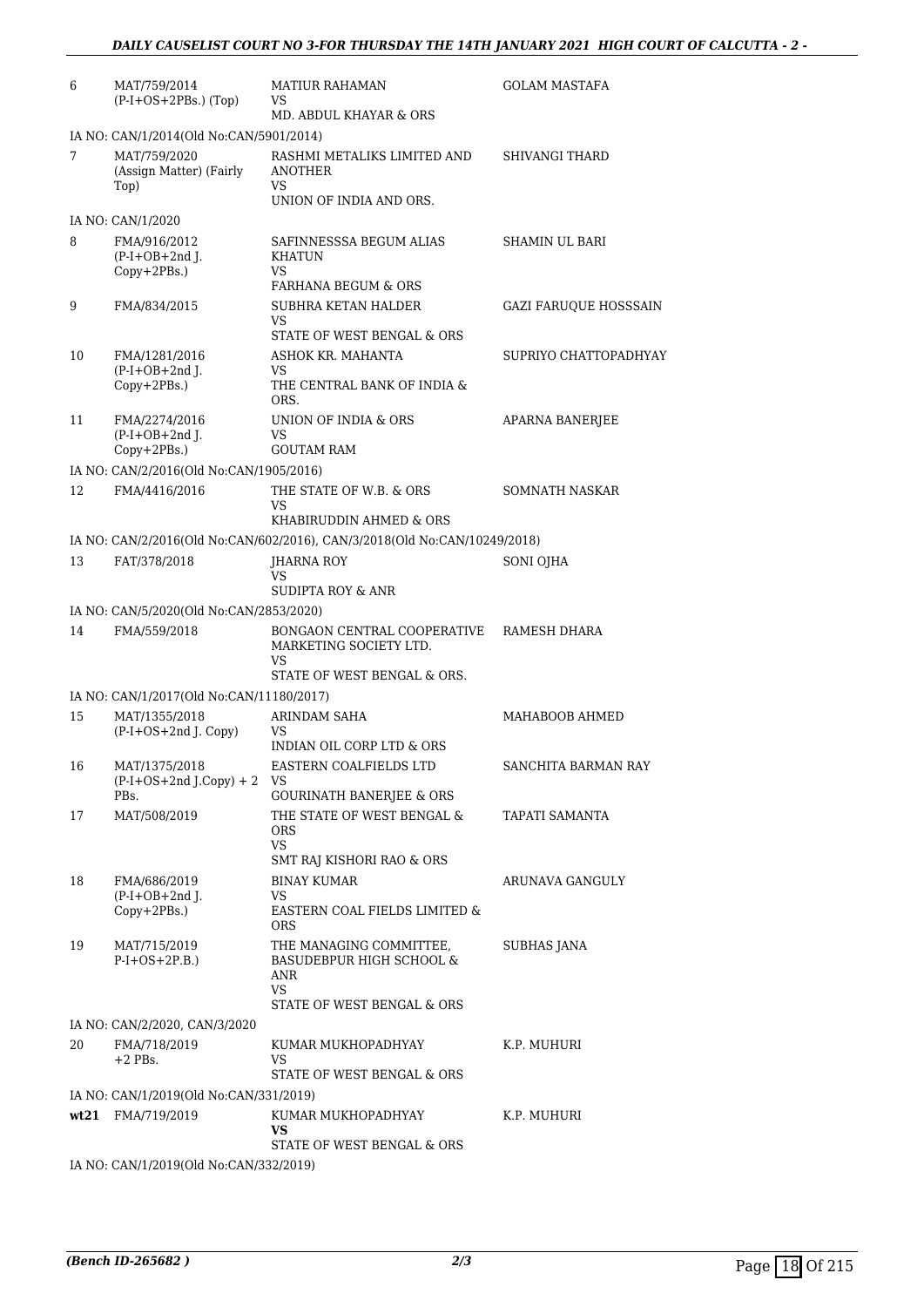| 22 | FMA/803/2019                                          | AJIJUL ISLAM & ANR<br>VS<br>STATE OF WEST BENGAL & ORS                                              | ANINDA BHATTACHARYA  |
|----|-------------------------------------------------------|-----------------------------------------------------------------------------------------------------|----------------------|
|    | IA NO: CAN/1/2019(Old No:CAN/7589/2019), CAN/2/2020   |                                                                                                     |                      |
| 23 | FMA/845/2019<br>$(P-I+OS+2nd$ J.<br>$Copy+2PBs.$ )    | KARTICK CHANDRA GHOSH<br>VS<br>UNION OF INDIA & ORS                                                 | ASOK KUMAR JANA      |
| 24 | FMA/896/2019<br>$(Pt-I+OB+2nd$<br>$J$ .Copy+2PBs.)    | MAHENDRA MISHRA<br>VS<br>THE MANAGING DIRECTOR, M/S<br><b>GLUCONATE HEALTH LIMITED &amp;</b><br>ORS | MRINAL KANTI KUNDU   |
| 25 | FMA/985/2019<br>$(P-I+OS+2nd I.$<br>$Copy+2PBs.$ )    | <b>SIPRA KHAN</b><br>VS<br>HPCL & ORS.                                                              | <b>GOUTAM DEY</b>    |
| 26 | FMA/1154/2019<br>$(P-I+OB+2nd$ J. Copy)               | <b>JATINDRA NATH DAS</b><br>VS<br>STATE OF WEST BENGAL & ORS                                        | KRISHNENDU BERA      |
| 27 | MAT/1185/2019<br>$(P-I+OS+4PBs.)$                     | S.B MODERN HIGH SCHOOL &<br>ANR.<br><b>VS</b><br>KAMALA KANT SINGH & ORS.                           | <b>BISWAJIT DAS</b>  |
| 28 | MAT/1213/2019                                         | <b>AVIJIT DAS</b><br>VS<br><b>W.B. SURFACE TRANSPORT</b><br><b>CORPORATION LTD. &amp; ORS</b>       | PAPPU ADHIKARI       |
| 29 | MAT/1427/2019<br>$Pt-I+O.S.+2nd$ J.<br>$Copy+4PBs.$ ) | KHIZIR HAYAT<br>VS<br>STATE OF WEST BENGAL & ORS                                                    | SK SAMIM AKHTER      |
| 30 | FMA/1657/2019                                         | SRIJIB KUMAR PATRA<br>VS<br>UNION OF INDIA & ORS                                                    | SUBHAS JANA          |
| 31 | MAT/1918/2019                                         | <b>SUMON ROY</b><br>VS<br>STATE OF WEST BENGAL & ORS                                                | ANINDA BHATTACHARYA  |
|    | IA NO: CAN/1/2020                                     |                                                                                                     |                      |
| 32 | FMA/79/2020                                           | SREE SREE BANESWAR SHIB<br>THAKUR SHEBAIT ESTATE<br>VS<br>KMC & ORS.                                | PARTHA CHAKRABORTY   |
|    | IA NO: CAN/3/2020(Old No:CAN/4137/2020)               |                                                                                                     |                      |
| 33 | MAT/190/2020                                          | RAMANUJ MUKHOPADHYAY<br>VS<br>STATE OF WEST BENGAL                                                  | ANINDA BHATTACHARYA  |
| 34 | FMA/339/2020<br>$(P-I+OB+2nd$ ].<br>$Copy+2PBs.$ )    | RAJU MISHRA & ORS.<br>VS<br>UNION OF INDIA & ORS.                                                   | DURGA SANKAR MULLICK |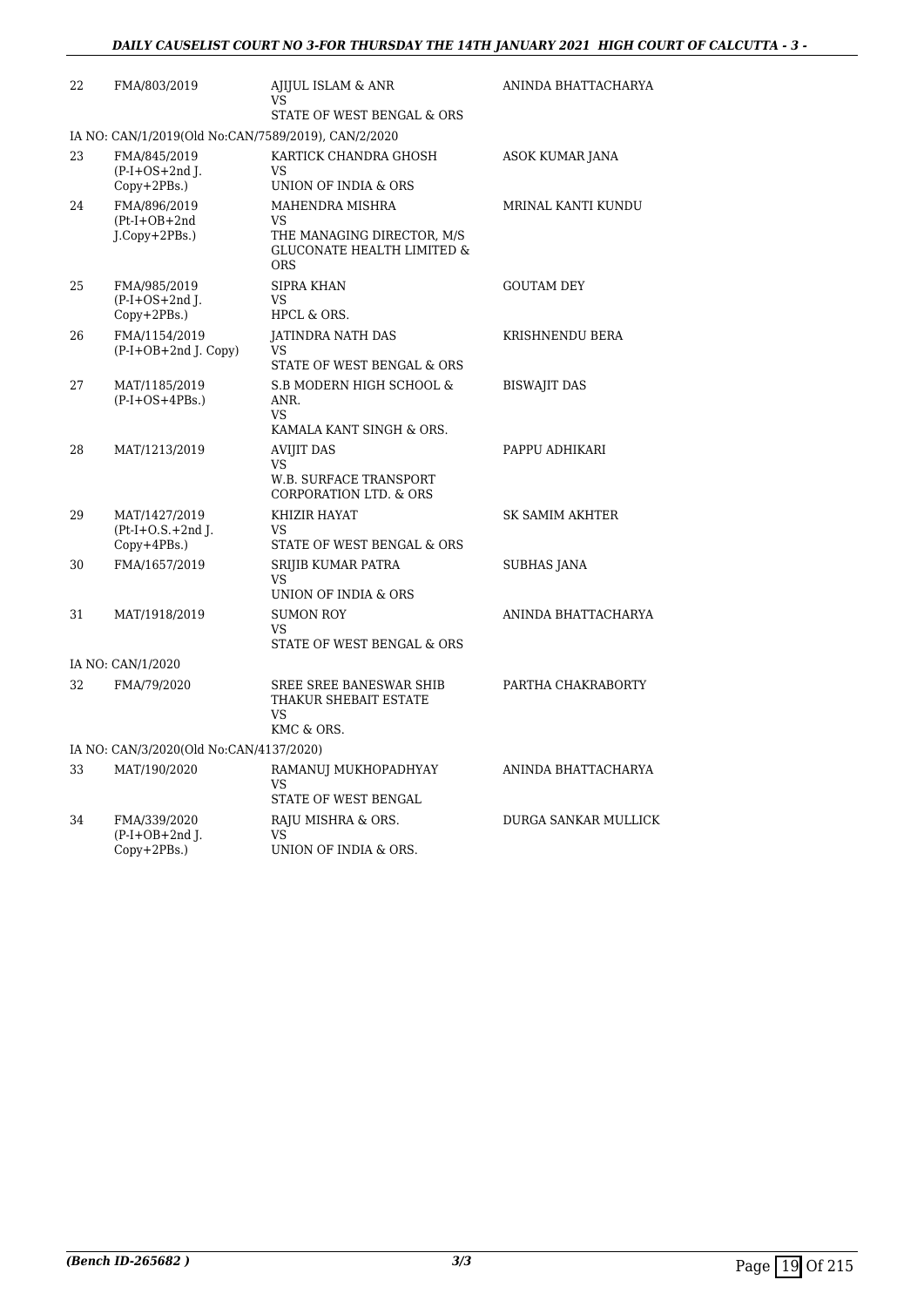

# **Appellate Side**

**DAILY CAUSELIST For Thursday The 14th January 2021**

**COURT NO. 37**

**DIVISION BENCH (DB - III)**

**AT 10:45 AM**

**HON'BLE JUSTICE I. P. MUKERJI HON'BLE JUSTICE MD. NIZAMUDDIN (VIA VIDEO CONFERENCE)**

**ON AND FROM MONDAY, THE 11TH JANUARY, 2021 - WILL SIT TOGETHER TO TAKE UP ALL APPEALS UNDER COMMERCIAL COURTS, COMMERCIAL DIVISION AND COMMERCIAL APPELLATE DIVISION OF THE HIGH COURT'S ACT, 2015**

**NOTE: IMMEDIATELY AFTER EXHAUSTION OF ORIGINAL SIDE, APPELLATE SIDE MATTERS WILL BE TAKEN UP.**

**SPECIAL NOTE: (1) IF THERE IS NO COMMERCIAL COURT MATTER THEN MENTIONING OF COMMERCIAL COURT MATTERS WILL BE ENTERTAINED AT COURT NO. 3 ON REGULAR BASIS.**

**(2) COMMERCIAL COURT SHALL NOT SIT AT COURT NO. 37 IF THERE IS NO COMMERCIAL COURT MATTER IN THE LIST.**

**NOTE: MATTERS WILL BE TAKEN UP THROUGH PHYSICAL HEARING ONLY WHEN BOTH THE PARTIES ARE AGREED.**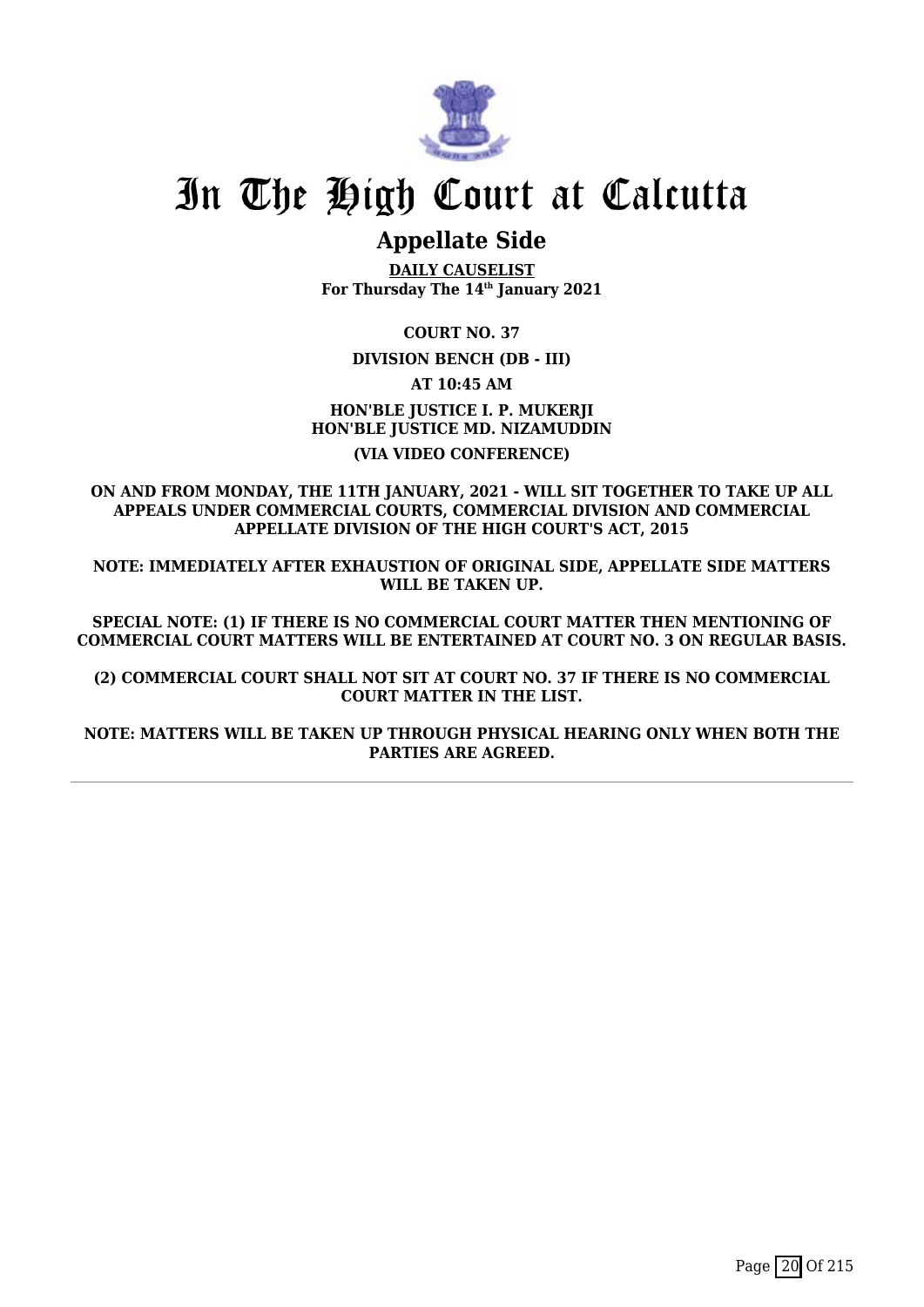

# **Appellate Side**

**DAILY CAUSELIST For Thursday The 14th January 2021**

**COURT NO. 3**

**DIVISION BENCH (DB ) AT 12:50 PM HON'BLE JUSTICE I. P. MUKERJI HON'BLE JUSTICE KAUSIK CHANDA (VIA VIDEO CONFERENCE)**

**ON THURSDAY, 14TH JANUARY, 2021 AT 12:50 P.M. - WILL SIT TOGETHER TO PRONOUNCE A JUDGMENT.** 

**NOTE: MATTERS WILL BE TAKEN UP THROUGH PHYSICAL HEARING ONLY WHEN BOTH THE PARTIES ARE AGREED.**

**FOR JUDGMENT**

BANDHU BRATA BHULA

1 FMA/1020/2012 RATNA SAHA

VS STATE OF WEST BENGAL & ORS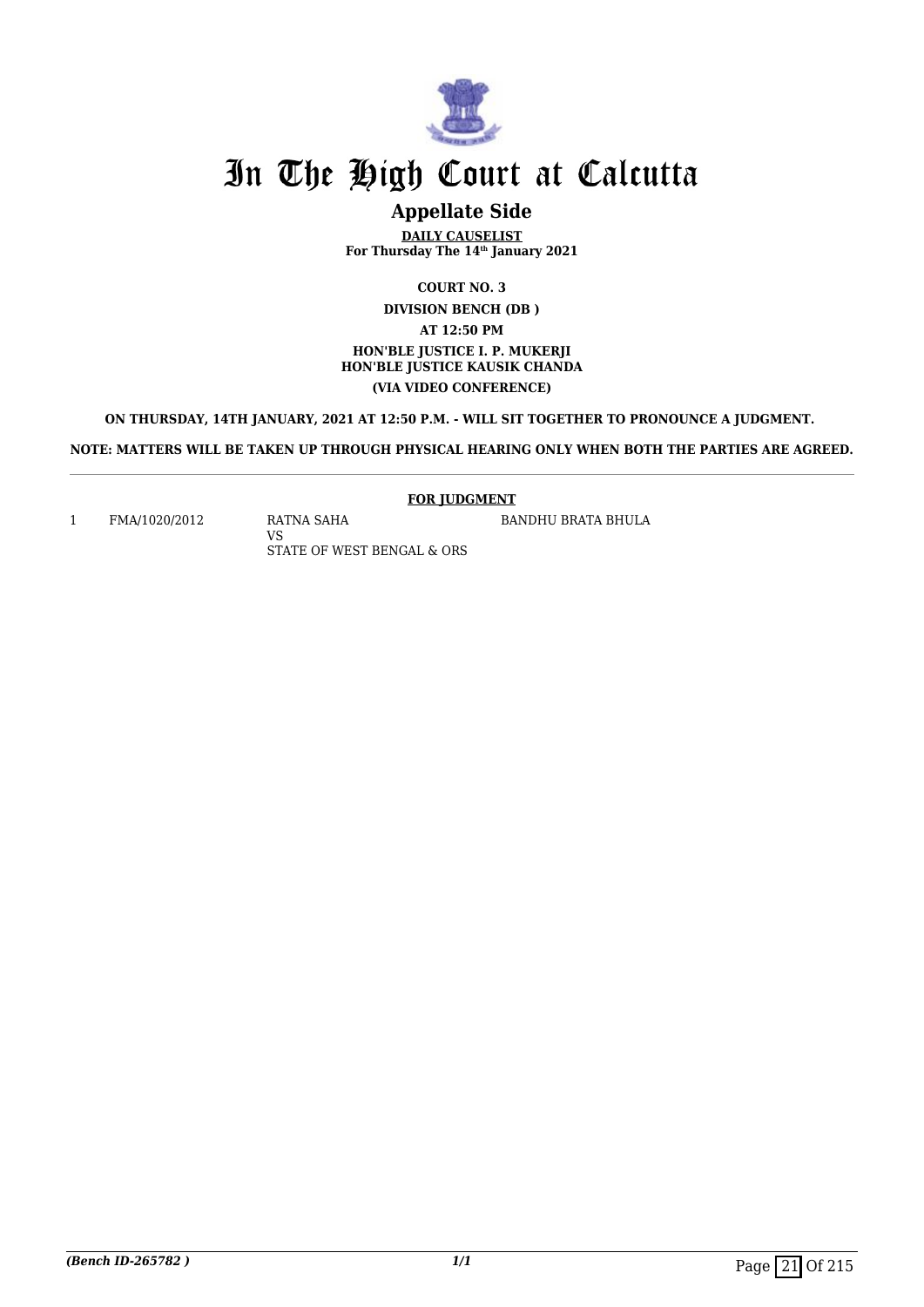

# **Appellate Side**

**DAILY CAUSELIST For Thursday The 14th January 2021**

**COURT NO. 2**

## **DIVISION BENCH (DB- IV)**

**AT 10:45 AM**

# **HON'BLE JUSTICE HARISH TANDON HON'BLE JUSTICE KAUSIK CHANDA (VIA VIDEO CONFERENCE)**

**ON AND FROM MONDAY, THE 11TH JANUARY, 2021 - ADMISSION OF APPEALS UNDER ORDER XLI OF THE CODE OF CIVIL PROCEDURE INCLUDING APPLICATIONS CONNECTED THERETO;** 

**ANY OTHER FIRST APPEALS & FIRST MISCELLANEOUS APPEALS NOT ASSIGNED TO ANY OTHER BENCH & APPLICATIONS CONNECTED THERETO,** 

## **LAWAZIMA;**

## **APPEALS RELATING TO LAND UNDER GROUP I AND APPLICATIONS CONNECTED THERETO;**

## **APPEALS RELATING TO TRANSPORT & TELECOMMUNICATION UNDER GROUP VII AND REGULATION OF INDUSTRIES & ESSENTIAL COMMODITIES & VARIOUS CENTRAL ORDERS UNDER GROUP VIII AND APPLICATIONS CONNECTED THERETO;**

## **NOTE: MATTERS WILL BE TAKEN UP THROUGH PHYSICAL HEARING ONLY WHEN BOTH THE PARTIES ARE AGREED**

## **TO BE MENTIONED**

| FA/344/2014               | SONA MAJUMDER<br>VS<br>KISHORI LAL AGARWAL &<br>ANR                       | <b>ARNAB</b><br><b>CHAKRABORTY</b> |
|---------------------------|---------------------------------------------------------------------------|------------------------------------|
| IA NO: CAN/5/2020         |                                                                           |                                    |
| FAT/415/2019<br>(RELEASE) | <b>GOOD WORK HOLDINGS P.</b><br>LTD. & ORS.<br>VS<br>KUSUM AGARWAL & ANR. | <b>SACHIN SHUKLA</b>               |

IA NO: CAN/1/2020, CAN/2/2020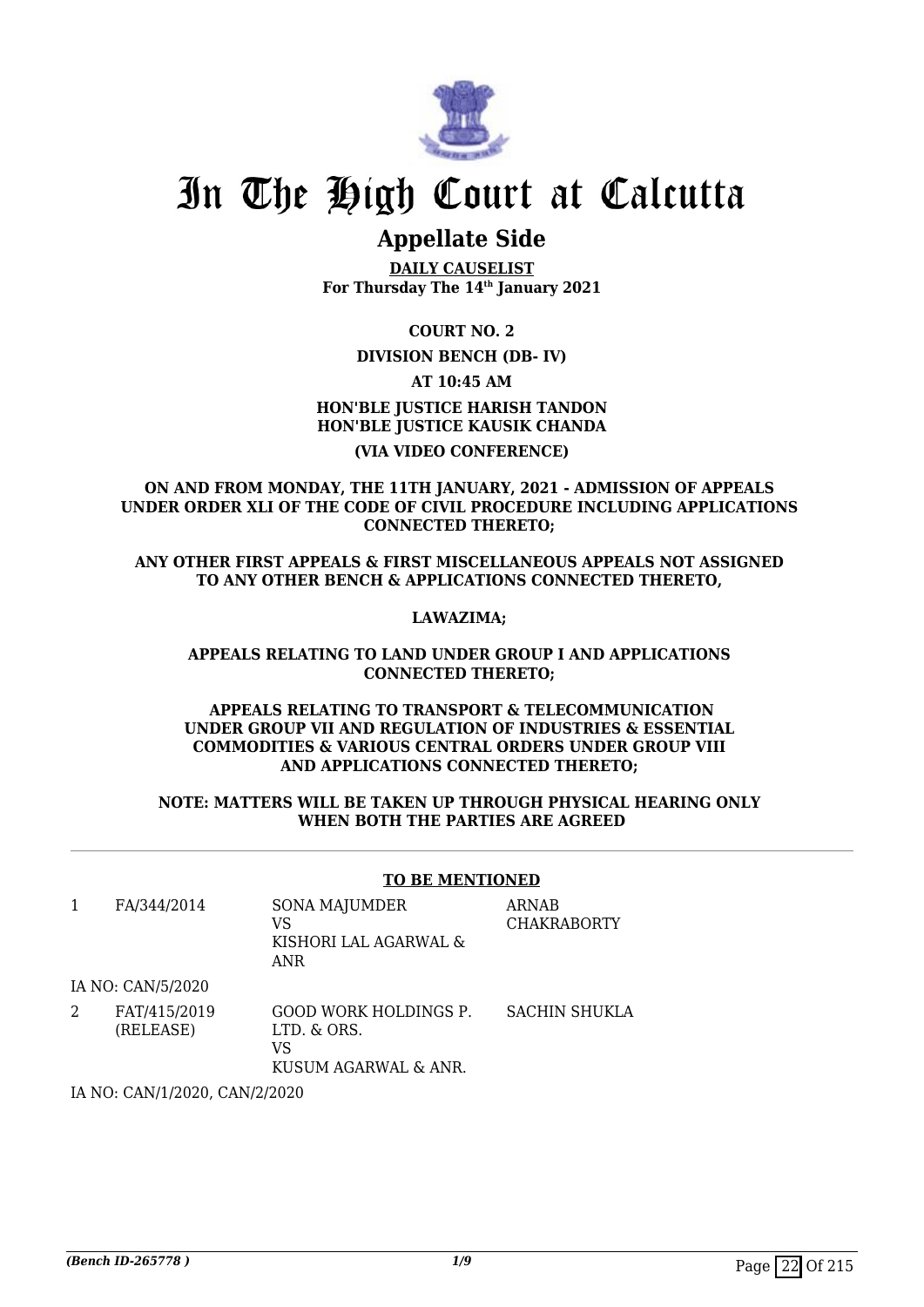| 3  | SA/28/2020<br>$(15.01.2021)$ (J)         | <b>BADAL MANIK</b><br>VS                                                   | ANYASHA DAS                            |  |  |
|----|------------------------------------------|----------------------------------------------------------------------------|----------------------------------------|--|--|
|    |                                          | <b>SMT KANAK BALA KHAN &amp;</b><br><b>ORS</b>                             |                                        |  |  |
|    | IA NO: CAN/1/2019(Old No:CAN/3084/2019)  |                                                                            |                                        |  |  |
| 4  | FA/62/2020                               | SANAT KUMAR DEY<br><b>VS</b>                                               | RAJDEEP<br><b>BHATTACHARYA</b>         |  |  |
|    |                                          | SANTANU KUMAR DEY &<br><b>ANR</b>                                          |                                        |  |  |
|    |                                          | IA NO: CAN/2/2019(Old No:CAN/7352/2019), CAN/3/2020, CAN/4/2021            |                                        |  |  |
|    |                                          | <b>FIXED MATTER</b>                                                        |                                        |  |  |
| 5  | SAT/2/2020<br>(AT 10.45 A.M.)            | LALBABU BEGAM @<br>LALBANU BEGAM & ORS<br><b>VS</b>                        | <b>MAHAMMAD</b><br>MAHMUD              |  |  |
|    |                                          | PADMAMOYEE CHAI & ORS                                                      |                                        |  |  |
|    |                                          | IA NO: CAN/1/2020(Old No:CAN/1472/2020), CAN/2/2020(Old No:CAN/1475/2020)  |                                        |  |  |
|    |                                          | <b>FOR ORDERS</b>                                                          |                                        |  |  |
| 6  | FAT/661/2017                             | PABITRA KUMAR MAITY                                                        | <b>SUBHRA DAS</b>                      |  |  |
|    | (AT 2 P.M.)                              | VS<br>SMT. SHYAMALI MANNA &<br><b>ORS</b>                                  |                                        |  |  |
|    | IA NO: CAN/1/2017(Old No:CAN/11623/2017) |                                                                            |                                        |  |  |
| 7  | FA/7/2019                                | DILIP KR KHAITAN<br><b>VS</b>                                              | <b>B K SINGH</b>                       |  |  |
|    |                                          | <b>PRADIP KR KHAITAN &amp; ORS</b>                                         |                                        |  |  |
|    |                                          | IA NO: CAN/2/2019(Old No:CAN/5017/2019), CAN/3/2019(Old No:CAN/12187/2019) |                                        |  |  |
|    |                                          | <b>ORDER XLI RULE II</b>                                                   |                                        |  |  |
| 8  | SAT/134/2018<br>(Defective)              | MAJEDUR RAHAMAN DEAD<br>R/P BY FARUK HOSSAIN &<br><b>ORS</b>               | <b>ASIF DEWAN</b>                      |  |  |
|    |                                          | <b>VS</b><br><b>SUNIRMAL SOREN &amp; ORS</b>                               |                                        |  |  |
| 9  | SAT/179/2018<br>(Defective)              | <b>SK GOLAM LALCHAND</b><br><b>VS</b>                                      | <b>SURENDRA KUMAR</b><br><b>SHARMA</b> |  |  |
|    |                                          | NANDU LAL SHAW @<br>NANDU LAL KESHRI @<br>NANDU LAL BAYES & ORS            |                                        |  |  |
|    | IA NO: CAN/1/2018(Old No:CAN/3122/2018)  |                                                                            |                                        |  |  |
| 10 | SAT/319/2018<br>(N.T.W.)                 | <b>NURABANU BIBI &amp; ORS</b><br><b>VS</b><br>MD JABED                    | <b>BARUN CHATTERJEE</b>                |  |  |
| 11 | SAT/501/2018                             | ANIL KUMAR JANA<br><b>VS</b>                                               | PRIYABRATA GHOSH                       |  |  |
|    |                                          | ANIL KUMAR PATRA & ORS                                                     |                                        |  |  |
| 12 | SAT/72/2019<br>(Defective)               | SK FIROZ ALI & ANR<br><b>VS</b><br><b>SK MANNAN</b>                        | CHANDRAYEE<br>MUKHERJEE                |  |  |
| 13 | SAT/248/2019                             | NURUL ISLAM                                                                | DYUTIMAN BANERJEE                      |  |  |
|    | (Defective)                              | <b>VS</b><br><b>ABDUS SALAM &amp; ORS</b>                                  |                                        |  |  |
|    | IA NO: CAN/1/2019(Old No:CAN/10356/2019) |                                                                            |                                        |  |  |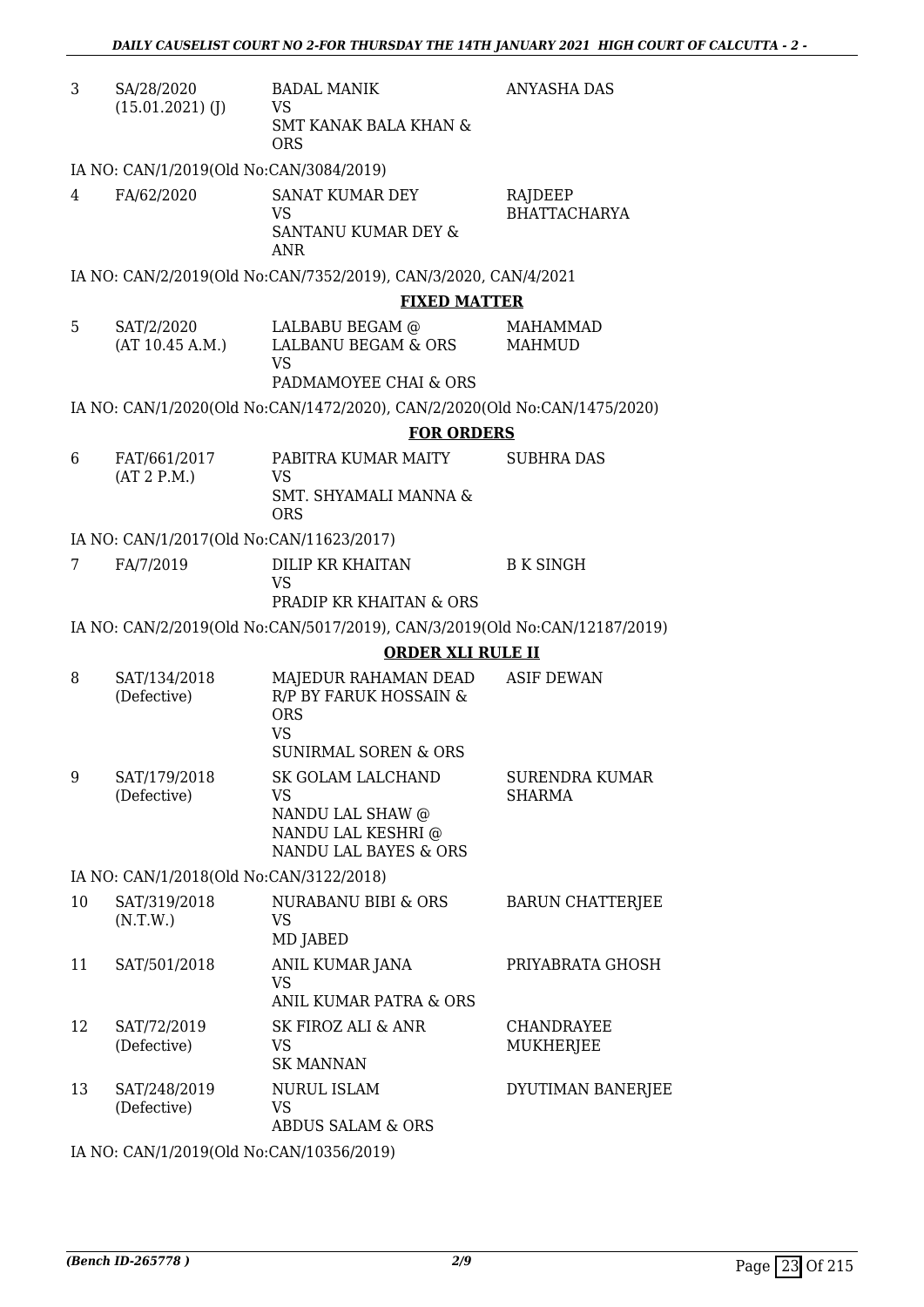| 14 | SAT/276/2019                             | ASHALATA MONDAL & ORS.<br><b>VS</b><br>CHAMATKAR MONDAL<br>(DEAD REPD. BY INDRAJIT<br>MONDAL & ORS. & ORS | <b>SARBANANDA</b><br><b>SANYAL</b>       |
|----|------------------------------------------|-----------------------------------------------------------------------------------------------------------|------------------------------------------|
|    |                                          | IA NO: CAN/1/2019(Old No:CAN/9072/2019), CAN/2/2019(Old No:CAN/9961/2019)                                 |                                          |
| 15 | SAT/293/2019<br>(N.T.W)                  | <b>NILIMA NASKAR</b><br><b>VS</b><br><b>SIKHA SARKAR &amp; ANR</b>                                        | <b>SOUNAK</b><br><b>BHATTACHARYA</b>     |
|    | IA NO: CAN/1/2019(Old No:CAN/9841/2019)  |                                                                                                           |                                          |
| 16 | SAT/311/2019<br>(Defective)(N.T.W)       | SARAT CHANDRA MAITY &<br><b>ORS</b><br><b>VS</b><br>NARUGOPAL SANTRA &<br><b>ORS</b>                      | <b>SOUNAK</b><br><b>BHATTACHARYA</b>     |
|    | IA NO: CAN/1/2019(Old No:CAN/9336/2019)  |                                                                                                           |                                          |
| 17 | SAT/319/2019<br>(Defective)              | MUKUL CHATTERJEE<br>VS<br><b>ANIUP KUMAR DEY</b>                                                          | <b>ASIT KUMAR</b><br><b>BHATTACHARYA</b> |
|    | IA NO: CAN/1/2019(Old No:CAN/11304/2019) |                                                                                                           |                                          |
| 18 | SAT/321/2019                             | <b>APURBA GHOSH ROY</b><br><b>VS</b>                                                                      | <b>SAUNAK</b><br><b>BHATTACHARYA</b>     |
|    | IA NO: CAN/1/2019(Old No:CAN/9584/2019)  | SAMBHU ROY CHOWDHURY                                                                                      |                                          |
| 19 | SAT/332/2019                             | <b>BIKASH CHANDRA GHOSH</b>                                                                               | <b>DEBASHISH SUR</b>                     |
|    | (NTW)                                    | <b>VS</b><br><b>INDIAN IRON STEEL CO</b><br><b>LTD</b>                                                    |                                          |
|    | IA NO: CAN/1/2019(Old No:CAN/11305/2019) |                                                                                                           |                                          |
| 20 | SAT/341/2019<br>(Defective)              | <b>HRISHIKESH</b><br><b>CHATTOPADHYAY</b><br><b>VS</b><br>DHANANJOY BAUL DAS &<br>ANR.                    | HIMADRI KR.<br><b>MAHATA</b>             |
|    | IA NO: CAN/1/2019(Old No:CAN/10316/2019) |                                                                                                           |                                          |
| 21 | SAT/355/2019                             | <b>SUBIR KUMAR GHOSH</b><br><b>VS</b><br>SITANGSHU MALLICK &<br><b>ORS</b>                                | <b>SK ABU ABBASUDDIN</b>                 |
|    | IA NO: CAN/1/2019(Old No:CAN/10954/2019) |                                                                                                           |                                          |
| 22 | SAT/378/2019                             | SWADHIN CHANDRA ROY &<br><b>ORS</b><br><b>VS</b><br>MUKUL CHANDRA ROY &<br><b>ORS</b>                     | DHANANJAY NAYAK                          |
|    | IA NO: CAN/1/2019(Old No:CAN/10624/2019) |                                                                                                           |                                          |
| 23 | SAT/380/2019<br>(inj.)(N.T.W.)           | BAIDYANATH @ BAIJNATH<br><b>SINGH</b><br><b>VS</b><br><b>EASTERN COALFIELD'S</b><br>LTD. & ANR            | <b>DEBASIS SUR</b>                       |
|    | IA NO: CAN/1/2019(Old No:CAN/10843/2019) |                                                                                                           |                                          |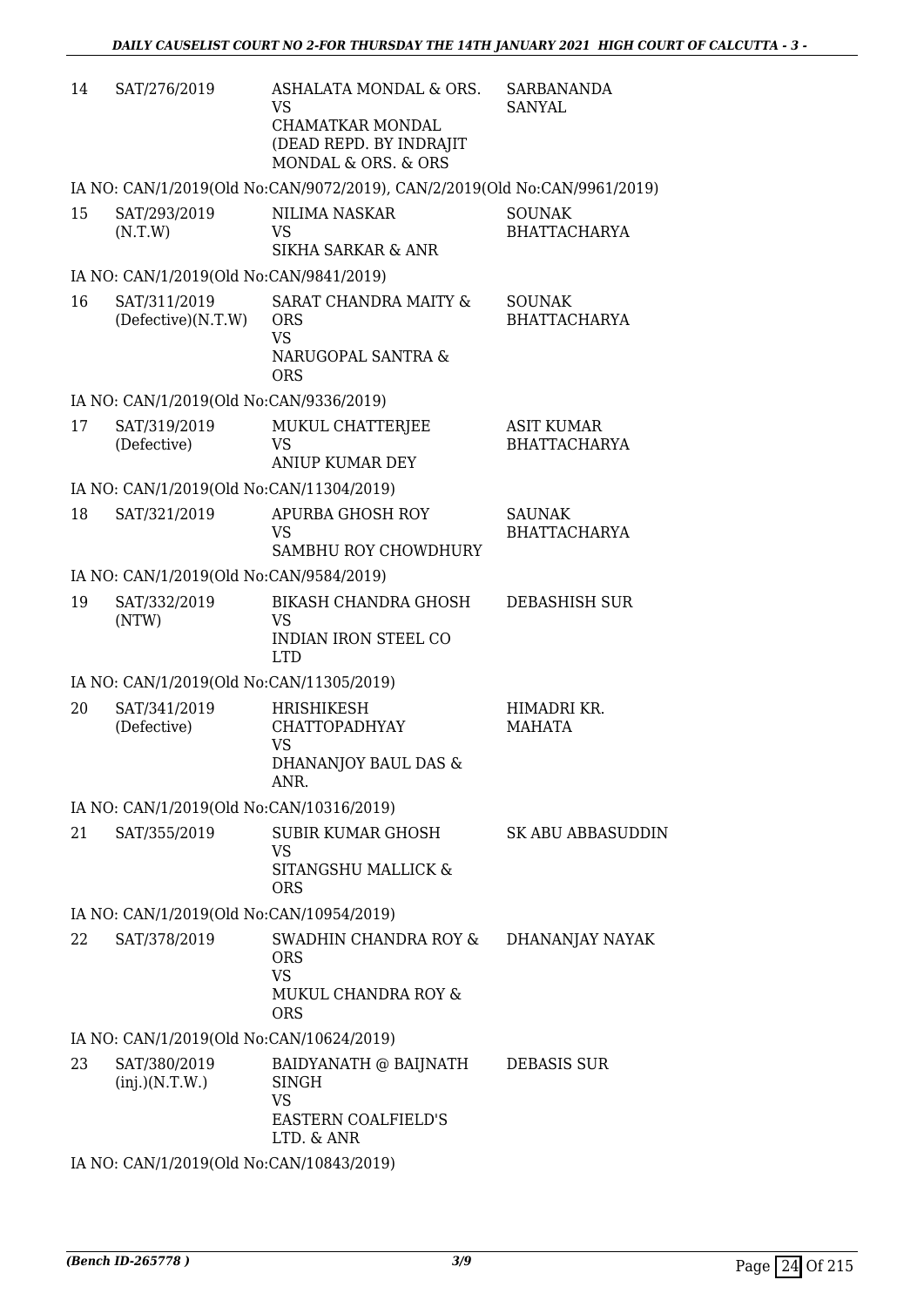| 24 | FMAT/455/2019                            | <b>SHARAD SINGHI</b><br><b>VS</b><br>SHEOJEE TIWARI & ORS                         | <b>SWETA GANDHI</b><br>MURGAI          |
|----|------------------------------------------|-----------------------------------------------------------------------------------|----------------------------------------|
|    | IA NO: CAN/1/2019(Old No:CAN/4548/2019)  |                                                                                   |                                        |
| 25 | FMAT/797/2019<br>(N.T.W.)                | ANUP KUMAR SHARMA &<br><b>ORS</b><br><b>VS</b><br>RAJENDRA NATH SHARMA<br>$&$ ORS | <b>FALGUNI MAJHI</b>                   |
|    |                                          | IA NO: CAN/1/2019(Old No:CAN/8065/2019), CAN/2/2019(Old No:CAN/10290/2019)        |                                        |
| 26 | FMAT/1320/2019                           | TORQUE PHARMACEUTICAL<br><b>PVT LTD</b><br><b>VS</b><br><b>EMAMI LTD</b>          | <b>SUBHASISH</b><br><b>CHAKRABORTY</b> |
|    | IA NO: CAN/1/2019(Old No:CAN/12246/2019) |                                                                                   |                                        |
| 27 | FMAT/64/2020<br>(Defective)              | RAGHUNATH SIKDER &<br><b>ANR</b><br><b>VS</b><br><b>TAPAS SAHA</b>                | DILIP KUMAT SAILA                      |
|    | IA NO: CAN/1/2020(Old No:CAN/716/2020)   |                                                                                   |                                        |
| 28 | FMAT/177/2020<br>(15.01.2021)            | SAHIDUL ISLAM<br><b>VS</b><br>PAWANPUTRA SALES PVT.<br>LTD. & ORS                 | DEBAPRATIM<br><b>BANERJEE</b>          |
|    | IA NO: CAN/1/2020                        |                                                                                   |                                        |
| 29 | FMAT/391/2020<br>(NTW)                   | <b>CHINMOY GHOSH</b><br><b>VS</b><br>JAGABANDHU GHOSH                             | <b>SUSMITA</b><br><b>CHATTERJEE</b>    |
|    | IA NO: CAN/1/2020                        |                                                                                   |                                        |
| 30 | FMAT/444/2020                            | KALIDAS GANGULY<br><b>VS</b><br><b>G.D POWER AND CONTROL</b><br>P. LTD.           | MITUL<br><b>CHAKRABORTY</b>            |
|    | IA NO: CAN/1/2020                        |                                                                                   |                                        |
| 31 | FMAT/504/2020<br>(NTW.)                  | M/S S.S. ENTERPRISES<br><b>VS</b><br>KRISHNA RANJAN<br><b>CHAKRABORTY</b>         | ARIF ALI                               |
|    | IA NO: CAN/1/2020                        |                                                                                   |                                        |
| 32 | FMAT/550/2020                            | LUFTA BEGUUM @<br>LUTFUNNESHA BIBI<br><b>VS</b><br>AFJAL HOSSAIN AND ORS          | SHYAMAL<br><b>MUKHOPADHYAY</b>         |
|    | IA NO: CAN/1/2020                        |                                                                                   |                                        |
| 33 | FMAT/558/2020                            | PRADIP KUMAR GHOSH<br>VS<br>ASHIM KUMAR GUPTA                                     | ABHIRUP<br><b>CHAKRABORTY</b>          |
|    | IA NO: CAN/1/2020, CAN/2/2020            |                                                                                   |                                        |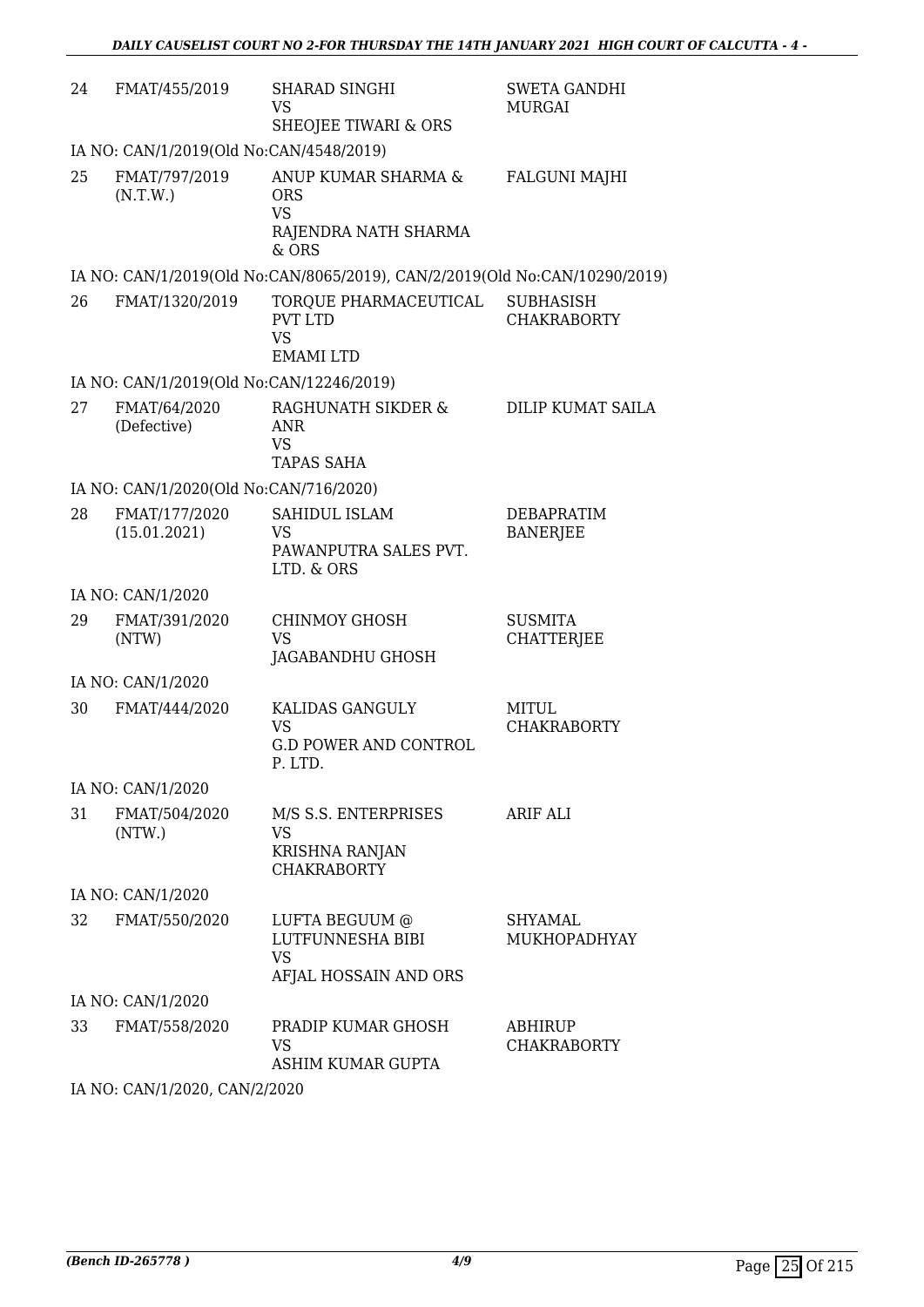|    | 34 FMAT/565/2020                                   | AMIT KUMAR SAMANTA<br><b>VS</b>                                               | Sobhan Majumder                      |
|----|----------------------------------------------------|-------------------------------------------------------------------------------|--------------------------------------|
|    |                                                    | KAJAL GHORUI AND ORS                                                          |                                      |
|    | IA NO: CAN/1/2020                                  |                                                                               |                                      |
|    |                                                    | <b>APPLICATION</b>                                                            |                                      |
|    |                                                    | $($ GROUP - I $)$                                                             |                                      |
| 35 | MAT/840/2020<br>$[GROUP - I]$                      | THE COMPETENT<br>AUTHORITY AT URBAN<br>DEVELOPMENT<br>DEPARTMENT<br><b>VS</b> | <b>NILOTPAL</b><br><b>CHATTERJEE</b> |
|    |                                                    | PINKY ROY AND ORS                                                             |                                      |
|    | IA NO: CAN/1/2020                                  |                                                                               |                                      |
|    |                                                    | <b>APPLICATION (GROUP - VIII)</b>                                             |                                      |
| 36 | MAT/786/2020<br>$(14.01.2021)$ $(10.45$ VS<br>A.M. | KUNTAL SINHA<br>STATE OF WEST BENGAL<br>AND ORS.                              | <b>NEIL BASU</b>                     |
|    | IA NO: CAN/1/2020                                  |                                                                               |                                      |
|    | wt37 MAT/788/2020                                  | GAUTAM SARKAR<br><b>VS</b><br>STATE OF WEST BENGAL<br>AND ORS.                | <b>NEIL BASU</b>                     |
|    | IA NO: CAN/1/2020                                  |                                                                               |                                      |
|    | wt38 MAT/789/2020                                  | KOUSHIK DAS<br><b>VS</b><br>STATE OF WEST BENGAL<br>AND ORS.                  | <b>NEIL BASU</b>                     |
|    | IA NO: CAN/1/2020                                  |                                                                               |                                      |
|    | wt39 MAT/790/2020                                  | RAJU DATTA BANIK<br><b>VS</b><br>STATE OF WEST BENGAL<br>AND ORS.             | <b>NEIL BASU</b>                     |
|    | IA NO: CAN/1/2020                                  |                                                                               |                                      |
|    | wt40 MAT/791/2020                                  | <b>AMIT MONDAL</b><br>VS<br>STATE OF WEST BENGAL<br>AND ORS.                  | <b>NEIL BASU</b>                     |
|    | IA NO: CAN/1/2020                                  |                                                                               |                                      |
|    | wt41 MAT/792/2020                                  | KRISHNA GHOSH<br>VS<br>STATE OF WEST BENGAL<br>AND ORS.                       | <b>NEIL BASU</b>                     |
|    | IA NO: CAN/1/2020                                  |                                                                               |                                      |

# **APPLICATION (FA AND FMA)**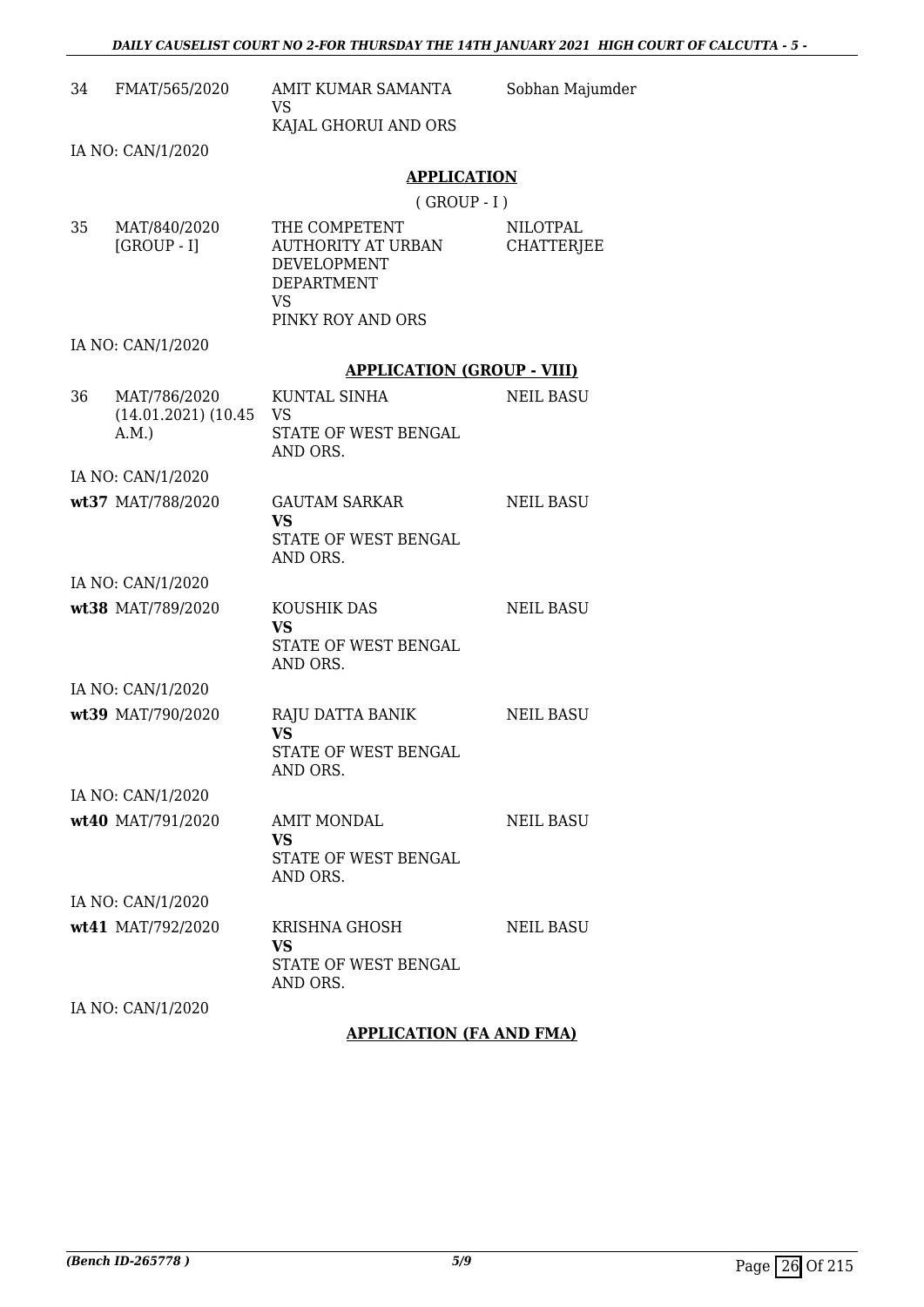| 42 | FA/340/1991                                                               | ABDUL SOVAN MONDAL &<br>ORS.<br><b>VS</b><br><b>JOYNOB BIBI</b>                                                                                                                                                                                                                                                                    | J.BHATTACHARYA                         | N.Y.A. |  |
|----|---------------------------------------------------------------------------|------------------------------------------------------------------------------------------------------------------------------------------------------------------------------------------------------------------------------------------------------------------------------------------------------------------------------------|----------------------------------------|--------|--|
|    |                                                                           | IA NO: CAN/1/2002(Old No:CAN/745/2002), CAN/2/2002(Old No:CAN/746/2002), CAN/3/2002(Old<br>No:CAN/747/2002), CAN/4/2014(Old No:CAN/10170/2014), CAN/5/2014(Old No:CAN/10171/2014),<br>CAN/6/2015(Old No:CAN/3182/2015), CAN/7/2019(Old No:CAN/10806/2019), CAN/8/2019(Old<br>No:CAN/10807/2019), CAN/9/2019(Old No:CAN/10808/2019) |                                        |        |  |
| 43 | FAT/258/2015                                                              | <b>ABDUL RAUF &amp; ORS</b><br>VS<br>MD. ILLIAS & ORS                                                                                                                                                                                                                                                                              | ANAJLI AGARWAL                         |        |  |
|    |                                                                           | IA NO: CAN/1/2015(Old No:CAN/10357/2015), CAN/2/2016(Old No:CAN/2526/2016)                                                                                                                                                                                                                                                         |                                        |        |  |
| 44 | FMAT/1260/2015<br>(NTW)                                                   | SWAPAN KUMAR ROY<br><b>VS</b>                                                                                                                                                                                                                                                                                                      | <b>SHILA SARKAR</b>                    |        |  |
|    |                                                                           | <b>SULOCHONA SINGH &amp; ANR</b>                                                                                                                                                                                                                                                                                                   |                                        |        |  |
|    |                                                                           | IA NO: CAN/1/2016(Old No:CAN/7864/2016), CAN/2/2021                                                                                                                                                                                                                                                                                |                                        |        |  |
| 45 | FA/62/2016                                                                | PIJUSH DEB<br><b>VS</b><br>PRANAB RANJAN DEB &<br><b>ORS</b>                                                                                                                                                                                                                                                                       | <b>SARMISTHA GHOSH</b><br><b>SARMA</b> |        |  |
|    |                                                                           | IA NO: CAN/1/2019(Old No:CAN/6331/2019), CAN/2/2020(Old No:CAN/1234/2020)                                                                                                                                                                                                                                                          |                                        |        |  |
| 46 | FAT/290/2016<br>[N.T.W.]                                                  | M/S SUDIP CONSTRUCTION<br>& ANR<br><b>VS</b>                                                                                                                                                                                                                                                                                       | PRANTICK GHOSH                         |        |  |
|    | No:CAN/10218/2018)                                                        | MANOJ CHATTERJEE & ORS<br>IA NO: CAN/2/2016(Old No:CAN/6197/2016), CAN/3/2017(Old No:CAN/5648/2017), CAN/4/2018(Old                                                                                                                                                                                                                |                                        |        |  |
| 47 | FA/64/2017                                                                | NEJAMUDDIN & ORS<br><b>VS</b><br>MD AFYAD (MINOR) & ORS                                                                                                                                                                                                                                                                            | DYUTIMAN BANERJEE                      |        |  |
| 48 | FAT/69/2018                                                               | THE STATE OF WB<br><b>VS</b><br>SUSAMA DAS & ORS.                                                                                                                                                                                                                                                                                  | RAM CH. GUCHAIIT                       |        |  |
|    | IA NO: CAN/2/2018(Old No:CAN/2745/2018)                                   |                                                                                                                                                                                                                                                                                                                                    |                                        |        |  |
| 49 | FA/144/2018                                                               | SUBHASISH BAIDYA<br><b>VS</b><br>KABITA BISWAS & ORS                                                                                                                                                                                                                                                                               | <b>SOUNAK</b><br><b>BHATTACHARYA</b>   |        |  |
|    | IA NO: CAN/1/2021                                                         |                                                                                                                                                                                                                                                                                                                                    |                                        |        |  |
| 50 | FMAT/275/2018                                                             | PETRA STARKE<br><b>VS</b><br>BIKRAM YOGA COLLEGE OF<br><b>INDIA LP &amp; ORS</b>                                                                                                                                                                                                                                                   | <b>V WADEHRA</b>                       |        |  |
|    | IA NO: CAN/1/2018(Old No:CAN/3615/2018), CAN/3/2019(Old No:CAN/7223/2019) |                                                                                                                                                                                                                                                                                                                                    |                                        |        |  |
| 51 | FAT/316/2018                                                              | LEGAL HEIRS OF LATE<br>KANU SHARMA ,ASHA<br><b>SHARMA &amp; ANR</b><br><b>VS</b><br>NAKUL SHARMA                                                                                                                                                                                                                                   | <b>SUBRATA GHOSH</b>                   |        |  |
|    | IA NO: CAN/1/2019(Old No:CAN/9789/2019)                                   |                                                                                                                                                                                                                                                                                                                                    |                                        |        |  |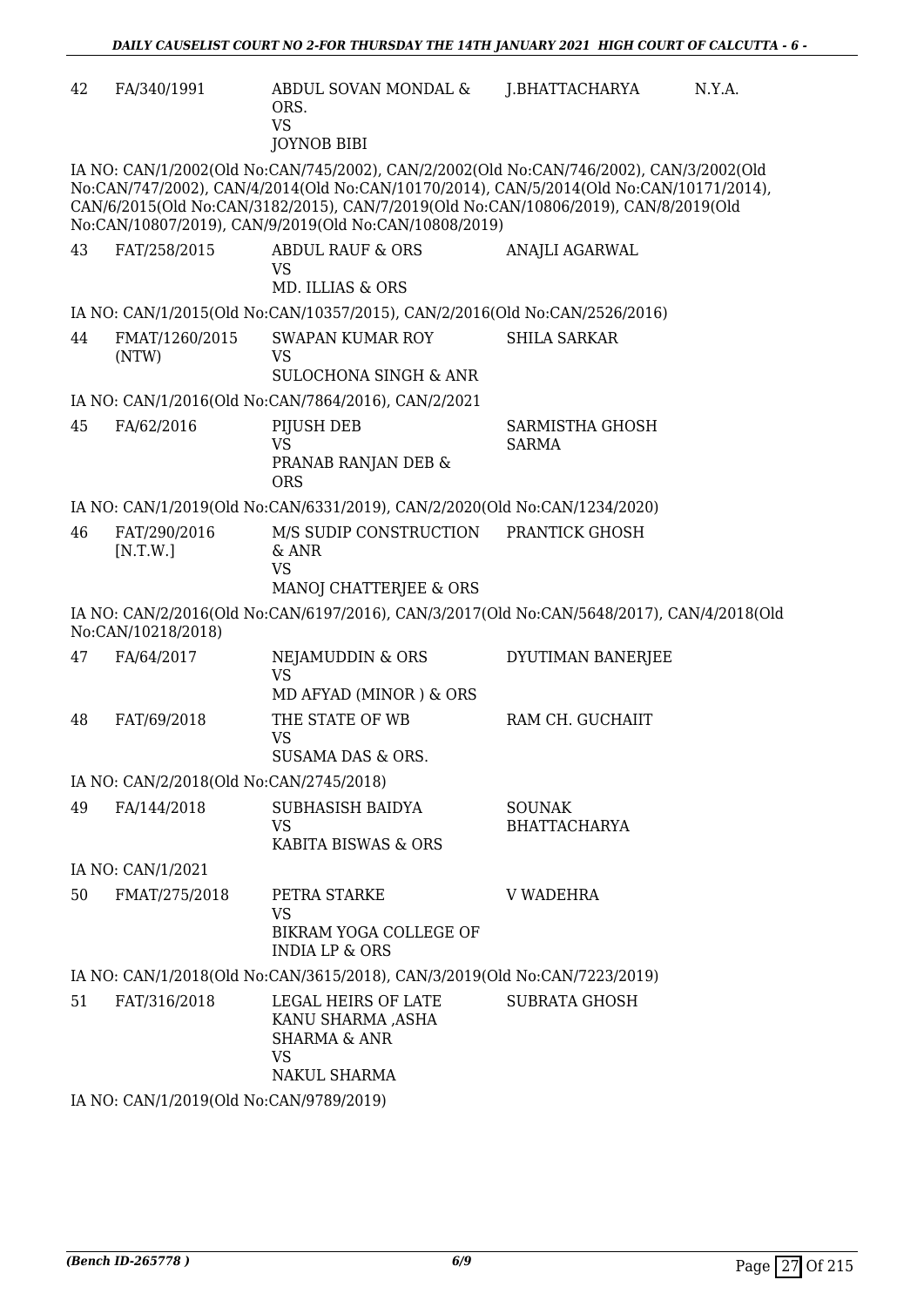| 52 | FMAT/840/2018                                         | <b>JYOTIRINDRA</b><br>CHATTOPADHYAY<br><b>VS</b><br>GYANENDRA CHANDRA<br><b>CHATTOPADHYAY&amp; ORS</b> | <b>AVIROOP</b><br><b>BHATTACHARYA</b>     |
|----|-------------------------------------------------------|--------------------------------------------------------------------------------------------------------|-------------------------------------------|
|    | IA NO: CAN/1/2018(Old No:CAN/6829/2018)               |                                                                                                        |                                           |
| 53 | FAT/79/2019<br>[N.T.W.]                               | KALABARAN SHIT & ORS<br><b>VS</b>                                                                      | <b>SOUNAK</b><br><b>BHATTACHARYA</b>      |
|    |                                                       | NILANJAN KUNDU & ORS                                                                                   |                                           |
| 54 | IA NO: CAN/1/2019(Old No:CAN/1942/2019)<br>FA/84/2019 | <b>STATE OF WB</b>                                                                                     | CHANDI CHARAN DE                          |
|    |                                                       | VS<br><b>RUBBER PRODUCTS AND</b>                                                                       |                                           |
|    |                                                       | MOULDING COMPANY                                                                                       |                                           |
|    | IA NO: CAN/3/2020                                     |                                                                                                        |                                           |
| 55 | FA/133/2019                                           | MITA RANI BASAK @ MITA<br><b>RANI BASAK &amp; ORS</b><br><b>VS</b><br>PRABHAT KUMAR BASAK              | <b>BIBHASADITYA</b><br><b>CHAKRABARTY</b> |
|    | IA NO: CAN/1/2019(Old No:CAN/3961/2019)               |                                                                                                        |                                           |
| 56 | SAT/288/2019<br>(restoration)                         | <b>RABIN PAL</b><br><b>VS</b><br><b>SUSOBHAN DUTTA &amp; ANR</b>                                       | <b>MALAY</b><br><b>BHATTACHARYA</b>       |
|    | IA NO: CAN/1/2019(Old No:CAN/9902/2019)               |                                                                                                        |                                           |
| 57 | FAT/448/2019                                          | MADHAB KUMAR SAHA<br><b>VS</b><br>TARUN KUMAR SAHA &                                                   | SAPTARSHI DATT                            |
|    |                                                       | <b>ANR</b>                                                                                             |                                           |
|    | IA NO: CAN/1/2019(Old No:CAN/10788/2019)              |                                                                                                        |                                           |
| 58 | FAT/511/2019                                          | THE ESTATE OFFICER<br><b>VS</b><br>DIPANKAR CHAKRABORTY                                                | MUKESH KUMAR<br><b>GUPTA</b>              |
|    | IA NO: CAN/1/2020, CAN/2/2020                         |                                                                                                        |                                           |
| 59 | FAT/516/2019<br>(Defective)                           | THE STATE OF WEST<br><b>BENGAL</b><br><b>VS</b><br><b>SRADDHANANDA BASU</b>                            | ANIRUDDHA SEN                             |
|    |                                                       | IA NO: CAN/1/2020(Old No:CAN/1434/2020), CAN/2/2020(Old No:CAN/1435/2020)                              |                                           |
| 60 | FAT/621/2019<br>(N.T.W)                               | BIDIT KUMAR CHATTERJEE<br>VS<br>AMRIT MUKHOPADHYAY &<br>ANR                                            | <b>JAYANTA BANERJEE</b>                   |
|    | IA NO: CAN/1/2020, CAN/2/2020                         |                                                                                                        |                                           |
| 61 | FA/7/2020<br>[22.01.2021]                             | LA COLLECTOR, HOOGHLY R.N. DUTTA<br><b>VS</b><br>SUJIT KUMAR MANNA                                     |                                           |
|    |                                                       | IA NO: CAN/1/2018(Old No:CAN/7607/2018), CAN/2/2018(Old No:CAN/7621/2018)                              |                                           |
| 62 | FAT/62/2020                                           | KANIZ FATIMA & ORS<br><b>VS</b><br><b>HAROON RASHID &amp; ORS</b>                                      | <b>ATREYEE DE</b><br><b>GANGULY</b>       |
|    | IA NO: CAN/1/2020(Old No:CAN/1438/2020)               |                                                                                                        |                                           |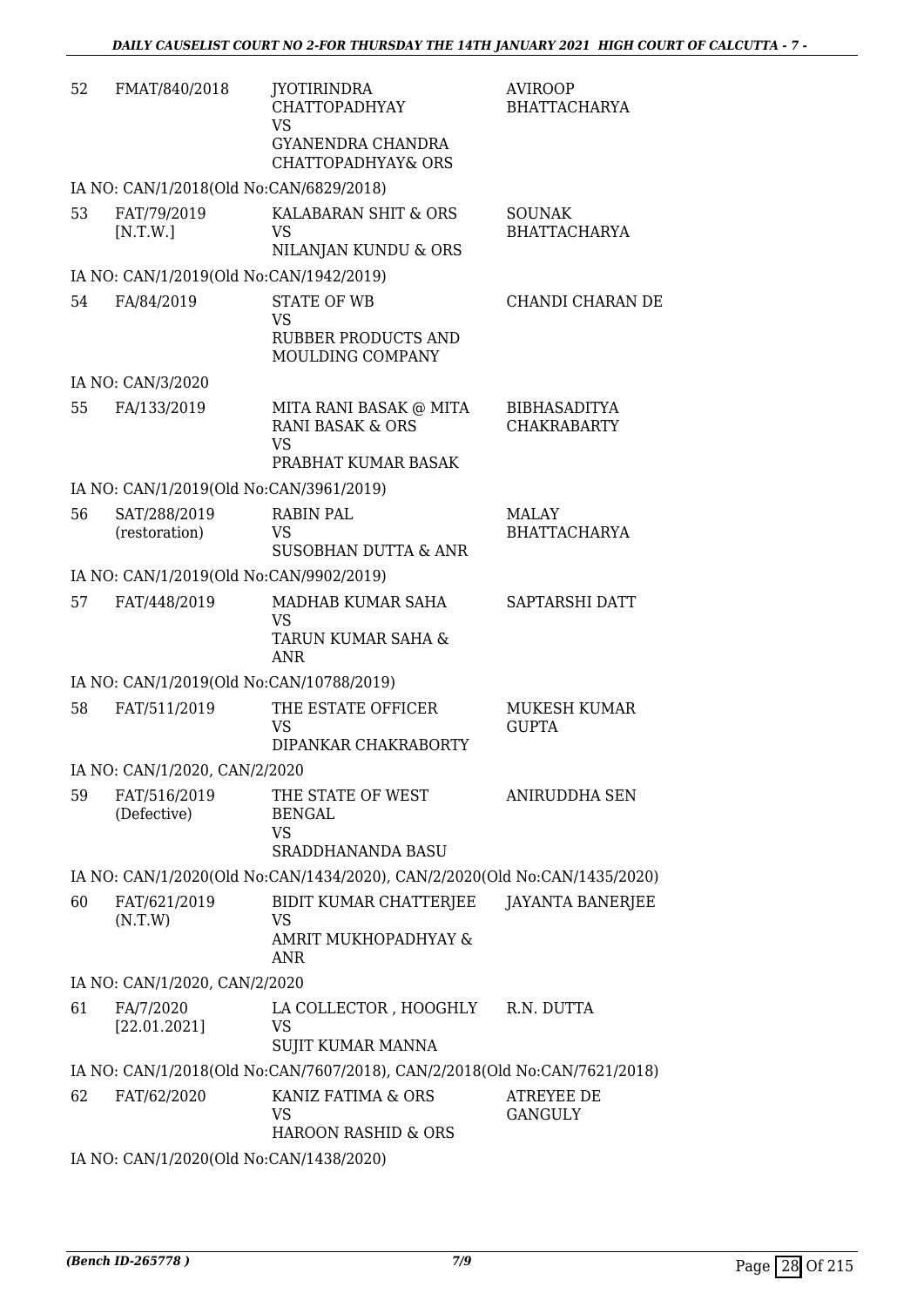| 63 | FMAT/113/2020                                | <b>GOPAL MUKHERJEE</b><br><b>VS</b><br>SITARAM MUKHERJEE &<br>ORS.                                                 | <b>SANTIMAY</b><br><b>BHATTACHARYYA</b>                                                   |
|----|----------------------------------------------|--------------------------------------------------------------------------------------------------------------------|-------------------------------------------------------------------------------------------|
|    | IA NO: CAN/1/2020(Old No:CAN/1091/2020)      |                                                                                                                    |                                                                                           |
| 64 | FAT/140/2020<br>(Defective)                  | THE STATE OF WEST<br>BENGAL REP BY LAND<br>ACQUISTION COLLECTOR<br><b>VS</b><br>ANIRUDDHA BANERJEE                 | <b>ANIRUDDHA SEN</b>                                                                      |
|    |                                              | IA NO: CAN/1/2020(Old No:CAN/2944/2020), CAN/2/2020(Old No:CAN/2946/2020)                                          |                                                                                           |
| 65 | FAT/317/2020                                 | <b>ICICI BANK LTD</b><br><b>VS</b><br>AGASTYA AGARWAL AND<br><b>ORS</b>                                            | <b>AVISHEK GUHA</b>                                                                       |
|    | IA NO: CAN/1/2020, CAN/2/2020                |                                                                                                                    |                                                                                           |
| 66 | FMA/569/2020                                 | VIJAY SPORTS CLUB & ORS<br><b>VS</b>                                                                               | <b>MAINAK SWARNOKAR</b>                                                                   |
|    |                                              | VIJAY SPORTS CLUB & ANR                                                                                            |                                                                                           |
|    |                                              |                                                                                                                    | IA NO: CAN/1/2020(Old No:CAN/1328/2020), CAN/2/2020(Old No:CAN/2446/2020), CAN/3/2020     |
|    |                                              | <b>CONTEMPT</b>                                                                                                    |                                                                                           |
| 67 | CPAN/1133/2017                               | TERAI TEA CO LTD & ANR<br><b>VS</b><br>SANJIV CHAKI & ANR                                                          | <b>S KAR GHOSH</b>                                                                        |
|    | wt68 FMA/755/2017                            | STATE OF WEST BENGAL &<br><b>ORS</b><br><b>VS</b>                                                                  | PRASANTA BEHARI<br><b>MAHATA</b>                                                          |
|    |                                              | TERAI TEA CO. LTD. & ANR                                                                                           |                                                                                           |
|    |                                              | <b>FOR HEARING</b>                                                                                                 |                                                                                           |
| 69 | FAT/287/2015<br>$(6$ PB + 2 files of<br>LCR) | THE EXECUTIVE OFFICER,<br>BURDWAN DEV.<br><b>AUTHORITY</b><br><b>VS</b><br>KHONDEKAR HEFAZUL<br>KARIM & ANR        | <b>SANCHARI</b><br><b>CHAKRABORTY</b>                                                     |
|    |                                              | IA NO: CAN/2/2015(Old No:CAN/6062/2015), CAN/3/2019(Old No:CAN/5106/2019)                                          |                                                                                           |
|    | wt70 FAT/190/2015                            | THE EXECUTIVE OFFICER,<br>BURDWAN DEVELOPMENT<br><b>AUTHORITY</b><br><b>VS</b><br><b>UDAY KUMAR SAIN &amp; ANR</b> | <b>SANCHARI</b><br><b>CHAKRABORTY</b>                                                     |
|    | No:CAN/8772/2019)                            |                                                                                                                    | IA NO: CAN/2/2015(Old No:CAN/4291/2015), CAN/6/2019(Old No:CAN/5110/2019), CAN/7/2019(Old |
|    | wt71 FAT/524/2012                            | THE EX. OFFICER,<br>BURDWAN DEVP.<br><b>AUTHORITY</b><br><b>VS</b><br><b>ABDUL ALIM</b>                            | <b>KBS MAHAPATRA</b>                                                                      |
|    | No:CAN/8306/2019)                            |                                                                                                                    | IA NO: CAN/1/2017(Old No:CAN/3193/2017), CAN/2/2019(Old No:CAN/4725/2019), CAN/3/2019(Old |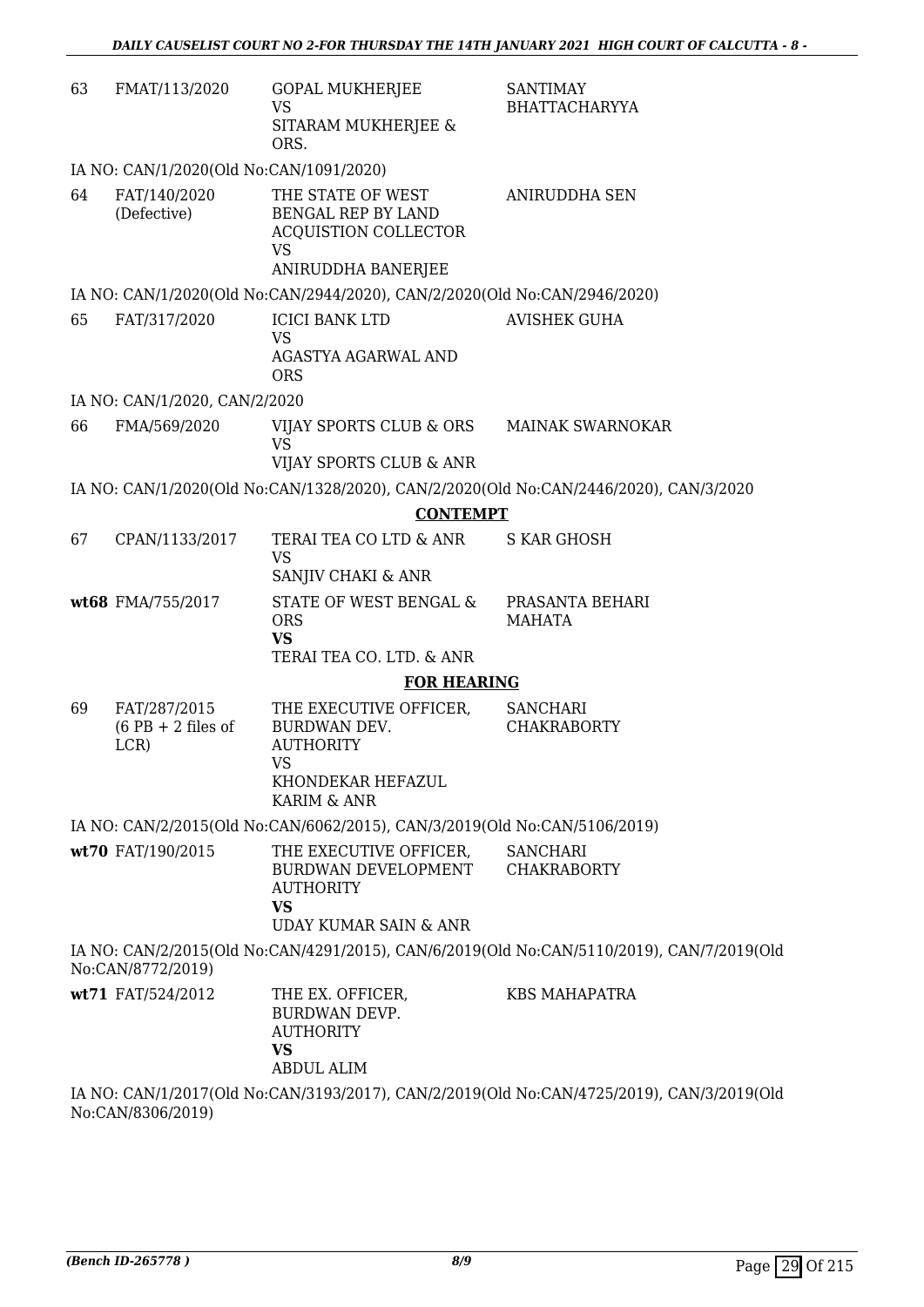|    | wt72 FAT/587/2014                             | BURDWAN DEVELOPMENT<br><b>AUTHORITY</b><br>VS.<br>ANOWAR ALI & ORS                                                               | <b>SANCHARI</b><br><b>CHAKRABORTY</b>                                                                                                                                                |
|----|-----------------------------------------------|----------------------------------------------------------------------------------------------------------------------------------|--------------------------------------------------------------------------------------------------------------------------------------------------------------------------------------|
|    | CAN/8/2019(Old No:CAN/8307/2019)              |                                                                                                                                  | IA NO: CAN/2/2014(Old No:CAN/12051/2014), CAN/3/2014(Old No:CAN/12476/2014), CAN/4/2015(Old<br>No:CAN/41/2015), CAN/5/2015(Old No:CAN/10469/2015), CAN/7/2019(Old No:CAN/4726/2019), |
| 73 | $(4$ PBs + 4LCR+ One ORS.<br>Blue Cover File) | FAT/170/2019 BIJOYA LAXMI PARUI &<br>VS.<br>DR.RAJENDRANATH PARUI<br>$&$ ORS.                                                    | SUKANTA DAS                                                                                                                                                                          |
|    |                                               | IA NO: CAN/3/2020(Old No:CAN/5267/2020), CAN/4/2020(Old No:CAN/5268/2020)                                                        |                                                                                                                                                                                      |
|    | $wt74$ FAT/44/2018                            | A. NATH PARUI SINCE<br>DECEASD REP. BY BIJOYA<br><b>LAXMI PARUI &amp; ORS</b><br><b>VS</b><br>DE. RAJENDRA NATH PARUI<br>$&$ ORS | ARUP KUMAR<br><b>CHATTERJEE</b>                                                                                                                                                      |
|    | IA NO: CAN/1/2018(Old No:CAN/1227/2018)       |                                                                                                                                  |                                                                                                                                                                                      |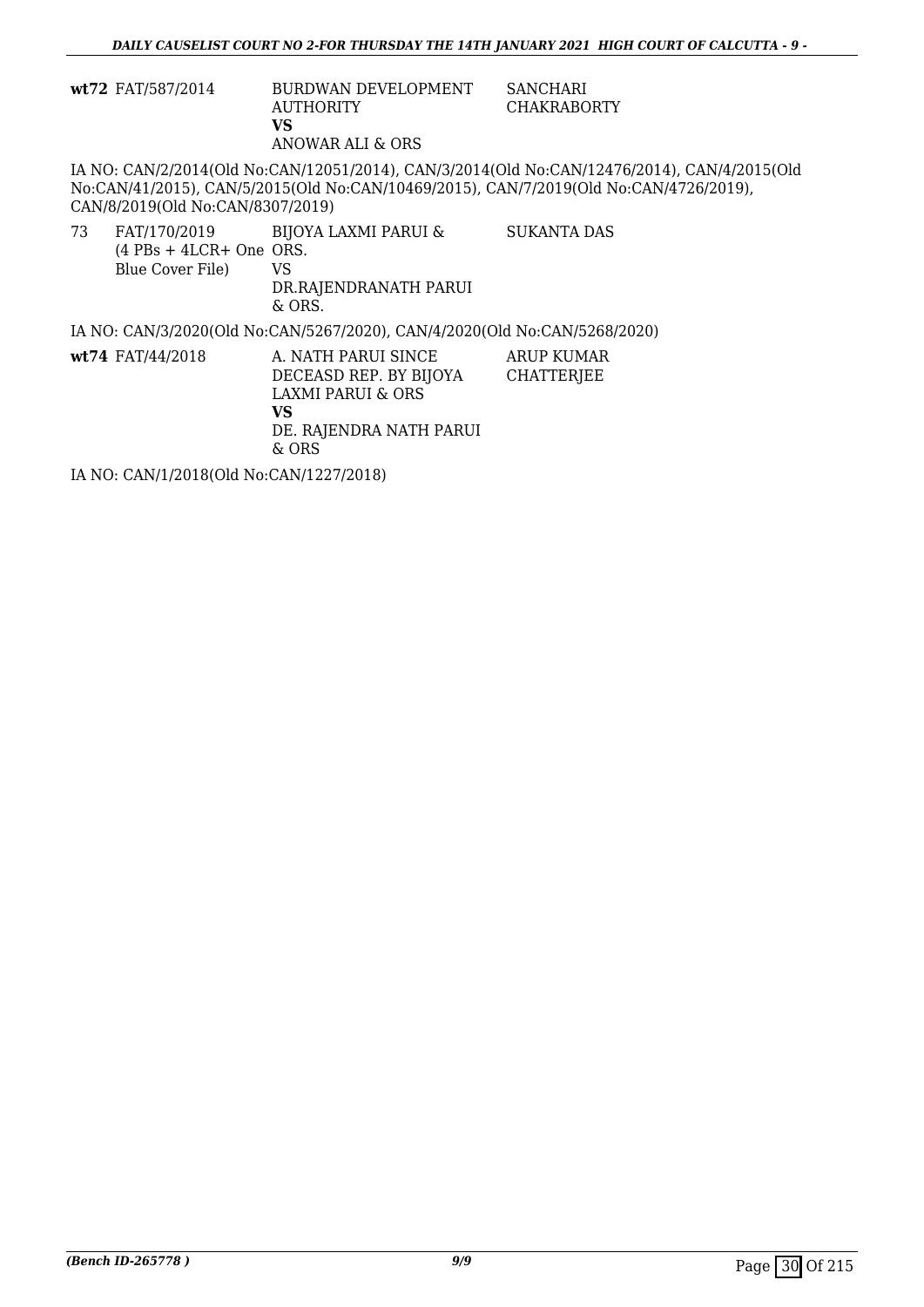

# **Appellate Side**

**DAILY CAUSELIST For Thursday The 14th January 2021**

**COURT NO. 12**

**DIVISION BENCH (DB-V)**

### **AT 10:45 AM HON'BLE JUSTICE SOUMEN SEN HON'BLE JUSTICE SAUGATA BHATTACHARYYA ( VIA VIDEO CONFERENCE )**

**ON AND FROM MONDAY, THE 11TH JANUARY, 2021 - APPEALS RELATING TO EDUCATION UNDER GROUP-II AND APPLICATIONS CONNECTED THERETO;**

**HEARING OF CIVIL APPEALS, IRRESPECTIVE OF CLASSIFICATION, FILLED TILL 2018.**

**ADMISSION OF APPEALS UNDER ORDER XLI OF THE CODE OF CIVIL PROCEDURE INCLUDING APPLICATIONS CONNECTED THERETO;**

**FIRST APPEALS RELATING TO EJECTMENT SUITS AND DECREES AND APPLICATIONS CONNECTED THERETO;**

**LAWAZIMA;**

**HEARING OF WRIT APPEALS IRRESPECTIVE OF CLASSIFICATION INCLUDING APPLICATIONS CONNECTED THERETO.**

**NOTE: MATTERS WILL BE TAKEN UP THROUGH PHYSICAL HEARING ONLY WHEN BOTH THE PARTIES ARE AGREED**

|   |                                                     | <b>TO BE MENTIONED</b>                                                                            |                    |  |
|---|-----------------------------------------------------|---------------------------------------------------------------------------------------------------|--------------------|--|
| 1 | FAT/383/2019                                        | PRABIR KUMAR CHAKRABORTY & SABYASACHI ROY<br><b>ORS</b><br>VS<br><b>ILA CHAKRABORTY &amp; ORS</b> |                    |  |
|   | IA NO: CAN/1/2019(Old No:CAN/9073/2019), CAN/2/2020 |                                                                                                   |                    |  |
|   |                                                     | <b>APPLICATION 1</b>                                                                              |                    |  |
| 2 | MAT/14/2021                                         | ATANU POCHALI AND ANR<br>VS<br>STATE OF WEST BENGAL AND<br>ORS.                                   | <b>SAKYA MAITY</b> |  |
|   | IA NO: CAN/1/2021, CAN/2/2021                       |                                                                                                   |                    |  |
| 3 | MAT/15/2021                                         | SUMITA GHOSH @ SUMITA ROY SAKYA MAITY<br>AND ORS<br>VS<br>STATE OF WEST BENGAL AND<br>ORS.        |                    |  |
|   | IA NO: CAN/1/2021, CAN/2/2021                       |                                                                                                   |                    |  |
| 4 | MAT/18/2021                                         | HAFIJUL SK AND ORS<br>VS<br>STATE OF WEST BENGAL AND<br>ORS.                                      | PRIYAKSHI BANERJEE |  |
|   | IA NO: CAN/1/2021, CAN/2/2021                       |                                                                                                   |                    |  |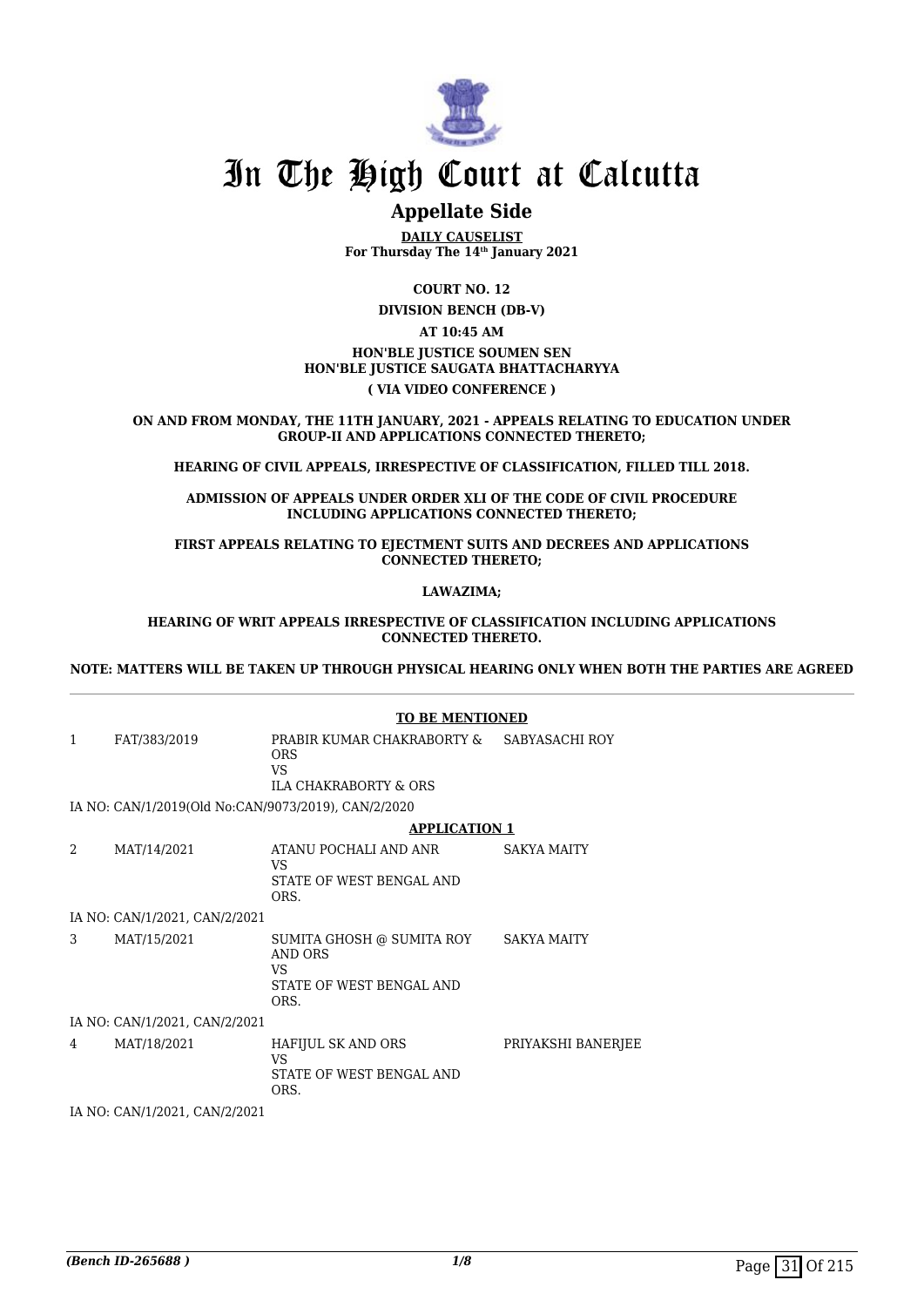| 5  | MAT/22/2021                   | RESHMA CHATTERJEE AND ORS<br>VS                         | RAMA PRASAD SARKAR  |
|----|-------------------------------|---------------------------------------------------------|---------------------|
|    |                               | STATE OF WEST BENGAL AND<br>ORS.                        |                     |
|    | IA NO: CAN/1/2021, CAN/2/2021 |                                                         |                     |
| 6  | MAT/51/2021                   | MOUMITA DUTTA AND ORS.<br>VS                            | ANKITA DEY          |
|    |                               | MANAS KR. SARDAR AND ORS.                               |                     |
|    | IA NO: CAN/1/2021, CAN/2/2021 |                                                         |                     |
| 7  | MAT/52/2021                   | SUSANTA SINGHA MODAK<br>VS<br>MANAS KR. SARDAR AND ORS. | RAMESHWAR SINHA     |
|    | IA NO: CAN/1/2021, CAN/2/2021 |                                                         |                     |
| 8  | MAT/54/2021                   | ARPITA SARKAR AND ORS                                   | DIBYANDU CHATTERJEE |
|    |                               | VS<br>STATE OF WEST BENGAL AND<br>ORS.                  |                     |
|    | IA NO: CAN/1/2021             |                                                         |                     |
| 9  | MAT/55/2021                   | ARIF MAHAMMAD KHAN AND<br><b>ORS</b><br>VS.             | DIBYENDU CHATTERJEE |
|    |                               | STATE OF WEST BENGAL AND<br>ORS.                        |                     |
|    | IA NO: CAN/1/2021             |                                                         |                     |
| 10 | MAT/56/2021                   | SK ABDUL MANNAN AND ORS<br>VS                           | GOPAL DAS           |
|    |                               | STATE OF WEST BENGAL AND<br>ORS.                        |                     |
|    | IA NO: CAN/1/2021, CAN/2/2021 |                                                         |                     |
| 11 | MAT/57/2021                   | ALAK ROY AND ORS<br>VS.                                 | <b>GOPAL DAS</b>    |
|    |                               | STATE OF WEST BENGAL AND<br>ORS.                        |                     |
|    | IA NO: CAN/1/2021, CAN/2/2021 |                                                         |                     |
| 12 | MAT/58/2021                   | ANUP PATI AND ORS                                       | <b>GOPAL DAS</b>    |
|    |                               | VS<br>STATE OF WEST BENGAL AND<br>ORS.                  |                     |
|    | IA NO: CAN/1/2021, CAN/2/2021 |                                                         |                     |
|    |                               | <b>APPLICATION</b>                                      |                     |
|    |                               | (2020)                                                  |                     |
| 13 | MAT/1039/2019                 | ARUN KUMAR CHANDA & ORS<br>VS                           | SHAMIM UL BARI      |
|    |                               | STATE OF WEST BENGAL & ORS                              |                     |
|    | IA NO: CAN/1/2021, CAN/2/2021 |                                                         |                     |
| 14 | MAT/671/2020                  | MD. ALAMGIR HOSSAIN<br>VS                               | KHAIRUL ALAM        |
|    |                               | STATE OF WEST BENGAL AND<br>ORS.                        |                     |
|    | IA NO: CAN/1/2020             |                                                         |                     |
| 15 | MAT/664/2020                  | MD. MISTER REJA<br>VS.                                  | TANUJA BASAK        |
|    |                               | STATE OF WEST BENGAL AND<br>ORS.                        |                     |
|    | IA NO: CAN/1/2021             |                                                         |                     |
| 16 | MAT/611/2020                  | BARUIPUR COLLEGE,<br>PRESIDENT, GOVERNING BODY          | TANUJA BASAK        |
|    |                               | VS<br>ABHIKSHEK BHATTACHARYA                            |                     |
|    | IA NO: CAN/1/2020             |                                                         |                     |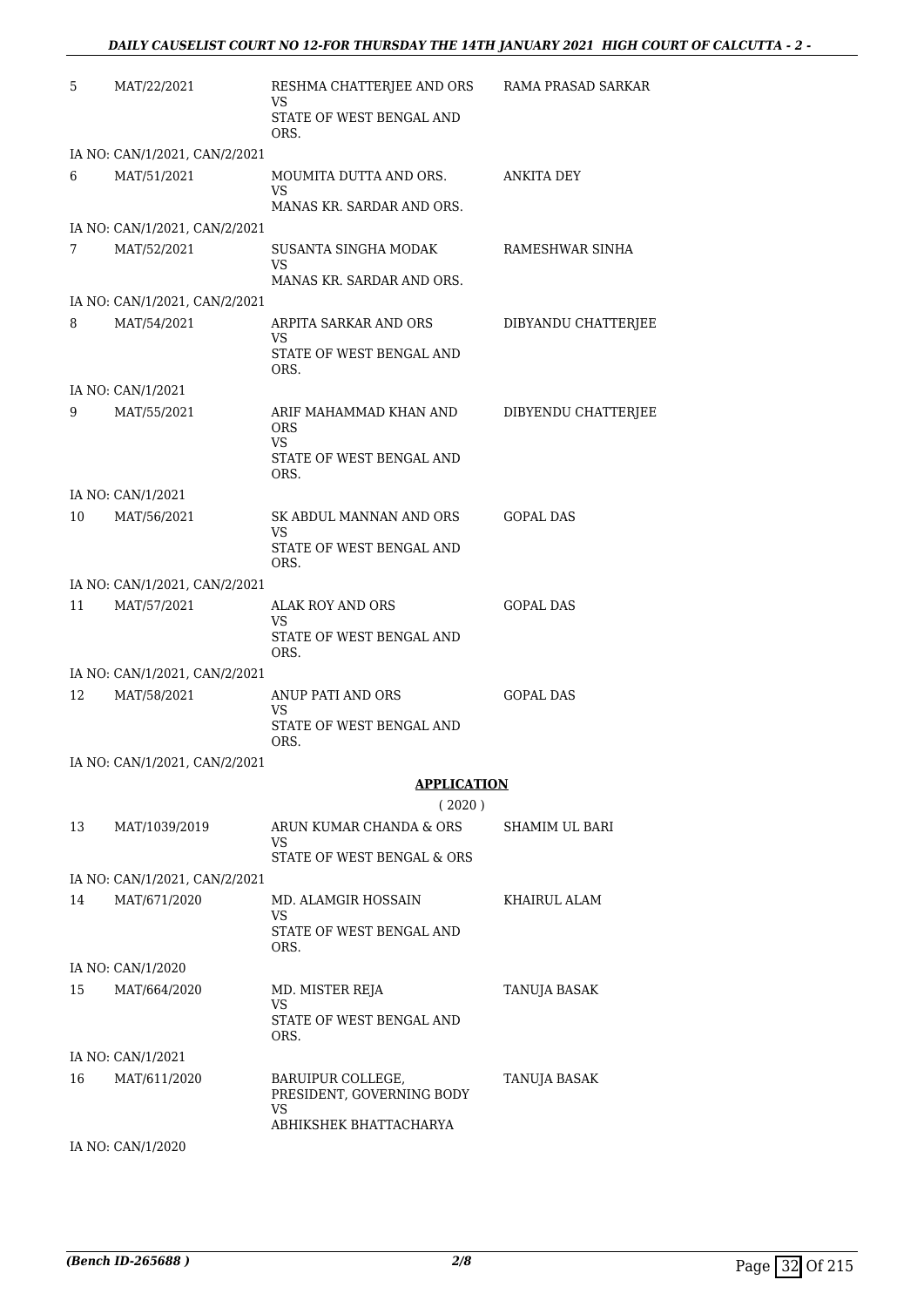| 17 | MAT/585/2020                              | THE DIRECTOR OF PENSION AND<br>FUND INS. AND ORS<br>VS                                         | <b>SUMAN DEY</b>                                                                                            |
|----|-------------------------------------------|------------------------------------------------------------------------------------------------|-------------------------------------------------------------------------------------------------------------|
|    |                                           | INDRANI CHOWDHURYAND ORS.                                                                      |                                                                                                             |
|    | IA NO: CAN/1/2020, CAN/2/2020             |                                                                                                |                                                                                                             |
| 18 | MAT/584/2020                              | TEH DIRECTOR OF PENSION<br>FUND AND GRP INS.<br>VS<br>ANJALI LCHAKRABORTY AND ANR              | SUMAN DEY                                                                                                   |
|    | IA NO: CAN/1/2020, CAN/2/2020             |                                                                                                |                                                                                                             |
| 19 | MAT/557/2020                              | STATE OF WEST BENGAL AND<br>ORS.<br><b>VS</b>                                                  | SUCHARITA PAUL                                                                                              |
|    |                                           | <b>SUSHIL KHAN</b>                                                                             |                                                                                                             |
|    | IA NO: CAN/1/2020, CAN/2/2020, CAN/3/2020 |                                                                                                |                                                                                                             |
| 20 | MAT/529/2020                              | MD. SAMSER ANSARI<br>VS<br>STATE OF WEST BENGAL & ORS.                                         | FALGUNI<br>BANDYOPADHYAY                                                                                    |
|    |                                           |                                                                                                | IA NO: CAN/1/2020(Old No:CAN/5781/2020), CAN/2/2020(Old No:CAN/5783/2020), CAN/3/2020(Old No:CAN/5787/2020) |
| 21 | MAT/396/2020                              | VIJAYA NAND SINGH                                                                              | TANUJA BASAK                                                                                                |
|    |                                           | <b>VS</b><br>STATE OF WEST BENGAL & ORS.                                                       |                                                                                                             |
|    | IA NO: CAN/1/2020(Old No:CAN/2736/2020)   |                                                                                                |                                                                                                             |
| 22 | MAT/375/2020                              | SMT SUMONA ROY NEE SAHA<br><b>VS</b><br>STATE OF WEST BENGAL & ORS                             | ARPAN GUHA                                                                                                  |
|    | IA NO: CAN/1/2020(Old No:CAN/2499/2020)   |                                                                                                |                                                                                                             |
| 23 | MAT/370/2020                              | AKANDADANGA HIGH MADRASAH PAMPA DEY DHABAL<br>& ANR<br><b>VS</b><br>STATE OF WEST BENGAL & ORS |                                                                                                             |
|    | IA NO: CAN/1/2020(Old No:CAN/2478/2020)   |                                                                                                |                                                                                                             |
| 24 | MAT/337/2020                              | SMT RAMA GHOSH (BHUIYA)<br><b>VS</b>                                                           | PRADIP PAUL                                                                                                 |
|    |                                           | STATE OF WEST BENGAL & ORS                                                                     |                                                                                                             |
| 25 | MAT/331/2020                              | KASHEM ALI BISWAS<br>VS<br>UNION OF INDIA & ORS.                                               | SK. MUJIBAR RAHMAN                                                                                          |
|    | IA NO: CAN/1/2021                         |                                                                                                |                                                                                                             |
| 26 | MAT/318/2020                              | AMITAVA CHATTERJEE                                                                             | TAPATI SAMANTA                                                                                              |
|    |                                           | VS<br><b>STATE OF WEST BENGAL &amp;ORS</b>                                                     |                                                                                                             |
|    | IA NO: CAN/1/2020(Old No:CAN/2110/2020)   |                                                                                                |                                                                                                             |
| 27 | MAT/286/2020                              | <b>SUKHEN SEN &amp; ANR</b><br><b>VS</b><br>STATE OF WEST BENGAL & ORS                         | SHUVRO PROKASH LAHIRI                                                                                       |
|    | IA NO: CAN/1/2020(Old No:CAN/1631/2020)   |                                                                                                |                                                                                                             |
| 28 | MAT/229/2020                              | BASUPRIYA CHATTOPADHYAY                                                                        | ARUNAVA GANGULY                                                                                             |
|    |                                           | VS<br>UNIVERSITY OF BURDWAN &<br>ANR                                                           |                                                                                                             |
|    | IA NO: CAN/1/2020(Old No:CAN/1479/2020)   |                                                                                                |                                                                                                             |
| 29 | MAT/222/2020                              | SAKTI KUMAR BARDHAN<br>VS<br>STATE OF WEST BENGAL &ORS                                         | NRIPENDRA NATH<br>MONDAL                                                                                    |
|    |                                           | IA NO: CAN/1/2020(Old No:CAN/1440/2020), CAN/2/2020(Old No:CAN/1441/2020)                      |                                                                                                             |
| 30 | MAT/183/2020                              | MANJUSHREE SUIN<br>VS                                                                          | AMIT KUMAR SAHA                                                                                             |
|    | IA NO: CAN/1/2020(Old No:CAN/2931/2020)   | STATE OF WEST BENGAL & ORS                                                                     |                                                                                                             |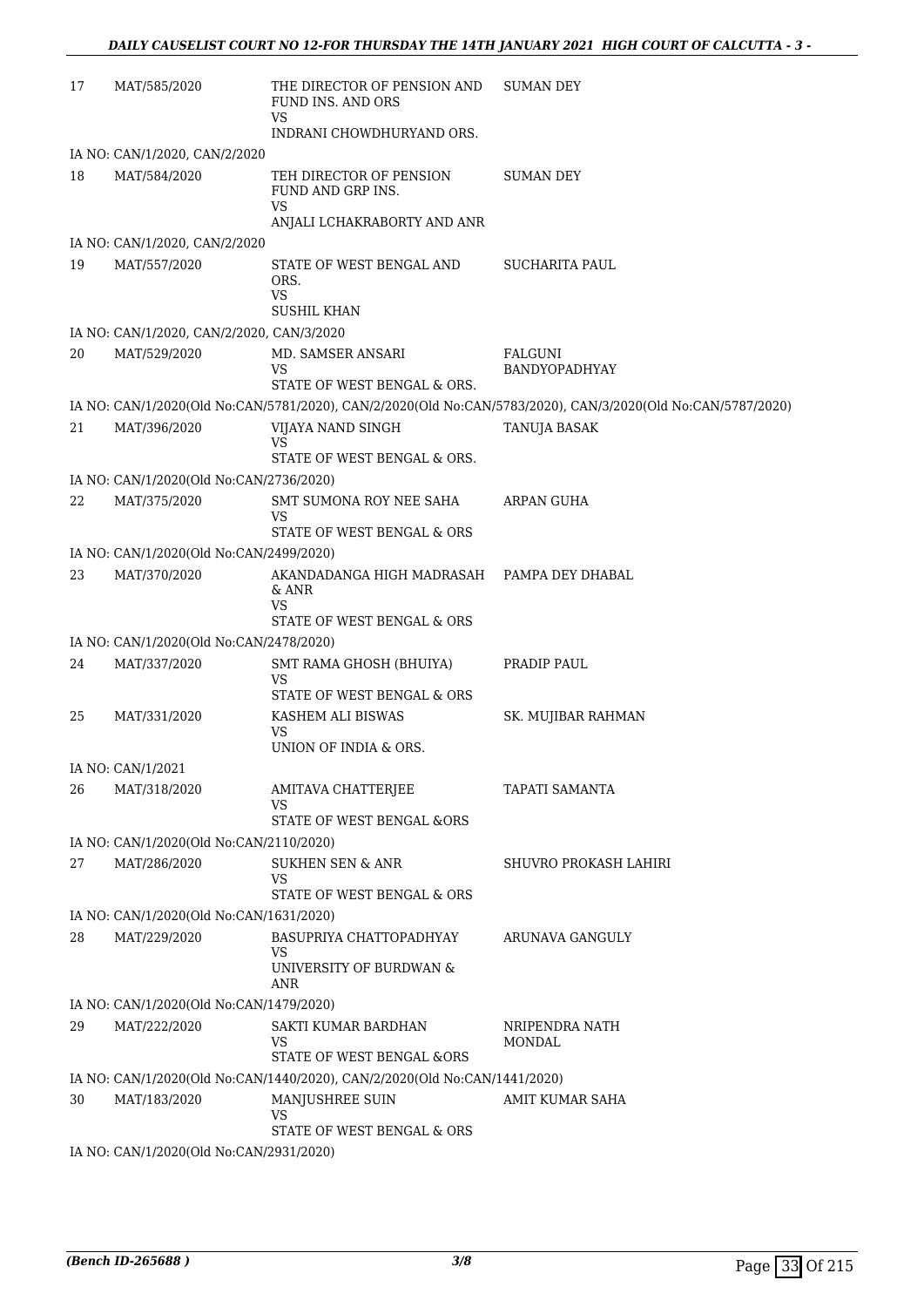| 31 | MAT/60/2020                                   | BHABANI BHATTACHARYA<br>VS<br>STATE OF WEST BENGAL & ORS           | MARTTANDA PRATAP<br><b>CHAKRABARTY</b> |
|----|-----------------------------------------------|--------------------------------------------------------------------|----------------------------------------|
|    | IA NO: CAN/1/2020(Old No:CAN/747/2020)        |                                                                    |                                        |
| 32 | MAT/19/2020                                   | <b>UMA SOREN</b><br>VS<br>STATE OF WEST BENGAL & ORS               | ARIF ALI                               |
|    | IA NO: CAN/1/2021                             |                                                                    |                                        |
| 33 | MAT/7/2020                                    | ASIT KUMAR MAITI<br>VS                                             | KANAI LAL SAMANTA                      |
|    |                                               | STATE OF WEST BENGAL & ORS                                         |                                        |
|    | IA NO: CAN/1/2020(Old No:CAN/1943/2020)       |                                                                    |                                        |
| 34 | MAT/6/2020                                    | SATYAJIT GHOSH<br>VS<br>STATE OF WEST BENGAL & ORS                 | KANAI LAL SAMANTA                      |
|    | IA NO: CAN/1/2020(Old No:CAN/1942/2020)       |                                                                    |                                        |
| 35 | MAT/27/2021                                   | MRINMAY BARMAN AND OTHERS<br>VS<br>STATE OF WEST BENGAL AND        | AKASHDEEP MUKHERJEE                    |
|    |                                               | ORS.                                                               |                                        |
|    | IA NO: CAN/1/2021, CAN/2/2021, CAN/3/2021     |                                                                    |                                        |
| 36 | MAT/634/2020                                  | <b>UTTAM SARKAR</b><br>VS<br>STATE OF WEST BENGAL AND<br>ORS.      | SANTIRANJAN DAS                        |
|    | IA NO: CAN/1/2020                             |                                                                    |                                        |
| 37 | MAT/669/2020                                  | STATE OF WEST BENGAL AND<br>ORS.<br>VS<br>PARIMAL CHAKRABORTY AND  | <b>SUCHARITA PAUL</b>                  |
|    |                                               | <b>ORS</b>                                                         |                                        |
| 38 | IA NO: CAN/1/2020, CAN/2/2020<br>MAT/803/2020 | rabiul islam mondal                                                | tanuja basak                           |
|    |                                               | VS<br>STATE OF WEST BENGAL AND<br>ORS.                             |                                        |
|    | IA NO: CAN/1/2020                             |                                                                    |                                        |
| 39 | MAT/806/2020                                  | CHANCHAL KUMAR ADHIKARI<br>VS.<br>STATE OF WEST BENGAL AND<br>ORS. | GAUTAM KUMAR<br><b>BANERJEE</b>        |
|    | IA NO: CAN/1/2020, CAN/2/2020                 |                                                                    |                                        |
| 40 | MAT/853/2020                                  | ARUN KUMAR CHANDA AND ORS<br>VS<br>STATE OF WEST BENGAL AND        | SHAMIMUL BARI                          |
|    |                                               | ORS.                                                               |                                        |
|    | IA NO: CAN/1/2020                             |                                                                    |                                        |
|    |                                               | <b>APPLICATIONS</b>                                                |                                        |
| 41 | MAT/2000/2019                                 | <b>SUBRATA PRAMANIK</b><br>VS<br>STATE OF WEST BENGAL & ORS        | MANORANJAN JANA                        |
|    | IA NO: CAN/1/2020(Old No:CAN/204/2020)        |                                                                    |                                        |
| 42 | MAT/1996/2019                                 | SANJOY KUMAR MALIK<br>VS                                           | SANTANU MAJI                           |
|    |                                               | STATE OF WEST BENGAL & ORS                                         |                                        |
|    | IA NO: CAN/1/2020(Old No:CAN/578/2020)        |                                                                    |                                        |
| 43 | MAT/1987/2019                                 | <b>BIKASH KLUMAR BAG</b><br>VS<br>STATE OF WEST BENGAL& ORS        | K.M. HOSSAIN                           |
|    | IA NO: CAN/1/2020(Old No:CAN/991/2020)        |                                                                    |                                        |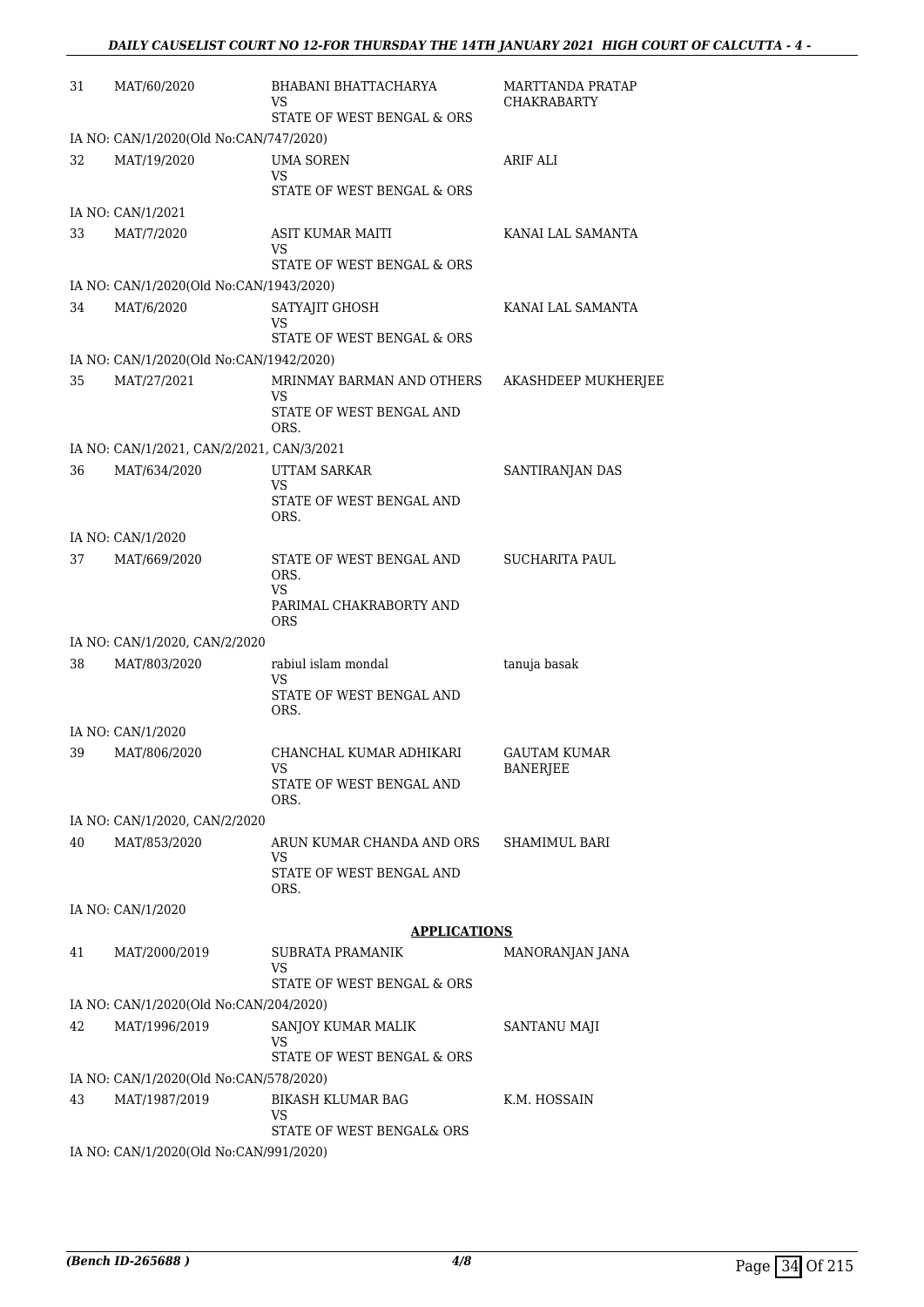| 44 | MAT/1932/2019                           | ASIT RANJAN GAYEN & ORS<br>VS<br>STATE OF WEST BENGAL& ORS                                                | KAML KRISHNA<br><b>CHAKRABORTI</b> |
|----|-----------------------------------------|-----------------------------------------------------------------------------------------------------------|------------------------------------|
|    | IA NO: CAN/1/2020(Old No:CAN/773/2020)  |                                                                                                           |                                    |
| 45 | MAT/1917/2019                           | STATE OF WEST BENAGL<br>VS<br>RABINDRA NATH GHOSH                                                         | <b>AVISHEK PRASAD</b>              |
|    | IA NO: CAN/2/2020(Old No:CAN/279/2020)  |                                                                                                           |                                    |
| 46 | MAT/1862/2019                           | THE DIR. OF PEN. P.F & GR. INS.<br>& ANR.<br>VS<br>AJANTA MAITY & ORS.                                    | ARINDAM<br>CHATTOPADHYAY           |
|    | IA NO: CAN/1/2020(Old No:CAN/1082/2020) |                                                                                                           |                                    |
| 47 | MAT/1861/2019                           | THE DIR. OF PENSION, PF & GR.<br>INS. & ANR.<br>VS<br>AMALABALA DAS & ORS.                                | ARINDAM<br><b>CHATTOPADHYAY</b>    |
|    | IA NO: CAN/1/2020(Old No:CAN/1081/2020) |                                                                                                           |                                    |
| 48 | MAT/1860/2019                           | THE DIR. OF PEN. PF & GR. INS.<br>& ANR.<br><b>VS</b><br>GITA RANI MAITY & ORS.                           | ARINDAM<br><b>CHATTOPADHYAY</b>    |
|    | IA NO: CAN/1/2020(Old No:CAN/1079/2020) |                                                                                                           |                                    |
| 49 | MAT/1859/2019                           | THE DIR. OF PEN. PF & GR. INS.<br>& ANR.<br>VS                                                            | ARINDAM<br><b>CHATTOPADHYAY</b>    |
|    |                                         | LAKSHMI RANI SAMANTA & ORS.                                                                               |                                    |
|    | IA NO: CAN/1/2020(Old No:CAN/1078/2020) |                                                                                                           |                                    |
| 50 | MAT/1858/2019                           | THE DIR. OF PENSION PF & GR.<br>INS. & ANR.<br><b>VS</b><br>SUBHADRA PRADHAN & ORS.                       | ARINDAM<br><b>CHATTOPADHYAY</b>    |
|    | IA NO: CAN/1/2020(Old No:CAN/1077/2020) |                                                                                                           |                                    |
| 51 | MAT/1604/2019                           | SUDHIR CHANDRA DAS<br>VS<br>STATE OF WEST BENGAL & ORS                                                    | DYUTIMAN BANERJEE                  |
|    | IA NO: CAN/1/2020(Old No:CAN/2326/2020) |                                                                                                           |                                    |
| 52 | MAT/1582/2019                           | DR. ANIL KUMAR PUSHKAR<br>VS.<br>STATE OF WEST BENGAL & ORS                                               | AMARENDRA<br>CHAKRABORTY           |
|    |                                         | IA NO: CAN/1/2020(Old No:CAN/1381/2020), CAN/2/2020(Old No:CAN/1382/2020)                                 |                                    |
| 53 | MAT/1530/2019                           | THE DIRECTOR OF PENSION &<br>ANR<br><b>VS</b>                                                             | ARINDAM<br><b>CHATTOPADHYAY</b>    |
|    |                                         | LAKSHMI RANI SAMANTA & ORS<br>IA NO: CAN/1/2019(Old No:CAN/12406/2019), CAN/2/2019(Old No:CAN/12407/2019) |                                    |
| 54 | MAT/1529/2019                           | THE DIRECTOR OF PENSION &<br>ANR<br><b>VS</b>                                                             | ARINDAM<br><b>CHATTOPADHYAY</b>    |
|    |                                         | AMALABALA DAS & ORS                                                                                       |                                    |
|    |                                         | IA NO: CAN/2/2019(Old No:CAN/12414/2019), CAN/3/2019(Old No:CAN/12415/2019)                               |                                    |
| 55 | MAT/1528/2019                           | THE DIRECTOR OF PENSION &<br>ANR<br>VS<br>ANJANA MAITY & ORS                                              | ARINDAM<br>CHATTOPADHYAY           |
|    |                                         | IA NO: CAN/1/2019(Old No:CAN/12410/2019), CAN/2/2019(Old No:CAN/12411/2019)                               |                                    |
| 56 | MAT/1527/2019                           | THE DIRECTOR OF PENSION &<br>ANR<br>VS<br><b>GITA RANI MAITY &amp; ORS</b>                                | ARINDAM CHAKRABORTY                |
|    |                                         | IA NO: CAN/1/2019(Old No:CAN/12408/2019), CAN/2/2019(Old No:CAN/12409/2019)                               |                                    |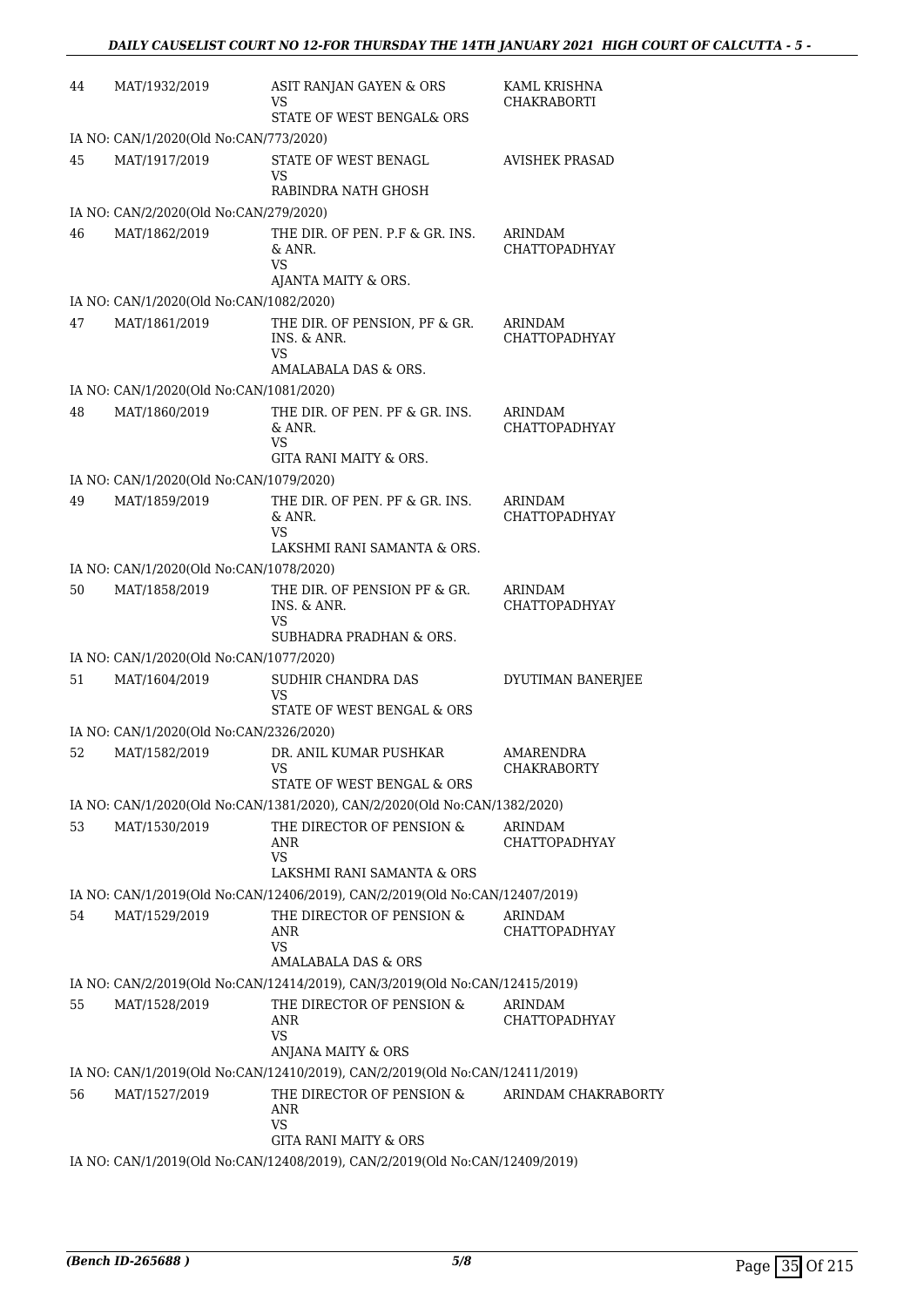| 57 | MAT/1526/2019                                                                                                    | THE DIRECTOR OF PENSION &<br>ANR<br><b>VS</b>                                                            | ARINDAM<br>CHATTOPADHYAY                                                                                    |  |  |
|----|------------------------------------------------------------------------------------------------------------------|----------------------------------------------------------------------------------------------------------|-------------------------------------------------------------------------------------------------------------|--|--|
|    | <b>SUBHADRA PRADHAN &amp; ORS</b><br>IA NO: CAN/1/2019(Old No:CAN/12401/2019), CAN/2/2019(Old No:CAN/12403/2019) |                                                                                                          |                                                                                                             |  |  |
|    |                                                                                                                  |                                                                                                          |                                                                                                             |  |  |
| 58 | MAT/1518/2019<br>(CAN 10436/2019)                                                                                | THE STATE OF WB & ORS<br>VS<br><b>SABITA ROY</b>                                                         | KAKALLI SAMAJPATY                                                                                           |  |  |
|    | IA NO: CAN/2/2019(Old No:CAN/10437/2019)                                                                         |                                                                                                          |                                                                                                             |  |  |
| 59 | MAT/1153/2019                                                                                                    | THE STATE OF W B & ANR<br>VS                                                                             | <b>SUCHARITA PAUL</b>                                                                                       |  |  |
|    |                                                                                                                  | RITUPARNA GARAI & ORS                                                                                    |                                                                                                             |  |  |
| 60 | MAT/955/2019                                                                                                     | IA NO: CAN/1/2019(Old No:CAN/8902/2019), CAN/2/2019(Old No:CAN/8903/2019)<br>THE UNIV. OF KALYANI & ORS. | <b>DIPIKA BANU</b>                                                                                          |  |  |
|    |                                                                                                                  | VS<br>DR. SUSHANTA BISWAS & ORS.                                                                         |                                                                                                             |  |  |
|    |                                                                                                                  | IA NO: CAN/1/2019(Old No:CAN/6484/2019), CAN/3/2019(Old No:CAN/10497/2019)                               |                                                                                                             |  |  |
| 61 | FMA/812/2019                                                                                                     | <b>BADRUL HASAN &amp; ORS</b><br>VS                                                                      | PROSENJIT MUKHERJEE                                                                                         |  |  |
|    |                                                                                                                  | STATE OF WEST BENGAL & ORS                                                                               |                                                                                                             |  |  |
|    | IA NO: CAN/2/2020                                                                                                |                                                                                                          |                                                                                                             |  |  |
| 62 | FMA/809/2019                                                                                                     | <b>SHANTANU DAS &amp; ORS</b><br>VS                                                                      | SUDIPTA DASGUPTA                                                                                            |  |  |
|    |                                                                                                                  | STATE OF WEST BENGAL & ORS                                                                               |                                                                                                             |  |  |
|    | IA NO: CAN/1/2019(Old No:CAN/8491/2019)                                                                          |                                                                                                          |                                                                                                             |  |  |
| 63 | MAT/808/2019                                                                                                     | THE WEST BENGAL BOARD OF<br>PRIMARY EDUCATION & ANR<br>VS<br><b>BINOY KOLE &amp; ORS</b>                 | <b>RATUL BISWAS</b>                                                                                         |  |  |
|    |                                                                                                                  |                                                                                                          | IA NO: CAN/1/2019(Old No:CAN/11772/2019), CAN/2/2020(Old No:CAN/960/2020), CAN/3/2020(Old No:CAN/2013/2020) |  |  |
| 64 | FMA/807/2019                                                                                                     | ASIT KUMAR MONDAL & ORS<br>VS                                                                            | SUDIPTA DASGUPTA                                                                                            |  |  |
|    |                                                                                                                  | STATE OF WEST BENGAL & ORS                                                                               |                                                                                                             |  |  |
|    | IA NO: CAN/1/2019(Old No:CAN/8490/2019)                                                                          |                                                                                                          |                                                                                                             |  |  |
|    | wt65 WPA/24231/2018                                                                                              | ASIT KUMAR MONDAL & ORS<br><b>VS</b><br>STATE OF WEST BENGAL & ORS                                       | CHANDRACHUR<br>CHATTERJEE                                                                                   |  |  |
| 66 | MAT/148/2019                                                                                                     | KAMAL KUMAR BHOUMIK                                                                                      | <b>ASOK KR GANGULY</b>                                                                                      |  |  |
|    |                                                                                                                  | VS                                                                                                       |                                                                                                             |  |  |
|    |                                                                                                                  | STATE OF WEST BENGAL & ORS                                                                               |                                                                                                             |  |  |
|    | IA NO: CAN/1/2019(Old No:CAN/2839/2019)                                                                          |                                                                                                          |                                                                                                             |  |  |
| 67 | MAT/147/2019                                                                                                     | KAMAL KUMAR BHOUMIK<br>VS<br>STATE OF WEST BENGAL & ORS                                                  | ASOK KR GANGULY                                                                                             |  |  |
|    | IA NO: CAN/1/2019(Old No:CAN/2837/2019), CAN/3/2020                                                              |                                                                                                          |                                                                                                             |  |  |
|    |                                                                                                                  | <b>APPEAL HEARING</b>                                                                                    |                                                                                                             |  |  |
| 68 | MAT/417/2018<br>(Pt. hd.)                                                                                        | THE STATE OF W B & ORS<br>VS                                                                             | ITI DUTTA                                                                                                   |  |  |
|    |                                                                                                                  | KALYAN KISHORE PRADHAN &<br><b>ORS</b>                                                                   |                                                                                                             |  |  |
|    | $wt69$ MAT/419/2018                                                                                              | THE STATE OF W B & ORS<br><b>VS</b>                                                                      | ITI DUTTA                                                                                                   |  |  |
|    |                                                                                                                  | MANIKA DHARA PAL & ORS                                                                                   |                                                                                                             |  |  |
|    |                                                                                                                  | <b>FOR HEARING</b>                                                                                       |                                                                                                             |  |  |
| 70 | WPA/4776/2015<br>(AT 2.00 P.M.)                                                                                  | MD. KAZEM ALI<br>VS                                                                                      | BRATATI DUTTA                                                                                               |  |  |
|    |                                                                                                                  | STATE OF WEST BENGAL & ORS.                                                                              |                                                                                                             |  |  |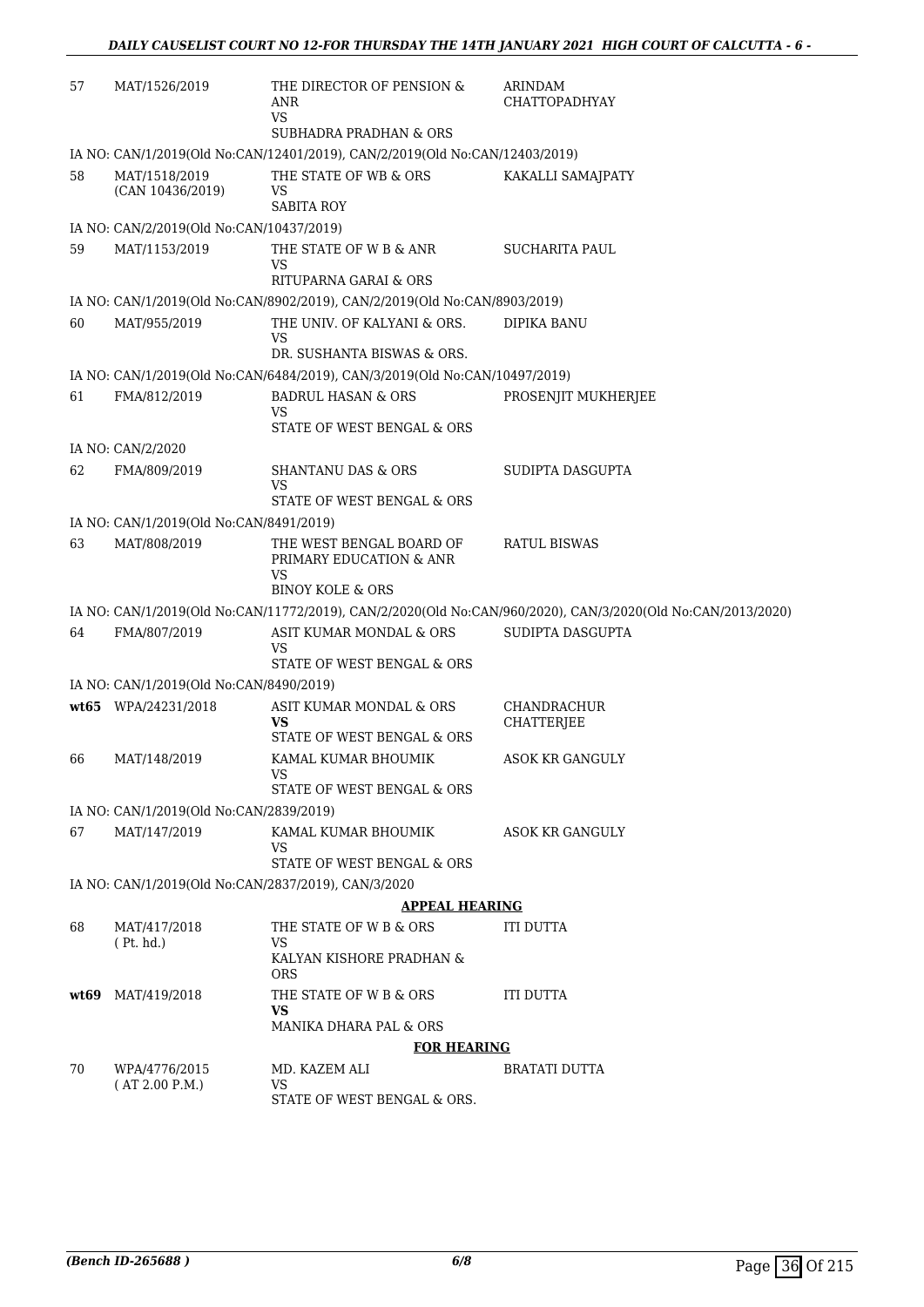| 71         | FMA/22/2017                              | DR. TAPAS RANJAN<br>BANDYOPADHYAY<br>VS                                                     | B.N. RAY                                                                                                                                                                                                                         |
|------------|------------------------------------------|---------------------------------------------------------------------------------------------|----------------------------------------------------------------------------------------------------------------------------------------------------------------------------------------------------------------------------------|
|            |                                          | NATIONAL INSTITUTE OF<br><b>TECHNOLOGY &amp; ORS</b>                                        |                                                                                                                                                                                                                                  |
| 72         | MAT/1720/2017                            | THE STATE OF WEST BENGAL &<br>ANR<br>VS                                                     | P. DHOLE                                                                                                                                                                                                                         |
|            |                                          | ALL BENGAL SPECIAL<br>EDUCATORS ASSOCIATION &<br><b>ORS</b>                                 |                                                                                                                                                                                                                                  |
|            | IA NO: CAN/2/2018(Old No:CAN/4030/2018)  |                                                                                             |                                                                                                                                                                                                                                  |
|            | wt73 MAT/922/2017                        | ALL BENGAL SPECIAL<br><b>EDUCATORS &amp; ORS</b><br><b>VS</b><br>STATE OF WEST BENGAL & ORS | A. K. SAMANTA                                                                                                                                                                                                                    |
| 74         | MAT/1803/2017                            | THE STATE OF WEST BENGAL &<br><b>ORS</b><br><b>VS</b><br>LIPI BANERJEE & ORS                | P. DUDHORIA                                                                                                                                                                                                                      |
|            | IA NO: CAN/1/2017(Old No:CAN/11190/2017) |                                                                                             |                                                                                                                                                                                                                                  |
|            | wt75 MAT/1756/2017                       | NEW ALIPORE COLLEGE & ORS<br><b>VS</b>                                                      | TAPASI SINHA                                                                                                                                                                                                                     |
| 76         | MAT/1998/2017                            | LIPI BANERJEE & ORS<br>THE CHAIRMAN, MALDA DIST.<br>PR. SCHOOL COUNCIL & ANR.<br>VS         | SHAMIM UL BARI                                                                                                                                                                                                                   |
|            |                                          | MD. RAHAMATUL ALAM & ORS.                                                                   |                                                                                                                                                                                                                                  |
| 77         | FMA/684/2018                             | ASHA FATIMA@ASHA FATIMA<br>DAS<br><b>VS</b>                                                 | ARUP KRISHNA DAS                                                                                                                                                                                                                 |
|            |                                          | STATE OF WEST BENGAL & ORS                                                                  |                                                                                                                                                                                                                                  |
|            | IA NO: CAN/1/2017(Old No:CAN/4711/2017)  |                                                                                             |                                                                                                                                                                                                                                  |
| 78         | FMA/2142/2018                            | DR AJOY MANDAL & ORS<br>VS                                                                  | SNIGDHA SAHA                                                                                                                                                                                                                     |
|            | FMA/2145/2018                            | STATE OF WEST BENGAL & ORS<br><b>SIMA PRADHAN</b>                                           | ANIL KR CHATTOPADHYAY                                                                                                                                                                                                            |
| 79         |                                          | VS<br>STATE OF WEST BENGAL & ORS                                                            |                                                                                                                                                                                                                                  |
|            | IA NO: CAN/1/2018(Old No:CAN/3556/2018)  |                                                                                             |                                                                                                                                                                                                                                  |
| 80         | MAT/462/2020                             | UNITED STUDENTS AND<br>RESEARCH SCHOLARS ASSO. REP<br>BY SECY & AN<br>VS                    | CHANDRACHUR<br>CHATTERJE                                                                                                                                                                                                         |
|            |                                          | STATE OF WEST BENGAL & ORS                                                                  |                                                                                                                                                                                                                                  |
| CAN/8/2020 |                                          |                                                                                             | IA NO: CAN/1/2020(Old No:CAN/3578/2020), CAN/2/2020(Old No:CAN/3580/2020), CAN/3/2020(Old No:CAN/3581/2020),<br>CAN/4/2020(Old No:CAN/3583/2020), CAN/5/2020(Old No:CAN/3584/2020), CAN/6/2020(Old No:CAN/4168/2020), CAN/7/2020 |
|            |                                          | <b>APPLICATION (ASSIGNED)</b>                                                               |                                                                                                                                                                                                                                  |
| 81         | FA/245/2008                              | MADHUSUDHAN GHOSH                                                                           | <b>SASWATA GOPAL</b>                                                                                                                                                                                                             |
|            |                                          | VS<br>SUBIR KR. BANERJEE & ANR                                                              | MUKHERJI                                                                                                                                                                                                                         |
|            |                                          | IA NO: CAN/2/2010(Old No:CAN/3104/2010), CAN/3/2014(Old No:CAN/5336/2014)                   |                                                                                                                                                                                                                                  |
|            | wt82 FA/246/2008                         | SUBIR KUMAR BANERJEE & ANR.                                                                 | SOURAV SEN                                                                                                                                                                                                                       |
|            |                                          | <b>VS</b><br>MADHUSUDAN GHOSH                                                               |                                                                                                                                                                                                                                  |
|            |                                          | IA NO: CAN/2/2010(Old No:CAN/8067/2010), CAN/3/2014(Old No:CAN/5335/2014)                   |                                                                                                                                                                                                                                  |
| 83         | FA/139/2009                              | MEWALAL SONKAR (KHATICK)<br>VS                                                              | PRADIP KUMAR DAS                                                                                                                                                                                                                 |
|            |                                          | SURAJ PRASAD SONKAR & ORS.                                                                  |                                                                                                                                                                                                                                  |

IA NO: CAN/4/2016(Old No:CAN/11869/2016), CAN/5/2016(Old No:CAN/11871/2016), CAN/6/2019(Old No:CAN/12145/2019)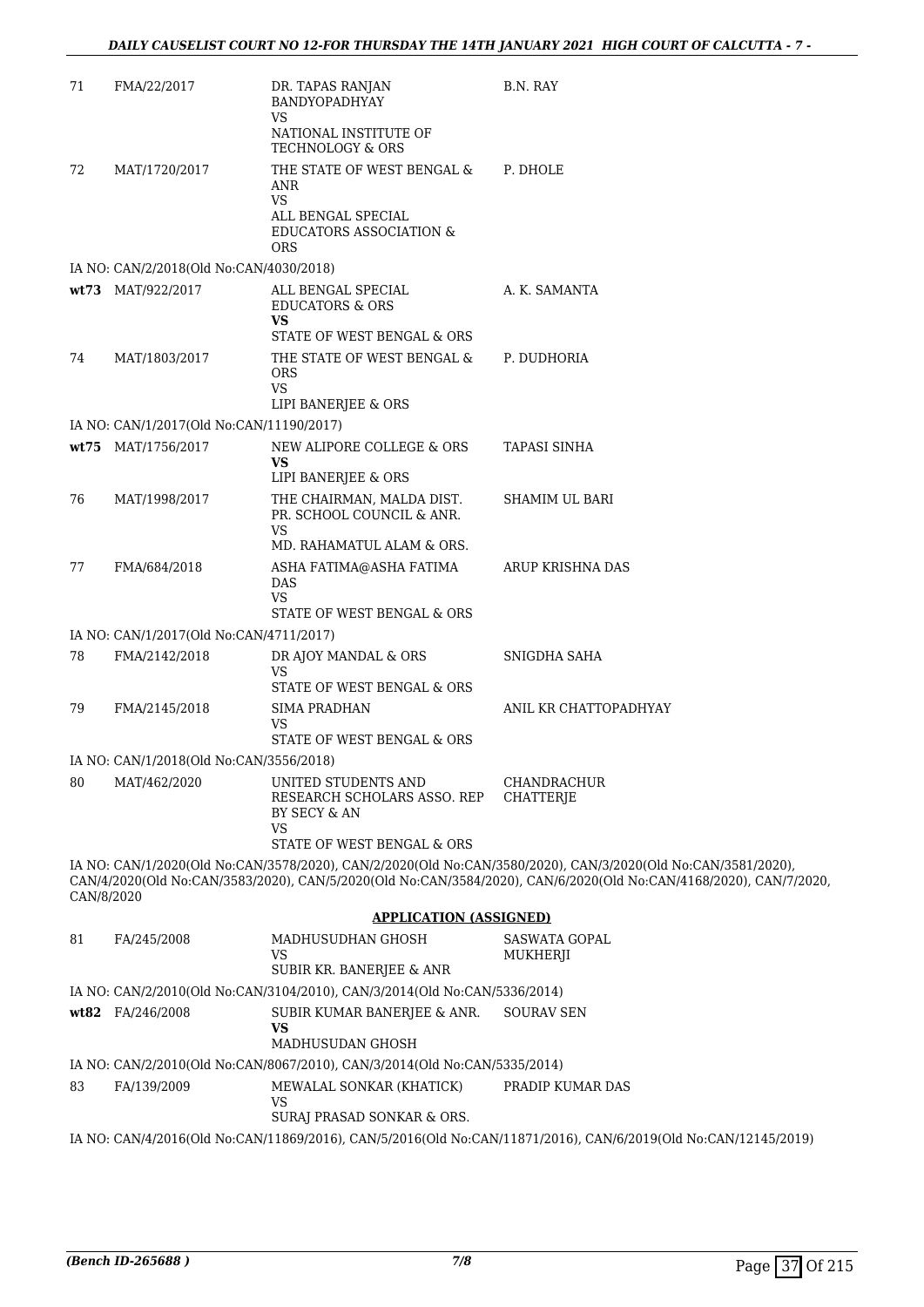|    | wt84 FA/379/2009                        | MEWALAL SONKAR (KHATICK)<br><b>VS</b><br>SURAJ PRASAD SONKAR              | PRADIP KUMAR DAS                                                                                                                                                                                                         |
|----|-----------------------------------------|---------------------------------------------------------------------------|--------------------------------------------------------------------------------------------------------------------------------------------------------------------------------------------------------------------------|
|    | CAN/9/2019(Old No:CAN/12142/2019)       |                                                                           | IA NO: CAN/1/2008(Old No:CAN/8025/2008), CAN/2/2008(Old No:CAN/9553/2008), CAN/3/2008(Old No:CAN/10867/2008),<br>CAN/4/2009(Old No:CAN/7213/2009), CAN/7/2016(Old No:CAN/11870/2016), CAN/8/2016(Old No:CAN/11872/2016), |
| 85 | FA/71/2020                              | MANAS DUTTA & ANR<br>VS<br>SMT. GITA DUTTA & ANR                          | PRAN GOPAL DAS                                                                                                                                                                                                           |
|    |                                         | IA NO: CAN/2/2019(Old No:CAN/9678/2019), CAN/3/2019(Old No:CAN/9738/2019) |                                                                                                                                                                                                                          |
|    |                                         | <b>ASSIGNED HEARING</b>                                                   |                                                                                                                                                                                                                          |
| 86 | FMA/1588/2016                           | LABANYA KOLAY & ORS<br>VS<br>RANI BIRLA GIRL'S COLLEGE &<br><b>ORS</b>    | AMIYA NARAYAN<br>MUKHERJEE                                                                                                                                                                                               |
|    | CAN/6/2017(Old No:CAN/11942/2017)       |                                                                           | IA NO: CAN/3/2015(Old No:CAN/5848/2015), CAN/4/2015(Old No:CAN/5849/2015), CAN/5/2017(Old No:CAN/1232/2017),                                                                                                             |
| 87 | WP.ST/360/2011                          | <b>ABHIJIT ROY</b><br>VS<br>STATE OF WEST BENGAL & ORS.                   | <b>SATYABRATA</b><br><b>CHAKRABORTY</b>                                                                                                                                                                                  |
| 88 | FA/297/2012                             | THE FEDERAL BANK LTD.<br>VS<br>PREMENDRA BOSE & ANR.                      | DILIP KUMAR KUNDU                                                                                                                                                                                                        |
| 89 | FA/178/2014                             | CHANDRIMA DAS<br><b>VS</b><br>ANIL KUMAR ROY & ORS                        | LUTFUL HAOUE                                                                                                                                                                                                             |
|    | IA NO: CAN/2/2020(Old No:CAN/1433/2020) |                                                                           |                                                                                                                                                                                                                          |
|    |                                         | <b>CONTEMPT APPLICATION</b>                                               |                                                                                                                                                                                                                          |
| 90 | WPCRC/47/2020                           | PROF DR. SYAMAPADA GHORAI<br>VS<br>NARAYAN SWARUP NIGAM AND<br>ORS.       | ARKA KUMAR NAG                                                                                                                                                                                                           |
|    | wt91 WP.ST/109/2018                     | PROF (DR) SYAMAPADA GHORAI<br><b>VS</b><br>STATE OF WEST BENGAL & ORS     | UTSAV DUTTA                                                                                                                                                                                                              |
|    | wt92 WP.ST/55/2019                      | PROF (DR) SYAMAPADA GHORAI<br><b>VS</b><br>STATE OF WEST BENGAL & ORS     | <b>DONA GHOSH</b>                                                                                                                                                                                                        |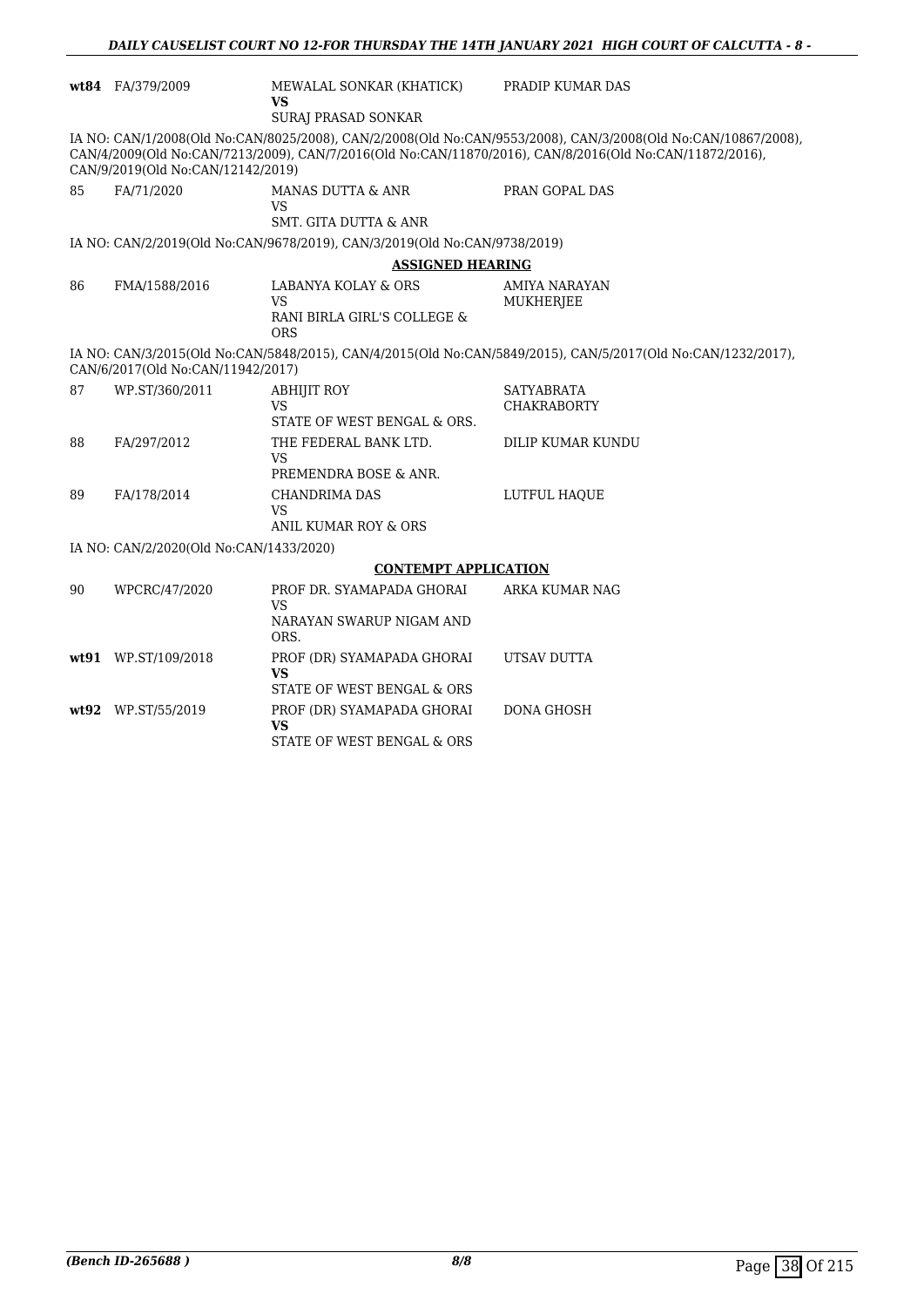

## **Appellate Side**

**DAILY CAUSELIST For Thursday The 14th January 2021**

**COURT NO. 11**

**DIVISION BENCH (DB - VI) AT 10:45 AM HON'BLE JUSTICE SUBRATA TALUKDAR HON'BLE JUSTICE HIRANMAY BHATTACHARYYA**

#### **(VIA VIDEO CONFERENCE)**

**ON AND FROM MONDAY, THE 11TH JANUARY 2021 - APPEALS FROM ORDERS RELATING TO MUNICIPALITIES, CO-OPERATIVES & PANCHAYATS UNDER GROUP-V INCLUDING APPLICATIONS CONNECTED THERETO;**

**HEARING OF WRIT APPEALS IRRESPECTIVE OF CLASSIFICATION INCLUDING APPLICATIONS CONNECTED THERETO;**

**SPECIAL NOTE: 1.(A) MENTIONING OF REALLY URGENT MATTERS WILL BE ALLOWED ON EVERY MONDAY AND WEDNESDAY AT THE FIRST SITTING OF THE COURT.**

 **(B) MENTIONING SLIPS MUST BE FILED STATING THE GROUNDS OF URGENCY WITH SERVICE OF NOTICE ON THE OPPOSITE SIDE(S).**

 **2. APPELLATE SIDE MATTERS WILL BE TAKEN UP UPTO RECESS ON EVERY TUESDAY AND THURSDAY.** 

**NOTE: MATTERS WILL BE TAKEN UP THROUGH PHYSICAL HEARING ONLY WHEN BOTH THE PARTIES ARE AGREED.**

|              |                                                     | <b>TO BE MENTIONED</b>                                                                         |                |  |
|--------------|-----------------------------------------------------|------------------------------------------------------------------------------------------------|----------------|--|
| $\mathbf{1}$ | MAT/1069/2015<br>(Assigned)                         | <b>BENGAL BRICK FIELD OWNERS'</b><br>ASSOCIATION & ORS<br>VS<br>WBHIDCORPLTD                   | A LAHIRI       |  |
|              | IA NO: CAN/1/2018(Old No:CAN/4370/2018), CAN/2/2020 |                                                                                                |                |  |
| 2            | MAT/1129/2015<br>(Assigned)                         | HI-TECH HATCH FRESH PVT. I TD.<br>& ORS<br>VS<br>W.B. HOUSING INFRA. DEV. CORP.<br>LTD. & ORS  | ANINDYA LAHIRI |  |
|              | IA NO: CAN/1/2018(Old No:CAN/4817/2018), CAN/2/2020 |                                                                                                |                |  |
| 3            | MAT/1309/2015<br>(Assigned)                         | PRABIR KUMAR TALUKDAR<br>VS<br>W.B. HOUSING INFRA DEV. CORP.<br>LTD. & ORS                     | ANINDYA LAHIRI |  |
|              | IA NO: CAN/1/2018(Old No:CAN/4709/2018), CAN/2/2020 |                                                                                                |                |  |
| 4            | MAT/799/2020                                        | TAPAN KUMAR MUKHERJEE<br>VS<br>THE KOLKATA MUNICIPAL<br>CORPORATION AND OTHERS                 |                |  |
|              | IA NO: CAN/1/2020                                   |                                                                                                |                |  |
|              |                                                     | <b>APPLICATIONS</b>                                                                            |                |  |
| 5            | MAT/107/2020                                        | THE SECRETARY, PURBACHAL CO-<br>OPERATIVE HOUSING SOCIETY<br><b>VS</b><br>SANDHYA SARDAR & ORS | PRANTICK GHOSH |  |
|              | IA NO: CAN/1/2020(Old No:CAN/811/2020)              |                                                                                                |                |  |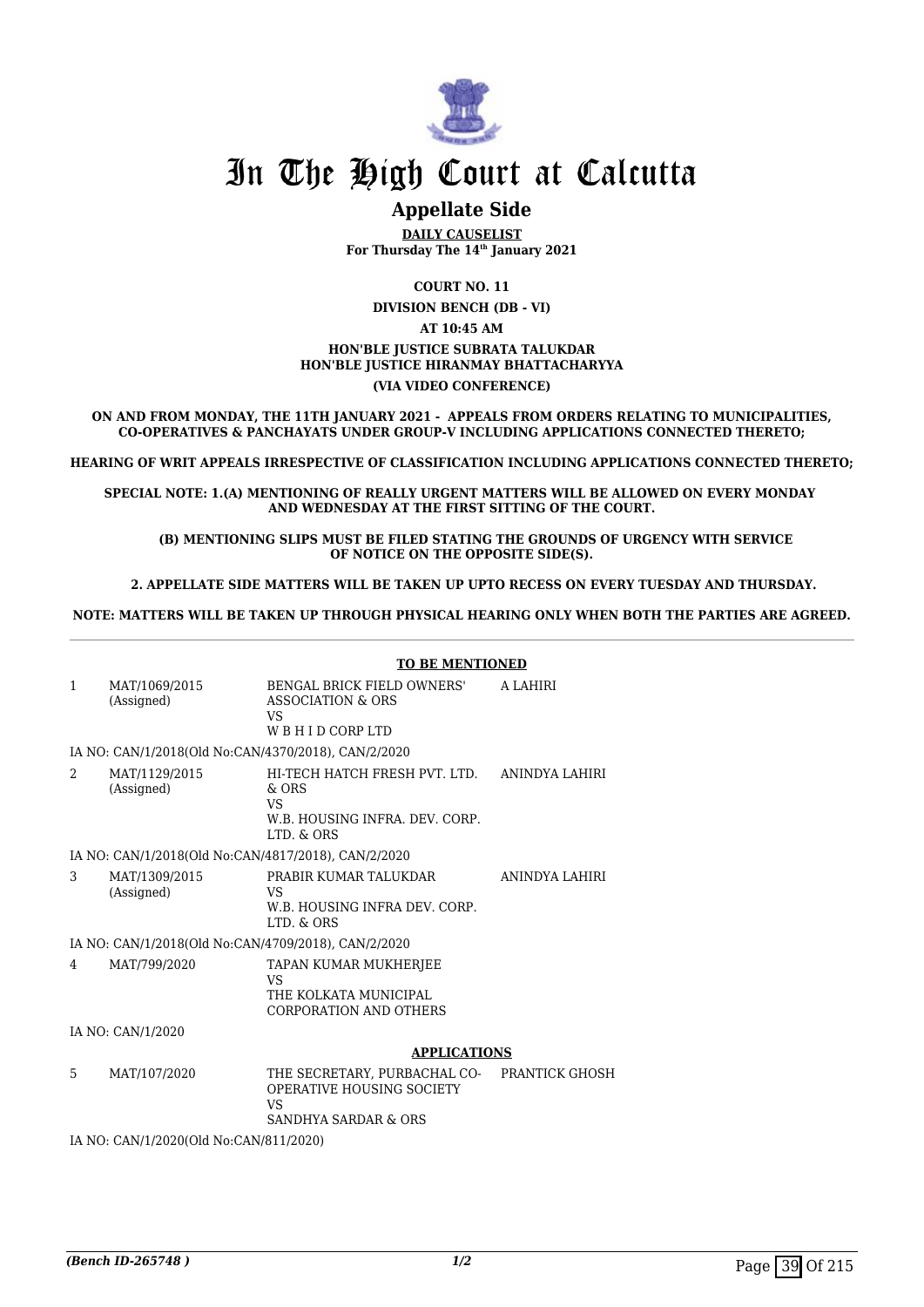| 6  | MAT/540/2020<br>(NTW)                   | BIDDHAN CHANDRA ROY MAHILA<br>HELP GROUP CO OP SOCIETY LTD<br><b>&amp;ORS</b><br><b>VS</b><br>STATE OF WEST BENGAL & ORS | SWETA GANDHI MURGAI                                                                                          |
|----|-----------------------------------------|--------------------------------------------------------------------------------------------------------------------------|--------------------------------------------------------------------------------------------------------------|
|    |                                         | IA NO: CAN/1/2020(Old No:CAN/5958/2020), CAN/2/2020(Old No:CAN/5961/2020)                                                |                                                                                                              |
| 7  | MAT/818/2020<br>(Stay)                  | <b>SECRETARY CONSUMER</b><br><b>COOPERATIVE STORES LTD</b><br><b>VS</b><br>PREM SINGH AND ORS                            | SANJUKTA DUTTA                                                                                               |
|    | IA NO: CAN/1/2020                       |                                                                                                                          |                                                                                                              |
| 8  | MAT/5/2021<br>(Stay)                    | SHYAMAL SUNDAR KUNDU<br>VS.<br>STATE OF WEST BENGAL AND<br>ORS.                                                          | SUNANDA MOHAN GHOSH                                                                                          |
|    | IA NO: CAN/1/2021                       |                                                                                                                          |                                                                                                              |
|    |                                         | <b>APPEALS FOR HEARING</b>                                                                                               |                                                                                                              |
| 9  | FMA/118/2012<br>(2 P.B.)                | <b>MANOSH KR GHOSH</b><br><b>VS</b><br>STATE OF W.B.                                                                     | RUDRA JYOTI<br><b>BHATTACHARJEE</b>                                                                          |
|    | CAN/4/2014(Old No:CAN/11688/2014)       |                                                                                                                          | IA NO: CAN/1/2011(Old No:CAN/9055/2011), CAN/2/2012(Old No:CAN/9408/2012), CAN/3/2014(Old No:CAN/8448/2014), |
| 10 | FMA/3538/2013<br>(2 P.B.)               | RAJLAXMI PRADHAN(PAL)<br>VS<br>SUDESHNA MAITY(SASHMAL)                                                                   | <b>GOURAV DAS</b>                                                                                            |
| 11 | FMA/252/2014<br>(2 P.B.)                | <b>AMAL KR SARKAR</b><br>VS<br>STATE OF WEST BENGAL & ORS                                                                | DEBABRATA GANGULY                                                                                            |
|    | IA NO: CAN/1/2014(Old No:CAN/4739/2014) |                                                                                                                          |                                                                                                              |
| 12 | FMA/2418/2014<br>$(2$ PBS $)$ (NTW)     | MADHUSUDAN DAS & ORS<br><b>VS</b><br>STATE OF WEST BENGAL & ORS                                                          | A.K.JHA                                                                                                      |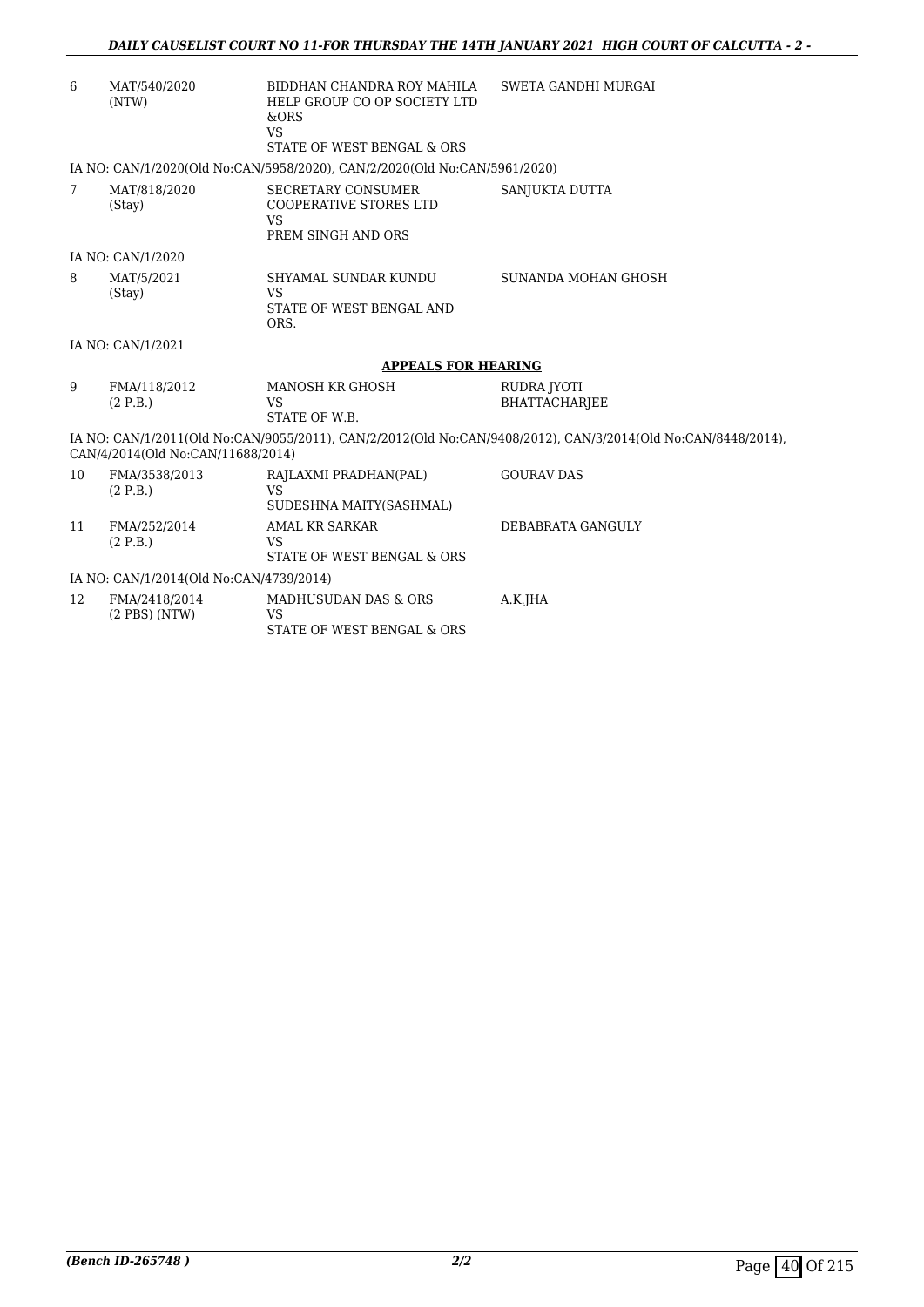

## **Appellate Side**

**DAILY CAUSELIST For Thursday The 14th January 2021**

**COURT NO. 11**

**SINGLE BENCH (SB) AT 3:30 PM HON'BLE JUSTICE SUBRATA TALUKDAR [ FOR 15TH JANUARY, 2021 ]**

#### **(VIA VIDEO CONFERENCE)**

**ON FRIDAY, THE 15TH JANUARY, 2021 AT 3:30 P.M. WILL SIT SINGLY AND TAKE SOME CONTEMPT, ASSIGNED, REVIEW, MODIFICATION/CLARIFICATION MATTERS ARISING OUT OF EARLIER DETERMINATION(S).** 

**NOTE: MATTERS WILL BE TAKEN UP THROUGH PHYSICAL HEARING ONLY WHEN BOTH THE PARTIES ARE AGREED.**

|      |                                         | <b>CONTEMPT APPLICATIONS</b>                                                                |                         |  |
|------|-----------------------------------------|---------------------------------------------------------------------------------------------|-------------------------|--|
| 1    | CPAN/645/2013                           | AJOY KUMAR MANDAL & ANR<br><b>VS</b>                                                        | <b>SUJIT KUMAR RATH</b> |  |
|      |                                         | JAGADISH PRASAD MEENA & ANR                                                                 |                         |  |
| wt2  | WPA/12204/2012                          | AJOY KUMAR MANDAL & ANR.<br>VS<br>STATE & ORS.                                              | <b>SUKUMAR SARKAR</b>   |  |
| 3    | CPAN/1347/2013                          | <b>SK FAZLUL HAOUE</b><br>VS<br><b>SRISTIDHAR SANTRA &amp; ANR</b>                          | <b>SK ANWAR ALI</b>     |  |
| wt4  | WPA/17036/2011                          | SK. FAZLUL HAQUE<br>VS<br>STATE OF WEST BENGAL & ORS                                        | JAYATRI BASU RAY        |  |
| 5    | CPAN/2105/2014                          | NETAI CHAND HALDER<br>VS<br><b>SANTANU BASU</b>                                             | <b>VIVEKANANDA BOSE</b> |  |
| wt6  | WPA/14362/2013                          | NETAI CHANDRA HALDER & ORS<br>VS<br>STATE OF WEST BENGAL & ORS                              | <b>VIVEKANANDA BOSE</b> |  |
|      |                                         | IA NO: CAN/1/2014(Old No:CAN/8992/2014), CAN/2/2016(Old No:CAN/46/2016)                     |                         |  |
| wt:7 | WPA/21801/2012                          | NETAI CHAND HALDER & ORS.<br>VS<br>STATE OF WEST BENGAL & ORS.                              | <b>VIVEKANANDA BOSE</b> |  |
|      | IA NO: CAN/1/2014(Old No:CAN/8993/2014) |                                                                                             |                         |  |
| 8    | WPA/25271/2017<br>(2 P.B.)              | HALDIA PETROCHEMICALS LTD<br><b>VS</b><br>ADDITIONAL COMMISSIONER<br>COMMERCIAL TAXES & ORS | N. JHUNJHUNWALA         |  |
| 9    | WPCRC/13/2018                           | SOUMYEN KUMAR KUNDU & ANR<br><b>VS</b><br>PRADIP BANERJEE                                   | S JANA                  |  |
| wt10 | WPA/2277/2017                           | SOUMYEN KUMAR KUNDU & ANR<br>VS.<br>STATE OF WEST BENGAL & ORS                              | SNEHASIS JANA           |  |
| 11   | CPAN/150/2018                           | <b>CHABI SINGHA &amp; ORS</b><br><b>VS</b><br><b>SUMIT GUPTA</b>                            | <b>HIMANGSHU GHOSH</b>  |  |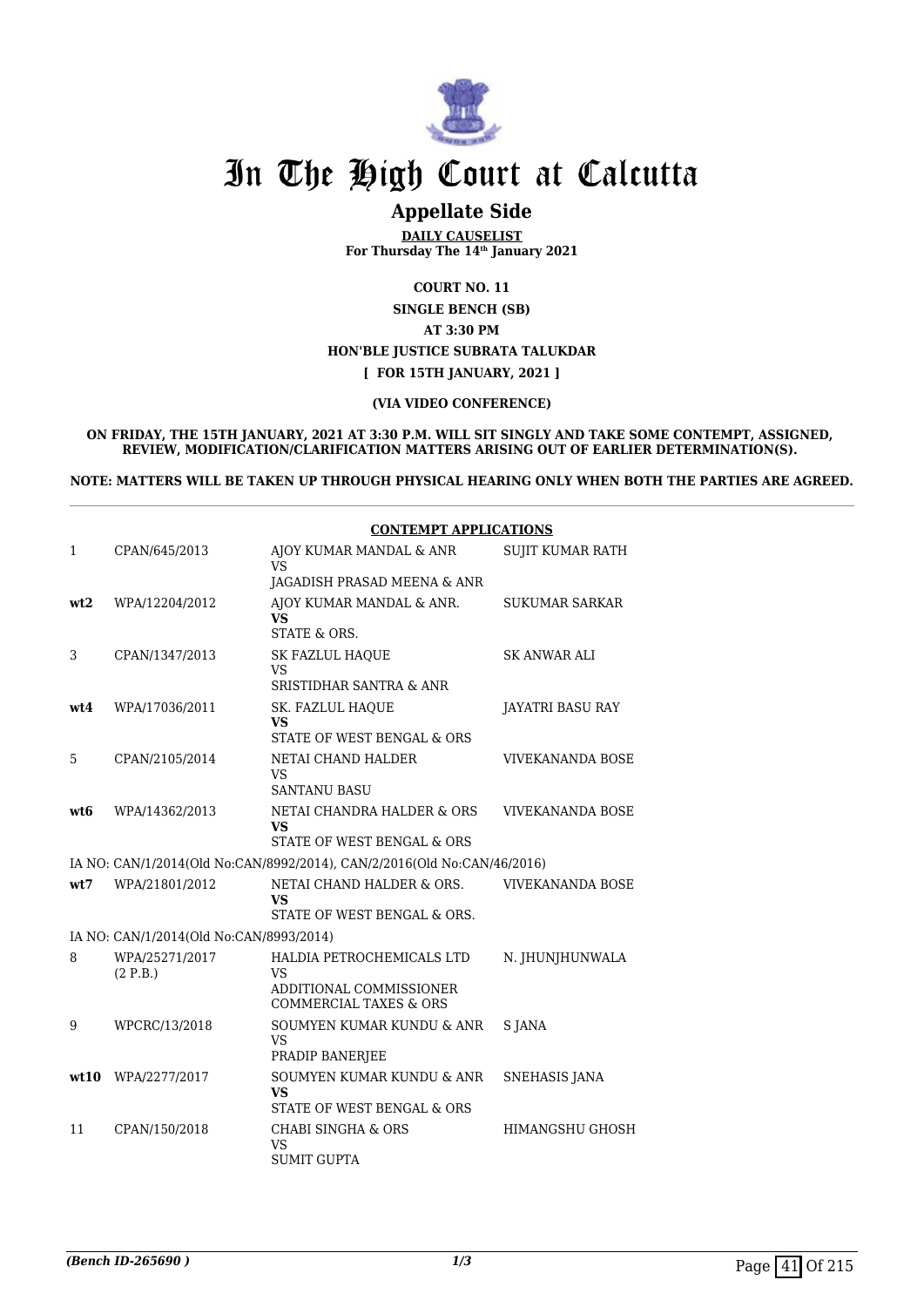|      | wt12 WPA/22010/2015   | CHABI SINGHA & ORS<br>VS                                                       | HIMANGSHU GHOSH                    |
|------|-----------------------|--------------------------------------------------------------------------------|------------------------------------|
| 13   | CPAN/591/2018         | STATE OF WEST BENGAL & ORS<br><b>SHAKTI DEVI PRADHAN &amp; ORS</b>             | KRISHNA DEO DAS                    |
|      |                       | VS.<br><b>GYALPO BHUTIA &amp; ANR</b>                                          |                                    |
|      | wt14 WPA/28140/2016   | SHAKTI DEVI PRADHAN & ORS                                                      | KRISHNA DEO DAS                    |
|      |                       | VS.<br>STATE OF WEST BENGAL & ORS                                              |                                    |
| 15   | CPAN/828/2018         | AKSHARA VANIJYA PVT. LTD. &<br><b>ORS</b><br>VS.                               | A P AGARWALLA                      |
|      |                       | V. LALITA LAXMI & ORS                                                          |                                    |
|      | wt16 WPA/23107/2009   | AKSHARA VANIJYA PVT. LTD. &<br><b>ORS</b><br>VS.<br>STATE OF WEST BENGAL & ANR | <b>GANESH PRASAD SHAW</b>          |
|      |                       | IA NO: CAN/1/2010(Old No:CAN/1585/2010), CAN/3/2014(Old No:CAN/10793/2014)     |                                    |
| 17   | CPAN/1079/2018        | <b>SURYA BHAN PANDEY</b><br>VS.<br>RAVINDRA KUMAR                              | RANANEESH GUHA<br><b>THAKURATA</b> |
|      | wt18 WPA/5573/2016    | THE STATESMAN LIMITED<br><b>VS</b>                                             | SAKABADA ROY                       |
|      |                       | STATE OF WEST BENGAL                                                           |                                    |
|      |                       | IA NO: CAN/1/2016(Old No:CAN/3496/2016), CAN/2/2016(Old No:CAN/3497/2016)      |                                    |
| 19   | CPAN/1117/2018        | <b>SHYAMAGNI DAS</b><br>VS<br>ARINDAM MUKHERJEE & ANR                          | SUDHANGSHU NATH                    |
| wt20 | WPA/24335/2017        | <b>SHYAMAGNI DAS</b><br>VS<br>STATE OF WEST BENGAL &ORS                        | MD. G MOLLA                        |
| 21   | CPAN/1163/2018        | PARTHA SARATHI TA & ORS<br>VS                                                  | <b>BARUN CHATTERJEE</b>            |
|      | $wt22$ WPA/23424/2017 | DR UMA SANKAR S. & ANR<br>PARTHA SARATHI TA & ORS                              | <b>BARUN CHATTERIEE</b>            |
|      |                       | VS<br>STATE OF WEST BENGAL & ORS                                               |                                    |
| 23   | WPCRC/119/2019        | <b>SK HABIB</b><br>VS.<br>MOMTAJ KHATUN & ANR                                  | <b>SK ABU ABBASUDDIN</b>           |
|      | wt24 WPA/6219/2018    | SK HABIB                                                                       | <b>ABU ABBASUDDIN</b>              |
|      |                       | VS.<br>STATE OF WEST BENGAL & ORS                                              |                                    |
| 25   | WPCRC/250/2019        | SAMBHU PRASAD BHAKAT<br>VS.                                                    | MAHABOOB AHMED                     |
|      |                       | STATE OF WEST BENGAL & ORS                                                     |                                    |
|      | $wt26$ WPA/14552/2018 | SHAMBHU PRASAD BHAKAT<br>VS.<br>STATE OF WEST BENGAL & ORS                     | MAHABOOB AHMED                     |
| 27   | WPCRC/251/2019        | TULSHI ROY                                                                     | SUDHANGSU NATH                     |
|      | $Pt-I+II)$            | VS<br>SANCHEETA BERA                                                           |                                    |
|      | wt28 WPA/10612/2018   | TUSLHI ROY<br>VS.                                                              | S NATH                             |
|      |                       | STATE OF WEST BENGAL & ORS                                                     |                                    |
| 29   | CPAN/300/2019         | APURBA FULMALI<br>VS.<br>AMITAVA BISWAS                                        | MD. AHSANUZZAMAN                   |
|      | wt30 WPA/28803/2017   | APURBA FULMALI<br>VS.<br>STATE OF WEST BENGAL & ORS                            | MD. AHSANZZAMAN                    |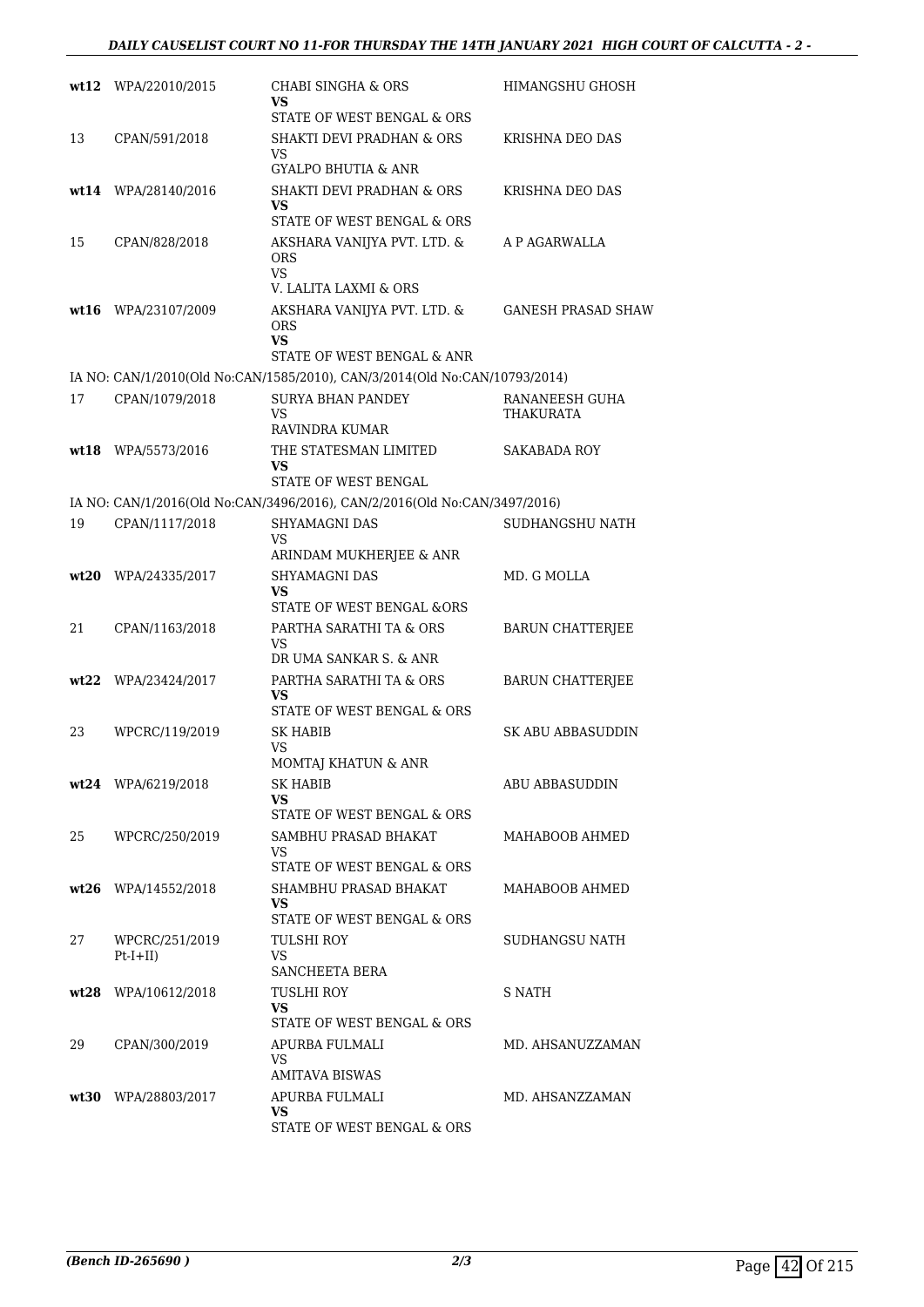#### *DAILY CAUSELIST COURT NO 11-FOR THURSDAY THE 14TH JANUARY 2021 HIGH COURT OF CALCUTTA - 3 -*

| 31    | CPAN/353/2019       | RIMA BHAKAT<br>VS<br>SOUMYAJIT DAS                                                                   | MONIKA SINHA            |
|-------|---------------------|------------------------------------------------------------------------------------------------------|-------------------------|
|       | wt32 WPA/25890/2017 | RIMA BHAKAT<br><b>VS</b><br>STATE OF WEST BENGAL & ORS                                               | MONIKA SINHA            |
| 33    | CPAN/766/2019       | <b>CHANCHAL BASU</b><br>VS<br>DR R C BEHERA, SR DIV<br>MANAGER,                                      | UDAYNARAYAN BETAL       |
|       | wt34 WPA/1926/2019  | <b>CHANCHAL BASU</b><br><b>VS</b><br>STATE OF WEST BENGAL & ORS                                      | <b>BRATIN KUMAR DEY</b> |
| 35    | CPAN/827/2019       | <b>TAPAN GHOSH</b><br>VS<br>DR M V RAO, IAS & ORS                                                    | <b>SAIRA BANU</b>       |
| wt:36 | WPA/15606/2018      | <b>TAPAN GHOSH</b><br><b>VS</b><br>STATE OF WEST BENGAL & ORS                                        | <b>SAIRA BANU</b>       |
| 37    | CPAN/1007/2019      | AJIT KUMAR OJHA<br>VS<br>JYOTISHMAN CHATTOPADHYAY                                                    | <b>DEBASISH DAS</b>     |
|       | wt38 WPA/16278/2013 | AJIT KUMAR OJHA<br><b>VS</b><br>STATE OF W B & ORS                                                   | <b>DEBASISH DAS</b>     |
| 39    | CPAN/1031/2019      | SUBAL CHANDRA SENAPATI<br><b>VS</b><br><b>ASHISH ROY &amp; ANR</b>                                   | MANORANJAN JANA         |
|       | wt40 WPA/10922/2017 | SUBAL CHANDRA SENAPATI<br><b>VS</b><br>THE, SECRETARY, WB<br>DEPARTMENT OF PANCHAYAT &<br><b>ORS</b> | MANORANJAN JANA         |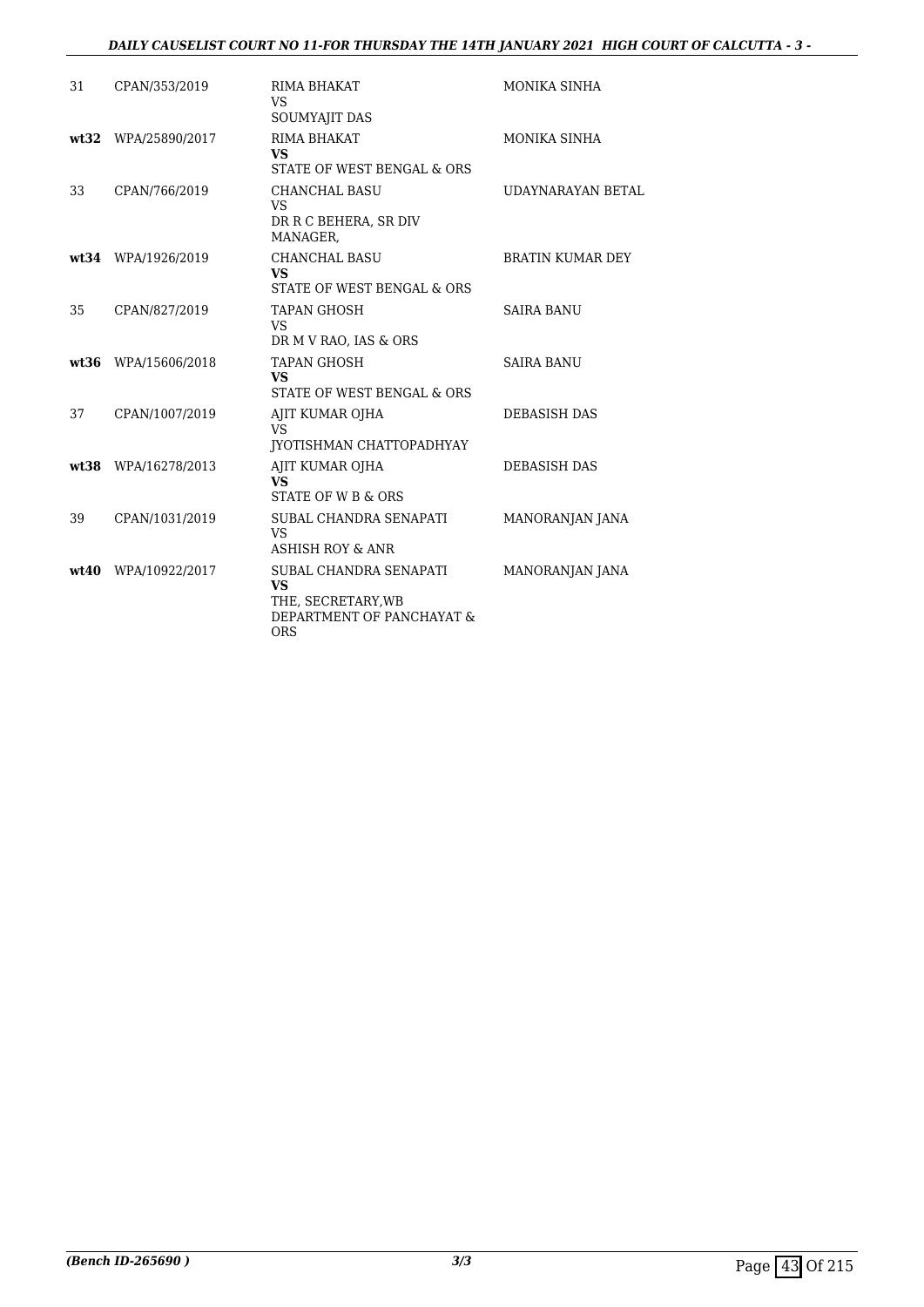

## **Appellate Side**

**DAILY CAUSELIST For Thursday The 14th January 2021**

**COURT NO. 28**

**DIVISION BENCH (DB - VII)**

**AT 10:45 AM**

#### **HON'BLE JUSTICE TAPABRATA CHAKRABORTY HON'BLE JUSTICE TIRTHANKAR GHOSH (VIA VIDEO CONFERENCE)**

#### **ON AND FROM WEDNESDAY, THE 13TH JANUARY, 2021 - ANTICIPATORY BAIL UNDER SECTION 438 OF THE CODE OF CRIMINAL PROCEDURE INCLUDING MODIFICATION/CANCELLATION AND RELAXATION OF THE SAME;**

#### **BAIL UNDER SECTION 439 OF THE CODE OF CRIMINAL PROCEDURE (PUNISHMENT ABOVE 7 YEARS) INCLUDING MODIFICATION/CANCELLATION AND RELAXATION OF THE SAME;**

**SPL. NOTE: ON THURSDAY, 14TH JANUARY, 2021, BAIL APPLICATIONS WILL BE TAKEN UP SERIALLY FROM THE FIRST SITTING OF THE COURT TILL RECESS. FROM 2 P.M. ANTI BAIL APPLICATIONS WILL BE TAKEN UP SERIALLY.**

**NOTE: MATTERS WILL BE TAKEN UP THROUGH PHYSICAL HEARING ONLY WHEN BOTH THE PARTIES ARE AGREED**

|              |                            | <b>TO BE MENTIONED</b>                                                   |                                   |
|--------------|----------------------------|--------------------------------------------------------------------------|-----------------------------------|
| $\mathbf{1}$ | CRM/10696/2020             | SM FARQUE AHAMED<br>VS<br>State of West Bengal                           | LAKSHMINATH<br><b>BHATTACHAYA</b> |
|              |                            | <b>APPLICATION FOR BAIL</b>                                              |                                   |
| 2            | CRM/10/2021<br>(21.1.21)   | <b>HASAN GAZI</b><br>VS<br>State of West Bengal                          | KAMALESH CHANDRA<br>SAHA          |
| 3            | CRM/20/2021                | ABINASH BARMAN @ ABHILASH<br><b>BARMAN</b><br>VS<br>State of West Bengal | <b>SAYAN DE</b>                   |
| 4            | CRM/113/2021<br>(NTW)      | SK. ASMIR<br>VS<br>State of West Bengal                                  | SOUPAL CHATTERJEE                 |
| 5            | CRM/117/2021<br>(NTW)      | MITHUN CHANDRA<br>VS<br>STATE OF WEST BENGAL AND ORS.                    | <b>AMRIN KHATOON</b>              |
| 6            | CRM/154/2021<br>(NTW)      | <b>SUDAM BISWAS</b><br>VS<br>State of West Bengal                        | <b>NIMAI RAY</b>                  |
| 7            | CRM/186/2021<br><b>NTW</b> | RAJ KUMAR DAS @ SWAPAN<br><b>VS</b><br>State of West Bengal              | PAYEL SHOME                       |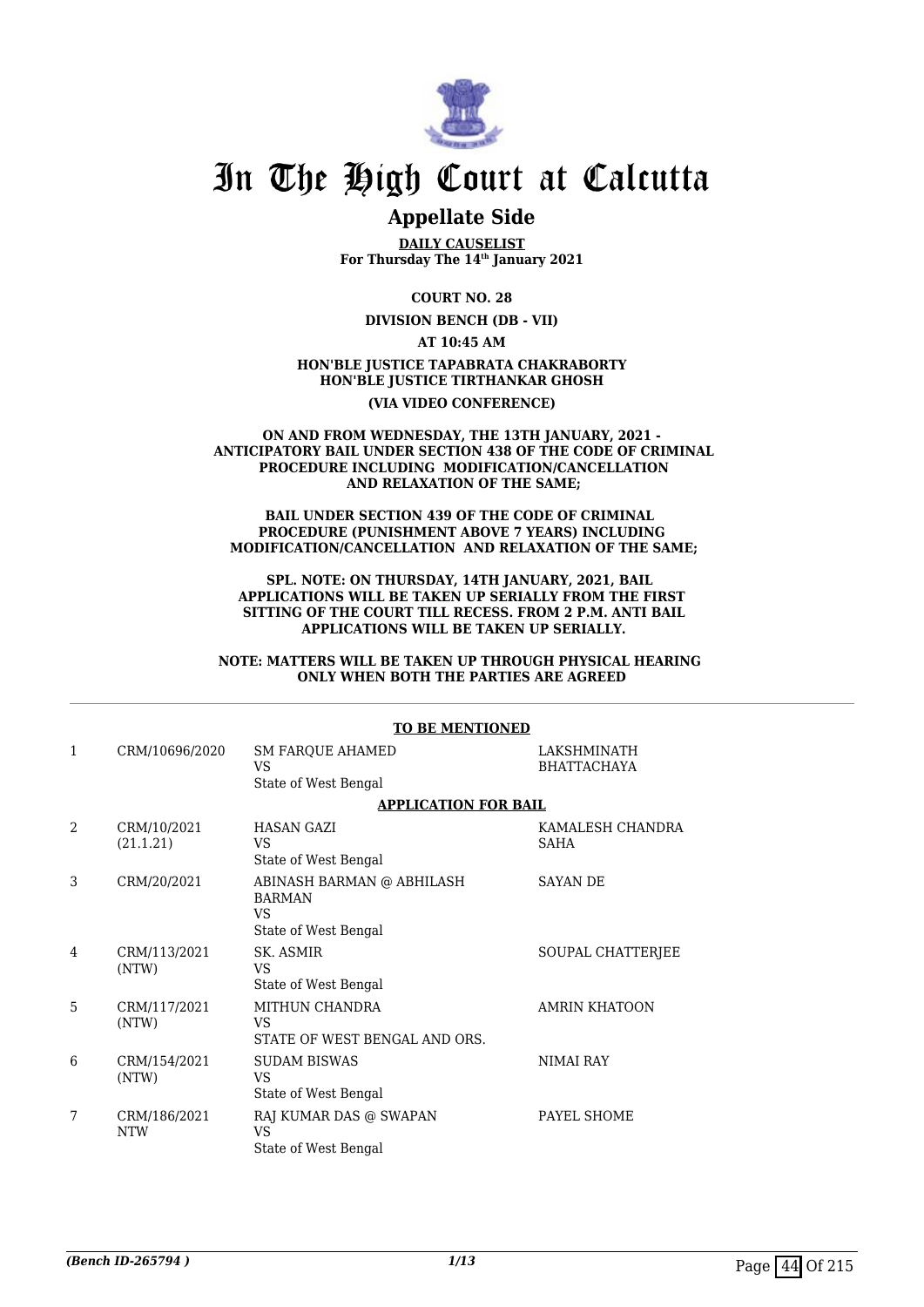#### *DAILY CAUSELIST COURT NO 28-FOR THURSDAY THE 14TH JANUARY 2021 HIGH COURT OF CALCUTTA - 2 -*

| 8  | CRM/189/2021               | <b>CHAMPA BISWAS</b><br>VS<br>State of West Bengal                                      | SHASANKA SEKHAR<br>SAHA              |
|----|----------------------------|-----------------------------------------------------------------------------------------|--------------------------------------|
| 9  | CRM/191/2021<br><b>NTW</b> | <b>BAPI DAS</b><br>VS                                                                   | <b>BHASKAR SETH</b>                  |
| 10 | CRM/193/2021               | State of West Bengal<br>SANJEET SINGH @ SANJIT SINGH @<br>PAPPU AND ANR<br>VS.          | KOUSTAV BAGCHI                       |
| 11 | CRM/204/2021<br>21.01.2021 | State of West Bengal<br>PRASANTA MAITY@SINTU MAITY<br><b>VS</b><br>State of West Bengal | Kunal Ganguly                        |
| 12 | CRM/211/2021<br>27.01.2021 | <b>JAKIR SK AND ANR</b><br>VS<br>State of West Bengal                                   | MUSHARRAF ALAM SK                    |
| 13 | CRM/216/2021               | DEBASHIS MUKHERJEE @ DEBASISH<br>MUKHERJEE<br><b>VS</b>                                 | <b>SUMANTA</b><br><b>CHAKRABARTY</b> |
| 14 | CRM/225/2021<br>19.01.2021 | State of West Bengal<br>RAHUL KUMAR SINGH<br>VS<br>State of West Bengal                 | AMIT RANJAN PATI                     |
| 15 | CRM/235/2021               | MONIRUL MISTRY @ KHOKAN MISTRY<br>VS<br>State of West Bengal                            | <b>AMRITA CHEL</b>                   |
| 16 | CRM/236/2021               | <b>ASSABUR HOSSAIN</b><br><b>VS</b><br>THE STATE OF WEST BENGAL                         | NAZIR AHMED                          |
| 17 | CRM/243/2021               | RATAN KUMAR ROY @ RATAN KR. ROY<br>VS<br>THE STATE OF WEST BENGAL                       | SOUMYA NAG                           |
| 18 | CRM/245/2021               | <b>BAZLUR RAHAMAN MOLLA</b><br>VS<br>State of West Bengal                               | MD. YOUNUSH<br>MONDAL                |
| 19 | CRM/248/2021               | SHAH MIRAJ HOSSAIN<br>VS<br>State of West Bengal                                        | ARNAB CHATTERJEE                     |
| 20 | CRM/252/2021               | SWAPAN MANDAL @ SWAPAN KUMAR<br>MANDAL AND ANOTHER<br>VS<br>State of West Bengal        | MUSHARRAF ALAM SK                    |
| 21 | CRM/254/2021               | RAFIKUDDIN MOLLA @ RAFIKUL MOLLA<br>VS.<br>State of West Bengal                         | SOURAV MUKHERJEE                     |
| 22 | CRM/256/2021               | MD ASHAR FIRDOUSI @ MD ASHAR<br>VS.<br>State of West Bengal                             | SAGNIK MUKHERJEE                     |
| 23 | CRM/257/2021               | <b>SAMIRAN BISWAS</b><br>VS.<br>State of West Bengal                                    | PRABIR MAJUMDER                      |
| 24 | CRM/262/2021               | KHOKAN SARKAR<br>VS.<br>STATE OF WEST BENGAL                                            | JUIN DUTTA<br><b>CHAKRABORTY</b>     |
| 25 | CRM/263/2021               | SANTOSH MANDAL<br>VS.<br>State of West Bengal                                           | <b>BISWAJIT TIWARI</b>               |
| 26 | CRM/267/2021               | <b>SUBIR BISWAS</b><br>VS.<br>State of West Bengal                                      | PRABIR MAJUMDER                      |

### **BAIL APPLICATION**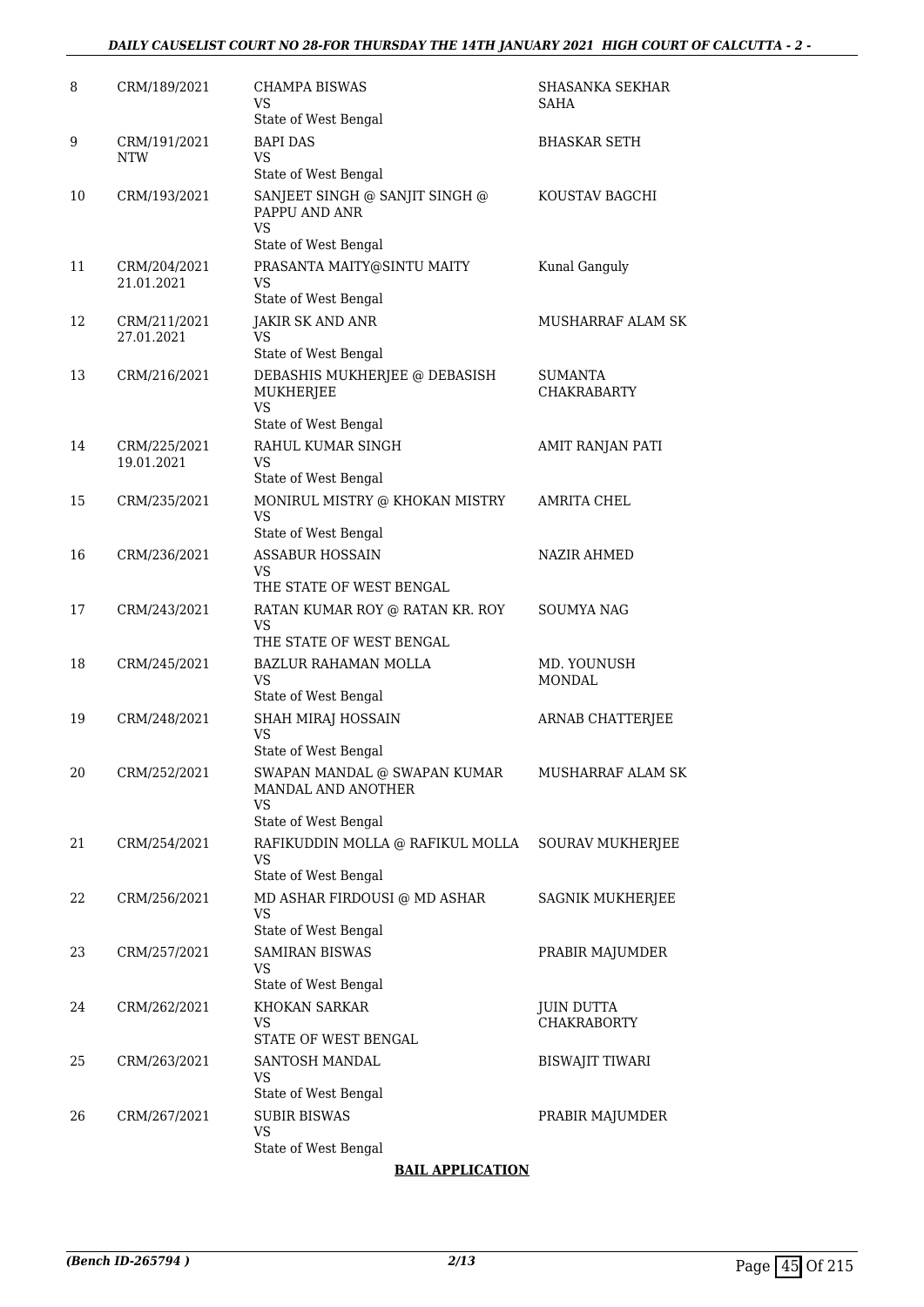#### *DAILY CAUSELIST COURT NO 28-FOR THURSDAY THE 14TH JANUARY 2021 HIGH COURT OF CALCUTTA - 3 -*

| 27 | CRM/278/2021 | HAZI KETAB ALI SARDAR<br>VS<br>State of West Bengal                                   | SOMA<br>CHOWDHURY(BANDHU)             |
|----|--------------|---------------------------------------------------------------------------------------|---------------------------------------|
| 28 | CRM/279/2021 | <b>SAMIM SK</b><br>VS<br>State of West Bengal                                         | <b>ARUP KUMAR</b><br><b>BHOWMICK</b>  |
| 29 | CRM/284/2021 | OSMAN ALI @ MD OSMAN ALI<br><b>VS</b>                                                 | MADHUSHRI DUTTA                       |
| 30 | CRM/291/2021 | State of West Bengal<br>HASAN RAJA SARDAR<br><b>VS</b>                                | SHASHANKA SHEKHAR<br>SAHA             |
| 31 | CRM/294/2021 | State of West Bengal<br><b>MAHADEB MONDAL</b><br>VS<br>State of West Bengal           | SHASHANKA SHEKHAR<br>SAHA             |
| 32 | CRM/295/2021 | <b>AKBAR ALI</b><br>VS                                                                | Ali Ahsan Alamgir                     |
| 33 | CRM/299/2021 | State of West Bengal<br><b>BUDHADEB TUNGA</b><br><b>VS</b>                            | PINAK MITRA                           |
| 34 | CRM/301/2021 | State of West Bengal<br><b>SAYED SK</b><br>VS<br>State of West Bengal                 | <b>MRITYNJOY</b><br><b>CHATTERJEE</b> |
| 35 | CRM/302/2021 | BISWAJIT GARAI @ BISHWAJIT GORAI<br>VS<br>State of West Bengal                        | Srimoyee Mukherjee                    |
| 36 | CRM/309/2021 | MAINUDDIN SHA<br><b>VS</b><br>State of West Bengal                                    | AMAL KRISHNA<br><b>SAMANTA</b>        |
| 37 | CRM/310/2021 | NIRBHAY KUMAR @ NIRBHAI KUMAR @<br>NIRBHAY KUMAR GUPTA<br><b>VS</b>                   | ANAMITRA BANERJEE                     |
| 38 | CRM/313/2021 | State of West Bengal<br>JOYDEB BAG AND ORS<br><b>VS</b>                               | PRONAY BASAK                          |
| 39 | CRM/316/2021 | State of West Bengal<br>RAJKUMAR GHOSH @ FOUJI<br>VS<br>State of West Bengal          | <b>ASIF DEWAN</b>                     |
| 40 | CRM/317/2021 | <b>DIPEN SK</b><br>VS<br>State of West Bengal                                         | SAMIRUL SARDAR                        |
| 41 | CRM/320/2021 | <b>SONA SK</b><br><b>VS</b><br>State of West Bengal                                   | KUSAL KUMAR<br>MUKHERJEE              |
| 42 | CRM/325/2021 | MD BAPI@RAJ@HERON<br>VS<br>State of West Bengal                                       | Kalidas Saha                          |
| 43 | CRM/327/2021 | JAMSHE ALI<br>VS<br>State of West Bengal                                              | <b>ARUP KUMAR</b><br><b>BHOWMICK</b>  |
| 44 | CRM/330/2021 | <b>BALARAM</b><br>CHATTERJEE@CHATTOPADHYAY@BALAI<br><b>VS</b><br>State of West Bengal | CHANDRA SEKHAR JHA                    |
| 45 | CRM/332/2021 | <b>BILTU PAN</b><br>VS<br>State of West Bengal                                        | SOMNATH<br>CHAKRABORTY                |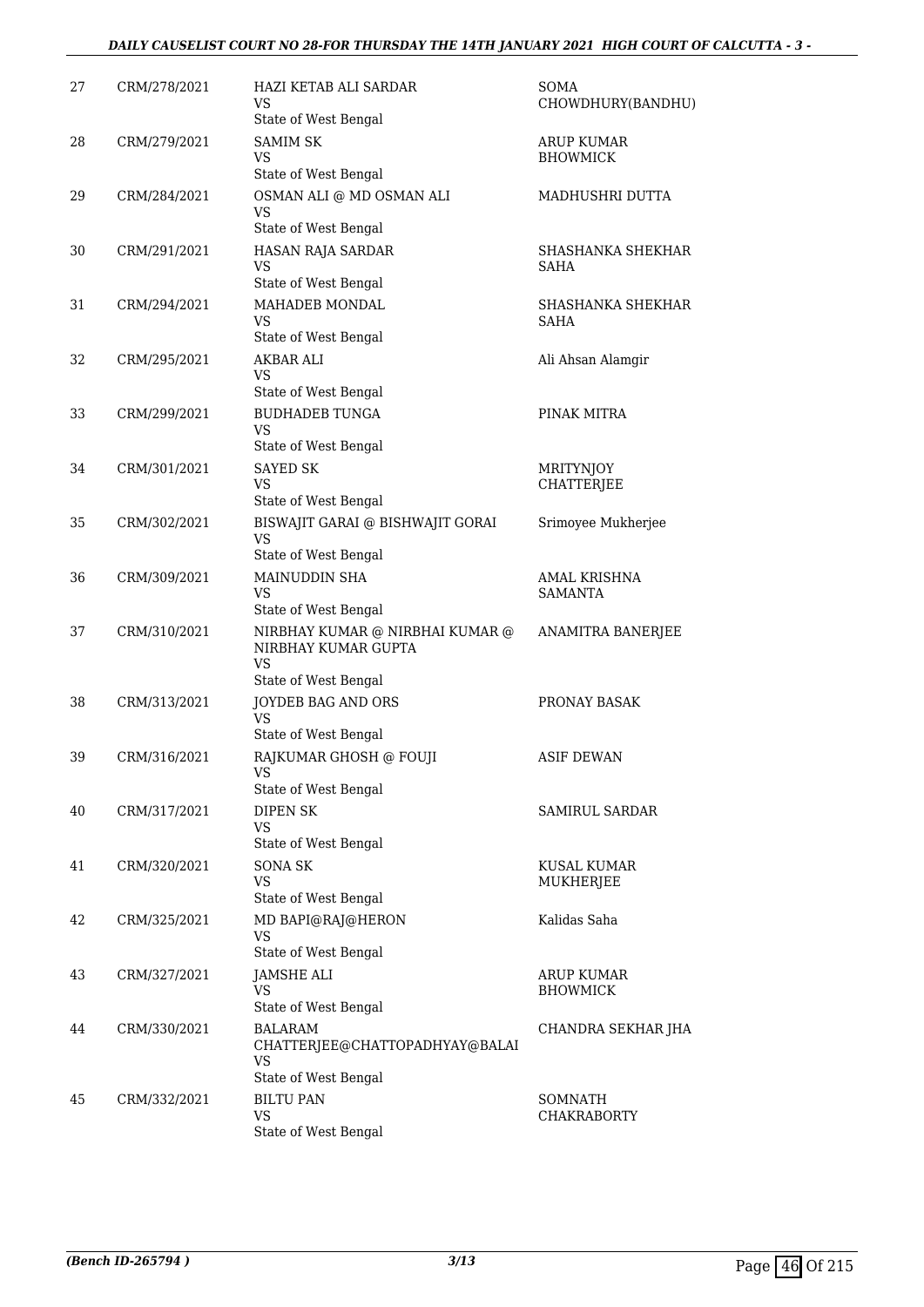#### *DAILY CAUSELIST COURT NO 28-FOR THURSDAY THE 14TH JANUARY 2021 HIGH COURT OF CALCUTTA - 4 -*

| 46 | CRM/341/2021 | MD SHAMI @ MOHAMMAD SHAMI<br>VS<br>State of West Bengal                                               | <b>NAZIR AHMED</b>             |
|----|--------------|-------------------------------------------------------------------------------------------------------|--------------------------------|
| 47 | CRM/342/2021 | ANANDA JAISWAL@JASWAL<br>VS                                                                           | <b>ASHOK DAS</b>               |
|    |              | State of West Bengal                                                                                  |                                |
| 48 | CRM/344/2021 | <b>SAHADEB MAITY</b><br>VS<br>State of West Bengal                                                    | <b>SOHAM BANERJEE</b>          |
| 49 | CRM/345/2021 | <b>BHOLANATH MAJI</b><br>VS                                                                           | <b>SOUMIK GANGULI</b>          |
| 50 | CRM/346/2021 | State of West Bengal<br>LAXMI KANTA MALIK@LAXMI KANTA<br><b>MALICK</b><br>VS.<br>State of West Bengal | ANINDYA GHOSH                  |
| 51 | CRM/347/2021 | KALIMUDDIN SK @ KALIMUDDIN<br>SHAIKH<br>VS<br>State of West Bengal                                    | <b>MOUNICK GHOSH</b>           |
| 52 | CRM/348/2021 | <b>KRISHNA KARMAKAR</b><br>VS<br>State of West Bengal                                                 | Sumanta Das                    |
| 53 | CRM/349/2021 | SK HASIBUL ALI @ SK. HASIBUL @ ALO<br><b>VS</b>                                                       | PRONOJIT ROY                   |
| 54 | CRM/350/2021 | State of West Bengal<br>RAKHIBUL MALLICK@KANCHAN AND<br>ANR<br>VS<br>State of West Bengal             | <b>SUMANTA DAS</b>             |
| 55 | CRM/351/2021 | SADDAM SK<br>VS                                                                                       | Ali Ahsan Alamgir              |
| 56 | CRM/354/2021 | State of West Bengal<br><b>BIKRAM MANDAL</b><br>VS<br>State of West Bengal                            | <b>SAURAV ROY</b>              |
| 57 | CRM/357/2021 | MOHIBULLA SK. @ MOU SK.<br>VS<br>State of West Bengal                                                 | OINDRILA GHOSH                 |
| 58 | CRM/358/2021 | ILIYAS HOSSAIN @ILIYAS MIYA AND<br><b>ORS</b><br><b>VS</b><br>State of West Bengal                    | BENAJIR HASNA                  |
| 59 | CRM/360/2021 | CHARAN SAREN @ MANA SAREN @<br><b>CHARAN SOREN</b><br><b>VS</b><br>State of West Bengal               | RAJESWAR<br><b>CHAKRABORTY</b> |
| 60 | CRM/362/2021 | <b>SK HAMIDUL RAHAMAN</b><br>VS<br>State of West Bengal                                               | <b>SK SALIM</b>                |
| 61 | CRM/363/2021 | DULAL CHANDRA SAHA<br><b>VS</b><br>State of West Bengal                                               | SAFDAR AZAM                    |
| 62 | CRM/364/2021 | MD MURSHED ALAM<br><b>VS</b><br>State of West Bengal                                                  | BISWAJIT MANNA                 |
| 63 | CRM/365/2021 | JAINUL MIA @ JAYNUL<br>VS<br>State of West Bengal                                                     | IMDADUL HOQUE                  |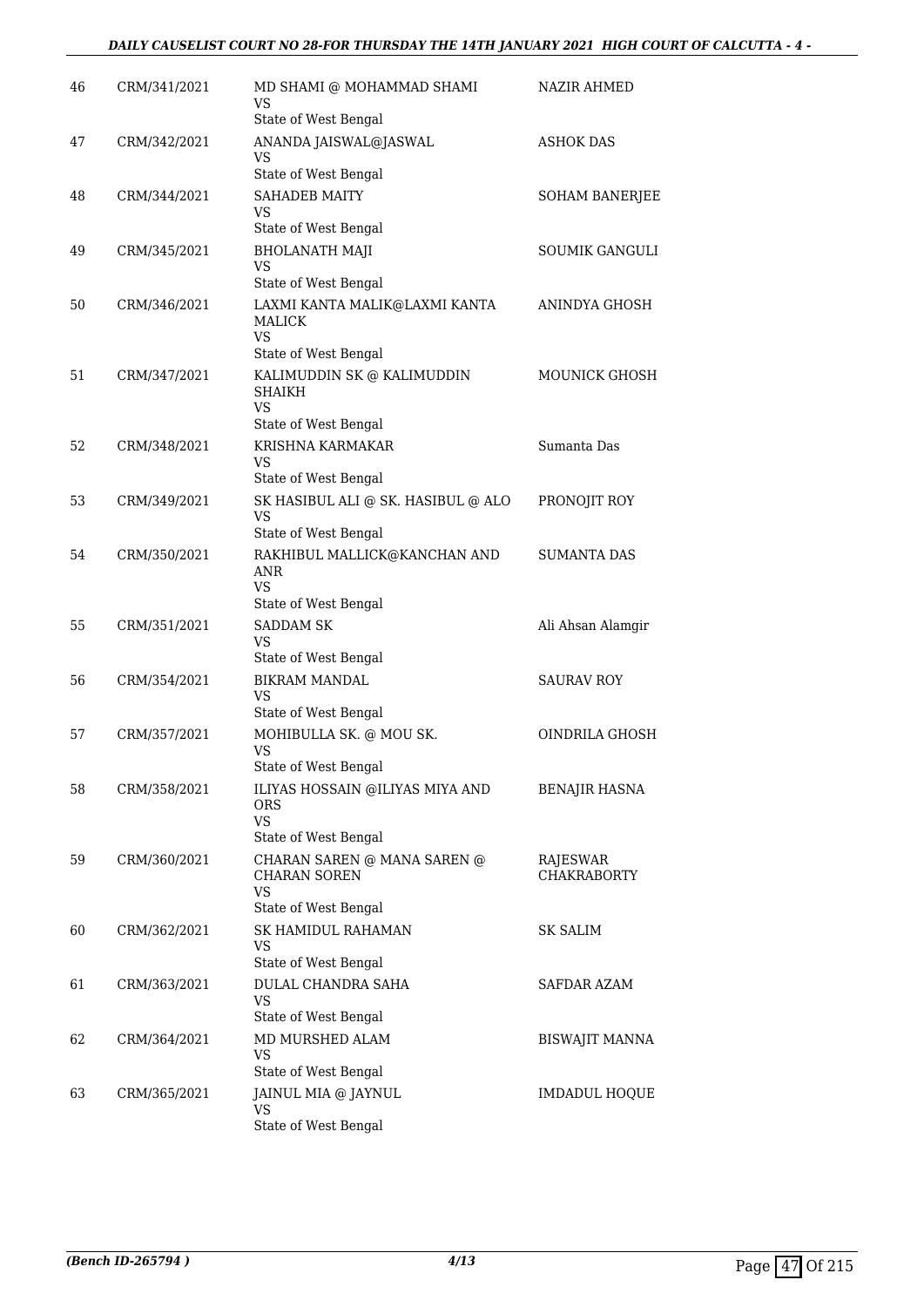#### *DAILY CAUSELIST COURT NO 28-FOR THURSDAY THE 14TH JANUARY 2021 HIGH COURT OF CALCUTTA - 5 -*

| 64 | CRM/368/2021 | MD SHAHID @ MD SAHDID @ MANJUR<br>VS.                         | <b>IMDADUL HOQUE</b>                 |
|----|--------------|---------------------------------------------------------------|--------------------------------------|
| 65 | CRM/370/2021 | State of West Bengal<br>ANIRUDDHA GHOSH<br>VS                 | DATTATREYA DUTTA                     |
|    |              | State of West Bengal                                          |                                      |
| 66 | CRM/372/2021 | SK BADSHA HITLAR<br>VS                                        | BIKRAM BANERJEE                      |
| 67 | CRM/374/2021 | State of West Bengal<br>JADAV DOLAI @ JADAB DOLAI             | <b>AMAL KRISHNA</b>                  |
|    |              | VS<br>State of West Bengal                                    | <b>SAMANTA</b>                       |
| 68 | CRM/376/2021 | SK. ISMAIL @ DULAL AND ORS.<br><b>VS</b>                      | SK. TOSLIM ALI                       |
|    |              | State of West Bengal                                          |                                      |
| 69 | CRM/379/2021 | <b>BABU SK.</b><br>VS                                         | DEBAPRIYA SAMANTA                    |
|    |              | State of West Bengal                                          |                                      |
| 70 | CRM/381/2021 | <b>RAJA KHAN</b><br><b>VS</b>                                 | KOUSTAV BAGCHI                       |
|    |              | State of West Bengal                                          |                                      |
| 71 | CRM/383/2021 | MD SAHZADA @ MD SAHAJADA<br><b>VS</b><br>State of West Bengal | SWARNALI SAHA                        |
| 72 | CRM/384/2021 | <b>SENTU SK</b>                                               | SWARNALI SAHA                        |
|    |              | VS<br>State of West Bengal                                    |                                      |
| 73 | CRM/390/2021 | <b>DILIP ROY</b><br>VS                                        | PANCHALI DEB SIKDER<br>NAG           |
|    |              | State of West Bengal                                          |                                      |
| 74 | CRM/391/2021 | RAJU HOSSAIN PURKAIT<br>VS                                    | PARTHA SARATHI<br>MONDAL             |
|    |              | State of West Bengal                                          |                                      |
| 75 | CRM/395/2021 | MIR JUMAN ALI<br><b>VS</b><br>State of West Bengal            | <b>ARUP KUMAR</b><br><b>BHOWMICK</b> |
| 76 | CRM/396/2021 | <b>SATADAL DAS</b>                                            | <b>ARUP KUMAR</b>                    |
|    |              | <b>VS</b>                                                     | <b>BHOWMICK</b>                      |
|    |              | State of West Bengal                                          |                                      |
| 77 | CRM/398/2021 | MOTIUR SK @ JHALU @ MATIUR<br>RAHAMAN AND ANR<br>VS           | JISAN IQUBAL HOSSAIN                 |
|    |              | State of West Bengal                                          |                                      |
| 78 | CRM/402/2021 | KEDAR SINGH @ KEDAR SING<br>VS                                | SEKHAR MUKERJEE                      |
|    |              | State of West Bengal                                          |                                      |
| 79 | CRM/403/2021 | <b>SANJIB RANG</b><br>VS<br>State of West Bengal              | <b>SOUMYA BASU ROY</b><br>CHOWDHURY  |
| 80 | CRM/407/2021 | <b>MANTU MAHATO</b>                                           | <b>MUNMUN</b>                        |
|    |              | VS<br>THE CENTRAL BUREAU<br><b>OFINVESIGATION</b>             | <b>GANGOPADHYAY</b>                  |
| 81 | CRM/408/2021 | MD RAJA                                                       | <b>MRITYUNJOY</b>                    |
|    |              | <b>VS</b><br>State of West Bengal                             | <b>CHATTERJEE</b>                    |
| 82 | CRM/409/2021 | <b>HAFIJUL ALI</b>                                            | <b>AMIT HALDER</b>                   |
|    |              | VS.<br>State of West Bengal                                   |                                      |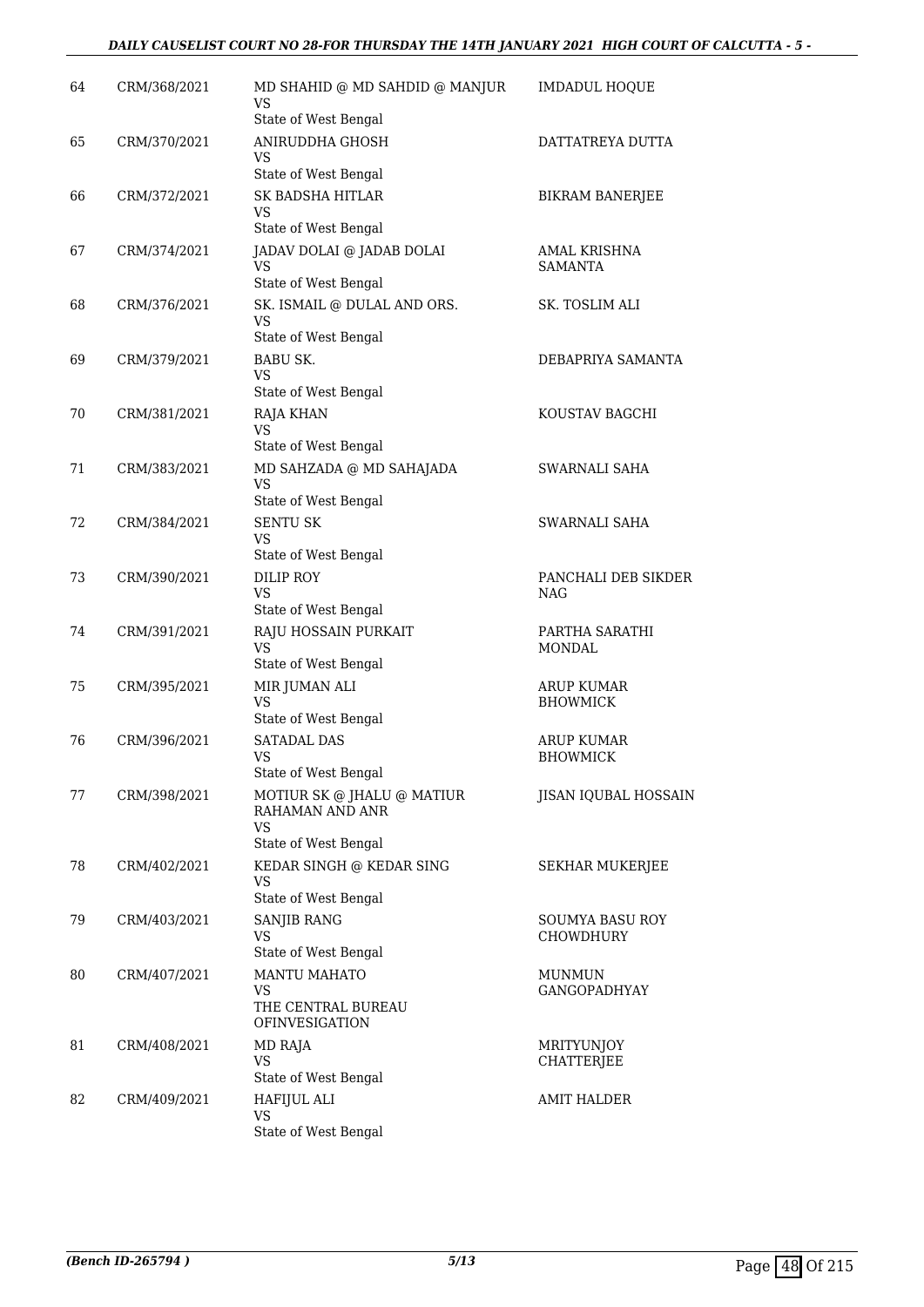#### *DAILY CAUSELIST COURT NO 28-FOR THURSDAY THE 14TH JANUARY 2021 HIGH COURT OF CALCUTTA - 6 -*

| 83  | CRM/410/2021 | TOMIRUL SK<br>VS<br>State of West Bengal                                               | <b>SOURAV MUKHERJEE</b>             |
|-----|--------------|----------------------------------------------------------------------------------------|-------------------------------------|
| 84  | CRM/411/2021 | RAJESH MONDAL<br>VS                                                                    | SUBHAJIT CHATTERJEE                 |
|     |              | State of West Bengal                                                                   |                                     |
| 85  | CRM/415/2021 | DINESH GUPTA<br>VS                                                                     | SOUMYA BASU ROY<br><b>CHOWDHURI</b> |
| 86  | CRM/416/2021 | State of West Bengal<br>HARISANKAR GHORUI@SHANKAR<br><b>GHORAI</b><br>VS               | PRONAY BASAK                        |
| 87  | CRM/417/2021 | State of West Bengal<br>RAJ KUMAR BAGNA @ RAJU<br><b>VS</b>                            | <b>MOUSUMI BHOWAL</b>               |
| 88  | CRM/418/2021 | State of West Bengal<br>BINDU SARKAR @ BINDHU SARKAR AND<br>ANR.<br>VS                 | <b>KARABI ROY</b>                   |
|     |              | State of West Bengal                                                                   |                                     |
| 89  | CRM/420/2021 | MUNTASIR RAHAMAN KHAN @ MARUF<br><b>KHAN</b><br>VS                                     | SNIGDHA SAHA                        |
|     |              | State of West Bengal                                                                   |                                     |
| 90  | CRM/423/2021 | TARIKUL MAHALAT @TARIQUL<br>MAHALAT@ TORIFUL<br>VS                                     | <b>BUSRA KHATUN</b>                 |
|     |              | State of West Bengal                                                                   |                                     |
| 91  | CRM/424/2021 | SAGAR DAS @ LAKHI AND ANR.<br><b>VS</b>                                                | SUBHAJIT CHOWDHURY                  |
| 92  | CRM/429/2021 | State of West Bengal<br><b>SUKUMAR BISWAS</b><br>VS                                    | ANJAN BHATTACHARYA                  |
|     |              | State of West Bengal                                                                   |                                     |
| 93  | CRM/433/2021 | <b>RAJU KHAN</b><br>VS<br>State of West Bengal                                         | DEBAPRIYA SAMANTA                   |
| 94  | CRM/435/2021 | SAURAV KAYAL @SOURAV KAYAL<br>VS.<br>State of West Bengal                              | ISHANI SINHA                        |
| 95  |              | <b>SHANKAR LOHAR</b>                                                                   | SK. SALIM                           |
|     | CRM/441/2021 | VS<br>State of West Bengal                                                             |                                     |
| 96  | CRM/443/2021 | SAJDAR BISWAS                                                                          | TATHAGATA                           |
|     |              | VS<br>State of West Bengal                                                             | MAJUMDER                            |
| 97  | CRM/447/2021 | SOUMITRA HALDAR AND ANOTHER<br><b>VS</b><br>State of West Bengal                       | SUBHAJIT CHOWDHURI                  |
| 98  | CRM/449/2021 | SUBHASH SINGH<br><b>VS</b>                                                             | MOYUKH MUKHERJEE                    |
|     |              | State of West Bengal                                                                   |                                     |
| 99  | CRM/451/2021 | HAIDER SK@HAIDAR SEKH@HAYDAR<br><b>SEKH</b><br>VS                                      | Anisur Rahaman                      |
|     |              | State of West Bengal                                                                   |                                     |
| 100 | CRM/452/2021 | IDRISH SEIKH@KANARAJU@IDRISH<br>SHEK@IDRIS SK. @MD IDRISHSK @<br>RAJU @ PRASANTA<br>VS | RAJESWHAR<br><b>CHAKRABORTY</b>     |
|     |              | State of West Bengal                                                                   |                                     |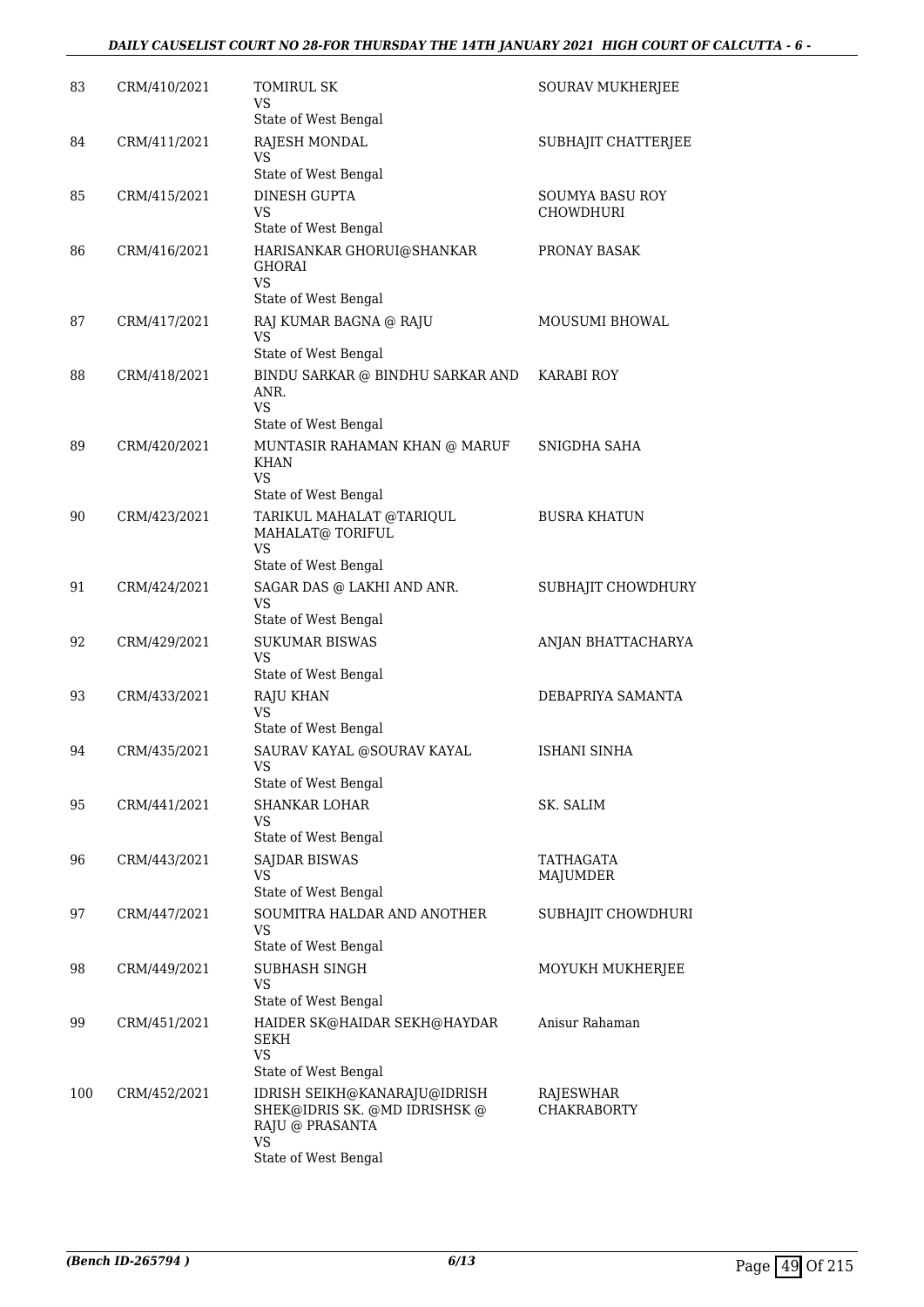#### *DAILY CAUSELIST COURT NO 28-FOR THURSDAY THE 14TH JANUARY 2021 HIGH COURT OF CALCUTTA - 7 -*

| 101 | CRM/454/2021              | BAITUL SK@BAITULLA SK@BAIDUL SK<br>VS                                                     | <b>ANISUR RAHAMAN</b>          |
|-----|---------------------------|-------------------------------------------------------------------------------------------|--------------------------------|
|     |                           | State of West Bengal                                                                      |                                |
| 102 | CRM/457/2021              | SHAMBHU LAMA<br>VS.                                                                       | <b>SAFDAR AZAM</b>             |
|     |                           | State of West Bengal                                                                      |                                |
| 103 | CRM/459/2021              | ABDUL KHALIL DHATRI@LALTU AND<br>ANR<br><b>VS</b>                                         | <b>AMIT SINGH</b>              |
|     |                           | State of West Bengal                                                                      |                                |
| 104 | CRM/462/2021              | NIJAMUDDIN SK @NIJAM SK<br>@NIZAMUDDIN SHAIKH<br><b>VS</b>                                | <b>TAPODIP GUPTA</b>           |
|     |                           | State of West Bengal                                                                      |                                |
|     |                           | <b>APPLICATION FOR ANTICIPATORY BAIL</b>                                                  |                                |
| 105 | CRM/46/2021<br><b>NTW</b> | <b>AMLAN BISWAS</b><br>VS.                                                                | SAYATI DATTA                   |
|     |                           | State of West Bengal                                                                      |                                |
|     | wt106 CRM/147/2021        | PRADEEPTO MAZUMDER@PRADIPTA<br>MAJUMDER<br><b>VS</b>                                      | <b>ABHIJIT GANGULY</b>         |
|     |                           | STATE OF WEST BENGAL                                                                      |                                |
| 107 | CRM/49/2021               | MD LITON@LITON SK                                                                         | <b>ARUSHI RATHORE</b>          |
|     | (NTW)                     | <b>VS</b><br>State of West Bengal                                                         |                                |
|     | wt108 CRM/321/2021        | <b>ANARUL HOQUE</b>                                                                       | <b>ARUSHI RATHORE</b>          |
|     |                           | VS<br>STATE OF WEST BENGAL                                                                |                                |
| 109 | CRM/51/2021               | <b>ABJAL BISWAS</b>                                                                       | PRAMITA BANERJEE               |
|     | (18.01.21)                | VS.<br>STATE OF WEST BENGAL AND ORS.                                                      |                                |
| 110 | CRM/65/2021<br>(14.01.21) | SHYAMAL RAY CHOWDHURY<br><b>VS</b>                                                        | KARUNAMOYEE<br>SAMANTA         |
|     |                           | CENTRAL BUREAU OF INVESTIGATION,<br>SPECIAL CRIME BRANCH, SIT KOLKATA                     |                                |
| 111 | CRM/66/2021<br>(NTW)      | HAJA ALIAS HAJRAT ALI ALIAS HAJARAT<br>ALI<br>VS.                                         | <b>BUSRA KHATUN</b>            |
|     |                           | State of West Bengal                                                                      |                                |
| 112 | CRM/94/2021<br>28.01.2021 | DEEPAN MONDAL AND ORS<br>VS                                                               | SIRAJ GOOPTU                   |
|     |                           | State of West Bengal                                                                      |                                |
| 113 | CRM/96/2021               | TARK NATH CHAKRABORTY @ TARAK<br><b>CHAKRABORTY AND ANR</b><br>VS<br>State of West Bengal | RAJDEEP<br><b>BHATTACHARYA</b> |
| 114 | CRM/97/2021               | SAMRI @TASMIR DAFADAR AND ANR                                                             | <b>SOURAV MUKHERJEE</b>        |
|     |                           | <b>VS</b>                                                                                 |                                |
|     |                           | State of West Bengal                                                                      |                                |
| 115 | CRM/99/2021               | ARMON BIBI @ ARMINA BIBI<br><b>VS</b><br>State of West Bengal                             | Sujoy Sarkar                   |
| 116 | CRM/101/2021              | BACHHIRAN BIBI MONDAL@BASIRAN<br><b>BIBI</b><br><b>VS</b><br>State of West Bengal         | <b>SOURAV MUKHERJEE</b>        |
| 117 | CRM/104/2021              | <b>AKASH AGARWAL</b>                                                                      | <b>SUMITAVA</b>                |
|     |                           | VS                                                                                        | <b>CHAKRABORTY</b>             |
|     |                           | THE STATE OF WEST BENGAL                                                                  |                                |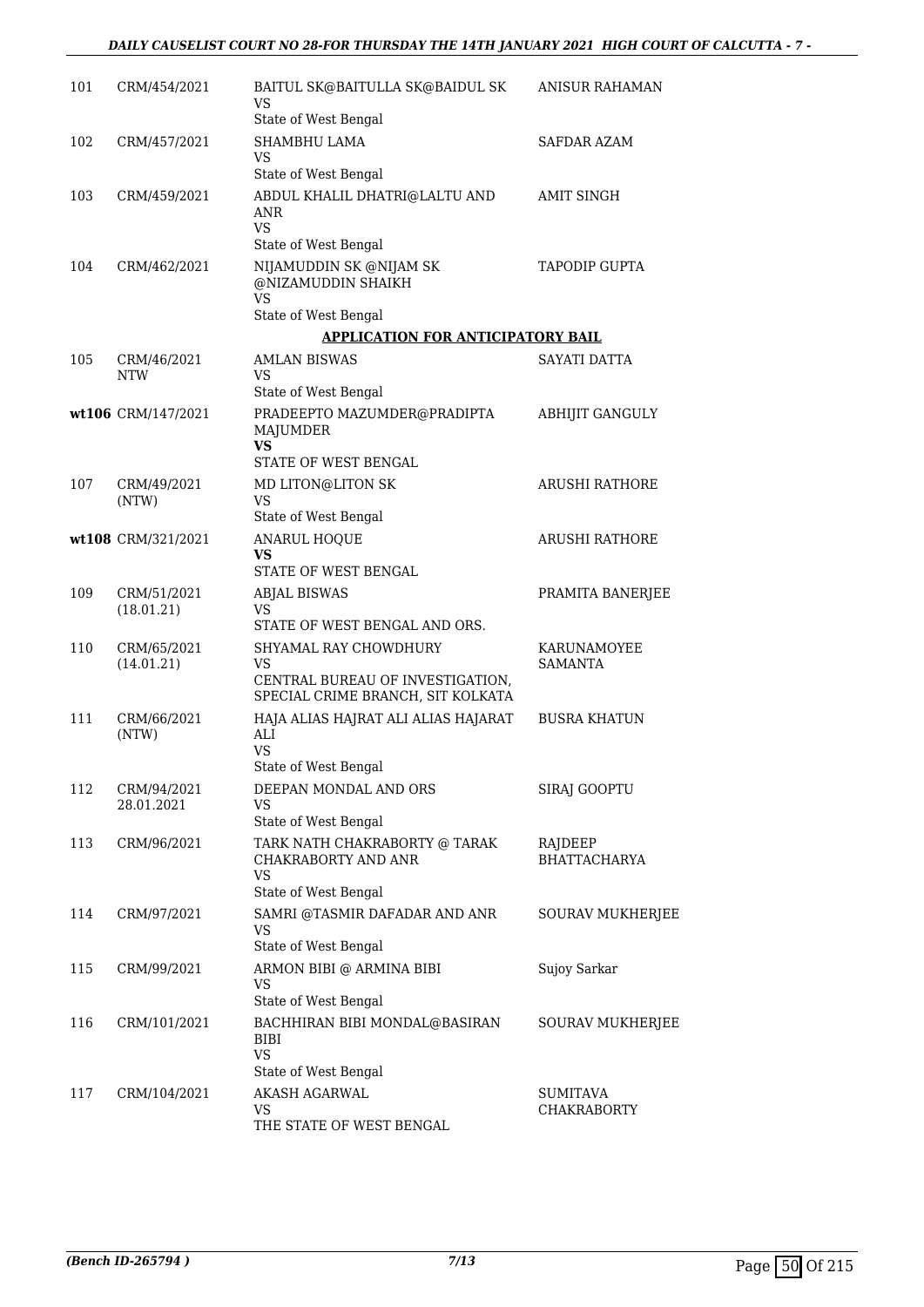#### *DAILY CAUSELIST COURT NO 28-FOR THURSDAY THE 14TH JANUARY 2021 HIGH COURT OF CALCUTTA - 8 -*

| 118 | CRM/110/2021 | SANATAN DITYA<br>VS<br>State of West Bengal                | PRADIP PAUL              |
|-----|--------------|------------------------------------------------------------|--------------------------|
| 119 | CRM/111/2021 | KAMAL BARMAN AND ANR<br>VS                                 | <b>BUSRA KHATUN</b>      |
| 120 | CRM/116/2021 | State of West Bengal<br><b>BIKASH ROY AND ORS</b>          | SUBHASISH MISRA          |
|     |              | VS<br>State of West Bengal                                 |                          |
| 121 | CRM/119/2021 | ARABINDA SAHA @ ANTU<br>VS                                 | PABITRA TALUKDER         |
| 122 | CRM/123/2021 | State of West Bengal<br><b>TAMBIR</b>                      | <b>SUJATA DAS</b>        |
|     |              | VS<br>State of West Bengal                                 |                          |
| 123 | CRM/125/2021 | OMOR FARUK @UMAR FARUK AND<br><b>OTHERS</b><br>VS.         | SANJIB KUMAR DAN         |
|     |              | State of West Bengal                                       |                          |
| 124 | CRM/126/2021 | DIPAK ADHIKARI @ DIPA<br>VS<br>State of West Bengal        | <b>SONALI DAS</b>        |
| 125 | CRM/127/2021 | <b>ROBI ROY</b>                                            | SANJITA MONDAL           |
|     |              | VS                                                         |                          |
|     |              | State of West Bengal                                       |                          |
| 126 | CRM/128/2021 | LOKNATH SARKAR @ LOKU<br>VS<br>State of West Bengal        | <b>ABDUR RAKIB</b>       |
| 127 | CRM/132/2021 | SNEHASIS GIRI AND ORS<br>VS<br>State of West Bengal        | PARTHA SARATHI<br>MONDAL |
| 128 | CRM/134/2021 | PREM CHAND BISWAS AND ANOTHER<br>VS                        | <b>MUSHARRAF ALM SK</b>  |
|     |              | State of West Bengal                                       |                          |
| 129 | CRM/136/2021 | SNEHASIS GIRI AND ORS<br><b>VS</b><br>State of West Bengal | PARTHA SARATHI<br>MONDAL |
| 130 | CRM/138/2021 | <b>BHARAT MALIK</b>                                        | MOSTAFIJUR RAHAMAN       |
|     |              | <b>VS</b><br>State of West Bengal                          |                          |
| 131 | CRM/141/2021 | MUKLESUR RAHAMAN@MUKLASAR<br>RAHAMAN<br>VS                 | <b>ASIF DEWAN</b>        |
|     |              | State of West Bengal                                       |                          |
| 132 | CRM/143/2021 | PALASH MANDAL@PALASH BARMAN<br><b>AND ANR</b><br><b>VS</b> | KAUSHIK CHOWDHURY        |
|     |              | State of West Bengal                                       |                          |
| 133 | CRM/144/2021 | CHHATON MONDAL@CHHOTON<br>MONDAL<br><b>VS</b>              | KAUSHIK CHOUDHURY        |
|     |              | State of West Bengal                                       |                          |
| 134 | CRM/145/2021 | KHUDABOX SEIKH @ KHUDABOX SK<br>VS<br>State of West Bengal | SOMNATH ADHIKARY         |
| 135 | CRM/146/2021 | RAJ KUMAR SONER@SONAR AND ORS<br>VS                        | KAUSHIK CHOUDHURY        |
|     |              | State of West Bengal                                       |                          |
| 136 | CRM/150/2021 | <b>SUSANTA BISWAS</b><br><b>VS</b><br>State of West Bengal | Asraf Mandal             |
|     |              |                                                            |                          |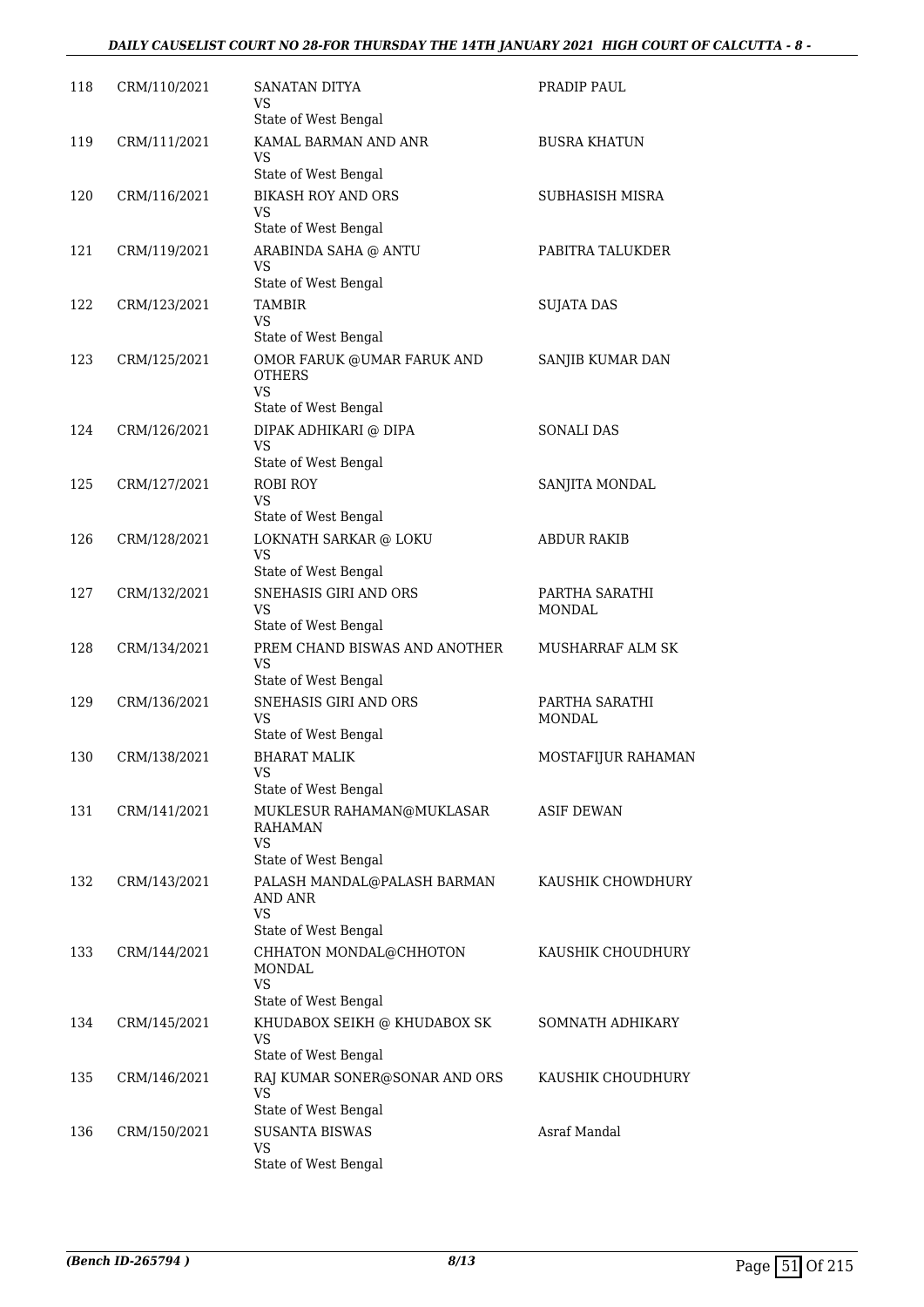#### *DAILY CAUSELIST COURT NO 28-FOR THURSDAY THE 14TH JANUARY 2021 HIGH COURT OF CALCUTTA - 9 -*

| 137 | CRM/151/2021 | ARUP DOLUI AND ORS<br>VS<br>State of West Bengal                           | RAJ KUMAR GUPTA                       |
|-----|--------------|----------------------------------------------------------------------------|---------------------------------------|
| 138 | CRM/152/2021 | PARIMAL SAMAJPATI AND ORS<br>VS                                            | Asraf Mandal                          |
|     |              | State of West Bengal                                                       |                                       |
| 139 | CRM/153/2021 | FITU MAHALDAR@FITU MAHALDER<br>VS                                          | PRIYANKAR SHANKU                      |
|     |              | State of West Bengal                                                       |                                       |
| 140 | CRM/155/2021 | <b>BILLAL SHAIKH AND ORS</b><br>VS                                         | Asraf Mandal                          |
|     |              | State of West Bengal                                                       |                                       |
| 141 | CRM/157/2021 | <b>SREPATI PODDER AND ORS</b><br>VS.<br>State of West Bengal               | <b>ABDUR RAKIB</b>                    |
| 142 | CRM/159/2021 | KALYAN KOLEY                                                               | <b>SUMITAVA</b>                       |
|     |              | VS.                                                                        | <b>CHAKRABORTY</b>                    |
|     |              | State of West Bengal                                                       |                                       |
| 143 | CRM/160/2021 | <b>SUJATA KOLEY</b><br><b>VS</b>                                           | SUMITAVA<br><b>CHAKRABORTY</b>        |
|     |              | State of West Bengal                                                       |                                       |
| 144 | CRM/161/2021 | <b>ARCHANA KOLEY</b>                                                       | <b>SUMITAVA</b>                       |
|     |              | VS                                                                         | <b>CHAKRABORTY</b>                    |
|     |              | State of West Bengal                                                       |                                       |
| 145 | CRM/162/2021 | DHIRENDRANATH KOLEY<br>VS                                                  | <b>SUMITAVA</b><br><b>CHAKRABORTY</b> |
|     |              | State of West Bengal                                                       |                                       |
| 146 | CRM/163/2021 | SANJAY KOLEY                                                               | <b>SUMITAVA</b>                       |
|     |              | <b>VS</b><br>State of West Bengal                                          | <b>CHAKRABORTY</b>                    |
| 147 | CRM/164/2021 | MD. YEASIN ALI AND ANOTHER                                                 | <b>SUMIT ROUTH</b>                    |
|     |              | <b>VS</b>                                                                  |                                       |
|     |              | State of West Bengal                                                       |                                       |
| 148 | CRM/165/2021 | <b>TAGDARUL SK</b><br>VS<br>State of West Bengal                           | MANAS KUMAR DAS                       |
| 149 | CRM/166/2021 | <b>MD ASIRUDDIN</b>                                                        | SANDIP CHAKRABORTY                    |
|     |              | VS                                                                         |                                       |
|     |              | State of West Bengal                                                       |                                       |
| 150 | CRM/167/2021 | JAVED AKTAR SK @ ROKI AND ORS<br>VS                                        | MANAS KUMAR DAS                       |
|     |              | State of West Bengal                                                       |                                       |
| 151 | CRM/168/2021 | JOYTSNARA BEGAM AND ORS<br>VS                                              | SRIMOYEE MUKHERJEE                    |
|     |              | State of West Bengal                                                       |                                       |
| 152 | CRM/169/2021 | <b>SUDIP SARKAR AND ORS</b><br>VS                                          | Srimoyee Mukherjee                    |
|     |              | State of West Bengal                                                       |                                       |
| 153 | CRM/170/2021 | MD SAFIK KHAN@SAFIK KHAN@MD<br><b>SHAFI KHAN</b><br>VS                     | Srimoyee Mukherjee                    |
|     |              | State of West Bengal                                                       |                                       |
| 154 | CRM/171/2021 | SEKH JAHIDUL ISLAM@SK AALO AND<br>ANR<br><b>VS</b><br>State of West Bengal | Srimoyee Mukherjee                    |
| 155 | CRM/172/2021 | AVIJIT GHOSH                                                               | UJJAL RAY                             |
|     |              | VS                                                                         |                                       |
|     |              | State of West Bengal                                                       |                                       |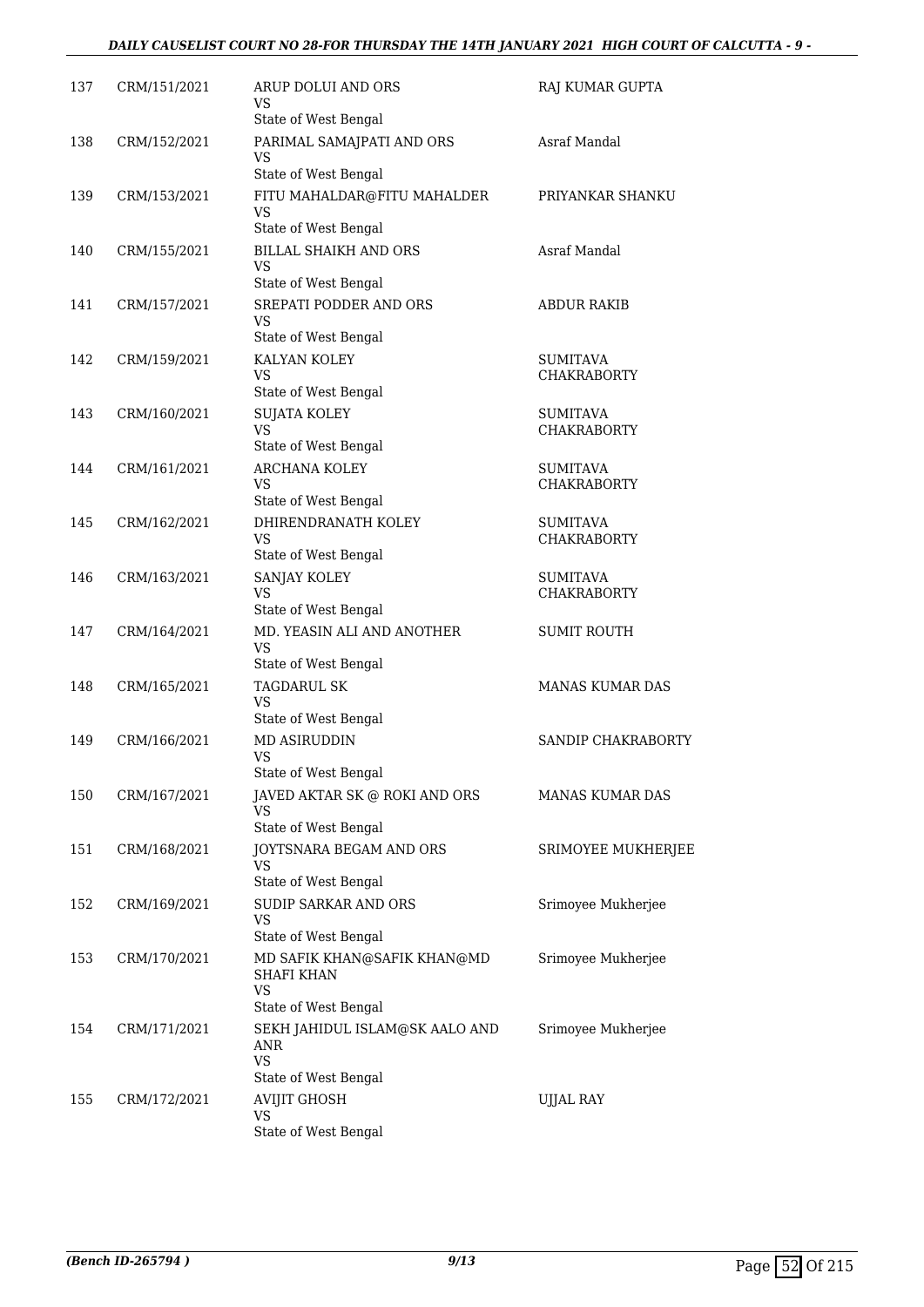| 156 | CRM/173/2021       | TAPAS KR ROY AND ANR<br>VS                              | <b>SUDIP GUHA</b>                         |
|-----|--------------------|---------------------------------------------------------|-------------------------------------------|
|     |                    | State of West Bengal                                    |                                           |
| 157 | CRM/176/2021       | ABHIJIT KAR ALIAS PAPAI KAR ALIAS<br>URIA<br><b>VS</b>  | <b>SUDIP GUHA</b>                         |
|     |                    | State of West Bengal                                    |                                           |
| 158 | CRM/177/2021       | <b>SUFAL DAS</b><br>VS                                  | Kalidas Saha                              |
|     |                    | State of West Bengal                                    |                                           |
| 159 | CRM/178/2021       | <b>AMIT MANDAL</b><br><b>VS</b><br>State of West Bengal | <b>ARUP KUMAR</b><br><b>BHOWMICK</b>      |
| 160 | CRM/179/2021       | <b>GAYARAM PAUL AND ORS</b>                             | <b>ARUP KUMAR</b>                         |
|     |                    | VS<br>State of West Bengal                              | <b>BHOWMICK</b>                           |
| 161 | CRM/180/2021       | SAIFUDDIN MOLLICK AND ORS                               | <b>MUKTESWAR MAITY</b>                    |
|     |                    | <b>VS</b><br>State of West Bengal                       |                                           |
| 162 | CRM/181/2021       | GOPAL CHANDRA DAS AND ANR                               | S G GHOSH                                 |
|     |                    | <b>VS</b>                                               | <b>CHOWDHURY</b>                          |
|     |                    | State of West Bengal                                    |                                           |
| 163 | CRM/185/2021       | BIBHUTI CHAKRABORTY AND ORS                             | <b>SUSNIGDHA</b>                          |
|     |                    | <b>VS</b><br>State of West Bengal                       | <b>BHATTACHARYA</b>                       |
| 164 | CRM/187/2021       | MUJIBAR HALSANA                                         | <b>SUSHANTA</b>                           |
|     |                    | <b>VS</b><br>State of West Bengal                       | <b>CHAKRABORTY</b>                        |
| 165 | CRM/188/2021       | ABDUL OHID MANDAL AND ANR                               | <b>MAZHAR HOSSAIN</b>                     |
|     |                    | VS<br>State of West Bengal                              | <b>CHOWDHURY</b>                          |
| 166 | CRM/190/2021       | ATUL BISWAS AND ANR                                     | <b>SASHANKA SEKHAR</b>                    |
|     |                    | <b>VS</b>                                               | SAHA                                      |
|     |                    | State of West Bengal                                    |                                           |
| 167 | CRM/194/2021       | KARTICK GHOSH AND ORS<br><b>VS</b>                      | <b>SHASANKA SEKHAR</b><br><b>SAHA</b>     |
|     |                    | State of West Bengal                                    |                                           |
| 168 | CRM/196/2021       | AMITAVA KANJILAL<br>VS<br>State of West Bengal          | RAJNANDINI DAS                            |
|     | IA NO: CRAN/1/2021 |                                                         |                                           |
|     |                    |                                                         |                                           |
| 169 | CRM/197/2021       | RAKHI MALLICK @MRIDHA AND ANR<br>VS                     | SHIBAJI KUMAR DAS                         |
|     |                    | State of West Bengal                                    |                                           |
| 170 | CRM/199/2021       | <b>GOBINDA SARKAR</b><br><b>VS</b>                      | <b>MAZHAR HOSSAIN</b><br><b>CHOWDHURY</b> |
|     |                    | State of West Bengal                                    |                                           |
| 171 | CRM/200/2021       | <b>IMNUL SK @ IMU</b><br>VS                             | KAZI M. RAHMAN                            |
|     |                    | State of West Bengal                                    |                                           |
| 172 | CRM/201/2021       | AZIZUR RAHAMAN @ SK AND ORS<br><b>VS</b>                | KAZI M. RAHMAN                            |
|     |                    | State of West Bengal                                    |                                           |
| 173 | CRM/202/2021       | NIBARAN MANDAL AND ANR<br>VS                            | KAZI M. RAHMAN                            |
|     |                    | State of West Bengal                                    |                                           |
| 174 | CRM/203/2021       | ARABINDA HALDAR<br>VS                                   | KAZI M RAHMAN                             |
|     |                    | State of West Bengal                                    |                                           |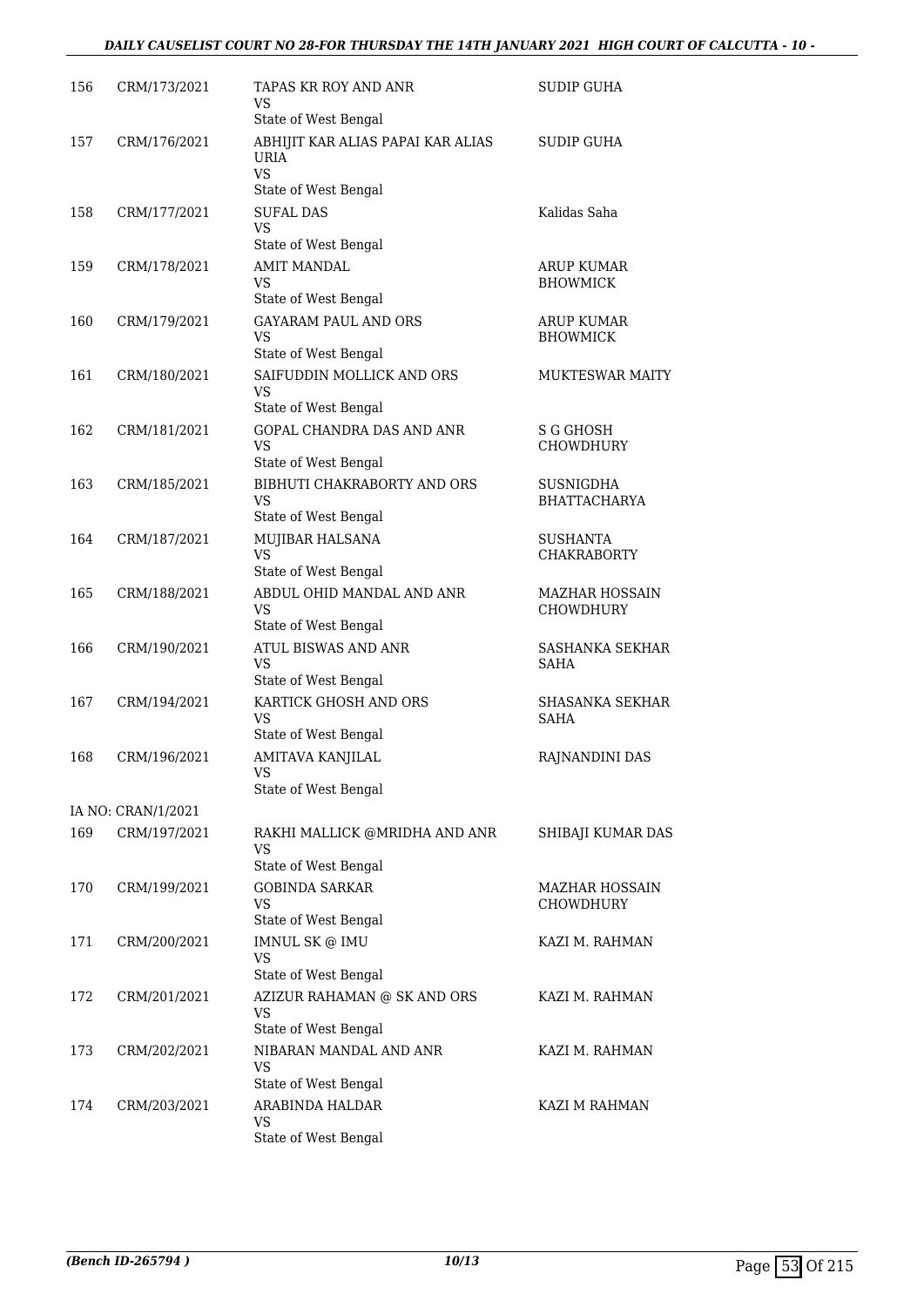#### *DAILY CAUSELIST COURT NO 28-FOR THURSDAY THE 14TH JANUARY 2021 HIGH COURT OF CALCUTTA - 11 -*

| 175 | CRM/207/2021 | SAIFUL HAQUE @ SUTFAL SK AND ORS<br>VS<br>State of West Bengal                                                   | ASIF DEWAN                              |
|-----|--------------|------------------------------------------------------------------------------------------------------------------|-----------------------------------------|
| 176 | CRM/208/2021 | RUPALI SARDAR<br>VS                                                                                              | <b>MINOTI GOMES</b>                     |
| 177 | CRM/209/2021 | State of West Bengal<br>RAKESH MONDAL@APURBA MONDAL<br>AND ANR<br>VS                                             | SOURAV MUKHERJEE                        |
| 178 | CRM/210/2021 | State of West Bengal<br>KALPANA HALDER AND ANR<br>VS.<br>State of West Bengal                                    | MRITYUNJOY<br><b>CHATTERJEE</b>         |
| 179 | CRM/214/2021 | SUMAN BISWAS@BIPLAB BISWAS<br>VS<br>State of West Bengal                                                         | <b>SUSINGDHA</b><br><b>BHATTACHARYA</b> |
| 180 | CRM/217/2021 | MRINAL MONDAL<br><b>VS</b><br>State of West Bengal                                                               | AVIRUP<br><b>BHATTACHARYA</b>           |
| 181 | CRM/219/2021 | <b>DURGARANI ROY</b><br>VS<br>State of West Bengal                                                               | SOMNATH MAJUMDER                        |
| 182 | CRM/221/2021 | MONAJ SK @ MANOJ SK AND ORS<br><b>VS</b><br>State of West Bengal                                                 | MANAS KUMAR DAS                         |
| 183 | CRM/222/2021 | AKHTARUL SK AND ANOTHER<br>VS<br>State of West Bengal                                                            | PARVEJ ANAM                             |
| 184 | CRM/223/2021 | MIA @ MD. JAHANGIR MIA<br>VS<br>State of West Bengal                                                             | PARVEJ ANAM                             |
| 185 | CRM/224/2021 | SAYEDA BIBI AND ANOTHER<br>VS<br>State of West Bengal                                                            | <b>MANAS KUMAR DAS</b>                  |
| 186 | CRM/226/2021 | <b>BAPPADITYA BISWAS</b><br>VS<br>State of West Bengal                                                           | SOHAM DE DHARA                          |
| 187 | CRM/228/2021 | SANTI SARDAR AND ANR<br>VS<br>State of West Bengal                                                               | <b>SHASHANKA SHEKHAR</b><br><b>SAHA</b> |
| 188 | CRM/229/2021 | <b>SARIFUL GOLDER</b><br>VS<br>State of West Bengal                                                              | SHASHANKA SEKHAR<br>SAHA                |
| 189 | CRM/237/2021 | <b>GOLAM HOSEN ALIAS SK GOLAM</b><br>HUSSAIN ALIAS SK GOLAM HOSSAIN<br>AND ANOTHER<br>VS<br>State of West Bengal | <b>SUMAN CHAKRABORTY</b>                |
| 190 | CRM/238/2021 | ASHIS PAN @ ASHISH KUMAR PAN AND<br><b>ANOTHER</b><br>VS                                                         | SOMNATH<br><b>CHAKRABORTY</b>           |
| 191 | CRM/239/2021 | State of West Bengal<br>PESHKAR ALI @ SK. PESHKAR ALI<br><b>VS</b>                                               | SOUPAL CHATTERJEE                       |
| 192 | CRM/240/2021 | State of West Bengal<br>SANDHYA BISWAS<br>VS<br>State of West Bengal                                             | Asraf Mandal                            |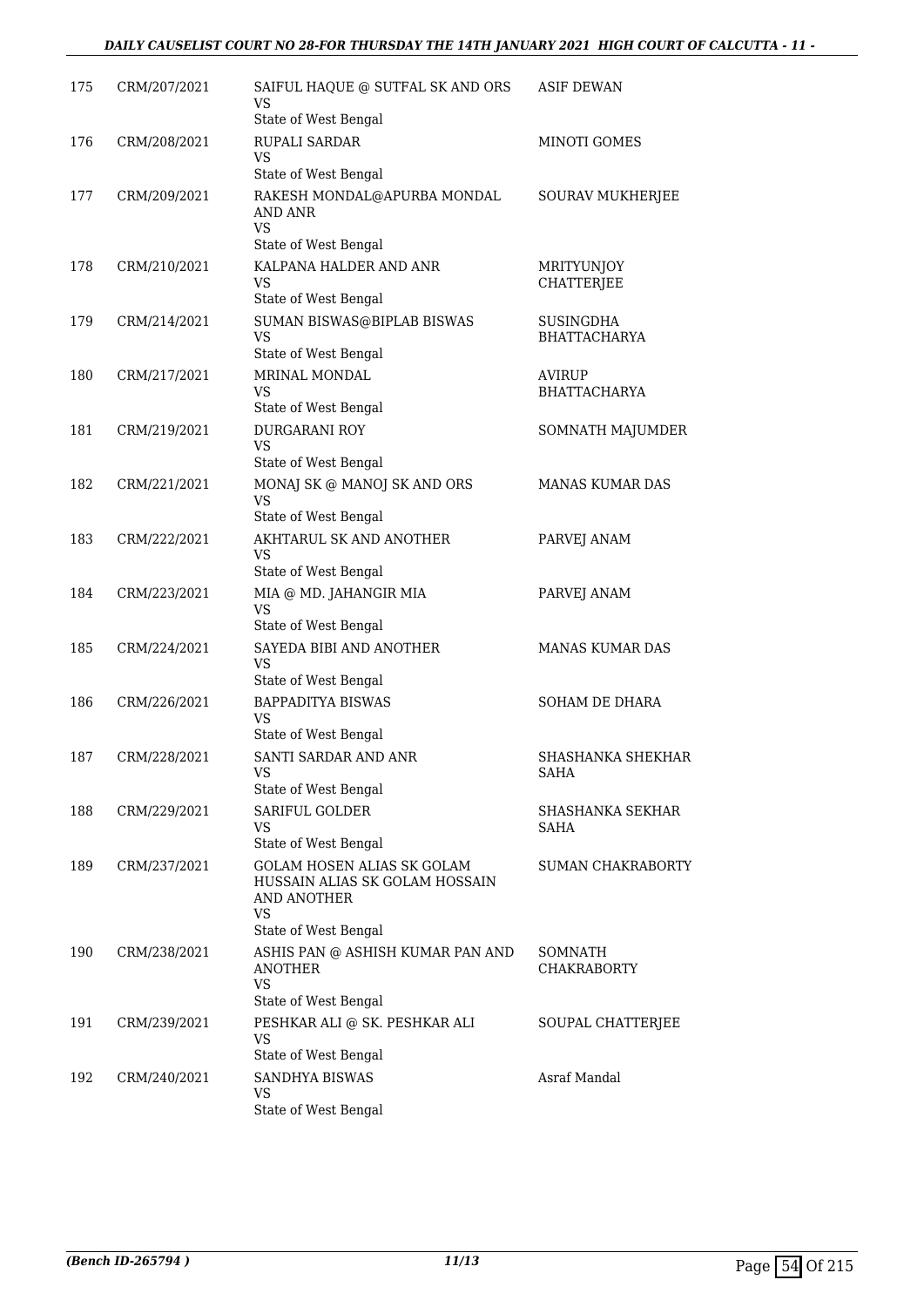| 193 | CRM/241/2021 | BISHU BAIRAGYA @ BISWAJIT DAS<br><b>BAIRAGYA AND ORS</b><br><b>VS</b>                      | Asraf Mandal                   |
|-----|--------------|--------------------------------------------------------------------------------------------|--------------------------------|
|     |              | State of West Bengal                                                                       |                                |
| 194 | CRM/242/2021 | <b>INDADUL SEKH AND OTHERS</b><br><b>VS</b>                                                | <b>ASRAF MONDAL</b>            |
|     |              | State of West Bengal                                                                       |                                |
| 195 | CRM/244/2021 | MITHUN SK AND ORS<br><b>VS</b>                                                             | SOUPAL CHATTERJEE              |
|     |              | State of West Bengal                                                                       |                                |
| 196 | CRM/246/2021 | <b>BISWAJIT TIKADAR</b><br>VS                                                              | <b>ASRAF MANDAL</b>            |
| 197 | CRM/247/2021 | State of West Bengal<br>ABHIJIT KATARI ALIAS BAPAN                                         | SUMAN CHAKRABORTY              |
|     |              | VS<br>State of West Bengal                                                                 |                                |
| 198 | CRM/249/2021 | REKHA BIBI AND ANOTHER                                                                     | MUSHARRAF ALAM SK              |
|     |              | VS<br>State of West Bengal                                                                 |                                |
| 199 | CRM/250/2021 | SAYEB HOSSAIN @ SAHEB @ SOBUJ                                                              | DIPTENDU BANERJEE              |
|     |              | <b>VS</b><br>State of West Bengal                                                          |                                |
| 200 | CRM/251/2021 | BALARAM MANDAL AND ANR                                                                     | <b>SUMAN CHAKRABORTY</b>       |
|     |              | VS                                                                                         |                                |
|     |              | State of West Bengal                                                                       |                                |
| 201 | CRM/253/2021 | KALU SK<br>VS                                                                              | DIPTENDU BANERJEE              |
|     |              | State of West Bengal                                                                       |                                |
| 202 | CRM/258/2021 | ACHHIA BIBI @ ACHIA BIBI AND ANR<br>VS                                                     | <b>ARINDAM SEN</b>             |
|     |              | State of West Bengal                                                                       |                                |
| 203 | CRM/259/2021 | DILIP KHILARI @ DILIP KUMAR KHILARI<br>@ DILIP KUMAR KHELARI<br>VS<br>State of West Bengal | RAJDEEP<br><b>BHATTACHARYA</b> |
| 204 | CRM/260/2021 | MURSED SK @ ATIFAR SK                                                                      | <b>MANAS KUMAR DAS</b>         |
|     |              | VS                                                                                         |                                |
| 205 | CRM/261/2021 | State of West Bengal<br>ANANDA KHANRA AND ORS                                              | MOSTAFIJUR RAHAMAN             |
|     |              | VS<br>State of West Bengal                                                                 |                                |
| 206 | CRM/264/2021 | JAKIR HOSSAIN                                                                              | <b>ARNAB SAHA</b>              |
|     |              | VS.                                                                                        |                                |
|     |              | State of West Bengal                                                                       |                                |
| 207 | CRM/265/2021 | BAIDYANATH PATAR @ BAIDYA NATH<br><b>PATAR</b><br><b>VS</b>                                | SUJAY<br>BANDYOPADHYAY         |
|     |              | State of West Bengal                                                                       |                                |
| 208 | CRM/266/2021 | <b>GOUR HARI GARAI</b><br><b>VS</b>                                                        | PRABIR MAJUMDER                |
| 209 | CRM/268/2021 | State of West Bengal<br>ALAMGIR KHAN AND ORS                                               | AMIT SINGH                     |
|     |              | VS.<br>State of West Bengal                                                                |                                |
| 210 | CRM/269/2021 | <b>BUDDHADEB DAS</b>                                                                       | SAHELI MUKHERJEE               |
|     |              | <b>VS</b><br>State of West Bengal                                                          |                                |
|     |              | <b>CANCELLATION OF BAIL</b>                                                                |                                |
| 211 | CRM/156/2020 | RAKESH ROY & ANR                                                                           | RANJAN CHAKRABARTI             |
|     |              | <b>VS</b><br>STATE OF WEST BENGAL                                                          |                                |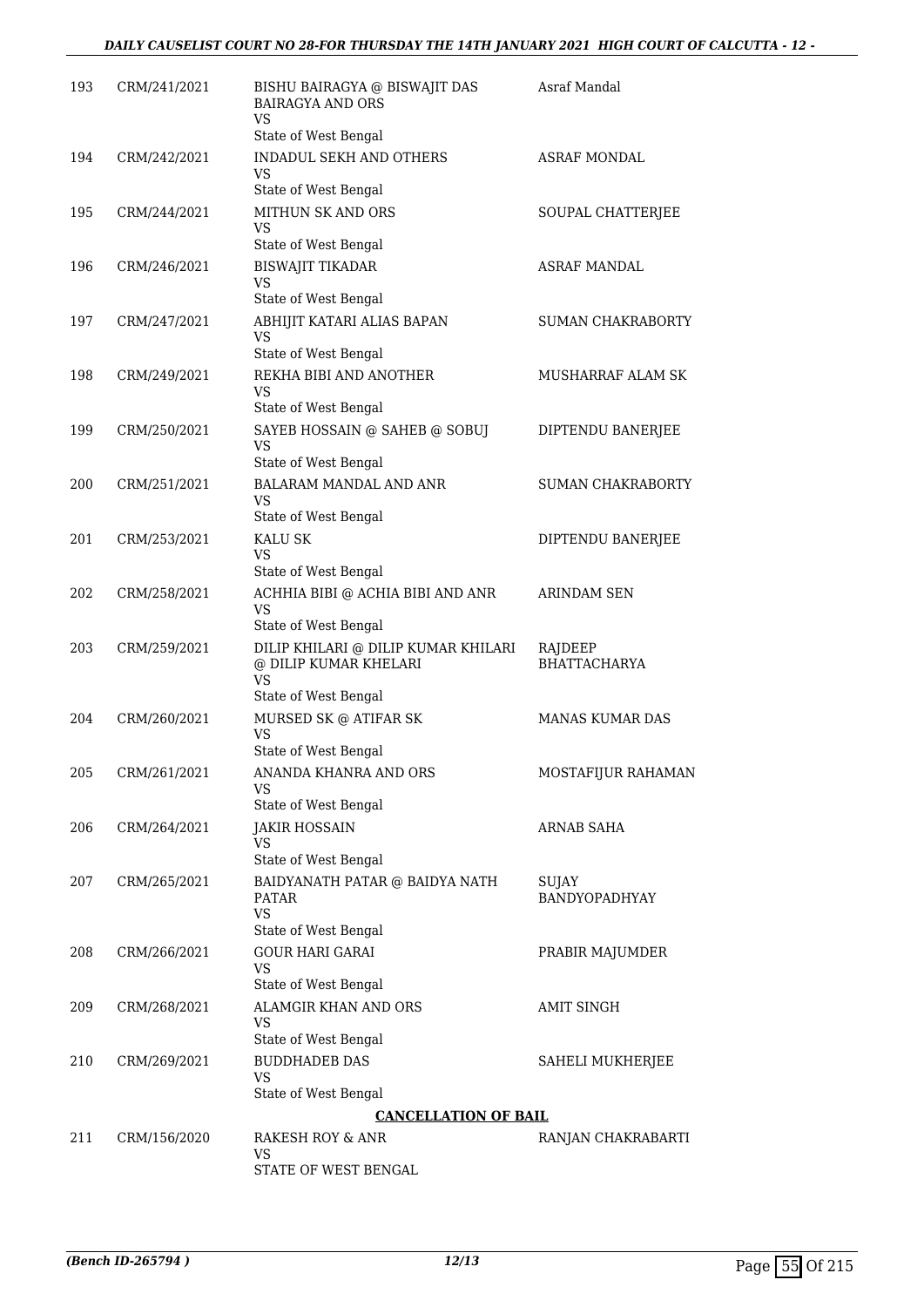#### *DAILY CAUSELIST COURT NO 28-FOR THURSDAY THE 14TH JANUARY 2021 HIGH COURT OF CALCUTTA - 13 -*

| 212 | CRM/24/2021  | ICHINI SOMNATH SHYAM<br>VS<br>STATE OF WEST BENGAL AND ORS. | PIYALI PAUL             |
|-----|--------------|-------------------------------------------------------------|-------------------------|
| 213 | CRM/25/2021  | ICHINI SOMNATH SHYAM<br>VS<br>STATE OF WEST BENGAL AND ORS. | PIYALI PAUL             |
| 214 | CRM/39/2021  | MALLIKA DAS<br>VS<br>STATE OF WEST BENGAL AND ORS.          | SAURADEEP DUTTA         |
| 215 | CRM/44/2021  | NURJAHAN ABEGAM<br>VS<br>STATE OF WEST BENGAL AND ORS.      | DEBAJUYOTI DEB          |
| 216 | CRM/72/2021  | NETAI DAS<br>VS<br>State of West Bengal                     | shibaji kr. das         |
| 217 | CRM/382/2021 | FARIDA BIBI @ BEGUM<br>VS<br>State of West Bengal AND ANR.  | <b>ALOKE CHATTERIEE</b> |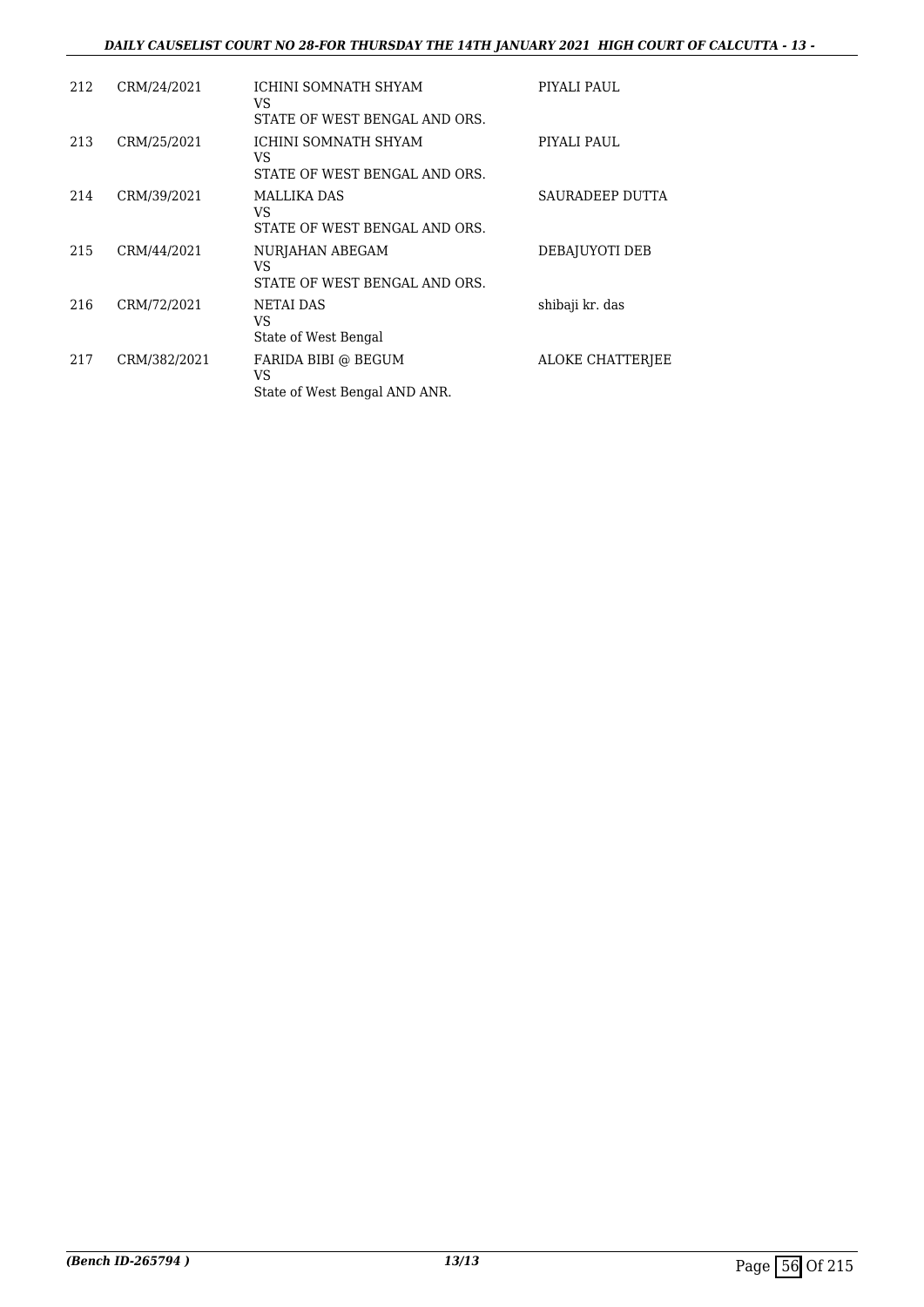

# **Appellate Side**

**DAILY CAUSELIST For Thursday The 14th January 2021**

**COURT NO. 28**

**SINGLE BENCH ()**

**AT 3:00 PM**

**HON'BLE JUSTICE TAPABRATA CHAKRABORTY**

#### **(VIA VIDEO CONFERENCE) ON FRIDAY 15TH JANUARY 2021 AT 3.00 P.M.**

#### **ON FRIDAY, 15TH JANUARY 2021 AT 3.00 P.M. - WILL SIT SINGLY AND TAKE UP SOME PART HEARD, CONTEMPT MATTERS.**

|              |                                          | <b>PART HEARD MATTERS</b>                                                                    |                                    |                |
|--------------|------------------------------------------|----------------------------------------------------------------------------------------------|------------------------------------|----------------|
| $\mathbf{1}$ | WPA/8530/2019                            | CHAMPA RANI PAUL<br><b>VS</b>                                                                | KHAIRUL ALAM                       |                |
|              |                                          | STATE OF WEST BENGAL &<br><b>ORS</b>                                                         |                                    |                |
|              |                                          | <b>CONTEMPT APPLICATION</b>                                                                  |                                    |                |
| 2            | WPA/8031/2004                            | SUSANTA NASKAR & ORS.<br><b>VS</b>                                                           | <b>UMESH KUMAR</b><br><b>SINGH</b> | DIPANKAR DUTTA |
|              |                                          | <b>DISTRICT PRIMARY</b><br><b>SCHOOL COUNCIL</b>                                             |                                    |                |
|              | IA NO: CAN/1/2015(Old No:CAN/11542/2015) |                                                                                              |                                    |                |
| wt3          | CPAN/1279/2006                           | <b>SUSANTA NASKAR &amp; ORS.</b><br>VS.<br>ASHOKE KUMAR BANERJEE                             | <b>UMESH KUMAR</b><br>SINGH        |                |
| 4            | WPCRC/82/2010                            | MD MINNATULLAH<br><b>MONDAL &amp; ORS</b><br><b>VS</b><br>TAPAN KUMAR MANDAL &<br><b>ANR</b> | <b>SMIT KUMAR</b><br><b>MANDAL</b> |                |
| wt5          | WPA/13815/1998                           | MD.MINNATULLAH<br><b>MONDAL &amp; ORS</b><br><b>VS</b><br><b>STATE OF W.B</b>                | <b>BINAY KRISHNA DAS</b>           |                |
|              |                                          | IA NO: CAN/3/2009(Old No:CAN/3916/2009), CAN/4/2012(Old No:CAN/357/2012)                     |                                    |                |
| 6            | CPAN/94/2014                             | DEBABRAT MAHATO<br><b>VS</b><br>NILKAMAL MAHATO                                              | NEMAI CHANDRA<br><b>BETAL</b>      |                |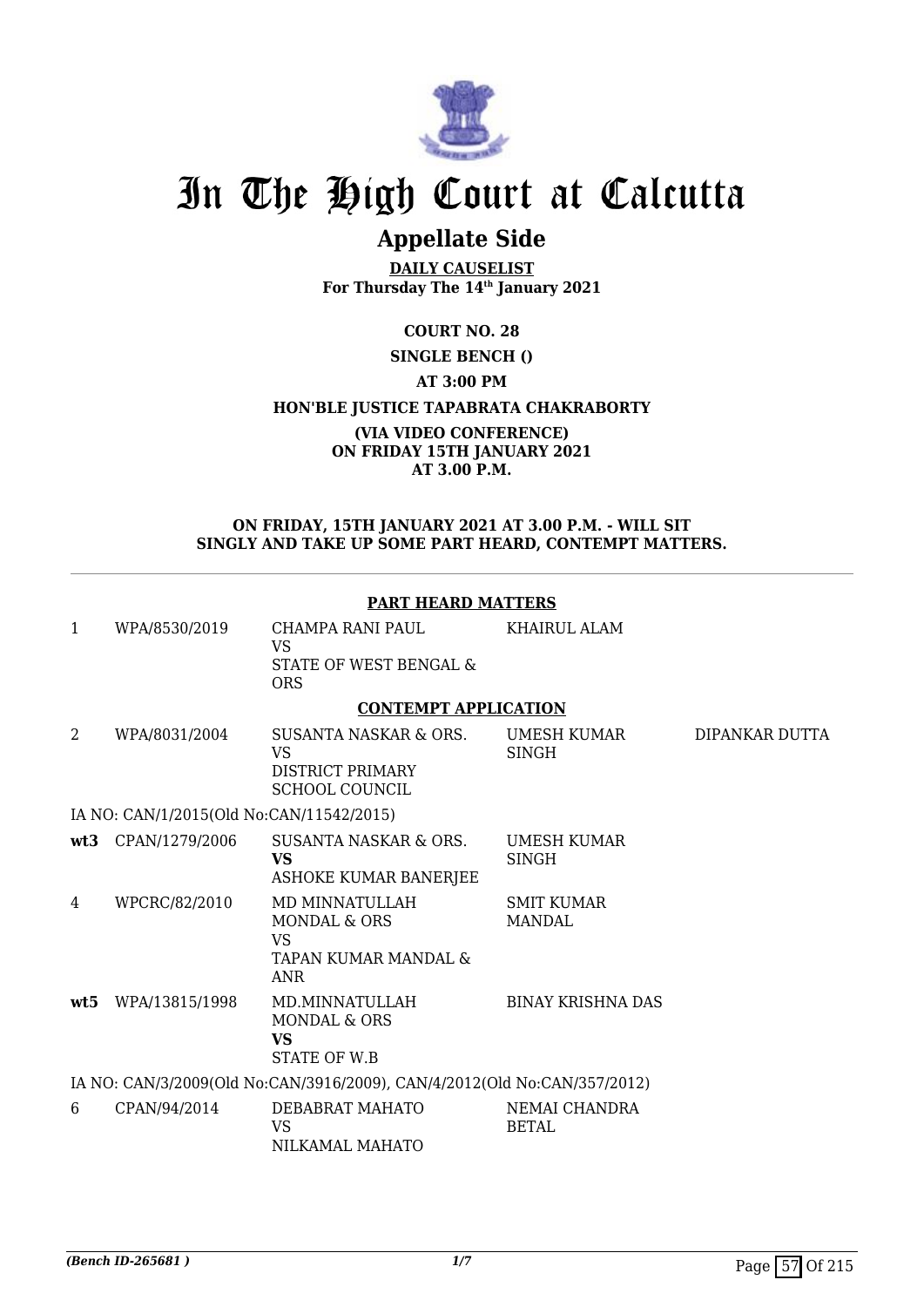| wt7 | WPA/7789/2012       | DEBABRAT MAHATO<br><b>VS</b><br><b>STATE OF W B &amp; ORS</b>                    | NEMAI CHANDRA<br><b>BETAL</b>           |
|-----|---------------------|----------------------------------------------------------------------------------|-----------------------------------------|
| 8   | WPCRC/536/2014      | <b>SWAPAN DAS</b><br>VS<br>DR PARIJAT DE                                         | <b>SIMANTIKA</b><br><b>DASGUPTA</b>     |
| 9   | FMA/1387/2014       | <b>STATE OF WB &amp; ANR</b><br>VS<br>TAPAN KUMAR GHOSH &<br><b>ORS</b>          | <b>SIRSANYA</b><br><b>BANDYOPADHYAY</b> |
|     | wt10 WPCRC/156/2014 | TAPAN KR GHOSH<br>VS<br>DIPAK RANJAN MONDAL                                      | OM NARAYAN RAI                          |
| 11  | WPCRC/15/2015       | <b>INDRAJIT DAS</b><br><b>VS</b><br><b>SUSMITA THAKUR</b>                        | PRIYABRATA GHOSH                        |
| 12  | CPAN/1715/2015      | KHAGENDRA NATH GHOSH<br><b>VS</b><br><b>AVANINDRA SINGH &amp; ORS</b>            | <b>B. BHAKAT</b>                        |
|     | wt13 WPCRC/264/2013 | KHAGENDRANATH GHOSH<br><b>VS</b><br><b>SANGHAMITRA MAKUR &amp;</b><br><b>ORS</b> | KAUSHIK CHANDRA<br><b>GUPTA</b>         |
| 14  | WPCRC/61/2016       | SADANANDA GHOSH<br><b>VS</b><br>PARVEZ AHAMED SIDHIQUE<br>& ORS                  | A.K. PAL                                |
|     | wt15 WPA/8589/2015  | SADANANDA GHOSH<br><b>VS</b><br><b>STATE OF WEST BENGAL &amp;</b><br><b>ORS</b>  | ASHIS KUMAR PAUL                        |
| 16  | WPCRC/150/2016      | <b>ALMIN KHAN</b><br><b>VS</b><br><b>JIBAN KRISHNA BAIRAGI</b>                   | DEBAJYOTI DEB                           |
|     | wt17 WPA/13969/2011 | <b>ALAMIN KHAN</b><br><b>VS</b><br>STATE OF W B & ORS                            | <b>ANINDA</b><br><b>BHATTACHARYA</b>    |
| 18  | WPCRC/299/2016      | SHEKAB SHEIKH<br>VS<br><b>SADHAN KUMAR</b><br><b>CHOWDHURY</b>                   | <b>ATIS KUMAR BISWAS</b>                |
| 19  | CPAN/1268/2016      | <b>SWAPAN KR SARKAR</b><br><b>VS</b><br>JIBAN KRISHNA BAIRAGI                    | MOUMITA MONDAL                          |
|     | wt20 WPA/1447/2016  | SWAPAN KUMAR SARKAR<br><b>VS</b><br>STATE OF WEST BENGAL &<br><b>ORS</b>         | MOUMITA MONDAL                          |
| 21  | CPAN/1389/2016      | AMAL CHANDRA BASAK<br>VS.<br><b>AVANINDRA SINGH &amp; ORS</b>                    | MD Y ALI                                |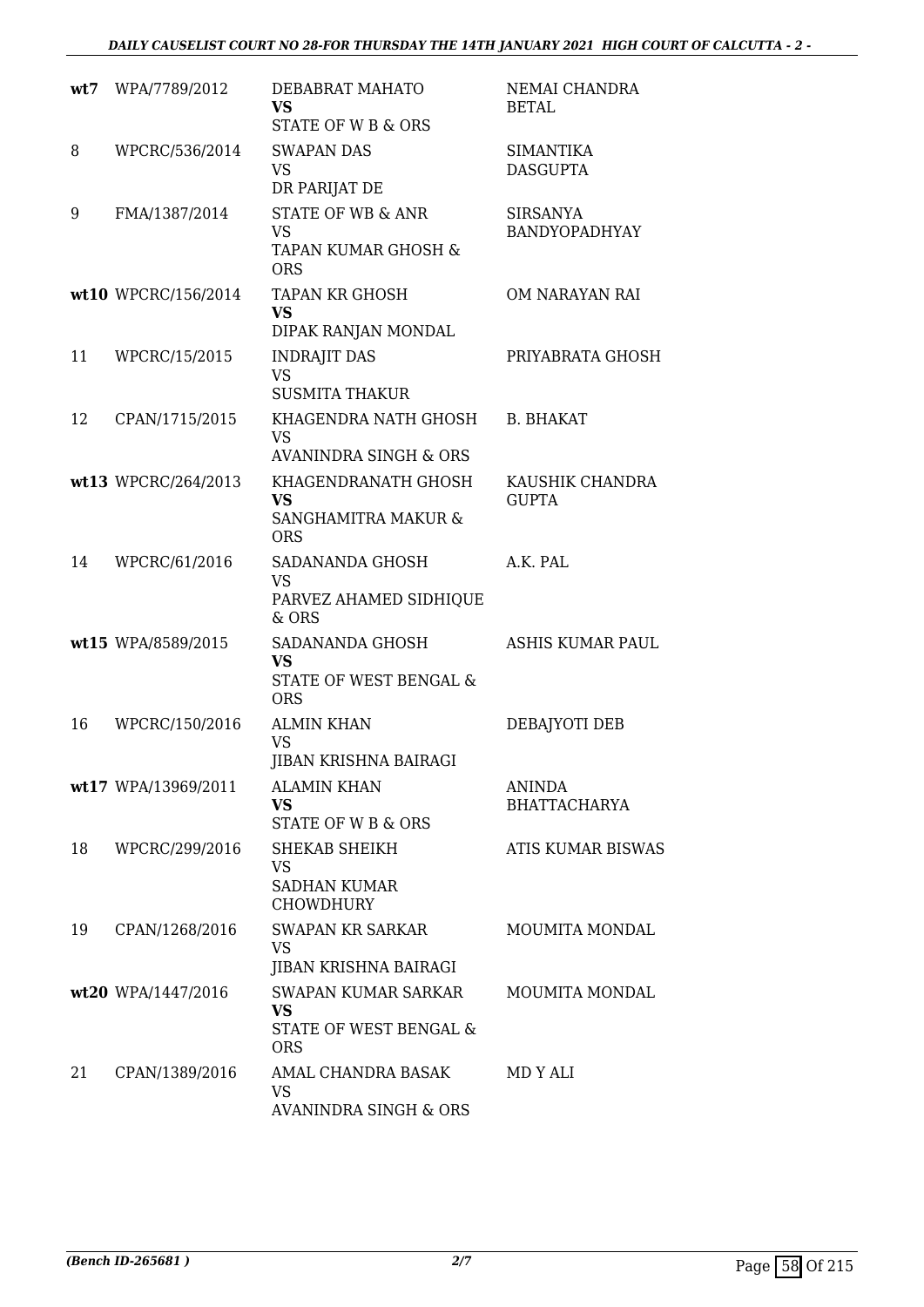|    | wt22 WPA/27840/2015                      | AMAL CHANDRA BASAK<br>VS                                  | MD YUSUF ALI                        |
|----|------------------------------------------|-----------------------------------------------------------|-------------------------------------|
|    |                                          | STATE OF WEST BENGAL &<br><b>ORS</b>                      |                                     |
| 23 | CPAN/1618/2016                           | PARAMJIT JANA<br><b>VS</b>                                | <b>ABHIJIT BASU</b>                 |
|    | wt24 WPA/7490/2016                       | <b>AVANINDRA SINGH</b><br>PARAMJIT JANA                   | <b>ABHIJIT BASU</b>                 |
|    |                                          | <b>VS</b>                                                 |                                     |
|    |                                          | STATE OF WEST BENGAL &<br><b>ORS</b>                      |                                     |
| 25 | CPAN/42/2017                             | <b>ASIM MITRA &amp; ORS</b><br><b>VS</b>                  | <b>SIMANTIKA</b><br><b>DASGUPTA</b> |
|    |                                          | DR. JAYASHREE<br>ROYCHOWDHURY& ANR                        |                                     |
|    | wt26 WPA/26404/2015                      | <b>ASHIM MITRA &amp; ORS</b>                              | S. DASGUPTA                         |
|    |                                          | <b>VS</b><br>STATE OF WEST BENGAL &<br><b>ORS</b>         |                                     |
| 27 | CPAN/43/2017                             | SIDDHARTHA SANKAR                                         | <b>SIMANTIKA</b>                    |
|    |                                          | <b>DUTTA</b><br><b>VS</b>                                 | <b>DASGUPTA</b>                     |
|    |                                          | DR. JAYASREE<br>ROYCHOWDHURY & ANR.                       |                                     |
|    | wt28 WPA/26406/2015                      | SIDDHARTHA SANKAR                                         | S.DASGUPTA                          |
|    |                                          | <b>DUTTA</b><br><b>VS</b>                                 |                                     |
|    |                                          | <b>STATE OF WEST</b><br><b>BENGAL&amp;ORS</b>             |                                     |
| 29 | CPAN/712/2017                            | AMBRISH PRASAD SINGH                                      | <b>ACHIN KUMAR</b>                  |
|    |                                          | <b>VS</b><br>VINODE KUMAR DHAKA &                         | <b>MAJUMDER</b>                     |
|    |                                          | <b>ANR</b>                                                |                                     |
|    | IA NO: CAN/1/2019(Old No:CAN/10737/2019) |                                                           |                                     |
| 30 | FMA/821/2017                             | THE STATE OF WEST<br><b>BENGAL &amp; ORS</b><br><b>VS</b> | RAZAUL HOSSAIN                      |
|    |                                          | KALIDHAN BANERJEE &<br><b>ORS</b>                         |                                     |
|    | IA NO: CAN/1/2017(Old No:CAN/2241/2017)  |                                                           |                                     |
|    | wt31 WPCRC/422/2015                      | KALIDHAN BANERJEE &ORS<br><b>VS</b>                       | <b>SURESH CHANDRA</b><br>MANNA      |
|    |                                          | NIRMALENDU ADHIKARI &<br><b>ANR</b>                       |                                     |
| 32 | CPAN/1273/2017                           | AJIT MONDAL & ANR                                         | S. DASGUPTA                         |
|    |                                          | <b>VS</b><br>DR. JAYASREE<br><b>ROYCHOWDHURY</b>          |                                     |
|    | wt33 WPA/25979/2015                      | AJIT MONDAL & ANR                                         | <b>SIMANTIKA</b>                    |
|    |                                          | <b>VS</b><br>STATE OF WEST BENGAL                         | <b>DASGUPTA</b>                     |
| 34 | CPAN/1417/2017                           | DULAL CHANDRA HALDER                                      | S. MAHATA                           |
|    |                                          | <b>VS</b><br><b>GHANASHREE BAG</b>                        |                                     |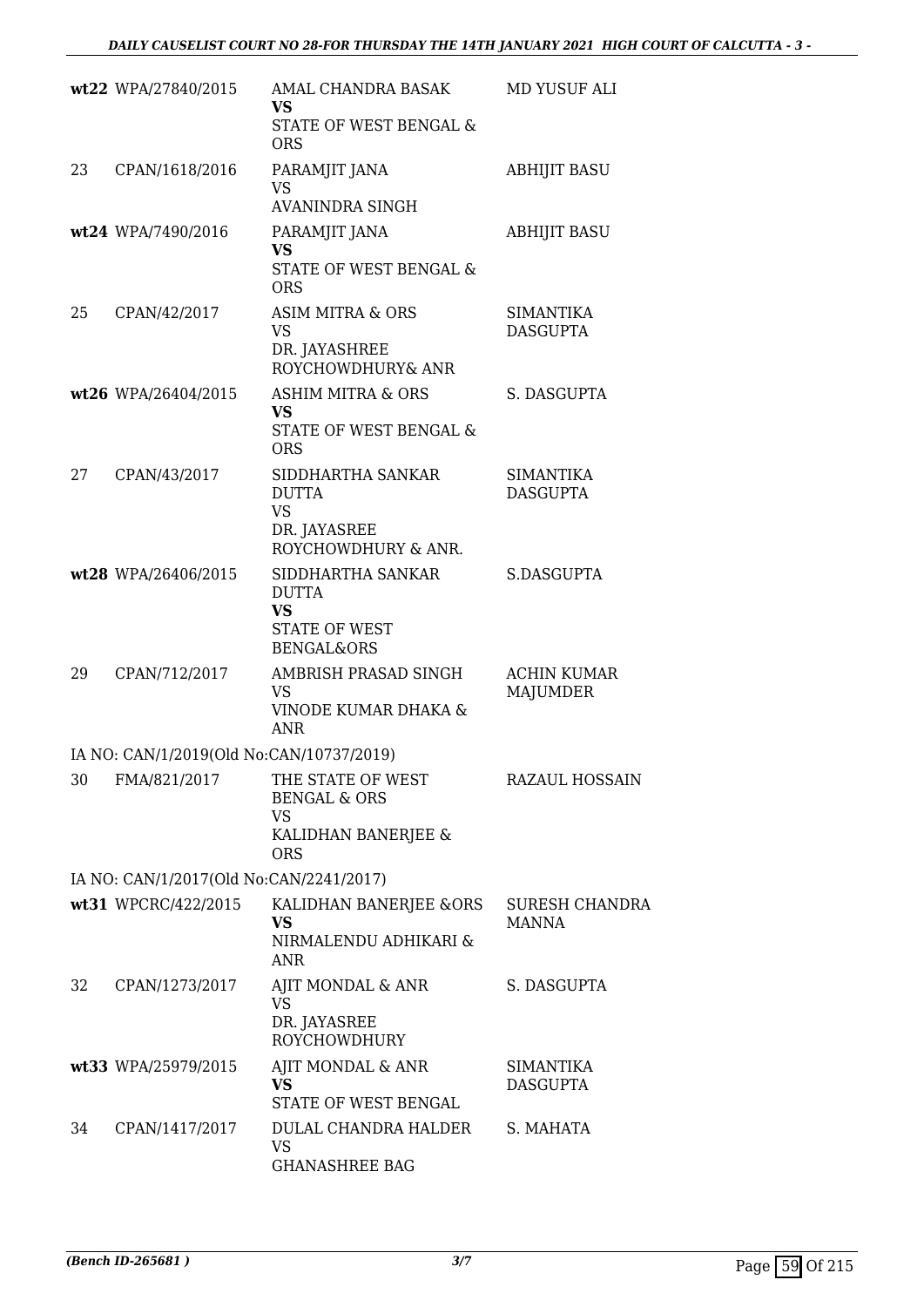#### *DAILY CAUSELIST COURT NO 28-FOR THURSDAY THE 14TH JANUARY 2021 HIGH COURT OF CALCUTTA - 4 -*

| 35 | CPAN/599/2018       | MD ABUL KHAYER                                                                                    | SRIKANTA DATTA                          |
|----|---------------------|---------------------------------------------------------------------------------------------------|-----------------------------------------|
|    |                     | <b>VS</b><br>MANISH JAIN & ORS                                                                    |                                         |
| 36 | CPAN/632/2018       | <b>ATINMOY GHOSH</b><br><b>VS</b><br>ANINDA CHATTERJEE                                            | <b>SABITA KHUTIA</b><br><b>BHUNYA</b>   |
|    | wt37 WPA/14597/2017 | <b>ATINMOY GHOSH</b><br><b>VS</b><br>STATE OF WEST BENGAL<br>&ORS                                 | SABITA KHUTIA<br><b>BHUNYA</b>          |
| 38 | CPAN/800/2018       | MD NAJRUL ISLAM<br><b>VS</b><br><b>BRUNDABAN SOREN</b>                                            | MONOTOSH GHOSH                          |
|    | wt39 WPA/11699/2018 | <b>DILRUBI KHATUN</b><br><b>VS</b><br>UNION OF INDIA & ORS                                        | <b>GAUSUL ALAM</b>                      |
| 40 | CPAN/847/2018       | <b>SWATI BHUIN</b><br><b>VS</b><br><b>ASHOKE SAHA</b>                                             | TARA PADA DAS                           |
|    | wt41 WPA/25095/2017 | <b>SWATI BHUIN</b><br><b>VS</b><br>STATE OF WEST BENGAL &<br><b>ORS</b>                           | TARA PADA DAS                           |
| 42 | CPAN/1063/2018      | RIZWAN ALAM REYAZ &<br><b>ORS</b><br><b>VS</b><br>DR RATNA CHAKRABORTY<br><b>BAGCHI &amp; ANR</b> | M NAZAR<br><b>CHOWDHURY</b>             |
|    | wt43 WPA/15864/2017 | RIZWAN ALAM REYAZ &<br><b>ORS</b><br><b>VS</b><br><b>STATE OF WEST BENGAL &amp;</b><br><b>ORS</b> | MD M NAZAR<br><b>CHOWDHURY</b>          |
| 44 | CPAN/156/2019       | <b>SUJIT SINGHANIA</b><br>VS<br>MD. ENAUR RAHMAN                                                  | <b>SUNIL SINGHANIA</b>                  |
|    | wt45 WPA/13749/2018 | SUJIT SINGHANIA<br><b>VS</b><br>STATE OF WEST BENGAL &<br><b>ORS</b>                              | SUNIL SINGHANIA                         |
| 46 | CPAN/236/2019       | TAPAN KUMAR MONDAL<br>VS<br>ALOK NATH BANERJEE                                                    | <b>MANISH KUMAR DAS</b>                 |
|    | wt47 WPA/12877/2018 | TAPAN KUMAR MONDAL<br><b>VS</b><br>STATE OF WEST BENGAL&<br><b>ORS</b>                            | M.K. DAS                                |
| 48 | CPAN/482/2019       | SONALI CHAKRABORTY<br>VS<br>RASHID MUNIR KHAN &<br><b>ANR</b>                                     | <b>INDRAJIT</b><br><b>BHATTACHARJEE</b> |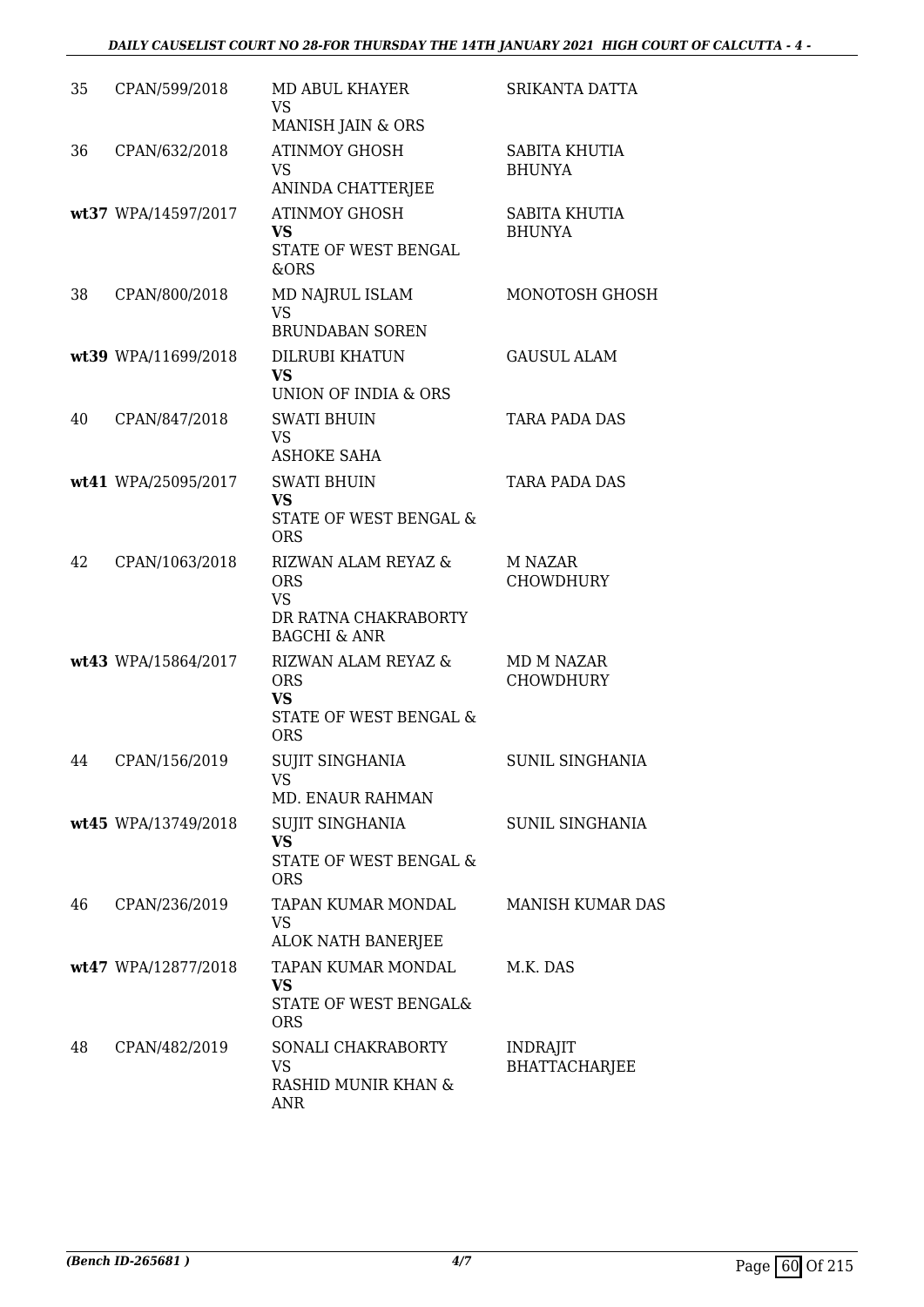|    | wt49 WPA/25605/2018 | SONALI CHAKRABORTY<br><b>VS</b><br>STATE OF WEST BENGAL &<br><b>ORS</b>                           | <b>INDRAJIT</b><br>BHATTACHARJEE      |
|----|---------------------|---------------------------------------------------------------------------------------------------|---------------------------------------|
| 50 | CPAN/651/2019       | JADUNANDAN MONDAL<br>VS<br>KAUSHIK BHATTACHARYA<br>$&$ ORS                                        | <b>PAPIYA</b><br><b>CHATTOPADHYAY</b> |
|    | wt51 WPA/3874/2019  | JADUNANDAN MONDAL<br><b>VS</b><br>STATE OF WEST BENGAL &<br><b>ORS</b>                            | PAPIYA<br>CHATTOPADHYAY               |
| 52 | CPAN/666/2019       | <b>TAPAN KUMAR DAS</b><br><b>VS</b><br><b>RABINDRANATH</b><br><b>CHATTERJEE</b>                   | <b>UTTIYA ROY</b>                     |
|    | wt53 WPA/3223/2019  | <b>TAPAN KUMAR DAS</b><br><b>VS</b><br>STATE OF WEST BENGAL &<br><b>ORS</b>                       | <b>UTTIYA ROY</b>                     |
| 54 | CPAN/672/2019       | SAHANAWAJ ALAM<br><b>VS</b><br><b>DIBYENDU DAS</b>                                                | <b>SUKUMAR SARKAR</b>                 |
|    | wt55 WPA/26133/2017 | SAHANAWAJ ALAM<br><b>VS</b><br>THE SECRETARY, DEPTT.<br>OF PANCHAYET & RURAL<br>DEVELOPMENT & ORS | <b>SUKUMAR SARKAR</b>                 |
| 56 | CPAN/694/2019       | FAJLUR RAHMAN MOLLA<br><b>VS</b><br>KHALIL AHMED & ANR                                            | ANAND FARMANIA                        |
|    | wt57 WPA/2385/2019  | RAJEN ROUTH<br><b>VS</b><br>STATE OF WEST BENGAL &<br>ORS                                         | <b>PUNAM BASU</b>                     |
| 58 | CPAN/754/2019       | <b>MAYA RANI GIRI &amp; ORS</b><br><b>VS</b><br>SK. JABBAR ALI & ANR                              | DEBRUP<br><b>BHATTACHARJEE</b>        |
|    | wt59 WPA/4819/2019  | <b>MAYA RANI GIRI &amp; ORS</b><br><b>VS</b><br>STATE OF WEST BENGAL &<br><b>ORS</b>              | <b>DEBRUP</b><br><b>BHATTACHARJEE</b> |
| 60 | CPAN/765/2019       | ANANDAMOY SINHA<br>VS<br>MAHIRUDDIN SEKH                                                          | ARITA SINHA                           |
|    | wt61 WPA/12509/2018 | ANANDAMOY SAHA<br><b>VS</b><br>STATE OF WEST BENGAL &<br><b>ORS</b>                               | <b>ARITRA SINHA</b>                   |
| 62 | CPAN/841/2019       | KARIMUL ISLAM<br>VS<br>JAMALUDDIN MULLICK                                                         | MD. YUSUF ALI                         |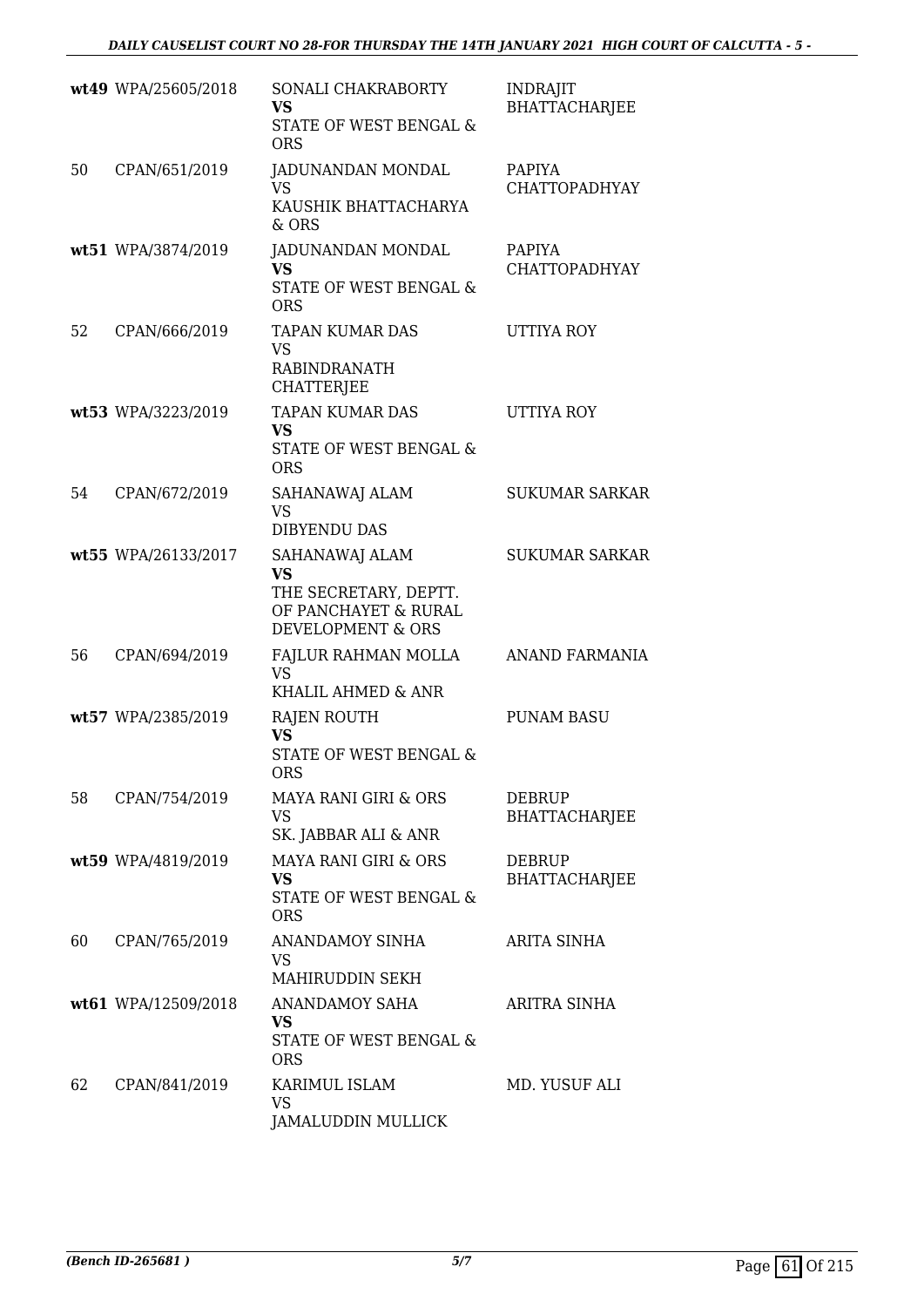|    | wt63 WPA/8407/2018 | KARIMUL ISLAM<br><b>VS</b><br>STATE OF WEST BENGAL &<br><b>ORS</b>                             | MD. YUSUF ALI                         |
|----|--------------------|------------------------------------------------------------------------------------------------|---------------------------------------|
| 64 | CPAN/888/2019      | RANGAJABA CHOUDHURY<br><b>VS</b><br>AMAR KUMAR SEAL                                            | <b>AVISHEK GUHA</b>                   |
|    | wt65 WPA/233/2018  | RANGAJABA CHOUDHURY<br><b>VS</b><br>STATE OF WEST BENGAL &<br><b>ORS</b>                       | A. GUHA                               |
| 66 | CPAN/906/2019      | <b>MAMATA TIKADAR &amp; ORS</b><br><b>VS</b><br>TAPAS MONDAL & ANR                             | DEBANJAN DAS                          |
|    | wt67 WPA/4209/2019 | <b>MAMATA TIKADER &amp; ORS</b><br><b>VS</b><br>STATE OF WEST BENGAL &<br><b>ORS</b>           | <b>DEBANJAN DAS</b>                   |
| 68 | CPAN/907/2019      | PASUPATI HALDER<br><b>VS</b><br>KHALIL AHMED & ANR.                                            | PRATICK MAJUMDER                      |
|    | wt69 WPA/5679/2019 | PASUPATI HALDER<br><b>VS</b><br>THE KOLKATA MUNICIPAL<br><b>CORPORATION &amp; ORS</b>          | PRANTIK MAJUMDER                      |
| 70 | CPAN/1084/2019     | SREEJIB BANDYOPADHYAY<br><b>VS</b><br>PANIHATI MUNICIPALITY                                    | <b>SANJIB DAS</b>                     |
|    | wt71 WPA/5068/2019 | SREEJIB BANDYOPADHYAY<br>VS<br>PANIHATI MUNICIPALITY &<br><b>ORS</b>                           | <b>IFTEKAR MUNSHI</b>                 |
| 72 | CPAN/1116/2019     | <b>ARUNAVA BHUNIA</b><br><b>VS</b><br><b>AMALENDU GIRI</b>                                     | <b>SANTU DAS</b><br><b>ADHIKARI</b>   |
|    | wt73 WPA/8440/2019 | ARUNAVA BHUNIA<br><b>VS</b><br>STATE OF WEST BENGAL &<br><b>ORS</b>                            | <b>SANTU DAS</b><br><b>ADHIKARI</b>   |
| 74 | CPAN/1233/2019     | MAHADEV BHOWMIK<br>VS.<br>KABERI MANNA                                                         | M.A. SAMAD                            |
|    | wt75 WPA/8826/2019 | MAHADEB BHOWMICK<br><b>VS</b><br>STATE OF WEST BENGAL &<br><b>ORS</b>                          | M.A. SAMAD                            |
| 76 | CPAN/1327/2019     | LAL MOHAN GHOSH<br><b>CHOWDHURY</b><br><b>VS</b>                                               | ATIS KUMAR BISWAS                     |
| 77 | CPAN/1451/2019     | <b>BULBUL ISLAM SK.&amp; ORS</b><br><b>BANSHIDHAR NAYEK</b><br><b>VS</b><br><b>MANISH JAIN</b> | <b>SUBRATA</b><br><b>BHATTACHARYA</b> |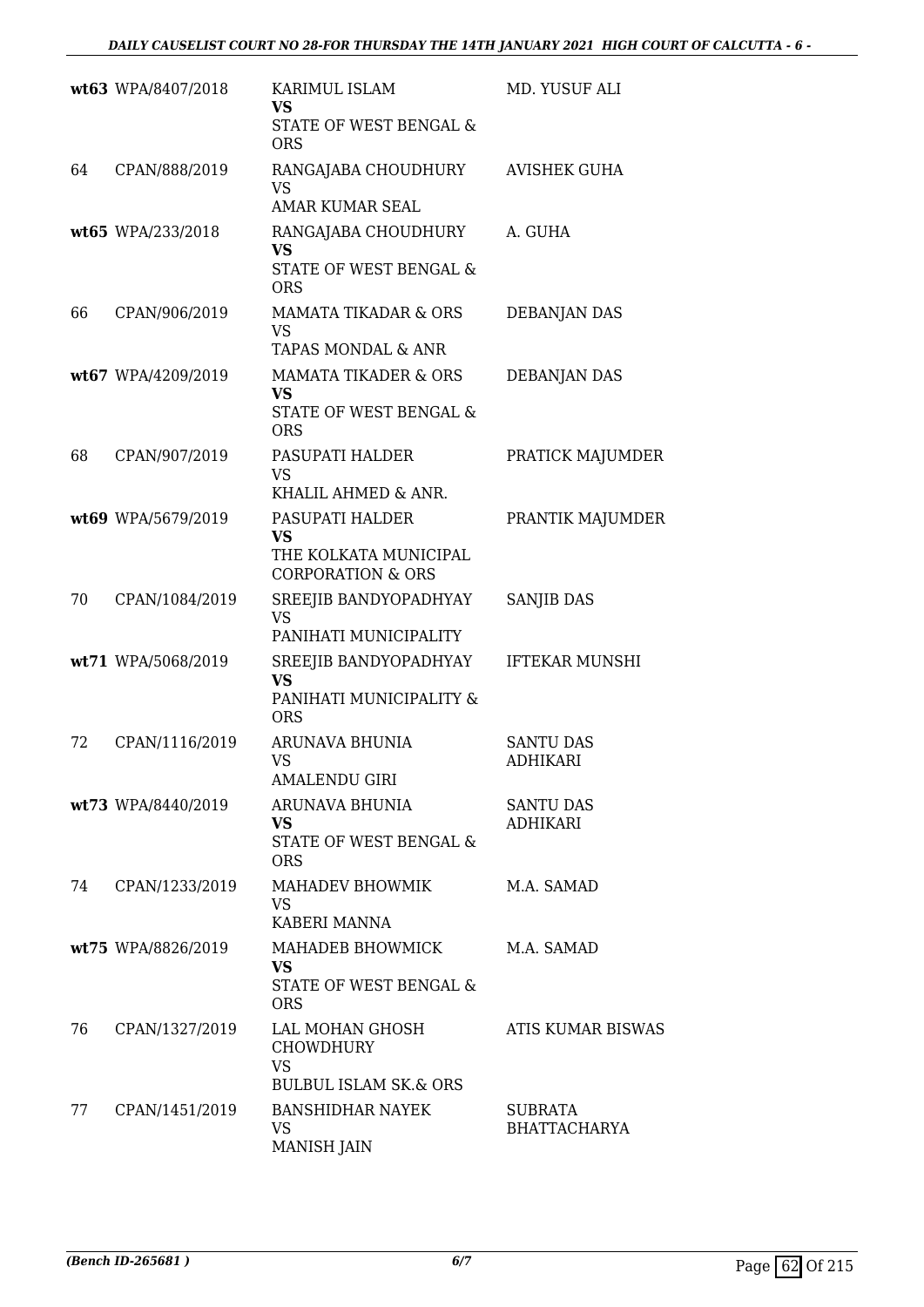| 78 | CPAN/117/2020                           | SOMANJANA MUKHERJEE<br>VS<br><b>BISWAJIT GHOSH</b>                                                                                                                          | <b>SURYANEEL DAS</b>             |
|----|-----------------------------------------|-----------------------------------------------------------------------------------------------------------------------------------------------------------------------------|----------------------------------|
|    | wt79 WPA/18849/2019                     | SOMANJANA MUKHERJEE<br>VS<br><b>DINABANDU</b><br><b>MAHAVIDYALAYA &amp; ORS</b>                                                                                             | <b>SURYANEEL DAS</b>             |
|    | IA NO: CAN/1/2020                       |                                                                                                                                                                             |                                  |
| 80 | CPAN/208/2020                           | KHARAGPUR TRIBAL<br>PRIMARY TEACHERS<br><b>TRAINING INSTITUTE &amp;</b><br><b>ANR</b><br><b>VS</b><br>DR. VIJAY KUMAR R.                                                    | PAPIYA BANERJEE<br><b>BIHANI</b> |
|    | wt81 WPA/262/2019                       | KHARAGPUR TRIBAL<br>PRIMARY TEACHER'S<br><b>TRAINING INSTITUTE &amp;</b><br><b>ANR</b><br><b>VS</b><br>NATIONAL COUNCIL FOR<br><b>TEACHER EDUCATION &amp;</b><br><b>ORS</b> | PAPIYA BANERJEE<br><b>BIHANI</b> |
| 82 | CPAN/403/2020                           | SAKSHI GOPAL MAJI<br><b>VS</b><br>ANJANI KUMAR & ANR.                                                                                                                       | ARUP KRISHNA DAS                 |
|    | IA NO: CAN/1/2020(Old No:CAN/5471/2020) |                                                                                                                                                                             |                                  |
|    | wt83 WPA/23242/2019                     | SAKSHI GOPAL NAJI<br>VS<br>UNION OF INDIA & ORS                                                                                                                             | ARUP KRISHNA DAS                 |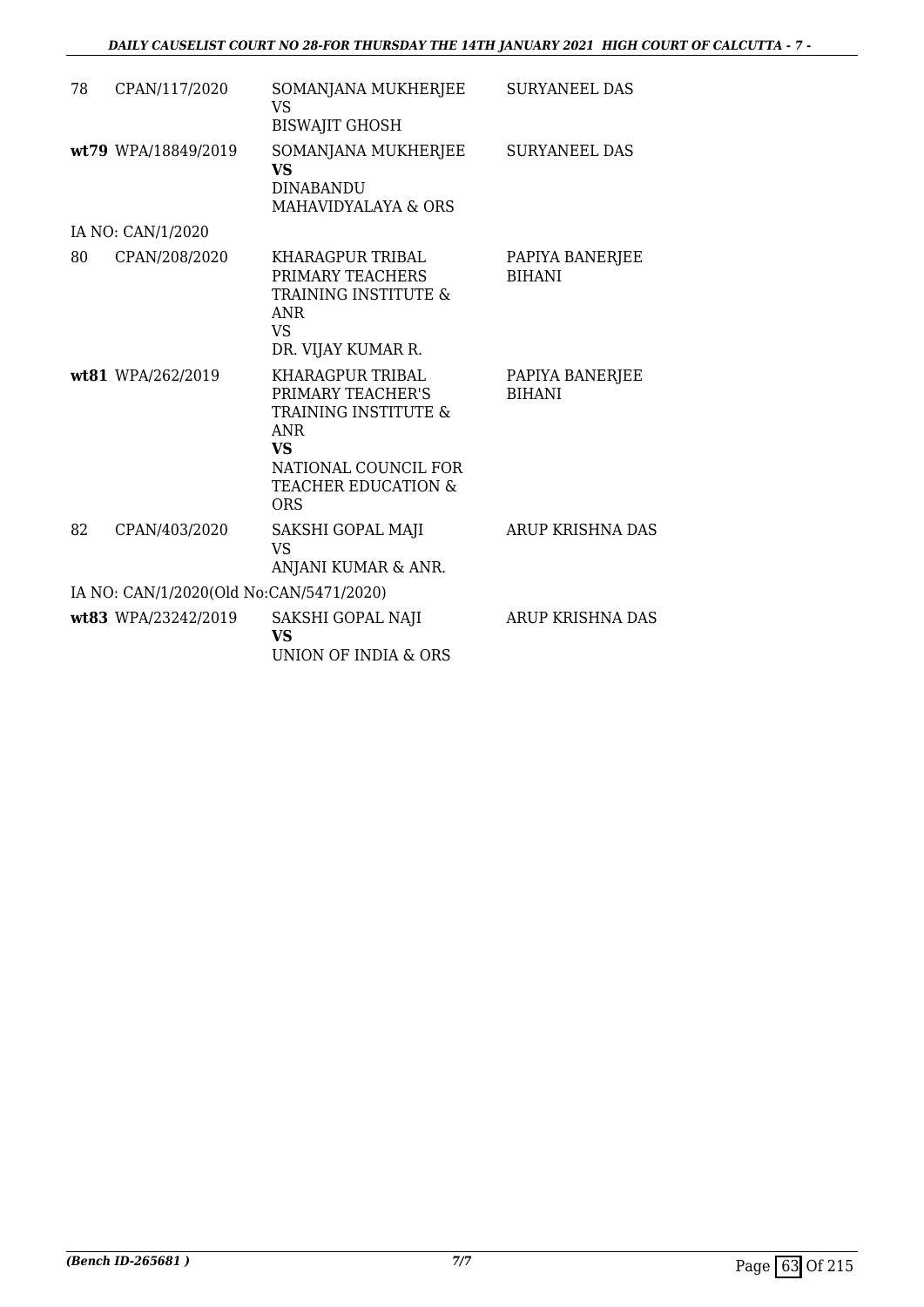

## **Appellate Side**

**DAILY CAUSELIST For Thursday The 14th January 2021**

#### **COURT NO. 4**

**DIVISION BENCH (DB - VIII)**

#### **AT 10:45 AM**

**HON'BLE JUSTICE ARINDAM SINHA HON'BLE JUSTICE SUVRA GHOSH (VIA VIDEO CONFERENCE)**

#### **ON AND FROM MONDAY, THE 11TH JANUARY , 2021 – APPEALS RELATING TO SERVICE UNDER GROUP VI AND APPLICATIONS CONNECTED THERETO;**

 **MATRIMONIAL & FAMILY COURT APPEALS & MATTERS RELATING TO GUARDIANSHIP INCLUDING APPLICATIONS CONNECTED THERETO;**

**ADMISSION OF APPEALS UNDER SECTION 30 OF THE EMPLOYEES' COMPENSATION ACT, 1923;**

#### **HEARING OF WRIT APPEALS IRRESPECTIVE OF CLASSIFICATION INCLUDING APPLICATIONS CONNECTED THERETO.**

**NOTE: MATTERS WILL BE TAKEN UP THROUGH PHYSICAL HEARING ONLY WHEN BOTH THE PARTIES ARE AGREED**

|                                          |                                         | TO BE MENTIONED                                                                   |                                     |
|------------------------------------------|-----------------------------------------|-----------------------------------------------------------------------------------|-------------------------------------|
| $\mathbf{1}$                             | MAT/1014/2017<br>$(2$ PBS)              | <b>JITENDRA PRASAD</b><br>VS<br>UNION OF INDIA & ORS                              | PRATIK MAJUMDER                     |
|                                          |                                         | <b>APPLICATION (SERVICE MATTERS)</b>                                              |                                     |
| 2                                        | FMA/3351/2016                           | UJJWAL KANTI<br>BANDYOPADHYAY & ORS<br>VS<br>STATE OF WEST BENGAL &<br><b>ORS</b> | <b>TAPAS KUMAR</b><br><b>MONDAL</b> |
| 3                                        | FMA/433/2017<br>(14.01.2021)            | UNION OF INDIA & ORS<br>VS<br>VIJAY RAJPUT                                        | TARUNJYOTI TEWARI                   |
| IA NO: CAN/2/2016(Old No:CAN/10168/2016) |                                         |                                                                                   |                                     |
| 4                                        | FAT/711/2018<br>(Defective)             | NITAI DAS SAHA<br>VS<br>APARNA SAHA                                               | <b>ALOTRIYA</b><br>MUKHERJEE        |
|                                          | IA NO: CAN/1/2019(Old No:CAN/5958/2019) |                                                                                   |                                     |

## **TO BE MENTIONED**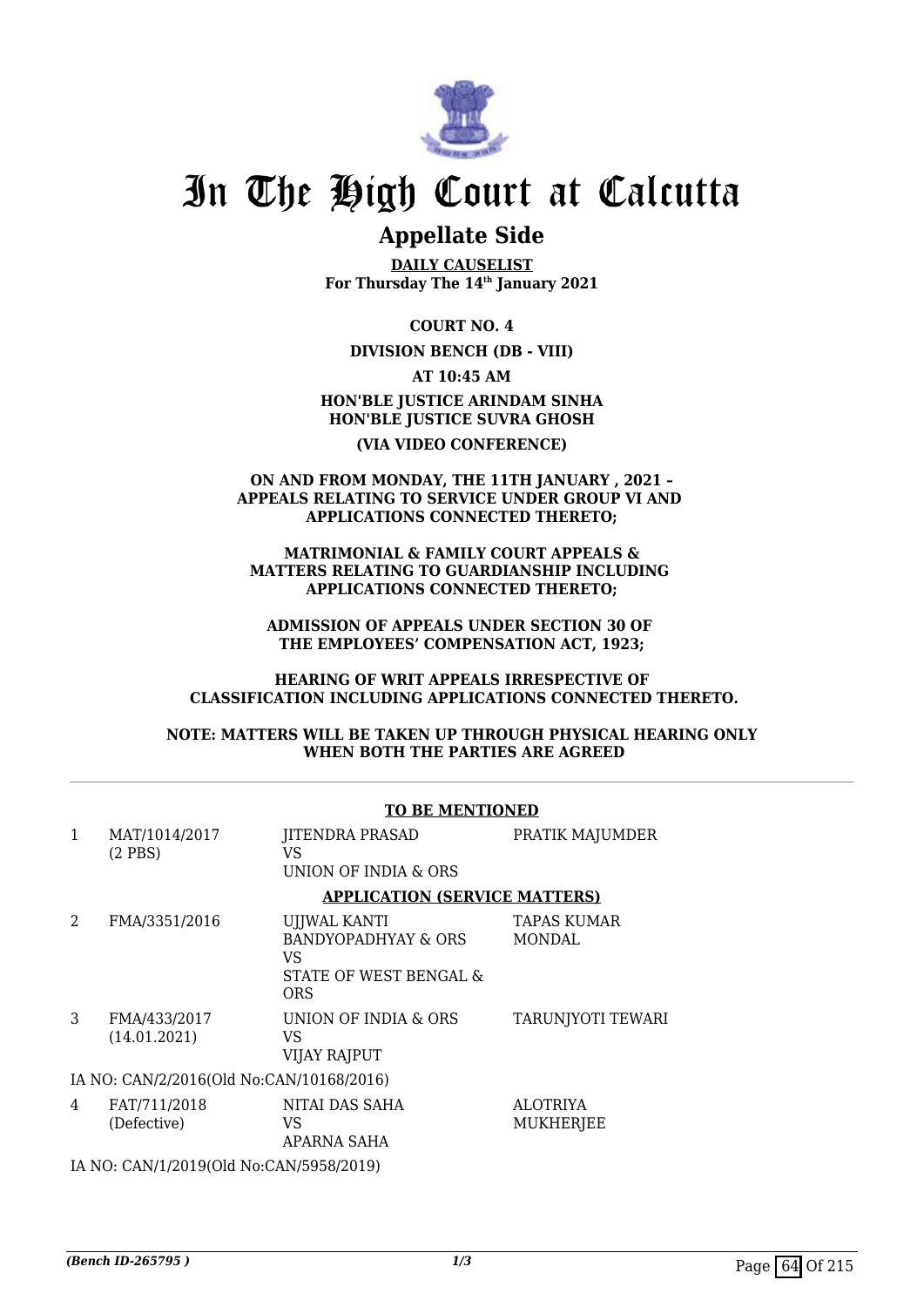| 5  | MAT/1339/2019<br>(Defective) (N.T.W.)        | SAJAL KUMAR PAUL & ANR<br>VS<br>THE SECRETARY,<br>MINISTRY OF FOOD &<br>AGRICULTURE, & ORS                                      | <b>AVIJIT SARKAR</b>                      |
|----|----------------------------------------------|---------------------------------------------------------------------------------------------------------------------------------|-------------------------------------------|
|    |                                              | IA NO: CAN/1/2019(Old No:CAN/10830/2019), CAN/2/2019(Old No:CAN/10831/2019)                                                     |                                           |
| 6  | FMA/1457/2019<br>(N.T.W.)                    | LICI & ORS.<br>VS<br>HIMACHAL CHAKRABORTY<br>& ORS.                                                                             | JAHADAR ALAM                              |
|    | IA NO: CAN/1/2020(Old No:CAN/862/2020)       |                                                                                                                                 |                                           |
| 7  | MAT/111/2020                                 | <b>MONIKA GHOSH</b><br><b>VS</b><br>STATE OF WEST BENGAL<br>&ORS                                                                | <b>ANIL KUMAR</b><br><b>CHATTOPADHYAY</b> |
|    | IA NO: CAN/1/2020(Old No:CAN/1387/2020)      |                                                                                                                                 |                                           |
| 8  | FAT/269/2020<br>(DEFECTIVE)                  | TUSHAR KANTI DAS<br>VS<br>KAJAL SAHA                                                                                            | KRISHNA KISHORE<br><b>GANGULY</b>         |
|    | IA NO: CAN/1/2020, CAN/2/2020                |                                                                                                                                 |                                           |
| 9  | FAT/17/2021<br>(Defective)                   | KANCHAN GUPTA<br>VS<br><b>SACHIN GUPTA</b>                                                                                      | <b>SUMAN SANKAR</b><br><b>CHATTERJEE</b>  |
|    | IA NO: CAN/1/2021, CAN/2/2021                |                                                                                                                                 |                                           |
|    |                                              | <b>APPEALS FOR HEARING</b>                                                                                                      |                                           |
| 10 | FMA/1892/2016<br>(2 P.B.)                    | <b>ANAL KUMAR DEY</b><br><b>VS</b><br>(Applications)(18.01.21) UNION OF INDIA & ORS                                             | SAJAL KUMAR GHOSH                         |
|    | IA NO: CAN/4/2020(Old No:CAN/666/2020)       |                                                                                                                                 |                                           |
| 11 | FMA/1375/2017<br>$(6$ PBS $)$ $(18.01.2021)$ | ARUP BASU CHOWDHURY<br><b>VS</b><br><b>UCO BANK &amp; ORS</b>                                                                   | PRATIK MAJUMDER                           |
| 12 | MAT/423/2018                                 | SOUMITRA SENGUPTA<br>VS<br>STATE OF WEST BENGAL &<br><b>ORS</b>                                                                 | SASTHI CHARAN<br>DHARA                    |
| 13 | MAT/1578/2018<br>$(2$ PBS $)(19.01.21)$      | WEST BENGAL ESSENTIAL<br><b>COMMODITEIS SUPPLY</b><br><b>CORP LTD &amp; ANR</b><br><b>VS</b><br><b>ANIMESH BASKEY &amp; ORS</b> | <b>SANJAY SAHA</b>                        |
| 14 | FMA/697/2019<br>$(2$ PBS $)(19.01.2021)$     | WEST BENGAL ESSENTIAL<br><b>COMMODITIES SUPPLY</b><br>CORP LTD & ANR<br><b>VS</b><br>PRAVAKAR NASKAR & ORS                      | SANJAY SAHA                               |
| 15 | FMA/698/2019<br>$(2$ PBS $)(19.01.2021)$     | WB ESSENTIAL COMMO<br>SUPPLY CORP LTD & ANR<br><b>VS</b>                                                                        | SANJAY SAHA                               |

FALGUNI JANA & ORS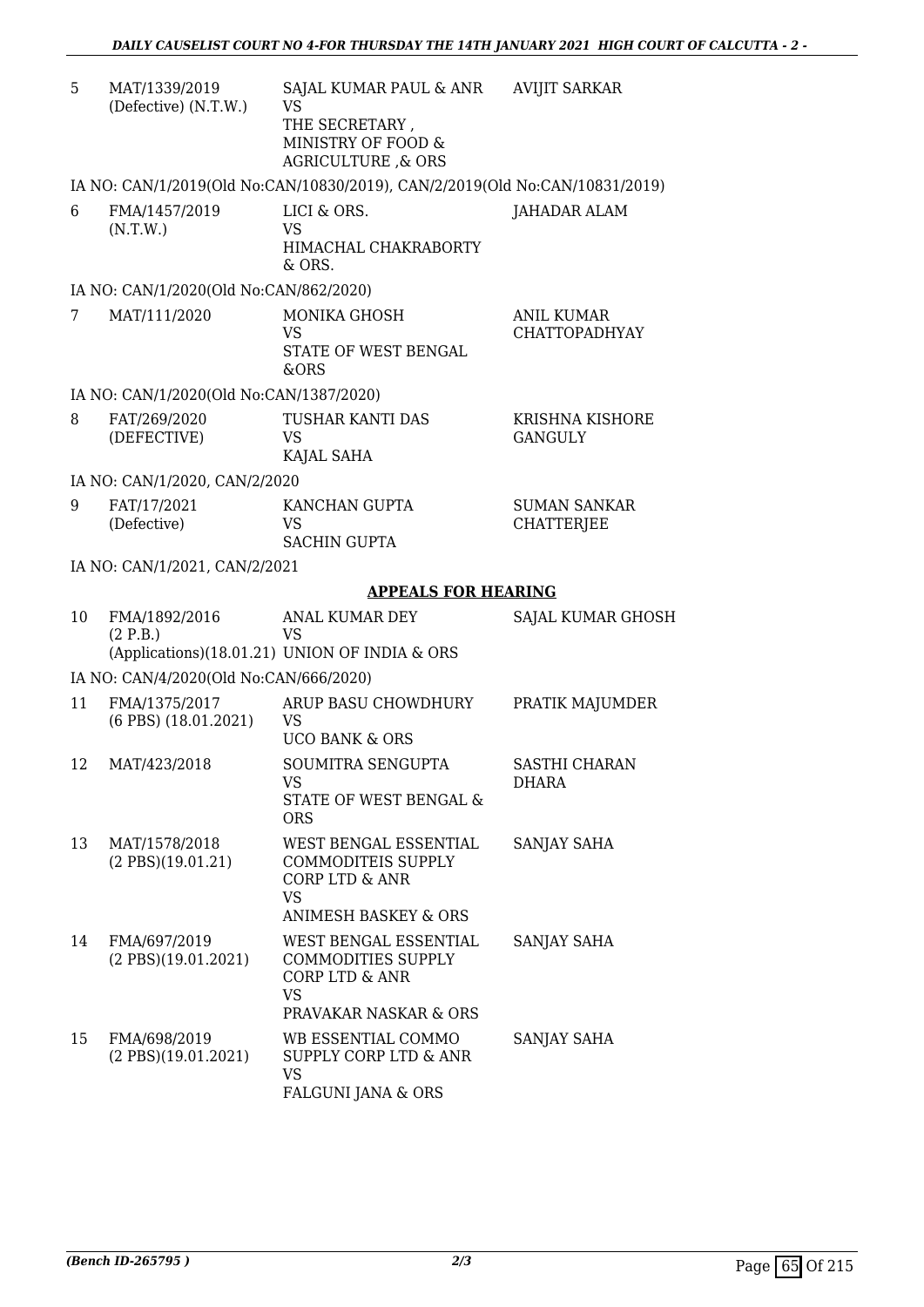| 16 | FMA/699/2019<br>$(2$ PBS $)(19.01.2021)$ | WEST BENGAL ESSENTIAL<br><b>COMMODITIES SUPPLY</b><br><b>CORP LTD &amp; ANR</b><br>VS.<br>KUNTAL GHOSH & ORS                               | SANJAY SAHA        |
|----|------------------------------------------|--------------------------------------------------------------------------------------------------------------------------------------------|--------------------|
| 17 | FMA/706/2019<br>$(2$ PBS $)(19.01.2021)$ | WEST BENGAL ESSENTIAL<br><b>COMMODITES SUPPLY</b><br><b>CORP LTD &amp; ANR</b><br>VS.<br><b>SIMANTA HANSDA &amp; ORS</b>                   | <b>SANJAY SAHA</b> |
| 18 | FMA/707/2019<br>$(2$ PBS $)(19.01.2021)$ | WEST BENGAL ESSENTIAL<br><b>COMMODITES SUPPLY</b><br>CORP LTD & ANR<br>VS<br>KRISHNENDU BHOWMICK<br>& ORS                                  | SANJAY SAHA        |
| 19 | MAT/554/2020<br>(19.01.2021)             | WEST BENGAL ESSENTIAL<br>SUPPLY CORPORATION LTD<br>VS.<br>PALASH KAR AND ORS                                                               | Sanjay Saha        |
| 20 | MAT/560/2020<br>(19.01.2021)             | WEST BENGAL ESSENOTIAL<br>COMMODITIES SUPPLY LTD<br><b>AND ORS</b><br>VS<br><b>SUPARNA HALDER</b><br>@PAIK@HALDER (PAIK)<br><b>AND ORS</b> | Sanjay Saha        |
| 21 | MAT/561/2020<br>(19.01.2021)             | WEST BENGAL ESSENTIAL<br><b>COMMODITIES SUPPLY</b><br><b>CORPORATION LTD</b><br>VS.<br>PUTUL RANI MONDAL                                   | Sanjay Saha        |
| 22 | MAT/565/2020<br>(19.01.2021)             | WEST BENGAL ESSENTIAL<br><b>COMMODITIES SUPPLY</b><br><b>CORPORATION LTD</b><br>VS.<br><b>SEKHAR BISWAS</b>                                | Sanjay Saha        |
| 23 | MAT/577/2020                             | <b>JAYANTA SARKAR</b><br>VS.<br>NATIONAL JUTE BOARD                                                                                        | VICTOR CHATTERJEE  |

IA NO: CAN/1/2020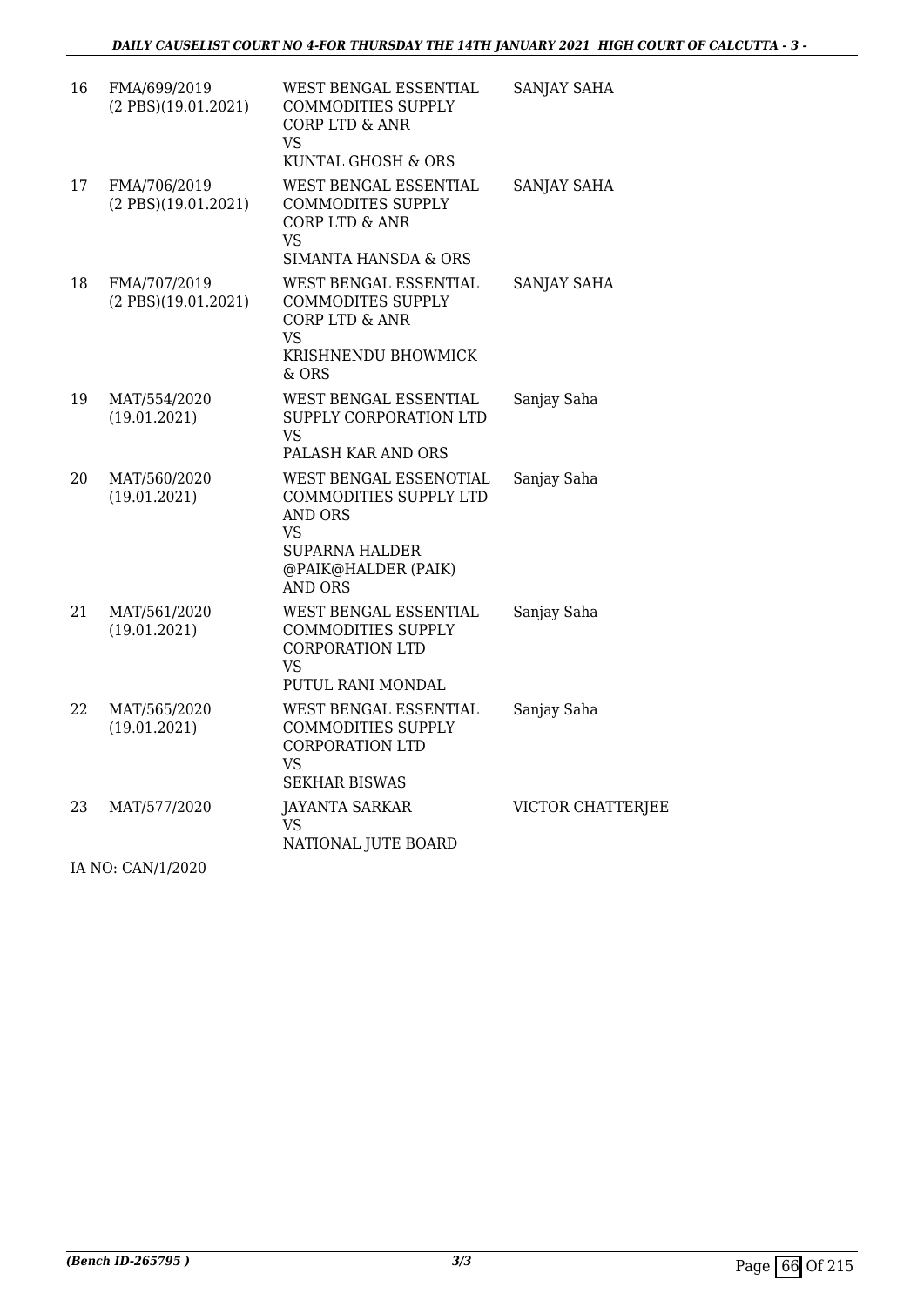

## **Appellate Side**

**DAILY CAUSELIST For Thursday The 14th January 2021**

### **COURT NO. 4**

### **SINGLE BENCH ()**

**AT 3:00 PM**

### **HON'BLE JUSTICE ARINDAM SINHA**

### **( VIA VIDEO CONFERENCE )**

#### **ON EVERY WEDNESDAY, THURSDAY & FRIDAY AT 3.00 P.M. - WILL SIT SINGLY AND TAKE SOME PART HEARD,CONTEMPT, ASSIGNED, REVIEW, MODIFICATION/ CLARIFICATION MATTERS.**

#### **NOTE: MATTERS WILL BE TAKEN UP THROUGH PHYSICAL HEARING ONLY WHEN BOTH THE PARTIES ARE AGREED**

**SPL. NOTE: i) ON EVERY THURSDAY ASSIGNED MATTERS WILL BE TAKEN UP AT 3 P.M.**

**ii) ON EVERY FRIDAY CONTEMPT MATTERS WILL BE TAKEN UP AT 3 P.M.**

|              |                                         | <b>HEARING ASSIGNED</b>                                                                    |                      |
|--------------|-----------------------------------------|--------------------------------------------------------------------------------------------|----------------------|
| $\mathbf{1}$ | WPA/14251/2018<br>(21.01.2021)          | TATA STEEL LTD & ANR<br>VS<br><b>INCAB INDUSTRIES LTD &amp;</b><br>ORS.                    | <b>JAYDEB GHORAI</b> |
|              | IA NO: CAN/1/2020(Old No:CAN/2502/2020) |                                                                                            |                      |
|              | wt2 WPA/14253/2018                      | TATA STEEL LTD & ANR<br>VS<br>UNION OF INDIA & ORS                                         | JAYDEB GHORAI        |
|              | wt3 WPA/15541/2018                      | THE INDIAN CABLE<br>WORKERS' UNION & ORS<br>VS<br><b>INCAB INDUSTRIES</b><br>LIMITED & ORS | <b>SAYAK KONAR</b>   |
|              |                                         | <b>MOTION</b>                                                                              |                      |
|              |                                         | (SPECIALLY ASSIGNED)                                                                       |                      |
| 4            | WPA/19153/2013<br>(21.01.2021)          | ITD CEMENTATION LTD &<br>ANR<br>VS                                                         | RATNESH KR. RAI      |

THE DG OF AUDIT,

CENTRAL KOLKATA & ORS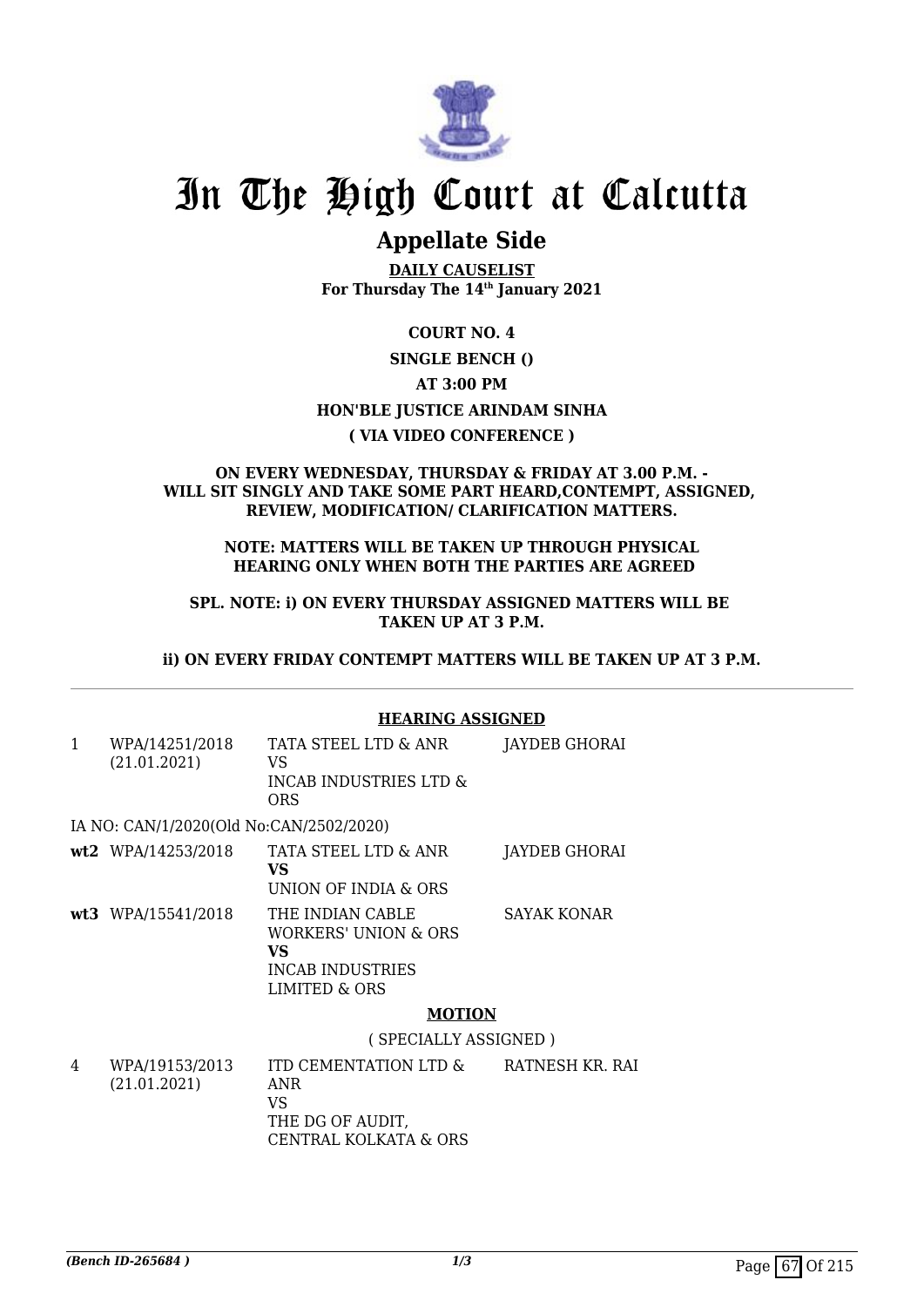| 5  | WPA/5250/2019<br>$(14-01-2021)$         | M/S. SANDOZ MERCHANTS<br>PVT.LTD.<br><b>VS</b><br><b>UNION OF INDIA &amp; ORS</b>       | ROSHAN SENGUPTA                                   |
|----|-----------------------------------------|-----------------------------------------------------------------------------------------|---------------------------------------------------|
|    |                                         |                                                                                         |                                                   |
|    | wt6 WPA/11885/2019                      | M/S. SANDOZ MERCHANTS<br>PVT.LTD.<br><b>VS</b><br>UNION OF INDIA & ORS                  | ROSHAN SENGUPTA                                   |
| 7  | WPA/12964/2019<br>(21.01.2021)          | SURYA ALLOY INDUSTRIES<br><b>LIMITED &amp; ANR</b><br><b>VS</b>                         | DEBSOUMYA BASAK                                   |
|    |                                         | UNION OF INDIA & ORS                                                                    |                                                   |
|    |                                         | <b>FOR HEARING</b>                                                                      |                                                   |
|    |                                         | (SPECIALLY ASSIGNED)                                                                    |                                                   |
| 8  | WPA/311/2012                            | M/S. PULSAR RUBBER<br>MANUFACTURING CO. (P)<br>LTD. & ANR<br><b>VS</b>                  | ARIJIT CHAKRABORTY                                |
|    |                                         | <b>COMMISSIONER OF</b><br>CENTRAL EXCISE, KOL-III &<br><b>ANR</b>                       |                                                   |
| 9  | FAT/638/2015                            | <b>MUKUL RAY</b><br><b>VS</b><br><b>SAMAR BIJOY ROY</b>                                 | <b>KUSHAL PAUL</b>                                |
| 10 | WPA/29932/2017                          | M/S LMJ SHIPPING PVT.LTD<br><b>VS</b><br>UNION OF INDIA & ORS                           | N. PALCHOUDHURI                                   |
| 11 | WPA/2820/2018<br>(AT 2 P.M.)            | M/S. B B M ENTERPRISE<br><b>VS</b><br><b>STATE OF WEST BENGAL &amp;</b><br><b>ORS</b>   | <b>ARKA KUMAR NAG</b>                             |
|    | IA NO: CAN/1/2020(Old No:CAN/2433/2020) |                                                                                         |                                                   |
| 12 | WPA/11516/2018<br>(M.L. of Feb.)        | ESKAG PHARMA PVT.LTD<br><b>VS</b><br>UNION OF INDIA & ORS                               | S. MUKLHERJEE                                     |
| 13 | WPA/25163/2018                          | M/S. STEEL AUTHORITY OF<br><b>INDIA LTD</b><br><b>VS</b><br>UNION OF INDIA & ORS        | T. CHAKRABORTY                                    |
| 14 | WPA/1438/2019<br>(M.L. of Feb.)         | VIDEOPLAZA-2009 PVT. LTD<br>& ANR<br><b>VS</b><br>UNION OF INDIA & ORS                  | <b>SWAPNA DAS</b>                                 |
| 15 | WPA/1439/2019<br>(M.L. of Feb.)         | VIDEO PLAZA-2K PRIVATE<br><b>LIMITED &amp; ANR</b><br><b>VS</b><br>UNION OF INDIA & ORS | SWAPNA DAS                                        |
| 16 | WPA/9510/2019                           | M/S TASHI AIR PRIVATE<br><b>LIMITED &amp; ANR</b><br><b>VS</b><br>UNION OF INDIA & ORS  | <b>SWARUP RATAN</b><br>CHAKRABORTY (IN<br>PERSON) |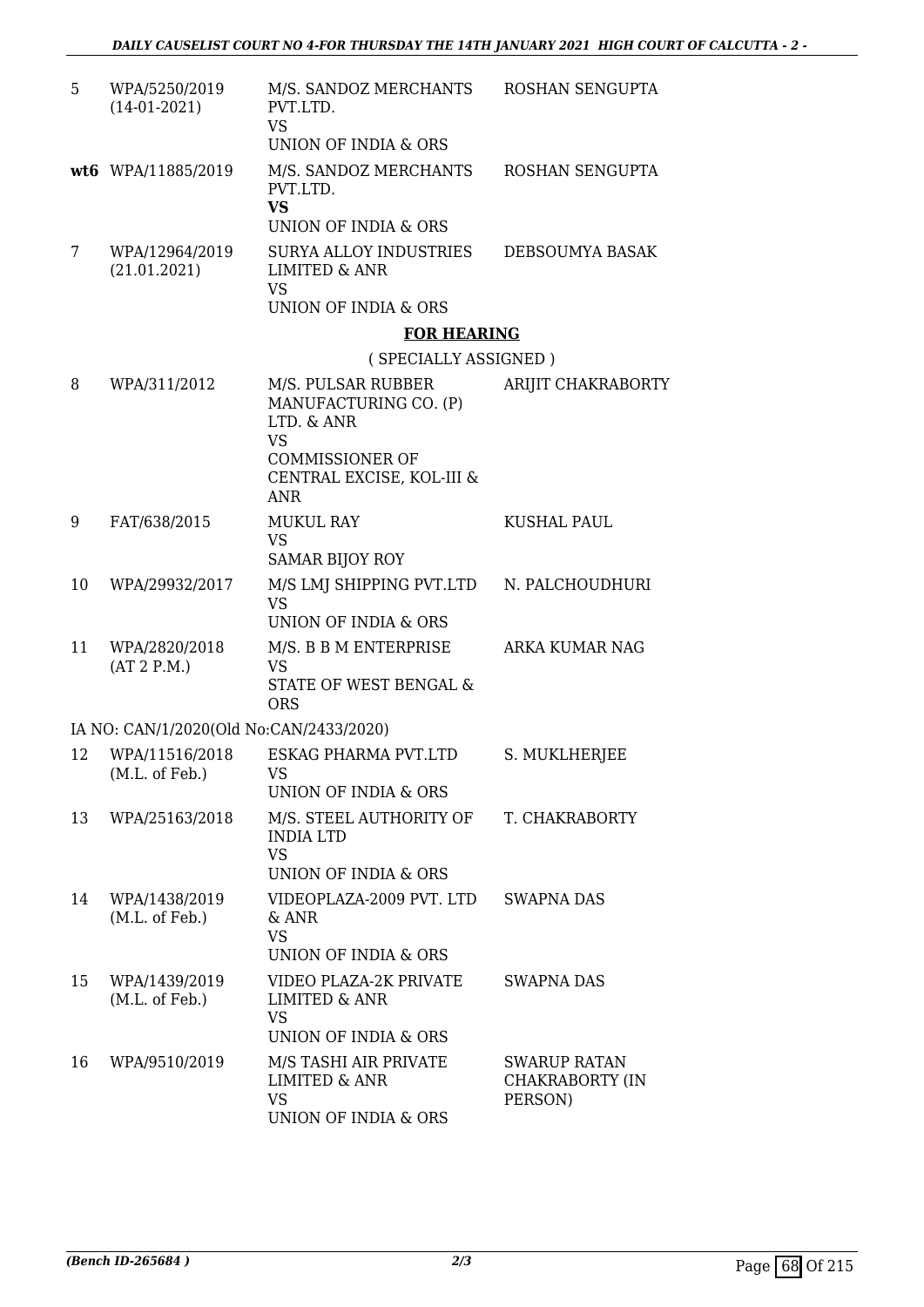| 17 | WPA/10015/2019<br>$(14-01-2021)$ | ROYAL CALCUTTA TURF<br>CLUB & ANR<br>VS<br>UNION OF INDIA & ORS                         | <b>JOYBRATA MISRA</b> |
|----|----------------------------------|-----------------------------------------------------------------------------------------|-----------------------|
| 18 | WPA/10093/2019<br>(M.L. of Feb.) | VENUS IT SOLUTIONS PVT.<br>LTD. & ANR<br>VS<br>UNION OF INDIA & ORS                     | SAIKAT GHOSHAL        |
| 19 | WPA/12239/2019                   | HALDIA PETROCHEMICALS<br>LTD & ANR<br>VS<br><b>COMMISSIONER OF STATE</b><br>TAXES & ORS | JOYBRATA MISRA        |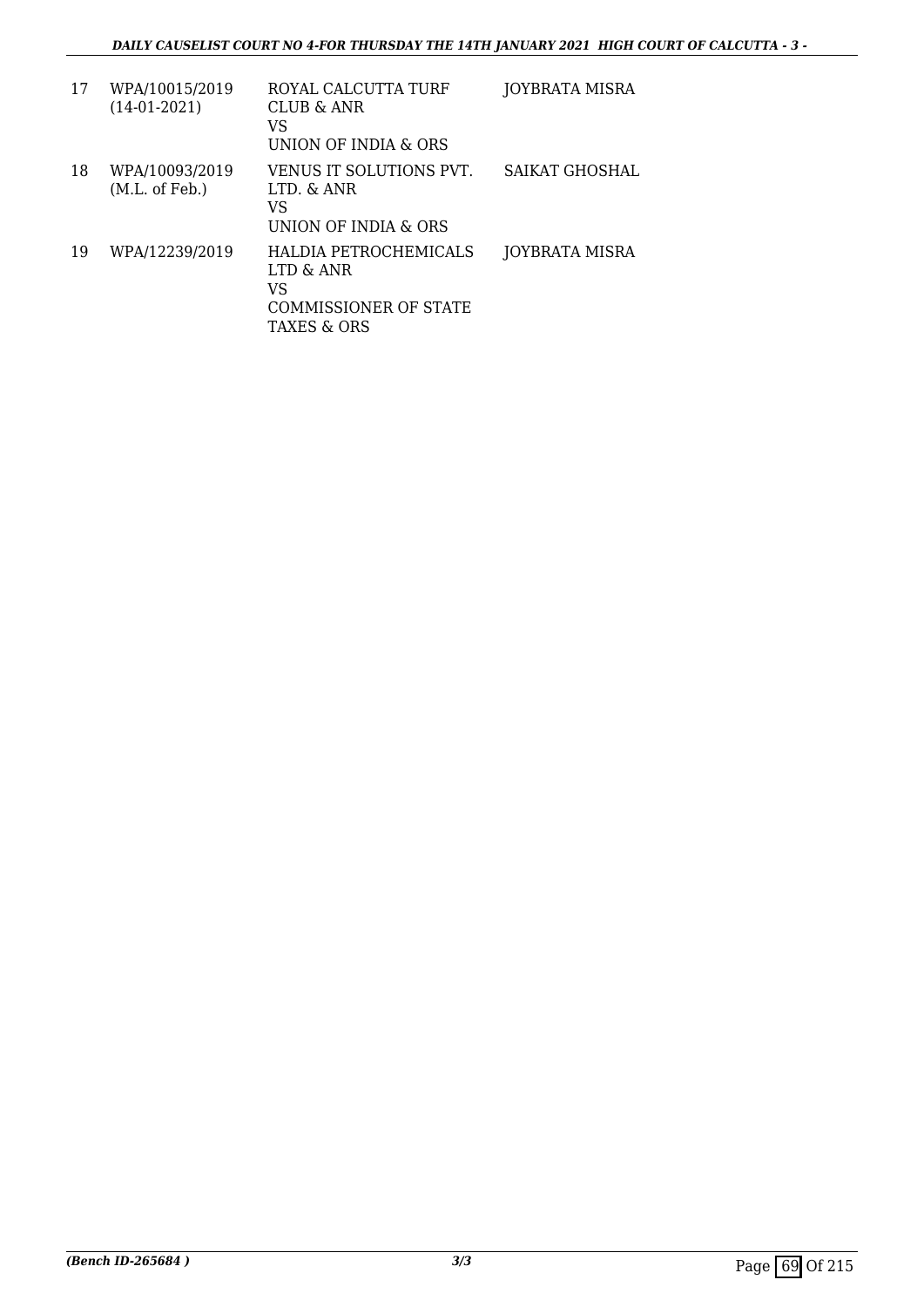

# **Appellate Side**

**DAILY CAUSELIST For Thursday The 14th January 2021**

**COURT NO. 238**

**DIVISION BENCH (DB)**

**AT 2:00 PM HON'BLE JUSTICE ARIJIT BANERJEE HON'BLE JUSTICE JAY SENGUPTA**

### **( VIA VIDEO CONFERENCE )**

#### **ON THURSDAY, THE 14TH JANUARY, 2021 AT 2.00 P.M. - WILL SIT TOGETHER TO TAKE UP MATTERS RELATED TO PONZY SCHEME.**

#### **NOTE: MATTERS WILL BE TAKEN UP THROUGH PHYSICAL HEARING ONLY WHEN BOTH THE PARTIES ARE AGREED.**

|              |                                          | FUK UKDEKS                                                                                               |                      |
|--------------|------------------------------------------|----------------------------------------------------------------------------------------------------------|----------------------|
| $\mathbf{1}$ | WPA/24110/2016<br>(PINCON GROUP)         | THE INVESTORS &<br>MARKETING MEMBERS'<br><b>WELFARE SOCIETY &amp; ORS</b><br>VS.<br>UNION OF INDIA & ORS | <b>SUBIR SABUD</b>   |
| wt2          | WPA/20325/2019                           | ZAFARUDDIN & ORS<br><b>VS</b><br>UNION OF INDIA & ORS                                                    | <b>RAMIJ MUNSI</b>   |
| wt3          | WPA/20328/2019                           | KAMLESH YADAV & ORS<br>VS.<br>UNION OF INDIA & ORS                                                       | <b>RAMIJ MUNSI</b>   |
| wt4          | WPA/14592/2017                           | <b>GURUPADA SAMANTA</b><br><b>VS</b><br>UNION OF INDIA & ORS                                             | <b>SUBIR SABUD</b>   |
| wt5          | WPA/1478/2017                            | SUSSAIN ALI & ORS<br><b>VS</b><br>STATE OF WEST BENGAL &<br><b>ORS</b>                                   | <b>SIBANI BHAGAT</b> |
| wt6          | WPA/16081/2019                           | DIWAKAR SINGH & ORS<br>VS.<br>UNION OF INDIA & ORS                                                       | <b>RAMIJ MUNSI</b>   |
| wt.7         | WPA/16287/2019                           | <b>SAKTIPADA</b><br>BHATTACHARJYA<br><b>VS</b><br>THE GOVT OF WEST<br><b>BENGAL &amp; ORS</b>            | TRIPTI PANDEY        |
|              | IA NO: CAN/1/2019(Old No:CAN/10910/2019) |                                                                                                          |                      |

### **FOR ORDERS**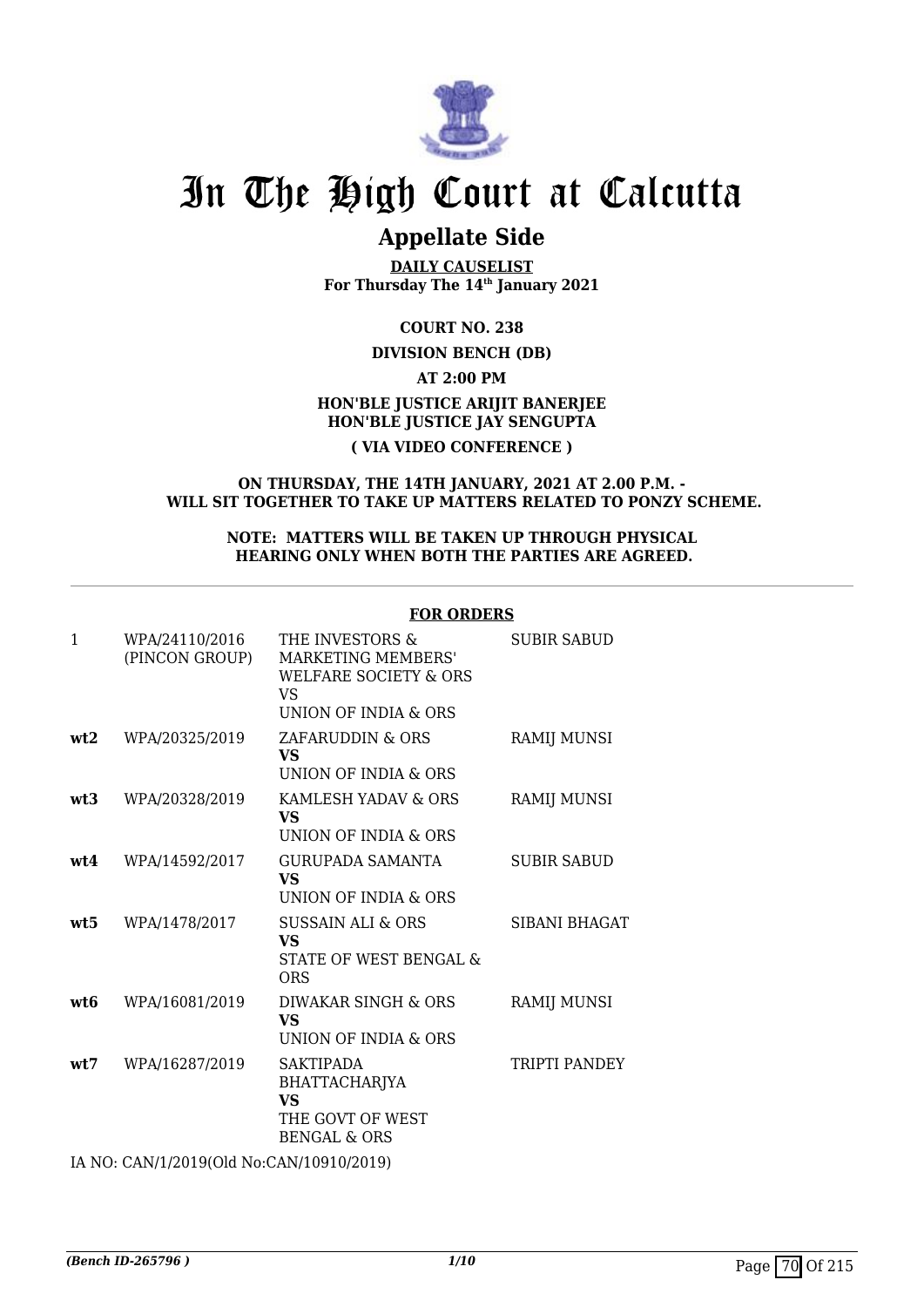| wt8  | WPA/18549/2017                           | KASHINATH KUNDU& ANR<br>VS<br>UNION OF INDIA & ORS                                                            | <b>S. CHAKRABORTY</b>                 |
|------|------------------------------------------|---------------------------------------------------------------------------------------------------------------|---------------------------------------|
| wt9  | WPA/18551/2017                           | GOPAL CHANDRA KHAMARI<br>& ANR<br><b>VS</b><br>UNION OF INDIA & ORS                                           | S. CHALRABORTY                        |
|      | IA NO: CAN/1/2017(Old No:CAN/10011/2017) |                                                                                                               |                                       |
|      | wt10 WPA/18555/2017                      | MALAY KUMAR GIRI & ANR<br>VS                                                                                  | S. R. SEN                             |
| wt11 | WPA/19683/2019                           | UNION OF INDIA & ORS<br>RAM PHAL SINGH & ORS<br><b>VS</b><br>UNION OF INDIA & ORS                             | RAMIJ MUNSI                           |
| wt12 | WPA/2134/2017                            | <b>RITA SARKAR &amp; ORS</b><br><b>VS</b><br>UNION OF INDIA &ORS                                              | RANJANA HAR<br><b>CHOWDHURY</b>       |
| wt13 | WPA/21911/2017                           | BIRENDRA NATH KAYAL<br><b>VS</b><br>UNION OF INDIA & ORS.                                                     | <b>INDRANIL BHUNIA</b>                |
| wt14 | WPA/2836/2017                            | NIMAI MAJHI & ORS<br><b>VS</b><br>STATE OF WEST BENGAL &<br><b>ORS</b>                                        | SK. SAHJAHAN ALI                      |
| wt15 | WPA/30734/2017                           | PURNENDU DAS & ORS<br><b>VS</b><br>UNION OF INDIA & ORS                                                       | SK SAHJAHAN ALI                       |
| wt16 | WPA/3572/2018                            | SAGIDA BEGAM<br><b>VS</b><br>UNION OF INDIA & ORS.                                                            | SRIKANTA DATTA                        |
| wt17 | WPA/3899/2019                            | SATYADEV JAISWAL & ORS<br><b>VS</b><br>UNION OF INDIA & ORS                                                   | <b>RAMIJ MUNSI</b>                    |
|      | wt18 WPA/3901/2019                       | SATYADEV JAISWAL & ORS<br>VS.<br>UNION OF INDIA & ORS                                                         | RAMIJ MUNSI                           |
|      | wt19 WPA/1202/2017                       | AMIT DE & ANR<br><b>VS</b><br>STATE OF WEST BENGAL &<br><b>ORS</b>                                            | PAMPA DEY DHABAL                      |
|      | wt20 WPA/444/2019                        | MONORANJAN MANNA &<br><b>ORS</b><br><b>VS</b><br>UNION OF INDIA & ORS                                         | SANJAY KUMAR DAS                      |
|      | wt21 WPA/1215/2020                       | CHITTARANJAN ROY<br><b>VS</b><br>DIRECTORATE OF<br><b>ECONOMIC OFFENCES</b><br>HOME & HILL AFFA. DEPT<br>&ORS | MANAS DASGUPTA                        |
| 22   | WPA/27005/2016<br>(ROSE VALLY)           | KALIPADA PAL<br>VS.<br>UNION OF INDIA & ORS                                                                   | <b>SUBHASIS</b><br><b>CHAKRABORTY</b> |
|      |                                          |                                                                                                               |                                       |

IA NO: CAN/1/2019(Old No:CAN/4506/2019)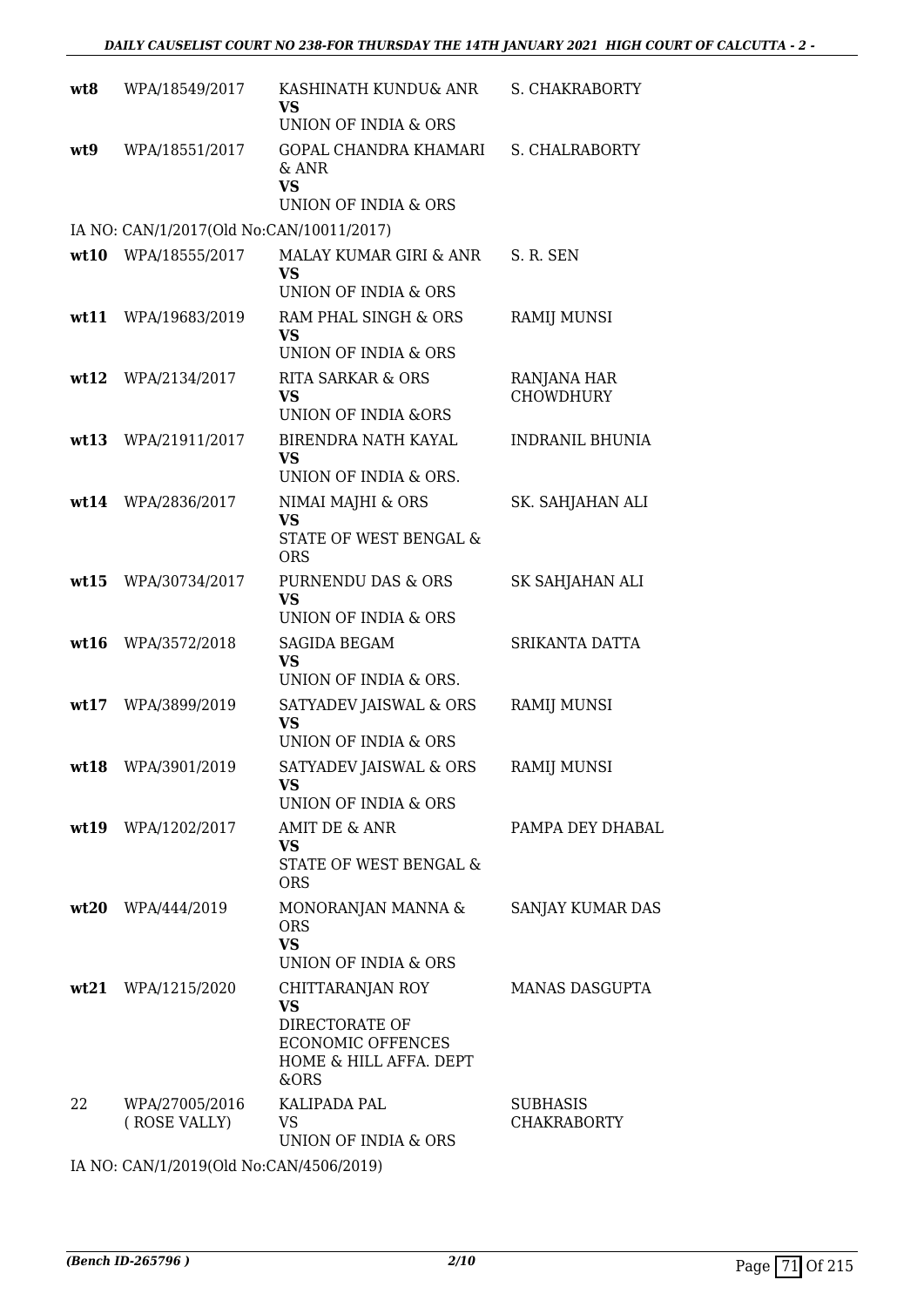|      | wt23 WPA/11372/2018                     | <b>KABERI SUR</b><br><b>VS</b><br>UNION OF INDIA & ORS                                     | DEBASISH KUNDU                        |
|------|-----------------------------------------|--------------------------------------------------------------------------------------------|---------------------------------------|
| wt24 | WPA/12984/2018                          | <b>AVIJIT MAITI &amp; ORS</b><br><b>VS</b><br>UNION OF INDIA & ORS                         | <b>SUSANTA KUMAR</b><br><b>SANTRA</b> |
| wt25 | WPA/12991/2018                          | PRANAB KUMAR BHANJA &<br><b>ORS</b><br><b>VS</b>                                           | SUSANTA KUMAR<br><b>SANTRA</b>        |
|      |                                         | UNION OF INDIA & ORS                                                                       |                                       |
| wt26 | WPA/1352/2018                           | ANUP BURMAN & ORS<br><b>VS</b><br>STATE OF WEST BENGAL &<br><b>ORS</b>                     | <b>SUJAY K HALDER</b>                 |
| wt27 | WPA/13730/2019                          | ARPITA SARKAR<br><b>VS</b><br>UNION OF INDIA & ORS                                         | MAHUYA DUTTA<br><b>BISWAS</b>         |
| wt28 | WPA/18205/2018                          | <b>BANIBRATO ROY</b><br><b>VS</b><br>UNION OF INDIA & ORS.                                 | SABYASACHI<br>MUKHERJEE               |
| wt29 | WPA/20011/2019                          | TAPAN KUMAR SASMAL &<br><b>ORS</b><br><b>VS</b>                                            | <b>SOUMITRA BISWAS</b>                |
| wt30 | WPA/20542/2019                          | UNION OF INDIA & ORS<br>AMARENDRA NATH HAZRA<br>& ORS<br><b>VS</b><br>UNION OF INDIA & ORS | <b>SUSANTA KR SANTRA</b>              |
| wt31 | WPA/206/2019                            | SK. MOHAMMAD RAFIQUE<br>& ORS<br><b>VS</b><br>UNION OF INDIA & ORS                         | <b>SUJAY KUMAR</b><br><b>HALDER</b>   |
| wt32 | WPA/208/2019                            | <b>ASHOK RUJ &amp; ORS</b><br><b>VS</b><br>UNION OF INDIA & ORS                            | <b>SUJAY KUMAR</b><br><b>HALDER</b>   |
|      | IA NO: CAN/1/2019(Old No:CAN/3484/2019) |                                                                                            |                                       |
|      | wt33 WPA/209/2019                       | SK. ATAHAR ALI & ORS<br><b>VS</b><br>UNION OF INDIA& ORS                                   | <b>SUJAY KUMAR</b><br><b>HALDER</b>   |
|      | wt34 WPA/21868/2017                     | <b>GOLAM MURTOZA</b><br><b>VS</b><br>UNION OF INDIA & ORS                                  | <b>JAYANTA SAMANTA</b>                |
| wt35 | WPA/2219/2018                           | ARJUN KUMAR MANDAL &<br><b>ORS</b><br><b>VS</b><br>UNION OF INDIA & ORS                    | RAMA HALDER                           |
| wt36 | WPA/23015/2018                          | <b>SUPRAVATH PAUL</b><br><b>VS</b><br><b>UNION OF INDIA &amp;ORS</b>                       | SUSANTA KUMAR<br><b>SANTRA</b>        |
|      | wt37 WPA/234/2019                       | DHIRAJ MONDAL & ORS<br><b>VS</b><br>UNION OF INDIA &ORS                                    | ANINDYA SUNDAR<br><b>DAS</b>          |
|      |                                         |                                                                                            |                                       |

IA NO: CAN/1/2019(Old No:CAN/3857/2019)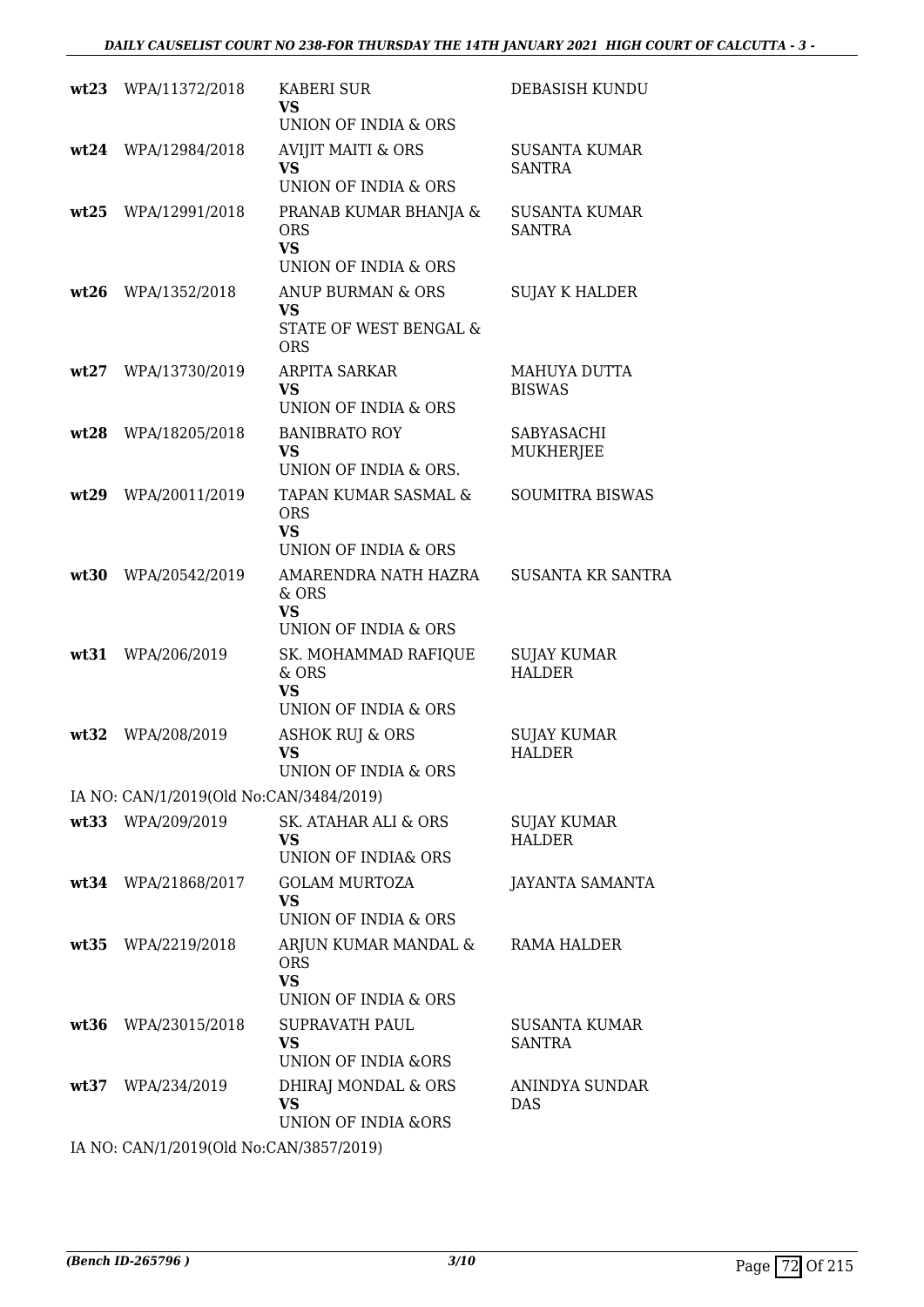|      | wt38 WPA/23615/2017                     | <b>TAPAN MANDAL</b><br><b>VS</b>                                                                       | K K KAR                               |
|------|-----------------------------------------|--------------------------------------------------------------------------------------------------------|---------------------------------------|
|      |                                         | THE CENTRAL BUREAU OF<br><b>INVESTIGATION &amp; ORS</b>                                                |                                       |
| wt39 | WPA/23615/2018                          | <b>BIDHAN GHORAI &amp; ORS</b><br>VS.<br>UNION OF INDIA& ORS                                           | S.K. SANTRA                           |
| wt40 | WPA/24283/2018                          | <b>SUMANJIT DEY</b><br><b>VS</b>                                                                       | DIPNITA SAMANTA                       |
|      |                                         | UNION OF INDIA & ORS                                                                                   |                                       |
|      | wt41 WPA/24583/2018                     | RANJAN MANNA @ RANJAN<br>KUMAR MANNA & ORS<br>VS<br>UNION OF INDIA &ORS                                | <b>SUSANTA KUMAR</b><br><b>SANTRA</b> |
| wt42 | WPA/25845/2016                          | <b>ROSE VALLEY FIELDS</b><br><b>EMPLOYEES UNION (WB</b><br>CIRCLE) & ANR<br>VS<br>UNION OF INDIA & ORS | <b>ALTAF HOSSAIN</b>                  |
|      | IA NO: CAN/1/2018(Old No:CAN/4643/2018) |                                                                                                        |                                       |
|      | wt43 WPA/26223/2018                     | AMIT KUMAR DAS & ORS<br>VS<br>UNION OF INDIA & ORS                                                     | <b>MADHU JANA</b>                     |
| wt44 | WPA/3586/2019                           | <b>SRIKANTA JANA &amp; ORS</b><br><b>VS</b><br>UNION OF INDIA & ORS                                    | <b>SUSANTA KUMAR</b><br><b>SANTRA</b> |
| wt45 | WPA/3587/2019                           | TAPAS SAMANTA & ORS<br>VS<br>UNION OF INDIA & ORS                                                      | <b>SUSANTA KUMAR</b><br><b>SANTRA</b> |
| wt46 | WPA/3588/2019                           | LAKSHMIKANTA JANA &<br><b>ORS</b><br><b>VS</b><br>UNION OF INDIA & ORS                                 | <b>SUSANTA KUMAR</b><br><b>SANTRA</b> |
| wt47 | WPA/4756/2018                           | SUSIL KUMAR DAS & ORS<br>VS<br>UNION OF INDIA & ORS                                                    | <b>SUSANTA KUMAR</b><br><b>SANTRA</b> |
|      | wt48 WPA/5061/2019                      | NASRAT PARVIN & ORS<br>VS<br>UNION OF INDIA & ORS                                                      | <b>SUJAY KUMAR</b><br>HALDER          |
| wt49 | WPA/5062/2019                           | SK SAMSUDDIN AHMED &<br><b>ORS</b><br><b>VS</b><br><b>UNION OF INDIA &amp;ORS</b>                      | <b>SUJAY KUMAR</b><br>HALDER.         |
| wt50 | WPA/5194/2019                           | MD. JALAL & ORS<br><b>VS</b><br>UNION OF INDIA & ORS                                                   | MD. AFJAL HOSSAIN                     |
|      | wt51 WPA/5913/2017                      | ARUP RANJAN GHOSH &<br>ORS.<br><b>VS</b><br>UNION OF INDIA & ORS.                                      | ARINDAM DAS                           |
|      | IA NO: CAN/1/2020(Old No:CAN/968/2020)  |                                                                                                        |                                       |
|      | wt52 WPA/6538/2019                      | SAURENDRA NATH SEN<br>VS<br>UNION OF INDIA & ORS                                                       | <b>TARAK NATH SARKAR</b>              |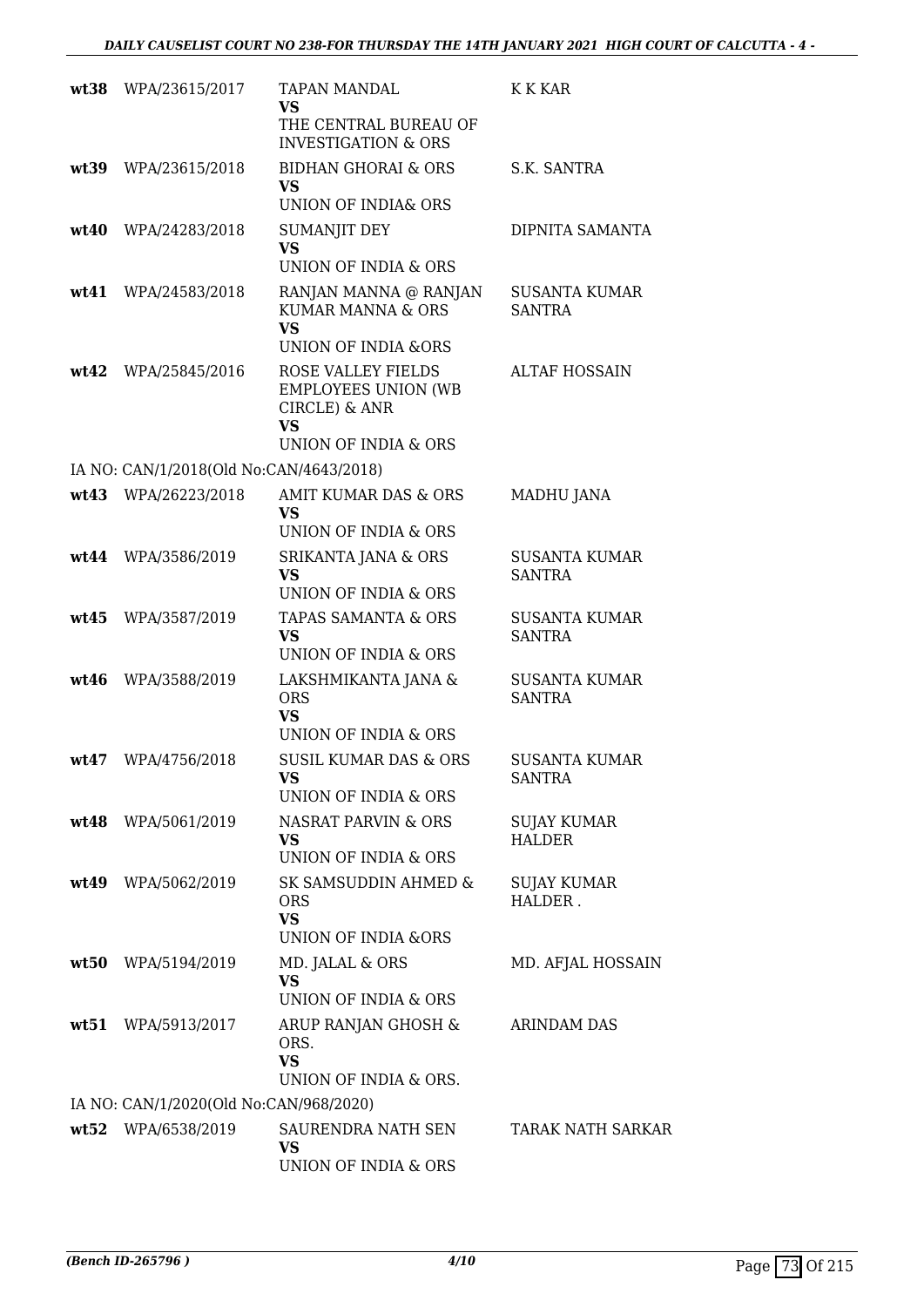|      | wt53 WPA/6554/2019                | MANJU SEN<br>VS<br>UNION OF INDIA & ORS                                              | <b>TARAK NATH SARKAR</b>               |
|------|-----------------------------------|--------------------------------------------------------------------------------------|----------------------------------------|
| wt54 | WPA/6801/2018                     | <b>SUBODH KR BASAK</b><br><b>VS</b><br>UNION OF INDIA & ORS                          | A GHOSH                                |
| wt55 | WPA/7773/2018                     | ANARUL ALI SK. @ SHAIKH<br>& ORS.<br><b>VS</b><br>STATE OF WEST BENGAL &<br>ORS.     | SUJAY KR. HALDER                       |
| wt56 | WPA/7935/2019                     | DIPAK MUKHERJEE<br><b>VS</b><br>STATE OF WEST BENGAL &<br><b>ORS</b>                 | KAMAL KANTA KAR                        |
| wt57 | WPA/9732/2018                     | SAMBHUNATH MAJHI<br><b>VS</b><br>UNION OF INDIA & ORS                                | <b>MONALISA DAS</b>                    |
| 58   | WPA/34291/2014<br>(VIBGYOR GROUP) | KAMARUL HASSAN & ANR<br>VS<br>UNION OF INDIA & ORS                                   | <b>ARINDAM DAS</b>                     |
|      |                                   | IA NO: CAN/1/2016(Old No:CAN/9393/2016), CAN/2/2016(Old No:CAN/9787/2016)            |                                        |
| wt59 | WPA/10673/2016                    | <b>BINOY DHALI</b><br>VS<br>STATE OF WEST BENGAL &<br><b>ORS</b>                     | <b>AMLAN KUMAR</b><br><b>MUKHERJEE</b> |
| wt60 | WPA/10675/2017                    | UPENDRA PRASAD GUPTA<br><b>VS</b><br>STATE OF WEST BENGAL &<br><b>ORS</b>            | <b>BISWAJIT SARKAR</b>                 |
| wt61 | WPA/10707/2017                    | SWHWETA RANI GUPTA &<br><b>ANR</b><br>VS<br><b>STATE OF WEST BENGAL &amp;</b><br>ORS | <b>BISWAJIT SARKAR</b>                 |
|      | wt62 WPA/10709/2017               | KISHNA CHANDRA<br>MUKHERJEE & ANR<br>VS<br>STATE OF WEST BENGAL &<br><b>ORS</b>      | <b>BISWAJIT SARKAR</b>                 |
|      | wt63 WPA/10713/2017               | SWAPNA BAGCHI & ANR<br><b>VS</b><br>STATE OF WEST BENGAL &<br><b>ORS</b>             | <b>BISWAJIT SARKAR</b>                 |
|      | $wt64$ WPA/13478/2017             | BIRENDRA NATH MONDAL<br>& ORS<br><b>VS</b><br>STATE OF WEST BENGAL &<br><b>ORS</b>   | ARINDAM DAS                            |
|      | wt65 WPA/13479/2017               | PRASANTA KUMAR<br>MONDAL<br><b>VS</b><br>STATE OF WEST BENGAL &<br><b>ORS</b>        | <b>ARINDAM DAS</b>                     |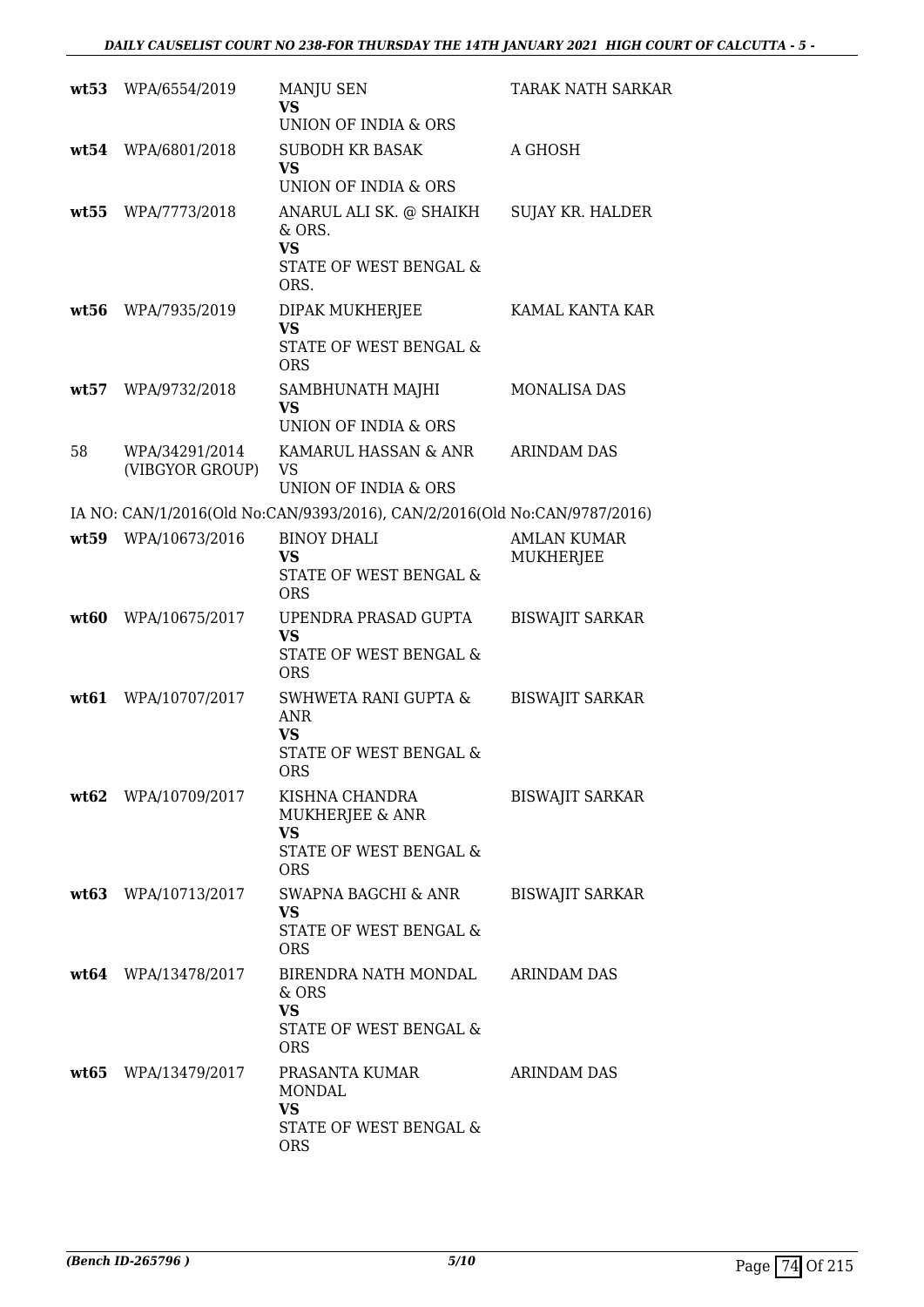| wt66 | WPA/13483/2017      | ARUN KUMAR KARMAKAR &<br>ANR<br><b>VS</b><br>STATE OF WEST BENGAL &<br><b>ORS</b>                                            | <b>ARINDAM DAS</b>                                                                        |
|------|---------------------|------------------------------------------------------------------------------------------------------------------------------|-------------------------------------------------------------------------------------------|
|      | wt67 WPA/14040/2016 | ANOWAREZZAMAN HALDER<br>& ANR.<br><b>VS</b><br>UNION OF INDIA & ORS.                                                         | SK. JALALUDDIN                                                                            |
| wt68 | WPA/1458/2019       | <b>BADAL CHANDRA DAS &amp;</b><br>ANR<br><b>VS</b><br>THE SECURITIES &<br><b>EXCHANGE BOARD OF</b><br><b>INDIA &amp; ORS</b> | <b>DIBYENDU</b><br><b>CHATTERJEE</b>                                                      |
| wt69 | WPA/15270/2015      | <b>VIBGYOR ALLIED</b><br><b>INFRASTRUCTURE LTD &amp;</b><br><b>ORS</b><br><b>VS</b><br>STATE OF WEST BENGAL &<br><b>ORS</b>  | <b>BISWAJIT SARKAR</b>                                                                    |
|      |                     | No:CAN/8619/2017), CAN/4/2020(Old No:CAN/2797/2020), CAN/5/2020, CAN/6/2020                                                  | IA NO: CAN/1/2016(Old No:CAN/9392/2016), CAN/2/2016(Old No:CAN/9786/2016), CAN/3/2017(Old |
|      | wt70 WPA/16946/2015 | DEBAL KANTA NASKAR &<br><b>ANR</b><br><b>VS</b><br>UNION OF INDIA & ORS                                                      | <b>S CHAKRABORTY</b>                                                                      |
| wt71 | WPA/17257/2018      | <b>SISIR KUMAR MAITI</b><br><b>VS</b><br>UNION OF INDIA & ORS                                                                | <b>APURBA</b><br><b>CHAKRABORTY</b>                                                       |
|      | wt72 WPA/17694/2017 | RAJESH KUMARA SINGH &<br><b>ORS</b><br><b>VS</b><br>STATE OF WEST BENGAL &<br><b>ORS</b>                                     | SYED J ALI                                                                                |
|      | wt73 WPA/21168/2018 | DEBAJYOTI ROY & ANR<br><b>VS</b><br>UNION OF INDIA & ORS                                                                     | <b>BRATIN KUMAR DEY</b>                                                                   |
|      | wt74 WPA/21275/2016 | DR AMIT KUMAR ROY &<br><b>ORS</b><br><b>VS</b><br>STATE OF WEST BENGAL &<br><b>ORS</b>                                       | HARADHAN MONDAL                                                                           |
|      | wt75 WPA/21279/2016 | SHIBA PRASAD SAHA & ANR HARADHAN MONDAL<br><b>VS</b><br>STATE OF WEST BENGAL &<br><b>ORS</b>                                 |                                                                                           |
| wt76 | WPA/22027/2017      | SATCHIDANANDA DAS<br><b>VS</b><br>UNION OF INDIA & ORS                                                                       | K. PAUL                                                                                   |
|      | wt77 WPA/22086/2016 | RAMCHANDRA MARJIT &<br>ANR<br><b>VS</b><br>UNION OF INDIA & ORS                                                              | ARINDAM DAS                                                                               |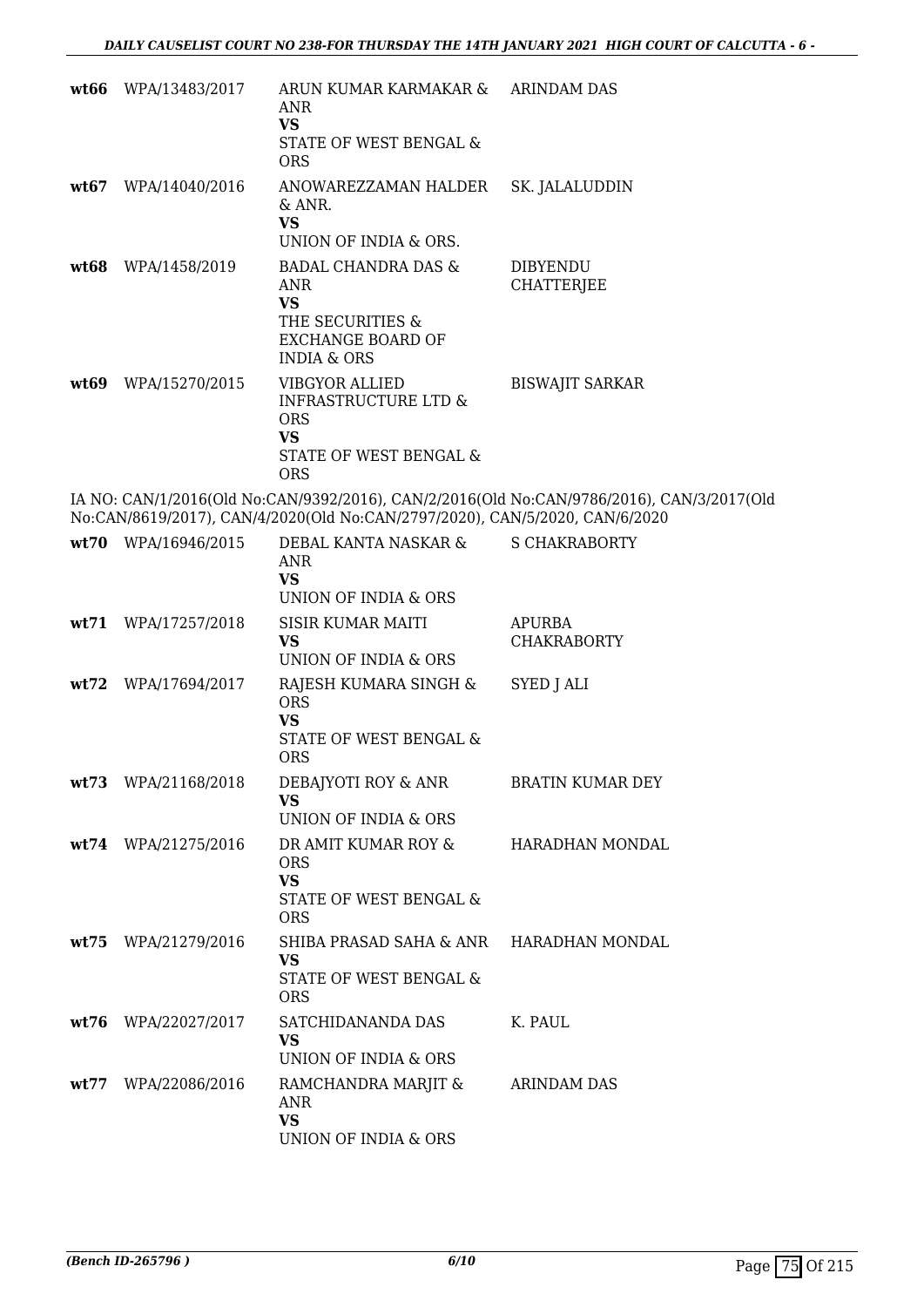| wt78  | WPA/24667/2015 | BANSHARI MOHAN<br>GOSWAMI<br>VS<br>STATE OF WEST BENGAL &<br>ORS                | SARADINDU GHOSH                             |
|-------|----------------|---------------------------------------------------------------------------------|---------------------------------------------|
| wt.79 | WPA/24762/2016 | TOJOM KOYU & ANR.<br>VS.<br>UNION OF INDIA & ORS.                               | MAINAK SHARMA                               |
| wt80  | WPA/26021/2018 | DEBASISH CHATTERJEE &<br>ORS<br><b>VS</b><br>UNION OF INDIA & ORS               | <b>BISWAJIT</b><br><b>CHATTERJEE</b>        |
| wt.81 | WPA/28771/2017 | ANJAN BHATTACHARYA (IN<br>PERSON)<br>VS<br>STATE OF WEST BENGAL &<br><b>ORS</b> | <b>ANJAN</b><br>BHATTACHARYA (IN<br>PERSON) |
| wt82  | WPA/30026/2016 | POULAMI MUKHERJEE<br>VS<br>UNION OF INDIA & ORS                                 | <b>ARINDAM DAS</b>                          |
| wt83  | WPA/430/2016   | GOBINDA CHANDRA DAS &<br>ORS<br><b>VS</b><br>UNION OF INDIA & ORS               | JAYDEEP MISHRA                              |

IA NO: CAN/1/2018(Old No:CAN/10385/2018), CAN/2/2019(Old No:CAN/3315/2019), CAN/3/2019(Old No:CAN/3799/2019), CAN/4/2019(Old No:CAN/9992/2019), CAN/5/2019(Old No:CAN/12744/2019), CAN/6/2020(Old No:CAN/2174/2020)

|      | wt84 WPA/506/2020                | SUSMITA DAS & ANR<br><b>VS</b><br>UNION OF INDIA & ORS                                                    | ANANYA<br><b>CHAKRABORTY</b>                                                              |
|------|----------------------------------|-----------------------------------------------------------------------------------------------------------|-------------------------------------------------------------------------------------------|
| wt85 | WPA/6327/2016                    | VIBGYOR INVESTOR &<br><b>AGENT WELFARE</b><br><b>ASSOCIATION &amp; ORS</b><br>VS.<br>UNION OF INDIA & ORS | ARINDAM DAS                                                                               |
|      | IA NO: CAN/1/2020, CAN/2/2020    |                                                                                                           |                                                                                           |
|      | wt86 WPA/8361/2016               | GOPAL AICH & ORS<br>VS.<br>UNION OF INDIA & ORS                                                           | MAHIM SASMAL                                                                              |
| wt87 | WPA/994/2020                     | CHANDA NATH MANDAL &<br><b>ORS</b><br><b>VS</b><br>STATE OF WEST BENGAL &<br><b>ORS</b>                   | MANIKA SARKAR                                                                             |
| 88   | WPA/11835/2015<br>(PRAYAG GROUP) | HAM SABHI WELFARE<br>SOCIETY & ORS<br>VS<br>UNION OF INDIA & ORS                                          | ARINDAM DAS                                                                               |
|      |                                  | No:CAN/9215/2019), CAN/4/2019(Old No:CAN/12619/2019)                                                      | IA NO: CAN/1/2017(Old No:CAN/5992/2017), CAN/2/2018(Old No:CAN/6745/2018), CAN/3/2019(Old |
| wt89 | WPA/2347/2019                    | <b>TAPAN DAS &amp; ORS</b><br><b>VS</b>                                                                   | <b>DILIP KUMAR</b><br><b>SHYAMAL</b>                                                      |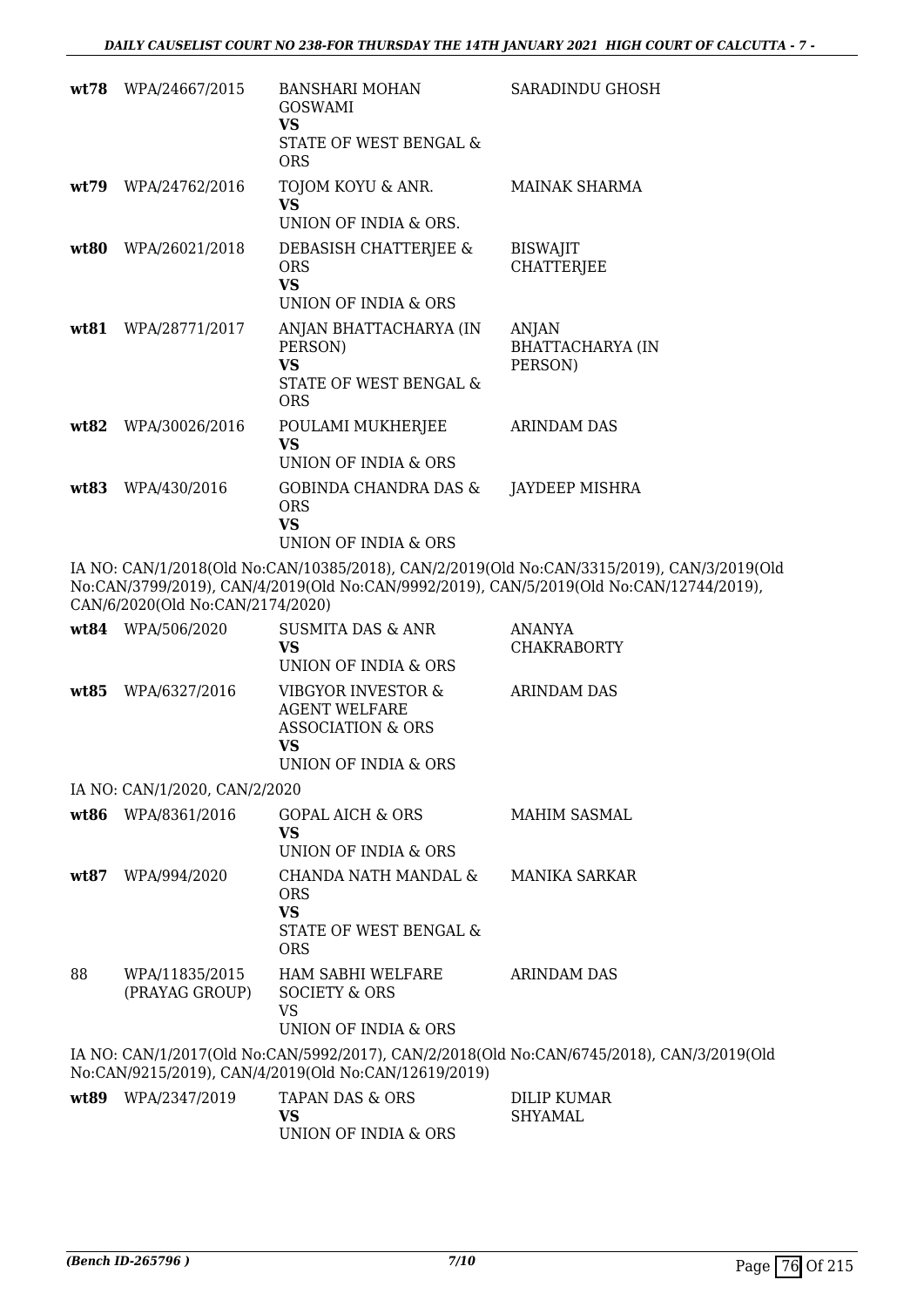| wt90  | WPA/1433/2019        | PANNALAL MONDAL & ORS<br>VS<br>UNION OF INDIA & ORS                                  | DABASIS SUR          |
|-------|----------------------|--------------------------------------------------------------------------------------|----------------------|
| wt.91 | WPA/12578/2018       | RAMDEO PRASAD MANDAL<br>$&$ ORS<br><b>VS</b><br>UNION OF INDIA & ORS                 | <b>SUNNY NANDY</b>   |
| wt92  | WPA/17085/2018       | KRISHNA KUMAR & ORS<br><b>VS</b><br>UNION OF INDIA & ORS                             | <b>SUNNY NANDY</b>   |
|       |                      | IA NO: CAN/1/2019(Old No:CAN/11522/2019), CAN/2/2020, CAN/3/2020                     |                      |
| wt93  | WPA/17089/2018       | KUMAR RAMANAN & ORS<br><b>VS</b><br>UNION OF INDIA & ORS                             | S. NANDY             |
| wt94  | WPA/18188/2016       | NALINI RANJAN BAL<br><b>VS</b>                                                       | N. ADHIKARI          |
|       |                      | STATE OF WEST BENGAL &<br><b>ORS</b>                                                 |                      |
| wt95  | WPA/2082/2017        | RANJIT MANDAL & ORS<br><b>VS</b><br>UNION OF INDIA & ORS                             | SK. SAIFUDDIN        |
| wt96  | WPA/21496/2018       | UPENDRA PRASAD JAISWAL<br><b>VS</b><br>UNION OF INDIA & ORS                          | A. KESHARI           |
|       |                      | IA NO: CAN/1/2019(Old No:CAN/4221/2019), CAN/2/2019(Old No:CAN/6258/2019)            |                      |
|       | wt97 WPA/22721/2016  | SAMIR KUMAR PAL & ORS.<br>VS<br>CHIEF SECRETARY, GOVN.<br>OF W.B. & ORS.             | <b>SUDIPA BISWAS</b> |
| wt98  | WPA/24692/2017       | TRIVENI PASWAN & ORS<br><b>VS</b><br>STATE OF WEST BENGAL &<br><b>ORS</b>            | <b>SK SAIFUDDIN</b>  |
|       | wt99 WPA/25267/2017  | LAKSHMAN SHARMA & ORS<br>VS.<br>THE STATE OF WEST<br><b>BENGAL &amp; ORS</b>         | <b>SK. SAIFUDDIN</b> |
|       | wt100 WPA/29880/2015 | DURGA LOK KALYAN<br><b>FOUNDATION &amp; ANR</b><br><b>VS</b><br>UNION OF INDIA & ORS | <b>UPENDRA ROY</b>   |
|       | wt101 WPA/30243/2015 | HARADHAN PAUL & ANR S. CHAKRABORTY<br>VS.<br><b>UNION OF INDIA ORS</b>               |                      |
|       |                      | IA NO: CAN/1/2016(Old No:CAN/3531/2016), CAN/2/2017(Old No:CAN/6051/2017)            |                      |
|       | wt102 WPA/10381/2015 | PINKI THAPA & ORS<br>VS<br>UNION OF INDIA & ORS                                      | PUJA BERIWAL         |
|       | wt103 WPA/31433/2017 | SUDIP ROY & ANR.<br><b>VS</b><br>UNION OF INDIA & ORS.                               | AYAN KR. BORAL       |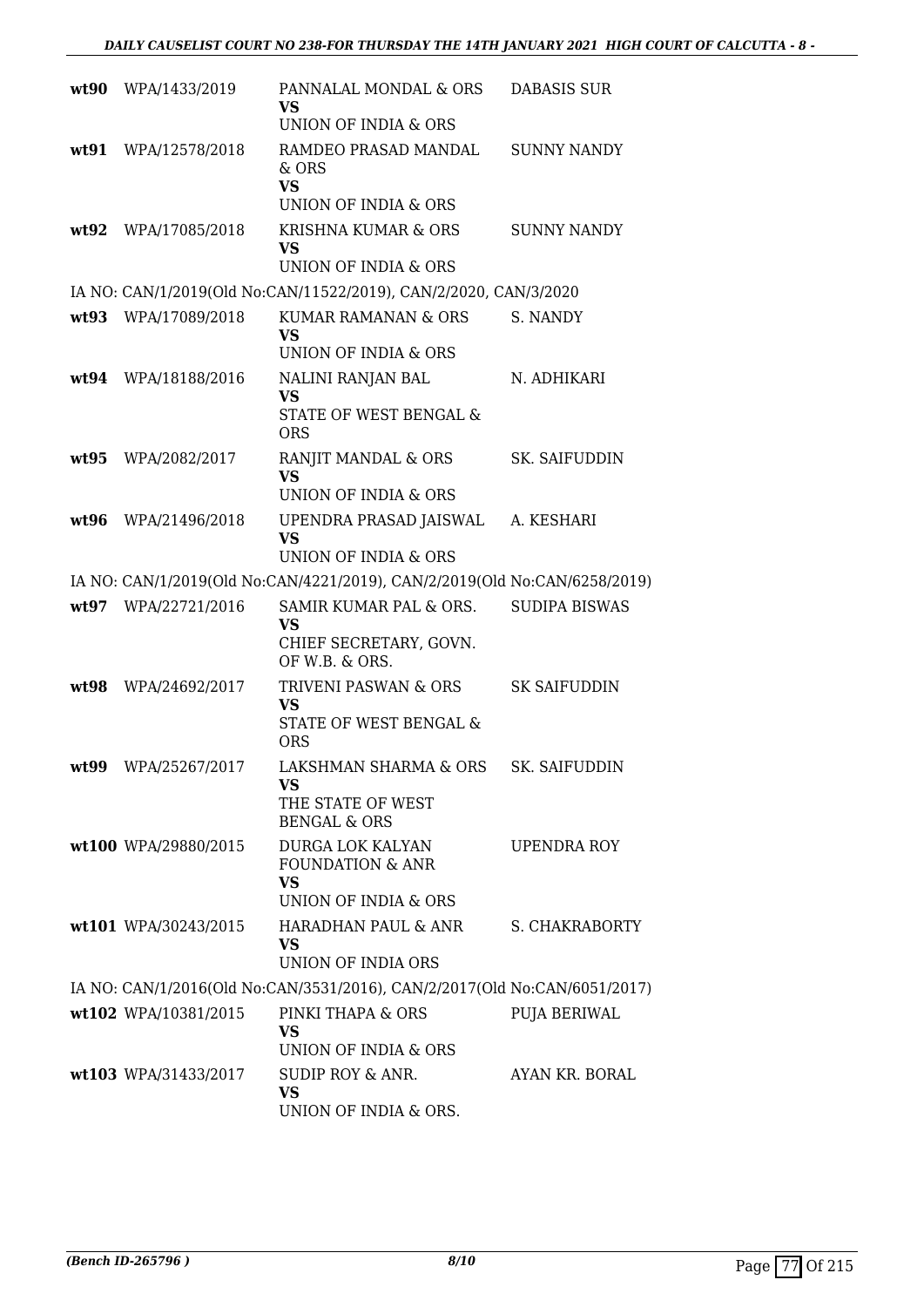|     | wt104 WPA/1220/2018              | UMESH PRASAD & ORS<br><b>VS</b><br>UNION OF INDIA & ORS                                                             | SK. SAIFUDDIN                                                                                                                                                                         |
|-----|----------------------------------|---------------------------------------------------------------------------------------------------------------------|---------------------------------------------------------------------------------------------------------------------------------------------------------------------------------------|
| 105 | WPA/27330/2015<br>(PAILAN GROUP) | NAMENDU NATH<br><b>BHATTACHARJEE &amp; ORS</b><br>VS<br>STATE OF WEST BENGAL &<br><b>ORS</b>                        | ARINDAM DAS                                                                                                                                                                           |
|     |                                  |                                                                                                                     | IA NO: CAN/1/2019(Old No:CAN/8991/2019), CAN/2/2019(Old No:CAN/12047/2019), CAN/3/2020(Old<br>No:CAN/2178/2020), CAN/4/2020(Old No:CAN/5038/2020), CAN/5/2020, CAN/6/2020, CAN/7/2020 |
|     | wt106 CPAN/1015/2018             | NAMENDU NATH<br><b>BHATTACHARJEE &amp; ORS</b><br><b>VS</b>                                                         | <b>ARINDAM DAS</b>                                                                                                                                                                    |
|     | wt107 WPA/1031/2017              | MR. AJAY TYAGI & ANR<br>KARTIK CHANDRA MONDAL<br><b>VS</b><br>STATE OF WEST BENGAL &<br><b>ORS</b>                  | KANCHAN GUPTA                                                                                                                                                                         |
|     | wt108 WPA/11795/2015             | <b>SMT SUNITA</b><br><b>CHAKRABORTY &amp; ANR</b><br><b>VS</b><br>UNION OF INDIA & ORS                              | <b>SUBHASIS</b><br><b>CHAKRABORTY</b>                                                                                                                                                 |
|     | wt109 WPA/14036/2019             | DEOLY SAMABAY KRISHI<br>UNNAYAN SAMITY LTD<br><b>VS</b><br>STATE OF WEST BENGAL &<br><b>ORS</b>                     | SUDAKSHINA DEY                                                                                                                                                                        |
|     | wt110 WPA/25490/2018             | MD. SAMSUL ALAM & ORS<br>VS.<br><b>UNION OF INDIA&amp; ORS</b>                                                      | <b>BISWAJIT SARKAR</b>                                                                                                                                                                |
|     | wt111 WPA/31611/2014             | <b>BIRENDRA KUMAR</b><br><b>CHATTERJEE &amp; ORS</b><br><b>VS</b><br>UNION OF INDIA & ORS                           | <b>SUSHMITA GHOSH</b>                                                                                                                                                                 |
|     | wt112 WPA/34339/2014             | SWADHIN DAS & ORS<br><b>VS</b><br>UNION OF INDIA & ORS                                                              | ARINDAM DAS                                                                                                                                                                           |
|     | wt113 WPA/4539/2019              | MANJU SEN<br><b>VS</b><br>UNION OF INDIA & ORS.                                                                     | TARAK NATH SARKAR                                                                                                                                                                     |
|     | wt114 WPA/5091/2017              | APARES GANGOPADHYAY &<br>ANR<br><b>VS</b><br>THE SECURITIES &<br><b>EXCHANGE BOARD OF</b><br><b>INDIA &amp; ORS</b> | SIDDHARTHA ROY                                                                                                                                                                        |
|     | wt115 WPA/5104/2019              | RAJENDRA MOHAN<br>MAZIMDER<br><b>VS</b><br>STATE OF WEST BENGAL &<br><b>ORS</b>                                     | SITAL SMANTA                                                                                                                                                                          |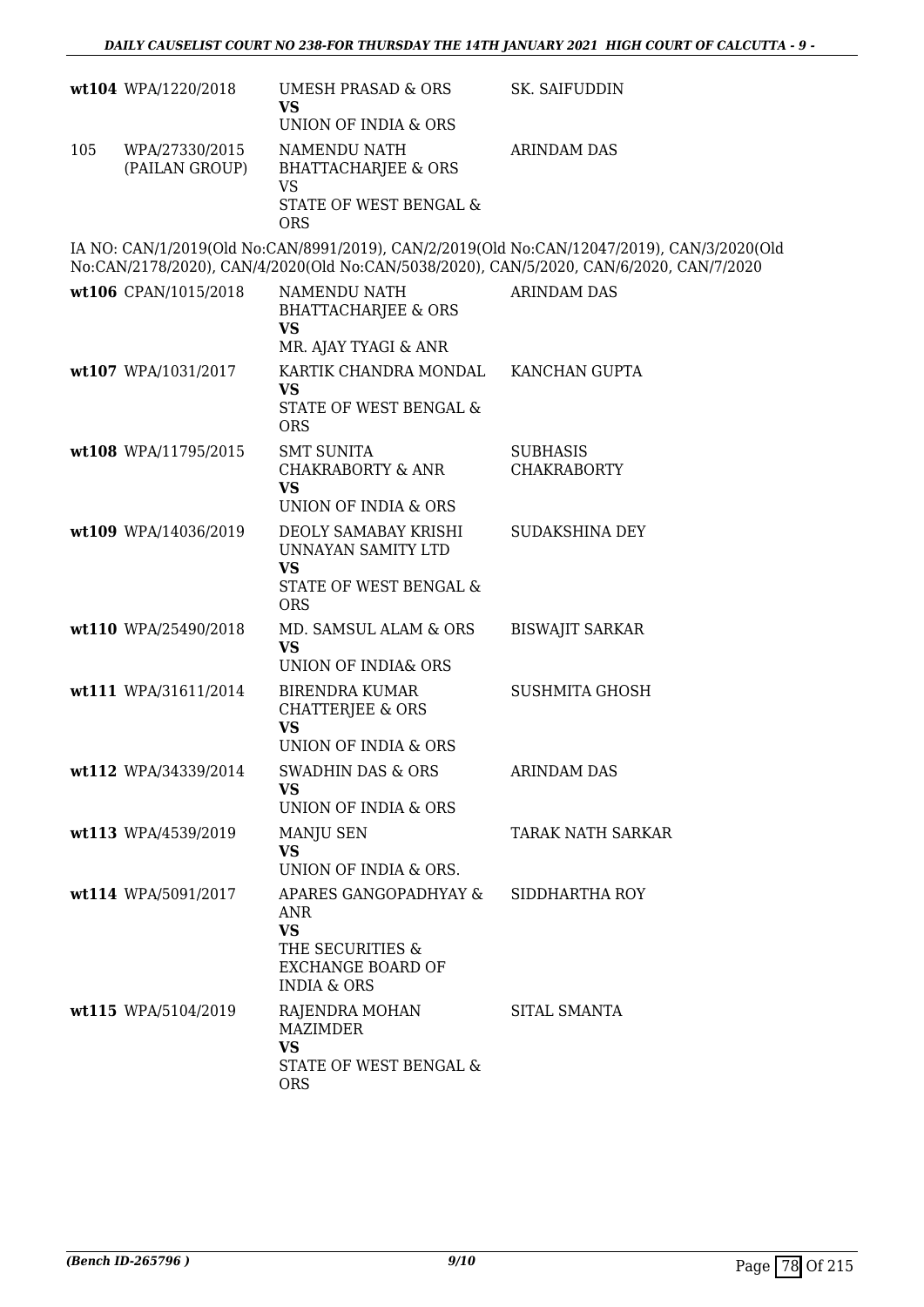| 116 | WPA/3409/2015<br>(PREMIER AGROLIT ORS<br>LTD.) | MD MEHAMUD ALAM &<br>VS<br>UNION OF INDIA & ORS                                                                    | <b>ARINDAM DAS</b>                                                                        |
|-----|------------------------------------------------|--------------------------------------------------------------------------------------------------------------------|-------------------------------------------------------------------------------------------|
|     | IA NO: CAN/1/2018(Old No:CAN/1285/2018)        |                                                                                                                    |                                                                                           |
| 117 | WPA/13218/2015<br>(WARIS FINANCE I. VS<br>LTD) | SAMIR MONDAL & ANR<br>UNION OF INDIA & ORS                                                                         | <b>S CHAKRABORTY</b>                                                                      |
|     |                                                | IA NO: CAN/1/2020(Old No:CAN/168/2020), CAN/2/2020(Old No:CAN/816/2020), CAN/3/2020                                |                                                                                           |
|     | wt118 WPA/18794/2015                           | <b>DIPANKAR ROY &amp; ORS</b><br>VS<br>STATE OF WEST BENGAL &<br><b>ORS</b>                                        | <b>SAKHAWAT</b><br><b>KHANDAKAR</b>                                                       |
|     | IA NO: CAN/1/2015(Old No:CAN/12196/2015)       |                                                                                                                    |                                                                                           |
| 119 | (G.B.C INDUSTRIAL VS<br>$GR.$ )                | WPA/13988/2015 NARAYAN DEBNATH & ORS<br>UNION OF INDIA & ORS.                                                      | <b>ARINDAM DAS</b>                                                                        |
|     |                                                | IA NO: CAN/1/2016(Old No:CAN/12205/2016), CAN/2/2017(Old No:CAN/8260/2017)                                         |                                                                                           |
|     | wt120 WPA/22708/2015                           | SRABANTI SHYAMAL & ANR<br><b>VS</b><br>STATE OF WEST BENGAL &<br><b>ORS</b>                                        | RINKU PACHHAL                                                                             |
| 121 | WPA/17513/2015<br>(ANNEX INFRA)                | <b>ASHOK NEOGY</b><br><b>VS</b><br>UNION OF INDIA & ORS                                                            | ANINDA DAS                                                                                |
|     | No:CAN/8935/2019)                              |                                                                                                                    | IA NO: CAN/1/2017(Old No:CAN/2509/2017), CAN/2/2019(Old No:CAN/7742/2019), CAN/3/2019(Old |
|     | wt122 WPA/23083/2018                           | <b>ANNEX INVESTOR &amp;</b><br><b>AGENTS WELFARE</b><br><b>ASSOCIATION &amp; ANR</b><br>VS.<br>UNION OF INDIA& ORS | A. DAS                                                                                    |
| 123 | WPA/17904/2015<br>(RAHUL GROUP.)               | DEPOSITORS & AGENT<br>WELFARE ASSO. OF RAHUL<br><b>GROUP &amp; ORS</b><br>VS<br>UNION OF INDIA & ORS               | ARINDAM DAS                                                                               |

IA NO: CAN/1/2016(Old No:CAN/11781/2016), CAN/2/2018(Old No:CAN/3445/2018)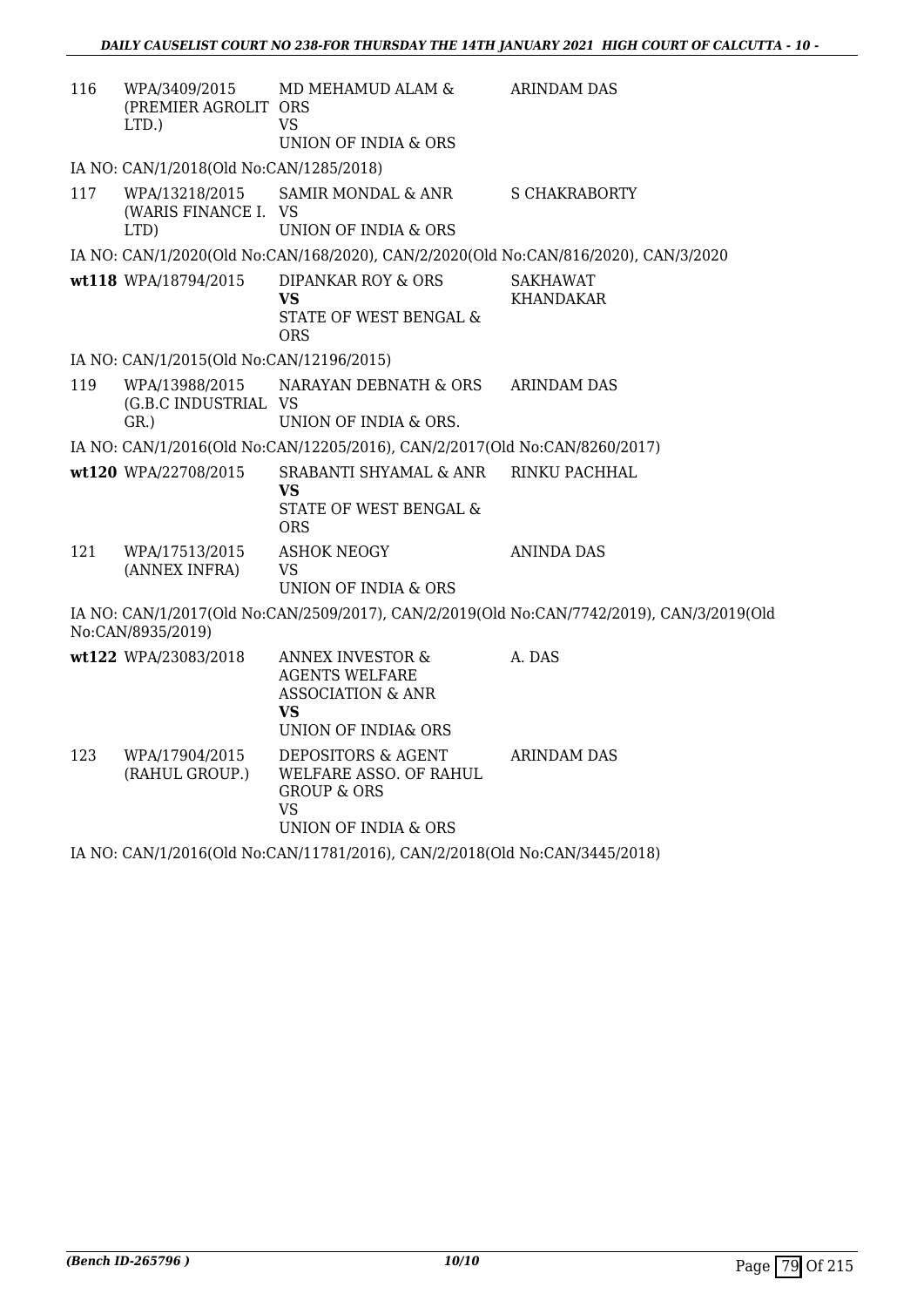

# **Appellate Side**

**DAILY CAUSELIST For Thursday The 14th January 2021**

# **COURT NO. 36**

# **SINGLE BENCH () AT 2:00 PM HON'BLE JUSTICE DEBANGSU BASAK (VIA VIDEO CONFERENCE)**

## **(FOR THURSDAY THE 14TH JANUARY 2021)**

#### **ON THURSDAY, 14TH JANUARY 2021 AT 2.00 P.M. – WILL SIT SINGLY AND TAKE UP SOME CONTEMPT, ASSIGNED, REVIEW, MODIFICATION/CLARIFICATION MATTERS ARISING OUT OF EARLIER DETERMINATION(S)**

#### **NOTE: MATTERS WILL BE TAKEN UP THROUGH PHYSICAL HEARING ONLY WHEN BOTH THE PARTIES ARE AGREED.**

#### **TO BE MENTIONED**

1 WPA/6476/2020 (Correction) RATAN CHAKRABORTY VS LIC & ORS PRANTICK GHOSH IA NO: CAN/1/2020(Old No:CAN/5138/2020)

#### **APPLICATION**

| $\overline{2}$ | WPA/8456/2015                            | RANJIT KUMAR SAPUI<br>VS<br>STATE OF WEST BENGAL &<br>ORS   | MADHURIMA SARKAR                   |  |  |
|----------------|------------------------------------------|-------------------------------------------------------------|------------------------------------|--|--|
|                | IA NO: CAN/5/2020, CAN/6/2021            |                                                             |                                    |  |  |
| 3              | CPAN/923/2019                            | DEBOBRATA DEY<br>VS<br><b>SUBHRANSU BASU</b>                | <b>SAFIK DEWAN</b>                 |  |  |
|                | IA NO: CAN/1/2019(Old No:CAN/12293/2019) |                                                             |                                    |  |  |
|                | wt4 WPA/9567/2019                        | DEBOBRATA DEY<br>VS<br>STATE OF WEST BENGAL &<br><b>ORS</b> | DEBOBRATA DEY (IN<br>PERSON)       |  |  |
| 5              | CPAN/1254/2019                           | MANS KUMAR SATPATHY<br>VS<br>SANKAR BERA                    | UTTAM KUMAR<br><b>BHATTACHARYA</b> |  |  |
|                | IA NO: CAN/1/2019(Old No:CAN/12800/2019) |                                                             |                                    |  |  |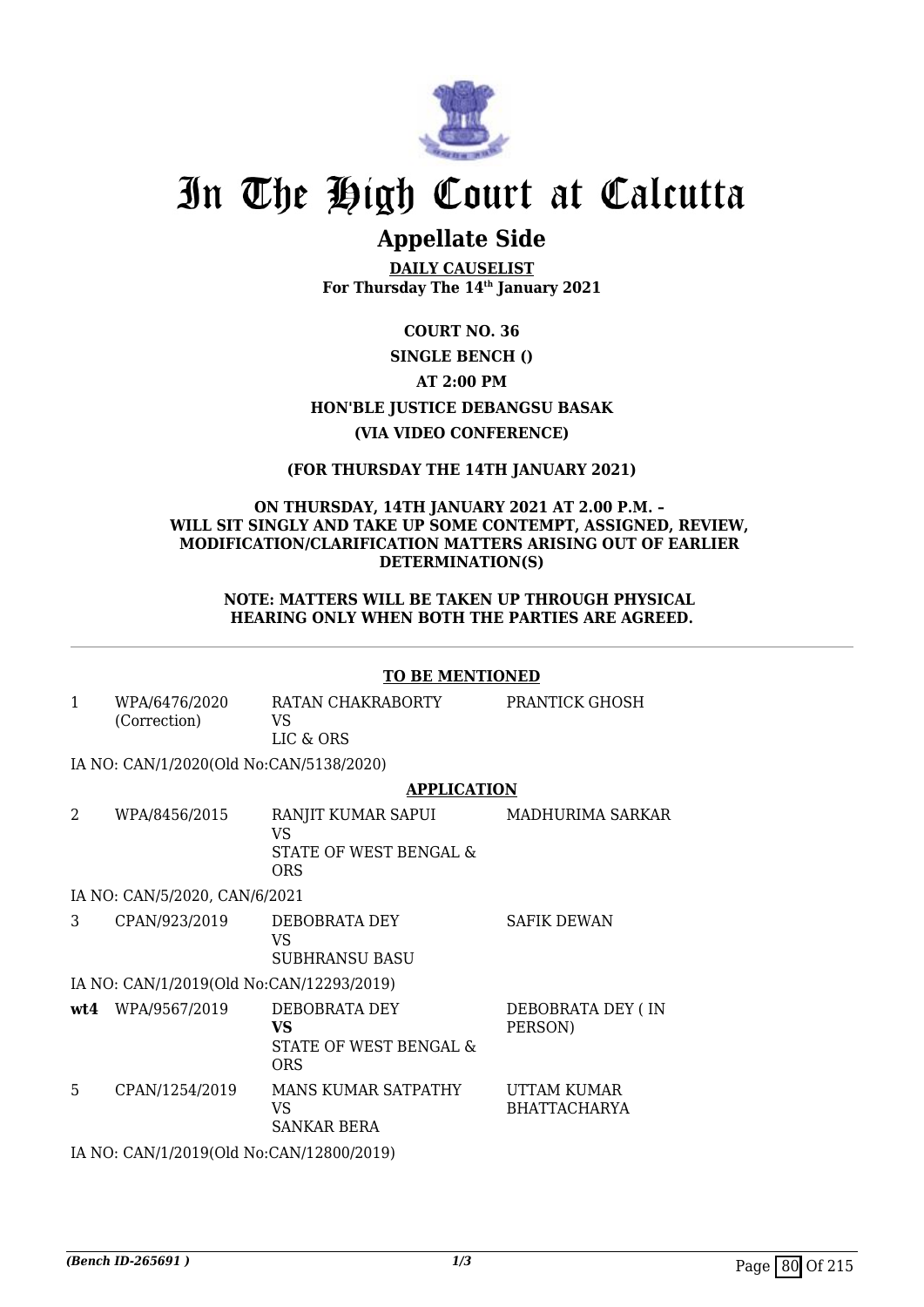|    | wt6 WPA/16366/2018                      | MANAS KUMAR SATPATHY6<br><b>VS</b><br>STATE OF WEST BENGAL &<br><b>ORS</b>                          | <b>SOUMITA GHOSH</b>         |
|----|-----------------------------------------|-----------------------------------------------------------------------------------------------------|------------------------------|
| 7  | CPAN/1333/2019                          | RAMKRISHNA BRAHAMA<br>VS<br><b>BULBUL ISLAM SK. &amp; ORS.</b>                                      | <b>ATIS KR.BISWAS</b>        |
|    | IA NO: CAN/3/2021                       |                                                                                                     |                              |
|    | wt8 WPA/11108/2019                      | RAMKRISHNA BRAHMA<br><b>VS</b><br>STATE OF WEST BENGAL &<br><b>ORS</b>                              | ATIS KUMAR BISWAS            |
| 9  | RVW/108/2020<br>(Defective)             | RAMJAN MONDAL AND<br><b>ANOTHER</b><br><b>VS</b><br><b>DULAL CHANDRA GHOSH</b><br><b>AND OTHERS</b> | ARGHYA<br><b>CHAKRABRATI</b> |
|    | IA NO: CAN/1/2020, CAN/2/2020           |                                                                                                     |                              |
| 10 | CPAN/325/2020                           | HASI RANI ROY (BHOWMIK)<br><b>VS</b><br>DR. NETAI MONDAL, CMOH,<br>PURBA MIDNAPORE                  | J. N. MANNA                  |
|    | wt11 WPA/5349/2020                      | HASI RANI ROY BHOWMICK<br><b>VS</b><br>STATE OF WEST BENGAL &<br><b>ORS</b>                         | J N MANNA                    |
|    | IA NO: CAN/1/2020(Old No:CAN/4724/2020) |                                                                                                     |                              |
| 12 | CPAN/453/2020                           | PRATIM BHOWMICK<br><b>VS</b><br>SANJOY GHOSH                                                        | <b>MANIKA SARKAR</b>         |
|    | IA NO: CAN/1/2020                       |                                                                                                     |                              |
|    | wt13 WPA/19601/2019                     | PRATIM BHOWMICK & ANR MANIKA SARKAR<br>VS<br>STATE OF WEST BENGAL &<br><b>ORS</b>                   |                              |
| 14 | CPAN/639/2020                           | AVISHEK BHATTACHARYA<br><b>VS</b><br>KRISHNA KUMAR DAS AND<br><b>ANR</b>                            | <b>BIKRAM BANERJEE</b>       |
|    | wt15 WPA/5992/2020                      | AVISHEK BHATTACHARYA<br><b>VS</b><br>STATE OF WEST BENGAL &<br><b>ORS</b>                           | <b>BIKRAM BANERJEE</b>       |
|    | IA NO: CAN/1/2020(Old No:CAN/4163/2020) |                                                                                                     |                              |
| 16 | CPAN/657/2020                           | <b>SUDIP MANDAL</b><br><b>VS</b><br><b>JOSEPH LAWRENCE AND</b><br>ORS.                              | RITUPARNA MAITRA             |
|    | wt17 WPA/6432/2020                      | <b>SUDIP MANDAL</b><br>VS<br><b>BANGIYA GRAMIN VIKASH</b><br><b>BANK &amp; ORS.</b>                 | RITUPARNA MAITRA             |
|    |                                         | IA NO: CAN/1/2020(Old No:CAN/5061/2020), CAN/2/2021                                                 |                              |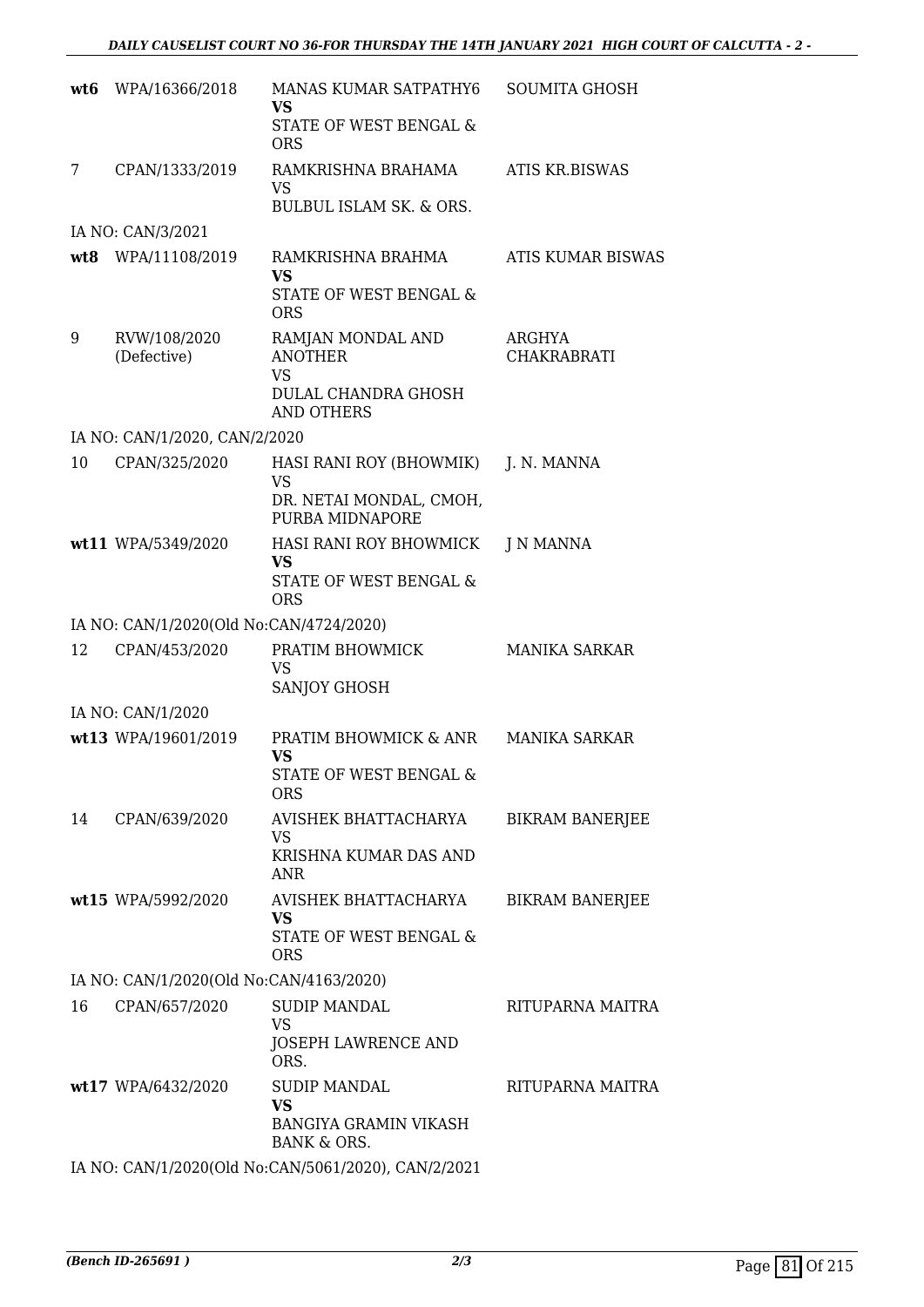| 18 | WPA/7888/2020<br>(File not supplied) | <b>AMIT ROY</b><br>VS<br>WBSEDCL AND OTHERS                                   | <b>SUPRIYO</b><br><b>CHATTOPADHYAY</b> |
|----|--------------------------------------|-------------------------------------------------------------------------------|----------------------------------------|
|    | IA NO: CAN/1/2021                    |                                                                               |                                        |
| 19 | CPAN/17/2021                         | SMRITI BHATTACHARYA<br>VS<br>AMINUL AHASAN AND ORS                            | <b>SACHINDRANATH</b><br><b>MISRA</b>   |
|    | wt20 WPA/7866/2020                   | SMRITI BHATTACHARYA<br>VS<br>STATE OF WEST BENGAL                             | SACHINDRA NATH<br><b>MISHRA</b>        |
| 21 | CPAN/36/2021                         | ASHIM GHOSH<br>VS<br>ANJAN KAR, CHAIRPERSON,<br>SURI MUNICIPALCITY AND<br>ORS | SMITA PAL                              |
|    | wt22 WPA/14073/2018                  | ASHIM GHOSH<br>VS<br>STATE OF WEST BENGAL<br>&ORS                             | SMITA PAL                              |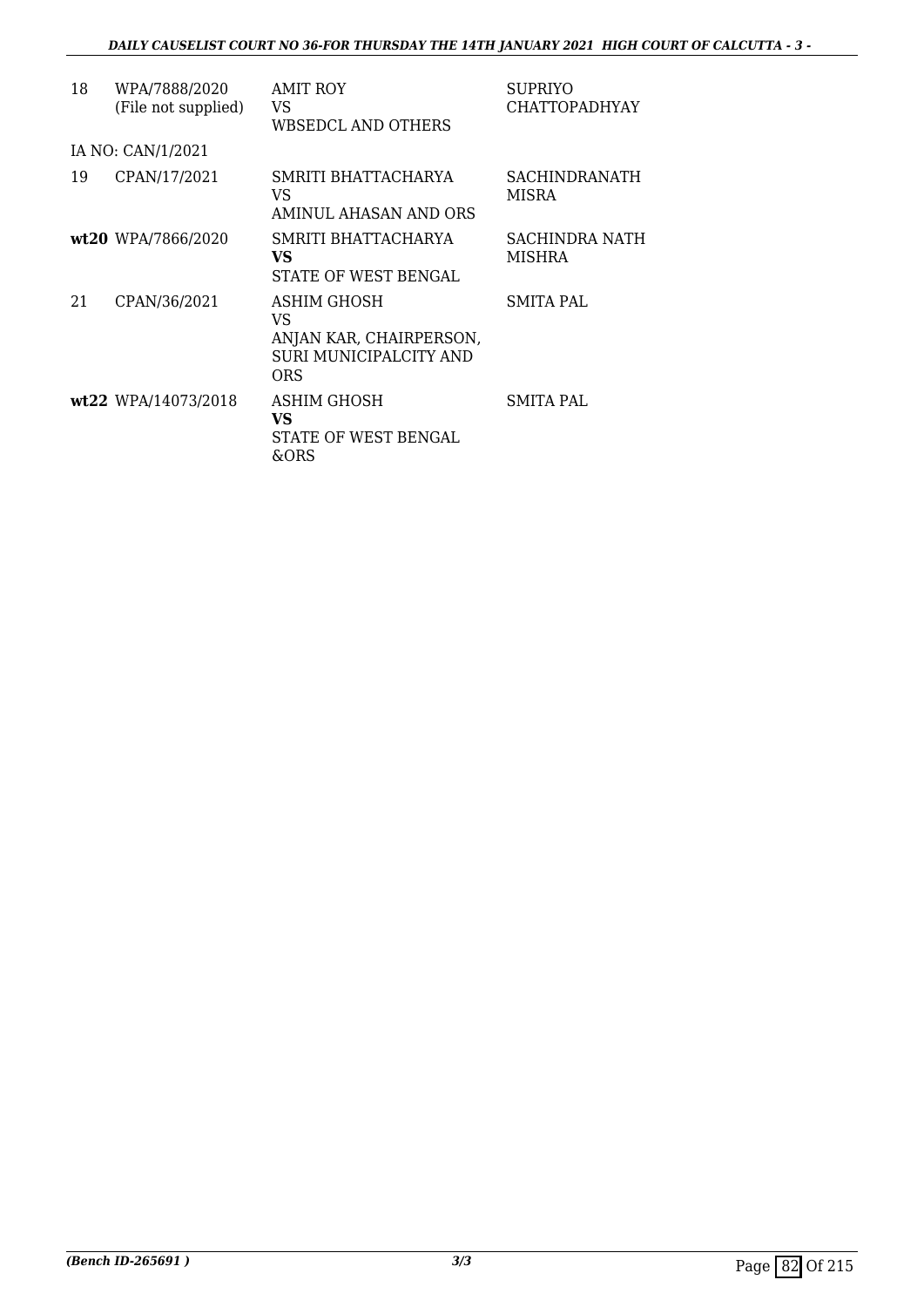

# **Appellate Side**

**DAILY CAUSELIST For Thursday The 14th January 2021**

# **COURT NO. 38**

**SINGLE BENCH (SB - II)**

**AT 10:45 AM**

**HON'BLE JUSTICE ASHIS KUMAR CHAKRABORTY**

**(VIA VIDEO CONFERENCE)**

#### **ON AND FROM MONDAY THE 11TH JANUARY, 2021 - MATTERS ( MOTION & HEARING) UNDER ARTICLE 226 OF THE CONSTITUTION OF INDIA RELATING TO LAND UNDER GROUP I INCLUDING APPLICATIONS CONNECTED THERETO. NOTE: MATTERS WILL BE TAKEN UP THROUGH PHYSICAL HEARING ONLY WHEN BOTH THE PARTIES ARE AGREED MENTIONING WILL BE PERMITTED ONLY ON THE VIRTUAL MODE INDICATING GROUP(S) OR SECTION(S) ALONG WITH GROUND OF URGENCY**

#### **MOTION**

| $\mathbf{1}$ | WPA/5434/2019  | SHYAMAL KUMAR SINHA &<br><b>ANR</b><br>VS.<br><b>STATE OF WEST BENGAL &amp;</b><br><b>ORS</b> | SUBHASHIS SAHA  |
|--------------|----------------|-----------------------------------------------------------------------------------------------|-----------------|
| 2            | WPA/19244/2019 | SHYAMALI BISWAS & ORS<br>VS<br>STATE OF WEST BENGAL &<br><b>ORS</b>                           | PRANATI DAS     |
| 3            | WPA/1363/2020  | SAILEN DEY & ORS<br>VS.<br>STATE OF WEST BENGAL &<br><b>ORS</b>                               | PANCHANAN HAJRA |
| 4            | WPA/1364/2020  | BIKASH KUNDU & ORS<br>VS.<br>STATE OF WEST BENGAL &<br><b>ORS</b>                             | PANCHANAN HAJRA |
| 5            | WPA/1366/2020  | DEBABRATA MAJI & ANR<br><b>VS</b><br>STATE OF WEST BENGAL &<br><b>ORS</b>                     | PANCHANAN HAJRA |
| 6            | WPA/1372/2020  | KUBJA NANDI & ORS<br><b>VS</b><br>STATE OF WEST BENGAL &<br><b>ORS</b>                        | PANCHANAN HAZRA |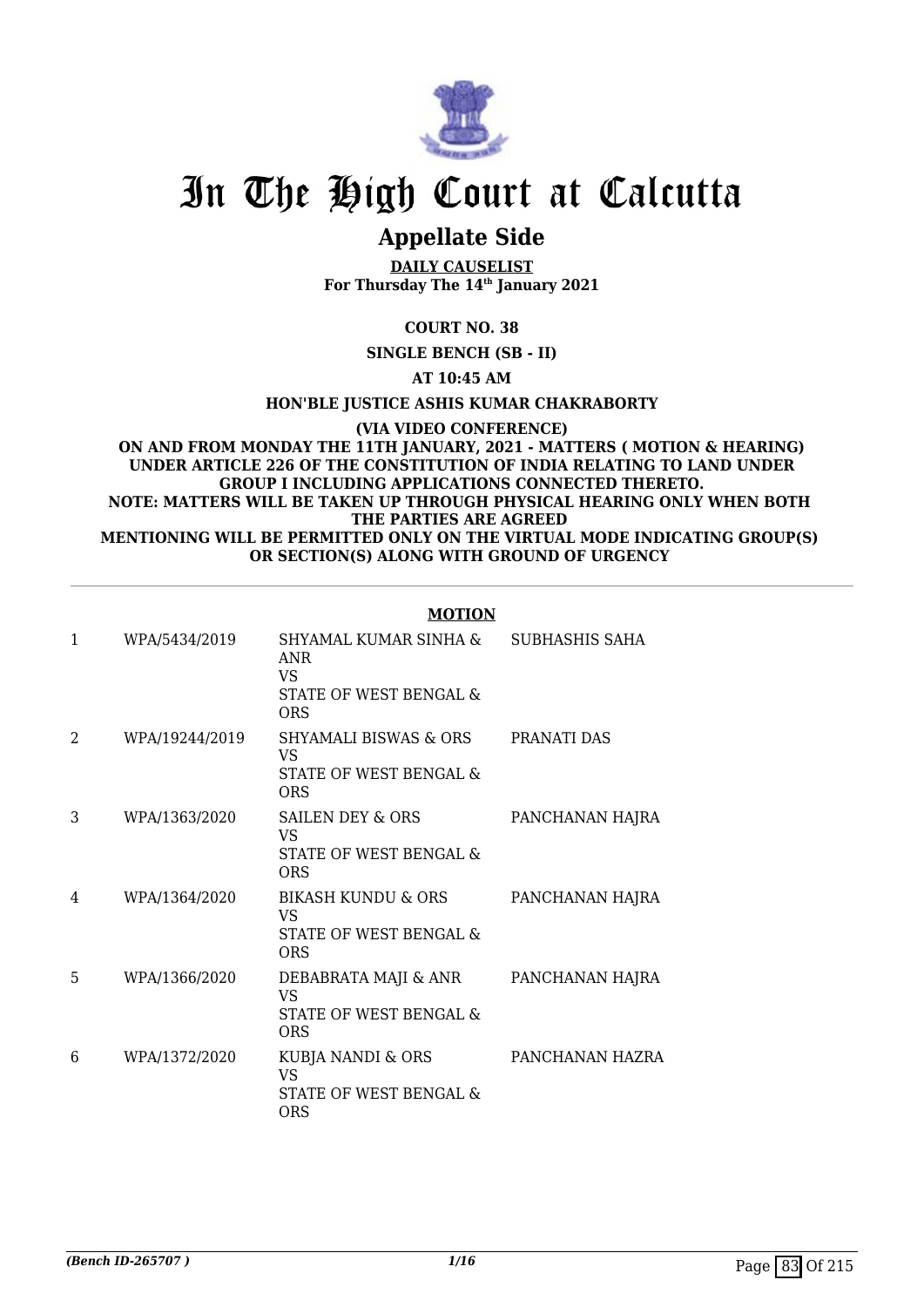| 7  | WPA/1391/2020                         | REKHA MAJI<br><b>VS</b><br>STATE OF WEST BENGAL &<br><b>ORS</b>                                        | PANCHANAN HAJRA           |
|----|---------------------------------------|--------------------------------------------------------------------------------------------------------|---------------------------|
| 8  | WPA/1395/2020                         | SUBRATA MAJI & ANR<br><b>VS</b><br>STATE OF WEST BENGAL &<br><b>ORS</b>                                | PANCHANAN HAJRA           |
| 9  | WPA/1398/2020                         | RATIRANJAN KUNDU<br><b>VS</b><br>STATE OF WEST BENGAL &<br><b>ORS</b>                                  | PANCHANAN HAJRA           |
| 10 | WPA/1412/2020                         | GITA NANDI @ GITARANI<br><b>NANDI &amp; ORS</b><br><b>VS</b><br>STATE OF WEST BENGAL &<br><b>ORS</b>   | PANCHANAN HAJRA           |
| 11 | WPA/1415/2020                         | SWAPAN KUMAR MAJI<br>VS<br>STATE OF WEST BENGAL &<br><b>ORS</b>                                        | PANCHANAN HAJRA           |
| 12 | WPA/1473/2020                         | NEPAL CHANDRA GHOSH &<br><b>ORS</b><br><b>VS</b><br>STATE OF WEST BENGAL &<br><b>ORS</b>               | PANCHANAN HAJRA           |
| 13 | WPA/1475/2020                         | KRISHNAPADA DEY & ORS<br><b>VS</b><br>STATE OF WEST BENGAL &<br><b>ORS</b>                             | PANCHANAN HAJRA           |
| 14 | WPA/1481/2020                         | DEBIPRASAD DEY & ORS<br><b>VS</b><br>STATE OF WEST BENGAL &<br><b>ORS</b>                              | PANCHANAN HAJRA           |
| 15 | WPA/1483/2020                         | PRAVAT MONDAL & ORS<br>VS<br>STATE OF WEST BENGAL &<br><b>ORS</b>                                      | PANCHANAN HAJRA           |
| 16 | WPA/1783/2020                         | SEBAK DAS @ SEBAK<br><b>CHANDRA DAS &amp; ANR</b><br><b>VS</b><br>STATE OF WEST BENGAL &<br><b>ORS</b> | <b>SUBHRA NAG</b>         |
| 17 | WPA/3126/2020<br>$(TOP)$ (14.01.2021) | PARBATI NATH DEY & ORS<br>VS<br>STATE OF WEST BENGAL &<br><b>ORS</b>                                   | MAHAMMAD<br><b>MAHMUD</b> |
| 18 | WPA/3782/2020                         | SANTOSH DOLAI<br><b>VS</b><br>STATE OF WEST BENGAL &<br><b>ORS</b>                                     | <b>GAUTAM GURIA</b>       |
| 19 | WPA/3856/2020                         | DAYAMOY MAJI<br>VS<br>STATE OF WEST BENGAL &<br><b>ORS</b>                                             | TAPAS KUMAR SAHA          |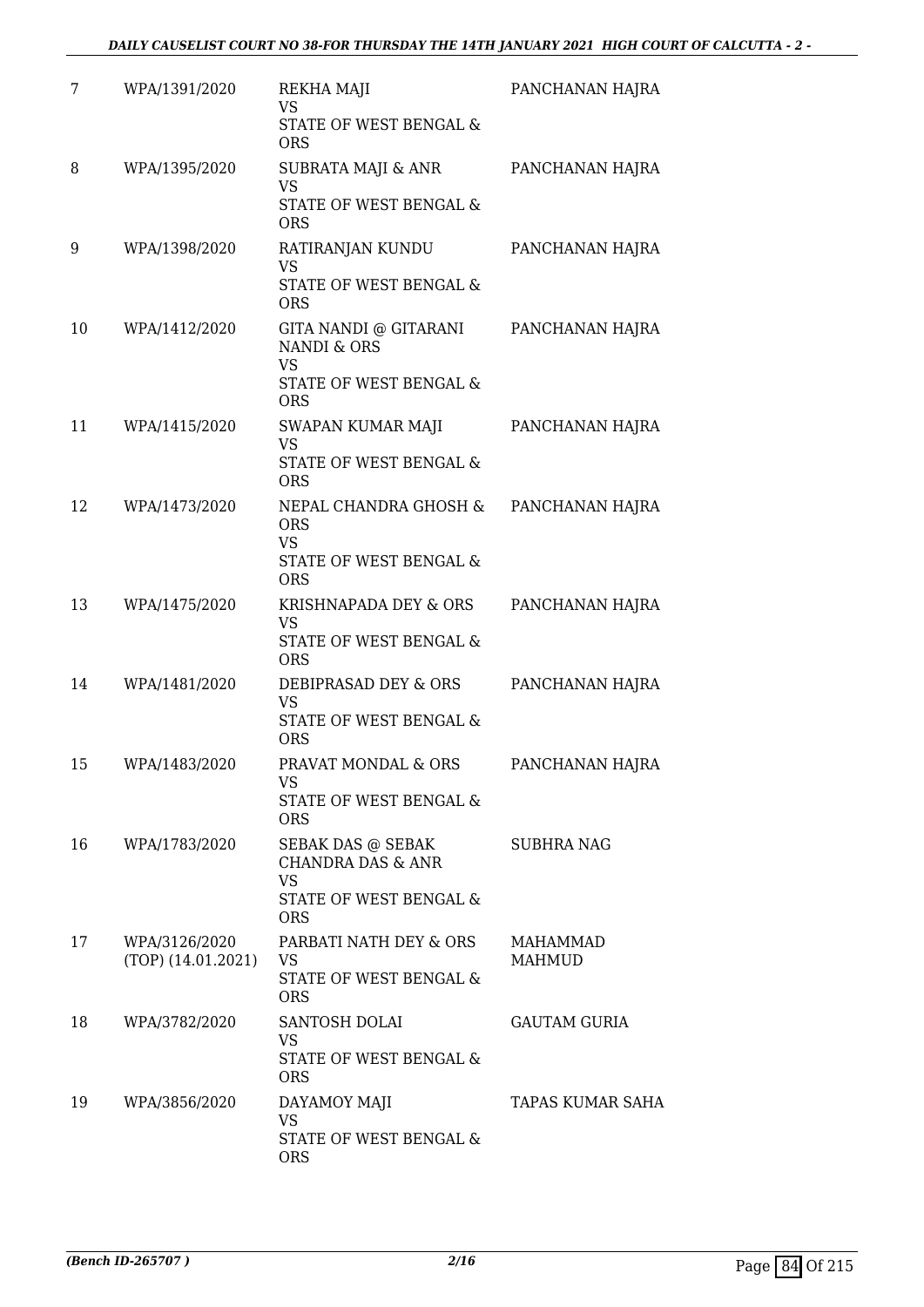| 20 | WPA/3964/2020 | SWAPAN BARIK & ORS<br><b>VS</b><br>STATE OF WEST BENGAL &                                       | TANUSRI SANTRA                      |
|----|---------------|-------------------------------------------------------------------------------------------------|-------------------------------------|
| 21 | WPA/3966/2020 | <b>ORS</b><br>SANTOSH KUMAR JANA<br><b>VS</b>                                                   | <b>ARIJIT BERA</b>                  |
|    |               | STATE OF WEST BENGAL &<br><b>ORS</b>                                                            |                                     |
| 22 | WPA/3983/2020 | PARASURAM ADAK @<br>KHOKAN ADAK<br><b>VS</b><br>STATE OF WEST BENGAL &<br><b>ORS</b>            | <b>GAUTAM GURIA</b>                 |
| 23 | WPA/4058/2020 | HARAN ALI MOLLA<br>VS<br>STATE OF WEST BENGAL &<br>ORS.                                         | <b>GURUPADA DAS</b>                 |
| 24 | WPA/4112/2020 | <b>BALARAM GHOSH</b><br><b>VS</b><br>UNION OF INDIA & ORS                                       | PABITRA BISWAS                      |
| 25 | WPA/4113/2020 | JAGADISH GHOSH<br><b>VS</b><br>UNION OF INDIA & ORS                                             | PABITRA BISWAS                      |
| 26 | WPA/4118/2020 | DINESH CHANDRA PAL<br><b>VS</b><br>STATE OF WEST BENGAL &<br><b>ORS</b>                         | DYUTIMAN BANERJEE                   |
| 27 | WPA/4125/2020 | BISHNU PADA DUA & ORS<br>VS<br>STATE OF WEST BENGAL &<br><b>ORS</b>                             | ANANYA DUTTA                        |
| 28 | WPA/4134/2020 | <b>SANAT KUMAR HALDER @</b><br><b>SANAT HALDER</b><br>VS<br>STATE OF WEST BENGAL<br>&ORS        | <b>SWAPAN KUMAR KAR</b>             |
| 29 | WPA/4273/2020 | PULIN BEHARI ROY & ORS<br>VS<br>STATE OF WEST BENGAL &<br><b>ORS</b>                            | SWAPAN KUMAR KAR                    |
| 30 | WPA/4289/2020 | ANOYARA & ORS<br>VS.<br>UNION OF INDIA & ORS                                                    | DONA GHOSH                          |
| 31 | WPA/4337/2020 | LIPIKA MUKHERJEE & ANR.<br>VS<br>NHAI & ANR.                                                    | ABHIJIT<br><b>CHAKRABARTI</b>       |
| 32 | WPA/4488/2020 | TODI MINERALS PRIVATE<br><b>LIMITED &amp; ANR</b><br>VS<br>STATE OF WEST BENGAL &<br><b>ORS</b> | PINAKI RANJAN<br><b>CHAKRABORTI</b> |
| 33 | WPA/4542/2020 | CHANDAN MUKHERJEE<br>VS<br>STATE OF WEST BENGAL &<br><b>ORS</b>                                 | S.G. CHOWDHURY                      |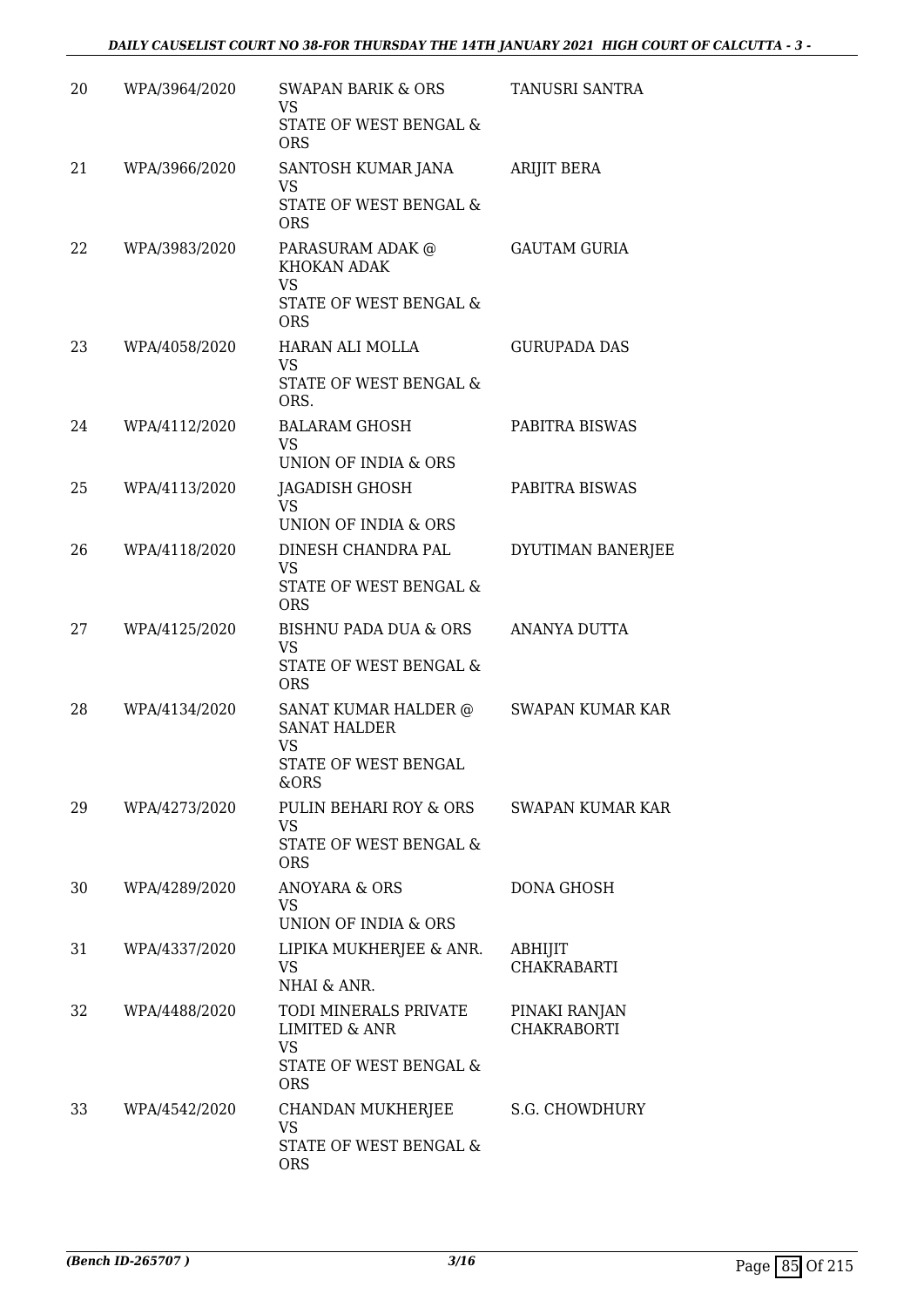| 34 | WPA/4565/2020 | PUSHPENDU MONDAL<br><b>VS</b><br>STATE OF WEST BENGAL & | <b>GIASUDDIN MULLA</b>                 |
|----|---------------|---------------------------------------------------------|----------------------------------------|
|    |               | <b>ORS</b>                                              |                                        |
| 35 | WPA/4593/2020 | SANJOY BHATTACHARYA<br>VS                               | <b>DILIP KUMAR</b><br><b>SHYAMAL</b>   |
|    |               | STATE OF WEST BENGAL &<br><b>ORS</b>                    |                                        |
| 36 | WPA/4646/2020 | <b>SETARA BIBI</b><br><b>VS</b>                         | PRADIP PAUL                            |
|    |               | STATE OF WEST BENGAL &<br><b>ORS</b>                    |                                        |
| 37 | WPA/4695/2020 | ABDUL SUKUR GODER &<br><b>ANR</b><br><b>VS</b>          | MD. YOUNUSH<br><b>MONDAL</b>           |
|    |               | STATE OF WEST BENGAL &<br><b>ORS</b>                    |                                        |
| 38 | WPA/4810/2020 | <b>SUKLA BHOWMICK</b><br><b>VS</b>                      | <b>MARY DATTA</b>                      |
|    |               | STATE OF WEST BENGAL &<br><b>ORS</b>                    |                                        |
| 39 | WPA/4907/2020 | KESHAB CHANDRA GIRI<br><b>VS</b>                        | <b>BHASKAR CHANDRA</b><br><b>MANNA</b> |
|    |               | STATE OF WEST BENGAL &<br><b>ORS</b>                    |                                        |
| 40 | WPA/4936/2020 | TUSHAR KANTI BISWAS<br><b>VS</b>                        | PANCHANAN HAJRA                        |
|    |               | STATE OF WEST BENGAL &<br><b>ORS</b>                    |                                        |
| 41 | WPA/4937/2020 | NIMAI CHANDRA BERA<br><b>VS</b>                         | PANCHANAN HAJRA                        |
|    |               | STATE OF WEST BENGAL &<br>ORS10                         |                                        |
| 42 | WPA/4938/2020 | NIRUP KR GHOSH<br><b>VS</b>                             | PANCHANAN HAJRA                        |
|    |               | STATE OF WEST BENGAL &<br><b>ORS</b>                    |                                        |
| 43 | WPA/4939/2020 | SHUBHAJIT MANDAL & ANR DYUTIMAN BANERJEE<br>VS          |                                        |
|    |               | STATE OF WEST BENGAL &<br><b>ORS</b>                    |                                        |
| 44 | WPA/4943/2020 | PRATAP GHOSH<br>VS                                      | KAMAL KANTA KAR                        |
|    |               | STATE OF WEST BENGAL &<br><b>ORS</b>                    |                                        |
| 45 | WPA/4970/2020 | DHANANJAY TAPADAR<br><b>VS</b>                          | HEMANTA COOMER<br>MITTER               |
|    |               | STATE OF WEST BENGAL &<br><b>ORS</b>                    |                                        |
| 46 | WPA/4990/2020 | PATELNAGAR MINERALS &<br><b>INDUSTRIES PRIVATE</b>      | PINAKI RANJAN<br><b>CHAKRABARTI</b>    |
|    |               | <b>LIMITED &amp; ANR</b><br>VS                          |                                        |
|    |               | STATE OF WEST BENGAL &<br><b>ORS</b>                    |                                        |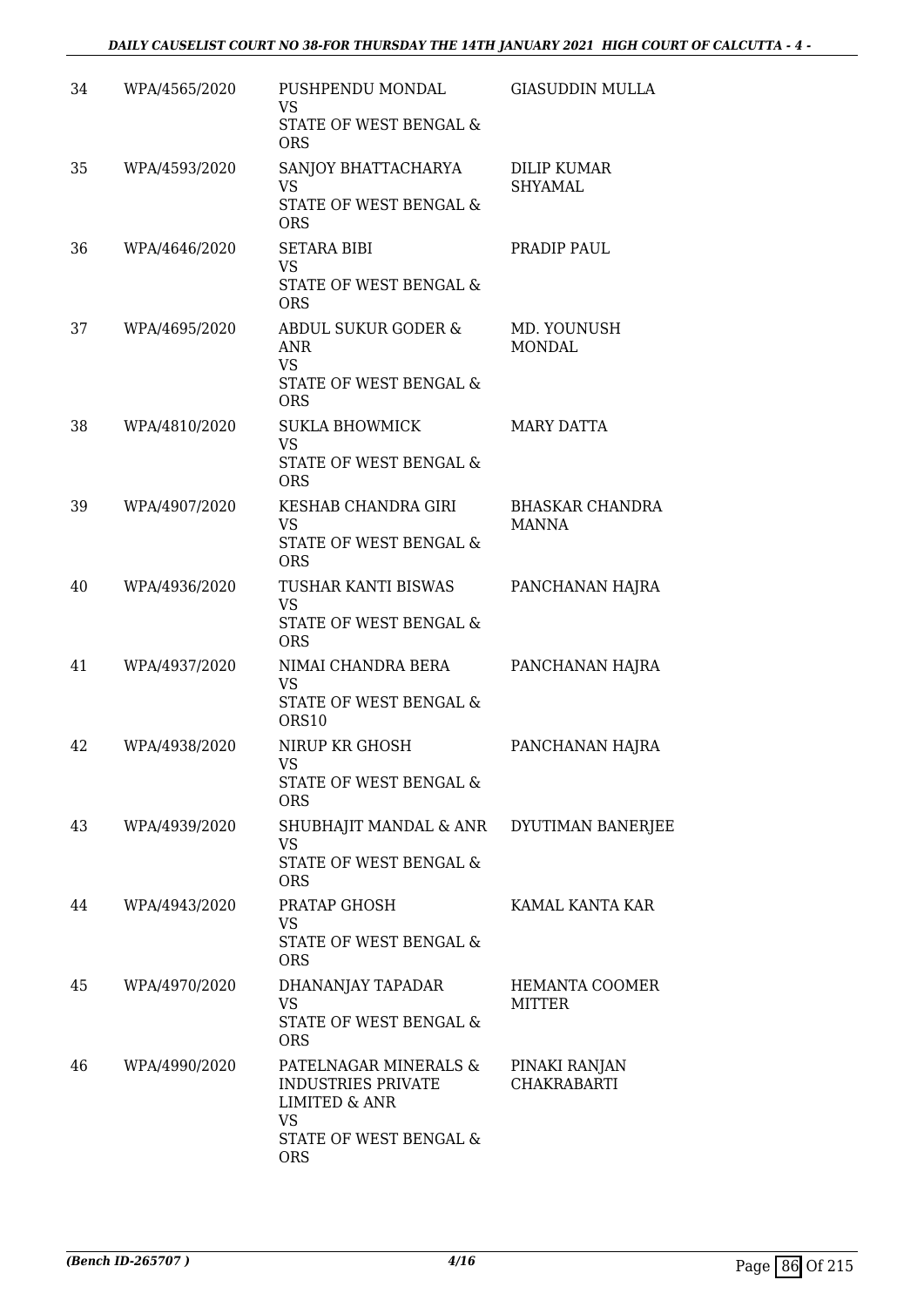| 47 | WPA/5027/2020     | RATNA GUHA<br>VS<br>STATE OF WEST BENGAL &<br><b>ORS</b>                                                           | PARTHA PRATIM<br><b>KANJILAL</b>     |
|----|-------------------|--------------------------------------------------------------------------------------------------------------------|--------------------------------------|
| 48 | WPA/5049/2020     | AMIYA KR. MONDAL & ANR.<br>VS<br>STATE OF WEST BENGAL &<br>ORS.                                                    | KAMAL KANTA KAR                      |
| 49 | WPA/5051/2020     | KANU PAUL CHOWDHURY<br><b>VS</b><br>UNION OF INDIA & ORS                                                           | <b>MAYUKH MAITRA</b>                 |
| 50 | WPA/5052/2020     | JHUNU PAUL CHOWDHURY<br>& ORS<br><b>VS</b><br>UNION OF INDIA & ORS                                                 | <b>MAYUKH MAITRA</b>                 |
| 51 | WPA/5059/2020     | ADARSHA PRATIBANDHI<br><b>SAMITY &amp; ANR</b><br>VS<br>STATE OF WEST BENGAL &<br><b>ORS</b>                       | <b>SUBRATA SAHA</b>                  |
| 52 | WPA/5103/2020     | <b>SHYAMAPRASAD HAZRA &amp;</b><br><b>ANR</b><br>VS.<br>STATE OF WEST BENGAL &<br><b>ORS</b>                       | <b>MALAY</b><br><b>BHATTACHARYYA</b> |
| 53 | WPA/5140/2020     | MD. ABDUR RAJJAK<br><b>VS</b><br>UNION OF INDIA & ORS                                                              | DONA GHOSH                           |
| 54 | WPA/5198/2020     | NIJAM ALI MONDAL<br><b>VS</b><br>STATE OF WEST BENGAL &<br><b>ORS</b>                                              | <b>ABDUR RAHAMAN</b>                 |
| 55 | WPA/5258/2020     | HIMANGSHU SEKHAR TAH<br><b>VS</b><br>STATE OF WEST BENGAL &<br><b>ORS</b>                                          | <b>GOURAV BANERJI</b>                |
| 56 | WPA/5542/2020     | RAMANUJ SINGH<br>VS<br>STATE OF WEST BENGAL&<br><b>ORS</b>                                                         | <b>AMRITO GOURAV KAR</b>             |
| 57 | WPA/7277/2020     | HARIPADA MONDAL AND<br><b>OTHERS</b><br><b>VS</b><br>STATE OF WEST BENGAL<br>AND ORS.                              | <b>MUKTESWAR MAITY</b>               |
|    | IA NO: CAN/1/2020 |                                                                                                                    |                                      |
| 58 | WPA/7471/2020     | SMT SATWANTI DEVI<br>VS<br>THE CHAIRMAN, SUB DIV<br>MAGISTRATE, SR CITIZEN<br>WELFARE AND MAIN<br>TRIBUNAL AND ANR | ANJALI NAG                           |

IA NO: CAN/1/2020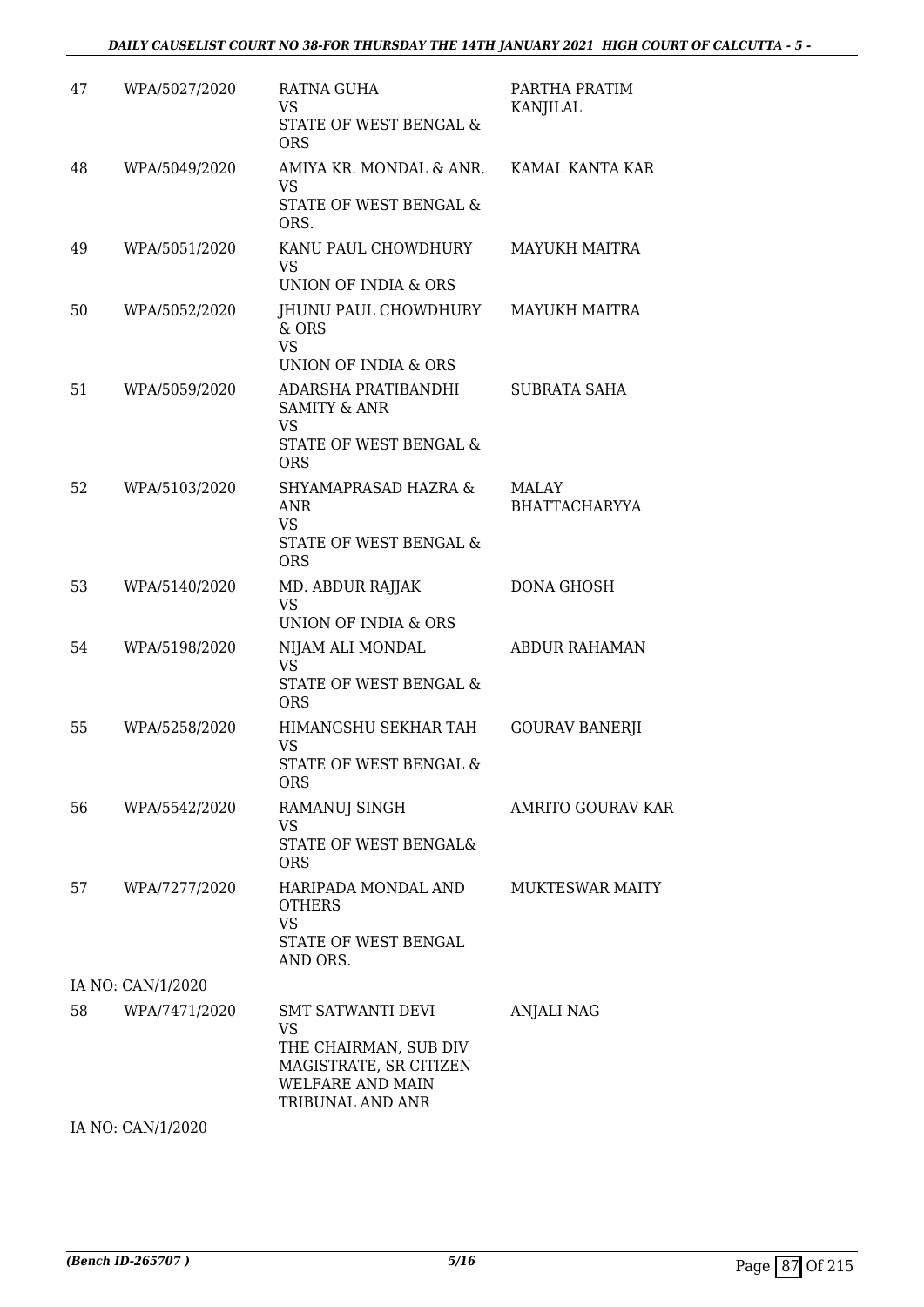## *DAILY CAUSELIST COURT NO 38-FOR THURSDAY THE 14TH JANUARY 2021 HIGH COURT OF CALCUTTA - 6 -*

| 59 | WPA/7505/2020     | <b>SUDHIR KUMAR</b><br><b>UDGIRKKAR</b><br><b>VS</b><br>State of West Bengal                             | ANAND JHA                              |
|----|-------------------|----------------------------------------------------------------------------------------------------------|----------------------------------------|
|    | IA NO: CAN/1/2020 |                                                                                                          |                                        |
| 60 | WPA/7569/2020     | <b>ABANI ROY</b><br><b>VS</b><br>State of West Bengal                                                    | TARUN DAS SARMA                        |
|    | IA NO: CAN/1/2020 |                                                                                                          |                                        |
| 61 | WPA/7924/2020     | PRADIP MAITY<br>VS<br>STATE OF WEST BENGAL                                                               | SANTI PADA PAHARI                      |
| 62 | WPA/8254/2020     | AND ORS.<br><b>BHOLANATH HALDEWR</b><br>AND ORS<br>VS<br>STATE OF WEST BENGAL<br>AND ORS.                | LAKSHMINATH<br><b>BHATTACHARYYA</b>    |
| 63 | WPA/8369/2020     | SUDIPTO ADHIKARI<br><b>VS</b><br>UNION OF INDIA AND<br><b>OTHERS</b>                                     | <b>DEBASIS SUR</b>                     |
| 64 | WPA/8473/2020     | MD ANAMUL SHEK<br>VS<br>STATE OF WEST BENGAL<br>AND ORS.                                                 | <b>MANIKA SARKAR</b>                   |
| 65 | WPA/8613/2020     | <b>JITENDRANATH MAHANTY</b><br><b>AND ORS</b><br>VS<br>STATE OF WEST BENGAL<br>AND ORS.                  | FALGUNI<br><b>BANDYOPADHYAY</b>        |
| 66 | WPA/8617/2020     | PREMI ARORA<br>VS<br><b>STATE OF WEST BENGAL</b><br>AND ORS.                                             | <b>SOMNATH ROY</b><br><b>CHOWDHURY</b> |
| 67 | WPA/8629/2020     | ORTHO PHARMA PVT LTD<br>AND ANR<br><b>VS</b><br>WEST BENGAL SMALL<br>INDUSTRIES DEV. CORP<br>LTD AND ORS | <b>SREETAMA BISWAS</b>                 |
| 68 | WPA/8719/2020     | MEGHNAD RANA @<br>MEGNAD RANA<br><b>VS</b><br>STATE OF WEST BENGAL<br>AND ORS.                           | SHAMIK CHATTERJEE                      |
| 69 | WPA/8750/2020     | MANGAL CHANDRA DAS<br>VS<br>STATE OF WEST BENGAL<br>AND ORS.                                             | SUSMITA<br><b>CHOWDHURY</b>            |
| 70 | WPA/8812/2020     | PRADIP KUMAR ADHIKARI<br>@ ADHIKARY AND ANR<br>VS<br>THE STATE OF WEST<br><b>BENGAL AND ORS</b>          | PINAKI RANJAN<br><b>CHAKRABORTI</b>    |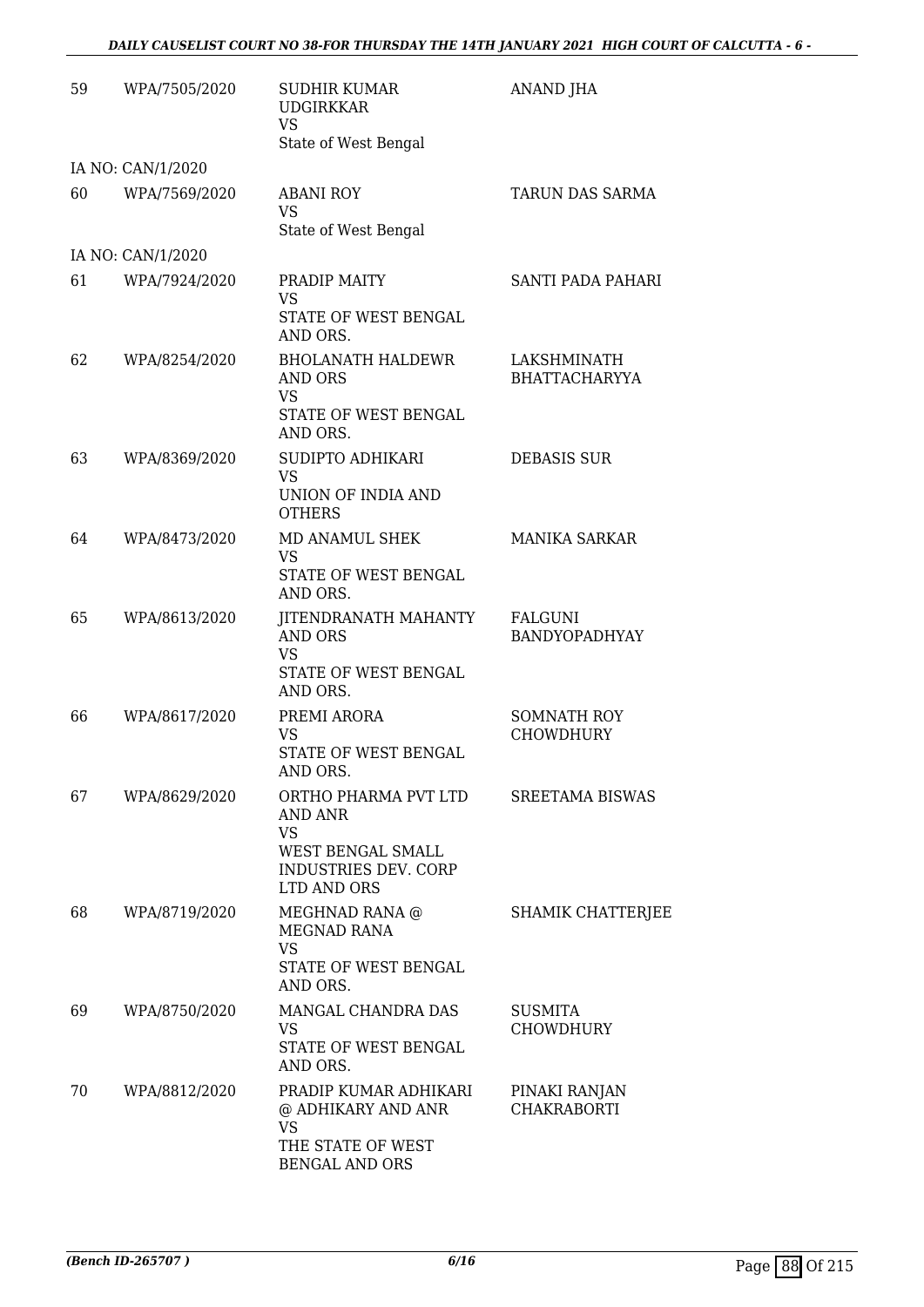| 71 | WPA/8837/2020 | PALCON ABASAN PRIVATE<br>LIMITED<br>VS<br>THE STATE OF WEST<br><b>BENGAL AND ORS</b>                             | <b>SOMNATH ROY</b><br><b>CHOWDHURY</b> |
|----|---------------|------------------------------------------------------------------------------------------------------------------|----------------------------------------|
| 72 | WPA/8905/2020 | SUPENDRA NATH BASAK<br>AND ORS<br><b>VS</b><br>STATE OF WEST BENGAL                                              | SARBANANDA<br>SANYAL                   |
| 73 | WPA/8906/2020 | <b>AND ORS</b><br>SUSHIL CHANDRA BISWAS<br><b>AND ORS</b><br><b>VS</b><br>STATE OF WEST BENGAL<br><b>AND ORS</b> | SARBANANDA<br>SANYAL                   |
| 74 | WPA/8932/2020 | SIKIMUDDIN SK AND<br><b>ANOTHER</b><br>VS<br>STATE OF WEST BENGAL<br>AND ORS.                                    | <b>SUFI KAMAL</b>                      |
| 75 | WPA/9202/2020 | <b>JHARNA DAS</b><br><b>VS</b><br>State of West Bengal                                                           | <b>MONIKA SARKAR</b>                   |
| 76 | WPA/9478/2020 | MANJU RANI MONDAL<br><b>VS</b><br>STATE OF WEST BENGAL<br>AND ORS.                                               | <b>MANIKA SARKAR</b>                   |
| 77 | WPA/9520/2020 | PRAMITA GAYEN<br><b>VS</b><br>STATE OF WEST BENGAL<br>AND ORS.                                                   | <b>DILIP KUMAR</b><br>SHYAMAL          |
| 78 | WPA/9521/2020 | <b>GANESH CHAKRABORTY</b><br><b>VS</b><br>STATE OF WEST BENGAL<br>AND ORS.                                       | DILIP KUMAR<br><b>SHYAMAL</b>          |
| 79 | WPA/9523/2020 | MAA SHITALA BISHALAXMI<br>SANGHA REPD BY SUKHEN<br>MITRA<br><b>VS</b><br>STATE OF WEST BENGAL<br>AND ORS.        | <b>DILIP KUMAR</b><br><b>SHYAMAL</b>   |
| 80 | WPA/9524/2020 | <b>SWAPAN KUMAR PAG</b><br><b>VS</b><br>STATE OF WEST BENGAL<br>AND ORS.                                         | <b>DILIP KUMAR</b><br>SHYAMAL          |
| 81 | WPA/9525/2020 | DEBABRATA GURIA<br>VS<br>STATE OF WEST BENGAL<br>AND ORS.                                                        | DILIP KUMAR<br>SHYAMAL                 |
| 82 | WPA/9528/2020 | UTTAM ROUTH<br><b>VS</b><br>STATE OF WEST BENGAL<br>AND ORS.                                                     | DILIP KUMAR<br>SHYAMAL                 |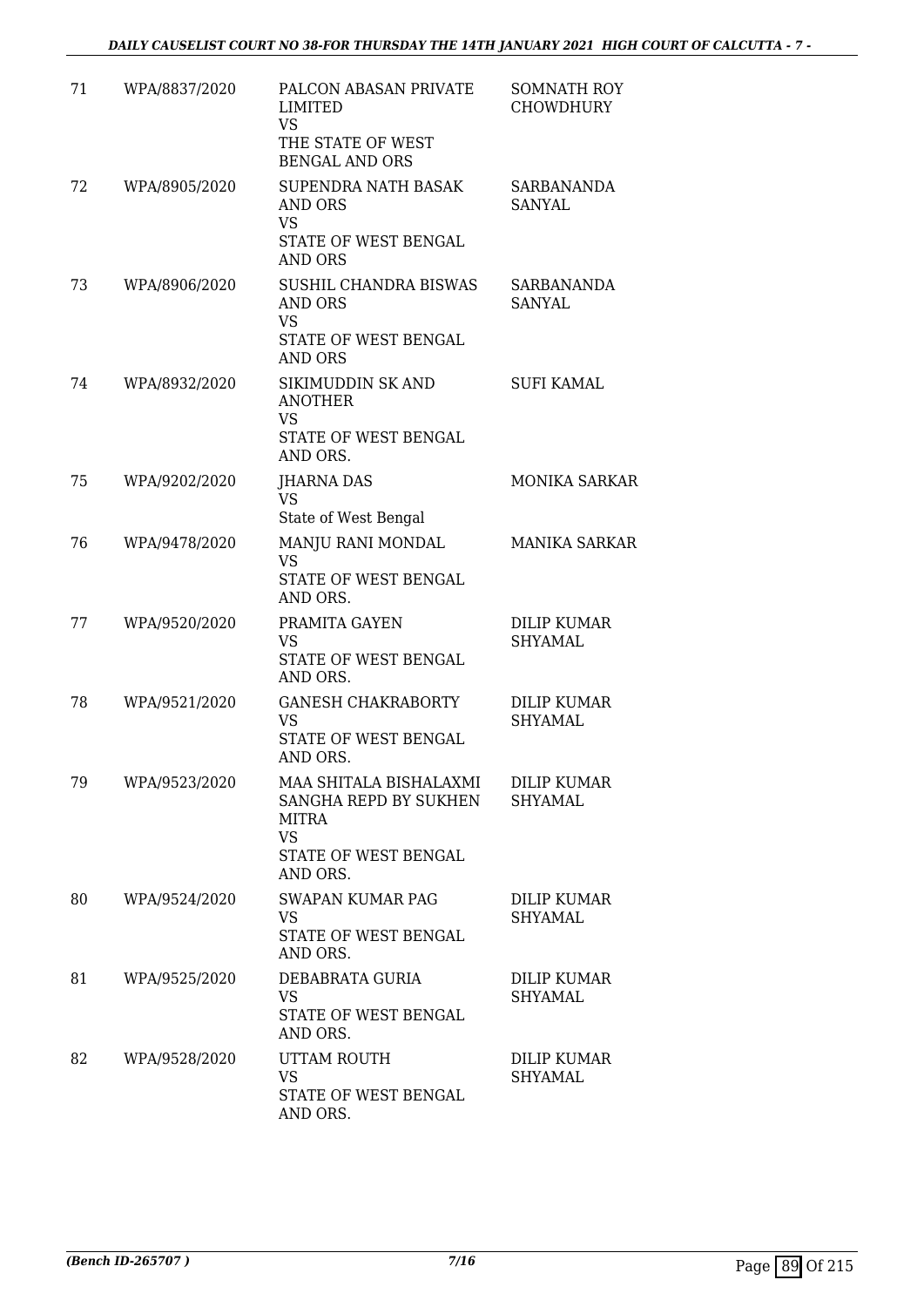| 83 | WPA/9529/2020  | NAMKHANA GRAMBARI<br>REPRESENTED BY AJOY<br><b>KHATUA</b><br><b>VS</b><br>STATE OF WEST BENGAL<br>AND ORS.        | <b>DILIP KUMAR</b><br><b>SHYAMAL</b> |
|----|----------------|-------------------------------------------------------------------------------------------------------------------|--------------------------------------|
| 84 | WPA/9681/2020  | PRABHA SINGH AND<br><b>OTHERS</b><br><b>VS</b><br>STATE OF WEST BENGAL<br>AND ORS.                                | <b>SUMAN BANERJEE</b>                |
| 85 | WPA/9722/2020  | DINESH KUMAR AGARWALA<br>VS<br>State of West Bengal                                                               | <b>JAMIRUDDIN KHAN</b>               |
| 86 | WPA/9831/2020  | KRISHNA GUHA<br><b>VS</b><br>STATE OF WEST BENGAL<br>AND ORS.                                                     | ARGHA CHOWDHURY                      |
| 87 | WPA/9837/2020  | KHEYA ABASAN SAMABAY<br>SAMITY REPRESENTED BY<br><b>ITS SECRETARY</b><br>VS<br>STATE OF WEST BENGAL<br>AND ORS.   | <b>NEIL BASU</b>                     |
| 88 | WPA/9880/2020  | RAMA PRASAD SARKAR<br><b>VS</b><br>STATE OF WEST BENGAL<br>AND ORS.                                               |                                      |
| 89 | WPA/9938/2020  | RAFIKUL LASKAR<br>VS.<br>THE STATE OF WEST<br><b>BENGAL AND ANR</b>                                               | MANABENDRA<br><b>THAKUR</b>          |
| 90 | WPA/9972/2020  | BIDYUT KUMAR BISWAS<br>VS<br>UNION OF INDIA AND ORS.                                                              | <b>GIASUDDIN MOLLA</b>               |
| 91 | WPA/10141/2020 | AKASHTORI CO-OPERATIVE<br>HOUSING SOCIETY LIMITED<br>AND ANOTHER<br><b>VS</b><br>STATE OF WEST BENGAL<br>AND ORS. | SANJAY SAHA                          |
| 92 | WPA/10142/2020 | AINUDDIN SEK<br><b>VS</b><br>STATE OF WEST BENGAL<br>AND ORS.                                                     | ARITRA SANKAR RAY                    |
| 93 | WPA/10143/2020 | KALPANA PAL<br>VS<br>State of West Bengal                                                                         | ARITRA SHANKAR<br>RAY                |
| 94 | WPA/10151/2020 | TAIMINA BIBI<br><b>VS</b><br>STATE OF WEST BENGAL<br>AND ORS.                                                     | ARITRA SHANKAR<br>RAY                |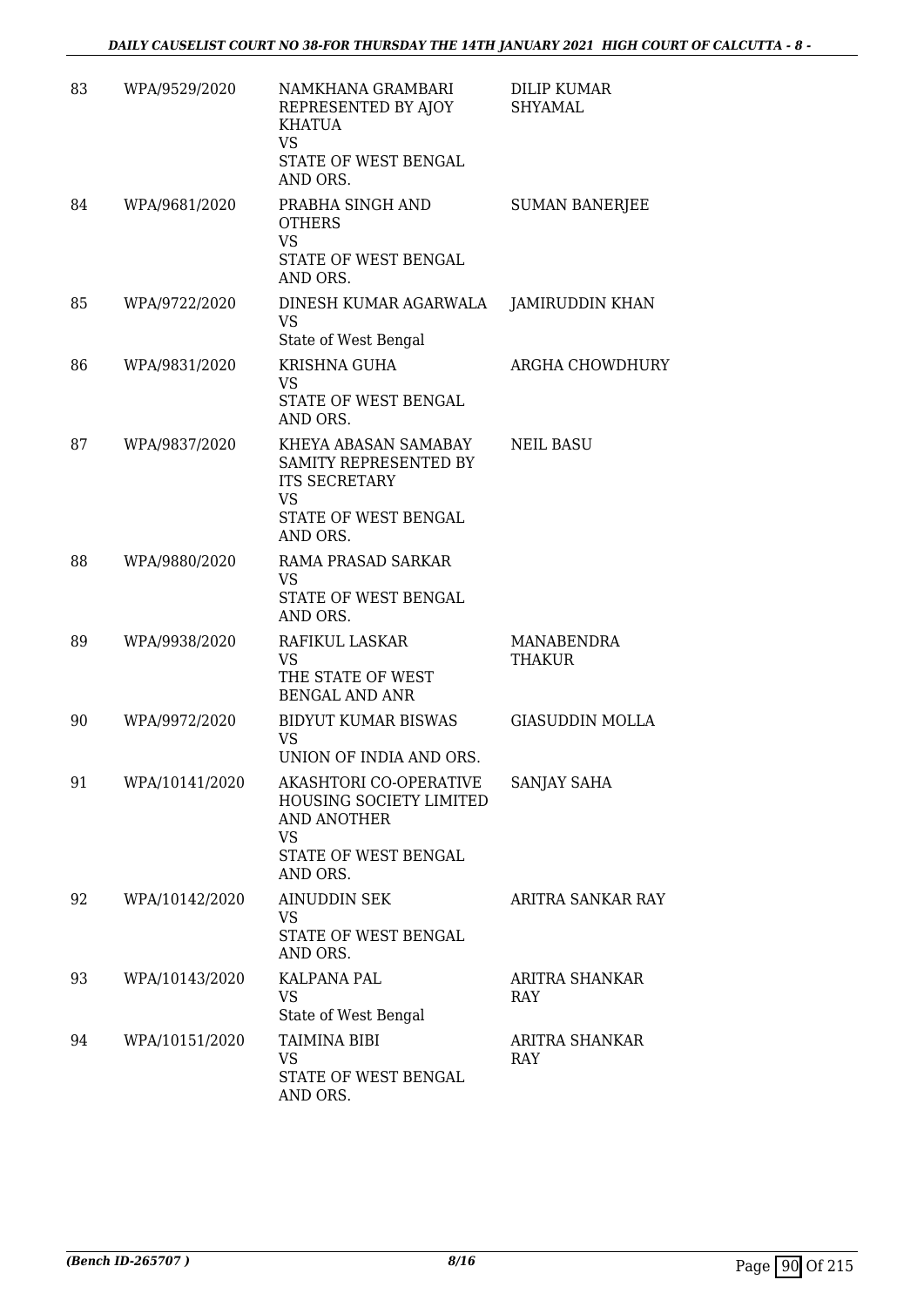| 95  | WPA/10416/2020 | DEBASHIS CHAKRABORTY<br><b>VS</b><br>UNION OF INDIA AND<br><b>OTHERS</b>                                                                     | TANUSRI SANTRA                      |
|-----|----------------|----------------------------------------------------------------------------------------------------------------------------------------------|-------------------------------------|
| 96  | WPA/10568/2020 | SANTANU MONDAL<br>VS<br>THE ADDITIONAL LAND<br><b>ACQUISITION OFFICER</b>                                                                    | NITAI CHANDRA<br><b>SAHA</b>        |
| 97  | WPA/10579/2020 | MD.MAJEDAR RAHAMAN<br><b>VS</b><br>STATE OF WEST BENGAL<br>AND ORS.                                                                          | <b>BISWAJIT SAMANTA</b>             |
| 98  | WPA/10762/2020 | RAJENDRA KUMAR<br><b>BIDASARIA</b><br><b>VS</b><br>STATE OF WEST BENGAL<br>AND ORS.                                                          | SURANJAN SAHA                       |
| 99  | WPA/10808/2020 | TAPAN KUMAR MANNA<br><b>VS</b><br>STATE OF WEST BENGAL<br>AND ORS.                                                                           | <b>GOURAB GHOSH</b>                 |
| 100 | WPA/10869/2020 | <b>SHANKAR PRAMANICK</b><br><b>VS</b><br>STATE OF WEST BENGAL<br>AND ORS.                                                                    | <b>SARBANANDA</b><br>SANYAL         |
| 101 | WPA/10874/2020 | PRADIP MONDAL<br>VS<br>STATE OF WEST BENGAL<br>AND ORS.                                                                                      | <b>SARBANANDA</b><br><b>SANYAL</b>  |
| 102 | WPA/10936/2020 | <b>CHANDRANI BISWAS</b><br><b>VS</b><br>STATE OF WEST BENGAL<br>AND ANR.                                                                     | DEBASISH<br><b>CHATTOPADHYAY</b>    |
| 103 | WPA/11005/2020 | <b>AMIT GHOSH</b><br><b>VS</b><br>UNION OF INDIA AND ORS.                                                                                    | <b>SOMESH KUMAR</b><br><b>GHOSH</b> |
| 104 | WPA/11055/2020 | <b>BISWANATH PRASAD AND</b><br><b>OTHERS</b><br><b>VS</b><br><b>GENERAL</b><br>MANAGER(HR/ADMIN-1)<br>AND NODAL OFFICER AND<br><b>OTHERS</b> | KOUSHIKEE<br><b>BANERJEE</b>        |
| 105 | WPA/11139/2020 | KRISHNANAGAR ANATH<br>SISHU ASHRAM AND ANR<br>VS<br>STATE OF WEST BENGAL<br>AND ORS.                                                         | DEB NARAYAN PATRA                   |
| 106 | WPA/11148/2020 | JAYANTA PROSAD ROY<br><b>VS</b><br>STATE OF WEST BENGAL<br>AND ORS.                                                                          | SAMRAT DEY PAUL                     |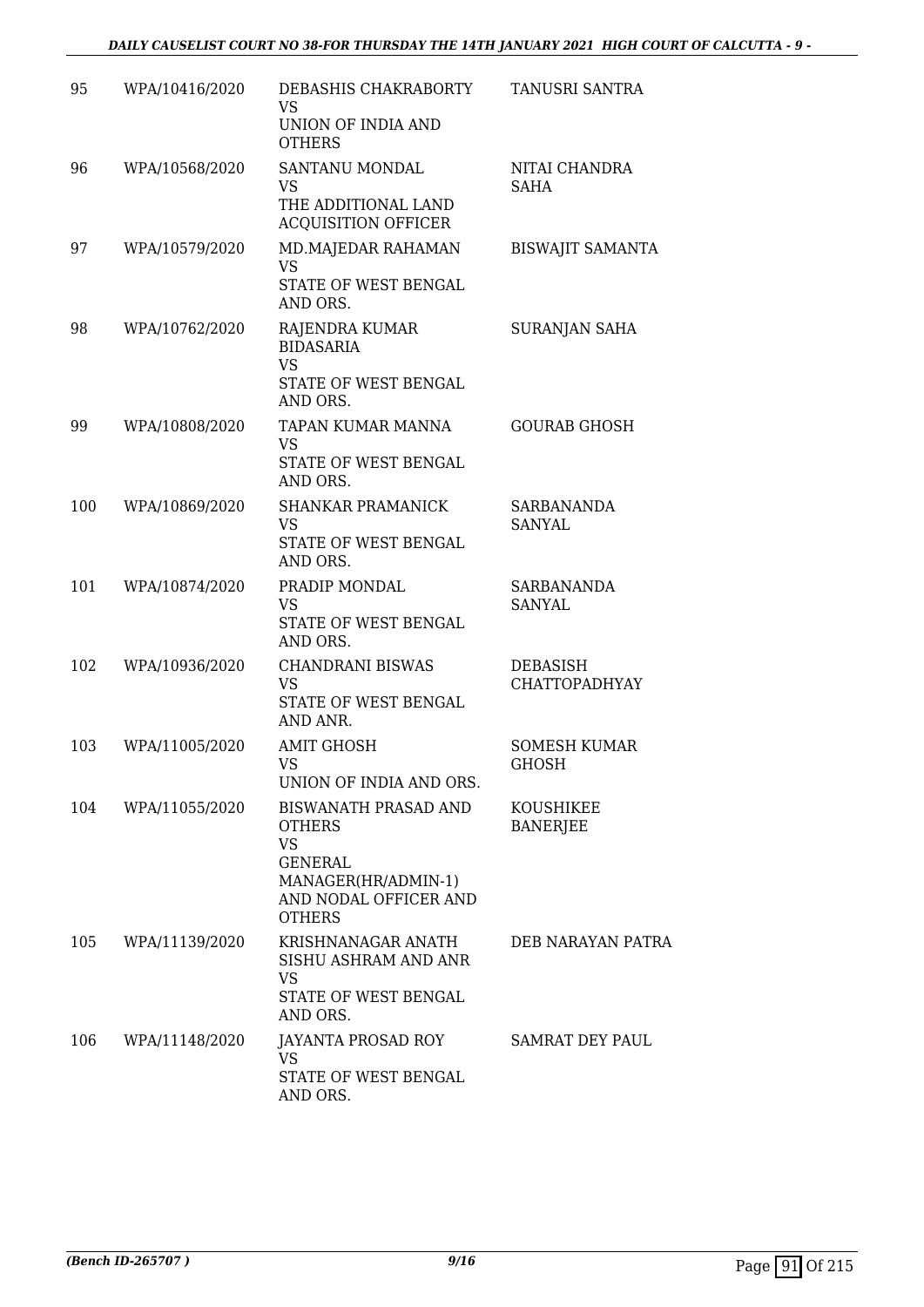| 107 | WPA/11154/2020 | RATAN MANJURI MANDAL<br>VS                                                                                       | <b>SRIKUMAR MANDAL</b>                |
|-----|----------------|------------------------------------------------------------------------------------------------------------------|---------------------------------------|
|     |                | STATE OF WEST BENGAL<br>AND ORS.                                                                                 |                                       |
| 108 | WPA/11156/2020 | UTTAM KUMAR MAITY<br><b>VS</b>                                                                                   | ABHILASH SINHA<br><b>ROY</b>          |
|     |                | STATE OF WEST BENGAL<br>AND ORS.                                                                                 |                                       |
| 109 | WPA/11169/2020 | HOTEL AL SANA PVT LTD<br>AND ORS<br><b>VS</b><br>STATE OF WEST BENGAL<br>AND ORS.                                | <b>SAMIK SARKAR</b>                   |
| 110 | WPA/11224/2020 | <b>GOPAL MUKHERJEE</b><br><b>VS</b>                                                                              | K.M. HOSSAIN                          |
|     |                | UNION OF INDIA AND ORS.                                                                                          |                                       |
| 111 | WPA/11229/2020 | <b>BIMAL PAL AND ANR</b><br><b>VS</b><br>THE STATE OF WEST<br><b>BENGAL AND ORS</b>                              | ABHIJIT SARKAR                        |
| 112 | WPA/11329/2020 | JAITA DAS (NEE ROY)<br><b>VS</b>                                                                                 | PRANATI DAS                           |
|     |                | WEST BENGAL HOUSING<br><b>INFRASTRUCTURE</b><br>DEVELOPMENT<br><b>CORPORATION LIMITED</b><br><b>AND OTHERS</b>   |                                       |
| 113 | WPA/11391/2020 | HRISIKESH MAITY AND ORS<br>VS<br>STATE OF WEST BENGAL<br>AND ORS.                                                | SATYAJIT MANDAL                       |
| 114 | WPA/11444/2020 | BISHAN M. AGARWAL<br><b>VS</b><br>UNION OF INDIA AND ORS.                                                        | <b>SAYAK RANJAN</b><br><b>GANGULY</b> |
| 115 | WPA/11447/2020 | <b>B.M.DEALERS LLP</b><br>VS<br>UNION OF INDIA AND ORS.                                                          | <b>SAYAK RANJAN</b><br><b>GANGULY</b> |
| 116 | WPA/11453/2020 | <b>B.K. MARCHANTILE LLP</b><br>VS<br>UNION OF INDIA AND ORS.                                                     | <b>SAYAK RANJAN</b><br><b>GANGULY</b> |
| 117 | WPA/11477/2020 | KISHAN M. AGARWAL<br><b>VS</b><br>UNION OF INDIA AND ORS.                                                        | SAYAN RANJAN<br><b>GANGULY</b>        |
| 118 | WPA/11480/2020 | K.K. COMMODITIES LLP<br>(FORMERLY KNOWN AS K.K.<br>COMMODITIES PVT. LTD)<br><b>VS</b><br>UNION OF INDIA AND ORS. | SAYAK RANJAM<br><b>GANGULY</b>        |
| 119 | WPA/11483/2020 | <b>B.M.A MERCHANDISE LLP</b><br>VS<br>UNION OF INDIA AND ORS.                                                    | <b>SAYAK RANJAN</b><br><b>GANGULY</b> |
| 120 | WPA/11487/2020 | <b>B.K. MERCHANTILE LLP</b><br><b>VS</b><br>STATE OF WEST BENGAL<br>AND ORS.                                     | <b>SAYAK RANJAN</b><br><b>GANGULY</b> |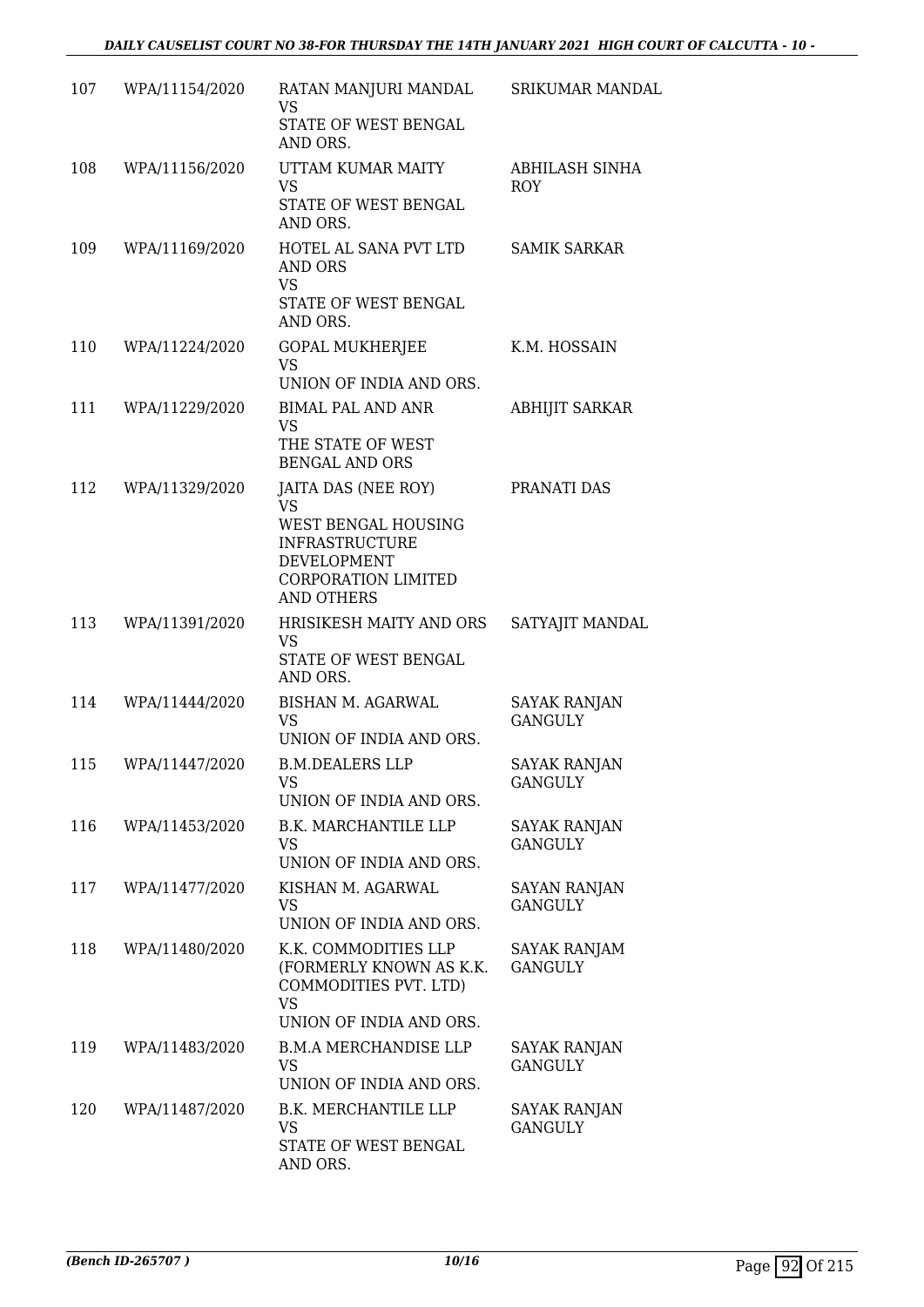## *DAILY CAUSELIST COURT NO 38-FOR THURSDAY THE 14TH JANUARY 2021 HIGH COURT OF CALCUTTA - 11 -*

| 121 | WPA/11490/2020 | MANNALAL SUREKA TRUST<br>VS<br>UNION OF INDIA AND ORS.                                                                                | <b>SAYAK RANJAN</b><br><b>GANGULY</b> |
|-----|----------------|---------------------------------------------------------------------------------------------------------------------------------------|---------------------------------------|
| 122 | WPA/11493/2020 | BISHAN M. AGARWAL<br><b>VS</b><br>UNION OF INDIA AND ORS.                                                                             | <b>SAYAK RANJAN</b><br><b>GANGULY</b> |
| 123 | WPA/11538/2020 | SATYEN KUAMR THAKUR<br>AND ORS<br><b>VS</b><br>UNION OF INDIA AND ORS.                                                                | NILADRI SAHA                          |
| 124 | WPA/11540/2020 | <b>SWAPAN SAMANTA AND</b><br><b>ORS</b><br><b>VS</b><br>STATE OF WEST BENGAL<br>AND ORS.                                              | SARBANANDA<br>SANYAL                  |
| 125 | WPA/11541/2020 | RAHUL AMIN MALLICK<br><b>VS</b><br>STATE OF WEST BENGAL<br>AND ORS.                                                                   | LAKSHMINATH<br><b>BHATTACHARYA</b>    |
| 126 | WPA/11611/2020 | <b>SWAGATA BOSE</b><br><b>VS</b><br>STATE OF WEST BENGAL<br>AND ORS.                                                                  | PRASANTA KUMAR<br><b>PAKRASHI</b>     |
| 127 | WPA/11662/2020 | SANJIB KUNDU<br><b>VS</b><br>STATE OF WEST BENGAL<br>AND ORS.                                                                         | <b>SIDHANT</b><br><b>CHOWDHURY</b>    |
| 128 | WPA/11670/2020 | <b>BIBHU BHUSON</b><br><b>CHAKRABORTY AND ORS</b><br><b>VS</b><br>THE STATE OF WEST<br><b>BENGAL AND ORS</b>                          | <b>BHASKAR HUTAIT</b>                 |
| 129 | WPA/11694/2020 | PALSON DERMA PVT LTD<br><b>AND ANR</b><br><b>VS</b><br>THE COMPENTENT<br>AUTHORITY, URBAN LAND<br>CEILING DEPT, SDO AND<br><b>ORS</b> | <b>ABHIJIT BISWAS</b>                 |
| 130 | WPA/11742/2020 | <b>TAPAN KUMAR GHOSH</b><br>VS<br>THE STATE OF WEST<br><b>BENGAL AND ORS</b>                                                          | SARBANANDA<br>SANYAL                  |
| 131 | WPA/11746/2020 | NURUL ISLAM AND ANR<br><b>VS</b><br>THE STATE OF WEST<br><b>BENGAL AND ORS</b>                                                        | <b>SARBANANDA</b><br>SANYAL           |
| 132 | WPA/11750/2020 | MD. LOKMAL HAQUE AND<br>ANR<br><b>VS</b><br>STATE OF WEST BENGAL<br>AND ORS.                                                          | DYUTIMAN BANERJEE                     |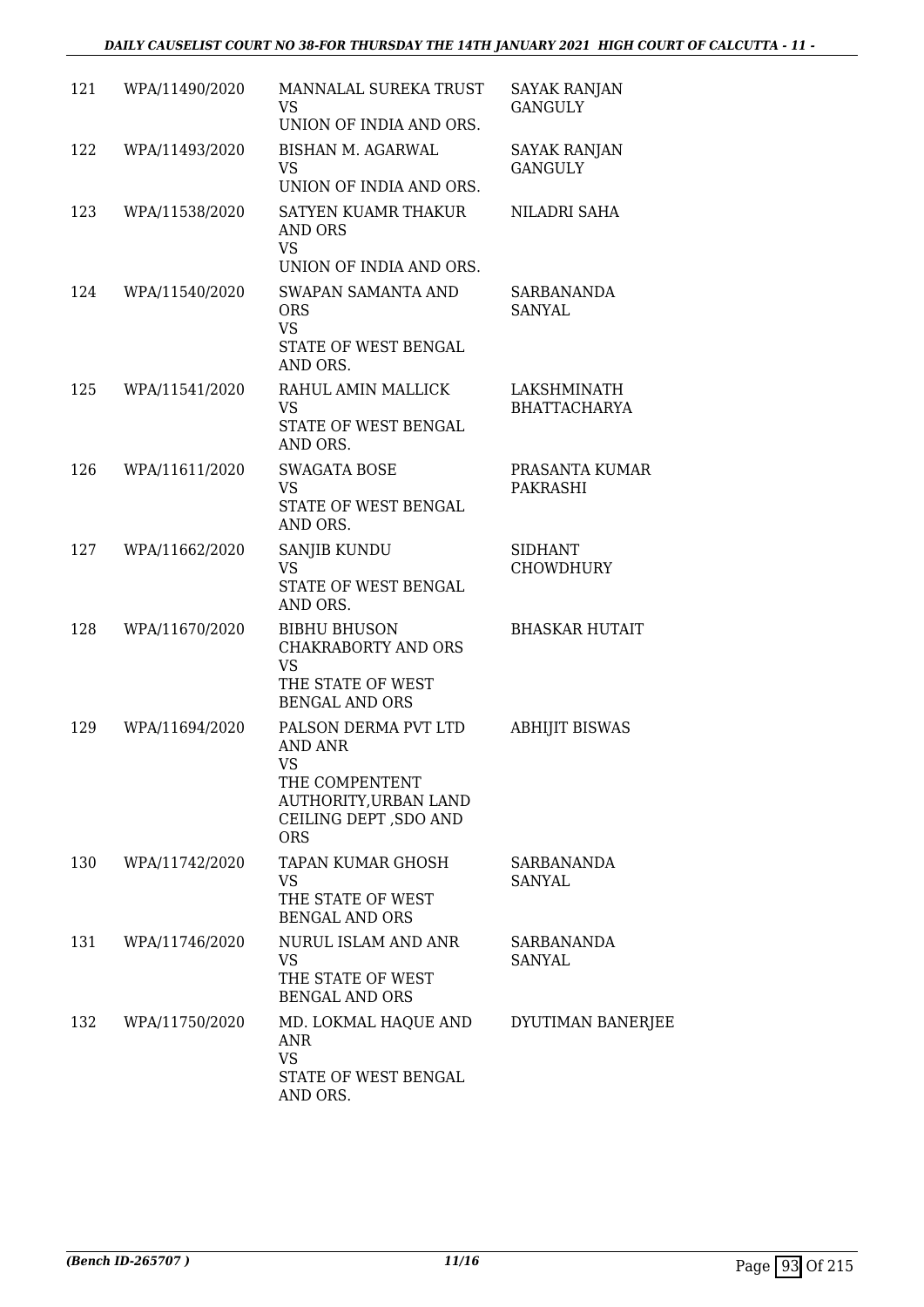| 133 | WPA/11775/2020 | <b>BHAKTIPADA GHOSH</b><br>VS<br>STATE OF WEST BENGAL<br>AND ORS.                              | <b>SASTHI CHARAN</b><br>DHARA       |
|-----|----------------|------------------------------------------------------------------------------------------------|-------------------------------------|
| 134 | WPA/11788/2020 | MD SIRAJUDDIN@MD<br>SIRAJUDDIN AND ORS<br><b>VS</b><br>STATE OF WEST BENGAL                    | ARITRA SHANKAR<br>RAY               |
|     |                | AND ORS.                                                                                       |                                     |
| 135 | WPA/11833/2020 | <b>GOUTAM JANA</b><br><b>VS</b><br>STATE OF WEST BENGAL<br>AND ORS.                            | KRISHNENDU BERA                     |
| 136 | WPA/11837/2020 | M/S SEWANARAYAN<br>KHUBCHAND AND ANR<br><b>VS</b><br>STATE OF WEST BENGAL<br>AND ORS.          | PRANGOPAL DAS                       |
| 137 | WPA/11886/2020 | SUPRIYO GANGULY<br><b>VS</b><br>STATE OF WEST BENGAL<br>AND ORS.                               | JAYASRI<br><b>BHATTACHARYA</b>      |
| 138 | WPA/11900/2020 | PRABIR GHOSHAL<br><b>VS</b><br>STATE OF WEST BENGAL<br>AND ORS.                                | JAYASRI<br><b>BHATTACHARYA</b>      |
| 139 | WPA/11906/2020 | MD. ARIFUL ISLAM ALIAS<br><b>MINTU GOLDER</b><br><b>VS</b><br>STATE OF WEST BENGAL<br>AND ORS. | MD. YOUNUS<br><b>MONDAL</b>         |
| 140 | WPA/11919/2020 | MD. MUCHA MONDAL<br><b>VS</b><br>STATE OF WEST BENGAL<br>AND ORS.                              | MD. YOUNUS<br><b>MONDAL</b>         |
| 141 | WPA/11931/2020 | RABIUL RAHAMAN<br>VS.<br>STATE OF WEST BENGAL<br>AND ORS.                                      | SK. NIZAMUDDIN                      |
| 142 | WPA/11943/2020 | VIDYANANDA<br>CHAKRABORTY<br>VS<br>STATE OF WEST BENGAL<br>AND ORS.                            | <b>BISWAJIT</b><br><b>CHOWDHURY</b> |
| 143 | WPA/91/2021    | SANJAY SAHA AND ANR<br><b>VS</b><br>THE STATE OF WEST<br><b>BENGAL AND ORS</b>                 | PRASENJIT SAHA                      |
| 144 | WPA/119/2021   | NARAYAN MOSKARA<br><b>VS</b><br>STATE OF WEST BENGAL<br>AND ORS.                               | <b>MANIKA SARKAR</b>                |
| 145 | WPA/126/2021   | ARDHENDU SEKHAR RANA<br>VS<br>UNION OF INDIA AND ORS.                                          | PRIYANKA SAHA                       |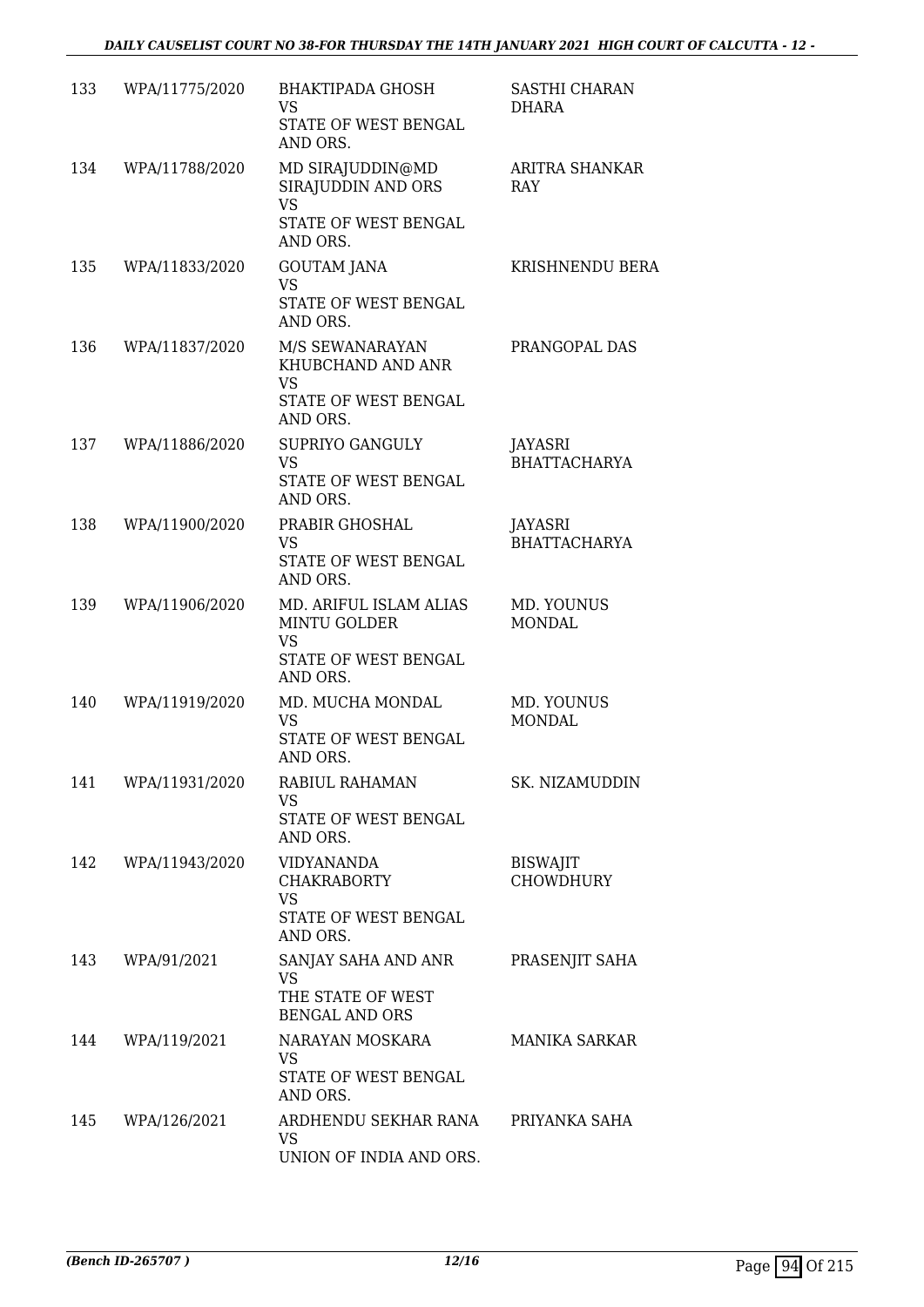| 146 | WPA/218/2021                             | SHAMBHU CHANDRA DAS<br>AND ANR<br><b>VS</b><br>THE BOARD OF TRUSTEES<br>FOR THE PORT OF<br><b>CALCUTTA AND ORS</b> | <b>AJAY DEBNATH</b>                  |
|-----|------------------------------------------|--------------------------------------------------------------------------------------------------------------------|--------------------------------------|
| 147 | WPA/255/2021                             | MANWAR ALI MOLLA<br>VS<br>STATE OF WEST BENGAL<br>AND ORS.                                                         | <b>SOUNAK</b><br><b>BHATTACHARYA</b> |
| 148 | WPA/624/2021                             | <b>SUJIT KUMAR ROY</b><br><b>VS</b><br>STATE OF WEST BENGAL<br>AND ORS.                                            | MONIRUZZAMAN                         |
| 149 | WPA/761/2021                             | FANIBHUSAN HALDER AND<br><b>ORS</b><br><b>VS</b><br>STATE OF WEST BENGAL<br>AND ORS.                               | LAKSHMINATH<br><b>BHATTACHARYA</b>   |
| 150 | WPA/993/2021                             | <b>SUDHIR PADA DAWN</b><br><b>VS</b><br>Union of India                                                             | <b>BISWAPRIYA</b><br>SAMANTA         |
|     |                                          | <b>ADJOURNED MOTIONS</b>                                                                                           |                                      |
| 151 | WPA/2260/2014                            | KASHINATH ROY<br><b>VS</b><br>STATE OF WEST BENGAL &<br>ORS.                                                       | ARUN NASKAR                          |
|     | IA NO: CAN/1/2019(Old No:CAN/10015/2019) |                                                                                                                    |                                      |
| 152 | WPA/31112/2014                           | <b>USMAN GHANI</b>                                                                                                 | <b>TANUSRI SANTRA</b>                |
|     |                                          | <b>VS</b><br>STATE OF WEST BENGAL &<br><b>ORS</b>                                                                  |                                      |
| 153 | WPA/31113/2014                           | HAZI JAAN MOHAMMAD<br>VS<br>STATE OF WEST BENGAL &<br><b>ORS</b>                                                   | TANUSRI SANTRA                       |
| 154 | WPA/16787/2015                           | NAJRUL ISLAM<br><b>VS</b><br>STATE OF WEST BENGAL &<br><b>ORS</b>                                                  | TANUSRI SANTRA                       |
| 155 | WPA/11596/2016                           | RABINDRA NATH<br>MAJUMDER & ORS<br><b>VS</b><br>STATE OF WEST BENGAL &<br><b>ORS</b>                               | TANUSRI SANTRA                       |
| 156 | WPA/20259/2017                           | PANCHANAN DAS & ORS<br><b>VS</b><br>STATE OF WEST BENGAL &<br><b>ORS</b>                                           | TANUSRI SANTRA                       |
| 157 | WPA/20262/2017                           | NIMAI DAS & ANR<br><b>VS</b><br>STATE OF WEST BENGAL &<br><b>ORS</b>                                               | TANUSRI SANTRA                       |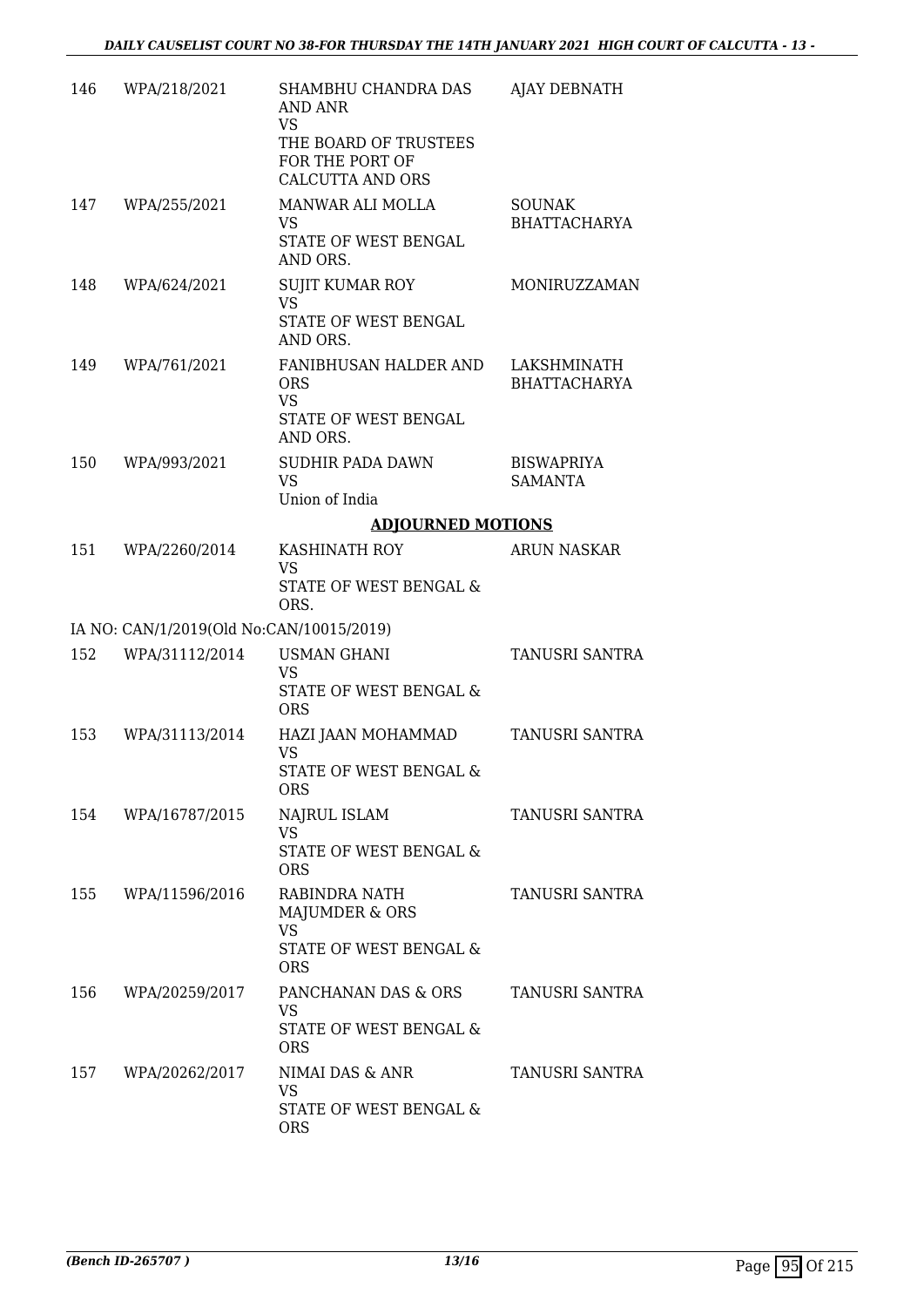| 158 | WPA/26352/2017                          | <b>ASHUDEB ROY</b><br>VS<br>STATE OF WEST BENGAL &<br><b>ORS</b>                               | <b>SUBINAY DEY</b>                   |
|-----|-----------------------------------------|------------------------------------------------------------------------------------------------|--------------------------------------|
| 159 | WPA/1162/2018                           | KAMALA KANTA BARMAN<br><b>VS</b><br>STATE OF WEST BENGAL &<br><b>ORS</b>                       | <b>SUBINAY DEY</b>                   |
| 160 | WPA/1164/2018                           | ENESH CHANDRA BARMAN<br><b>VS</b><br>STATE OF WEST BENGAL &<br><b>ORS</b>                      | S. DEY                               |
| 161 | WPA/1185/2018                           | SHIBANI GHOSH<br><b>VS</b><br>STATE OF WEST BENGAL<br>&ORS                                     | PRATIP KUMAR<br><b>CHATTERJEE</b>    |
| 162 | WPA/8008/2018                           | <b>BHARAT CHANDRA</b><br><b>BARMAN</b><br>VS<br>STATE OF WEST BENGAL &<br><b>ORS</b>           | <b>SUBINAY DEY</b>                   |
| 163 | WPA/9307/2018                           | KAMAL CHANDRA ROY<br><b>VS</b><br>STATE OF WEST BENGAL &<br><b>ORS</b>                         | <b>SUBINAY DEY</b>                   |
| 164 | WPA/3457/2019                           | GOPAL JHUNJHUNWALA &<br><b>ORS</b><br><b>VS</b><br>STATE OF WEST BENGAL &<br><b>ORS</b>        | <b>ARINDAM DAS</b>                   |
|     | IA NO: CAN/1/2020(Old No:CAN/3850/2020) |                                                                                                |                                      |
| 165 | WPA/10503/2019                          | PORTSIDE ESTATES LTD. &<br><b>ANR</b><br><b>VS</b><br>UNION OF INDIA & ORS                     | <b>SAPTARSHI</b><br>MUKHERJEE        |
|     | wt166 WPA/7168/2020                     | PORTSIDE ESTATES<br>LIMITED AND ANOTHER<br>VS<br>UNION OF INDIA AND<br><b>OTHERS</b>           | <b>SAPTARSHI</b><br><b>MUKHERJEE</b> |
|     | IA NO: CAN/1/2020                       |                                                                                                |                                      |
| 167 | WPA/16818/2019                          | R.B.DEALERS PVT. LTD. &<br>INCORPORATED COMPANY<br>VS                                          | <b>TANUSRI SANTRA</b>                |
| 168 | WPA/3176/2020                           | UNION OF INDIA & ORS<br>HIMANGSHU DUTTA & ORS<br>VS<br>STATE OF WEST BENGAL &<br><b>ORS</b>    | TARA PADA DAS                        |
| 169 | WPA/3193/2020                           | SUVENDU BIKASH MONDAL<br>@ SUVENDU MONDAL<br><b>VS</b><br>STATE OF WEST BENGAL &<br><b>ORS</b> | <b>TIRTHANKAR ROY</b>                |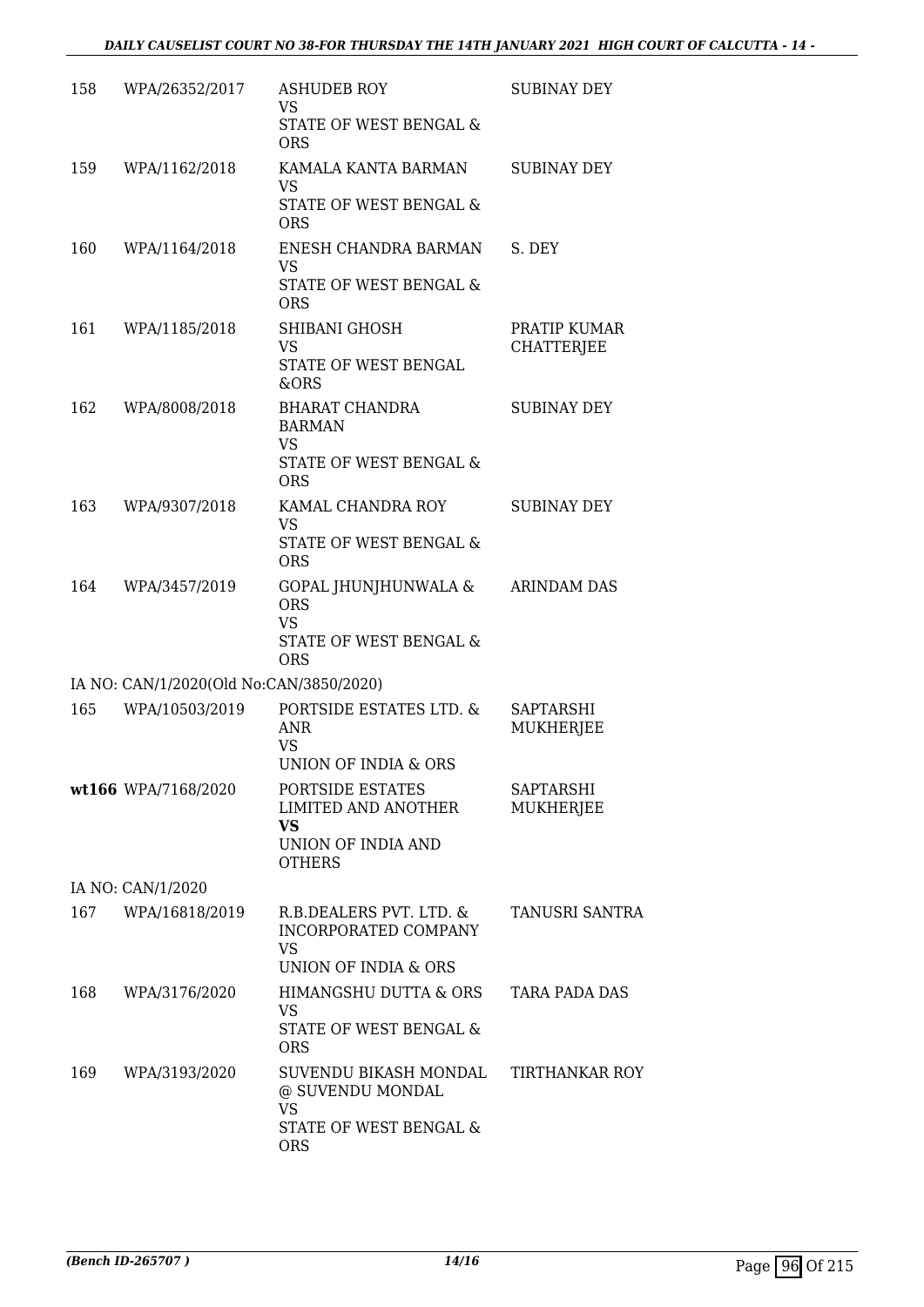| 170 | WPA/7207/2020                 | DILIP KUMAR KUILA<br><b>VS</b><br>State of West Bengal                                                          | PRIYANKA JANA              |
|-----|-------------------------------|-----------------------------------------------------------------------------------------------------------------|----------------------------|
|     | IA NO: CAN/1/2020, CAN/2/2020 |                                                                                                                 |                            |
| 171 | WPA/8385/2020                 | KASHI NATH BERA<br>VS<br>STATE OF WEST BENGAL<br>AND ANR                                                        | PRASANTA KUMAR<br>PAKRASHI |
| 172 | WPA/8664/2020                 | ANUKUL MAJHI @ MURMU<br><b>AND ORS</b><br><b>VS</b><br>STATE OF WEST BENGAL                                     | <b>MUKTESWAR MAITY</b>     |
| 173 | WPA/8666/2020                 | AND ORS.<br>BADAL MAJHI @TUDU AND<br><b>ORS</b><br><b>VS</b><br>STATE OF WEST BENGAL<br>AND ORS.                | <b>MUKTESWAR MAITY</b>     |
| 174 | WPA/8669/2020                 | BIJOY KRISHNA KHATUA<br><b>AND ANR</b><br><b>VS</b><br>STATE OF WEST BENGAL<br>AND ORS.                         | <b>MUKTESWAR MAITY</b>     |
| 175 | WPA/8670/2020                 | <b>BYOMKESH SAHOO AND</b><br><b>ORS</b><br><b>VS</b><br>STATE OF WEST BENGAL<br>AND ORS.                        | <b>MUKTESWAR MAITY</b>     |
| 176 | WPA/8674/2020                 | DULALI MAJHI @ BESARI<br>@JABA MAJHI @BESARI AND<br><b>ANR</b><br><b>VS</b><br>STATE OF WEST BENGAL<br>AND ORS. | <b>MUKTESWAR MAITY</b>     |
| 177 | WPA/8675/2020                 | PRABODH CHANDRA<br><b>MONDAL AND ORS</b><br>VS<br>STATE OF WEST BENGAL<br>AND ORS.                              | MUKTESWAR MAITY            |
| 178 | WPA/8676/2020                 | BADAL MAJHI @ TUDU AND<br>ANR.<br><b>VS</b><br>STATE OF WEST BENGAL<br>AND ORS.                                 | <b>MUKTESWAR MAITY</b>     |
| 179 | WPA/8677/2020                 | BHAGABAN MAJHI @<br><b>HEMBRAM AND ORS</b><br><b>VS</b><br>STATE OF WEST BENGAL<br>AND ORS.                     | <b>MUKTESWAR MAITY</b>     |
| 180 | WPA/9456/2020                 | MUKUNDA MOHAN KHAN<br><b>AND ORS</b><br><b>VS</b><br>THE STATE OF WEST<br>BENGAL AND ORS                        | <b>BARUN CHATTERJEE</b>    |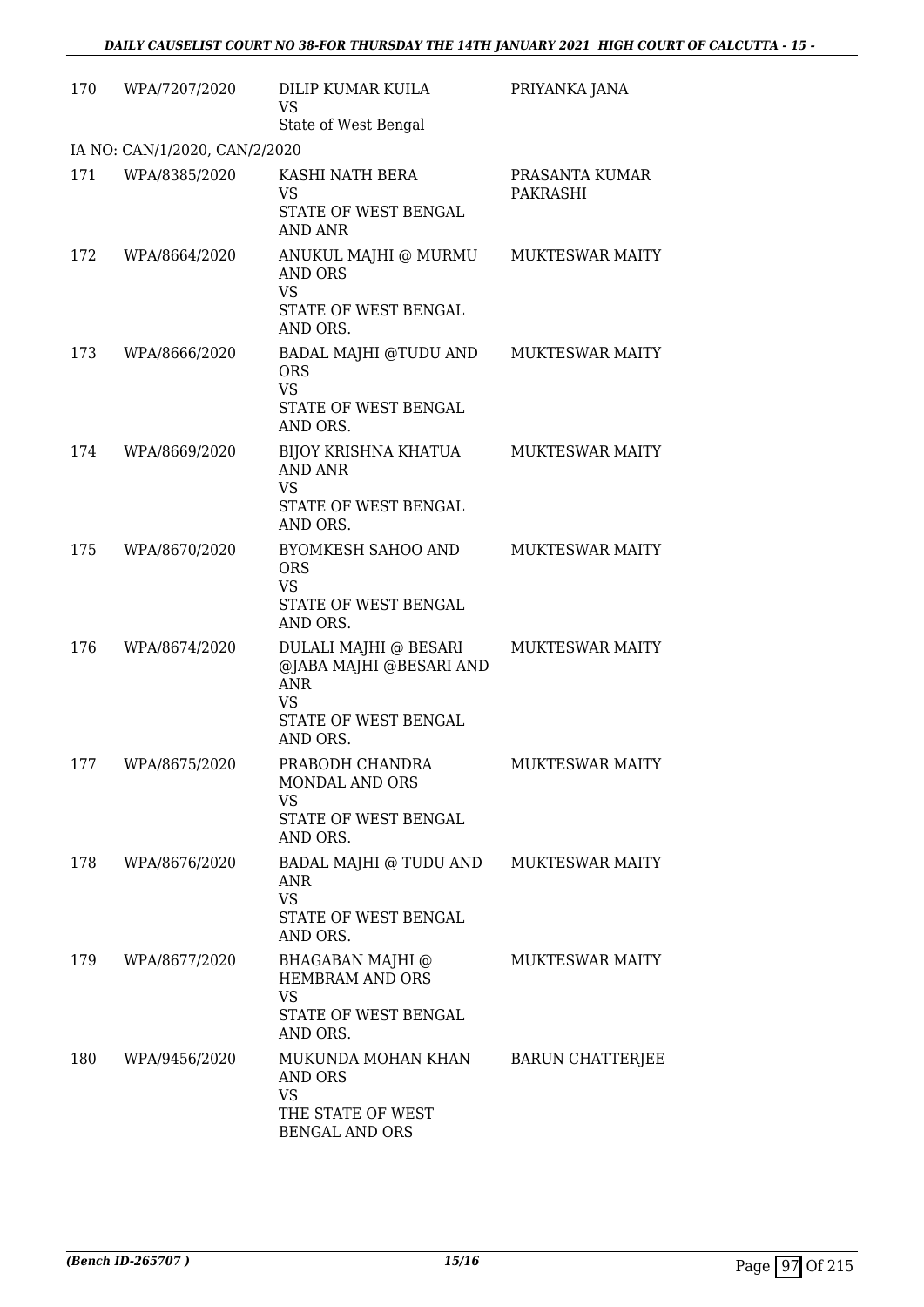| 181 | WPA/9554/2020                            | <b>DIPAK BISWAS</b><br>VS<br>STATE OF WEST BENGAL<br>AND ORS.                                    | <b>ANINDA</b><br><b>BHATTACHARYA</b>   |
|-----|------------------------------------------|--------------------------------------------------------------------------------------------------|----------------------------------------|
|     |                                          | <b>CONTEMPT APPLICATION</b>                                                                      |                                        |
| 182 | CPAN/322/2017                            | SACHINDRA NATH GHOSH<br>& ORS.<br>VS<br>ANTARA ACHARYA & ORS.                                    | <b>TANUSRI SANTRA</b>                  |
|     | wt183 WPA/10639/2016                     | SACHINDRANATH GHOSH &<br><b>ORS</b><br><b>VS</b><br>THE STATE OF WEST<br><b>BENGAL &amp; ORS</b> | TANUSRI SANTRA                         |
|     | IA NO: CAN/1/2017(Old No:CAN/10000/2017) |                                                                                                  |                                        |
| 184 | CRC/10/2019                              | NAOSAD ALI SEIKH<br><b>VS</b><br>DILIP HALDER                                                    | S BHATTACHARYA                         |
|     | wt185 SA/24/2009                         | NAOSAD ALI SHEIKH<br>VS<br>DILIP HALDER & ORS                                                    | <b>HIRANMOY</b><br><b>BHATTACHARYA</b> |
|     | IA NO: CAN/1/2008(Old No:CAN/10717/2008) |                                                                                                  |                                        |
| 186 | CPAN/238/2019                            | SANTOSH KUMAR BHUINYA<br><b>VS</b><br>PARTHA GHOSH & ORS                                         | <b>SUBHOJIT SAHA</b>                   |
|     | IA NO: CAN/1/2020                        |                                                                                                  |                                        |
|     | wt187 WPA/23441/2015                     | SANTOSH KUMAR BHUINYA<br><b>VS</b><br>STATE OF WEST BENGAL &<br><b>ORS</b>                       | <b>GAUTAM GURIA</b>                    |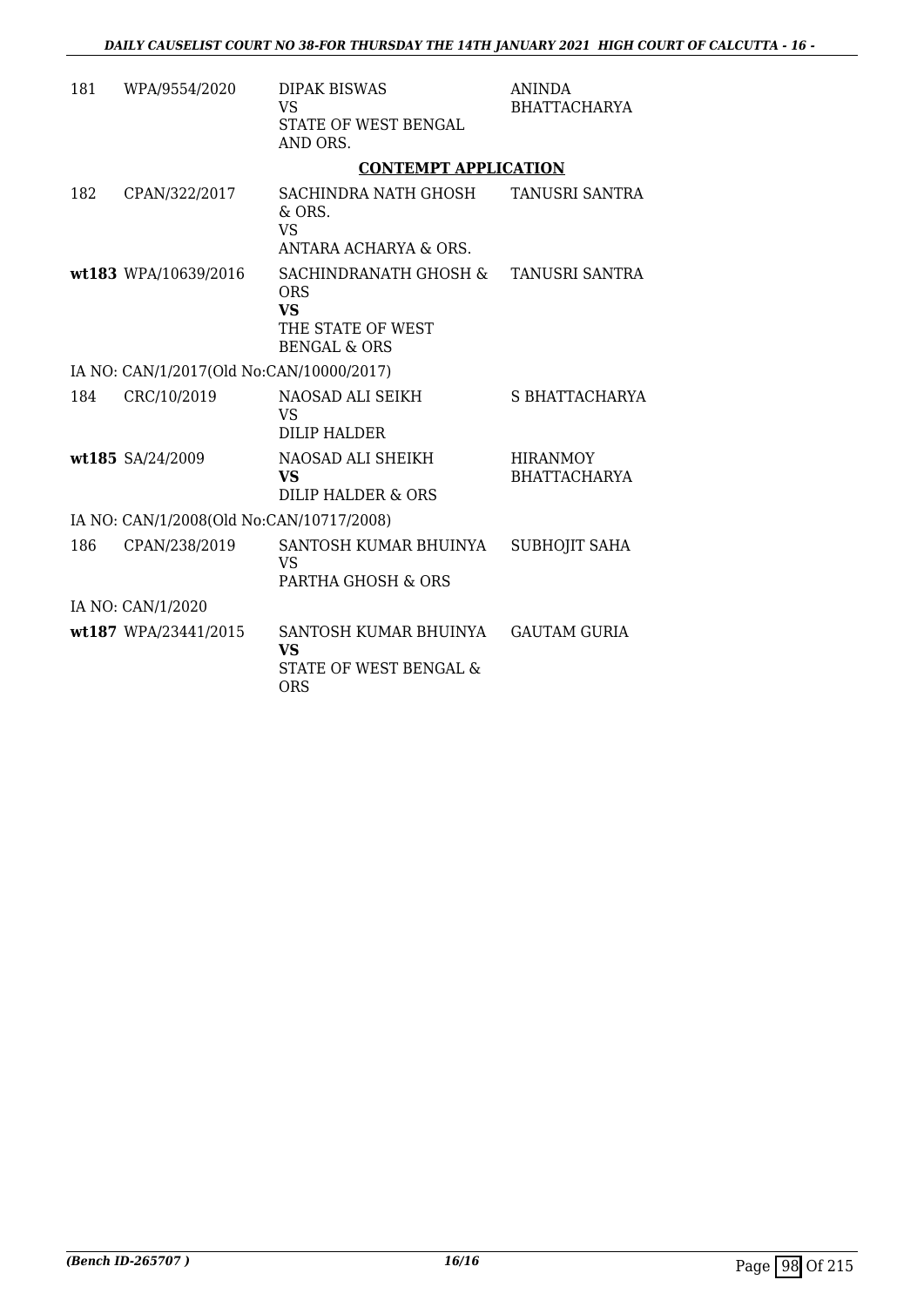

# **Appellate Side**

**DAILY CAUSELIST For Thursday The 14th January 2021**

**COURT NO. 9**

## **SINGLE BENCH (SB - III)**

**AT 10:45 AM**

**HON'BLE JUSTICE SHIVAKANT PRASAD**

# **(VIA VIDEO CONFERENCE)**

#### **ON AND FROM MONDAY, THE 11TH JANUARY, 2021 - APPLICATIONS UNDER SECTION 24 OF THE CODE OF CIVIL PROCEDURE, SECOND APPEAL, FIRST MISCELLANEOUS APPEAL, SECOND MISCELLANEOUS APPEAL IRRESPECTIVE OF YEARS INCLUDING APPLICATIONS CONNECTED THERETO.**

**MATTERS RELATING TO CONTEMPT (CIVIL) OF SUB-ORDINATE COURTS TO BE HEARD BY A JUDGE SITTING SINGLY.**

**NOTE: MATTERS WILL BE TAKEN UP THROUGH PHYSICAL HEARING ONLY WHEN BOTH THE PARTIES ARE AGREED.**

|   | <b>APPLICATION</b>                      |                                                                                           |                        |        |  |
|---|-----------------------------------------|-------------------------------------------------------------------------------------------|------------------------|--------|--|
| 1 | SA/636/1988                             | ADITYA KR. SINGHA<br>THAKUR<br>VS.<br>STATE OF W.B.                                       | MR.B.C.MONDAL          | N.Y.A. |  |
|   | No:CAN/6255/2019)                       | IA NO: CAN/1/2002(Old No:CAN/2789/2002), CAN/2/2002(Old No:CAN/5555/2002), CAN/3/2019(Old |                        |        |  |
| 2 | SA/280/2014                             | SABITA BARIK & ANR<br>VS.<br>NAMITA BARIK & ORS                                           | ANIT KR. RAKSHIT       |        |  |
|   | IA NO: CAN/1/2013(Old No:CAN/9760/2013) |                                                                                           |                        |        |  |
| 3 | FMA/888/2018                            | SUBHASH SARKAR<br><b>VS</b><br><b>SMT RIKTA DE@RITA DE &amp;</b><br><b>ANR</b>            | PRIYANKA MANDAL        |        |  |
|   |                                         | IA NO: CAN/1/2017(Old No:CAN/9632/2017), CAN/2/2019(Old No:CAN/2765/2019)                 |                        |        |  |
|   |                                         | <b>MOTION</b>                                                                             |                        |        |  |
| 4 | CO/4212/2019                            | DIPAK MAITY<br>VS<br>RANENDRA NATH MAILTY                                                 | <b>SOUMYA BANERJEE</b> |        |  |
|   | IA NO: CAN/1/2020(Old No:CAN/1756/2020) |                                                                                           |                        |        |  |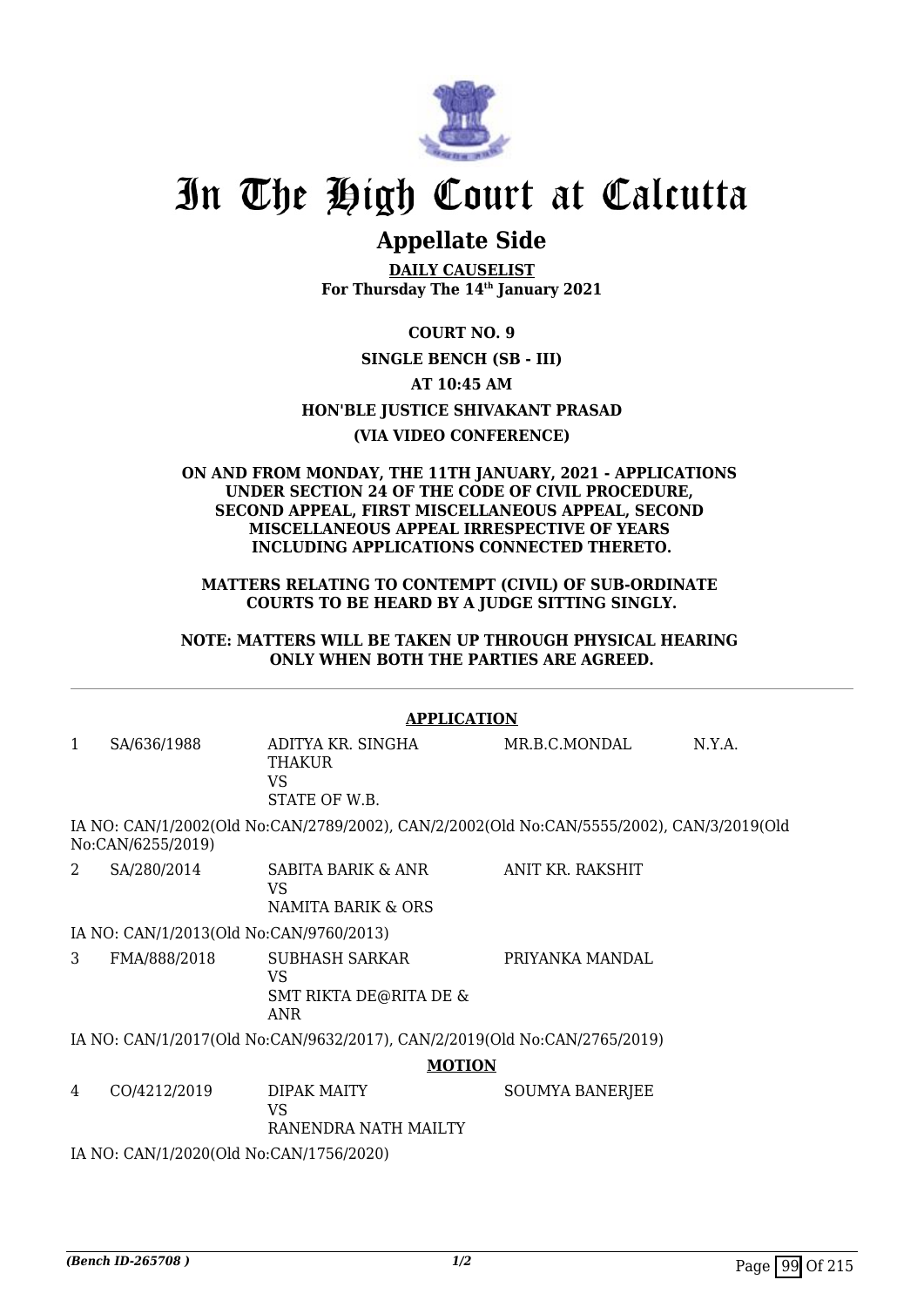5 CO/335/2020 SWARUP KR. SIKDAR VS SAYANI SIKDER (MAJUMDER)

PRANTICK GHOSH

IA NO: CAN/1/2020(Old No:CAN/2915/2020), CAN/2/2020(Old No:CAN/5049/2020), CAN/3/2020(Old No:CAN/5050/2020)

| 6  | CO/985/2020                                                                                                           | <b>KEKA PANDEY</b><br><b>VS</b><br>ANINDYA BHATTACHARYYA                                        | <b>SOMPURNA</b><br><b>CHATTERJEE</b>  |
|----|-----------------------------------------------------------------------------------------------------------------------|-------------------------------------------------------------------------------------------------|---------------------------------------|
| 7  | CO/1059/2020                                                                                                          | DEBIYOTI @ DEBAJYOTI<br><b>MONDAL</b><br><b>VS</b><br><b>SANJOY ROY</b>                         | DEBABRATA ROY                         |
| 8  | CO/1061/2020                                                                                                          | <b>BIMAL SAHA MONDAL</b><br><b>VS</b><br>PRAVABATI SAHA MONDAL<br>$&$ ORS                       | <b>DEBABRATA ROY</b>                  |
| 9  | CO/1069/2020                                                                                                          | <b>BARUN BAIDYA</b><br><b>VS</b><br>RUMPA BAIDYA                                                | DEBJANI SENGUPTA                      |
| 10 | CO/1090/2020                                                                                                          | DEBTANU NAYEK<br><b>VS</b><br><b>REETIKA BOSE</b>                                               | DEVDUTTA PATHAK                       |
| 11 | CO/1422/2020                                                                                                          | ANAMIKA SINHA PAL<br><b>VS</b><br><b>SAIBAL PAL</b>                                             | <b>KARABI ROY</b>                     |
| 12 | CO/1477/2020                                                                                                          | <b>SMT DEBJANI</b><br>CHATTERJEE(ROY)<br><b>VS</b><br><b>SRABAN KUMAR</b><br>CHATTERJEE@SHRABAN | <b>SAPTARSHI</b><br><b>CHATTERJEE</b> |
|    |                                                                                                                       | <b>FINAL HEARING</b>                                                                            |                                       |
| 13 | SA/36/2008<br>$(PT I + II + OB + 2PB$ VS<br>+6 FILES OF LCR+<br>$R1$ CARD + 2 TIN<br>BOXES) (2:00 P.M.)<br>(21.01.21) | KALYAN KUMAR DUTTA<br><b>SANATAN SARKAR</b>                                                     | <b>AMALENDU MITRA</b>                 |

IA NO: CAN/5/2019(Old No:CAN/8384/2019)

#### **FOR HEARING**

14 SA/247/2017  $(PT I + II$ +OS+1PB+7LCR +2 BANERJEE &ORS  $Cover$  FILE + (RI CARD NOT FOUND) PRADIP BHAR SRI LAXMIJANARDAN DEITY REP.BY SEBAITS SOMNATH VS KUSHAL CHATTERJEE

IA NO: CAN/2/2019(Old No:CAN/11908/2019)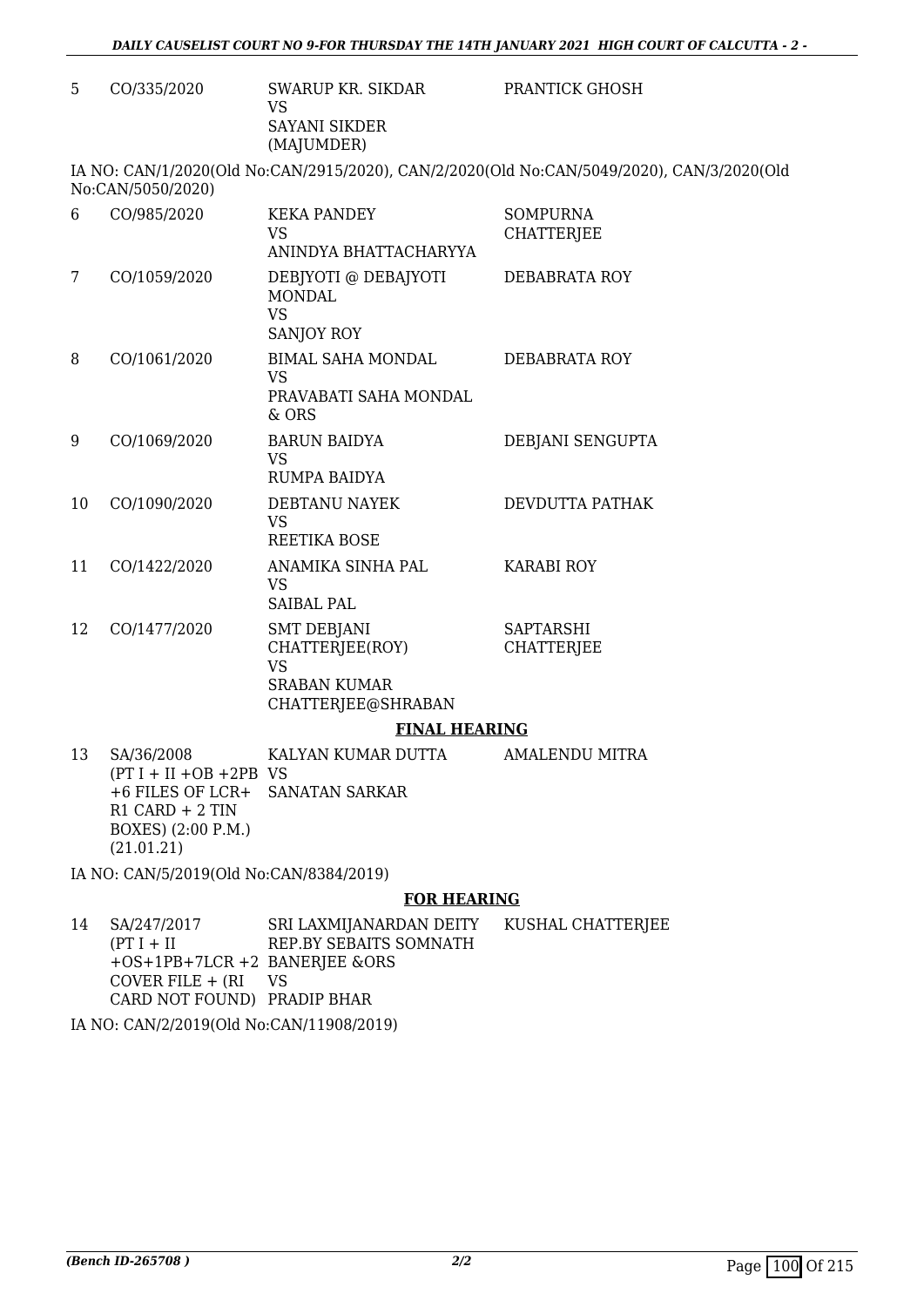

# **Appellate Side**

**DAILY CAUSELIST For Thursday The 14th January 2021**

# **COURT NO. 13**

**SINGLE BENCH (SB - IV)**

**AT 10:45 AM**

#### **HON'BLE JUSTICE RAJASEKHAR MANTHA**

**(VIA VIDEO CONFERENCE)**

**ON AND FROM MONDAY, THE 11TH JANUARY, 2021- ROSTER NOTIFIED ON 8TH JANUARY, 2021 IS MODIFIED TO THE FOLLOWING EXTENT :- MATTERS (MOTIONS & HEARING) UNDER ARTICLE 226 OF THE CONSTITUTION RELATING TO SERVICE UNDER GROUP VI AND APPLICATIONS CONNECTED THERETO; MATTERS (MOTIONS & HEARING) UNDER ARTICLE 226 OF THE CONSTITUTION RELATING TO ALL SERVICE MATTERS RELATING TO PANCHAYATS AND CO-OPERATIVE SOCIETIES UNDER GROUP V AND APPLICATIONS CONNECTED THERETO; HEARING OF WRIT PETITIONS IRRESPECTIVE OF CLASSIFICATIONS AND APPLICATIONS CONNECTED THERETO NOTE :**

**1. MENTIONING WILL BE ALLOWED, AT THE FIRST SITTING OF THE COURT, UPON BEING LISTED AS "TO BE MENTIONED" ONLY IN THE VIRTUAL MODE AS PER NOTIFICATION NO. 4286-RG DATED 27.11.2020 FOLLOWING THE PRESCRIBED PROCEDURE. 2. ALL THE LISTED MATTERS WILL BE TAKEN UP SERIALLY, UNLESS OTHERWISE FIXED. 3. APPELLATE SIDE MATTERS WILL CONTINUE AFTER COMPLETION OF ORIGINAL SIDE.**

**PERSONAL APPEARANCE**

|              |                                         | PEKSUNAL APPEAKANCE                                                                                                       |                        |
|--------------|-----------------------------------------|---------------------------------------------------------------------------------------------------------------------------|------------------------|
| $\mathbf{1}$ | WPCRC/3/2021<br>(FILE IN DEPT,)         | THE HONBLE COURT IN ITS<br><b>OWN MOTION</b><br>VS.<br>MS PARAMITA GHOSH, JT.<br>REGISTRAR, CO-OP SOCIETY<br>W.B. AND ANR | N.A.                   |
|              | <b>wt2</b> RVW/88/2020                  | AMALENDU BIKASH PANDA<br>VS<br>STATE OF WEST BENGAL AND<br>ORS.                                                           | <b>DEBASHIS SARKAR</b> |
|              |                                         | IA NO: CAN/1/2020, CAN/2/2020, CAN/3/2020, CAN/4/2020                                                                     |                        |
|              | wt3 WPA/2818/2020                       | AMALENDU BIKASH PANDA<br>VS.<br>STATE OF WEST BENGAL &<br><b>ORS</b>                                                      | S.P. PAHARI            |
|              | $wt4$ CPAN/4/2021                       | AMALENDU BIKASH PANDA<br>VS.<br>BRAHMAPADA DALAI AND ORS                                                                  | K K KAR                |
|              | IA NO: CAN/1/2020(Old No:CAN/3875/2020) |                                                                                                                           |                        |
|              |                                         |                                                                                                                           |                        |

#### **SPECIALLY FIXED MATTERS**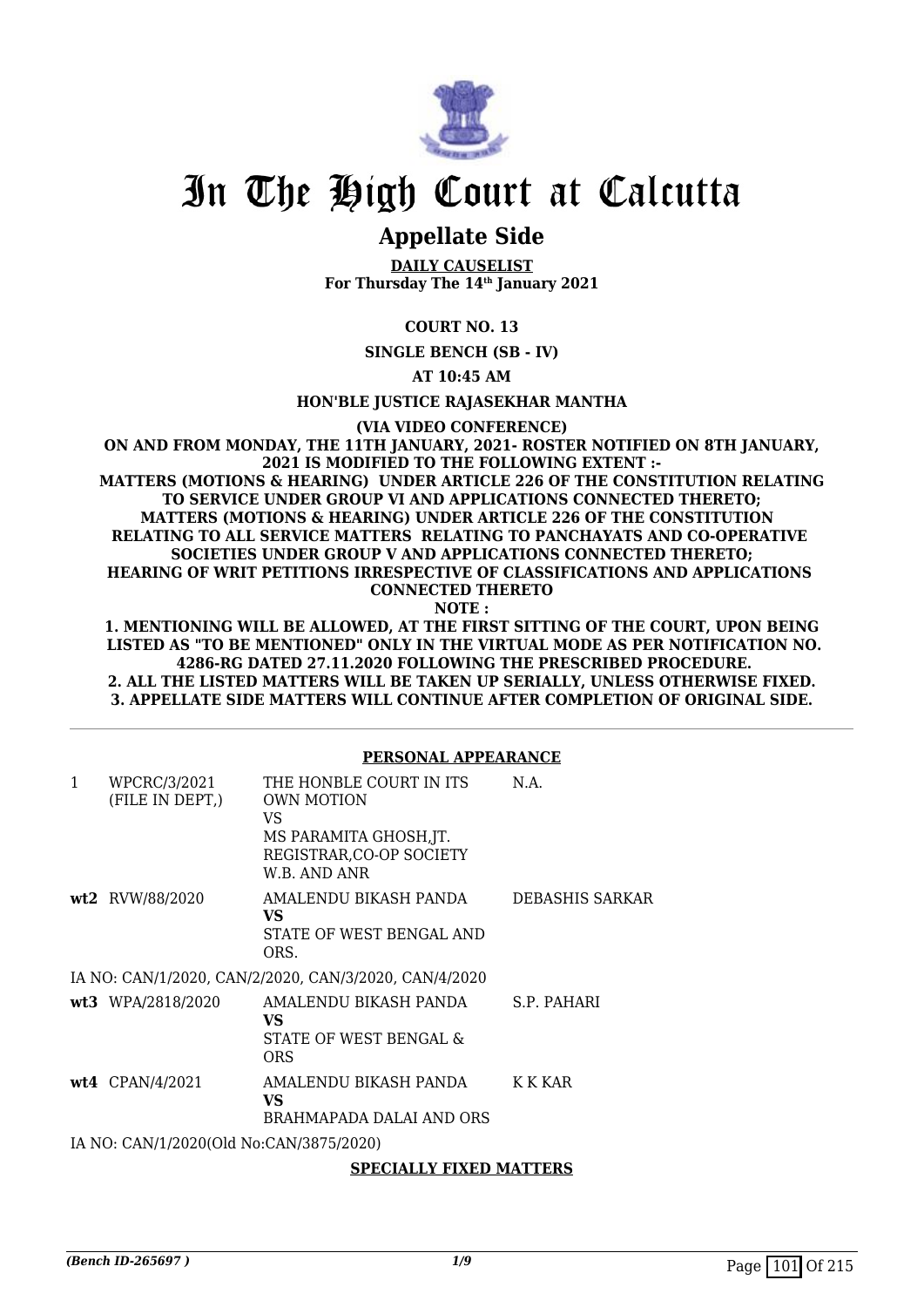| 5  | WPA/14592/2014<br>(18.01.2021 AT 3.00<br>P.M.          | <b>SMT SAROJ AGARWAL</b><br>VS<br>UNION OF INDIA & ORS                                            | A SEN                         |
|----|--------------------------------------------------------|---------------------------------------------------------------------------------------------------|-------------------------------|
| 6  | CRR/910/2019<br>$(15.01.2021 \text{ AT } 2.00$<br>P.M. | RAMESH CHANDRA SINGH &<br>ANR<br><b>VS</b><br><b>CENTRAL BUREAU OF</b>                            | SATADRU LAHIRI                |
|    | IA NO: CRAN/2/2021                                     | INVESTIGATION, ACB. KOLKATA                                                                       |                               |
|    |                                                        | <b>HEARING ASSIGNED</b>                                                                           |                               |
| 7  | WPA/13095/2018<br>(GR. III) (NTW)                      | C.D. EQUIFINANCE PRIVATE<br>LIMITED<br><b>VS</b><br>STATE OF WEST BENGAL &                        | AJAY GAGGAR                   |
|    |                                                        | <b>ORS</b>                                                                                        |                               |
|    |                                                        | IA NO: CAN/1/2018(Old No:CAN/5793/2018), CAN/3/2020(Old No:CAN/708/2020)                          |                               |
|    |                                                        | <b>APPLICATION</b>                                                                                |                               |
| 8  | WPA/27784/2017                                         | SARBESWAR GHOSH<br>VS                                                                             | ARIF ALI                      |
|    |                                                        | STATE OF WEST BENGAL &<br>ORS.                                                                    |                               |
|    | IA NO: CAN/1/2020, CAN/2/2020                          |                                                                                                   |                               |
|    |                                                        | <b>MOTION (GROUP VI)</b>                                                                          |                               |
| 9  | WPA/1192/2020<br>(18.01.2021)                          | KRISHNA KR SHARMA<br>VS<br>UNION OF INDIA & ORS                                                   | <b>SUMAN MAJUMDER</b>         |
| 10 | WPA/4532/2020<br>(NTW)                                 | PRASANTA KUMAR DE & ORS<br><b>VS</b><br>STATE OF WEST BENGAL &<br><b>ORS</b>                      | <b>JAYANTA MITRA</b>          |
| 11 | WPA/4624/2020                                          | <b>NABANITA DAS</b><br>VS<br>STATE OF WEST BENGAL &<br><b>ORS</b>                                 | SUBRATA KARMAKAR              |
| 12 | WPA/4658/2020<br>18.01.2021)                           | EX- SEPOY RAMBABU<br><b>BAMMIDI</b><br><b>VS</b>                                                  | <b>INDRANI GUPTA</b>          |
| 13 | WPA/4740/2020<br>(19.01.2021)                          | UNION OF INDIA & ORS<br><b>BEAUTY MONDAL</b><br><b>VS</b><br>STATE OF WEST BENGAL &<br><b>ORS</b> | SUMALYA<br><b>CHAKRABORTY</b> |
| 14 | WPA/4759/2020                                          | CHAPALA BHANDARI<br>VS.<br>STATE OF WEST BENGAL &<br><b>ORS</b>                                   | ARUNABHA JANA                 |
| 15 | WPA/4816/2020<br>(18.01.2021)                          | PARITOSH KUMAR PATRA<br>VS<br><b>WBSEDC LTD &amp; ORS</b>                                         | <b>GUDDU SINGH</b>            |
| 16 | WPA/4886/2020<br>(18.01.2021)                          | ROMI GUPTA ALIAS ROMI<br><b>GUPTA</b><br><b>VS</b><br>STATE OF WEST BENGAL &<br><b>ORS</b>        | SOURAV SENGUPTA               |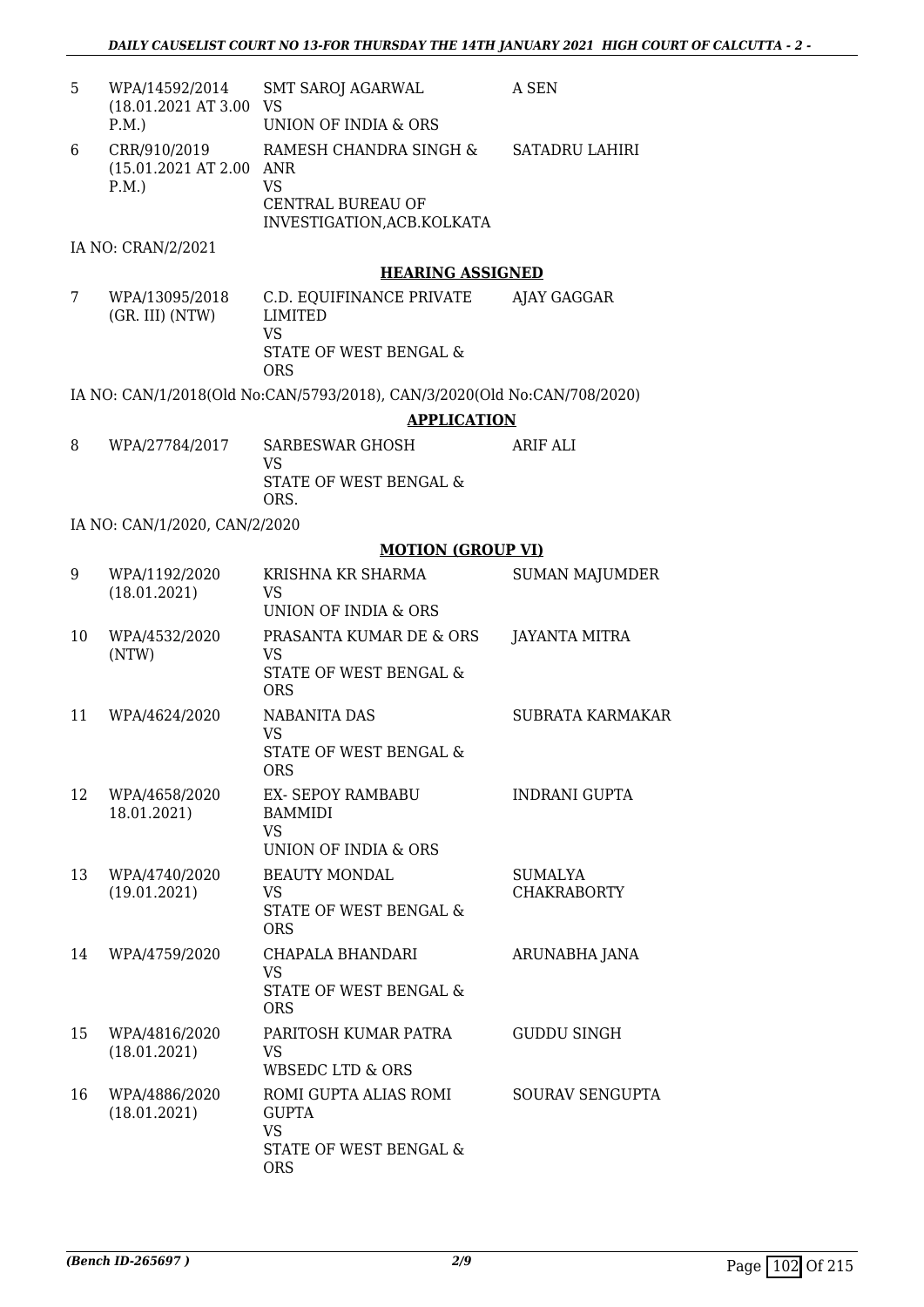| 17 | WPA/4889/2020<br>(18.01.2021) | ANITA DAS (RAJAK)<br>VS<br>STATE OF WEST BENGAL &<br><b>ORS</b>                                   | <b>ARKADIPTA</b><br><b>SENGUPTA</b>   |
|----|-------------------------------|---------------------------------------------------------------------------------------------------|---------------------------------------|
| 18 | WPA/4997/2020<br>(NTW)        | MAKSUDA KHATUN BIBI<br>VS.<br>UNION OF INDIA & ORS                                                | DEBABRATA MONDAL                      |
| 19 | WPA/4998/2020                 | <b>SUKLA BARMAN</b><br><b>VS</b><br><b>STATE OF WEST BENGAL &amp;</b><br><b>ORS</b>               | NIVEDITA BARUI                        |
| 20 | WPA/5005/2020                 | KAJAL CHAKRABORTY<br><b>VS</b><br>UNION OF INDIA & ORS                                            | KAMAL KANTA KAR                       |
| 21 | WPA/5016/2020<br>(19.01.2021) | DEBASIS MUKERJEE<br>VS.<br><b>IDBI LTD. &amp; ORS</b>                                             | <b>SAMIT DUTTA</b>                    |
|    | IA NO: CAN/1/2020             |                                                                                                   |                                       |
| 22 | WPA/5025/2020                 | <b>MANTI MALLICK</b><br><b>VS</b><br>DIRECTOR OF HEALTH<br>SERVICE, GOVT. OF W.B. &<br><b>ORS</b> | <b>BIJOY BRATA DE</b>                 |
| 23 | WPA/5029/2020<br>(NTW)        | <b>MUKUL ROY</b><br><b>VS</b><br>UNION OF INDIA & ORS                                             | KANAI LAL DUTTA                       |
| 24 | WPA/5147/2020                 | PANKAJ MAHATO<br><b>VS</b><br>STATE OF WEST BENGAL &<br><b>ORS</b>                                | DONA GHOSH                            |
| 25 | WPA/7189/2020                 | <b>AMIT PODDAR</b><br>VS.<br>Union of India                                                       | <b>GOPAL DAS</b>                      |
|    | IA NO: CAN/1/2020             |                                                                                                   |                                       |
| 26 | WPA/8216/2020<br>(20.01.2021) | SMT SUMITRA HEMBRAM AND<br>ORS<br><b>VS</b>                                                       | <b>SAMIR KUMAR</b><br><b>ADHIKARI</b> |
| 27 | WPA/8926/2020                 | Union of India AND ORS<br>SUBRATA BHATTACHARYYA<br>VS<br>Union of India AND ORS                   | <b>MOYUKH</b><br><b>MUKHERJEE</b>     |
| 28 | WPA/9758/2020<br>(18.01.2021) | <b>SURAJIT PAL</b><br><b>VS</b><br>UNION OF INDIA AND ANR                                         | RAJIB GHOSH                           |
| 29 | WPA/10084/2020                | NASIRUDDIN SEKH<br>VS.<br>STATE OF WEST BENGAL AND<br>ORS.                                        | TANUJA BASAK                          |
| 30 | WPA/10117/2020                | <b>SUCHITRA BISWAS</b><br><b>VS</b><br>STATE OF WEST BENGAL AND<br>ORS.                           | <b>SUVOM DUTTA</b>                    |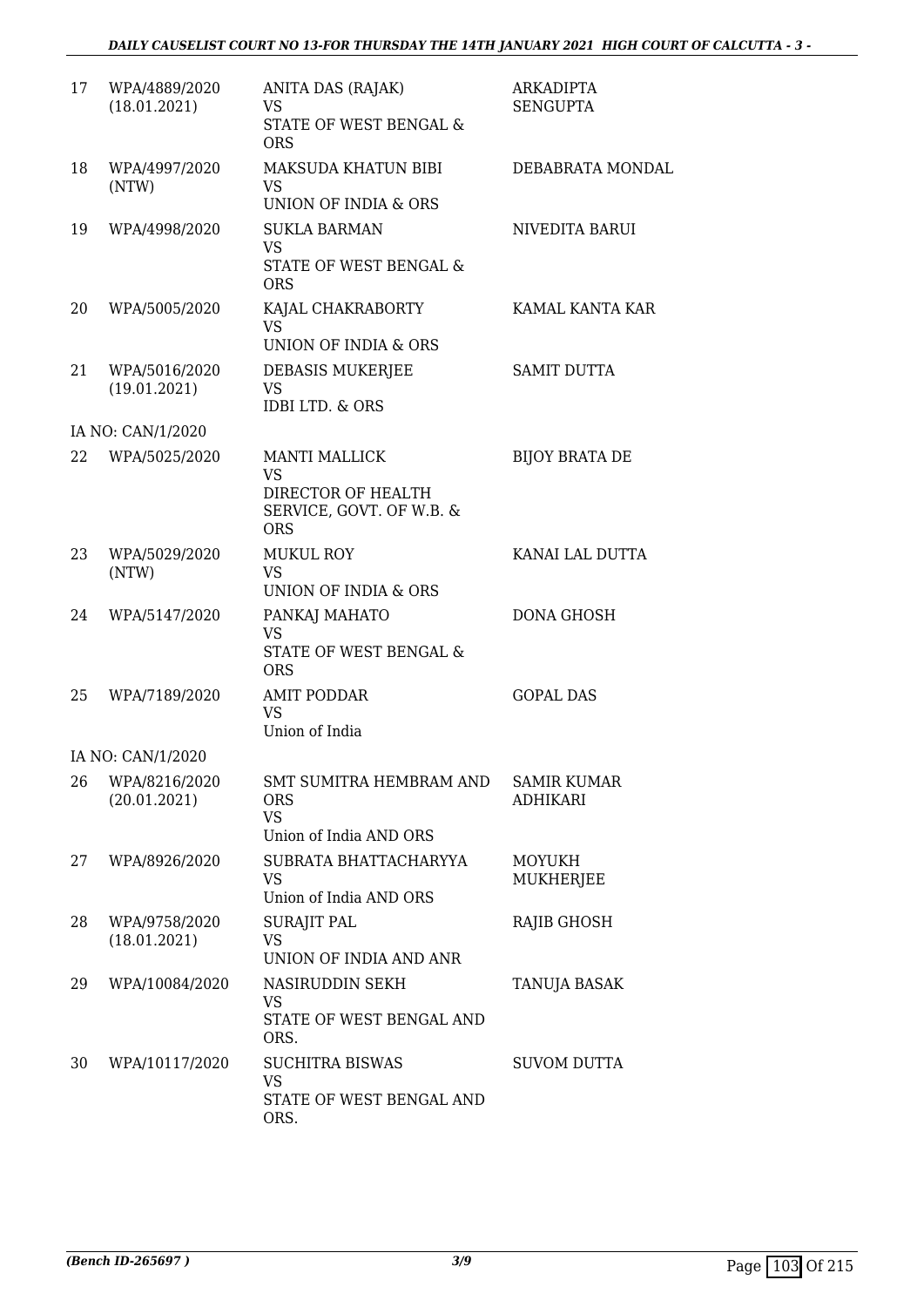## *DAILY CAUSELIST COURT NO 13-FOR THURSDAY THE 14TH JANUARY 2021 HIGH COURT OF CALCUTTA - 4 -*

| 31 | WPA/10154/2020                 | KAMDEV KUMAR SAW<br>VS<br>Union of India                                                                    | ARPA CHAKRABORTY                |
|----|--------------------------------|-------------------------------------------------------------------------------------------------------------|---------------------------------|
| 32 | WPA/10172/2020                 | BISWAJIT CHAKRABORTY<br>VS<br>STATE OF WEST BENGAL AND<br>ORS.                                              | KANAKENDU<br><b>CHAKRABORTY</b> |
| 33 | WPA/10178/2020                 | K. SRIKANTH ALIAS KATAM<br><b>SRIKANTH</b><br>VS<br>UNION OF INDIA AND ORS.                                 | DIPIKA BANU                     |
| 34 | WPA/10195/2020                 | RAJESH KUMAR SINGH<br><b>VS</b><br>UNION OF INDIA AND ORS.                                                  | PRATIK MAJUMDER                 |
| 35 | WPA/10202/2020<br>(18.01.2021) | AVRAJYOTI BHOWMICK<br>VS<br>State of West Bengal                                                            | <b>JAYED HOSSAIN</b>            |
| 36 | WPA/10233/2020                 | SAYANTAN BHOWMICK<br>VS<br><b>WEST BENGAL STATE</b><br>ELECTRICITY DISTRIBUTION<br>COMPANY LIMITEDA AND ORS | <b>SUVAM SINHA</b>              |
| 37 | WPA/10237/2020                 | ARUP KUMAR BOSE<br>VS<br>STATE OF WEST BENGAL AND<br>ORS.                                                   | DIP JYOTI<br><b>CHAKRABORTY</b> |
| 38 | WPA/10256/2020                 | <b>SUVANKAR GAIN</b><br><b>VS</b><br>UNITED BANK OF INDIA ANR<br><b>ORS</b>                                 | <b>ARUNIKA GHOSH</b>            |
| 39 | WPA/10271/2020                 | AKHILESH KUMAR SHARMA<br><b>VS</b><br>DAMODAR VALLEY<br><b>CORPORATION AND ORS</b>                          | <b>SOUMIK SEN</b>               |
| 40 | WPA/10298/2020                 | RAJU KUMAR SAH<br>VS<br>THE DIRECTOR GEN., CRPF<br>AND ORS                                                  | SANKHA SUBHRA<br><b>ROY</b>     |
| 41 | WPA/10339/2020                 | HARE KRISHNA GIRI<br>VS.<br>STATE OF WEST BENGAL AND<br>ORS.                                                | <b>SUSMITA DEY(BASU)</b>        |
| 42 | WPA/10340/2020                 | SAKTIPADA MAHATO<br>VS<br>STATE OF WEST BENGAL AND<br>ORS.                                                  | <b>SUSMITA DEY</b>              |
| 43 | WPA/10341/2020                 | SAKTI PRASAD BHAKTA<br>VS<br>STATE OF WEST BENGAL AND<br>ORS.                                               | <b>SUSMITA DEY(BASU)</b>        |
| 44 | WPA/10342/2020                 | <b>JOYDEV MONDAL</b><br>VS<br>STATE OF WEST BENGAL AND<br>ORS.                                              | SUSMITA DEY                     |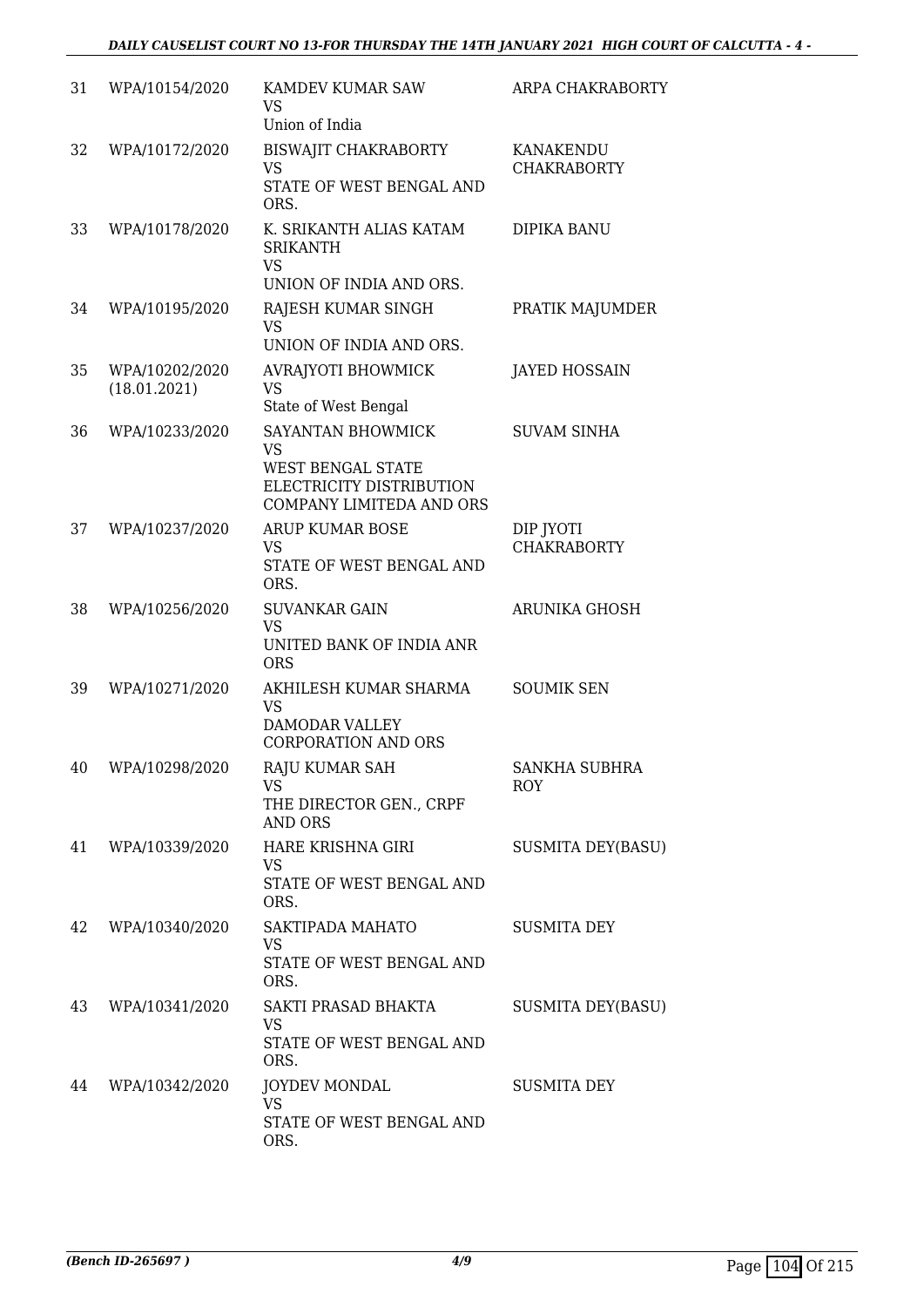| 45 | WPA/10343/2020 | MANORANJAN SHAMANTA<br><b>VS</b><br>STATE OF WEST BENGAL AND<br>ORS       | <b>SUSMITA DEY(BASU)</b> |
|----|----------------|---------------------------------------------------------------------------|--------------------------|
| 46 | WPA/10344/2020 | SUBRATA MAHAPATRA<br>VS<br>STATE OF WEST BENGAL AND<br>ORS.               | <b>SUSMITA DEY</b>       |
| 47 | WPA/10345/2020 | SUNIL KUMAR SAHOO<br><b>VS</b><br>STATE OF WEST BENGAL AND<br>ORS.        | <b>SUSMITA DEY(BASU)</b> |
| 48 | WPA/10346/2020 | DIPAK KUMAR DEY SARKAR<br><b>VS</b><br>STATE OF WEST BENGAL AND<br>ORS.   | <b>SUSMITA DEY</b>       |
| 49 | WPA/10347/2020 | <b>ASIT KUMAR MALLIK</b><br><b>VS</b><br>STATE OF WEST BENGAL AND<br>ORS. | <b>SUSMITA DEY(BASU)</b> |
| 50 | WPA/10348/2020 | PARBATI MAHATA<br><b>VS</b><br>STATE OF WEST BENGAL AND<br>ORS.           | <b>SUSMITA DEY</b>       |
| 51 | WPA/10349/2020 | KAZI AZIZUL HAQUE<br><b>VS</b><br>STATE OF WEST BENGAL AND<br>ORS.        | <b>SUSMITA DEY(BASU)</b> |
| 52 | WPA/10350/2020 | MRINAL KANTI JANA<br>VS<br>STATE OF WEST BENGAL AND<br>ORS.               | <b>SUSMITA DEY</b>       |
| 53 | WPA/10351/2020 | <b>BHOLANATH BAG</b><br>VS<br>STATE OF WEST BENGAL AND<br>ORS.            | <b>SUSMITA DEY</b>       |
| 54 | WPA/10354/2020 | ASOKE KUMAR MANNA<br>VS.<br>STATE OF WEST BENGAL AND<br>ORS.              | <b>SUSMITA DEY</b>       |
| 55 | WPA/10356/2020 | RANJAN KUMAR GHOSAL<br>VS<br>STATE OF WEST BENGAL AND<br>ORS.             | <b>SUSMITA DEY</b>       |
| 56 | WPA/10357/2020 | RASH BEHARI BERA<br>VS.<br>STATE OF WEST BENGAL AND<br>ORS.               | <b>SUSMITA DEY BASU</b>  |
| 57 | WPA/10358/2020 | KALLOL KUMAR MISHRA<br><b>VS</b><br>STATE OF WEST BENGAL AND<br>ORS.      | SUSMITA DEY(BASU)        |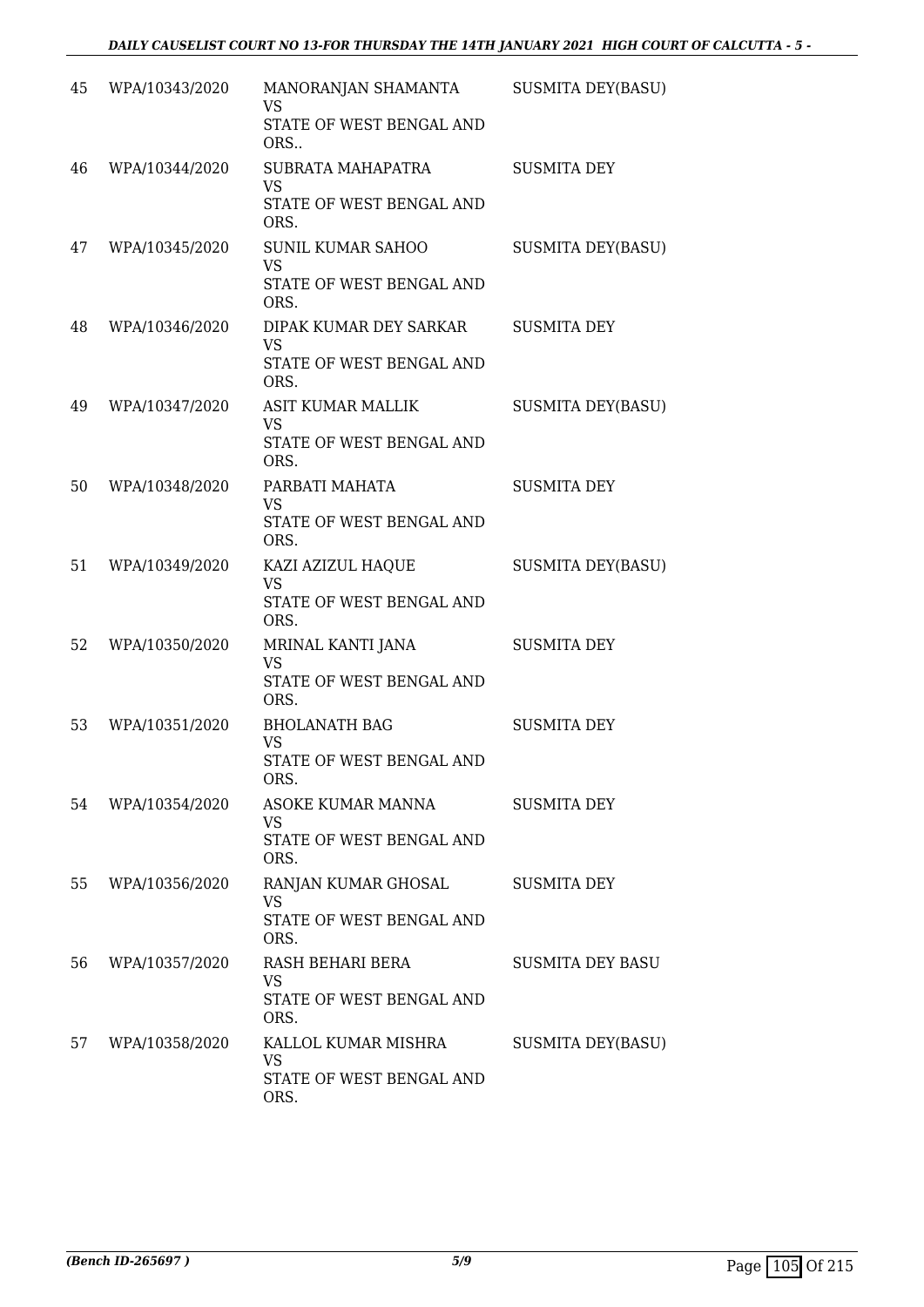| 58 | WPA/10359/2020                | AJIT KUMAR MANDAL<br><b>VS</b>                 | <b>SUSMITA DEY</b>           |
|----|-------------------------------|------------------------------------------------|------------------------------|
|    |                               | STATE OF WEST BENGAL AND<br>ORS.               |                              |
| 59 | WPA/10360/2020                | SAKTI PADA MONDAL<br>VS                        | <b>SUSMITA DEY BASU</b>      |
|    |                               | STATE OF WEST BENGAL AND<br>ORS.               |                              |
| 60 | WPA/10361/2020                | SK. AKBAR ALI<br><b>VS</b>                     | <b>SUSMITA DEY(BASU)</b>     |
|    |                               | STATE OF WEST BENGAL AND<br>ORS.               |                              |
| 61 | WPA/10398/2020                | <b>ASIM PATUA</b>                              | PROSENJIT                    |
|    |                               | <b>VS</b><br>UNION OF INDIA AND ORS.           | <b>MUKHERJEE</b>             |
| 62 | WPA/10405/2020                | SUPARNA SADHUKHAN<br><b>VS</b>                 | <b>RAJIB GHOSH</b>           |
|    |                               | UNION OF INDIA AND ORS.                        |                              |
| 63 | WPA/10441/2020<br>21.01.2021) | <b>SMT RASHMONI HELA</b><br><b>VS</b>          | DYUTIMAN BANERJEE            |
|    |                               | STATE BANK OF INDIA AND<br><b>ORS</b>          |                              |
| 64 | WPA/10515/2020                | DIPAK SAHA<br><b>VS</b>                        | PAROMITA MALAKAR<br>(DUTTA)  |
|    |                               | STATE OF WEST BENGAL AND<br>ORS.               |                              |
| 65 | WPA/10522/2020                | <b>MONISHA</b><br><b>VS</b>                    | TIMIR KANTI BISWAS           |
|    |                               | UNION OF INDIA AND ORS.                        |                              |
| 66 | WPA/10524/2020                | MOHIDUL ISLAM<br><b>VS</b>                     | ARGHYA<br><b>CHAKRABARTI</b> |
|    |                               | STATE OF WEST BENGAL AND<br>ORS.               |                              |
| 67 | WPA/10526/2020                | <b>CHHATHU SINGH</b><br>VS                     | TIMIR KANTI BISWAS           |
|    |                               | UNION OF INDIA AND ORS.                        |                              |
| 68 | WPA/10530/2020                | KAUSHIK BHATTACHARYA<br>VS                     | <b>UJJAL RAY</b>             |
|    |                               | PUBLIC SERVICE<br><b>COMMISSION AND OTHERS</b> |                              |
| 69 | WPA/10550/2020                | <b>BALAHARI ROY</b><br>VS.                     | ARUNAVA PATI                 |
|    |                               | UNION OF INDIA AND ORS.                        |                              |
| 70 | WPA/10573/2020                | PARITOSH SHARMA<br>VS                          | MALAY DHAR                   |
|    |                               | CENTRAL BANK OF INDIA AND<br><b>ORS</b>        |                              |
| 71 | WPA/10575/2020                | SANTOSH SHARMA                                 | ARITRA GHOSH                 |
|    |                               | VS<br>UNION OF INDIA AND ORS.                  |                              |
| 72 | WPA/10628/2020                | SUBHAS CHANDRA DE<br>VS                        | TIRTHANKAR ROY               |
|    |                               | STATE OF WEST BENGAL AND<br>ORS.               |                              |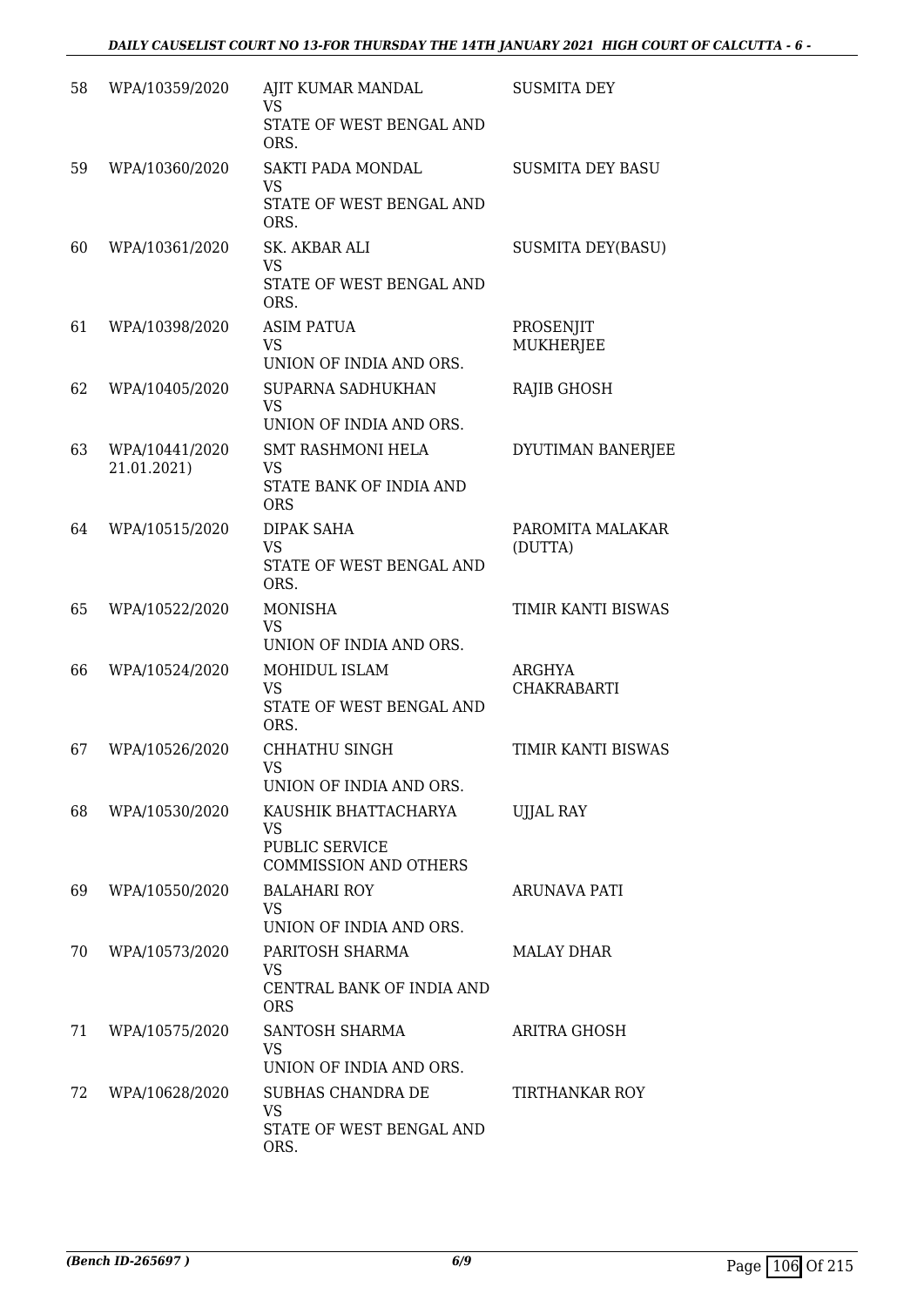| 73 | WPA/10678/2020                | <b>GOURIBALA MALLICK</b><br><b>VS</b><br>STATE OF WEST BENGAL AND<br>ORS.                                            | <b>ARUN NASKAR</b>           |
|----|-------------------------------|----------------------------------------------------------------------------------------------------------------------|------------------------------|
| 74 | WPA/10681/2020                | KESHAB CHANDRA SARKAR<br>AND ORS<br><b>VS</b><br>THE STATE OF WEST BENGAL<br>AND ORS                                 | TANUJA BASAK                 |
| 75 | WPA/10687/2020                | <b>BOARD OF TRUSTEES FOR</b><br>SHYAMA PRASAD MOOKERJEE<br>PORT, KOL AND ANR<br><b>VS</b><br>UNION OF INDIA AND ORS. | <b>SOUMEN GHOHS</b>          |
| 76 | WPA/10723/2020                | NEKBAR HOSSSAIN<br><b>VS</b><br>UNION OF INDIA AND ORS.                                                              | SK MUJIBAR<br><b>RAHAMAN</b> |
| 77 | WPA/10728/2020                | RAJENDRA PRASAD YADAV<br><b>VS</b><br>UNION OF INDIA AND ORS.                                                        | PRATIK MAJUMDER              |
| 78 | WPA/10780/2020<br>27.01.2021) | <b>ASIT KUMAR ROY</b><br><b>VS</b><br>THE BANGIYA GRAMIN<br>BIKASH BANK AND ORS.                                     | PARTHA SARKAR                |
| 79 | WPA/10817/2020                | <b>BAHARI BARUI</b><br><b>VS</b><br>EASTERN COALFIELDS<br><b>LIMITED</b>                                             | <b>U.S.AGARWAL</b>           |
| 80 | WPA/10820/2020                | DUKHINI BHUIYA<br><b>VS</b><br>EASTERN COALFIELDS<br><b>LIMITED</b>                                                  | U.S. AGARWAL                 |
| 81 | WPA/10822/2020                | <b>BALIKA HARI</b><br>VS<br><b>EASTERN COALFIELDS</b><br><b>LIMITED</b>                                              | <b>U.S. AGARWAL</b>          |
| 82 | WPA/10832/2020                | PANKAJ ROY<br>VS<br>STATE OF WEST BENGAL AND<br>ORS.                                                                 | <b>JAKIR HOSSAIN</b>         |
| 83 | WPA/10866/2020                | <b>AVIJIT GAYEN</b><br>VS<br>CALCUTTA STATE TRANSPORT<br>CORPORATION                                                 | SUKANTA GHOSH                |
| 84 | WPA/10891/2020<br>(Top)       | MANOJIT MONDAL AND ORS<br><b>VS</b><br>STATE OF WEST BENGAL AND<br>ORS.                                              | <b>GOPAL DAS</b>             |
| 85 | WPA/10894/2020                | ANIL KR SINGH<br><b>VS</b><br>KOLKATA PORT TRUST AND<br><b>ORS</b>                                                   | HIMANGSHU GHOSH              |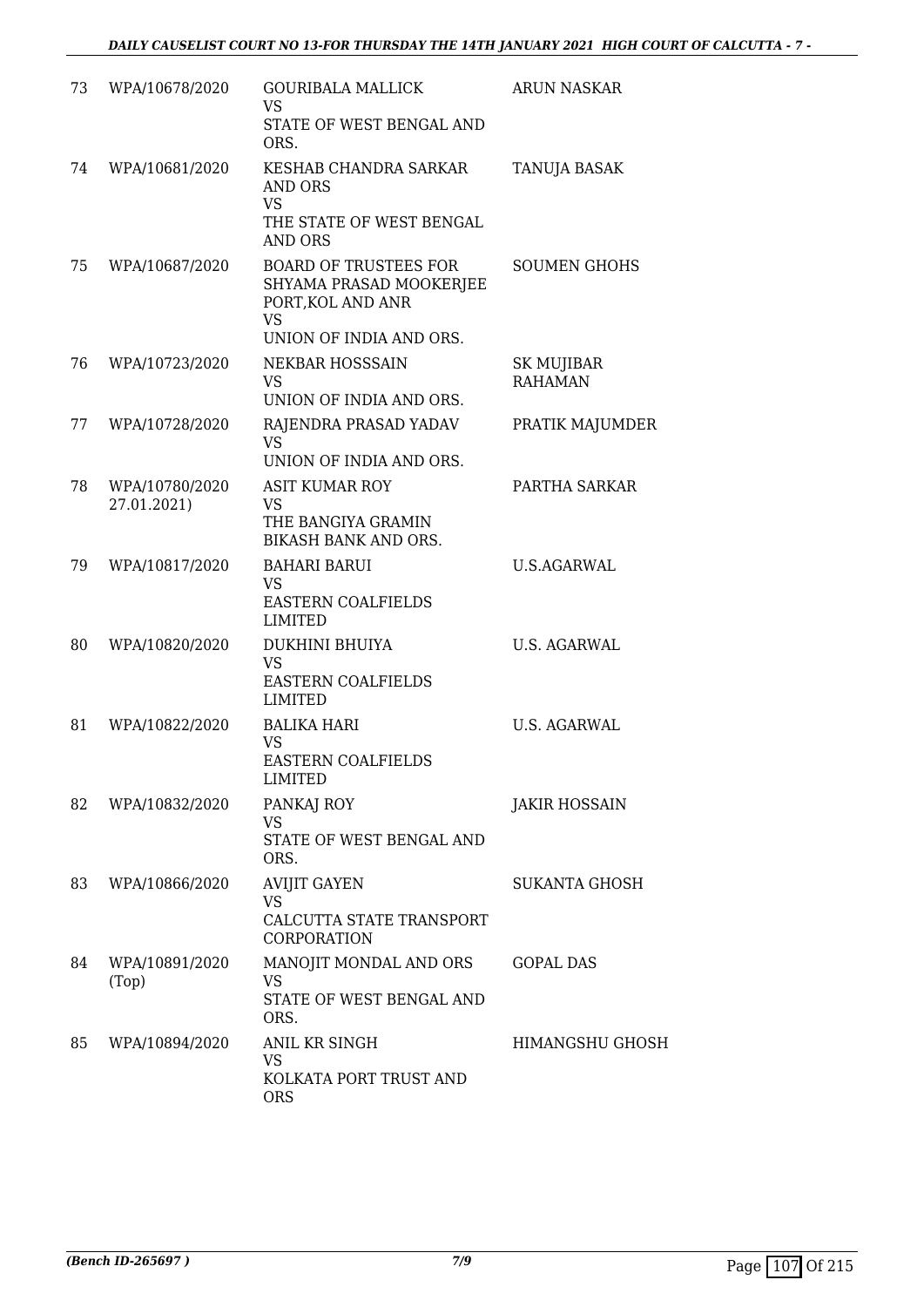| 86 | WPA/10940/2020                 | ASIM KUMAR ACHARYA<br>VS<br>STATE OF WEST BENGAL AND<br>ORS.                                                                         | <b>AMRITA CHEL</b>            |
|----|--------------------------------|--------------------------------------------------------------------------------------------------------------------------------------|-------------------------------|
| 87 | WPA/10992/2020                 | <b>DHANI TUDU</b><br><b>VS</b><br>STATE OF WEST BENGAL AND<br>ORS.                                                                   | Malay Bhattacharyya           |
| 88 | WPA/11321/2020<br>(14.01.2021) | <b>SUBHASH DAS</b><br><b>VS</b><br>THE EMPLOYEES PROVIDENT<br>FUND ORGANIZATION AND<br><b>OTHERS</b>                                 | <b>DEBASHIS SARKAR</b>        |
| 89 | AST/1/2021<br>(25.01.2021)     | <b>SOURAV BISWAS</b><br><b>VS</b><br>STATE OF WEST BENGAL AND<br>ORS.                                                                | ARNAB SAHA                    |
| 90 | WPA/179/2021<br>(NTW)          | <b>SURESH PASWAN</b><br><b>VS</b><br>EASTERN COALFIELD LTD<br>AND ORS                                                                | U.S. AGARWAL                  |
| 91 | WPA/594/2021<br>(27.01.2021)   | RANJIT CHANDRA MANDAL<br><b>VS</b><br>UNION OF INDIA AND ORS.                                                                        | <b>DEBANJAN DAS</b>           |
| 92 | WPA/950/2021                   | SOMANGSU BHUSAN SARKAR<br><b>VS</b><br>PUNJAB NATIONAL BANK AND<br><b>OTHERS</b>                                                     | Sobhan Majumder               |
| 93 | WPA/1053/2021                  | TARUN KUMAR MAITY AND<br><b>ORS</b><br>VS<br>STATE OF WEST BENGAL AND<br>ORS.                                                        | <b>SANDIP KUMAR</b><br>MANDAL |
| 94 | WPA/1056/2021                  | <b>AMIT DAS</b><br>VS<br><b>WEST BENGAL STATE</b><br>COOPERATIVE AGRICULTURE<br>AND RURAL DEVELOPMENT<br><b>BANK LTD. AND OTHERS</b> | <b>ANKITA DEY</b>             |
|    |                                | <b>MOTION GROUP - V</b>                                                                                                              |                               |
| 95 | WPA/4609/2020                  | MOTAJ BIBI<br><b>VS</b><br>STATE OF WEST BENGAL &<br><b>ORS</b>                                                                      | BIPUL KUMAR<br><b>MANDAL</b>  |
| 96 | WPA/4964/2020<br>(NTW)         | <b>DIPAK MALIK</b><br>VS<br>STATE OF WEST BENGAL &<br><b>ORS</b>                                                                     | SK ABU JAFAR                  |
| 97 | WPA/5091/2020                  | SANJOY KUMAR ADAK<br><b>VS</b><br>STATE OF WEST BENGAL &<br><b>ORS</b>                                                               | PARAMITA MAITY                |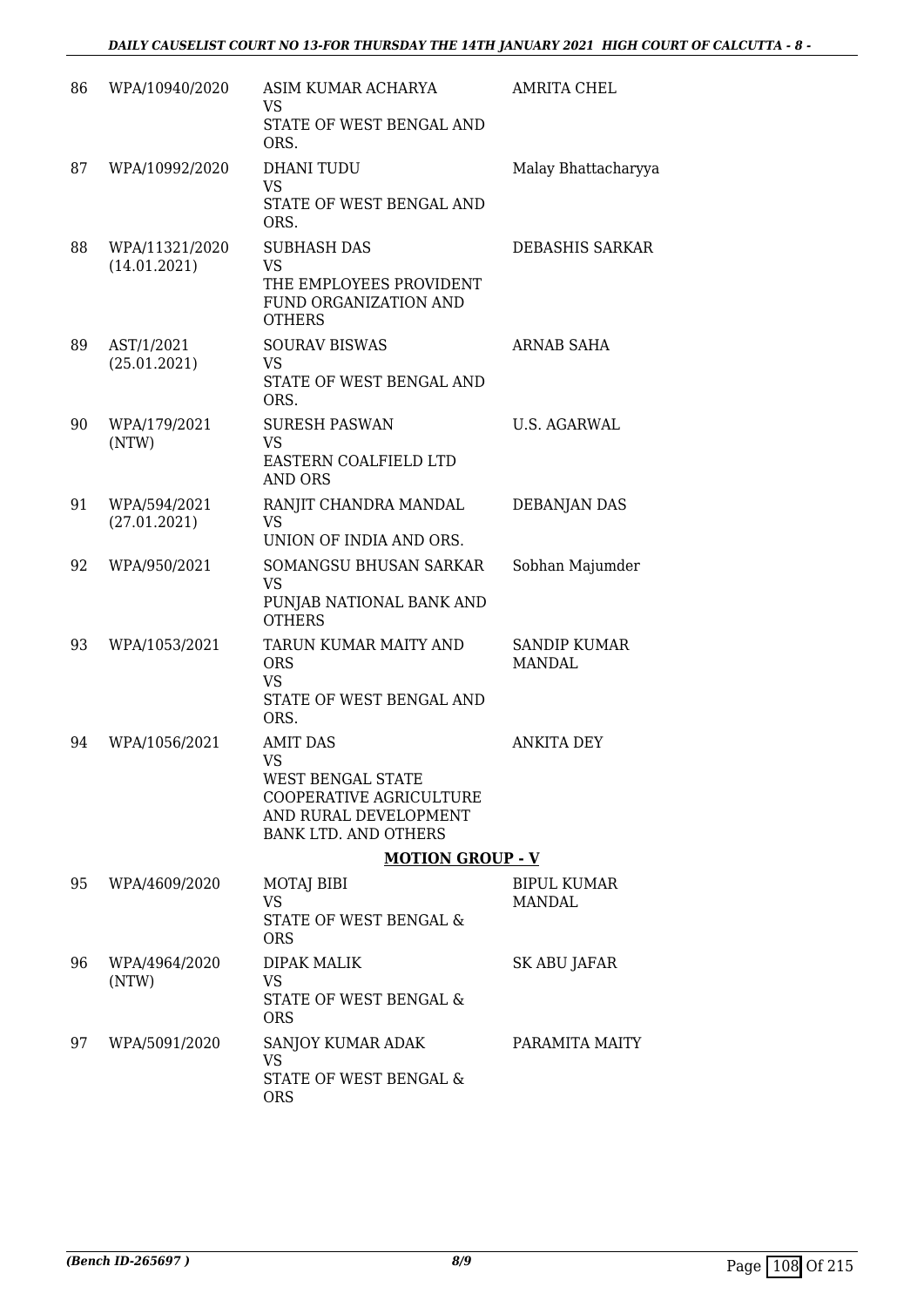| 98 | WPA/5100/2020                           | BRIHASPATI HALDER (KAYAL)<br>VS.<br>STATE OF WEST BENGAL &<br><b>ORS</b>                                              | SUDARSHAN GHOSH                 |
|----|-----------------------------------------|-----------------------------------------------------------------------------------------------------------------------|---------------------------------|
| 99 | WPA/6799/2020<br>(20.01.2021)           | CHANDRA SEKHAR PANDIT<br>VS<br>STATE OF WEST BENGAL &<br>ORS                                                          | SANDIP KUMAR<br>MONDAL          |
|    | IA NO: CAN/1/2020(Old No:CAN/5759/2020) |                                                                                                                       |                                 |
|    | 100 WPA/9427/2020                       | MAHABIR SWANIRVAR DAL.<br>(MAJHPARA)(SELF HELP<br><b>GROUP) AND ANOTHER</b><br>VS<br>STATE OF WEST BENGAL AND<br>ORS. | <b>SHUVRO PROKASH</b><br>LAHIRI |
|    | 101 WPA/10009/2020                      | SAMIMA AKHTAR MIRJA<br>VS<br>STATE OF WEST BENGAL AND<br>ORS.                                                         | KARTIK DAS                      |
|    | 102 WPA/884/2021                        | TAPAS KUMAR GHORAI AND<br><b>OTHERS</b><br>VS<br>STATE OF WEST BENGAL AND<br>ORS.                                     | SUBHAJIT PANJA                  |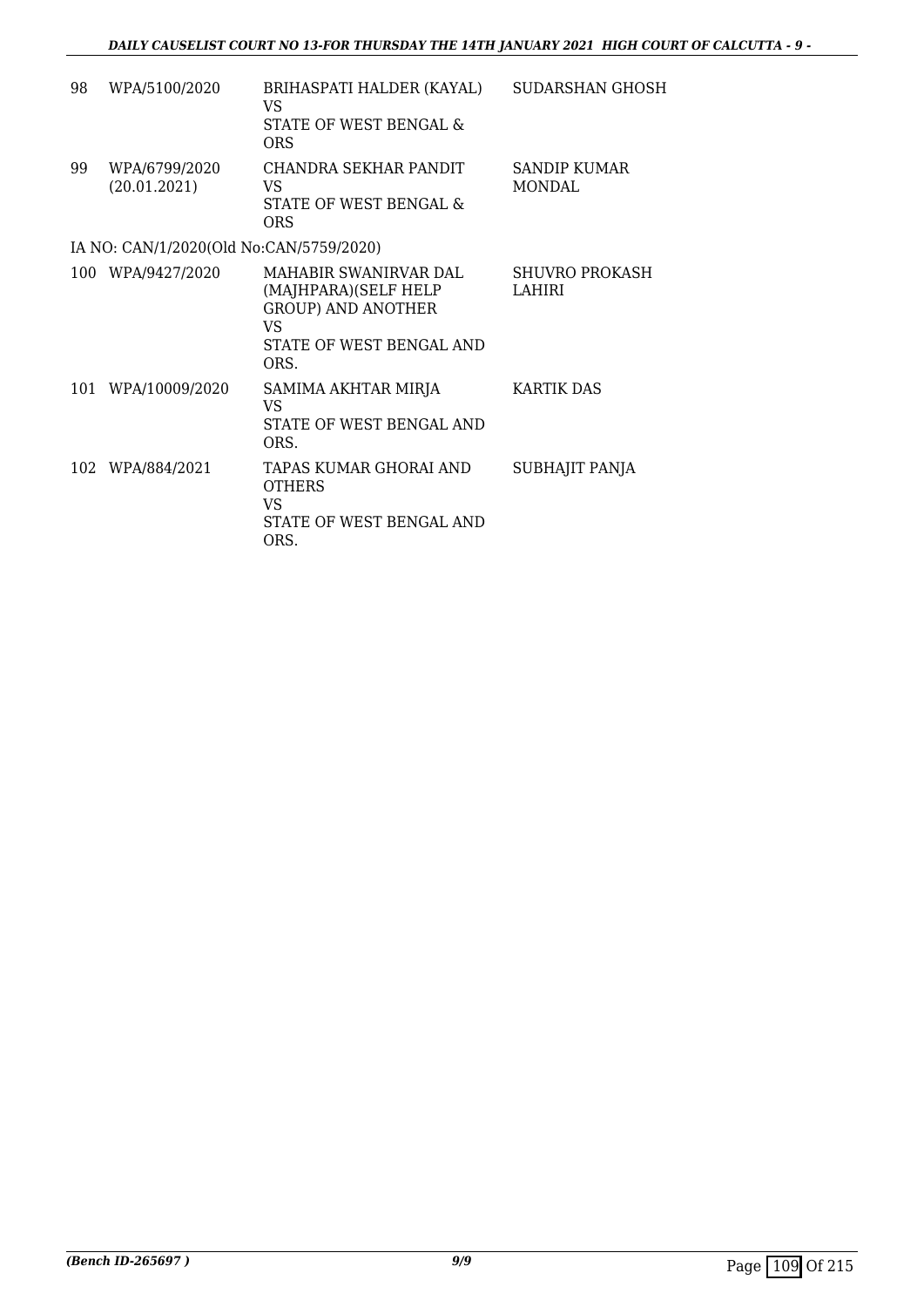

# In The High Court at Calcutta

### **Appellate Side**

**DAILY CAUSELIST For Thursday The 14th January 2021**

**COURT NO. 8**

**SINGLE BENCH (SB - V)**

**AT 10:45 AM**

#### **HON'BLE JUSTICE SABYASACHI BHATTACHARYYA**

**(VIA VIDEO CONFERENCE)**

**ON AND FROM MONDAY, THE 11TH JANUARY, 2021 – MATTERS (MOTION & HEARING ) UNDER ARTICLE 226 OF THE CONSTITUTION RELATING TO RESIDUARY UNDER GROUP IX [EXCLUDING ELECTRICITY MATTERS AND MATTERS UNDER PUBLIC PREMISES (UNAUTHORISED OCCUPANTS) ACT, 1971] INCLUDING APPLICATIONS CONNECTED THERETO. NOTE : ORIGINAL SIDE MATTERS WILL BE TAKEN UP FROM 10:45 A.M. UPTO 12:00 NOON ONLY ON TUESDAYS AND THURSDAYS.**

**NOTE : APPELLATE SIDE MATTERS WILL BE TAKEN UP FROM 12:00 NOON ONWARDS OR IMMEDIATELY AFTER COMPLETION OF ORIGINAL SIDE MATTERS, WHICHEVER IS EARLIER, ON TUESDAY AND THURSDAYS: ON MONDAYS, WEDNESDAYS AND FRIDAYS, APPELLATE SIDE MATTERS WILL BE TAKEN THROUGHOUT THE DAY NOTE : MENTIONING WILL BE ALLOWED ONLY AT THE FIRST SITTING OF COURT ON THE FIRST WORKING DAY OF EVERY WEEK**

|                |                                          | <b>URGENT MOTION</b>                                                                            |                                        |
|----------------|------------------------------------------|-------------------------------------------------------------------------------------------------|----------------------------------------|
| $\mathbf{1}$   | WPA/4921/2020<br>(TOP 2)                 | AKBAR ALI SEKH<br><b>VS</b><br>STATE OF WEST BENGAL & ORS                                       | <b>SUDIP GHOSH</b><br><b>CHOWDHURY</b> |
|                | IA NO: CAN/1/2020(Old No:CAN/5353/2020)  |                                                                                                 |                                        |
| $\overline{2}$ | WPA/11782/2020<br>(TOP 1)                | RAJPATH CONTRACTORS AND<br>ENGINEERS LTD.<br><b>VS</b><br>STATE OF WEST BENGAL AND<br>ORS.      | AMRITAM MANDAL                         |
| 3              | WPA/104/2021<br>(TOP <sub>3</sub> )      | <b>BIKASH MONDAL</b><br><b>VS</b><br>STATE OF WEST BENGAL AND<br>ORS.                           | KAUSTAV CHANDRA DAS                    |
| 4              | WPA/921/2021<br>(2 P.M.)                 | HAYDER ALI KHAN @ HAIDER<br>ALI KHAN @BAPANSON<br><b>VS</b><br>STATE OF WEST BENGAL AND<br>ORS. | JAYANTA KUMAR<br>MUKHOPADHYAY          |
|                |                                          | <b>LISTED MOTION</b>                                                                            |                                        |
| 5              | WPA/20279/2018                           | MOUNTAIN INN HOTEL PVT.LTD.<br>$&$ ANR<br><b>VS</b><br>STATE OF WEST BENGAL & ORS               | M. MUKHERJEE                           |
|                | IA NO: CAN/2/2020(Old No:CAN/239/2020)   |                                                                                                 |                                        |
| 6              | WPA/6810/2019                            | BHARAT DHANDHANIA<br><b>VS</b><br>UNION OF INDIA & ANR                                          | ABHISHEK SIKDAR                        |
|                | IA NO: CAN/1/2019(Old No:CAN/11664/2019) |                                                                                                 |                                        |
| 7              | WPA/6811/2019                            | VIJAY KUMAR DHANDHANIA<br><b>VS</b><br>UNION OF INDIA & ANR                                     | ABHISHEK SIKDAR                        |
|                | IA NO: CAN/1/2019(Old No:CAN/11665/2019) |                                                                                                 |                                        |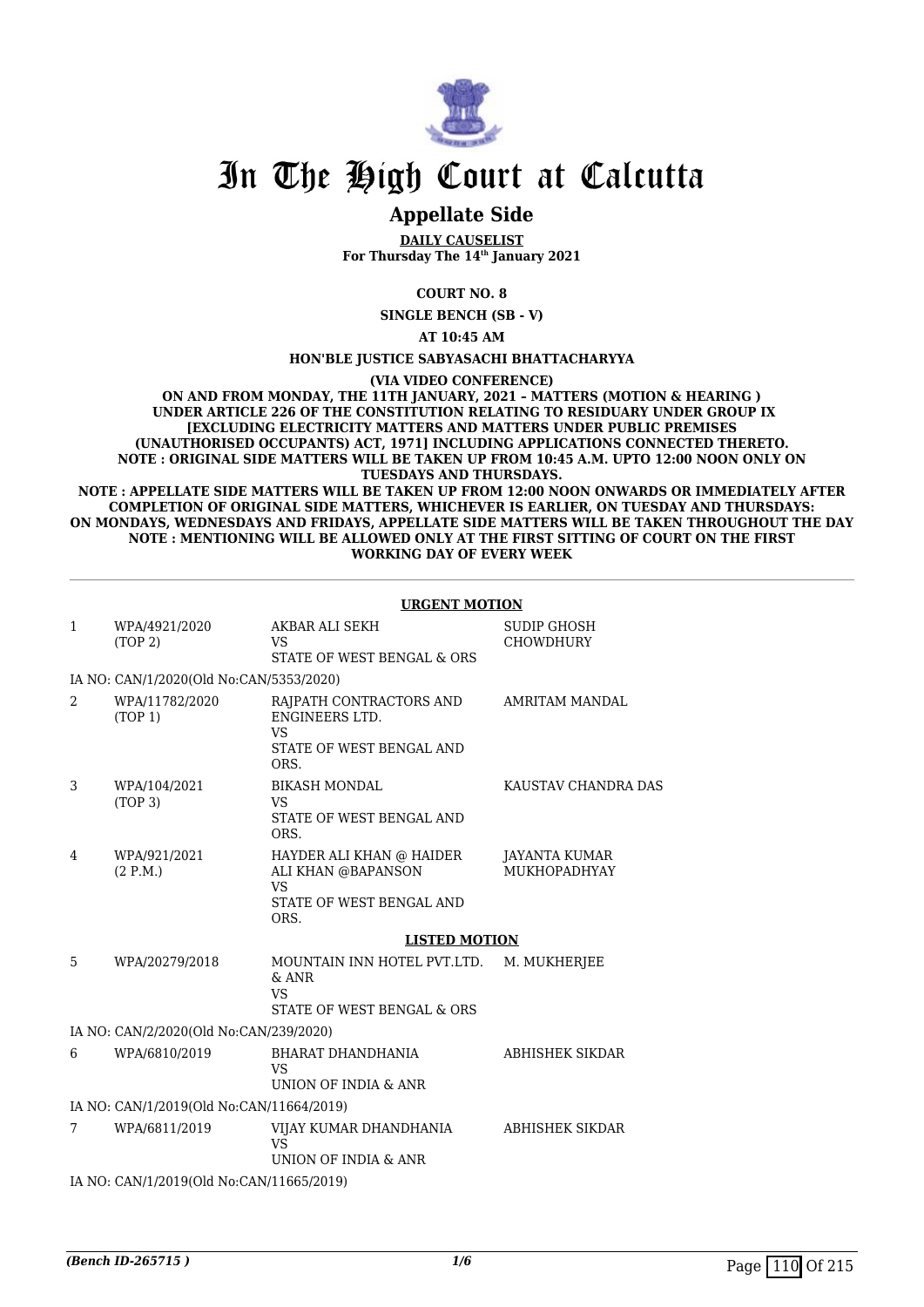| 8  | WPA/18635/2019                          | PRALAY MAJUMDER<br>VS<br>STATE OF WEST BENGAL & ORS                                 | <b>SUDIP GHOSH</b><br><b>CHOWDHURY</b>                                                                                                                                                                               |
|----|-----------------------------------------|-------------------------------------------------------------------------------------|----------------------------------------------------------------------------------------------------------------------------------------------------------------------------------------------------------------------|
|    |                                         | IA NO: CAN/1/2020(Old No:CAN/975/2020), CAN/2/2020                                  |                                                                                                                                                                                                                      |
| 9  | WPA/865/2020                            | <b>SUBIR CHATTERJEE</b><br>VS<br>STATE OF WEST BENGAL & ORS                         | <b>SOMNATH NAG</b>                                                                                                                                                                                                   |
|    | IA NO: CAN/1/2020                       |                                                                                     |                                                                                                                                                                                                                      |
| 10 | WPA/1447/2020                           | CHAMPA NANDI REP. BY HER<br>CONS. ATTO. SHANKAR ROY<br><b>CHOWDHURY</b><br>VS       | <b>TAPAS DUTTA</b>                                                                                                                                                                                                   |
|    |                                         | STATE OF WEST BENGAL & ORS                                                          |                                                                                                                                                                                                                      |
| 11 | WPA/1724/2020                           | SHIBA PROSAD BANERJEE<br><b>VS</b><br>STATE OF WEST BENGAL & ORS                    | ANRITA MAJI                                                                                                                                                                                                          |
|    | IA NO: CAN/1/2020                       |                                                                                     |                                                                                                                                                                                                                      |
| 12 | WPA/2934/2020                           | VALUTECH METALLIKS LTD &<br><b>ORS</b><br><b>VS</b><br>STATE OF WEST BENGAL & ORS   | ARANYA SAHA                                                                                                                                                                                                          |
| 13 | WPA/3318/2020                           | BIJOY SHAW & ANR.                                                                   | SIRSENDU SINHA ROY                                                                                                                                                                                                   |
|    |                                         | <b>VS</b>                                                                           |                                                                                                                                                                                                                      |
|    |                                         | STATE OF WEST BENGAL & ORS.                                                         |                                                                                                                                                                                                                      |
| 14 | WPA/4743/2020                           | VISHAL SHAH<br>VS                                                                   | MALABIKA ROY DEY                                                                                                                                                                                                     |
|    |                                         | UNION OF INDIA & ORS                                                                |                                                                                                                                                                                                                      |
|    | IA NO: CAN/1/2020(Old No:CAN/3623/2020) |                                                                                     |                                                                                                                                                                                                                      |
| 15 | WPA/4897/2020                           | NEWAZ SHARIF<br>VS<br>STATE OF WEST BENGAL & ORS                                    | <b>SOURAV DUTTA</b>                                                                                                                                                                                                  |
|    | wt16 WPA/7467/2020                      | NEWEAZ SHARIF                                                                       | <b>SOURAV DUTTA</b>                                                                                                                                                                                                  |
|    |                                         | VS<br>STATE OF WEST BENGAL                                                          |                                                                                                                                                                                                                      |
|    | IA NO: CAN/1/2020                       |                                                                                     |                                                                                                                                                                                                                      |
| 17 | WPA/5495/2020                           | SHEORAPHULI KANCHA SABZEE<br><b>BABSAYEE SAMITY &amp; ANR</b><br>VS                 | <b>SUMAN SANKAR</b><br><b>CHATTERJEE</b>                                                                                                                                                                             |
|    |                                         | STATE OF WEST BENGAL &ORS                                                           |                                                                                                                                                                                                                      |
|    |                                         |                                                                                     | IA NO: CAN/1/2020(Old No:CAN/3882/2020), CAN/2/2020(Old No:CAN/3883/2020), CAN/3/2020(Old No:CAN/3892/2020),<br>CAN/4/2020(Old No:CAN/3893/2020), CAN/5/2020(Old No:CAN/4489/2020), CAN/6/2020(Old No:CAN/4490/2020) |
| 18 | WPA/7350/2020                           | <b>NEPAL DAS</b><br>VS<br>Union of India                                            | <b>JOY CHAKRABORTY</b>                                                                                                                                                                                               |
|    | IA NO: CAN/1/2020                       |                                                                                     |                                                                                                                                                                                                                      |
| 19 | WPA/7656/2020                           | A.J. SARKAR AND CO AND ORS                                                          | PRATIP KUMAR                                                                                                                                                                                                         |
|    |                                         | VS<br>STATE OF WEST BENGAL AND<br>ORS.                                              | CHATTERJEE                                                                                                                                                                                                           |
|    | IA NO: CAN/1/2020                       |                                                                                     |                                                                                                                                                                                                                      |
| 20 | WPA/8220/2020                           | LAKSHMI NASAKAR                                                                     | MANOJ KUMAR MONDAL                                                                                                                                                                                                   |
|    |                                         | VS<br>STATE OF WEST BENGAL AND<br>ORS.                                              |                                                                                                                                                                                                                      |
| 21 | WPA/9255/2020                           | HIRE PURCHASE AND LEASE<br><b>ASSOCIATION</b><br><b>VS</b><br>RESERVE BANK OF INDIA | <b>SHOUNAK MITRA</b>                                                                                                                                                                                                 |
| 22 | WPA/9677/2020                           | SHEO CHARAN AGARWAL<br><b>VS</b><br>Union of India                                  | PRABHAT KUMAR SINGH                                                                                                                                                                                                  |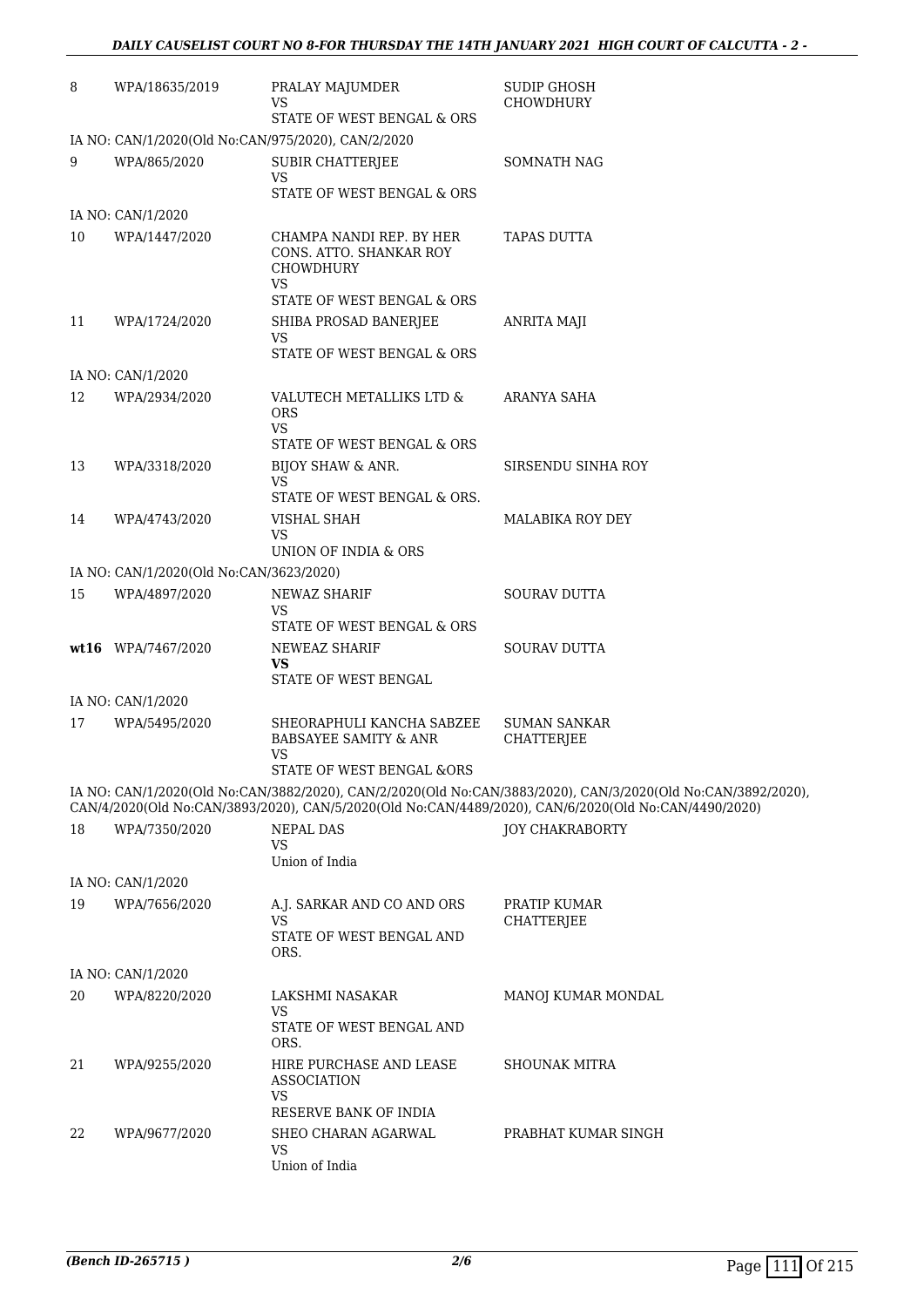| 23 | WPA/9713/2020        | PRATIMA DEVI MEHTA<br>VS                                                                                                    | <b>GOUTAM MISRA</b>     |
|----|----------------------|-----------------------------------------------------------------------------------------------------------------------------|-------------------------|
|    |                      | STATE OF WEST BENGAL AND<br>ORS.                                                                                            |                         |
| 24 | WPA/9828/2020        | <b>HABUL MONDAL AND ORS</b>                                                                                                 | SUDARSHAN GHOSH         |
|    |                      | VS<br>STATE OF WEST BENGAL AND<br>ORS.                                                                                      |                         |
| 25 | WPA/10315/2020       | KSHETRIYA SHERI GANDHI<br><b>ASHRAM AND ANR</b>                                                                             | <b>SUJIT SAHA</b>       |
|    |                      | VS<br>STATE OF WEST BENGAL AND<br>ORS.                                                                                      |                         |
| 26 | WPA/10501/2020       | SHEILA BINANI                                                                                                               | <b>SUBHASIS DEY</b>     |
|    |                      | VS<br>UNION OF INDIA AND<br><b>ANOTHERS</b>                                                                                 |                         |
| 27 | WPA/11114/2020       | <b>BISWANATH PAL</b>                                                                                                        | RAFIKUL ISLAM SARDAR    |
|    |                      | VS<br>STATE OF WEST BENGAL AND<br>ORS.                                                                                      |                         |
| 28 | WPA/11286/2020       | ASHOK GHORAI AND ANR                                                                                                        | <b>MAINAK SWARNOKAR</b> |
|    |                      | <b>VS</b><br>STATE OF WEST BENGAL AND<br>ORS.                                                                               |                         |
| 29 | WPA/11385/2020       | ASLAM ALI MOLLA                                                                                                             | ASIT KR BHATTACHARYA    |
|    |                      | VS<br>STATE OF WEST BENGAL AND<br>ORS.                                                                                      |                         |
|    |                      | <b>APPLICATION</b>                                                                                                          |                         |
| 30 | WPA/326/2014         | HARAN CH. DAS & ORS<br>VS                                                                                                   | SANKHA PRASAD RAY       |
|    |                      | STATE OF WEST BENGAL & ORS                                                                                                  |                         |
|    |                      | IA NO: CAN/3/2015(Old No:CAN/10943/2015), CAN/4/2019(Old No:CAN/4863/2019), CAN/5/2020<br><b>EXTENSION OF INTERIM ORDER</b> |                         |
| 31 | WPA/6612/2020        | M/S. R. PIYARELALL IMPORT &                                                                                                 | KOUSHIK KUNDU           |
|    |                      | EXPORT LTD.<br><b>VS</b>                                                                                                    |                         |
|    |                      | CBI & ORS.,                                                                                                                 |                         |
|    |                      | IA NO: CAN/1/2020(Old No:CAN/5428/2020), CAN/2/2020, CAN/3/2020<br>RAMESH KUMAR AGARWAL &                                   |                         |
|    | $wt32$ WPA/6614/2020 | ANR<br><b>VS</b>                                                                                                            | KOUSHIK KUNDU           |
|    |                      | CBI & ORS                                                                                                                   |                         |
|    |                      | IA NO: CAN/1/2020(Old No:CAN/5431/2020), CAN/2/2020, CAN/3/2020                                                             |                         |
| 33 | WPA/11579/2020       | <b>NEW MOTION</b>                                                                                                           | <b>VISWAN DHAR</b>      |
|    |                      | SIDDHARTHA BANERJEE<br>VS<br>UNION OF INDIA AND ORS.                                                                        |                         |
| 34 | WPA/11712/2020       | RISHAV BHATTACHARYA                                                                                                         | ANKITA DEY              |
|    |                      | VS<br>THE STATE OF WEST BENGAL<br>AND ORS                                                                                   |                         |
| 35 | WPA/11722/2020       | ILA BANERJEE AND ANR                                                                                                        | RAMESHWAR SINHA         |
|    |                      | VS<br>THE STATE OF WEST BENGAL<br>AND ORS                                                                                   |                         |
| 36 | WPA/11786/2020       | PURNIMA MAJUMDAR AND<br><b>ANOTHER</b>                                                                                      | ZIAUL HAQUE             |
|    |                      | <b>VS</b><br>STATE OF WEST BENGAL AND<br>ORS.                                                                               |                         |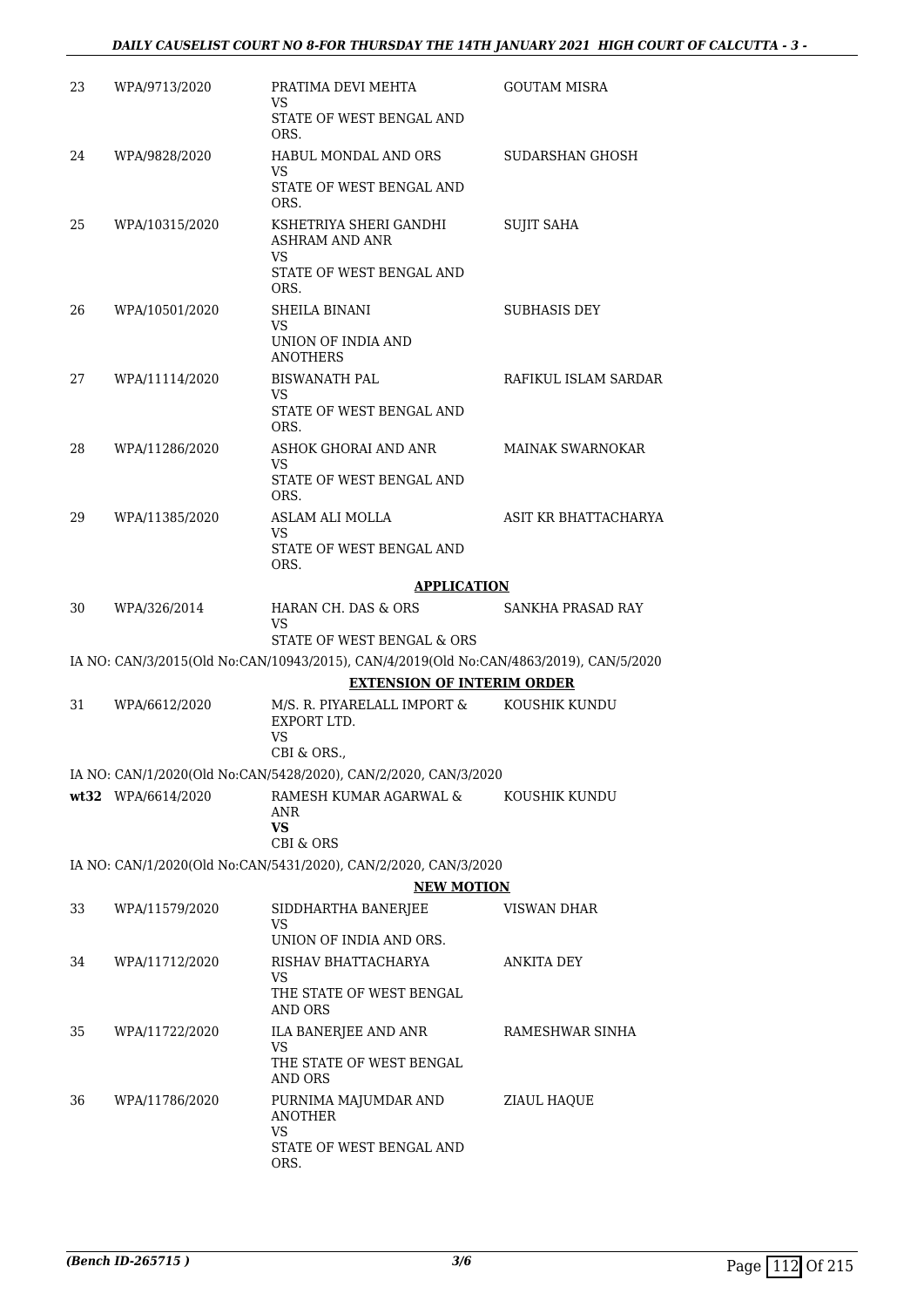#### *DAILY CAUSELIST COURT NO 8-FOR THURSDAY THE 14TH JANUARY 2021 HIGH COURT OF CALCUTTA - 4 -*

| 37 | WPA/11823/2020 | SAKTI SADHAN SANTRA<br>VS<br>LIFE INSURANCE CORP OF<br><b>INDIA AND ORS</b>                                               | FASIUR RAHMAN MOLLA                       |
|----|----------------|---------------------------------------------------------------------------------------------------------------------------|-------------------------------------------|
| 38 | WPA/11852/2020 | RADHA NATH NANDY<br>VS.<br>STATE OF WEST BENGAL AND<br>ORS.                                                               | RADHA NATH NANDY(IN<br>PERSON)            |
| 39 | WPA/37/2021    | SUSTAIN ENERGY PVT LTD<br>VS.<br>STATE OF WEST BENGAL AND<br>ORS.                                                         | PAPIYA CHATTOPADHYAY                      |
| 40 | WPA/47/2021    | <b>MAA MANASHA PRIMARY</b><br>TEACHERS TRAINING INSTITUTE<br>(D.EL.ED) AND ANR<br>VS.<br>STATE OF WEST BENGAL AND<br>ORS. | <b>AVIJIT CHAKRABORTY</b>                 |
| 41 | WPA/59/2021    | ANITA BHATTACHARYA<br>VS.<br>STATE OF WEST BENGAL AND<br>ORS.                                                             | PAYEL SHOME                               |
| 42 | WPA/71/2021    | <b>ARATI GHOSH</b><br>VS<br>STATE OF WEST BENGAL AND<br>ORS.                                                              | <b>SAYAK KONAR</b>                        |
| 43 | WPA/131/2021   | <b>SK.MONIRUL ISLAM</b><br>VS<br>STATE OF WEST BENGAL AND<br>ORS.                                                         | SANDIP KUMAR MONDAL                       |
| 44 | WPA/133/2021   | <b>TUFAN DEY</b><br>VS<br>STATE OF WEST BENGAL AND<br>ORS.                                                                | SANDIP KUMAR MONDAL                       |
| 45 | WPA/136/2021   | GOPAL CHANDRA SASMAL<br><b>VS</b><br>STATE OF WEST BENGAL AND<br>ORS.                                                     | SANDIP KUMAR MANDAL                       |
| 46 | WPA/160/2021   | ARZED ALI SK.<br><b>VS</b><br>STATE OF WEST BENGAL AND<br>ORS.                                                            | <b>JYOTI PRAKASH</b><br><b>CHATTERJEE</b> |
| 47 | WPA/162/2021   | HATEM SK ALIAS SK HATEM ALI<br>VS.<br>STATE OF WEST BENGAL AND<br>ORS.                                                    | SAHEB BANERJEE                            |
| 48 | WPA/170/2021   | <b>SMRITI JATI</b><br>VS<br>STATE OF WEST BENGAL AND<br>ORS.                                                              | Madhurima Sarkar                          |
| 49 | WPA/174/2021   | ALI BURHAN<br><b>VS</b><br>STATE OF WEST BENGAL AND<br>ORS.                                                               | SOUGATA MITRA                             |
| 50 | WPA/175/2021   | ANITA MONDAL<br>VS<br>STATE OF WEST BENGAL AND<br>ORS.                                                                    | INDRAJIT CHATTERJEE                       |
| 51 | WPA/203/2021   | DILIP MAJUMDER<br>VS.<br>STATE OF WEST BENGAL AND<br>ORS.                                                                 | <b>JOYEE MAITI</b>                        |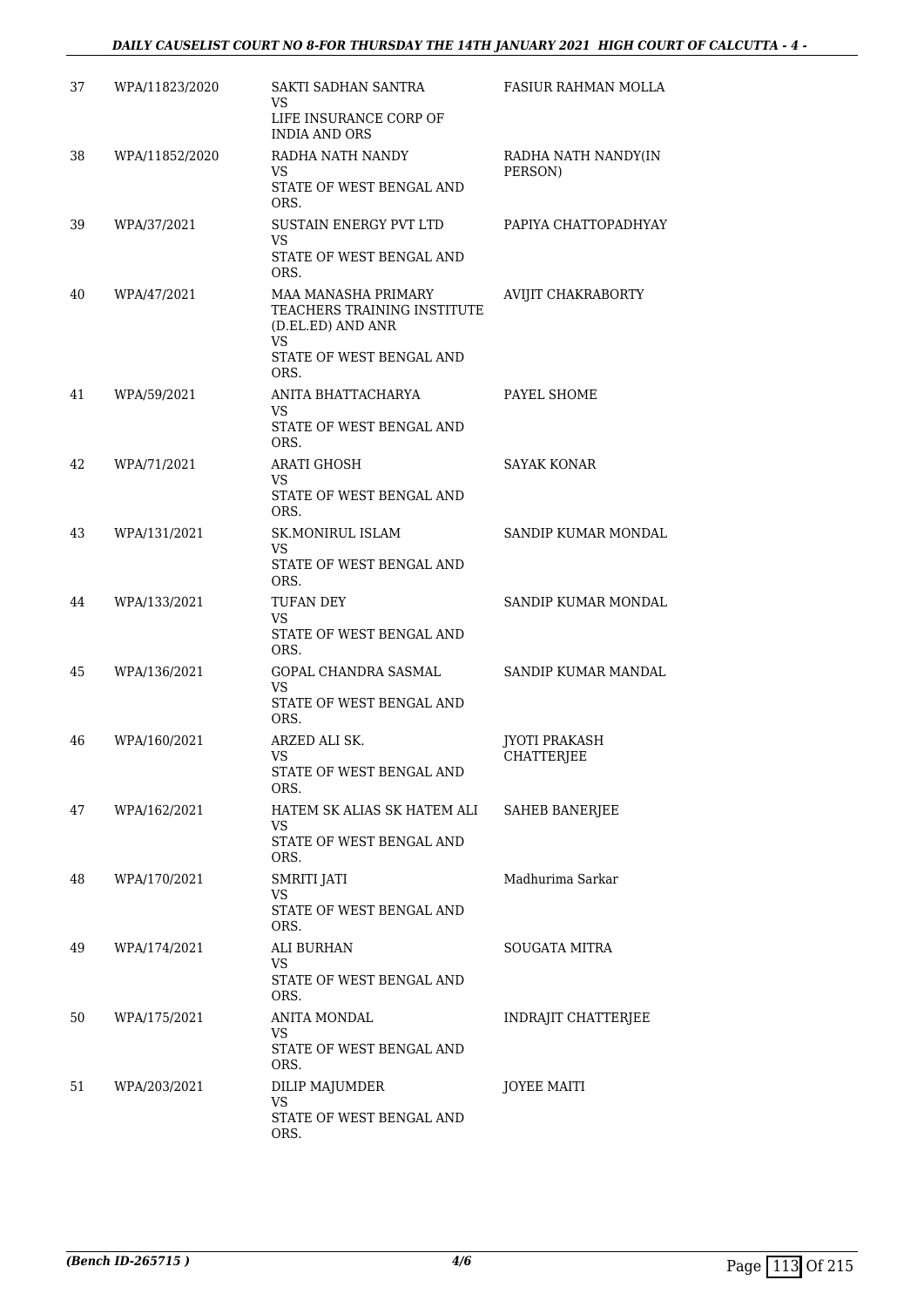#### *DAILY CAUSELIST COURT NO 8-FOR THURSDAY THE 14TH JANUARY 2021 HIGH COURT OF CALCUTTA - 5 -*

| 52 | WPA/335/2021 | BIPLAB KUMAR CHOWDHURY<br>VS<br>UNION OF INDIA AND ORS.                                                                                                | PARASHAR BAIDYA                 |
|----|--------------|--------------------------------------------------------------------------------------------------------------------------------------------------------|---------------------------------|
| 53 | WPA/386/2021 | <b>SIISR GHOSH</b><br><b>VS</b><br>STATE OF WEST BENGAL AND                                                                                            | SUJIT KUMAR GHOSH               |
| 54 | WPA/400/2021 | ORS.<br>GOLAM AHAMED ALI LASKAR<br>VS<br>STATE OF WEST BENGAL AND                                                                                      | <b>BIPIN BAIDYA</b>             |
| 55 | WPA/499/2021 | ORS.<br>DIPIKA GER (ARU)<br>VS<br>STATE OF WEST BENGAL AND<br>ORS.                                                                                     | MD ALAUDDIN MANDAL              |
| 56 | WPA/571/2021 | RAKHI SINGH<br>VS<br>STATE OF WEST BENGAL AND<br>ORS.                                                                                                  | Madhurima Sarkar                |
| 57 | WPA/648/2021 | CHANDNEHAR KHATUN AND<br><b>OTHERS</b><br>VS<br>STATE OF WEST BENGAL AND<br>ORS.                                                                       | MAHAMMAD MAHMUD                 |
| 58 | WPA/649/2021 | MD. KAZI MOSTAFA KAMAL<br>RABBANI<br>VS.<br>STATE OF WEST BENGAL AND                                                                                   | <b>BARNALI GUPTA</b>            |
| 59 | WPA/664/2021 | ORS.<br>KRIPASINDHU MANDAL AND<br><b>OTHERS</b><br>VS<br>STATE OF WEST BENGAL AND                                                                      | SAYAN MUKHERJEE                 |
| 60 | WPA/790/2021 | ORS.<br>JITENDRA NARAYAN RAY SISHU<br>SEVA BHAWAN AND OTHERS<br><b>VS</b><br>DIRECTOR, DRUG CONTROL<br>HEADQUARTERS CENTRAL<br>KOLKATA ZONE AND OTHERS | KAUSTABH BAANERJEE              |
| 61 | WPA/815/2021 | AJOY KRISHNA PRADHAN<br>VS.<br>THE MINISTER OF BACKWARD<br>CLASS WELFARE AND ORS                                                                       | NONIGOPAL<br><b>CHAKRABORTY</b> |
| 62 | WPA/852/2021 | M/S SHEELA ENTERPRISES<br>VS<br>THE DAMODAR VALLEY<br><b>CORPORATION AND ORS4</b>                                                                      | PRATITI DAS                     |
| 63 | WPA/856/2021 | KARAM CHAND THAPAR AND<br><b>BROS. LTD</b><br><b>VS</b>                                                                                                | CHIARANJIB SINHA                |
| 64 | WPA/862/2021 | DOMODAR VALLEY CORP.<br>KARAM CHAND THAPA4R AND<br>BROS (COAL SALES) LTD<br>VS                                                                         | CHIRANJIB SINHA                 |
| 65 | WPA/865/2021 | DAMODAR VALLEY CORP.<br>KARAM CHAND THAPAR AND<br>BROS (COAL SALES) LTD<br>VS                                                                          | CHIRANJIB SINHA                 |
| 66 | WPA/871/2021 | DAMODAR VALLEY CORP<br>KARAM CHAND THAPAR AND<br>BROS(COAL SALES) LTD<br><b>VS</b><br>DAMODAR VALLEY CORP                                              | CHIRANJIB SINHA                 |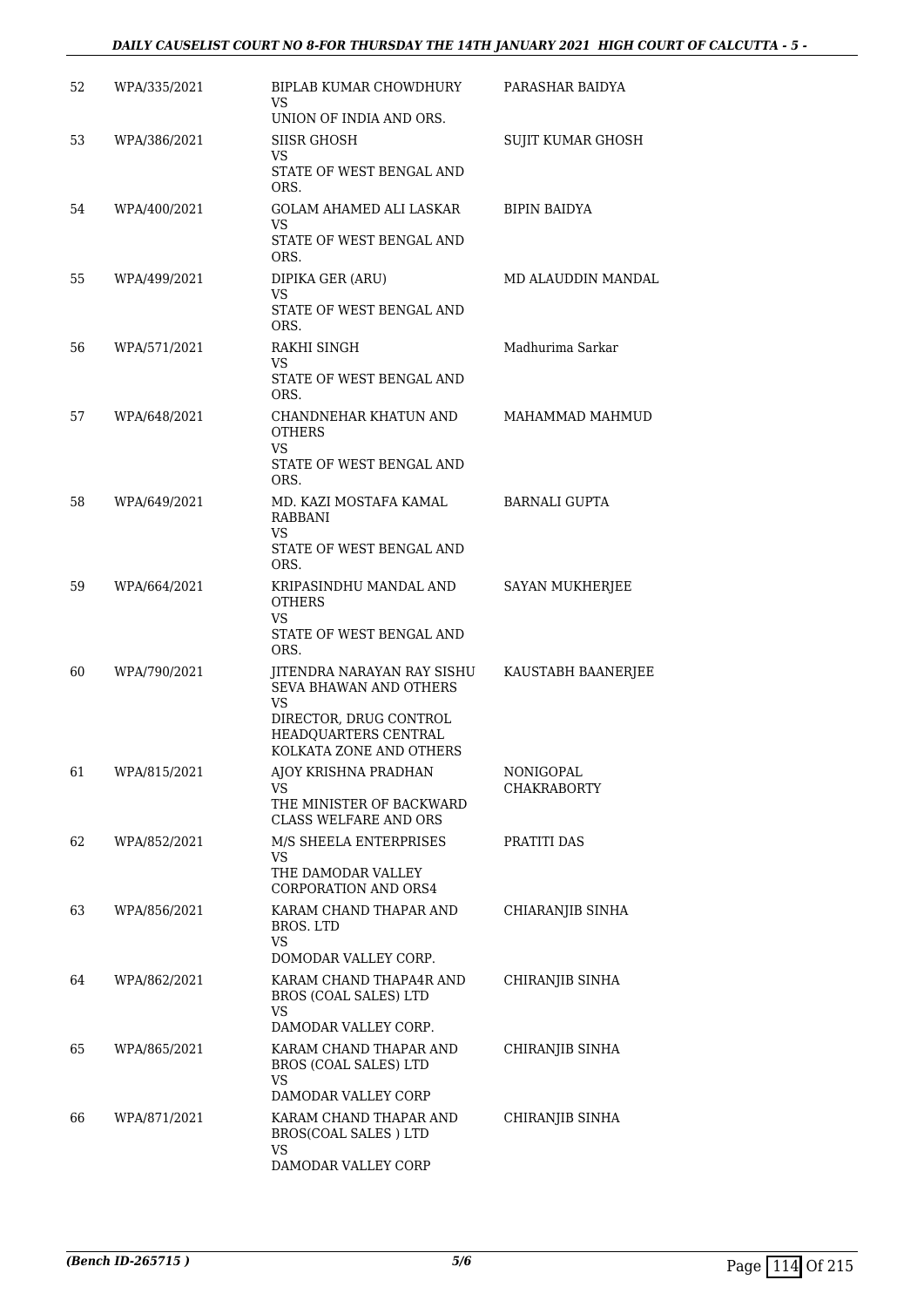| 67 | WPA/935/2021   | SUSMITA SARKAR AND OTHERS<br>VS.<br>STATE OF WEST BENGAL AND<br>ORS.                        | <b>SOUMEN GHOSH</b>                 |
|----|----------------|---------------------------------------------------------------------------------------------|-------------------------------------|
| 68 | WPA/1086/2021  | NOOR ISLAM MIDDYA<br>VS<br>STATE OF WEST BENGAL AND<br>ORS.                                 | <b>ARUN NASKAR</b>                  |
|    |                | <b>NEW MOTION - 1</b>                                                                       |                                     |
| 69 | WPA/5090/2020  | <b>ASOKE KUMAR AGASTI</b><br>VS.<br>STATE OF WEST BENGAL & ORS                              | <b>SOURAV DUTTA</b>                 |
| 70 | WPA/10310/2020 | SAMARTH MEHTA AND ANR<br><b>VS</b><br>THE STATE OF WEST BENGAL<br><b>AND ORS</b>            | ANURAG BAGARIA                      |
| 71 | WPA/11355/2020 | RASHMONI NAG AND ANR<br>VS.<br>THE STATE OF WEST BENGAL<br><b>AND ORS</b>                   | <b>SOUGATA MITRA</b>                |
| 72 | WPA/52/2021    | m/s swastik agro tech pvt ltd by<br>amit gupta<br>VS.<br>STATE OF WEST BENGAL AND<br>ORS.   | <b>SAKET SHARMA</b>                 |
| 73 | WPA/394/2021   | M/S. S S R LOG PRODUCTS (P)<br><b>LTD</b><br>VS<br>STATE OF WEST BENGAL AND<br>ORS.         | LEDIA DASGUPTA                      |
| 74 | WPA/644/2021   | SANTWANA DAS (SAHA)<br>VS<br>STATE OF WEST BENGAL AND<br>ORS.                               | SANTOSH KUMAR<br><b>CHAKRABARTI</b> |
| 75 | WPA/677/2021   | RUIA ELECTRONICS PVT LTD<br><b>AND ORS</b><br><b>VS</b><br>STATE OF WEST BENGAL AND<br>ORS. | SOUMYAJYOTI NANDI                   |
| 76 | WPA/718/2021   | M/S. HILTAKE ELECTRONICS PVT<br>LTD AND ANR<br>VS<br>STATE OF WEST BENGAL AND<br>ORS.       | <b>SAMIK SARKAR</b>                 |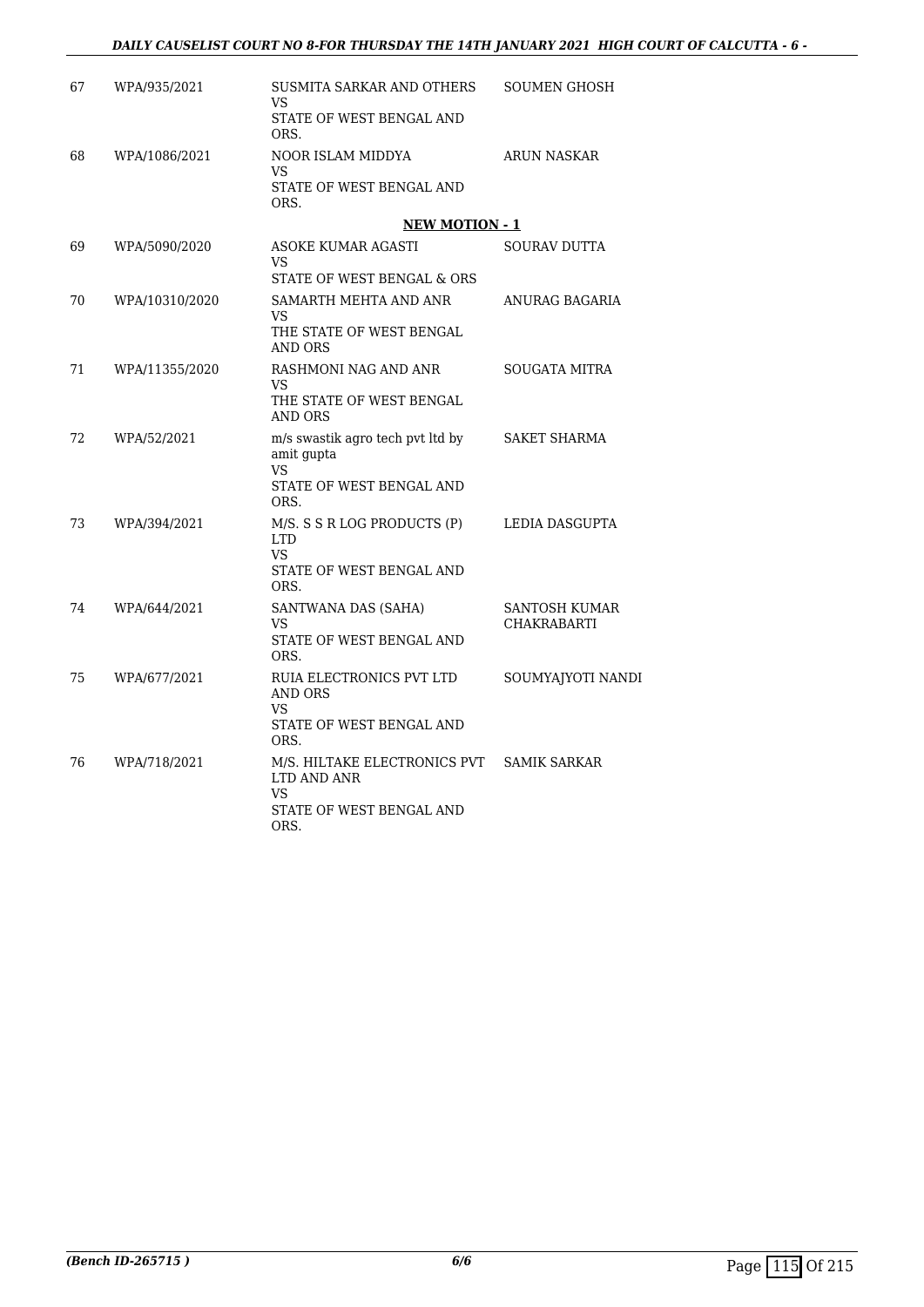

# In The High Court at Calcutta

### **Appellate Side**

**DAILY CAUSELIST For Thursday The 14th January 2021**

**COURT NO. 26 SINGLE BENCH (SB - VII) AT 10:45 AM HON'BLE JUSTICE SHEKHAR B. SARAF (VIA VIDEO CONFERENCE)**

**ON AND FROM MONDAY, THE 11TH JANUARY, 2021 – MATTERS (MOTION & HEARING) UNDER ARTICLE 226 OF THE CONSTITUTION RELATING TO SECONDARY AND HIGHER SECONDARY EDUCATION UNDER GROUP II INCLUDING SERVICES AND APPLICATIONS CONNECTED THERETO AND EDUCATIONAL MATTERS NOT ASSIGNED TO ANY OTHER BENCH.**

**HEARING OF WRIT PETITIONS IRRESPECTIVE OF CLASSIFICATION AND APPLICATIONS CONNECTED THERETO.**

**NOTE : MATTERS WILL BE TAKEN UP THROUGH PHYSICAL HEARING WHEN BOTH THE PARTIES ARE AGREED.**

**SPL.NOTE : I) 'HEARING' AND 'ASSIGNED' MATTERS WILL BE TAKEN UP ON FRIDAY OF EACH WEAK AFTER RECESS.**

**II) CONTEMPT MATTERS WILL BE TAKEN UP ON THURSDAY AFTER RECESS.**

**III) ORIGINAL SIDE MATTERS WILL NORMALLY BE TAKEN UP AT 3.00 P.M.OR EXHAUSTION OF THE APPELLATE SIDE LIST WHICHEVER IS EARLIER.**

|     |                   | <b>TO BE MENTIONED</b>                                               |                           |  |
|-----|-------------------|----------------------------------------------------------------------|---------------------------|--|
| 1   | WPA/2267/2020     | MINATI DOLAI<br><b>VS</b><br>STATE OF WEST BENGAL & ORS              | <b>GOUTAM KUMAR MAITY</b> |  |
|     |                   | <b>FOR ORDERS</b>                                                    |                           |  |
| 2   | WPCRC/71/2018     | COURT IN ITS MOTION<br><b>VS</b><br>BIPAD TARAN PATRA.               | MD. EKRAMUL BARI          |  |
|     |                   | HEADMASTER, LOUPARA HIGH<br><b>SCHOOL</b>                            |                           |  |
| wt3 | WPA/29246/2017    | SATYA RANJA DEY<br><b>VS</b><br>STATE OF WEST BENGAL & ORS.          | DEBJANI SAHU              |  |
|     | IA NO: CAN/1/2020 |                                                                      |                           |  |
|     |                   | <b>NEW MOTION</b>                                                    |                           |  |
| 4   | WPA/66/2021       | ARINDAM MONDAL<br>VS.<br>STATE OF WEST BENGAL AND<br>ORS.            | <b>MD HASANUR ZAMAN</b>   |  |
| 5   | WPA/115/2021      | BISWANATH JANA<br><b>VS</b><br>STATE OF W.B. AND ORS                 | <b>SUBHAS JANA</b>        |  |
| 6   | WPA/116/2021      | DAUD ALI SK AND ANR<br><b>VS</b><br>STATE OF WEST BENGAL AND<br>ORS. | Md. Habibur Rahaman       |  |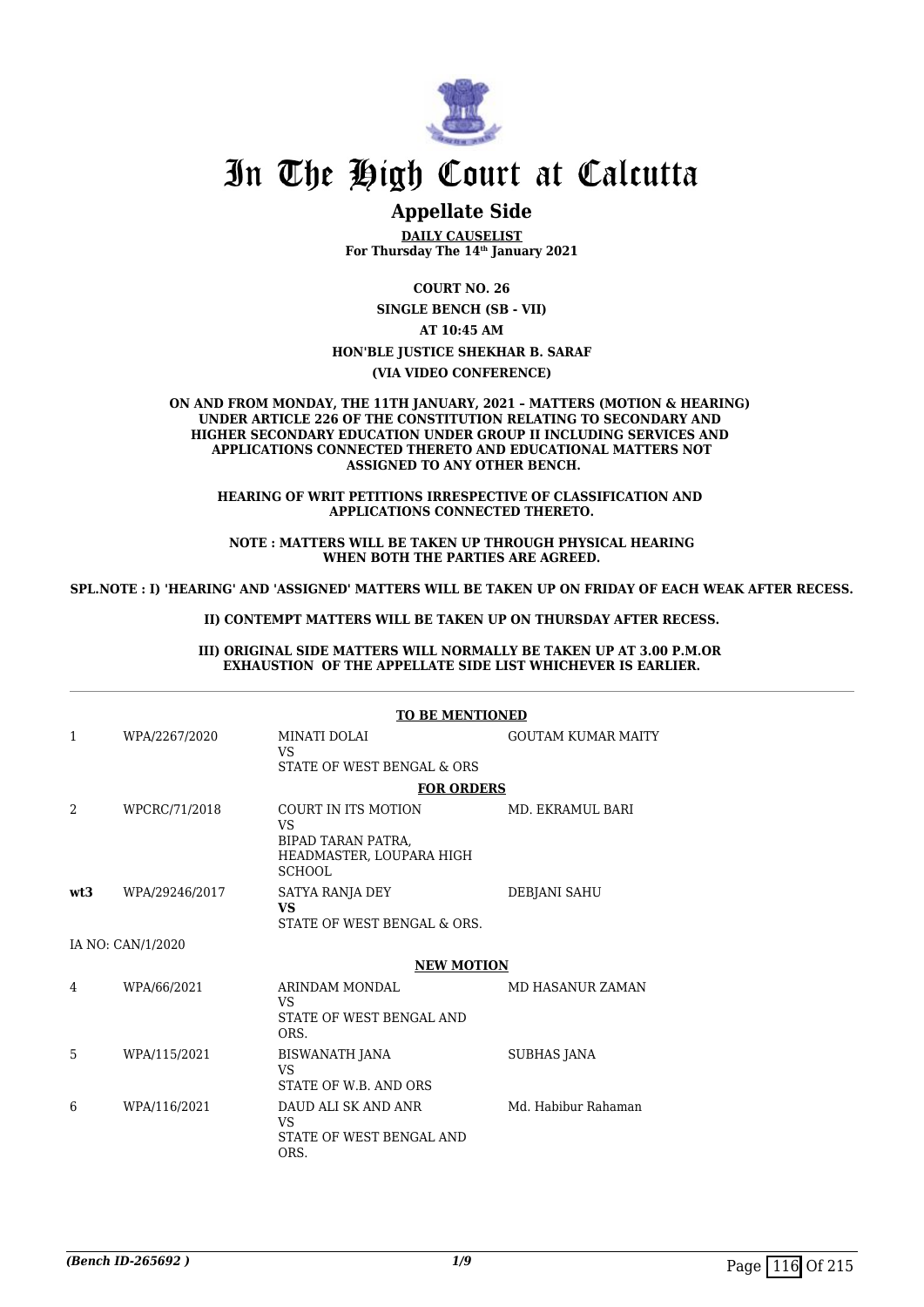#### *DAILY CAUSELIST COURT NO 26-FOR THURSDAY THE 14TH JANUARY 2021 HIGH COURT OF CALCUTTA - 2 -*

| 7  | WPA/158/2021   | SUMAN PAL<br>VS<br>STATE OF WEST BENGAL AND                       | TANUJA BASAK          |
|----|----------------|-------------------------------------------------------------------|-----------------------|
| 8  | WPA/159/2021   | ORS.<br>TAPAN DAS<br>VS<br>STATE OF WEST BENGAL AND               | TANUJA BASAK          |
| 9  | WPA/167/2021   | ORS.<br><b>GAUTAM CHOUDHURI</b><br>VS                             | <b>BIDHAN BISWAS</b>  |
| 10 | WPA/201/2021   | STATE OF WEST BENGAL AND<br>ORS.<br>PURABI CHANDRA<br>VS.         | PRADIP KR GHOSH       |
|    |                | STATE OF WEST BENGAL AND<br>ORS.                                  |                       |
| 11 | WPA/274/2021   | PRASANTA KUMAR GHOSH<br>VS<br>STATE OF WEST BENGAL AND<br>ORS.    | DEBASISH BANERJEE     |
| 12 | WPA/291/2021   | GOURANGA PRAMANIK<br>VS<br>STATE OF WEST BENGAL AND               | <b>BISWAJIT DE</b>    |
| 13 | WPA/505/2021   | ORS.<br><b>BANANI MONDAL</b><br>VS.<br>STATE OF WEST BENGAL AND   | TANUJA BASAK          |
| 14 | WPA/507/2021   | ORS.<br>SUVAJIT KARAN<br>VS                                       | TANUJA BASAK          |
|    |                | STATE OF WEST BENGAL AND<br>ORS.                                  |                       |
| 15 | WPA/545/2021   | SATYABRATA BHATTACHARYA<br>VS<br>STATE OF WEST BENGAL AND<br>ORS. | ANJANA BANERJEE       |
| 16 | WPA/551/2021   | SANTANU GHOSH<br>VS<br>STATE OF WEST BENGAL AND<br>ORS.           | <b>BISWARUP NANDY</b> |
| 17 | WPA/840/2021   | <b>MOUMITA MAITY</b><br>VS<br>STATE OF WEST BENGAL AND<br>ORS.    | SAKTI PADA JANA       |
| 18 | WPA/843/2021   | SOMA DAS SAMANTA<br>VS.<br>STATE OF WEST BENGAL AND<br>ORS.       | SAKTI PADA JANA       |
|    |                | <b>MOTION</b>                                                     |                       |
| 19 | WPA/17718/2016 | PRABIR PROSAD ROY<br>VS<br>STATE OF WEST BENGAL & ORS             | ANIMESH BHATTACAHRYA  |
| 20 | WPA/23877/2017 | <b>ABDUR RASHID</b><br>VS.<br>STATE OF WEST BENGAL & ORS          | S S MONDAL            |
| 21 | WPA/11764/2018 | ASIT KR. GHOSH<br>VS.<br>STATE OF WEST BENGAL & ORS.              | SABITA KHUTIA         |
| 22 | WPA/19642/2018 | SEMANTI SENGUPTA<br>VS.<br>STATE OF WEST BENGAL & ORS             | MADHUSUDAN MANDAL     |
| 23 | WPA/3312/2019  | JAYASREE SHAW<br>VS.<br>STATE OF WEST BENGAL & ORS                | ARNAB SAHA            |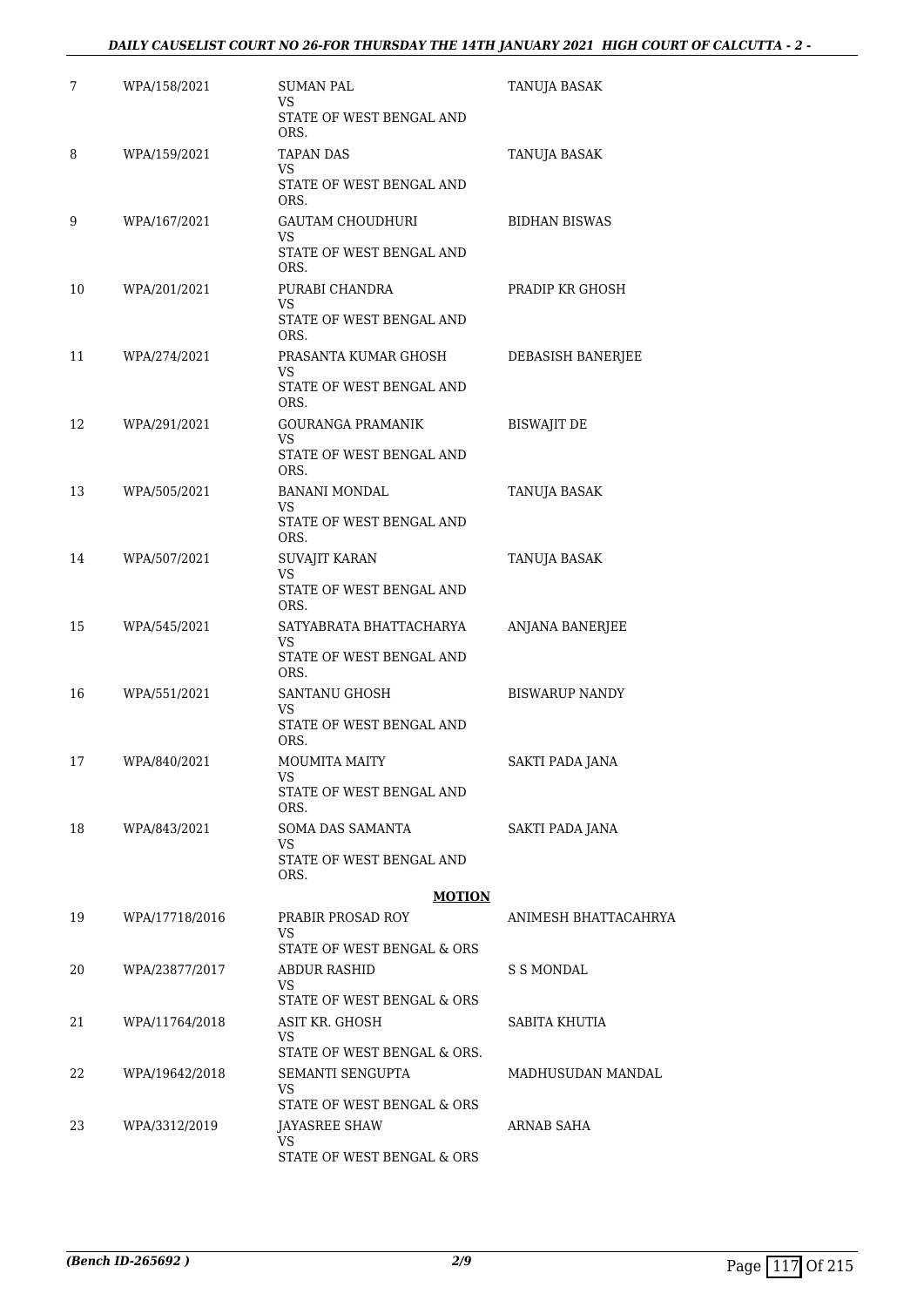#### *DAILY CAUSELIST COURT NO 26-FOR THURSDAY THE 14TH JANUARY 2021 HIGH COURT OF CALCUTTA - 3 -*

| 24 | WPA/15792/2019                          | <b>SAMPA GAYEN</b><br>VS                                        | NILANJAN ADHIKARI           |
|----|-----------------------------------------|-----------------------------------------------------------------|-----------------------------|
|    |                                         | STATE OF WEST BENGAL & ORS                                      |                             |
| 25 | WPA/18437/2019                          | POLI ROY<br>VS                                                  | DIPTENDU MANDAL             |
|    |                                         | STATE OF WEST BENGAL & ORS                                      |                             |
|    | IA NO: CAN/1/2020(Old No:CAN/5806/2020) |                                                                 |                             |
| 26 | WPA/5240/2020                           | <b>BIPLOB CHAMPRAMARY</b><br>VS.                                | MADHUSHRI DUTTA<br>MAJUMDAR |
|    |                                         | STATE OF WEST BENGAL & ORS                                      |                             |
| 27 | WPA/6146/2020                           | RUDRA NARAYAN MISRA<br>VS<br>WBBSE&ORS                          | NIBEDITA PAL                |
|    | IA NO: CAN/1/2020(Old No:CAN/4429/2020) |                                                                 |                             |
| 28 | WPA/7673/2020                           | SOMA JANA                                                       |                             |
|    |                                         | VS                                                              | SOMESH KUMAR JANA           |
|    |                                         | State of West Bengal                                            |                             |
|    | IA NO: CAN/1/2020                       |                                                                 |                             |
| 29 | WPA/7687/2020                           | SNEHALATA JANA<br>VS                                            | ASISH DUTTA                 |
|    |                                         | WEST BENGAL CENTRAL<br>SCHOOL SERVICE COMM.                     |                             |
|    | IA NO: CAN/1/2020                       |                                                                 |                             |
| 30 | WPA/7689/2020                           | RAIKAMAL GUIN<br>VS                                             | <b>ASISH DUTTA</b>          |
|    |                                         | WEST BENGAL SCHOOL SERVICE<br>COMMISSION                        |                             |
|    | IA NO: CAN/1/2020                       |                                                                 |                             |
| 31 | WPA/7800/2020                           | ARUN MANDAL<br>VS.                                              | <b>GOPAL DAS</b>            |
|    |                                         | STATE OF WEST BENGAL AND<br>ORS.                                |                             |
| 32 | WPA/8178/2020                           | SMT ARPITA GUIN<br>VS.                                          | ALI AHSAN ALAMGIR           |
|    |                                         | STATE OF WEST BENGAL AND<br>ORS.                                |                             |
| 33 | WPA/8277/2020                           | TAPAS KUMAR PAN<br>VS                                           | ASISH DUTTA                 |
|    |                                         | WEST BENGAL CENTRAL<br>SCHOOL SERVICE COMMISSION<br>AND ORS     |                             |
| 34 | WPA/8530/2020                           | RAJESH SADHUKHAN<br>VS                                          | <b>GOLAM MOHIUDDIN</b>      |
|    |                                         | STATE OF WEST BENGAL AND<br>ORS.                                |                             |
| 35 | WPA/8536/2020                           | LATARANI AS<br>VS.                                              | GOLAM MOHIUDDIN             |
|    |                                         | STATE OF WEST BENGAL AND<br>ORS.                                |                             |
| 36 | WPA/8544/2020                           | ISMITA SULTANA<br>VS                                            | <b>GOLA MOHIUDDIN</b>       |
|    |                                         | STATE OF WEST BENGAL AND<br>ORS.                                |                             |
| 37 | WPA/8555/2020                           | AJOY MONDAL<br>VS                                               | GOLAM MOHIUDDIN             |
|    |                                         | WEST BENGAL CENTRAL<br>SCHOOL SERVICE COMMISSION<br>AND ANOTHER |                             |
| 38 | WPA/8556/2020                           | <b>REJAUL SARKAR</b>                                            | SAKTIPADA JANA              |
|    |                                         | VS.<br>STATE OF WEST BENGAL AND<br>ORS.                         |                             |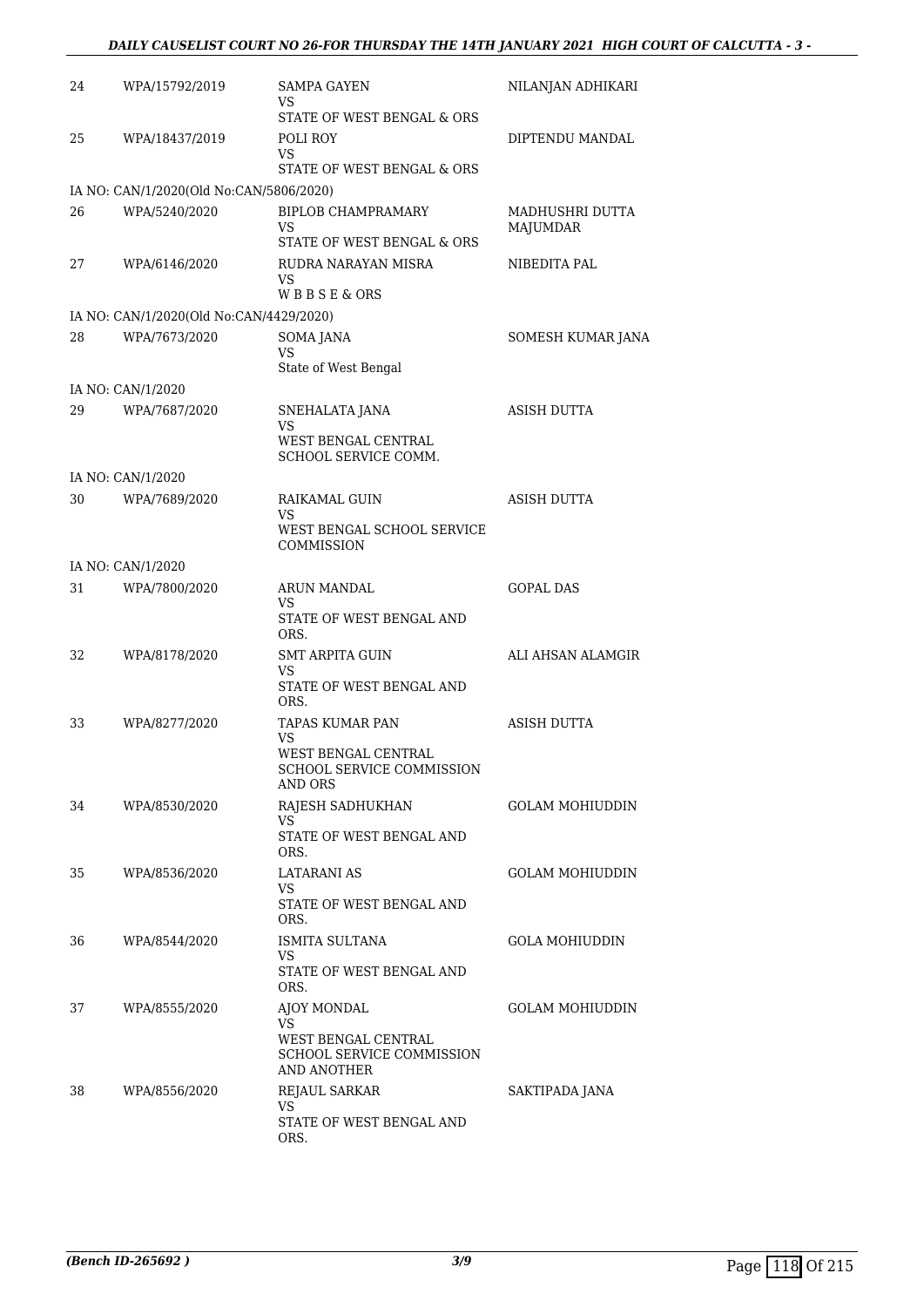| 39 | WPA/8562/2020 | LUBANA SULTANA<br>VS                                                                        | <b>GOLAM MOHIUDDIN</b> |
|----|---------------|---------------------------------------------------------------------------------------------|------------------------|
|    |               | WEST BENGAL CENTRAL<br><b>SCHOOL SERVICE COMMISSION</b><br>AND ANOTHER                      |                        |
| 40 | WPA/8565/2020 | ZEENAT SULTANA AND<br><b>ANOTHER</b><br>VS                                                  | <b>GOLAM MOHIUDDIN</b> |
|    |               | WEST BENGAL CENTRAL<br>CENTRAL SCHOOL SERVICE<br>COMMISSION AND ANOTHER                     |                        |
| 41 | WPA/8588/2020 | SISIR KUMAR SENAPATI<br>VS<br>STATE OF WEST BENGAL AND<br>ORS.                              | SUBIR SABUD            |
| 42 | WPA/8592/2020 | RAJANI KANTA MAHATO<br>VS<br>STATE OF WEST BENGAL AND<br>ORS.                               | ANWASHA HALDER         |
| 43 | WPA/8645/2020 | SMT RATRI CHAKRABORTI AND<br>ANR<br>VS                                                      | SAKTIPADA JANA         |
|    |               | STATE OF WEST BENGAL AND<br>ORS.                                                            |                        |
| 44 | WPA/8646/2020 | SMT BHARATI NANDI<br>VS                                                                     | SAKTI PADA JANA        |
|    |               | STATE OF WEST BENGAL AND<br>ORS.                                                            |                        |
| 45 | WPA/8648/2020 | SABARI DASGUPTA AND ANR<br>VS                                                               | SAKTIPADA JANA         |
|    |               | STATE OF WEST BENGAL AND<br>ORS.                                                            |                        |
| 46 | WPA/8649/2020 | SHIBASHIS CHAKRABORTY<br>VS<br>STATE OF WEST BENGAL AND                                     | SAKTI PADA JANA        |
| 47 | WPA/8730/2020 | ORS.<br>SUBHRA DATTA ALIAS SUBHRA<br><b>DATTA</b><br>VS<br>STATE OF WEST BENGAL AND<br>ORS. | SANAJIT KUMAR GHOSH    |
| 48 | WPA/8819/2020 | SUJOY ROY<br>VS                                                                             | SANJUKTA DUTTA         |
|    |               | SAINIK SCHOOL PURULIA AND<br>ORS.                                                           |                        |
| 49 | WPA/8953/2020 | NIHAR RANJAN NASKAR<br>VS<br>STATE OF WEST BENGAL AND                                       | ANUPAM DAS             |
|    |               | ORS.                                                                                        |                        |
| 50 | WPA/8964/2020 | MD. MAINUL HOOUE<br>VS.<br>STATE OF WEST BENGAL AND<br>ORS.                                 | MD YAMIN ALI           |
| 51 | WPA/8994/2020 | TARULATA CHAUDHURI(MAJI)<br>VS<br>STATE OF WEST BENGAL AND<br>ORS.                          | PRADIP PAUL            |
| 52 | WPA/9022/2020 | ALPANA DAS<br>VS<br>STATE OF WEST BENGAL AND<br>ORS.                                        | DEBABRATA DAS GUPTA    |
| 53 | WPA/9024/2020 | ATANU GHOSH<br>VS<br>STATE OF WEST BENGAL AND<br>ORS.                                       | DEBABRATA DAS GUPTA    |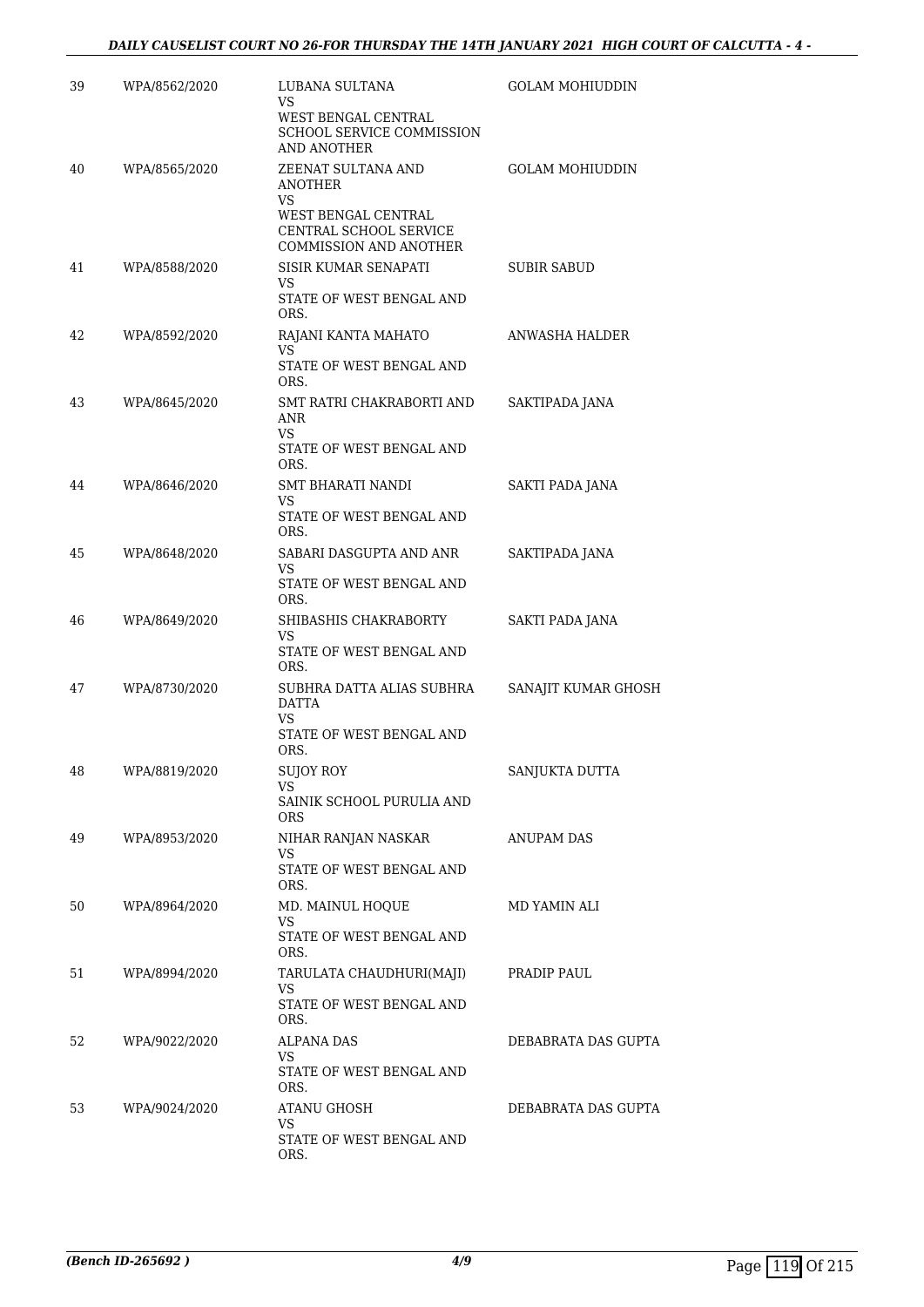#### *DAILY CAUSELIST COURT NO 26-FOR THURSDAY THE 14TH JANUARY 2021 HIGH COURT OF CALCUTTA - 5 -*

| 54   | WPA/9039/2020     | BIRAJ KUMAR MITRA<br>VS                                   | DEBABRATA DAS GUPTA  |
|------|-------------------|-----------------------------------------------------------|----------------------|
|      |                   | STATE OF WEST BENGAL AND<br>ORS.                          |                      |
| 55   | WPA/9042/2020     | SWAGATA SINGHA SARKAR<br>VS                               | DEBABRATA DAS GUPTA  |
|      |                   | STATE OF WEST BENGAL AND<br>ORS.                          |                      |
| 56   | WPA/9134/2020     | KINGSHOOK GHOSH<br>VS                                     | APURBA KUMAR GHOSH   |
|      |                   | THE STATE OF WEST BENGAL<br><b>AND ORS</b>                |                      |
| 57   | WPA/9137/2020     | DEBASHIS DUTTA<br>VS                                      | ANINDA BHATTACHARYA  |
|      |                   | State of West Bengal                                      |                      |
| 58   | WPA/9186/2020     | <b>RAMA SARKAR</b><br>VS                                  | debabrata das gupta  |
|      |                   | State of West Bengal                                      |                      |
| 59   | WPA/9191/2020     | DEBASHREE SINHA<br>VS                                     | DEBABRATA DAS GUPTA  |
|      |                   | State of West Bengal                                      |                      |
| 60   | WPA/9266/2020     | BEAUTY SANTIKARYAND ORS<br>VS<br>STATE OF WEST BENGAL AND | <b>GOPAL DAS</b>     |
|      |                   | ORS.                                                      |                      |
| 61   | WPA/9316/2020     | MANOJIT BISWAS AND OTHERS<br>VS                           | DIBYENDU CHATTERJEE  |
|      |                   | STATE OF WEST BENGAL AND<br>ORS.                          |                      |
|      | IA NO: CAN/1/2020 |                                                           |                      |
| 62   | WPA/9347/2020     | PARTHA PRATIM DE<br>VS                                    | SAKTI PADA JANA      |
|      |                   | STATE OF WEST BENGAL AND<br>ORS.                          |                      |
| 63   | WPA/9388/2020     | <b>ANIMESH MAITY</b><br>VS                                | <b>BANDANA MAITY</b> |
|      |                   | STATE OF WEST BENGAL AND<br>ORS.                          |                      |
| 64   | WPA/9389/2020     | ABHISEK PAL<br>VS                                         | PINGAL BHATTACHARYYA |
|      |                   | STATE OF WEST BENGAL AND<br>ORS.                          |                      |
| wt65 | WPA/11535/2020    | TAPAN KUMAR BAR<br>VS                                     | DIPTENDU MANDAL      |
|      |                   | STATE OF WEST BENGAL AND<br>ORS.                          |                      |
| 66   | WPA/9450/2020     | PRATIMA RANI KAYAL@ PRATIMA<br>KAYAL JANA AND ORS         | SALONI BHATTACHARYA  |
|      |                   | VS<br>STATE OF WEST BENGAL AND<br>ORS.                    |                      |
| 67   | WPA/9531/2020     | KISHORE ROY                                               | <b>SUBRATA</b>       |
|      |                   | VS<br>STATE OF WEST BENGAL AND<br>ORS.                    | <b>BHATTACHARJYA</b> |
| 68   | WPA/9538/2020     | DEBNATH SEN                                               | SUBRATA              |
|      |                   | VS<br>STATE OF WEST BENGAL AND                            | BHATTACHARJYA        |
| 69   | WPA/9542/2020     | ORS.<br>SOMA PATRA                                        | SUBRATA              |
|      |                   | VS                                                        | <b>BHATTACHARJYA</b> |
|      |                   | STATE OF WEST BENGAL AND<br>ORS.                          |                      |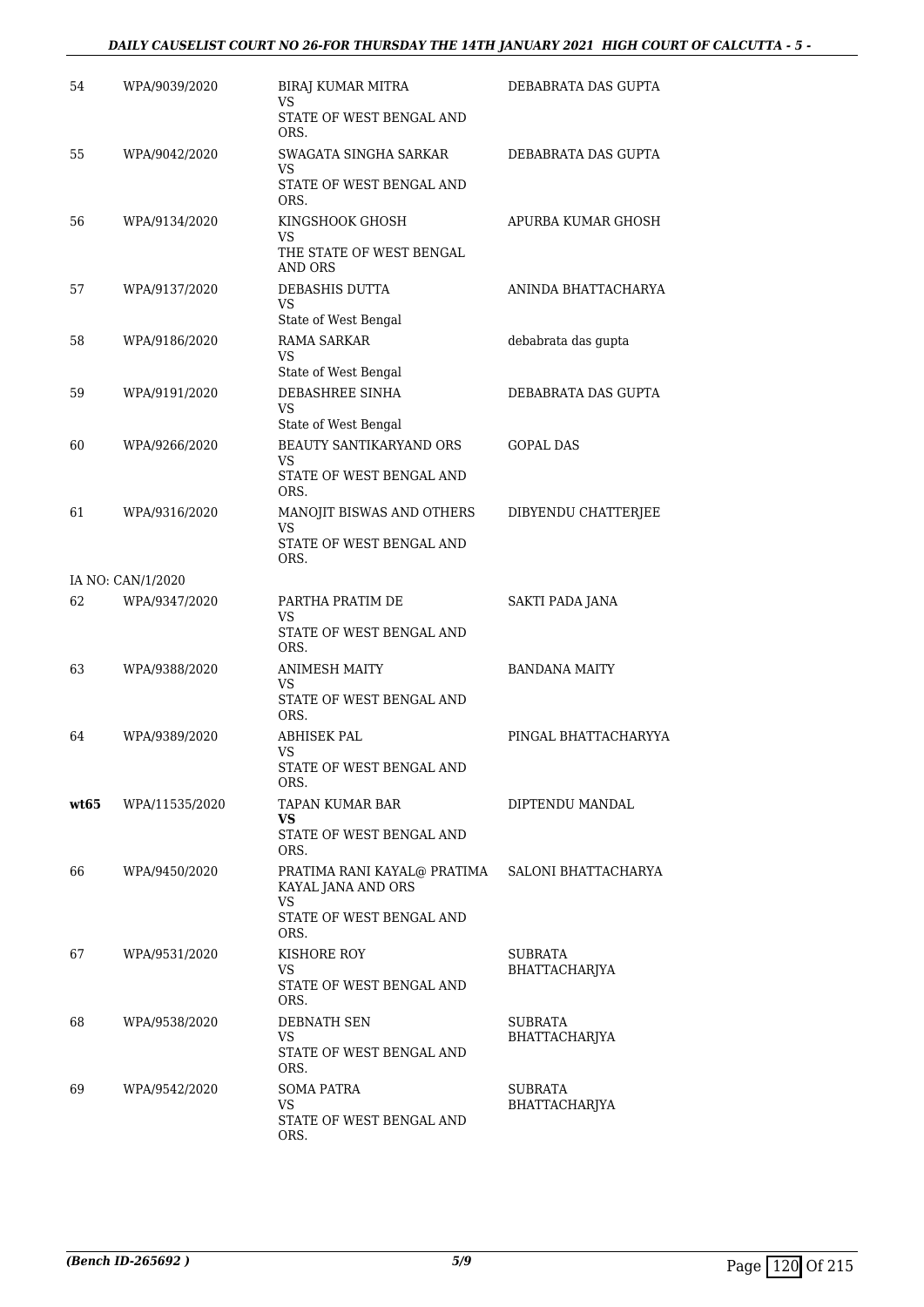#### *DAILY CAUSELIST COURT NO 26-FOR THURSDAY THE 14TH JANUARY 2021 HIGH COURT OF CALCUTTA - 6 -*

| 70 | WPA/9622/2020  | KRISHNA DAS<br>VS.<br>STATE OF WEST BENGAL AND<br>ORS.                       | TANUJA BASAK                               |
|----|----------------|------------------------------------------------------------------------------|--------------------------------------------|
| 71 | WPA/9667/2020  | <b>BAPI GHOSH AND ORS</b><br>VS<br>THE STATE OF WEST BENGAL<br>AND ORS       | <b>GOPAL DAS</b>                           |
| 72 | WPA/9673/2020  | <b>SK.SAMSUL HUDA</b><br>VS.<br>STATE OF WEST BENGAL AND<br>ORS.             | Anisur Rahaman                             |
| 73 | WPA/9769/2020  | KAZI HUMAYUN KABIR AND ORS<br>VS.<br>STATE OF WEST BENGAL AND<br>ORS.        | <b>GOPA BISWAS</b>                         |
| 74 | WPA/9770/2020  | SK MONIRUL AND ORS<br>VS<br>STATE OF WEST BENGAL AND<br>ORS.                 | <b>GOPA BISWAS</b>                         |
| 75 | WPA/9778/2020  | UJJWAL SARKAR<br>VS<br>STATE OF WEST BENGAL AND<br>ORS.                      | MADHUMANTI DAS                             |
| 76 | WPA/9850/2020  | RINKI DEY SARKAR<br>VS<br>STATE OF WEST BENGAL AND<br>ORS.                   | <b>ABHIJIT SARKAR</b>                      |
| 77 | WPA/9905/2020  | MADAN MOHAN POLLEY<br>VS.<br>STATE OF WEST BENGAL AND<br>ORS.                | <b>ANIL KUMAR</b><br><b>CHATTOPADHYAYA</b> |
| 78 | WPA/10045/2020 | CHANDRA KUMAR BISWAKARMA<br>VS<br>THE STATE OF WEST BENGAL<br>AND ORS        | TANMAY CHOWDHURY                           |
| 79 | WPA/10104/2020 | PARTHASARATHI DAS AND ORS<br>VS.<br>THE STATE OF WEST BENGAL<br>AND ORS      | <b>SOUGATA MITRA</b>                       |
| 80 | WPA/10284/2020 | DEBDUTTA GHOSH<br><b>VS</b><br>THE CENTRAL BOARD OF<br>SECONDARY EDU AND ORS | RAJDEEP HALDER                             |
| 81 | WPA/10363/2020 | MITA SASMAL BAG<br>VS<br>THE STATE OF WEST BENGAL<br>AND ORS                 | SOMESH KUMAR GHOSH                         |
| 82 | WPA/10670/2020 | MOUSUMI CHATTERJEE<br>VS<br>THE STATE OF WEST BENGAL<br>AND ORS              | <b>SOUGATA MITRA</b>                       |
| 83 | WPA/10676/2020 | ISMAIL MOLLAH<br>VS.<br>STATE OF WEST BENGAL AND<br>ORS.                     | PARTHA SARATHI DAS                         |
| 84 | WPA/10685/2020 | KEYA MUKHOPADHYAY<br>VS<br>THE STATE OF WEST BENGAL<br>AND ORS               | TANUJA BASAK                               |
| 85 | WPA/10769/2020 | SANDIP DUTTA<br>VS.<br>THE STATE OF WEST BENGAL<br>AND ORS                   | SOBHAN MAJUMDER                            |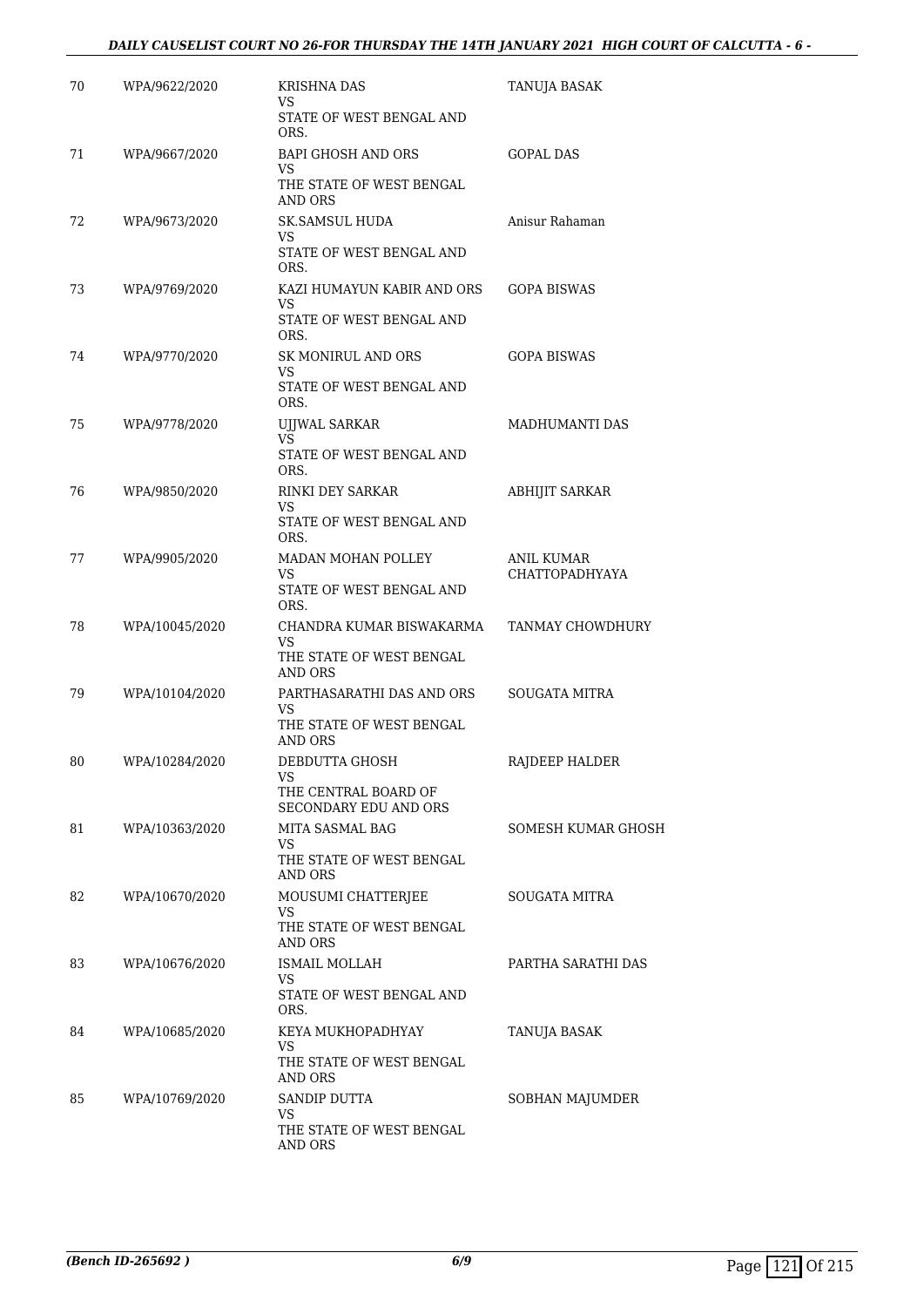#### *DAILY CAUSELIST COURT NO 26-FOR THURSDAY THE 14TH JANUARY 2021 HIGH COURT OF CALCUTTA - 7 -*

| 86  | WPA/10846/2020 | TANIMA GHOSH NANDI<br>VS<br>State of West Bengal                                                   | SUBIR SABUD               |
|-----|----------------|----------------------------------------------------------------------------------------------------|---------------------------|
| 87  | WPA/11301/2020 | BYTE INFOTECH AND ANOTHER<br>VS<br>STATE OF WEST BENGAL AND<br>ORS.                                | <b>BIPLAB RANJAN BOSE</b> |
| 88  | WPA/11306/2020 | PRADIP KUMAR MAHANTI<br>VS<br>STATE OF WEST BENGAL AND<br>ORS.                                     | TANUJA BASAK              |
| 89  | WPA/11358/2020 | SAHABUDDIN ALAM<br>VS<br>STATE OF WEST BENGAL AND<br>ORS.                                          | MISTHI SAHA               |
| 90  | WPA/11390/2020 | <b>BHASKAR ROY CHOUDHURY</b><br>VS<br>STATE OF WEST BENGAL AND<br>ORS.                             | TANUJA BASAK              |
| 91  | WPA/11497/2020 | <b>SOMA MAITI AND ORS</b><br>VS<br>THE WEST BENGAL CENTRAL<br>SCHOOL SERVICE COMMISSION<br>AND ORS | TIRTHANKAR DEY            |
| 92  | WPA/11516/2020 | SMRITIKANA ROY SENGUPTA<br>VS<br>STATE OF WEST BENGAL AND<br>ORS.                                  | <b>BISWAJIT MAL</b>       |
| 93  | WPA/11626/2020 | PRASANTA SUTRADHAR<br>VS<br>THE STATE OF WEST BENGAL<br>AND ORS                                    | <b>TARUN KUMAR DAS</b>    |
| 94  | WPA/11737/2020 | NAFISA PARVIN KHAN<br>VS.<br>STATE OF WEST BENGAL AND<br>ORS.                                      | SARIFUL ISLAM MALLICK     |
| 95  | WPA/11818/2020 | SANCHAYEETA SAHA AND<br><b>ANOTHER</b><br>VS<br>STATE OF WEST BENGAL AND<br>ORS.                   | KAUSHIK CHOWDHURY         |
| 96  | WPA/11824/2020 | ASHIS MONDAL AND ANOTHER<br>VS.<br>STATE OF WEST BENGAL AND<br>ORS.                                | KAUSHIK CHOWDHURY         |
| 97  | WPA/11862/2020 | <b>GOUTAM RAKSHIT</b><br>VS<br>STATE OF WEST BENGAL AND<br>ORS.                                    | ARUNDHUTI BANERJEE        |
| 98  | WPA/11877/2020 | SRIKANTA KOLEY<br>VS<br>STATE OF WEST BENGAL AND<br>ORS.                                           | SYED SHAMSUL AREFIN       |
| 99  | WPA/11897/2020 | <b>WASIM FIROZ KHAN</b><br>VS<br>STATE OF WEST BENGAL AND<br>ORS.                                  | YOUNUSMONDAL              |
| 100 | WPA/11911/2020 | SK AFSAR ALI<br>VS<br>STATE OF WEST BENGAL AND<br>ORS.                                             | Raju Bhattacharyya        |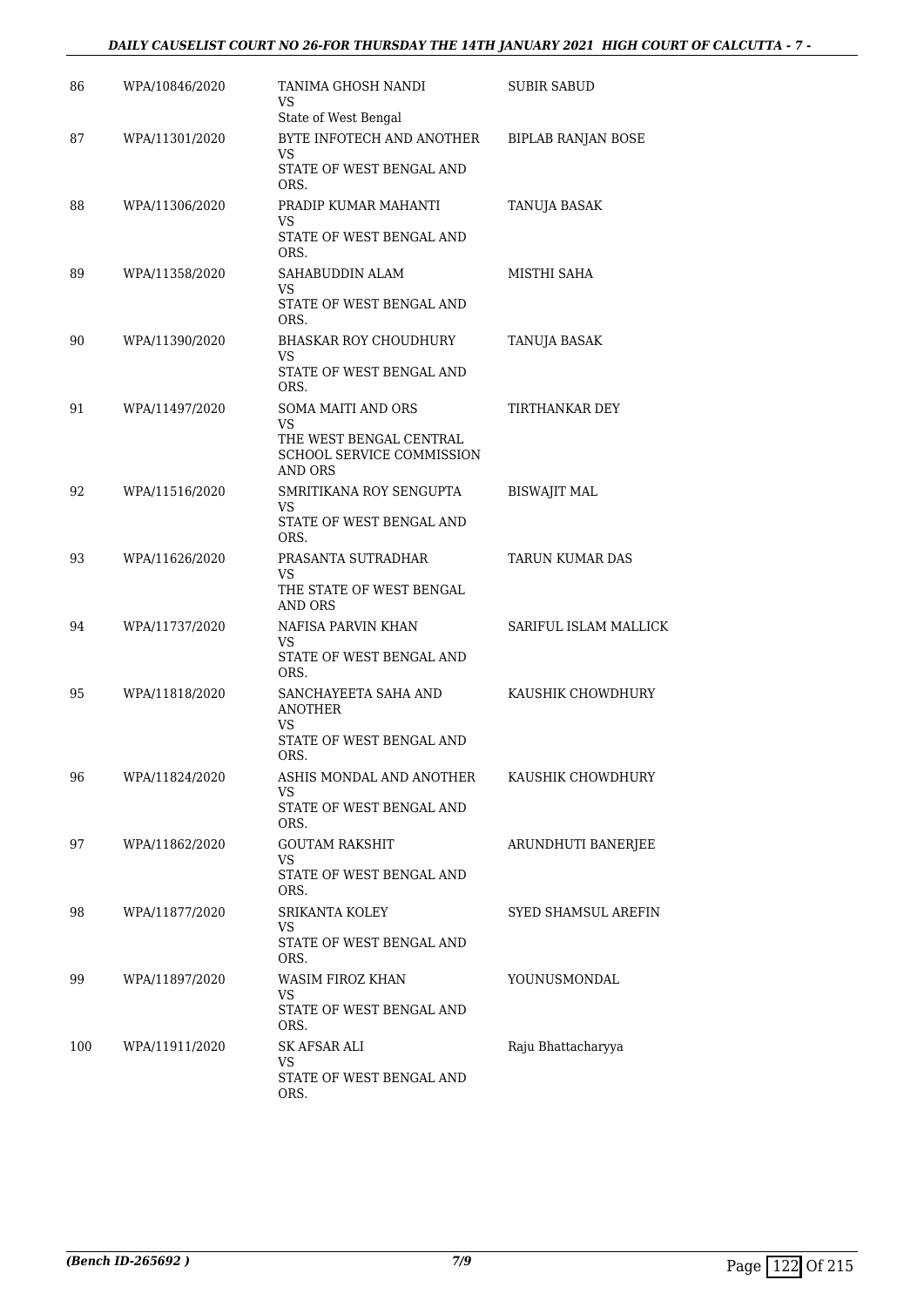| 101    | WPA/11936/2020                          | UMA DAS<br><b>SALIL KANTI MAITI</b><br>VS                                              |                       |
|--------|-----------------------------------------|----------------------------------------------------------------------------------------|-----------------------|
|        |                                         | STATE OF WEST BENGAL AND<br>ORS.                                                       |                       |
|        |                                         | <b>CONTEMPT APPLICATION</b>                                                            |                       |
|        |                                         | (AT 2.00 P.M.)                                                                         |                       |
| 102    | WPCRC/259/2019                          | SRI SRI JAGADISWAR & SRI SRI<br>NAKULESWAR SHIB THAKUR &<br>ANR<br>VS<br>BIJIN KRISHNA | PARTHA SARKAR         |
|        | wt103 WPA/29858/2015                    | SRI SRI JAGADISWAR AND SRI<br>SRI NAKULESWAR SHIB THAKUR<br>& ANR<br><b>VS</b>         | MOUMITA GHOSH         |
|        |                                         | STATE OF WEST BENGAL & ORS                                                             |                       |
| 104    | CPAN/268/2019                           | PADMAVATHI SAKKINALA<br>VS<br>ASHOK KUMAR SAHA                                         | SK.NEZAMUDDIN         |
| wt105  | WPA/5589/2018                           | PADMAVATHI SAKKINALA                                                                   | SK. NEZAMUDDIN        |
|        |                                         | VS.                                                                                    |                       |
|        |                                         | STATE OF WEST BENGAL & ORS                                                             |                       |
| 106    | CPAN/282/2019                           | ANIL KUMAR GIRI<br>VS<br>PARVEZ AHMED SIDDIQUE                                         | CHANDAN DUTTA         |
| wt.107 | WPA/29089/2017                          | ANIL KUMAR GIRI                                                                        | CHANDAN DUTTA         |
|        |                                         | VS<br>STATE OF WEST BENGAL &ORS                                                        |                       |
|        | IA NO: CAN/1/2019(Old No:CAN/4440/2019) |                                                                                        |                       |
| 108    | WPCRC/284/2019                          | RAJIBPUR HOLY CROSS GIRLS'<br>HIGH SCHOOL (HS) & ORS<br>VS<br>MRINAL KANTI SINGHA ROY  | AMIT CHOUDHURY        |
| wt109  | WPA/6227/2018                           | RAJIBPUR HOLY CROSS GIRLS<br><b>SCHOOL(HS) &amp; ORS</b><br>VS                         | <b>AMIT CHOWDHURY</b> |
| 110    | CPAN/457/2019                           | STATE OF WEST BENGAL & ORS<br>PREMANANDA MONDAL<br>VS                                  | INDRANATH MITRA       |
|        |                                         | KHAGENDRA NATH ROY                                                                     |                       |
|        | wt111 WPA/15617/2018                    | PREMANANDA MONDAL<br>VS<br>STATE OF WEST BENGAL & ORS                                  | I. MITRA              |
| 112    | CPAN/493/2019                           | SARIFUL ISLAM<br>VS<br>SOMNATH MUKHERJEE & ANR                                         | <b>ASRAF MANDAL</b>   |
|        | IA NO: CAN/1/2019(Old No:CAN/9950/2019) |                                                                                        |                       |
|        | wt113 WPA/5481/2018                     | SARIFUL ISLAM                                                                          | ASRAF MANDAL          |
|        |                                         | VS                                                                                     |                       |
| 114    | CPAN/524/2019                           | STATE OF WEST BENGAL & ORS<br>KRISHNA SADHU NAG @<br>KRISHNA SADHU                     | DON SEN               |
|        |                                         | VS.<br>MANISH KUMAR JAIN & ORS                                                         |                       |
|        | $wt115$ WPA/5655/2018                   | KRISHNA SADHU NAG @<br>KRISHNA SADHU                                                   | HIMALAYA DAS          |
|        |                                         | VS<br>STATE OF WEST BENGAL & ORS                                                       |                       |
| 116    | CPAN/534/2019                           | SHILA KHATIK                                                                           | SAKTIPADA JANA        |
|        |                                         | VS.<br>PARWEZ AHMED SIDDIQUI &<br>ANR                                                  |                       |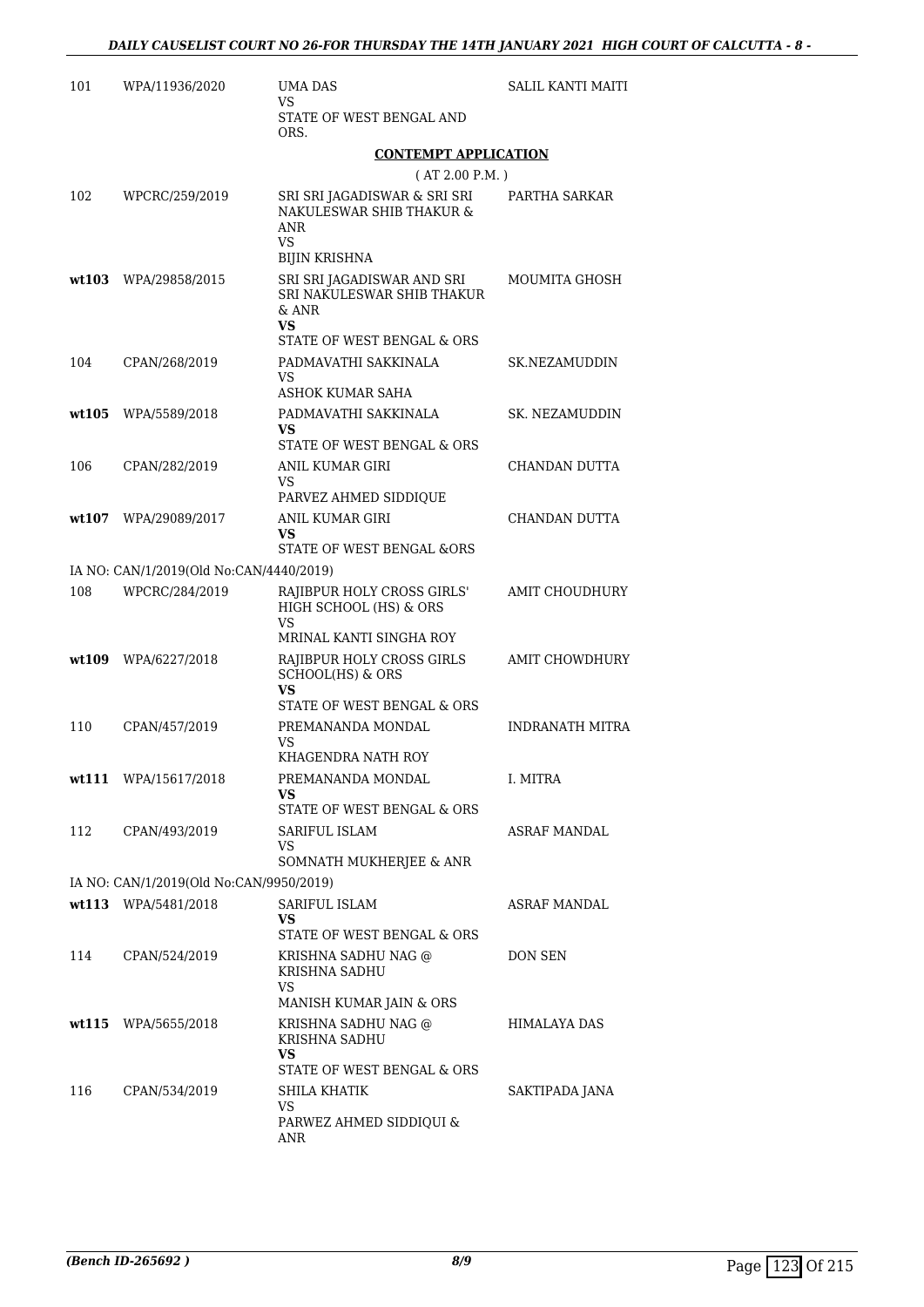#### *DAILY CAUSELIST COURT NO 26-FOR THURSDAY THE 14TH JANUARY 2021 HIGH COURT OF CALCUTTA - 9 -*

| wt117 | WPA/23492/2018 | SHILA KHATIK<br><b>VS</b><br>STATE OF WEST BENGAL & ORS               | SAKTIPADA JANA                           |
|-------|----------------|-----------------------------------------------------------------------|------------------------------------------|
| 118   | CPAN/581/2019  | <b>MOUSUMI PALADHI (</b><br>MAJUMDAR)<br>VS<br>AMAR KUMAR SEAL        | <b>ARIJIT PRADHAN</b>                    |
| wt119 | WPA/22039/2017 | MOUSUMI PALADHI (MAJUMDAR)<br><b>VS</b><br>STATE OF WEST BENGAL & ORS | <b>ARIJIT PRADHAN</b>                    |
| 120   | CPAN/668/2019  | SWARUP RAJ ROY CHOWDHURY<br><b>VS</b><br>SUBHAJIT CHATTOPADHYAY       | SUSNIGDHO<br><b>BHATTACHARYYA</b>        |
| wt121 | WPA/7404/2018  | SWARUP RAJ ROYCHOWDHURY<br><b>VS</b><br>STATE OF WEST BENGAL 7 ORS    | <b>SUSNIGDHO</b><br><b>BHATTACHARYYA</b> |
| 122   | CPAN/759/2019  | PRATIMA BISAI<br><b>VS</b><br><b>SOUMITRA SARKAR</b>                  | <b>ACHINTYA KUMAR</b><br><b>BISWAS</b>   |
| wt123 | WPA/11511/2018 | PRATIMA BISAI<br><b>VS</b><br>WBCSSC & ORS.                           | ACHINTYA KR. BISWAS                      |
| 124   | CPAN/807/2019  | MAHITOSH SAHA<br><b>VS</b><br>KHAGENDRANATH ROY                       | DILIP KUMAR MAITI                        |
| wt125 | WPA/31060/2017 | MAHITOSH SAHA<br><b>VS</b><br>STATE OF WEST BENGAL & ORS              | DILIP KUMAR MAITI                        |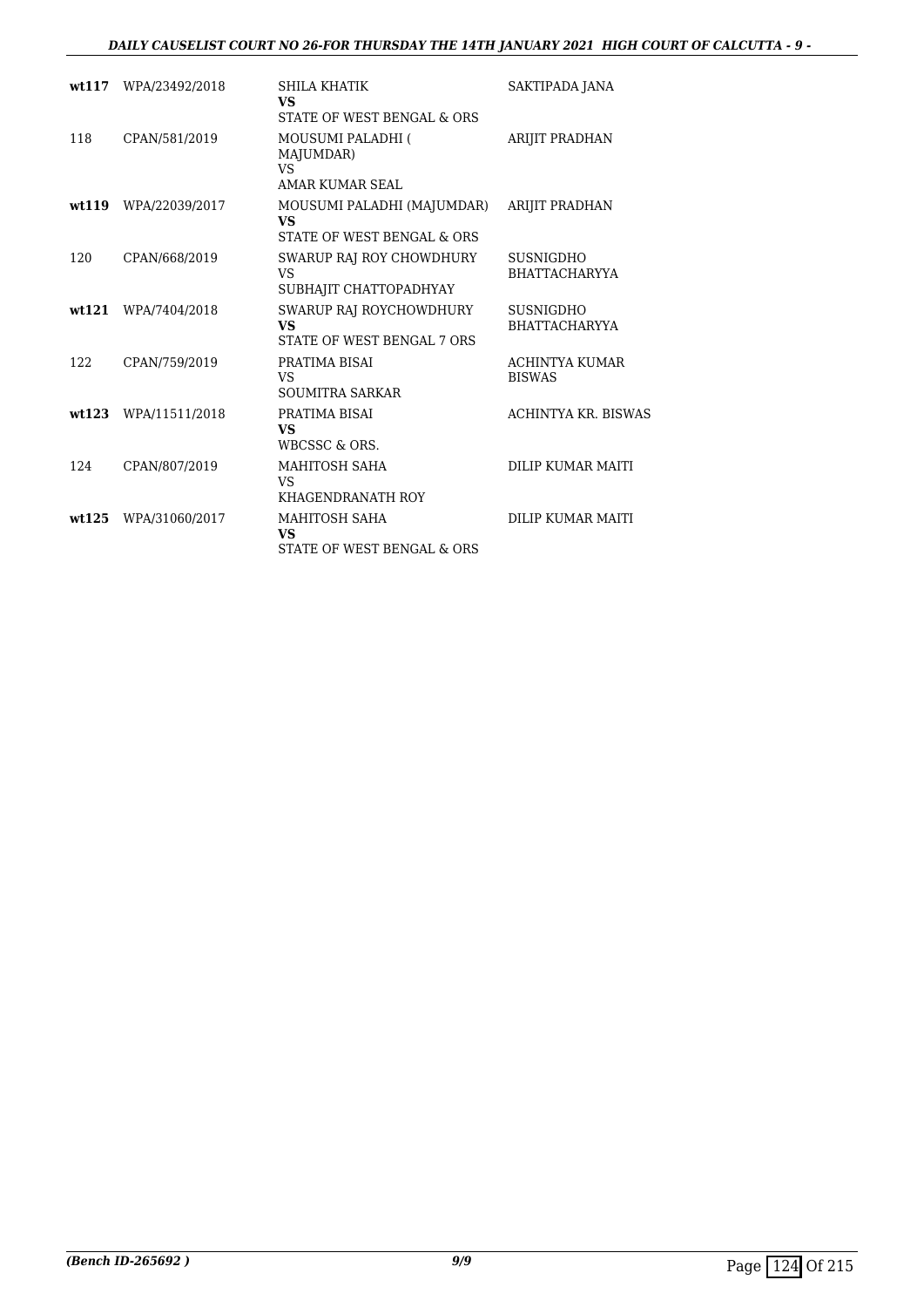

## In The High Court at Calcutta

### **Appellate Side**

**DAILY CAUSELIST For Thursday The 14th January 2021**

**COURT NO. 15**

**SINGLE BENCH (SB - VIII)**

**AT 10:45 AM HON'BLE JUSTICE RAJARSHI BHARADWAJ**

**(VIA VIDEO CONFERENCE)**

**ON AND FROM MONDAY, THE 11TH JANUARY, 2021 - MATTERS (MOTION & HEARING) UNDER ARTICLE 226 OF THE CONSTITUTION RELATING TO PRIMARY EDUCATION UNDER GROUP-II INCLUDING SERVICES AND APPLICATIONS CONNECTED THERETO;**

**MATTERS (MOTION & HEARING) UNDER ARTICLE 226 OF THE CONSTITUTION RELATING TO COLLEGES, UNIVERSITIES AND LIBRARIES UNDER GROUP - II INCLUDING SERVICES AND APPLICATIONS CONNECTED THERETO.** 

**HEARING OF WRIT PETITIONS IRRESPECTIVE OF CLASSIFICATION AND APPLICATIONS CONNECTED THERETO.**

**NOTE : EVERY MONDAY & THURSDAY NEW MOTION, URGENT MOTION AND MOTION WILL BE TAKEN UP SERIALLY.**

**NOTE : EVERY FRIDAY APPLICATION, URGENT MOTION AND MOTION WILL BE TAKEN UP SERIALLY.**

**NOTE : MENTIONING WILL BE ALLOWED ONLY ON VIRTUAL MODE AND ON MONDAY & WEDNESDAY.**

**NOTE : NO UPGRADATION WILL BE ALLOWED.**

**NOTE : MATTERS WILL BE TAKEN UP THROUGH PHYSICAL HEARING WHEN BOTH THE PARTIES ARE AGREED.**

|                |                            |                                                                         | <b>NEW MOTION</b>      |
|----------------|----------------------------|-------------------------------------------------------------------------|------------------------|
| 1              | WPA/10436/2020             | <b>SAFIA KHATUN</b><br>VS.<br>THE STATE OF WEST<br><b>BENGAL ANDORS</b> | <b>NABANKUR PAUL</b>   |
| $\mathfrak{D}$ | WPA/10642/2020             | SALEHA BEGAM<br>VS<br>STATE OF WEST BENGAL<br>AND ORS.                  | <b>BIKRAM BANERJEE</b> |
| 3              | WPA/10910/2020             | SIMA BAG(DAS)<br>VS<br>STATE OF WEST BENGAL<br>AND ORS.                 | KANAI LAL SAMANTA      |
| 4              | WPA/11060/2020             | SAYAK GHOSH<br>VS<br>STATE OF WEST BENGAL<br>AND ORS.                   | ARITRA SHANKAR RAY     |
| 5              | WPA/11299/2020<br>(N.T.W.) | DR SATRUGHNA SINGH<br>VS<br>STATE OF WEST BENGAL<br>AND ORS.            | SUBRATA GHOSH          |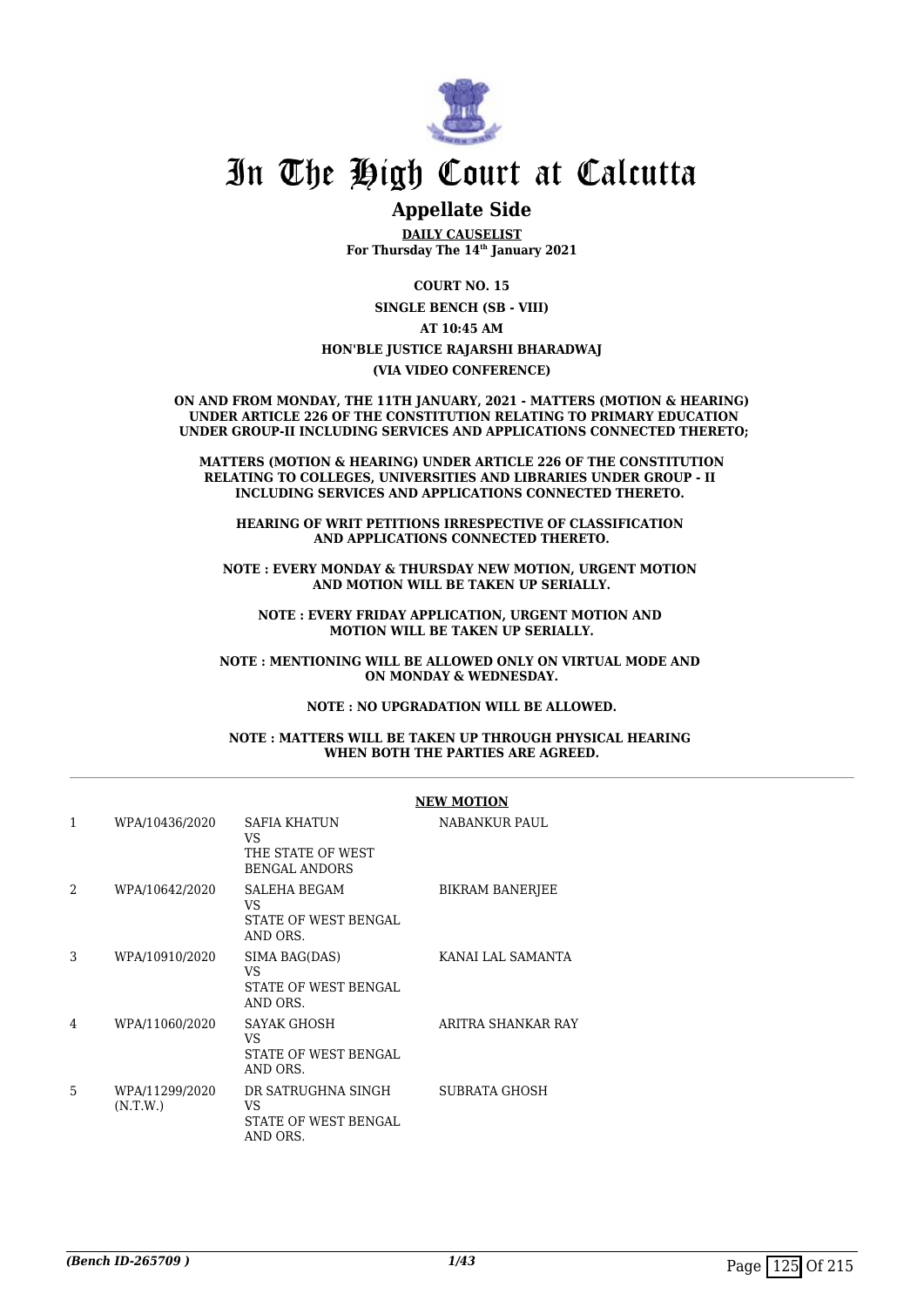#### *DAILY CAUSELIST COURT NO 15-FOR THURSDAY THE 14TH JANUARY 2021 HIGH COURT OF CALCUTTA - 2 -*

| 6  | WPA/11377/2020<br>(18.01.2021) | <b>SUBHENDU ADAK</b><br>VS<br>STATE OF WEST BENGAL<br>AND ORS.                         | AMBU BINDU CHAKRABORTY    |
|----|--------------------------------|----------------------------------------------------------------------------------------|---------------------------|
| 7  | WPA/11503/2020                 | <b>BIPLAB SEKHAR DEO</b><br>VS.<br>STATE OF WEST BENGAL<br>AND ORS.                    | SUBHRAJYOTI GHOSH         |
| 8  | WPA/11525/2020                 | BANDANA ROYCHOUDHURY<br>VS<br>State of West Bengal                                     | SATTWIK MAJUMDER          |
| 9  | WPA/11532/2020                 | ANJUSHRI HAIDER<br>VS<br>STATE OF WEST BENGAL<br>AND ORS.                              | PANKAJ HALDER             |
| 10 | WPA/11542/2020                 | SOMNATH GHOSH<br>VS<br>STATE OF WEST BENGAL<br>AND ORS.                                | SIDDHARTHA RUJ            |
| 11 | WPA/11554/2020                 | SISIR KUMAR MONDAL<br>VS<br>CHAIRMAN BURDWAN DIST<br>PRIMARY SCHOOL COUNCIL<br>AND ORS | <b>ANKITA DEY</b>         |
| 12 | WPA/11560/2020                 | <b>DILIP DAS</b><br>VS<br>STATE OF WEST BENGAL<br>AND ORS.                             | DILIP KUMAR SADHU         |
| 13 | WPA/11565/2020                 | LAL MOHAMMAD SAIKH<br><b>AND ANR</b><br>VS<br>STATE OF WEST BENGAL<br>AND ORS.         | PRADYOT BHATTACHARYA      |
| 14 | WPA/11570/2020                 | CHAYAN MAJUMDER<br>VS<br>STATE OF WEST BENGAL<br>AND ORS.                              | PRALOY BHATTACHARYA       |
| 15 | WPA/11576/2020                 | HIMADRI MANDAL AND<br><b>ORS</b><br>VS.<br>STATE OF WEST BENGAL<br>AND ORS.            | PROLOY BHATTACHARYA       |
| 16 | WPA/11578/2020                 | <b>SAMIR MANDAL</b><br>VS<br>STATE OF WEST BENGAL<br>AND ORS.                          | PRALOY BHATTACHARJEE      |
| 17 | WPA/11582/2020                 | ESMORTARA KHATUN AND<br>ANR<br>VS<br>STATE OF WEST BENGAL<br>AND ORS.                  | PRALOY BHATTACHARYA       |
| 18 | WPA/11584/2020                 | SABIR AHMED AND<br><b>ANOTHER</b><br>VS<br>STATE OF WEST BENGAL<br>AND ORS.            | PRALOY BHATTACHARJEE      |
| 19 | WPA/11588/2020                 | RAJESH BISWAS AND<br><b>OTHERS</b><br>VS<br>STATE OF WEST BENGAL<br>AND ORS.           | PRALOY BHATTACHARJEE      |
| 20 | WPA/11589/2020                 | PRANAB KUAMR ROY AND<br>ORS<br>VS<br>STATE OF WEST BENGAL<br>AND ORS.                  | PRALOY KUMAR BHATTACHARYA |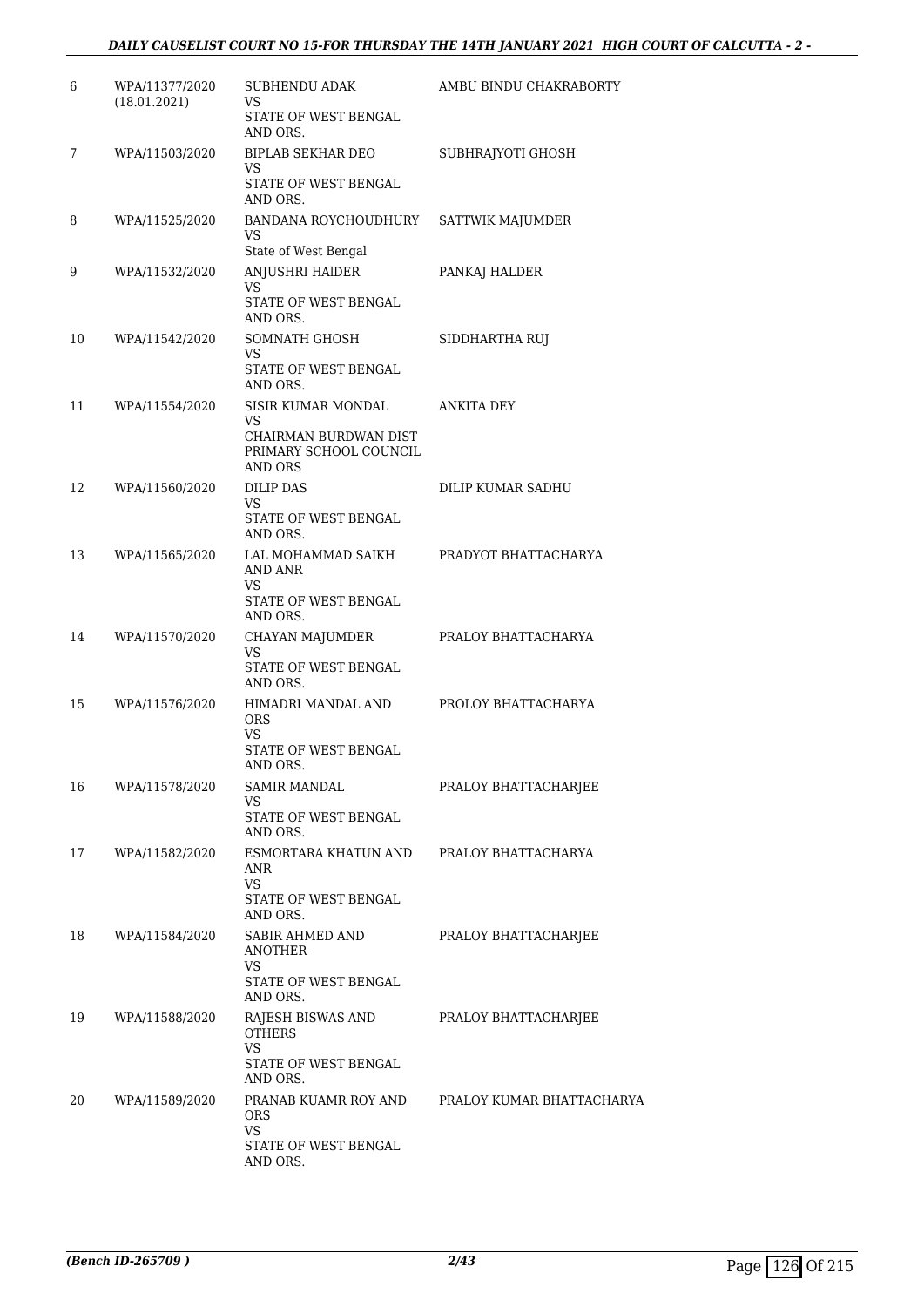| 21 | WPA/11591/2020    | DEBASIS BHUNIA<br>VS.<br>STATE OF WEST BENGAL<br>AND ORS.                        | PRALOY BHATTACHARJEE      |
|----|-------------------|----------------------------------------------------------------------------------|---------------------------|
| 22 | WPA/11595/2020    | ANUP MONDAL AND ORS<br>VS.<br>STATE OF WEST BENGAL<br>AND ORS.                   | PROLOY BHATTACHARYA       |
| 23 | WPA/11604/2020    | DR SUMANA GHOSAL<br>VS<br>STATE OF WEST BENGAL<br>AND ORS.                       | SAGNIK ROY CHOWDURY       |
| 24 | WPA/11619/2020    | SYED HASIBUL ISLAM<br>VS<br>STATE OF WEST BENGAL<br>AND ORS.                     | ABDUS RAKIB               |
| 25 | WPA/11634/2020    | PINTU BISWAS AND ORS<br>VS.<br>THE STATE OF WEST<br><b>BENGAL AND ORS</b>        | <b>GOLAM MOHIUDDIN</b>    |
| 26 | WPA/11644/2020    | NIBEDITA SADHU AND<br><b>OTHERS</b><br>VS.<br>STATE OF WEST BENGAL<br>AND ORS.   | <b>TANUJA BASAK</b>       |
| 27 | WPA/11661/2020    | <b>SIPRA DAS</b><br>VS.<br>STATE OF WEST BENGAL<br>AND ORS.                      | BHARAT CHANDRA SIMAI      |
| 28 | WPA/11673/2020    | SOUTRIK SARANGI<br>VS.<br>IIT KHARAGPUR AND ORS                                  | SMITA PAL                 |
| 29 | WPA/11676/2020    | MILAN KUMAR JANA AND<br><b>OTHERS</b><br>VS.<br>STATE OF WEST BENGAL<br>AND ORS. | MISTHI SAHA               |
| 30 | WPA/11685/2020    | PRASENJIT MAITY AND<br><b>OTHERS</b><br>VS.<br>STATE OF WEST BENGAL<br>AND ORS.  | <b>GORA CHAND SAMANTA</b> |
|    | IA NO: CAN/1/2021 |                                                                                  |                           |
| 31 | WPA/11703/2020    | GOPAL PATRA AND ORS<br>VS<br>WEST BENGAL BOARD OF<br>PRIMARY EDU AND ORS         | ARUNESH PATHAK            |
| 32 | WPA/11719/2020    | RAJ KUMAR GHOSH AND<br>ORS.<br>VS<br>STATE OF WEST BENGAL<br>AND ORS.            | SAGAR SINGH               |
| 33 | WPA/11721/2020    | NAYAN SINGHA AND ORS<br>VS.<br>STATE OF WEST BENGAL<br>AND ORS.                  | SAGAR SINGH               |
| 34 | WPA/11730/2020    | SWARNALATA SAMANTA<br>AND ANOTHER<br>VS<br>STATE OF WEST BENGAL<br>AND ORS.      | TIMIR KANTI BISWAS        |
| 35 | WPA/11749/2020    | JYOSTNA MANNA (MAITY)<br>VS<br>STATE OF WEST BENGAL<br>AND ORS.                  | SIDDHARTHA ROY            |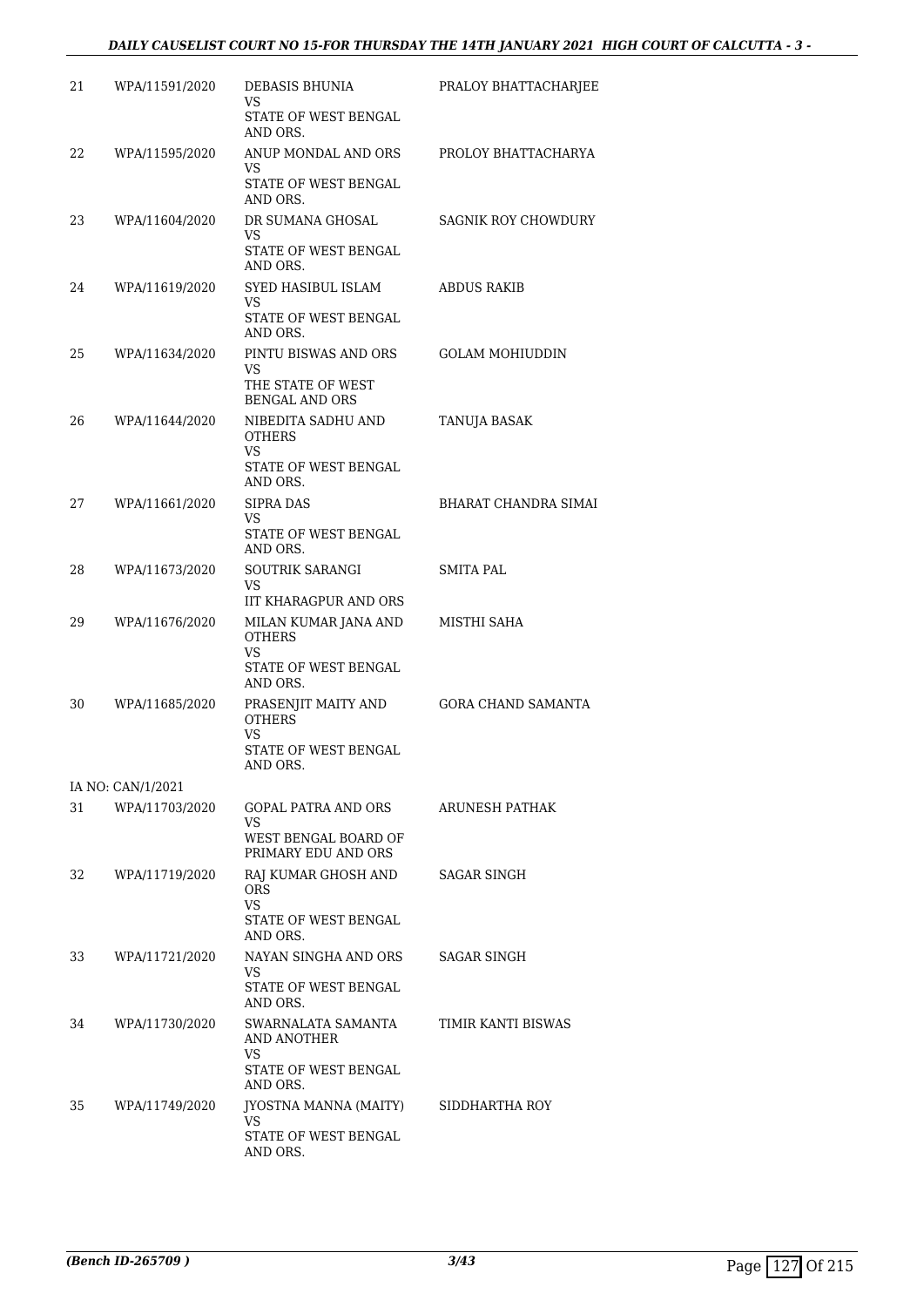#### *DAILY CAUSELIST COURT NO 15-FOR THURSDAY THE 14TH JANUARY 2021 HIGH COURT OF CALCUTTA - 4 -*

| 36 | WPA/11752/2020 | POLI KARAN AND ORS<br>VS<br>STATE OF WEST BENGAL<br>AND ORS.                         | RAJESH NASKAR          |
|----|----------------|--------------------------------------------------------------------------------------|------------------------|
| 37 | WPA/11757/2020 | SUBHAJIT JANA<br>VS<br>STATE OF WEST BENGAL<br>AND ORS.                              | TIMIR KANTI BISWAS     |
| 38 | WPA/11765/2020 | SUMANTA KUMAR MANDAL<br>AND ANR<br>VS<br>STATE OF WEST BENGAL                        | <b>BIKRAM BANERJEE</b> |
| 39 | WPA/11771/2020 | AND ORS.<br>CHHAYA MAHATO<br>VS.<br>STATE OF WEST BENGAL                             | SUDIPTA DASGUPTA       |
| 40 | WPA/11787/2020 | AND ORS.<br>SANJOY BARIK AND ANR<br>VS<br>STATE OF WEST BENGAL                       | Anupam Das             |
| 41 | WPA/11792/2020 | AND ORS.<br><b>BIDISHA DAS</b><br>VS<br>STATE OF WEST BENGAL                         | KHANDAKAR M HOSSAIN    |
| 42 | WPA/11801/2020 | AND ORS.<br>SUPRABHA BHAUMIK<br>VS<br>STATE OF WEST BENGAL                           | SANJIB BANDYOPADHYAY   |
| 43 | WPA/11808/2020 | AND ORS.<br>SK MUSTAK HOSSAIN AND<br>ORS<br>VS.<br>STATE OF WEST BENGAL<br>AND ORS.  | <b>GOPA BISWAS</b>     |
| 44 | WPA/11820/2020 | PRAVAS CHANDRA BISWAS<br><b>AND OTHERS</b><br>VS<br>STATE OF WEST BENGAL<br>AND ORS. | MRINAL KANTI SARDAR    |
| 45 | WPA/11830/2020 | PARBATI DEB<br>VS<br>STATE OF WEST BENGAL<br>AND ORS.                                | <b>ARIJIT GHOSH</b>    |
| 46 | WPA/11840/2020 | ANANDA SENAPATI AND<br><b>ORS</b><br><b>VS</b><br>THE STATE OF WEST                  | GOPAL DAS              |
| 47 | WPA/11858/2020 | <b>BENGAL AND ORS</b><br>BANDAN MAHATA<br>VS.<br>STATE OF WEST BENGAL<br>AND ORS.    | SASTHI CHARAN DHARA    |
| 48 | WPA/11861/2020 | MITALI GUCHHAIT(GAYEN)<br>VS.<br>STATE OF WEST BENGAL<br>AND ORS.                    | MAHADEB SARKAR         |
| 49 | WPA/11863/2020 | SANTAN BARMAN AND ORS<br>VS<br>W.B.B OF PRIMARY EDU<br>AND ORS                       | ARUNESH PATHAK         |
| 50 | WPA/11865/2020 | BIPEN MANDAL AND ORS<br>VS<br>THE STATE OF WEST<br><b>BENGAL AND ORS</b>             | GOPAL DAS              |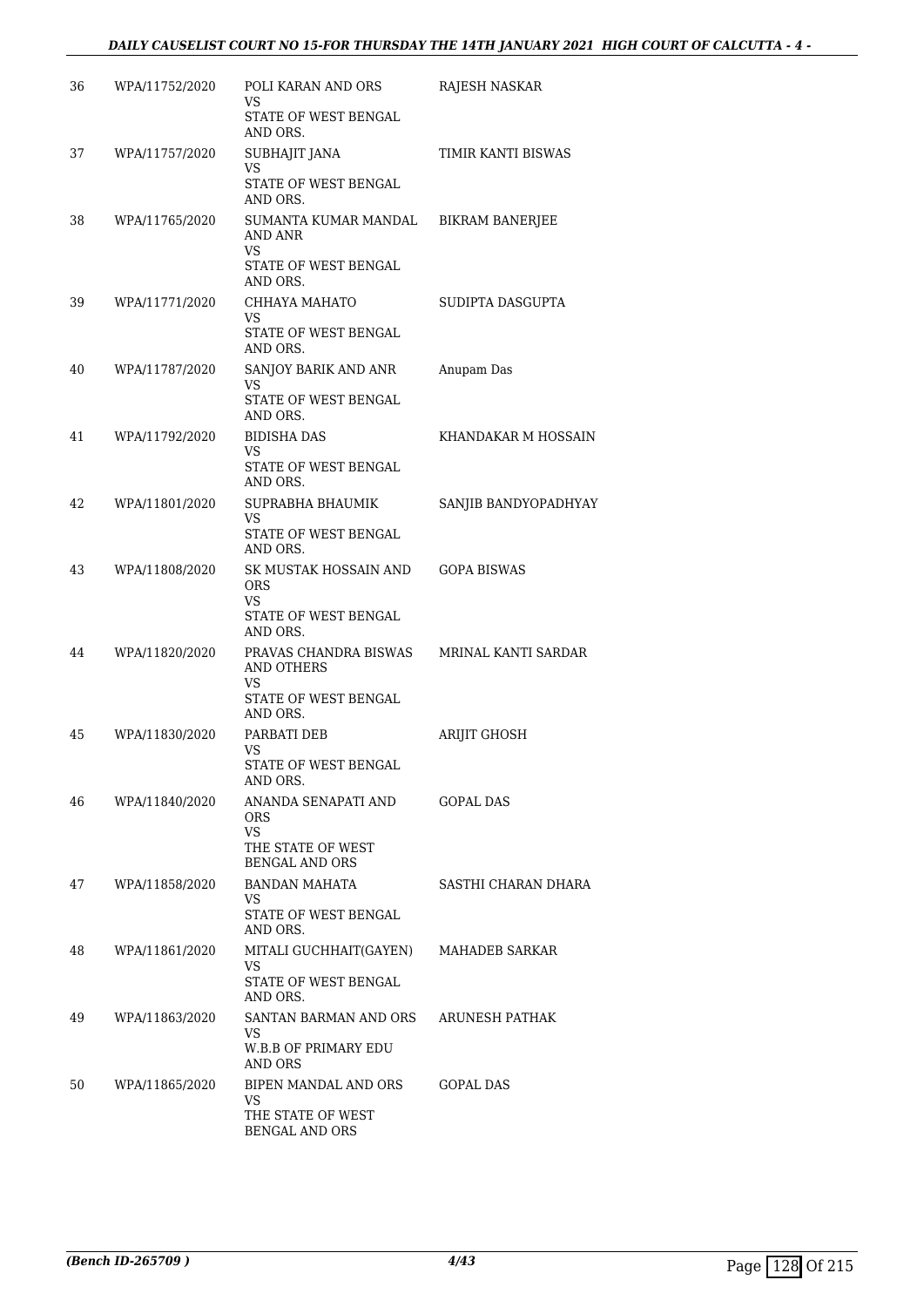| 51 | WPA/11866/2020                        | SWAPAN SARKAR<br>VS.<br>STATE OF WEST BENGAL<br>AND ORS.                                    | MAHADEB SARKAR      |
|----|---------------------------------------|---------------------------------------------------------------------------------------------|---------------------|
| 52 | WPA/11876/2020                        | SYAMAPADA MAHATA AND<br><b>ORS</b><br>VS.                                                   | UTTAM BANERJEE      |
|    |                                       | UNION OF INDIA AND ORS.                                                                     |                     |
| 53 | WPA/11879/2020                        | <b>GOURANGA PATRA AND</b><br><b>ORS</b><br><b>VS</b>                                        | ANIMESH PATHAK      |
|    |                                       | W.B.BOARD OF PRIMARY<br><b>EDU AND ORS</b>                                                  |                     |
| 54 | WPA/11882/2020                        | <b>RIYA SAR AND ORS</b><br>VS                                                               | <b>GOPAL DAS</b>    |
|    |                                       | THE STATE OF WEST<br><b>BENGAL AND ORS</b>                                                  |                     |
| 55 | WPA/11888/2020                        | SUBRATA MARJIT AND ORS<br>VS                                                                | <b>GOPAL DAS</b>    |
|    |                                       | THE STATE OF WEST<br><b>BENGAL AND ORS</b>                                                  |                     |
| 56 | WPA/11889/2020                        | ARDHENDU MANDAL<br>VS.                                                                      | SHIBAJI KUMAR DAS   |
|    |                                       | STATE OF WEST BENGAL<br>AND ORS.                                                            |                     |
| 57 | WPA/11898/2020                        | <b>INDRAJIT DUTTA</b><br>VS                                                                 | TIMIR KANTI BISWAS  |
|    |                                       | STATE OF WEST BENGAL<br>AND ORS.                                                            |                     |
| 58 | WPA/11901/2020                        | <b>SEWLI BARMAN</b><br>VS.                                                                  | TIMIR KANTI BISWAS  |
|    |                                       | STATE OF WEST BENGAL<br>AND ORS.                                                            |                     |
| 59 | WPA/11938/2020                        | RUMA BHUNIA<br>VS                                                                           | TANUJA BASAK        |
|    |                                       | STATE OF WEST BENGAL<br>AND ORS.                                                            |                     |
| 60 | WPA/11942/2020                        | <b>JYOTSNA DAS</b><br>VS                                                                    | TANUJA BASAK        |
|    |                                       | STATE OF WEST BENGAL<br>AND ORS.                                                            |                     |
| 61 | WPA/11944/2020                        | ARUP KUMAR ADHIKARY<br>VS.                                                                  | <b>TANUJA BASAK</b> |
|    |                                       | STATE OF WEST BENGAL<br>AND ORS.                                                            |                     |
| 62 | WPA/17/2021                           | BIPON GHOSH AND ORS<br>VS                                                                   | AMIT HALDER         |
|    |                                       | THE STATE OF WEST<br><b>BENGAL AND ORS</b>                                                  |                     |
| 63 | WPA/21/2021<br>(M.B.B.S.14.01.2021 VS | DR TENALI NAVEEN KUMAR                                                                      | ASUMDIPTA SANTRA    |
|    | AT 2 P.M.)                            | UNION OF INDIA AND ORS.                                                                     |                     |
| 64 | WPA/23/2021<br>AT 2 P.M.)             | DR JAMMALAMADUGU<br>(M.B.B.S.14.01.2021 MUSSARATH HUSSAIN<br>VS.<br>UNION OF INDIA AND ORS. | ASUMDIPTA SANTRA    |
| 65 | WPA/54/2021                           | BISWAJIT GHOSH AND ORS                                                                      | GOPAL DAS           |
|    |                                       | <b>VS</b><br>STATE OF WEST BENGAL<br>AND ORS.                                               |                     |
| 66 | WPA/93/2021                           | BIBHISAN MAHATO AND<br>ANR                                                                  | SUBHRAJYOTI GHOSH   |
|    |                                       | VS<br>STATE OF WEST BENGAL<br>AND ORS.                                                      |                     |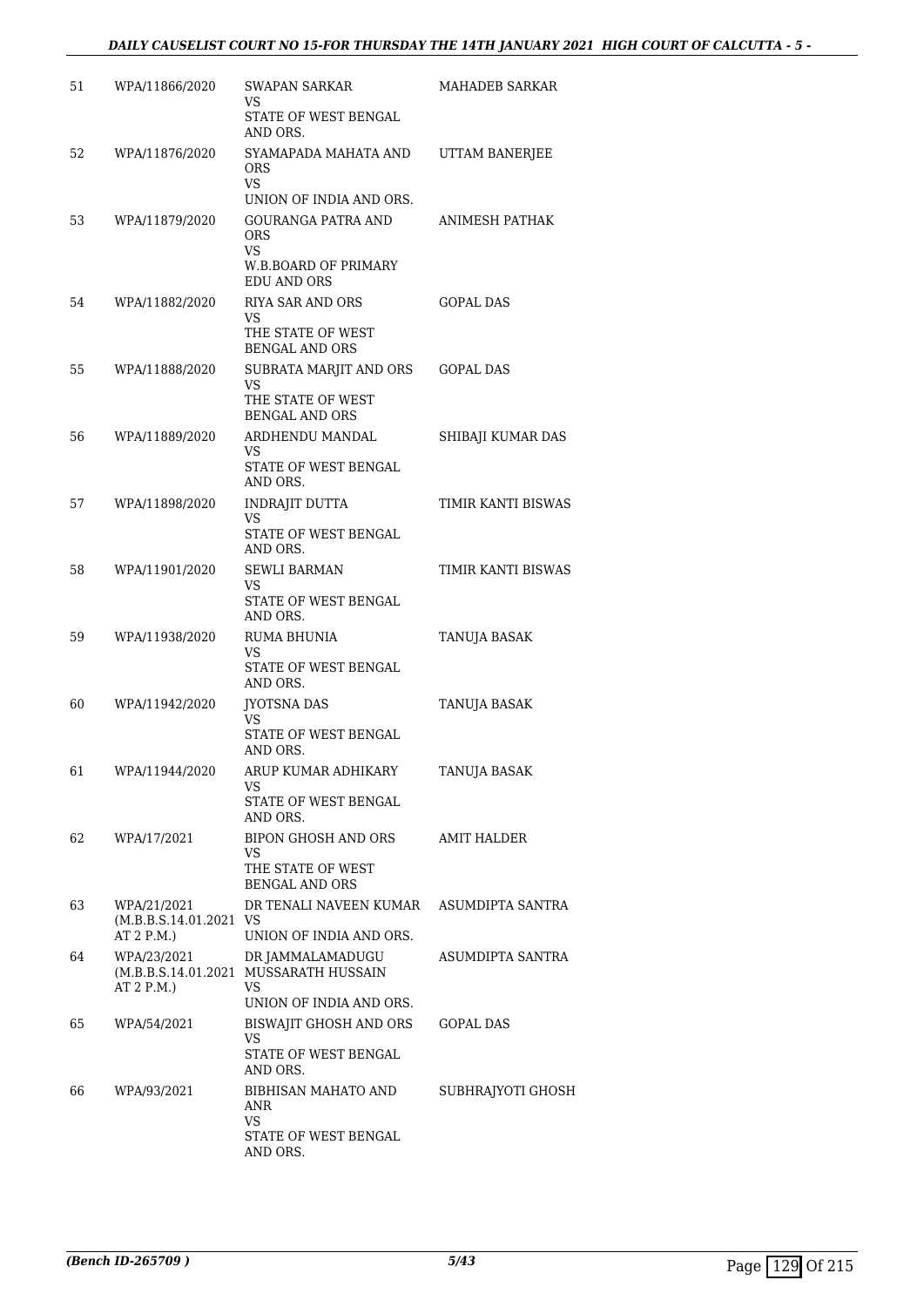| 67 | WPA/106/2021 | ARYAN EDUCATION AND<br>RESEARCH INSTITUTE AND<br><b>ANOTHER</b><br>VS<br><b>GOVERNMENT OF TRIPURA</b><br>AND OTHERS | <b>AVIJIT CHAKRABORTY</b>      |
|----|--------------|---------------------------------------------------------------------------------------------------------------------|--------------------------------|
| 68 | WPA/120/2021 | ANIMESH SHEE AND<br><b>OTHERS</b><br><b>VS</b><br>STATE OF WEST BENGAL<br>AND ORS.                                  | AMIT HALDER                    |
| 69 | WPA/121/2021 | SUVAJIT GAYEN<br>VS<br>STATE OF WEST BENGAL<br>AND ORS.                                                             | <b>IBRAHIM SARDAR</b>          |
| 70 | WPA/123/2021 | <b>BABLU ROY</b><br>VS<br>STATE OF WEST BENGAL<br>AND ORS.                                                          | K.M. HOSSAIN                   |
| 71 | WPA/127/2021 | ASHIMA PRAMANIK AND<br><b>OTHERS</b><br>VS<br>STATE OF WEST BENGAL<br>AND ORS.                                      | AMIT HALDER                    |
| 72 | WPA/144/2021 | <b>GANESH SAH</b><br>VS<br>STATE OF WEST BENGAL<br>AND ORS.                                                         | Hillol Saha Podder             |
| 73 | WPA/146/2021 | PURNENDU KHEARU<br>VS.<br>STATE OF WEST BENGAL<br>AND ORS.                                                          | PRABIR KUMAR CHAUDHURI         |
| 74 | WPA/153/2021 | MANISH KUMAR RANJAN<br>VS<br>NATIONAL MEDICAL<br>COMMISSION                                                         | GOPALA BINNU KUMAR             |
| 75 | WPA/180/2021 | BISWANATH HALDER AND<br>ANR<br>VS<br>STATE OF WEST BENGAL<br>AND ORS.                                               | TARUN KANTI HALDER             |
| 76 | WPA/210/2021 | <b>AIJUL MALLICK</b><br>VS<br>STATE OF WEST BENGAL<br>AND ORS.                                                      | DIBYENDU CHATTERJEE            |
| 77 | WPA/306/2021 | NISHIKANTA BAG AND ANR<br>VS<br>STATE OF WEST BENGAL<br>AND ORS.                                                    | SUBHRANGSHU PANDA              |
| 78 | WPA/338/2021 | DR UJJWAL KUAMR HALDER<br>VS<br>UNIVERSITY OF GOUR<br><b>BANGA AND ORS</b>                                          | NIRMALYA ROY                   |
| 79 | WPA/411/2021 | PRABAHT RANJAN MAJEE<br>AND ORS<br><b>VS</b><br>STATE OF WEST BENGAL<br>AND ORS.                                    | MADHUSUDANMONDAL1010@GMAIL.COM |
| 80 | WPA/611/2021 | CHANDAN MAITY AND<br><b>OTHERS</b><br>VS<br>STATE OF WEST BENGAL<br>AND ORS.                                        | PALASH MUKHERJEE               |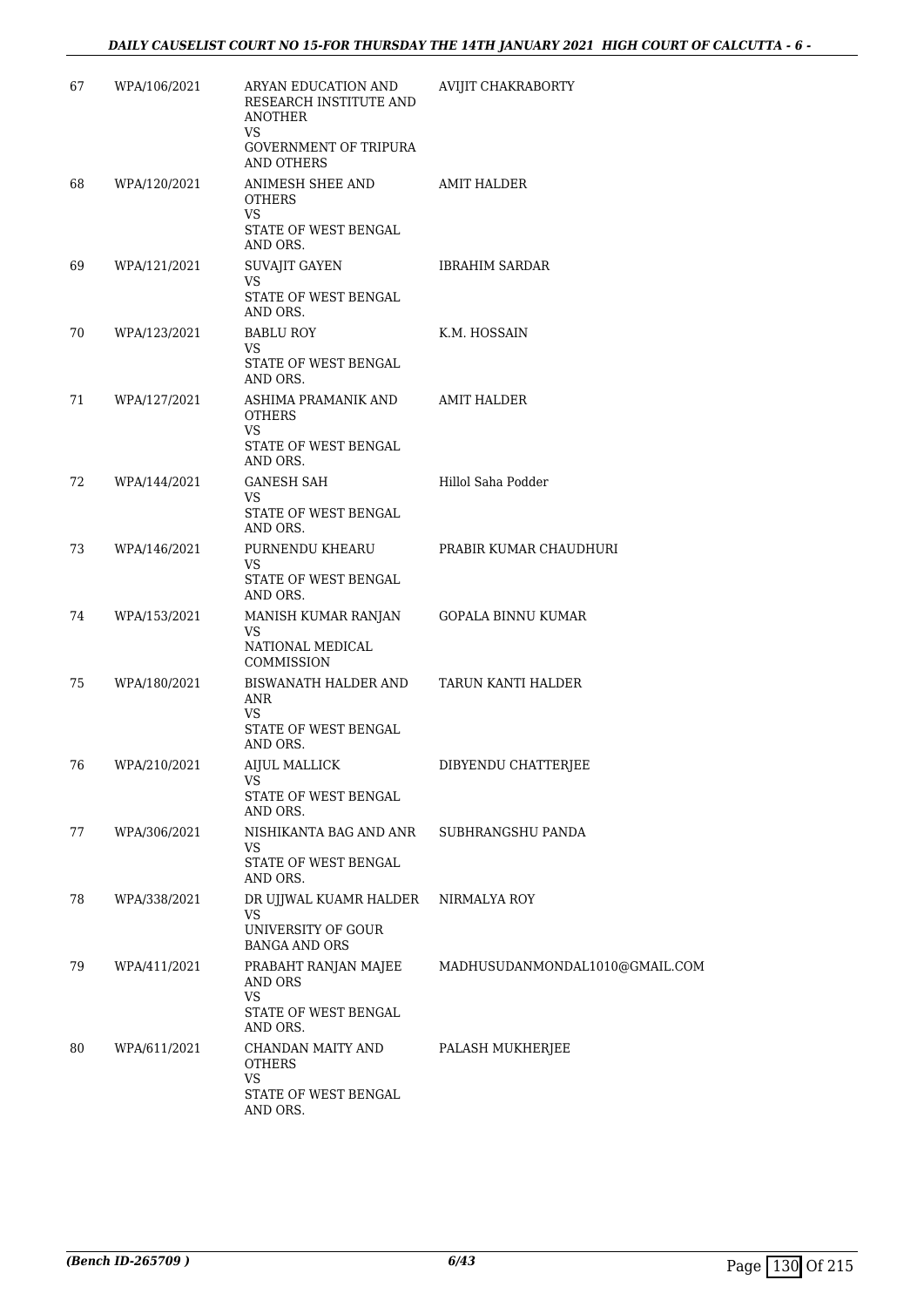#### *DAILY CAUSELIST COURT NO 15-FOR THURSDAY THE 14TH JANUARY 2021 HIGH COURT OF CALCUTTA - 7 -*

| 81 | WPA/616/2021 | <b>JABA RANI PATHAK</b><br>VS<br>STATE OF WEST BENGAL<br>AND ORS.                                             | JAYANTA MITRA          |
|----|--------------|---------------------------------------------------------------------------------------------------------------|------------------------|
| 82 | WPA/619/2021 | KANIKA MAHATO<br>VS<br>STATE OF WEST BENGAL<br>AND ORS.                                                       | JAYANTA MITRA          |
| 83 | WPA/622/2021 | MANISHA MAHATO<br>VS<br>STATE OF WEST BENGAL<br>AND ORS.                                                      | JAYANTA MITRA          |
| 84 | WPA/626/2021 | <b>BIDISHA MAHATO</b><br>VS<br>STATE OF WEST BENGAL<br>AND ORS.                                               | JAYANTA MITRA          |
| 85 | WPA/628/2021 | SWARUPA NANDA<br>MAHAPATRA AND OTHERS<br>VS<br>WEST BENGAL BOARD OF<br>PRIMARY EDUCATION AND<br><b>OTHERS</b> | UTTAM BANERJEE         |
| 86 | WPA/629/2021 | ALOK DAS AND ANR<br>VS<br>THE STATE OF WEST<br><b>BENGAL AND ORS</b>                                          | ARUNAVA GANGULY        |
| 87 | WPA/631/2021 | SUVENDU KUMAR DAS AND<br><b>ORS</b><br>VS<br>STATE OF WEST BENGAL<br>AND ORS.                                 | SUDIPTA DASGUPTA       |
| 88 | WPA/632/2021 | KRISHNENDU SHIT<br>VS<br>STATE OF WEST BENGAL<br>AND ORS.                                                     | KAMAL KANTA KAR        |
| 89 | WPA/636/2021 | RISHA SARKAR AND ORS<br>VS<br>STATE OF WEST BENGAL<br>AND ORS.                                                | ALOKESH DALAI          |
| 90 | WPA/640/2021 | <b>BABLU SAMANTA</b><br>VS<br>STATE OF WEST BENGAL<br>AND ORS.                                                | <b>JAYANTA MITRA</b>   |
| 91 | WPA/642/2021 | TARUN GHOSH AND ORS<br>VS<br>STATE OF WEST BENGAL<br>AND ORS.                                                 | NITISH SAMANTA         |
| 92 | WPA/647/2021 | ANUSHREE MONDAL AND<br><b>ORS</b><br>VS<br>STATE OF WEST BENGAL<br>AND ORS.                                   | K.M. HOSSAIN           |
| 93 | WPA/650/2021 | DINESH DUTTA AND<br>ANOTHER<br>VS<br>STATE OF WEST BENGAL<br>AND ORS.                                         | SABITA KHUTIA (BHUNIA) |
| 94 | WPA/651/2021 | SAMARESH MANNA<br>VS<br>STATE OF WEST BENGAL<br>AND ORS.                                                      | APURBA KRISHNA DAS     |
| 95 | WPA/652/2021 | MASURA KHATUN AND<br><b>OTHERS</b><br>VS<br>STATE OF WEST BENGAL<br>AND ORS.                                  | M CHATTERJEE           |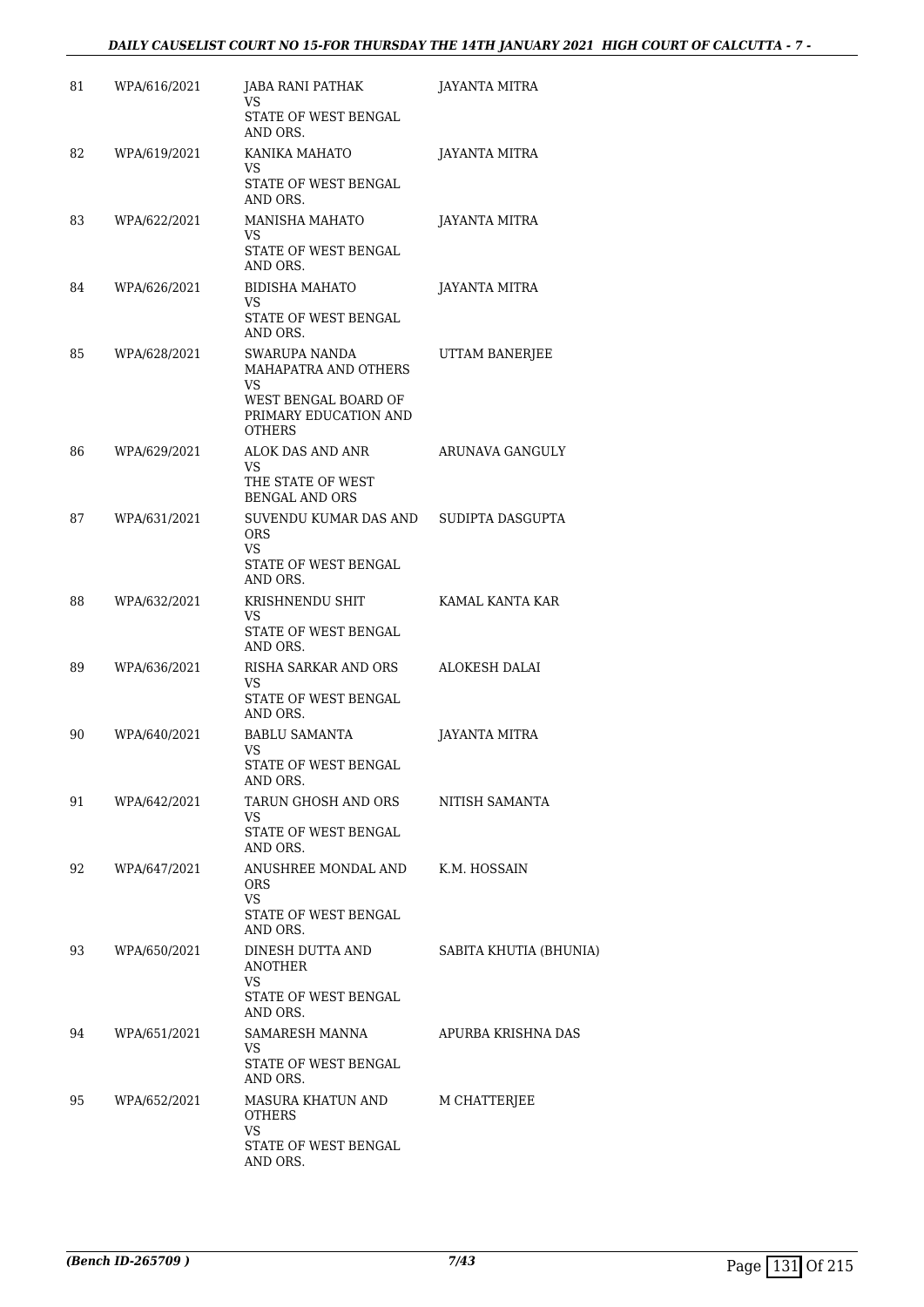#### *DAILY CAUSELIST COURT NO 15-FOR THURSDAY THE 14TH JANUARY 2021 HIGH COURT OF CALCUTTA - 8 -*

| 96  | WPA/653/2021 | RITWIK DASH AND OTHERS<br>VS<br>STATE OF WEST BENGAL<br>AND ORS.                     | <b>SUDIP SARKAR</b>    |
|-----|--------------|--------------------------------------------------------------------------------------|------------------------|
| 97  | WPA/654/2021 | SURJA SEKHAR MAITY<br>VS.<br>STATE OF WEST BENGAL<br>AND ORS.                        | KAMAL KANTA KAR        |
| 98  | WPA/657/2021 | AMIT KUMAR<br>CHAKRABORTY AND ORS<br>VS<br>STATE OF WEST BENGAL<br>AND ORS.          | ANJAN BHATTACHARYA     |
| 99  | WPA/661/2021 | TUMPA MONDAL<br>VS.<br>STATE OF WEST BENGAL<br>AND ORS.                              | ABHRADIP MAITY         |
| 100 | WPA/662/2021 | JAYA DHIBAR<br>VS.<br>STATE OF WEST BENGAL<br>AND ORS.                               | ANWASHA HALDER         |
| 101 | WPA/663/2021 | NANDITA MAHATO<br>VS<br>STATE OF WEST BENGAL<br>AND ORS.                             | SUDARSHAN GHOSH        |
| 102 | WPA/666/2021 | SAMPA DOLAI AND ANR<br>VS<br>STATE OF WEST BENGAL<br>AND ORS.                        | SAMBHUNATH DE          |
| 103 | WPA/668/2021 | MAHENUR KHATUN AND<br><b>OTHERS</b><br>VS.<br>STATE OF WEST BENGAL<br>AND ORS.       | ARUNIKA GHOSH          |
| 104 | WPA/669/2021 | KOUSHIK GHOSH AND ORS<br>VS<br>STATE OF WEST BENGAL<br>AND ORS.                      | SAMBHUNATH DE          |
| 105 | WPA/670/2021 | TINKU HALDER AND ANR<br>VS<br>STATE OF WEST BENGAL<br>AND ORS.                       | <b>BIKRAM BANERJEE</b> |
| 106 | WPA/671/2021 | BABY NASRIN AND OTHERS<br>VS.<br>STATE OF WEST BENGAL<br>AND ORS.                    | BIKRAM BANERJEE        |
| 107 | WPA/673/2021 | ARCHANA KUMARI<br>VS<br>STATE OF WEST BENGAL<br>AND ORS.                             | ABHRADIP MAITY         |
| 108 | WPA/674/2021 | UTTAM SARKAR AND ORS<br>VS<br>THE STATE OF WEST<br><b>BENGAL AND ORS</b>             | GOPAL DAS              |
| 109 | WPA/675/2021 | HOJAIFUR RAHAMAN<br><b>BAIDYA AND ORS</b><br>VS.<br>STATE OF WEST BENGAL<br>AND ORS. | SALONI BHATTACHARJEE   |
| 110 | WPA/676/2021 | BIDISHA PAHARI AND ORS<br>VS<br>STATE OF WEST BENGAL<br>AND ORS.                     | RAJESH NASKAR          |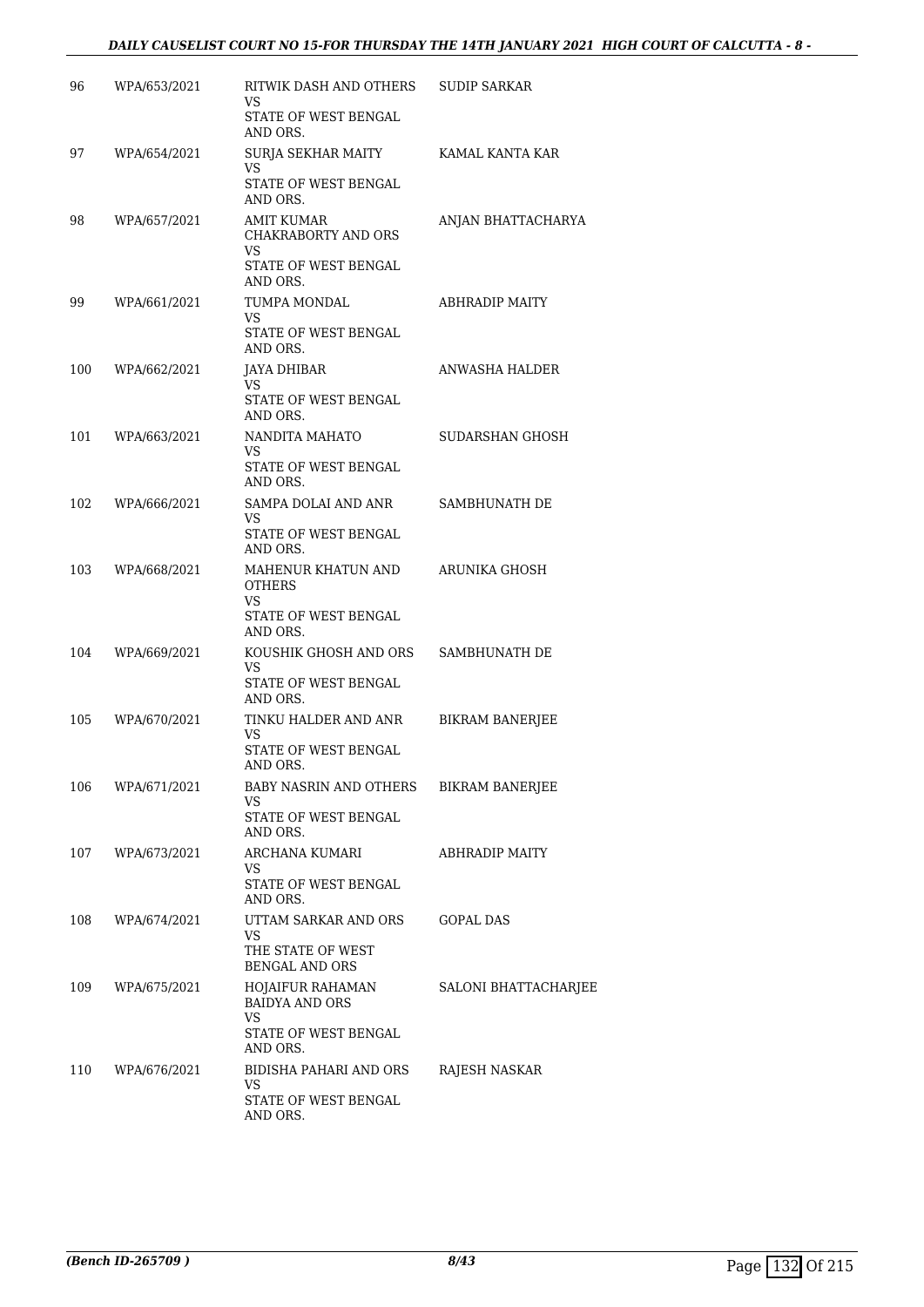| 111 | WPA/678/2021 | GITA RANI<br>BHATTACHARYYA<br>VS<br>STATE OF WEST BENGAL                    | <b>BISWAJIT MAL</b>       |
|-----|--------------|-----------------------------------------------------------------------------|---------------------------|
|     |              | AND ORS.                                                                    |                           |
| 112 | WPA/679/2021 | RABINDRA NATH<br><b>DANDAPAT</b><br>VS                                      | <b>TARUN KUMAR DAS</b>    |
|     |              | WEST BENGAL BOARD OF<br>PRIMARY EDUCATION AND<br><b>OTHERS</b>              |                           |
| 113 | WPA/680/2021 | SREEPARNA MONDAL AND<br><b>ORS</b><br>VS                                    | TIRTHANKAR GHOSH          |
|     |              | STATE OF WEST BENGAL<br>AND ORS.                                            |                           |
| 114 | WPA/681/2021 | REBA HALDAR<br>VS.                                                          | MANARANJAN SAHU           |
|     |              | STATE OF WEST BENGAL<br>AND ORS.                                            |                           |
| 115 | WPA/682/2021 | MADHAB CHNADRA DUTTA<br>AND OTHERS<br>VS                                    | MADHUSHRI DUTTA           |
|     |              | STATE OF WEST BENGAL<br>AND ORS.                                            |                           |
| 116 | WPA/684/2021 | MOUMITA MANDAL AND<br><b>OTHERS</b><br>VS                                   | MRITYUNJAY CHATTERJEE     |
|     |              | STATE OF WEST BENGAL<br>AND ORS.                                            |                           |
| 117 | WPA/685/2021 | SUBHAS GHOSH AND<br><b>OTHERS</b><br>VS<br>STATE OF WEST BENGAL<br>AND ORS. | SAYANI AICH               |
| 118 | WPA/686/2021 | ARGHAJIT KARAK<br>VS<br>THE STATE OF WEST<br><b>BENGAL AND ORS</b>          | SANDIP KUMAR MONDAL       |
| 119 | WPA/687/2021 | ANGUR BALA BERA<br>VS<br>STATE OF WEST BENGAL                               | MANARANJAN SAHU           |
|     |              | AND ORS.                                                                    |                           |
| 120 | WPA/688/2021 | ASMA BIBI<br>VS.<br>STATE OF WEST BENGAL<br>AND ORS.                        | ASHIM KUMAR HALDER        |
| 121 | WPA/690/2021 | GOBINDA SAMANTA AND<br>ORS<br>VS                                            | SANDIP KUMAR MONDAL       |
|     |              | THE STATE OF WEST<br><b>BENGAL AND ORS</b>                                  |                           |
| 122 | WPA/691/2021 | <b>SUKUMAR PARUI</b><br>VS                                                  | MANARANJAN SAHU           |
|     |              | STATE OF WEST BENGAL<br>AND ORS.                                            |                           |
| 123 | WPA/692/2021 | NATAN PAL AND ORS<br>VS                                                     | SANDIP KUMAR MONDAL       |
|     |              | THE STATE OF WEST<br><b>BENGAL AND ORS</b>                                  |                           |
| 124 | WPA/694/2021 | RENUKA BALA MONDAL<br>VS                                                    | <b>BANSHI BADAN MAITY</b> |
|     |              | STATE OF WEST BENGAL<br>AND ORS.                                            |                           |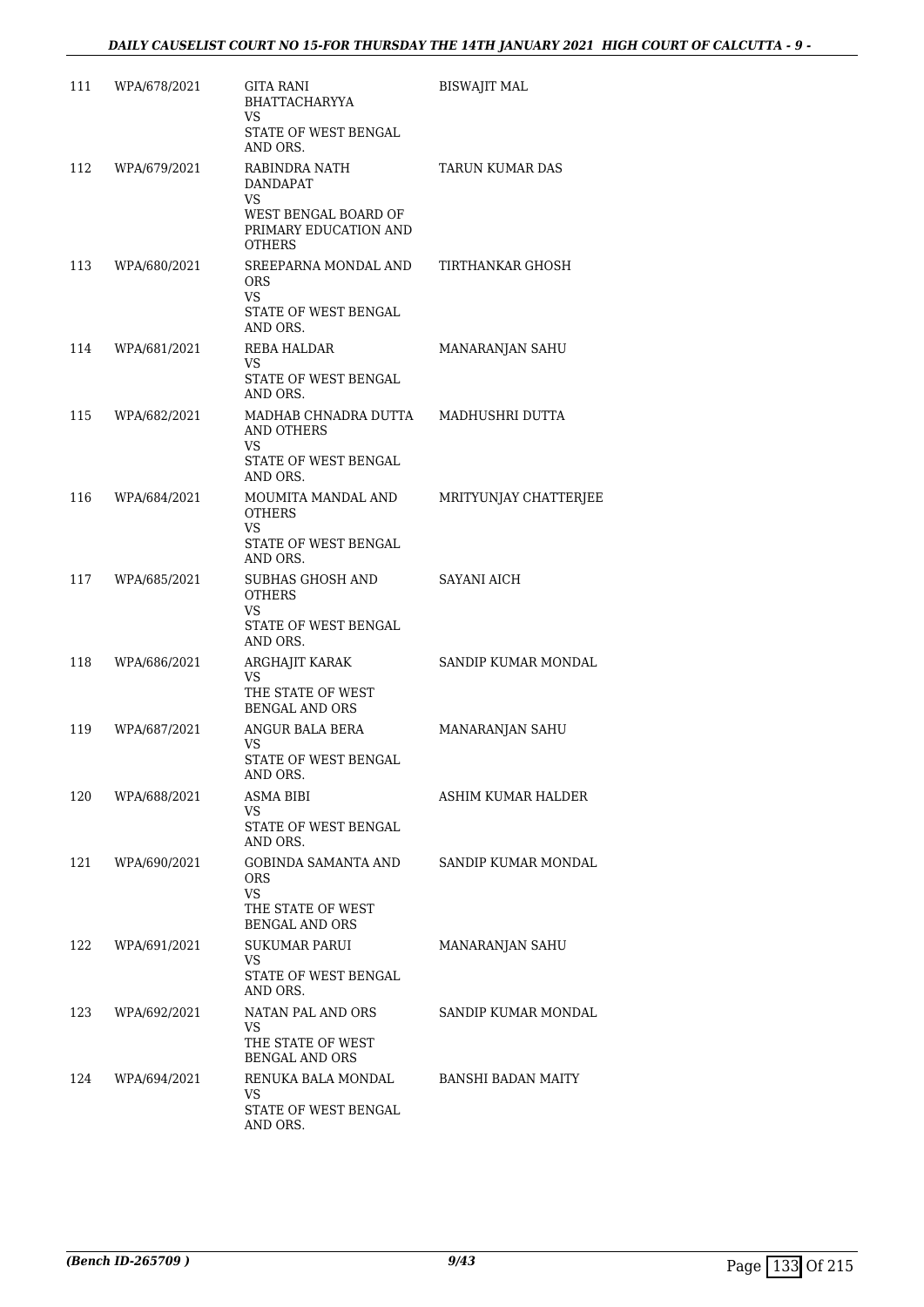| 125 | WPA/696/2021 | JAMUNA MONDAL<br>VS<br>STATE OF WEST BENGAL<br>AND ORS.                    | <b>BANSHI BADAN MAITY</b>  |
|-----|--------------|----------------------------------------------------------------------------|----------------------------|
| 126 | WPA/697/2021 | PANKAJ SARKAR AND ORS<br>VS<br>STATE OF WEST BENGAL<br>AND ORS.            | SANDIP KMAR MONDAL         |
| 127 | WPA/699/2021 | ANGUR BALA BERA<br>VS.<br>STATE OF WEST BENGAL<br>AND ORS.                 | MANARANJAN SAHU            |
| 128 | WPA/701/2021 | SHEFALI NEOGI<br>VS.<br>STATE OF WEST BENGAL<br>AND ORS.                   | <b>BANSHI MAITY</b>        |
| 129 | WPA/702/2021 | CHIRANJIT DAS AND ORS<br>VS.<br>STATE OF WEST BENGAL<br>AND ORS.           | SANDIP KUMAR MONDAL        |
| 130 | WPA/704/2021 | MRIGENDRA NATH DUTTA<br>VS<br>STATE OF WEST BENGAL<br>AND ORS.             | <b>BANSHI BEHARI MAITY</b> |
| 131 | WPA/707/2021 | ANNAPURNA ROY<br>VS.<br>STATE OF WEST BENGAL<br>AND ORS.                   | <b>BANSHI BARAN MAITY</b>  |
| 132 | WPA/708/2021 | REHANA PARVEEN AND<br><b>ORS</b><br>VS<br>STATE OF WEST BENGAL<br>AND ORS. | SANDIP KUMAR MONDAL        |
| 133 | WPA/710/2021 | REBA HALDAR<br>VS<br>STATE OF WEST BENGAL<br>AND ORS.                      | MANARANJAN SAHU            |
| 134 | WPA/711/2021 | YARUN ALI AND ORS<br>VS<br>THE STATE OF WEST<br><b>BENGAL AND ORS</b>      | SOUGATA MITRA              |
| 135 | WPA/713/2021 | SK AYBUL ISLAM AND ORS<br>VS<br>STATE OF WEST BENGAL<br>AND ORS.           | SANDIP KUMAR MONDAL        |
| 136 | WPA/715/2021 | <b>AVIJIT KONAI</b><br>VS<br>STATE OF WEST BENGAL<br>AND ORS.              | <b>JUIN CHAKRABORTY</b>    |
| 137 | WPA/716/2021 | MRINMOY RAY<br>VS<br>STATE OF WEST BENGAL<br>AND ORS.                      | PAMPA DEY(DHABAL)          |
| 138 | WPA/717/2021 | PRIYANKA GIRI<br>VS<br>STATE OF WEST BENGAL<br>AND ORS.                    | Sobhan Majumder            |
| 139 | WPA/720/2021 | SURENDRA NATH JANA<br>VS<br>STATE OF WEST BENGAL<br>AND ORS.               | <b>BISWAJIT MAL</b>        |
| 140 | WPA/722/2021 | <b>MANJU BERA RAY</b><br>VS<br>STATE OF WEST BENGAL<br>AND ORS.            | <b>BANSHI BADAN MAITY</b>  |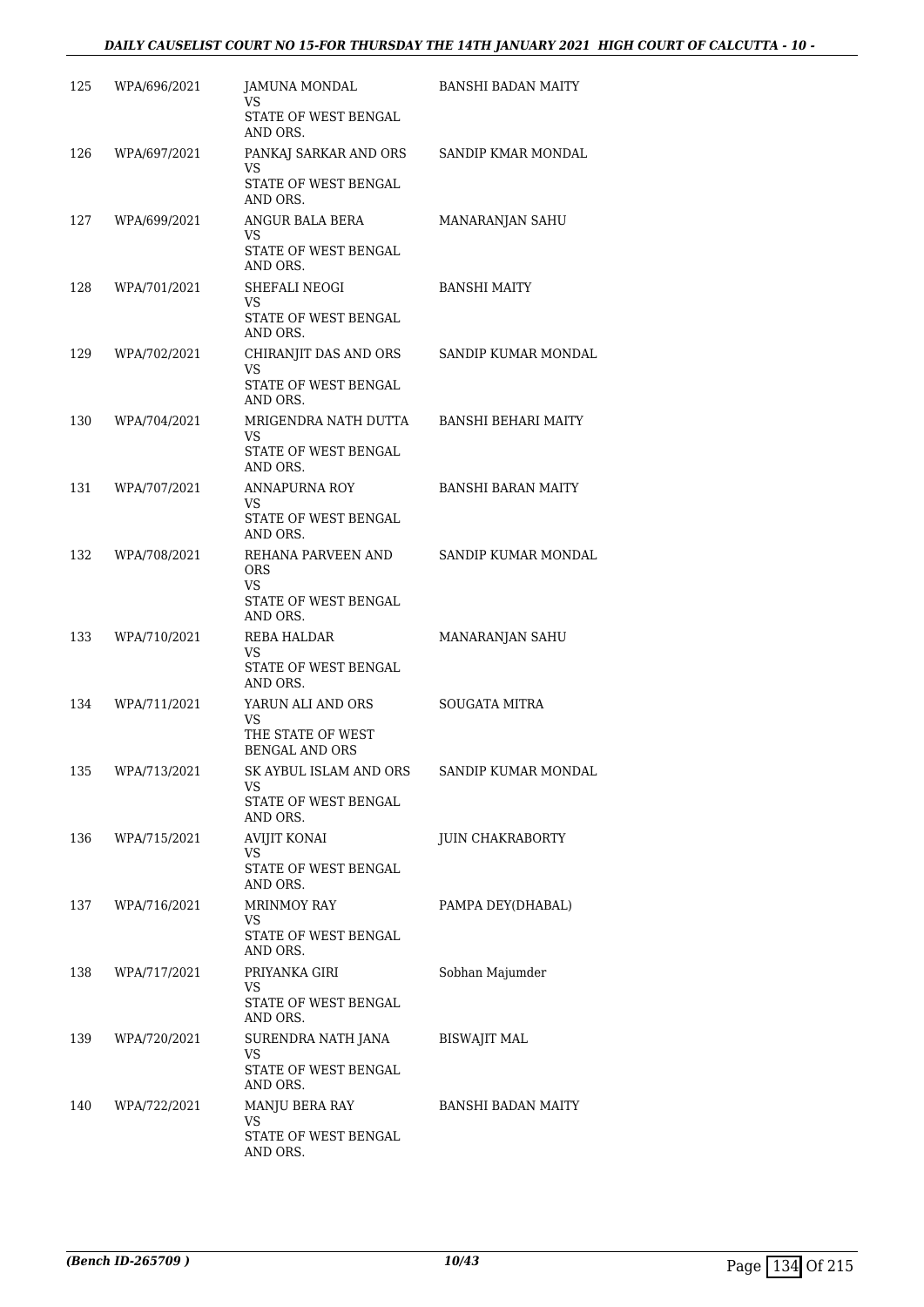| 141 | WPA/723/2021 | RINA SAHA AND ORS<br>VS<br>THE STATE OF WEST                                        | SANDIP KUMAR MONDAL  |
|-----|--------------|-------------------------------------------------------------------------------------|----------------------|
| 142 | WPA/724/2021 | <b>BENGAL AND ORTS</b><br>SIDDHARTHA CHATTERIEE BANSHI BADAN MAITY                  |                      |
|     |              | VS.<br>STATE OF WEST BENGAL<br>AND ORS.                                             |                      |
| 143 | WPA/725/2021 | SAURAV KANTI DHARA<br>VS.<br>STATE OF WEST BENGAL<br>AND ORS.                       | SK JAYED HOSSAIN     |
| 144 | WPA/726/2021 | PARAMESWAR PAUL<br>VS.<br>STATE OF WEST BENGAL<br>AND ORS.                          | BISWAJIT B MAL       |
| 145 | WPA/727/2021 | RANI BALA PATRA<br>VS.<br>STATE OF WEST BENGAL<br>AND ORS.                          | <b>BISWAJIT MAL</b>  |
| 146 | WPA/729/2021 | GITA RANI BATABYAL<br>VS<br>STATE OF WEST BENGAL<br>AND ORS.                        | <b>BISWAJIT MAL</b>  |
| 147 | WPA/730/2021 | <b>EALSIN ARAFAT AND ORS</b><br>VS<br>THE STATE OF WEST                             | SOUGATA MITRA        |
| 148 | WPA/731/2021 | BENGAL AND ORS<br><b>MANOHAR ROY</b><br>VS.<br>STATE OF WEST BENGAL                 | PRIYANKA MONDALL     |
| 149 | WPA/732/2021 | AND ORS.<br>SAJARUL ISLAM AND ORS<br>VS.<br>THE STATE OF WEST                       | <b>SANTANU MAJI</b>  |
| 150 | WPA/733/2021 | <b>BENGAL AND ORS</b><br><b>SHANTI THAKUR</b><br>VS.<br>STATE OF WEST BENGAL        | SABITA KHUTIA BHUNYA |
| 151 | WPA/734/2021 | AND ORS.<br>KAKOLI SARKAR(DAS) AND<br>ORS<br>VS<br>W.B.BOARD OF PRIMARY             | ARUNESH PATHAK       |
| 152 | WPA/735/2021 | EDU AND ORS<br>TAPAS SHYAMAL<br>VS.<br>STATE OF WEST BENGAL<br>AND ORS.             | TIRTHANKAR           |
| 153 | WPA/736/2021 | SHYAM SUNDAR MANDAL<br>AND ORS<br>VS.<br>THE STATE OF WEST<br><b>BENGAL AND ORS</b> | SOUGATA MITRA        |
| 154 | WPA/737/2021 | BASUDEB HALDAR AND<br><b>OTHERS</b><br>VS<br>STATE OF WEST BENGAL<br>AND ORS.       | SUNNY NANDY          |
| 155 | WPA/738/2021 | KOUSIK JANA AND OTHERS<br>VS<br>STATE OF WEST BENGAL<br>AND ORS.                    | SAYANI AICH          |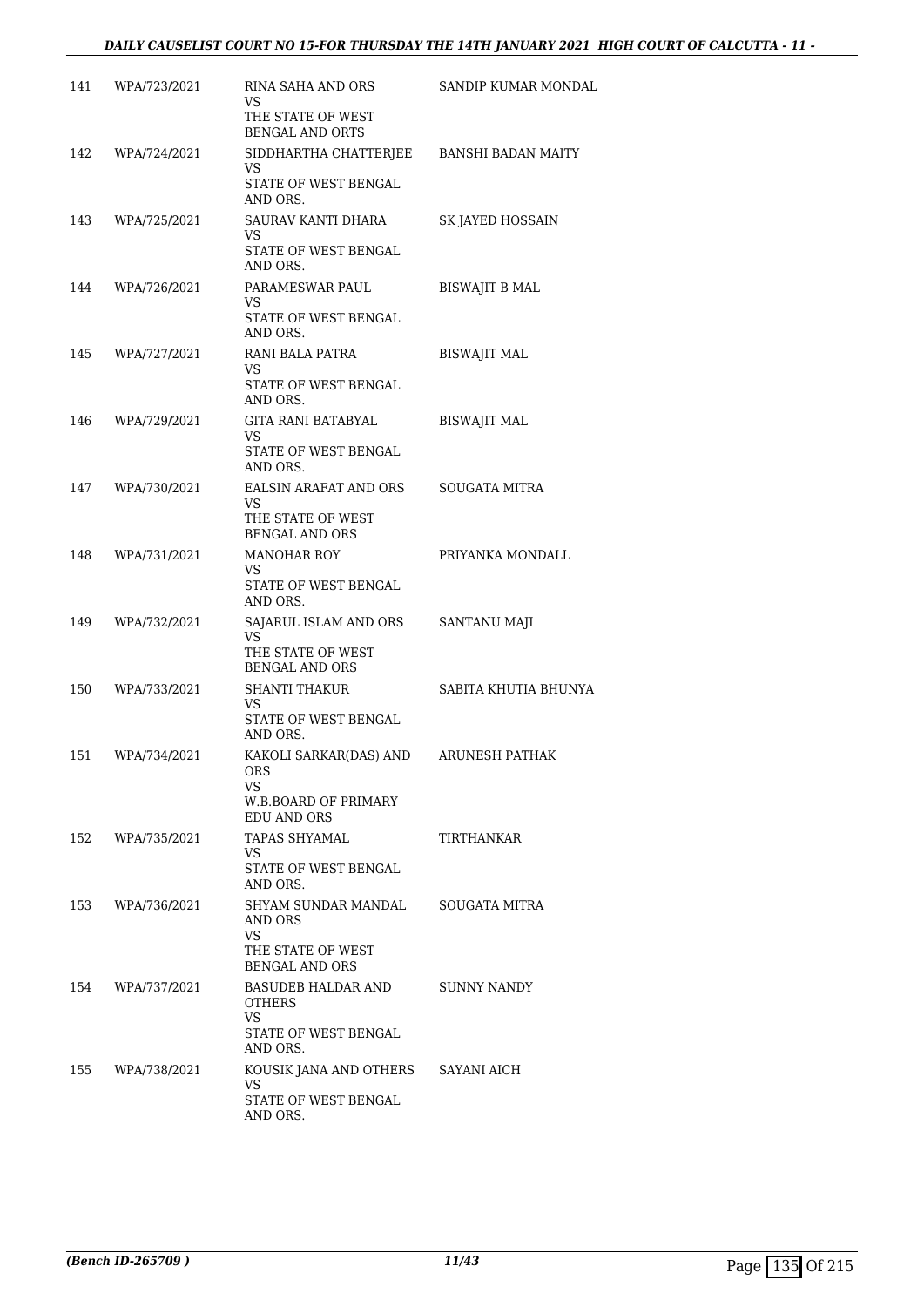| 156 | WPA/739/2021 | SHRABANI SAMANTA<br>VS<br>STATE OF WEST BENGAL                                            | AMIT SINGH             |
|-----|--------------|-------------------------------------------------------------------------------------------|------------------------|
| 157 | WPA/741/2021 | AND ORS.<br>ACHINTYA DAS AND<br><b>OTHERS</b>                                             | SIFA SULTANA           |
|     |              | VS.<br>STATE OF WEST BENGAL<br>AND ORS.                                                   |                        |
| 158 | WPA/742/2021 | SUBHAJIT GHOSH AND ORS SIDDHARTHA SARKAR<br>VS<br>STATE OF WEST BENGAL<br>AND ORS.        |                        |
| 159 | WPA/743/2021 | SUMAN SHIT AND OTHERS<br>VS<br>STATE OF WEST BENGAL<br>AND ORS.                           | JUIN DUTTA CHAKRABORTY |
| 160 | WPA/744/2021 | PRABIR JANA AND ORS<br>VS.<br>UNION OF INDIA AND ORS.                                     | SOMESH KUMAR GHOSH     |
| 161 | WPA/745/2021 | <b>BRATATI MAJI AND ORS</b><br>VS.<br>STATE OF WEST BENGAL<br>AND ORS.                    | K M HOSSAIN            |
| 162 | WPA/747/2021 | MANIK CHANDRA DAS<br>VS<br>STATE OF WEST BENGAL<br>AND ORS.                               | <b>SOURAV MITRA</b>    |
| 163 | WPA/748/2021 | SUKANTA PRAMANIK AND<br><b>ORS</b><br>VS.<br>STATE OF WEST BENGAL<br>AND ORS.             | DIBYENDU CHATTERJEE    |
| 164 | WPA/749/2021 | SATYABRATA<br><b>CHAKRABORTY</b><br>VS.<br>STATE OF WEST BENGAL<br>AND ORS.               | <b>SOURAV MITRA</b>    |
| 165 | WPA/752/2021 | PRALAY KANTI MONDAL<br>VS<br>STATE OF WEST BENGAL<br>AND ORS.                             | <b>SOURAV MITRA</b>    |
| 166 | WPA/757/2021 | INDRA NARAYAN JHA<br>VS<br>STATE OF WEST BENGAL<br>AND ORS.                               | SABITA KHUTIA BHUNYA   |
| 167 | WPA/759/2021 | BIPASHA BRAHMA<br>VS<br>STATE OF WEST BENGAL<br>AND ORS.                                  | SANDIP GHOSH           |
| 168 | WPA/762/2021 | MIR MONIRUL AND ANR<br>VS.<br>STATE OF WEST BENGAL<br>AND ORS.                            | PRIYANKA MONDAL        |
| 169 | WPA/763/2021 | MALLIKA MONDAL<br>VS<br>STATE OF WEST BENGAL<br>AND ORS.                                  | SARTHAK BURMAN         |
| 170 | WPA/764/2021 | MANOBENDRA MUKHERJEE PRIYANKA MONDAL<br>AND ANR<br>VS<br>STATE OF WEST BENGAL<br>AND ORS. |                        |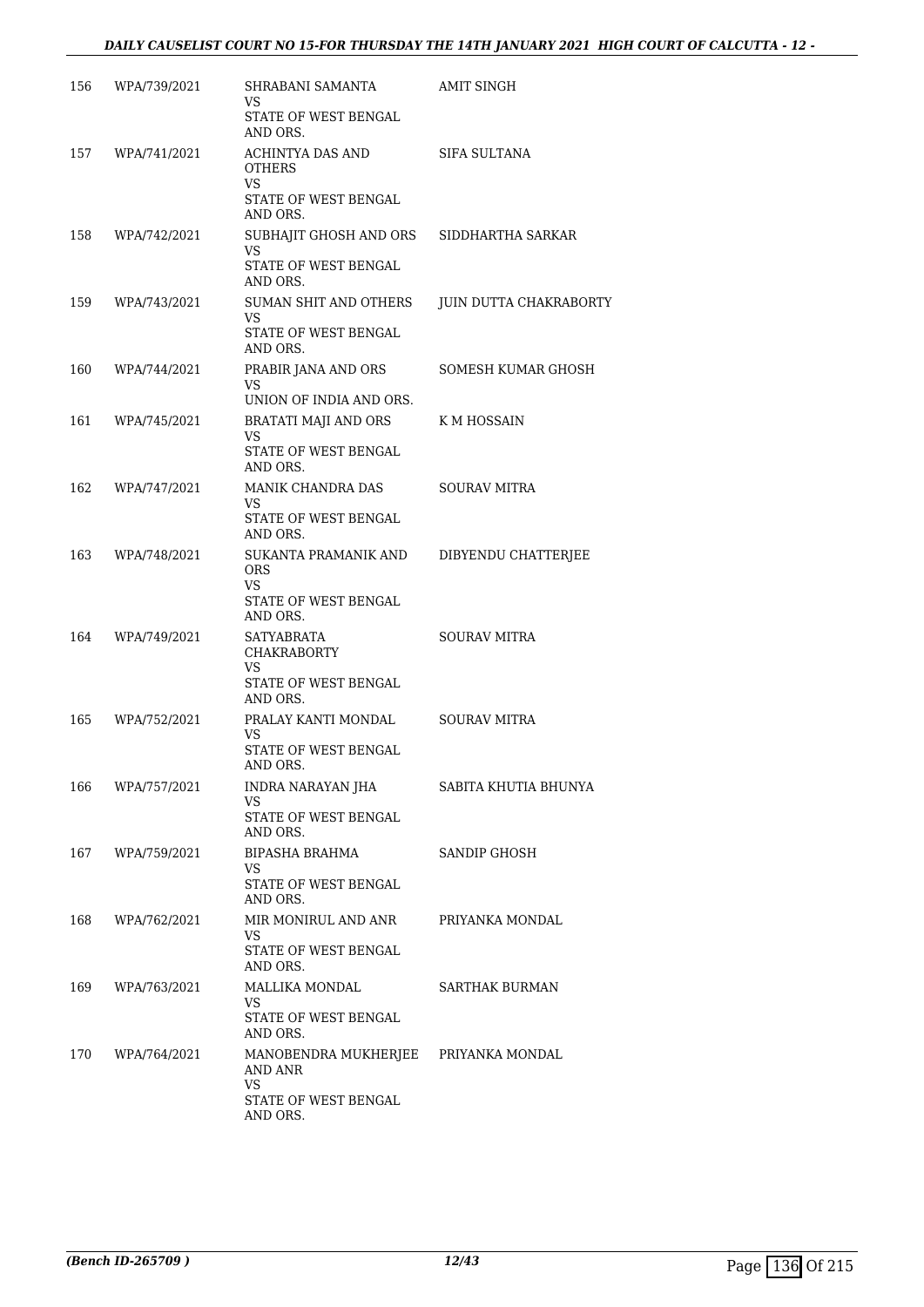| 171 | WPA/766/2021                           | SHAMBHUNATH GANGULY<br><b>AND OTHERS</b><br>VS                                | KAZI SAJJAD ALAM          |
|-----|----------------------------------------|-------------------------------------------------------------------------------|---------------------------|
|     |                                        | STATE OF WEST BENGAL<br>AND ORS.                                              |                           |
| 172 | WPA/768/2021<br>(M.B.B.S.14.01.2021 VS | SANTANU MONDAL                                                                | SARBAN BHATTACHARJEE      |
|     | AT 2 P.M.)                             | STATE OF WEST BENGAL<br>AND ORS.                                              |                           |
| 173 | WPA/769/2021                           | <b>BICHITRA SARKAR</b><br>VS                                                  | SABITA KHUTIA BHUNYA      |
|     |                                        | STATE OF WEST BENGAL<br>AND ORS.                                              |                           |
| 174 | WPA/771/2021                           | <b>GANESH DAS AND ORS</b><br>VS                                               | PAMPA DEY (DHABAL)        |
|     |                                        | STATE OF WEST BENGAL<br>AND ORS.                                              |                           |
| 175 | WPA/772/2021                           | MOTIUR RAHAMAN AND<br><b>OTHERS</b><br>VS<br>STATE OF WEST BENGAL<br>AND ORS. | ALOKESH DALAI             |
| 176 | WPA/773/2021                           | KAMALA KANTA MAHALI<br>AND ANR<br>VS                                          | JAYANTA MITRA             |
|     |                                        | STATE OF WEST BENGAL<br>AND ORS.                                              |                           |
| 177 | WPA/774/2021                           | SHARMISTHA HALDER<br>VS                                                       | <b>SANDIP MAITY</b>       |
|     |                                        | STATE OF WEST BENGAL<br>AND ORS.                                              |                           |
| 178 | WPA/775/2021<br>(M.B.B.S.14.01.2021 VS | URBI ISLAM                                                                    | SARBAN BHATTACHARJEE      |
|     | AT 2 P.M.)                             | STATE OF WEST BENGAL<br>AND ORS.                                              |                           |
| 179 | WPA/776/2021                           | KUMKUM DEY AND ANR<br>VS                                                      | Miss Molly Saha           |
|     |                                        | STATE OF WEST BENGAL<br>AND ORS.                                              |                           |
| 180 | WPA/777/2021                           | KAHANDAKAR HUMAID<br>AND OTHERS<br>VS                                         | KAMAL KANTA KAR           |
|     |                                        | STATE OF WEST BENGAL<br>AND ORS.                                              |                           |
| 181 | WPA/778/2021                           | RASEL AHMED TARAFDAR<br>AND OTHHERS<br>VS.                                    | SAKHAWAT KHANDAKAR        |
|     |                                        | STATE OF WEST BENGAL<br>AND ORS.                                              |                           |
| 182 | WPA/779/2021                           | ACHIA KHATUN<br>VS<br>STATE OF WEST BENGAL<br>AND ORS.                        | <b>BANSHI BADAN MAITY</b> |
| 183 | WPA/785/2021                           | MRIGENDRA NATH DUTTA                                                          | <b>BANSHI BADAN MAITY</b> |
|     |                                        | VS<br>STATE OF WEST BENGAL<br>AND ORS.                                        |                           |
| 184 | WPA/787/2021                           | MILAN HAZRA AND ORS<br>VS                                                     | DIPTENDU MANDAL           |
|     |                                        | STATE OF WEST BENGAL<br>AND ORS.                                              |                           |
| 185 | WPA/789/2021                           | MANIKLAL JANA AND ORS<br>VS                                                   | SHUVRO PROKASH LAHIRI     |
|     |                                        | THE STATE OF WEST<br><b>BENGAL AND ORS</b>                                    |                           |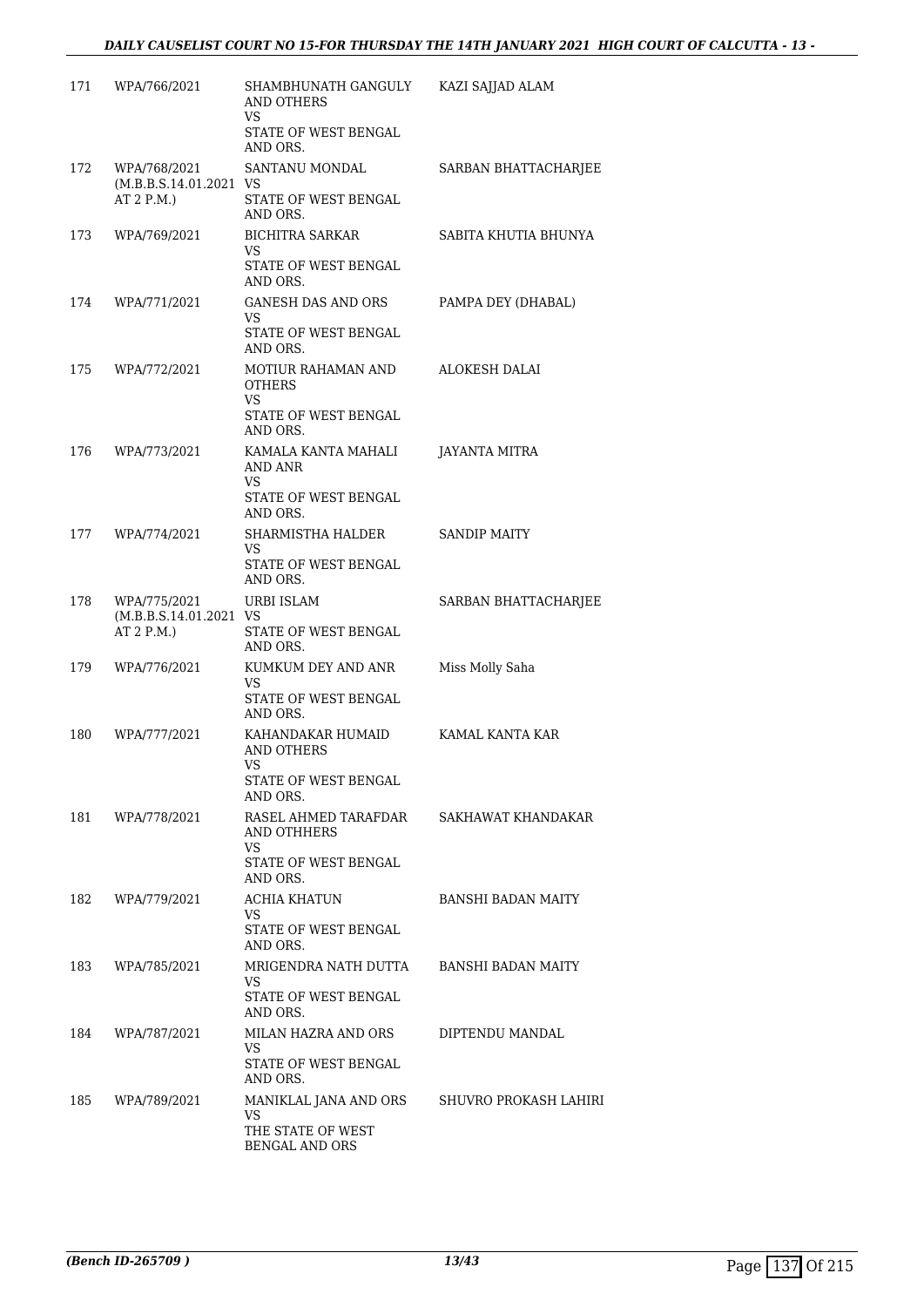#### *DAILY CAUSELIST COURT NO 15-FOR THURSDAY THE 14TH JANUARY 2021 HIGH COURT OF CALCUTTA - 14 -*

| 186 | WPA/791/2021 | MST ARUPAN BIBI<br>VS.<br>STATE OF WEST BENGAL                                             | <b>BANSHI BADAN MAITY</b> |
|-----|--------------|--------------------------------------------------------------------------------------------|---------------------------|
| 187 | WPA/792/2021 | AND ORS.<br>SOURAV BISWAS AND ORS<br>VS<br>THE STATE OF WEST                               | SHUVRO PROKASH LAHIRI     |
| 188 | WPA/793/2021 | <b>BENGAL AND ORS</b><br>JAKIUL ISLAM AND<br><b>ANOTEHR</b><br>VS.<br>STATE OF WEST BENGAL | KAKALI NASKAR             |
| 189 | WPA/794/2021 | AND ORS.<br>CHITTARANJAN HALDER<br>VS<br>STATE OF WEST BENGAL<br>AND ORS.                  | BANSHI BADAN MAITY        |
| 190 | WPA/795/2021 | BHASKAR MANDAL AND<br>ANR<br>VS.<br>STATE OF WEST BENGAL<br>AND ORS.                       | SOUGATA MITRA             |
| 191 | WPA/796/2021 | SANTANU KHAN AND ORS<br>VS.<br>STATE OF WEST BENGAL<br>AND ORS.                            | JAYANTA SAMANTA           |
| 192 | WPA/797/2021 | UTPAL DAS AND ORS<br>VS.<br>STATE OF WEST BENGAL<br>AND ORS.                               | PARTHA SARKAR             |
| 193 | WPA/798/2021 | SHIBA PROSAD HALDER<br>VS<br>STATE OF WEST BENGAL<br>AND ORS.                              | <b>BANSHI BADAN MAITY</b> |
| 194 | WPA/799/2021 | CHANDRIMA GARAI<br>VS.<br>THE STATE OF WEST<br><b>BENGAL AND ORS</b>                       | VIVASWAN DHAR             |
| 195 | WPA/801/2021 | DEBALINA DAS<br>VS.<br>STATE OF WEST BENGAL<br>AND ORS.                                    | ABHRADIP MAITY            |
| 196 | WPA/802/2021 | SAGNIK DAS<br>VS.<br>STATE OF WEST BENGAL<br>AND ORS.                                      | SUROJIT DUTTA             |
| 197 | WPA/803/2021 | SAMIRUL MANDAL AND<br>ORS.<br>VS<br>STATE OF WEST BENGAL                                   | TIRTHANKAR DHALI          |
| 198 | WPA/804/2021 | AND ORS.<br>RIMPA GHOSH<br>VS<br>STATE OF WEST BENGAL                                      | ABHRADIP MAITY            |
| 199 | WPA/805/2021 | AND ORS.<br>SANTANU KOLEY<br>VS<br>STATE OF WEST BENGAL<br>AND ORS.                        | TARUN KUAMR DAS           |
| 200 | WPA/806/2021 | SWETA GUHA<br>VS<br>STATE OF WEST BENGAL<br>AND ORS.                                       | ABHRADIP MAITY            |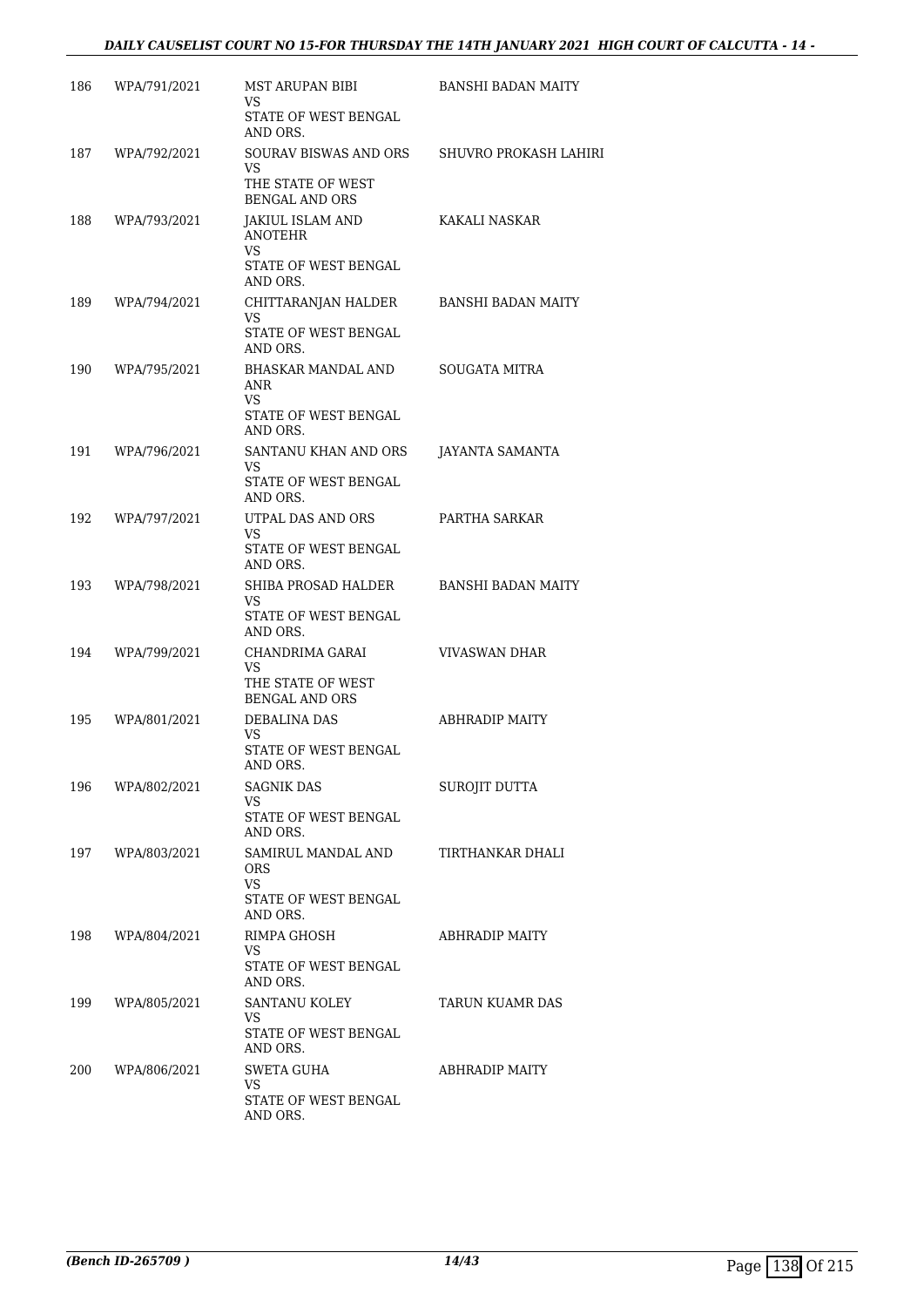| 201 | WPA/807/2021 | ABHIRUP BHOWMIK AND<br>ORS.<br>VS<br>STATE OF WEST BENGAL                               | ANANYA CHAKRABORTY     |
|-----|--------------|-----------------------------------------------------------------------------------------|------------------------|
| 202 | WPA/808/2021 | AND ORS.<br>AZIZUR RAHAMAN AND<br><b>ORS</b><br>VS.<br>STATE OF WEST BENGAL<br>AND ORS. | HEMANAT KUMAR DAS      |
| 203 | WPA/809/2021 | <b>ILA BISWAS</b><br>VS.<br>STATE OF WEST BENGAL<br>AND ORS.                            | SABITA KHUTIA BHUNYA   |
| 204 | WPA/810/2021 | SUDIPTA ADAK<br>VS<br>STATE OF WEST BENGAL<br>AND ORS.                                  | ABHRADIP MAITY         |
| 205 | WPA/811/2021 | SUMAN SEAL AND ORS<br>VS.<br>STATE OF WEST BENGAL<br>AND ORS.                           | ALI AHSAN ALAMGIR      |
| 206 | WPA/812/2021 | KAMAL MONDAL AND ORS<br>VS<br>STATE OF WEST BENGAL<br>AND ORS.                          | <b>MARIA RAHAMAN</b>   |
| 207 | WPA/813/2021 | PAPIYA DAS<br>VS.<br>STATE OF WEST BENGAL<br>AND ORS.                                   | ABHRADIP MAITY         |
| 208 | WPA/814/2021 | MD ENAMUL HOQUE<br>VS.<br>STATE OF WEST BENGAL<br>AND ORS.                              | ABHRADIP MAITY         |
| 209 | WPA/816/2021 | NITAI MANDAL AND ORS<br>VS.<br>STATE OF WEST BENGAL<br>AND ORS.                         | SAYANI AICH            |
| 210 | WPA/818/2021 | MEHEBUB ALAM<br>VS<br>STATE OF WEST BENGAL<br>AND ORS.                                  | ABHRADIP MAITY         |
| 211 | WPA/819/2021 | ARINDAM MANDAL AND<br>ORS.<br>VS<br>THE STATE OF WEST<br><b>BENGAL AND ORS</b>          | ANINDA BHATTACHARYA    |
| 212 | WPA/820/2021 | MD SALAUDDIN AND ORS<br>VS<br>STATE OF WEST BENGAL<br>AND ORS.                          | SOUGATA MITRA          |
| 213 | WPA/822/2021 | PROBID BISWAS AND ORS<br>VS<br>STATE OF WEST BENGAL<br>AND ORS.                         | SOUGATA MITRA          |
| 214 | WPA/824/2021 | SHAMIM RAHAMAN AND<br><b>ORS</b><br>VS<br>STATE OF WEST BENGAL<br>AND ORS.              | <b>GOPA BISWAS</b>     |
| 215 | WPA/825/2021 | KUNAL DAS AND ORS<br>VS<br>STATE OF WEST BENGAL<br>AND ORS.                             | JUIN DUTTA CHAKRABORTY |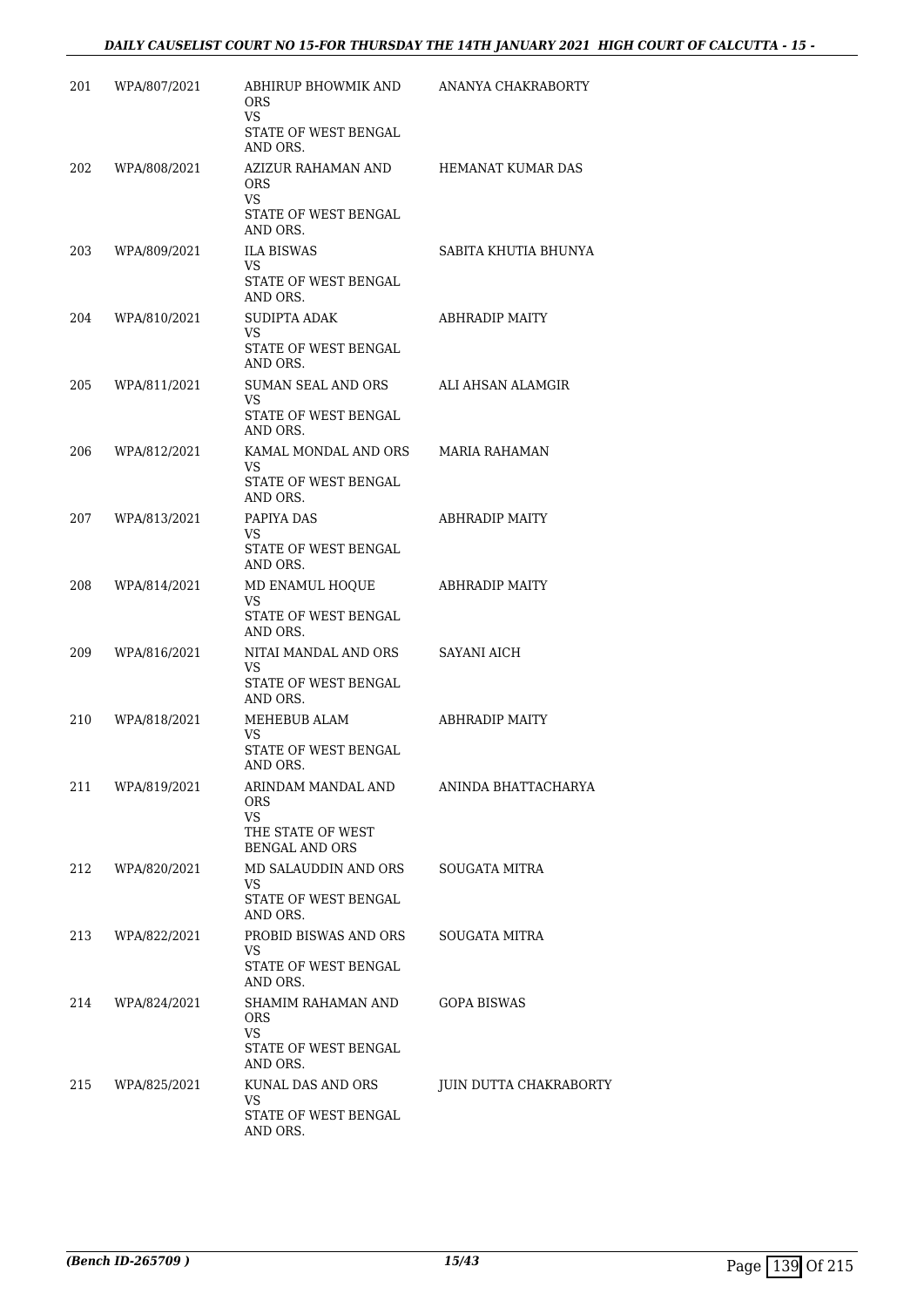| 216 | WPA/826/2021                                         | SUBARNA SAHA<br>VS                                                   | <b>SALONI BHATTACHARYEE</b> |
|-----|------------------------------------------------------|----------------------------------------------------------------------|-----------------------------|
|     |                                                      | STATE OF WEST BENGAL<br>AND ORS.                                     |                             |
| 217 | WPA/827/2021                                         | PRANAY SARKAR AND ORS<br>VS<br>STATE OF WEST BENGAL<br>AND ORS.      | SALONI BHATTACHARJEE        |
| 218 | WPA/828/2021                                         | SABINA KHATUN AND ORS<br>VS<br>STATE OF WEST BENGAL<br>AND ORS.      | SALONI BHATTACHARJEE        |
| 219 | WPA/829/2021                                         | SAIKAT BERA AND ORS<br><b>VS</b><br>STATE OF WEST BENGAL<br>AND ORS. | SOMESH KUMAR GHOSH          |
| 220 | WPA/834/2021<br>(M.B.B.S.14.01.2021 VS<br>AT 2 P.M.  | <b>ARITRA KAR</b><br>STATE OF WEST BENGAL<br>AND ORS.                | <b>SUMAN BANERJEE</b>       |
| 221 | WPA/836/2021<br>(M.B.B.S.14.01.2021 VS<br>AT 2 P.M.) | <b>SOUMYA BANERJEE</b><br>STATE OF WEST BENGAL<br>AND ORS.           | <b>SUMAN BANERJEE</b>       |
| 222 | WPA/842/2021<br>(M.B.B.S.14.01.2021 VS<br>AT 2 P.M.) | AKASHDIP BENERJEE<br>STATE OF WEST BENGAL<br>AND ORS.                | <b>SUMAN BANERJEE</b>       |
| 223 | WPA/847/2021<br>(M.B.B.S.14.01.2021 VS<br>AT 2 P.M.) | SOURABH GUHA<br>STATE OF WEST BENGAL<br>AND ORS.                     | <b>SUMAN BANERJEE</b>       |
| 224 | WPA/853/2021                                         | HARAPRASAD KUNDU<br>VS<br>STATE OF WEST BENGAL<br>AND ORS.           | SAILENDU SEKHAR BAYERD      |
| 225 | WPA/872/2021                                         | SHILPI PAL<br>VS<br>State of West Bengal                             | JAGRITI MISHRA              |
| 226 | WPA/874/2021<br>(M.B.B.S.14.01.2021 VS<br>AT 2 P.M.) | NILADRI DUTTA<br>STATE OF WEST BENGAL<br>AND ORS.                    | <b>SUMAN BANERJEE</b>       |
| 227 | WPA/877/2021<br>(M.B.B.S.14.01.2021 VS<br>AT 2 P.M.) | SRIJAN CHAKRABORTY<br>STATE OF WEST BENGAL<br>AND ORS.               | <b>SUMAN BANERIEE</b>       |
| 228 | WPA/880/2021<br>(M.B.B.S.14.01.2021 VS<br>AT 2 P.M.  | AVINANDA SHARMA<br>STATE OF WEST BENGAL<br>AND ORS.                  | <b>SUMAN BANERJEE</b>       |
| 229 | WPA/882/2021<br>(M.B.B.S.14.01.2021 VS<br>AT 2 P.M.) | ANUSKA PRADHAN<br>STATE OF WEST BENGAL<br>AND ORS.                   | <b>SUMAN BANERJEE</b>       |
| 230 | WPA/886/2021<br>(M.B.B.S.14.01.2021 VS<br>AT 2 P.M.) | SUBARNO CHAKRABORTY<br>STATE OF WEST BENGAL<br>AND ORS.              | SUMAN BANERJEE              |
| 231 | WPA/888/2021<br>(M.B.B.S.14.01.2021 VS<br>AT 2 P.M.  | PARNA KARMAKAR<br>STATE OF WEST BENGAL<br>AND ORS.                   | <b>SUMAN BANERJEE</b>       |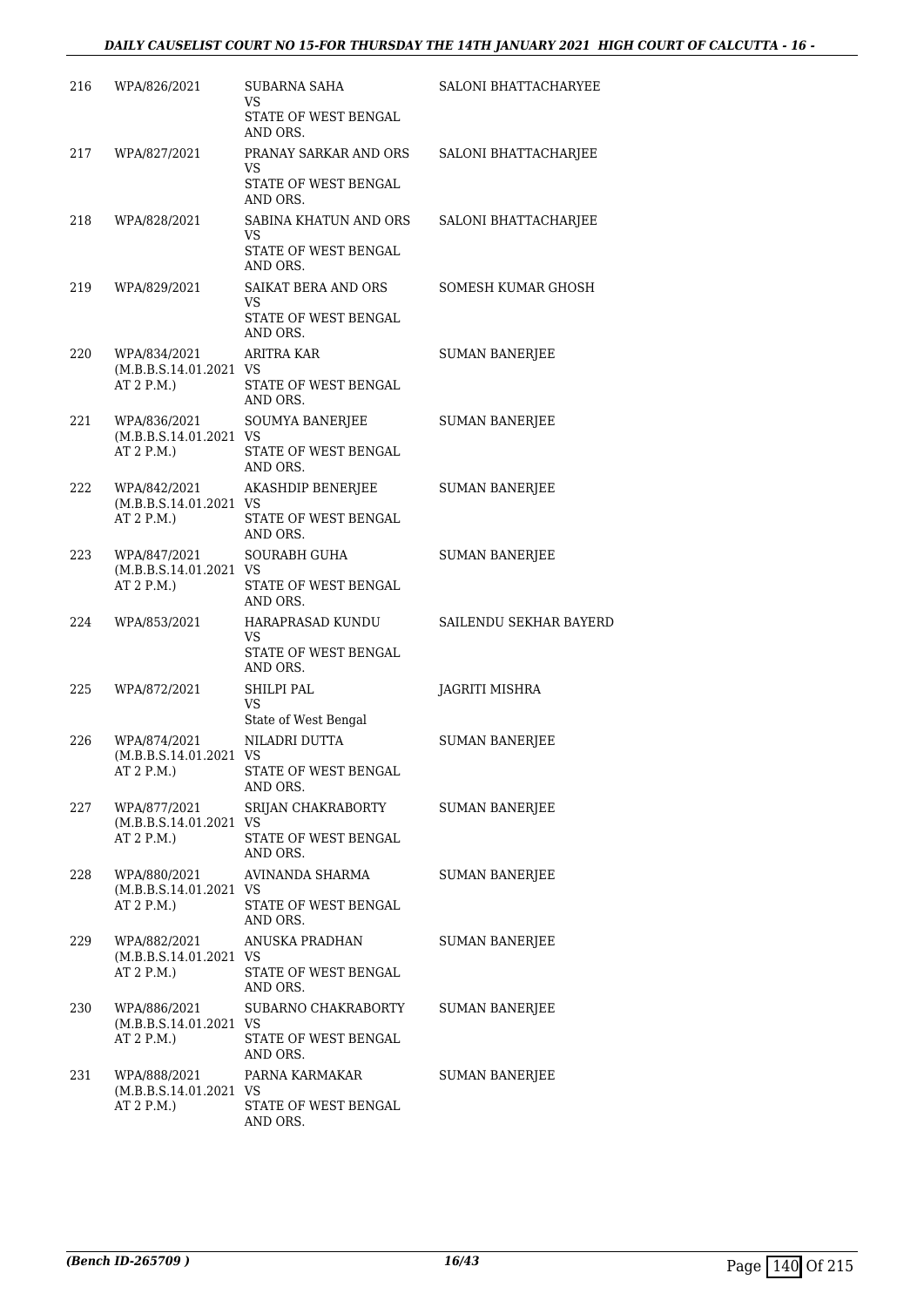| 232 | WPA/889/2021                                                | SAKTI PAL<br>VS.                                                         | UJANI PAL (SAMANTA)    |
|-----|-------------------------------------------------------------|--------------------------------------------------------------------------|------------------------|
|     |                                                             | STATE OF WEST BENGAL<br>AND ORS.                                         |                        |
| 233 | WPA/891/2021<br>(M.B.B.S.14.01.2021 VS                      | ARYAA BAGCHI                                                             | <b>SUMAN BANERJEE</b>  |
|     | AT 2 P.M.                                                   | STATE OF WEST BENGAL<br>AND ORS.                                         |                        |
| 234 | WPA/892/2021                                                | SATYA RANJAN DAS<br>VS                                                   | UJANI PAL SAMANTA      |
|     |                                                             | STATE OF WEST BENGAL<br>AND ORS.                                         |                        |
| 235 | WPA/893/2021<br>(M.B.B.S.14.01.2021 CHOWDHURY<br>AT 2 P.M.) | <b>WRISHAV ROY</b><br>VS                                                 | <b>SUMAN BANERJEE</b>  |
|     |                                                             | STATE OF WEST BENGAL<br>AND ORS.                                         |                        |
| 236 | WPA/894/2021                                                | KUMAR RAI<br>VS                                                          | UJANI PAL SAMANTA      |
|     |                                                             | STATE OF WEST BENGAL<br>AND ORS.                                         |                        |
| 237 | WPA/895/2021                                                | <b>BEDANTA PAL</b><br>VS                                                 | AVIJIT CHAKRABORTY     |
|     |                                                             | STATE OF WEST BENGAL<br>AND ORS.                                         |                        |
| 238 | WPA/896/2021<br>(M.B.B.S.14.01.2021 VS                      | <b>ANKITA MAITY</b>                                                      | <b>SUMAN BANERJEE</b>  |
|     | AT 2 P.M.)                                                  | STATE OF WEST BENGAL<br>AND ORS.                                         |                        |
| 239 | WPA/897/2021                                                | TARUN KANTI MAJUMDER<br>VS<br>THE STATE OF WEST<br><b>BENGAL AND ORS</b> | UJANI PAL (SAMANTA)    |
| 240 | WPA/898/2021                                                | KRISHNA SATAPATHI                                                        | AVIJIT CHAKRABORTY     |
|     |                                                             | VS<br>STATE OF WEST BENGAL<br>AND ORS.                                   |                        |
| 241 | WPA/899/2021                                                | <b>SUNIL KUMAR PAUL</b><br>VS                                            | UJANI PAL SAMANTA      |
|     |                                                             | STATE OF WEST BENGAL<br>AND ORS.                                         |                        |
| 242 | WPA/902/2021                                                | SHANTI DEWAN<br>VS                                                       | UJANI PAUL (SAMANTA)   |
|     |                                                             | THE STATE OF WEST<br><b>BENGAL AND ORS</b>                               |                        |
|     | 243 WPA/903/2021                                            | SUNANDA NANDI AND<br>OTHERS<br>VS.                                       | SIDDHARTHA SARKAR      |
|     |                                                             | STATE OF WEST BENGAL<br>AND ORS.                                         |                        |
| 244 | WPA/906/2021                                                | BIKASH DAS AND OTHERS<br>VS.                                             | M RAHAMAN              |
|     |                                                             | STATE OF WEST BENGAL<br>AND ORS.                                         |                        |
| 245 | WPA/910/2021                                                | SUSMITA JANA BARI<br>VS.<br>STATE OF WEST BENGAL                         | Abhijit Sarkar         |
|     |                                                             | AND ORS.                                                                 |                        |
| 246 | WPA/912/2021                                                | SOMA MANDAL AND ORS<br>VS.<br>THE STATE OF WEST                          | <b>SAYAN MUKHERJEE</b> |
|     | 247 WPA/915/2021                                            | <b>BENGAL AND ORS</b><br>SUKHENDU SARDAR                                 | BAPIN BAIDYA           |
|     |                                                             | VS<br>STATE OF WEST BENGAL<br>AND ORS.                                   |                        |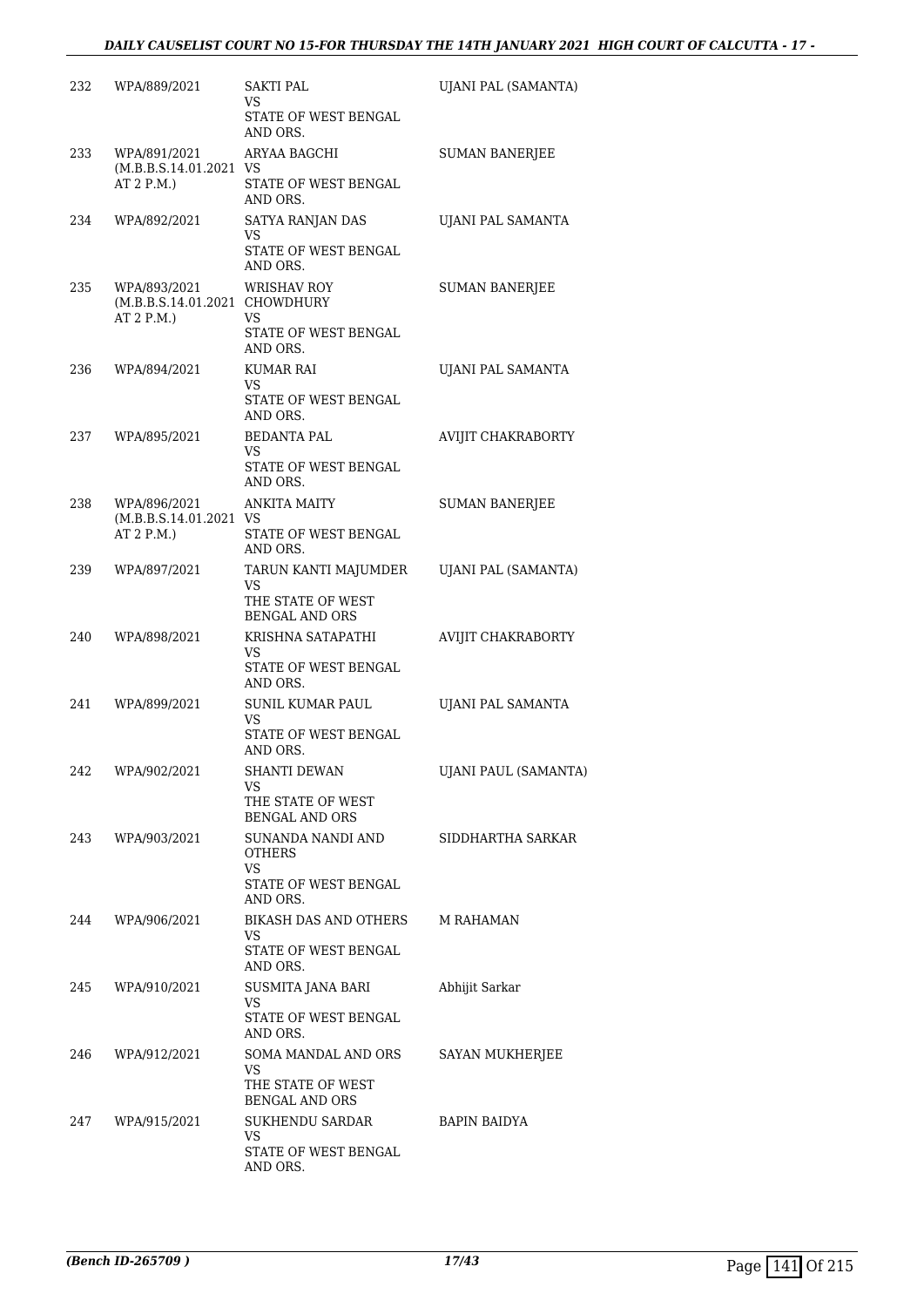| 248 | WPA/916/2021                                         | PARIMAL SHIT<br>VS.<br>STATE OF WEST BENGAL<br>AND ORS.                                    | BAPIN BAIDYA         |
|-----|------------------------------------------------------|--------------------------------------------------------------------------------------------|----------------------|
| 249 | WPA/923/2021                                         | KRISHNAPADA<br>CHAKRABORTY AND<br><b>ANOTHER</b><br>VS<br>STATE OF WEST BENGAL<br>AND ORS. | SUKUMAR SARKAR       |
| 250 | WPA/931/2021                                         | CHANDAN KUAMR ROY AND<br>ANR<br><b>VS</b><br>STATE OF WEST BENGAL<br>AND ORS.              | PAMPA DEY DHABAL     |
| 251 | WPA/937/2021                                         | SUMITA BERA HAZRA<br>VS.<br>STATE OF WEST BENGAL<br>AND ORS.                               | AVIJIT CHAKRABORTY   |
| 252 | WPA/941/2021                                         | <b>BISWAJIT BOSE</b><br>VS<br>State of West Bengal                                         | K.M. HOSSAIN         |
| 253 | WPA/944/2021                                         | TANUSREE NASKAR<br>VS.<br>STATE OF WEST BENGAL<br>AND ORS.                                 | KAKALI NASKAR        |
| 254 | WPA/947/2021                                         | DURGADAS CHAKRABORTY<br>VS.<br>STATE OF WEST BENGAL<br>AND ORS.                            | AVIJIT CHAKRABORTY   |
| 255 | WPA/949/2021                                         | SUBHANKAR MONDAL<br>VS<br>STATE OF WEST BENGAL<br>AND ORS.                                 | SAKTI PADA JANA      |
| 256 | WPA/953/2021                                         | TAPAS JANA AND OTHERS<br>VS<br>STATE OF WEST BENGAL<br>AND ORS.                            | SANDIP KUMAR MONDAL  |
| 257 | WPA/954/2021                                         | AMIYA KR JANA<br>VS<br>STATE OF WEST BENGAL<br>AND ORS.                                    | SABITA KHUTIA BHUNYA |
| 258 | WPA/957/2021                                         | PUSKAR PANDA<br>VS.<br>State of West Bengal                                                | DIPTENDU MANDAL      |
| 259 | WPA/959/2021                                         | RAKESH BARMAN AND ORS<br>VS<br>STATE OF WEST BENGAL<br>AND ORS.                            | <b>SANTANU MAJI</b>  |
| 260 | WPA/960/2021<br>(M.B.B.S.14.01.2021 VS<br>AT 2 P.M.) | <b>SRISTI</b><br>THE STATE OF WEST<br><b>BENGAL AND ORS</b>                                | SARBAN BHATTACHARJEE |
| 261 | WPA/963/2021<br>(M.B.B.S.14.01.2021 VS<br>AT 2 P.M.) | ABHIK HALDER<br>THE STATE OF WEST<br><b>BENGAL AND ORS</b>                                 | SARBAN BHATTACHARJEE |
| 262 | WPA/965/2021                                         | BIKASH MAITY AND ORS<br>VS<br>STATE OF WEST BENGAL<br>AND ORS.                             | JAYANTA BHATTACHARYA |
| 263 | WPA/966/2021                                         | NIBEDITA BANERJEE AND<br>OTHERS<br><b>VS</b><br>STATE OF WEST BENGAL<br>AND ORS.           | VISHAK BHATTACHARYA  |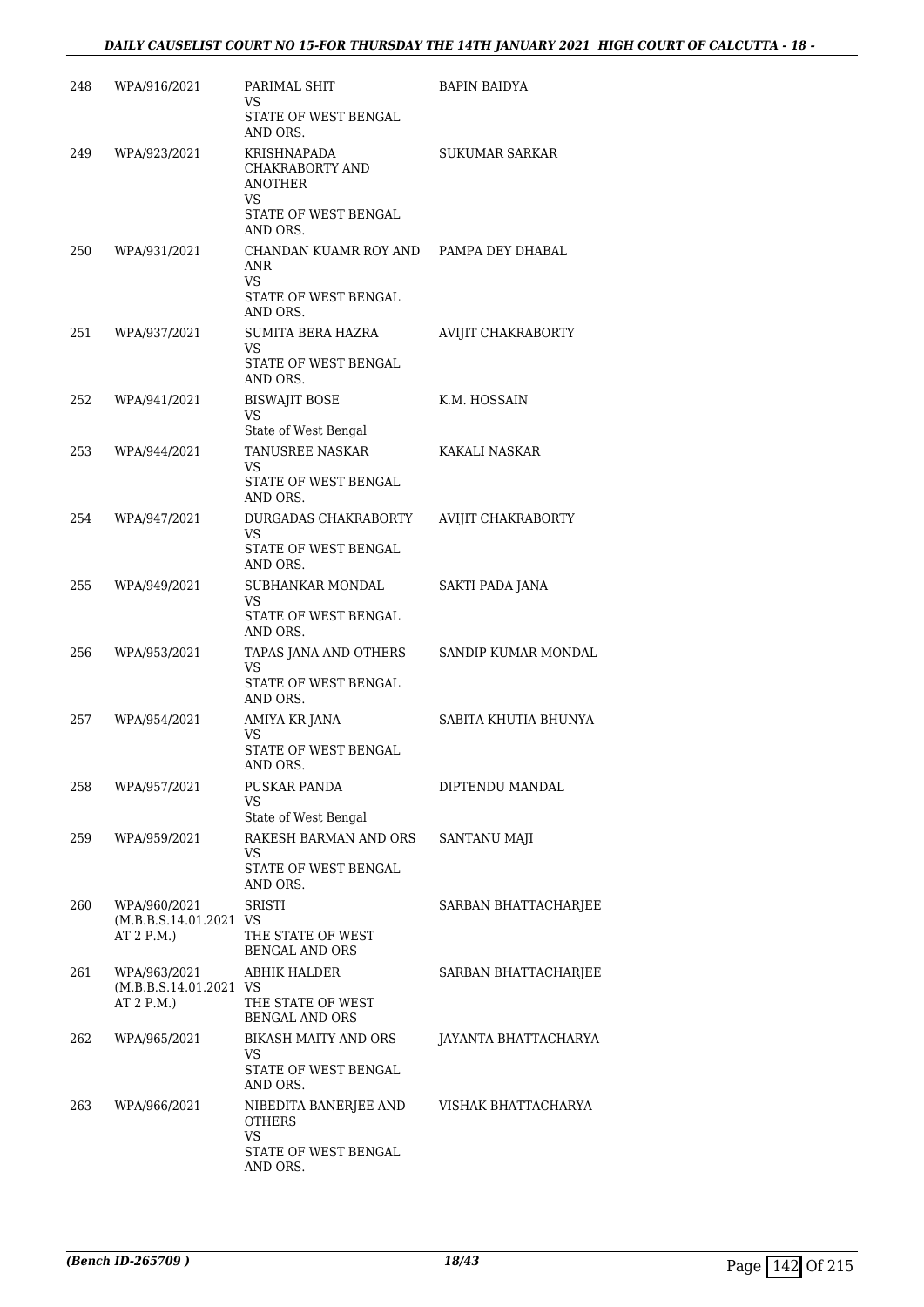# *DAILY CAUSELIST COURT NO 15-FOR THURSDAY THE 14TH JANUARY 2021 HIGH COURT OF CALCUTTA - 19 -*

| 264 | WPA/967/2021<br>(M.B.B.S.14.01.2021 VS<br>AT 2 P.M.  | PRAMITA GHOSH<br>THE STATE OF WEST<br><b>BENGAL AND ORS</b>          | SARBAN BHATTACHARJEE  |
|-----|------------------------------------------------------|----------------------------------------------------------------------|-----------------------|
| 265 | WPA/969/2021                                         | MITHUN BISWAS AND ORS<br>VS<br>STATE OF WEST BENGAL<br>AND ORS.      | JAYANTA BHATTACHARYA  |
| 266 | WPA/970/2021                                         | <b>TOUFIK ANOWAR</b><br>VS<br>State of West Bengal                   | RIMA DAS              |
| 267 | WPA/971/2021                                         | MD SHARIF BISWAS<br>VS<br>STATE OF WEST BENGAL<br>AND ORS.           | SALONI BHATTACHARJEE  |
| 268 | WPA/973/2021                                         | RANAJIT SINHA AND ORS<br>VS<br>STATE OF WEST BENGAL<br>AND ORS.      | JAYANTA BHATTACHARJEE |
| 269 | WPA/974/2021                                         | SUDIPTA TARAI AND ORS<br>VS<br>STATE OF WEST BENGAL<br>AND ORS.      | JAYANTA BHATTACHARJEE |
| 270 | WPA/975/2021                                         | SUKANYA SENGUPTA<br>VS<br>STATE OF WEST BENGAL<br>AND ORS.           | APURBA KRISHNA DAS    |
| 271 | WPA/978/2021                                         | DEBABRATA HAZRA AND<br>ORS<br>VS<br>STATE OF WEST BENGAL<br>AND ORS. | JAYANTA BHATTACHARYA  |
| 272 | WPA/979/2021                                         | SUVOM GHOSH AND ORS<br>VS<br>STATE OF WEST BENGAL<br>AND ORS.        | JAYANTA BHATTACHARYA  |
| 273 | WPA/980/2021<br>(M.B.B.S.14.01.2021 VS<br>AT 2 P.M.) | SAIFULLAH EZAZ<br>STATE OF WEST BENGAL<br>AND ORS.                   | SARBAN BHATTACHARJEE  |
| 274 | WPA/985/2021                                         | BISWAJIT MONDAL AND<br>ORS<br>VS<br>STATE OF WEST BENGAL<br>AND ORS. | JAYANTA BHATTACHARJEE |
| 275 | WPA/987/2021<br>(M.B.B.S.14.01.2021 VS<br>AT 2 P.M.) | ABHINANDAN SARKAR<br>STATE OF WEST BENGAL<br>AND ORS.                | SARBAN BHATTACHARJEE  |
| 276 | WPA/988/2021                                         | ANUPAM MISHRA AND ORS<br>VS<br>STATE OF WEST BENGAL<br>AND ORS.      | JAYANTA BHATTACHARYA  |
| 277 | WPA/989/2021                                         | MOUSUMI KHATUA AND<br>ORS<br>VS<br>State of West Bengal AND<br>ORS   | JAYANTA BHATTACHARYA  |
| 278 | WPA/992/2021<br>(M.B.B.S.14.01.2021 VS<br>AT 2 P.M.) | SAYANTANI MANDAL<br>STATE OF WEST BENGAL<br>AND ORS.                 | SARBAN BHATTACHARJEE  |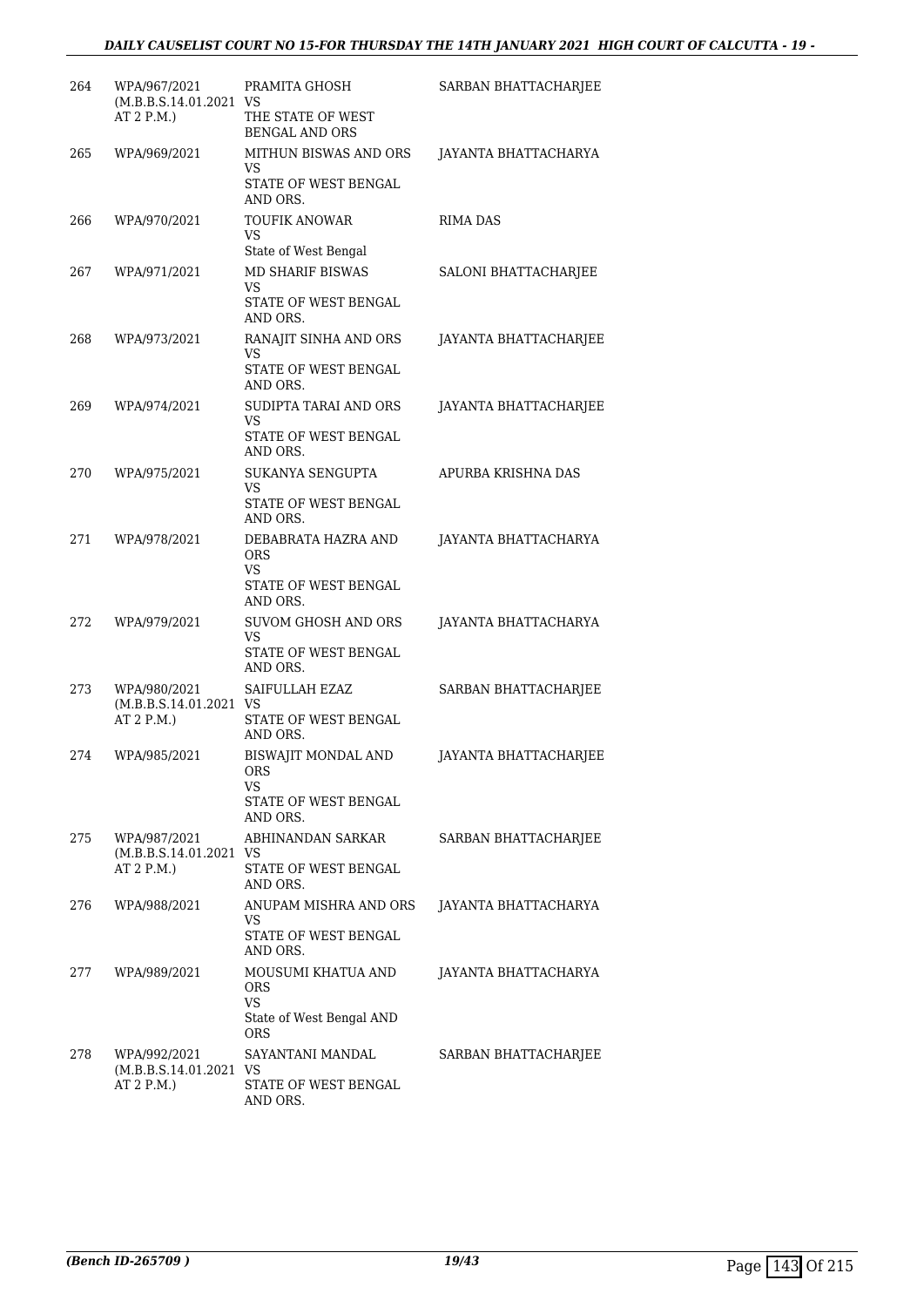| 279 | WPA/994/2021                                           | <b>BHOLANATH DIASI ANR</b><br><b>ORS</b><br>VS.                                     | JAYANTA BHATTACHARYYA |
|-----|--------------------------------------------------------|-------------------------------------------------------------------------------------|-----------------------|
|     |                                                        | STATE OF WEST BENGAL<br>AND ORS.                                                    |                       |
| 280 | WPA/995/2021                                           | UTPALENDU MAITY AND<br><b>ORS</b><br><b>VS</b><br>STATE OF WEST BENGAL<br>AND ORS.  | JAYANTA BHATTACHARJEE |
| 281 | WPA/998/2021<br>(M.B.B.S.14.01.2021 VS<br>AT 2 P.M.)   | <b>SUMIT RANJAN</b><br>STATE OF WEST BENGAL<br>AND ORS.                             | SARBAN BHATTACHARJEE  |
| 282 | WPA/1002/2021                                          | JAGANNATH CHAKRABORTY<br>AND ORS<br><b>VS</b><br>STATE OF WEST BENGAL<br>AND ORS.   | JAYANTA BHATTACHARJEE |
| 283 | WPA/1003/2021<br>(M.B.B.S.14.01.2021 VS<br>AT 2 P.M.)  | SIMI MAJI<br>STATE OF WEST BENGAL<br>AND ORS.                                       | SARBAN BHATTACHARJEE  |
| 284 | WPA/1004/2021                                          | NITAI CHANDRA MANDAL<br>VS<br>STATE OF WEST BENGAL<br>AND ORS.                      | <b>BISWAJIT MAL</b>   |
| 285 | WPA/1008/2021<br>(M.B.B.S.14.01.2021 VS<br>AT 2 P.M.)  | <b>TASMIR KHAN</b><br>STATE OF WEST BENGAL<br>AND ORS.                              | SARBAN BHATTACHARJEE  |
| 286 | WPA/1009/2021                                          | <b>GANESH CHANDRA</b><br>MANDAL AND ORS36<br>VS<br>STATE OF WEST BENGAL<br>AND ORS. | JAYANTA BHATTACHARYYA |
| 287 | WPA/1013/2021                                          | RASMONI GHOSH AND ORS<br>VS<br>State of West Bengal AND<br><b>ORS</b>               | JAYANTA BHATTACHARYA  |
| 288 | WPA/1016/2021<br>(M.B.B.S.14.01.2021 VS<br>AT 2 P.M.)  | PRATYAKSH RANJAN<br>STATE OF WEST BENGAL<br>AND ORS.                                | SARBAN BHATTACHARJEE  |
| 289 | WPA/1017/2021<br>(M.B.B.S.14.01.2021 VS<br>AT 2 P.M.)  | KUSHAL BANSAL<br>THE STATE OF WEST<br>BENGAL AND ORS                                | SARBAN BHATTACHARJEE  |
| 290 | WPA/1018/2021<br>(M.B.B.S.14.01.2021 VS<br>AT 2 P.M.   | ARTI DIVYA<br>STATE OF WEST BENGAL<br>AND ORS.                                      | SARBAN BHATTACHARJEE  |
| 291 | WPA/1019/2021                                          | MOHAN DEY AND OTHERS<br>VS<br>STATE OF WEST BENGAL<br>AND ORS.                      | <b>LALMOHAN BASU</b>  |
| 292 | WPA/1020/2021                                          | <b>BIDYUT MAJHI</b><br>VS<br>STATE OF WEST BENGAL<br>AND ORS.                       | JAYANTA MITRA         |
| 293 | WPA/1021/2021<br>(M.B.B.S.14.01.2021 VS)<br>AT 2 P.M.) | SHIVAM ANKUSH BARNWAL<br>THE STATE OF WEST<br><b>BENGAL AND ORS</b>                 | SARBAN BHATTACHARJEE  |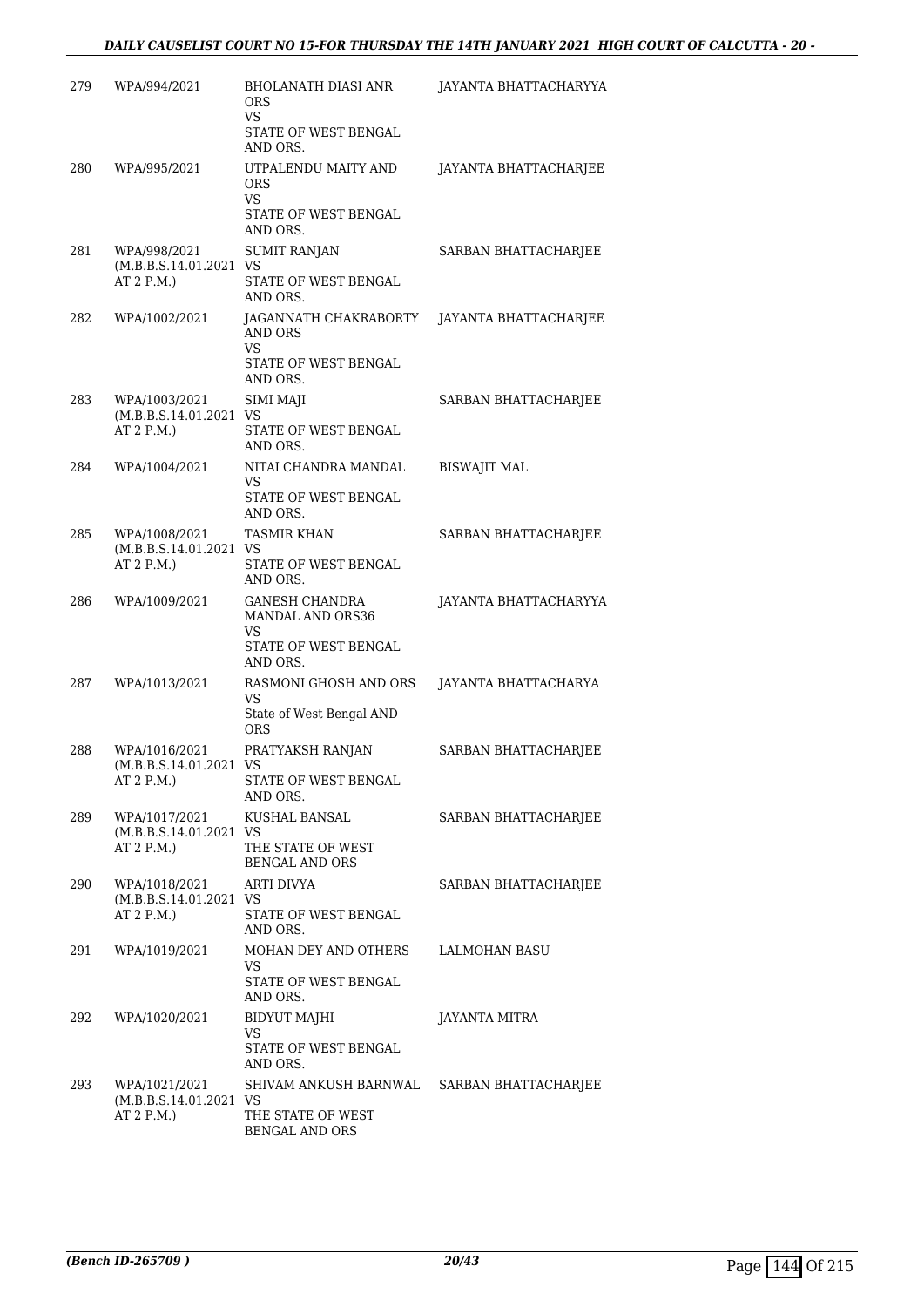| 294 | WPA/1022/2021     | NABIN MAHATO AND<br><b>OTHERS</b><br>VS<br>STATE OF WEST BENGAL<br>AND ORS.  | RAMEEZ ALAM          |
|-----|-------------------|------------------------------------------------------------------------------|----------------------|
| 295 | WPA/1023/2021     | PRATAP CHANDRA CHANDA RAMEEZ ALAM<br>VS.<br>STATE OF WEST BENGAL<br>AND ORS. |                      |
| 296 | WPA/1024/2021     | SUHANA ISLAM<br>VS.<br>STATE OF WEST BENGAL<br>AND ORS.                      | SUKANTA GHOSH        |
| 297 | WPA/1025/2021     | SAJID ISLAM<br>VS.<br>STATE OF WEST BENGAL<br>AND ORS.                       | SUKANTA GHOSH        |
| 298 | WPA/1026/2021     | <b>MAINUL HOSSAIN</b><br>VS.<br>STATE OF WEST BENGAL<br>AND ORS.             | SUKANTA GHOSH        |
| 299 | WPA/1027/2021     | <b>SAMINUR RAHMAN</b><br>VS<br>STATE OF WEST BENGAL<br>AND ORS.              | SUKANTA GHOSH        |
| 300 | WPA/1028/2021     | SUDIPTA MALLICK<br>VS<br>STATE OF WEST BENGAL<br>AND ORS.                    | SUKANTA GHOSH        |
| 301 | WPA/1029/2021     | LAJU SIRAJ<br>VS.<br>STATE OF WEST BENGAL<br>AND ORS.                        | SUKANTA GHOSH        |
| 302 | WPA/1030/2021     | VISHMA DEV ADHIKARY<br>VS.<br>STATE OF WEST BENGAL<br>AND ORS.               | SUKANTA GHOSH        |
| 303 | WPA/1031/2021     | DEBJANI ROY<br>VS<br>STATE OF WEST BENGAL<br>AND ORS.                        | <b>SUKANTA GHOSH</b> |
| 304 | WPA/1032/2021     | MAMUMI BEGUM<br>VS<br>STATE OF WEST BENGAL<br>AND ORS.                       | SUKANTA GHOSH        |
|     | 305 WPA/1033/2021 | MONALISHA PARVIN<br>VS.<br>STATE OF WEST BENGAL<br>AND ORS.                  | SUKANTA GHOSH        |
| 306 | WPA/1034/2021     | <b>MD NAWAJ SARIF</b><br>VS.<br>STATE OF WEST BENGAL<br>AND ORS.             | SUKANTA GHOSH        |
|     | 307 WPA/1035/2021 | MIR MORTAJA AHMED<br>VS<br>STATE OF WEST BENGAL<br>AND ORS.                  | SUKANTA GHOSH        |
| 308 | WPA/1036/2021     | AYUB ALI<br>VS<br>STATE OF WEST BENGAL<br>AND ORS.                           | SUKANTA GHOSH        |
|     | 309 WPA/1037/2021 | MAHADEB ADHIKARY<br>VS.<br>STATE OF WEST BENGAL<br>AND ORS.                  | SUKANTA GHOSH        |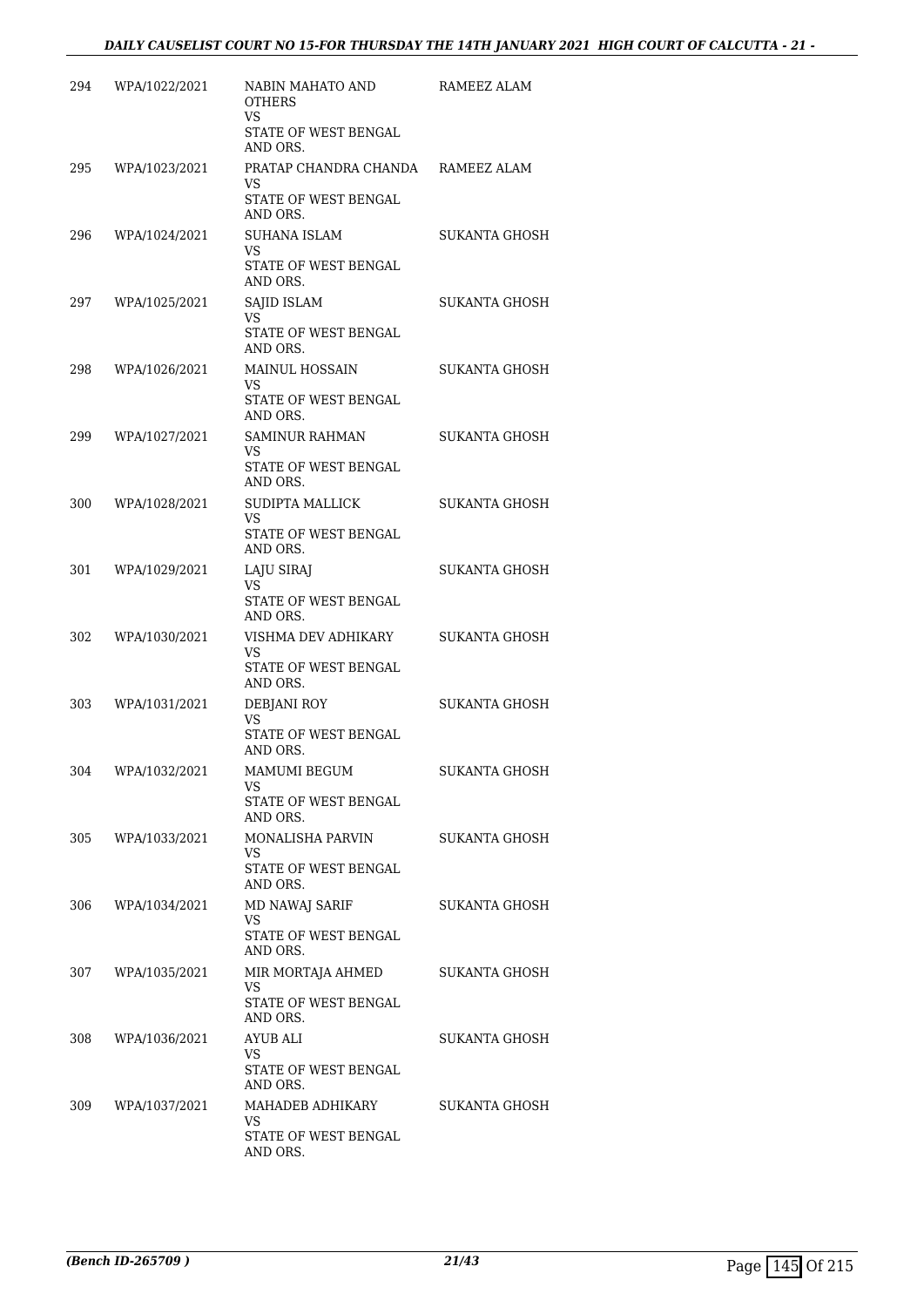| 310 | WPA/1038/2021 | <b>HASINA BEGUM</b><br>VS<br>STATE OF WEST BENGAL                 | SUKANTA GHOSH        |
|-----|---------------|-------------------------------------------------------------------|----------------------|
|     |               | AND ORS.                                                          |                      |
| 311 | WPA/1039/2021 | NILANGHSU CHAKRABORTY SUKANTA GHOSH<br>VS<br>STATE OF WEST BENGAL |                      |
|     |               | AND ORS.                                                          |                      |
| 312 | WPA/1040/2021 | BABITA ROY<br>VS<br>STATE OF WEST BENGAL                          | SUKANTA GHOSH        |
|     |               | AND ORS.<br><b>SELIMA AKTER ZAN</b>                               |                      |
| 313 | WPA/1041/2021 | VS<br>STATE OF WEST BENGAL<br>AND ORS.                            | SUKANTA GHOSH        |
| 314 | WPA/1051/2021 | CHAITALI BANERJEE                                                 | <b>SOUGATA MITRA</b> |
|     |               | VS<br>STATE OF WEST BENGAL<br>AND ORS.                            |                      |
| 315 | WPA/1070/2021 | MD MANSUR HOSSAIN                                                 | KAPIL CHANDRA SAHOO  |
|     |               | VS                                                                |                      |
| 316 | WPA/1074/2021 | State of West Bengal<br>RUBIYA KHATUN AND                         | NEPESH MAJHI         |
|     |               | <b>OTHERS</b><br>VS                                               |                      |
|     |               | STATE OF WEST BENGAL<br>AND ORS.                                  |                      |
| 317 | WPA/1079/2021 | ABHIJIT TARAFDAR<br>VS                                            | JAGAJYOTI DAS        |
|     |               | STATE OF WEST BENGAL<br>AND ORS.                                  |                      |
| 318 | WPA/1081/2021 | <b>SIPRA BISWAS</b>                                               | SANDIP GHOSH         |
|     |               | VS<br>STATE OF WEST BENGAL<br>AND ORS.                            |                      |
| 319 | WPA/1090/2021 | MD ABDUL AKHER<br>VS                                              | KAPIL CHANDRA SAHOO  |
|     |               | State of West Bengal                                              | <b>SAYANI AICH</b>   |
| 320 | WPA/1099/2021 | MIHIR DAS<br>VS<br>State of West Bengal                           |                      |
| 321 | WPA/1110/2021 | MADHUMITA SHAHU AND<br>ANOTHER<br>VS.                             | NILAY SENGUPTA       |
|     |               | STATE OF WEST BENGAL<br>AND ORS.                                  |                      |
| 322 | WPA/1119/2021 | <b>IHUMPA MALLICK AND ORS KAPIL CHANDRA SAHOO</b><br>VS           |                      |
|     |               | State of West Bengal AND<br><b>ORS</b>                            |                      |
| 323 | WPA/1124/2021 | SAMMA KHATUN AND<br><b>ANOTHER</b><br>VS                          | SK. SAIFUDDIN        |
|     |               | STATE OF WEST BENGAL<br>AND ORS.                                  |                      |
| 324 | WPA/1127/2021 | JISAN BAIDYA AND ANR<br>VS                                        | SUROJIT DUTTA        |
|     |               | STATE OF WEST BENGAL<br>AND ORS.                                  |                      |
| 325 | WPA/1139/2021 | AMAL KR. ADAK                                                     | TAPAS KR. DEY        |
|     |               | VS.<br>STATE OF WEST BENGAL<br>AND ORS.                           |                      |
|     |               |                                                                   |                      |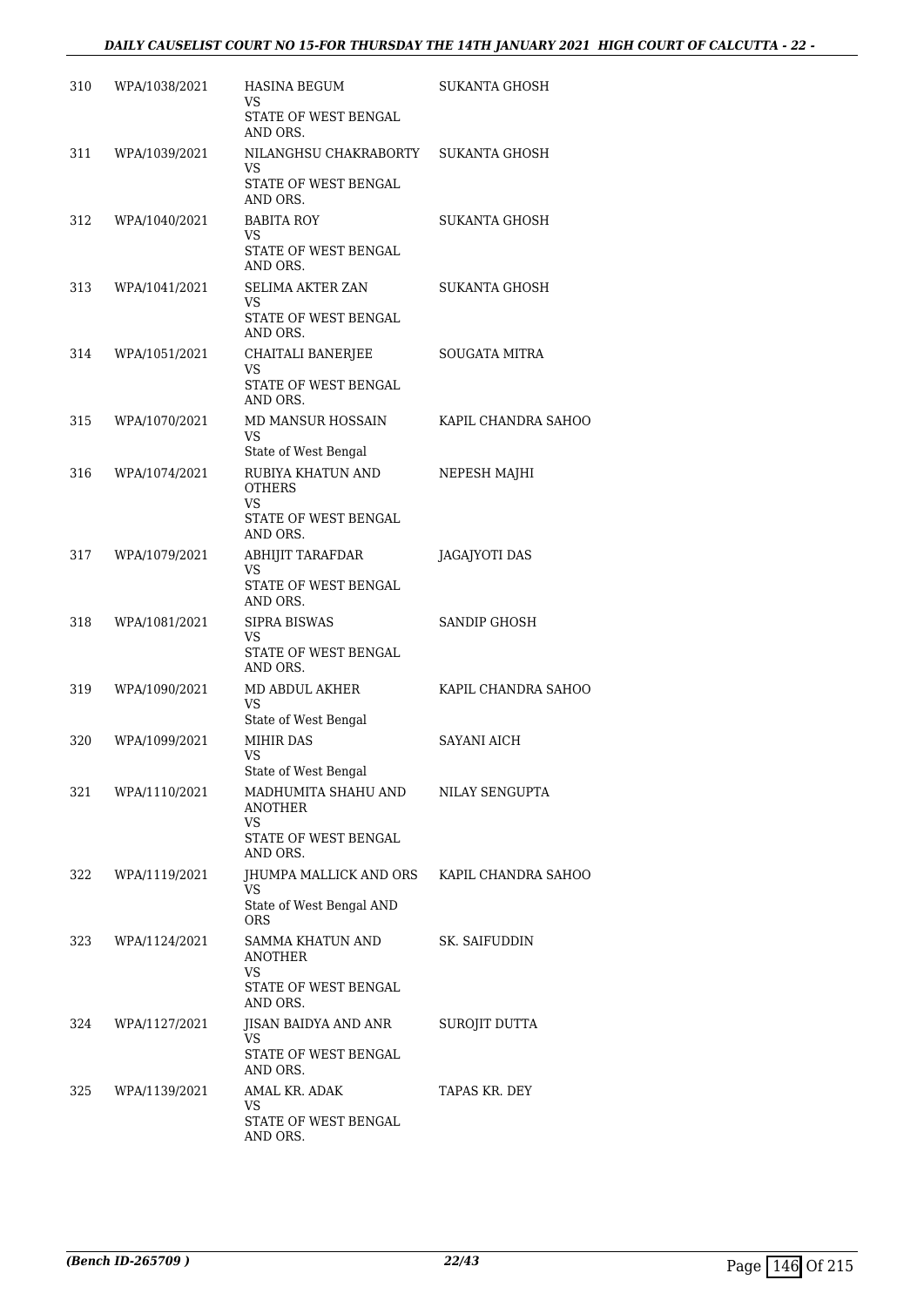| 326 | WPA/1143/2021 | SANJUKTA SARKAR AND<br><b>OTHERS</b><br>VS.<br>STATE OF WEST BENGAL<br>AND ORS.                   | RAJLAKSHMI GHATAK    |
|-----|---------------|---------------------------------------------------------------------------------------------------|----------------------|
| 327 | WPA/1150/2021 | MD ASIKUL ISLAM AND<br>ANR<br>VS.<br>STATE OF WEST BENGAL<br>AND ORS.                             | DEBABRATA MONDAL     |
| 328 | WPA/1154/2021 | SAJAL GHATAK AND<br><b>OTHERS</b><br>VS<br>STATE OF WEST BENGAL<br>AND ORS.                       | RAJLAKSHMI GHATAK    |
| 329 | WPA/1157/2021 | KABIRUL ISLAM AND<br><b>OTHERS</b><br>VS.<br>STATE OF WEST BENGAL<br>AND ORS.                     | PAMPA DEY (DHABAL)   |
| 330 | WPA/1169/2021 | MANDIRA SAHA AND ORS<br>VS<br>STATE OF WEST BENGAL<br>AND ORS.                                    | DEBASIS NANDI        |
| 331 | WPA/1176/2021 | JAMALUDDIN MONDAL AND SK. NAYEEMUL HAQUE<br><b>ORS</b><br>VS.<br>STATE OF WEST BENGAL<br>AND ORS. |                      |
| 332 | WPA/1177/2021 | SOUMYADIP SEN<br>VS<br>STATE OF WEST BENGAL<br>AND ORS.                                           | AMIT DEY             |
| 333 | WPA/1186/2021 | ZAINUL ABEDIN<br>VS.<br>UNION OF INDIA AND ORS.                                                   | SK ZAFIR             |
| 334 | WPA/1213/2021 | <b>TANDRA GHOSH</b><br><b>VS</b><br>STATE OF WEST BENGAL<br>AND ORS.                              | <b>MANALI BISWAS</b> |
| 335 | WPA/1215/2021 | ASISH KHATUN<br>VS<br>STATE OF WEST BENGAL<br>AND ORS.                                            | <b>MANALI BISWAS</b> |
| 336 | WPA/1229/2021 | HASNAHENA KHATUN<br>VS<br>STATE OF WEST BENGAL<br>AND ORS.                                        | <b>SOURAV SARDAR</b> |
| 337 | WPA/1241/2021 | PRITI BODHAN GHOSH<br>VS.<br>STATE OF WEST BENGAL<br>AND ORS.                                     | P KARAN SINGH        |
| 338 | WPA/1248/2021 | MADAN MAJI AND ORS<br>VS<br>STATE OF WEST BENGAL<br>AND ORS.                                      | JAYANTA BHATTACHARYA |
| 339 | WPA/1252/2021 | SARMISTHA MOHANTA AND<br>ANR<br>VS.<br>STATE OF WEST BENGAL<br>AND ORS.                           | <b>SOURAV SARDAR</b> |
| 340 | WPA/1253/2021 | INDRAJIT PAUL AND ORS<br>VS<br>STATE OF WEST BENGAL<br>AND ORS.                                   | JAYANTA BHATTACHARYA |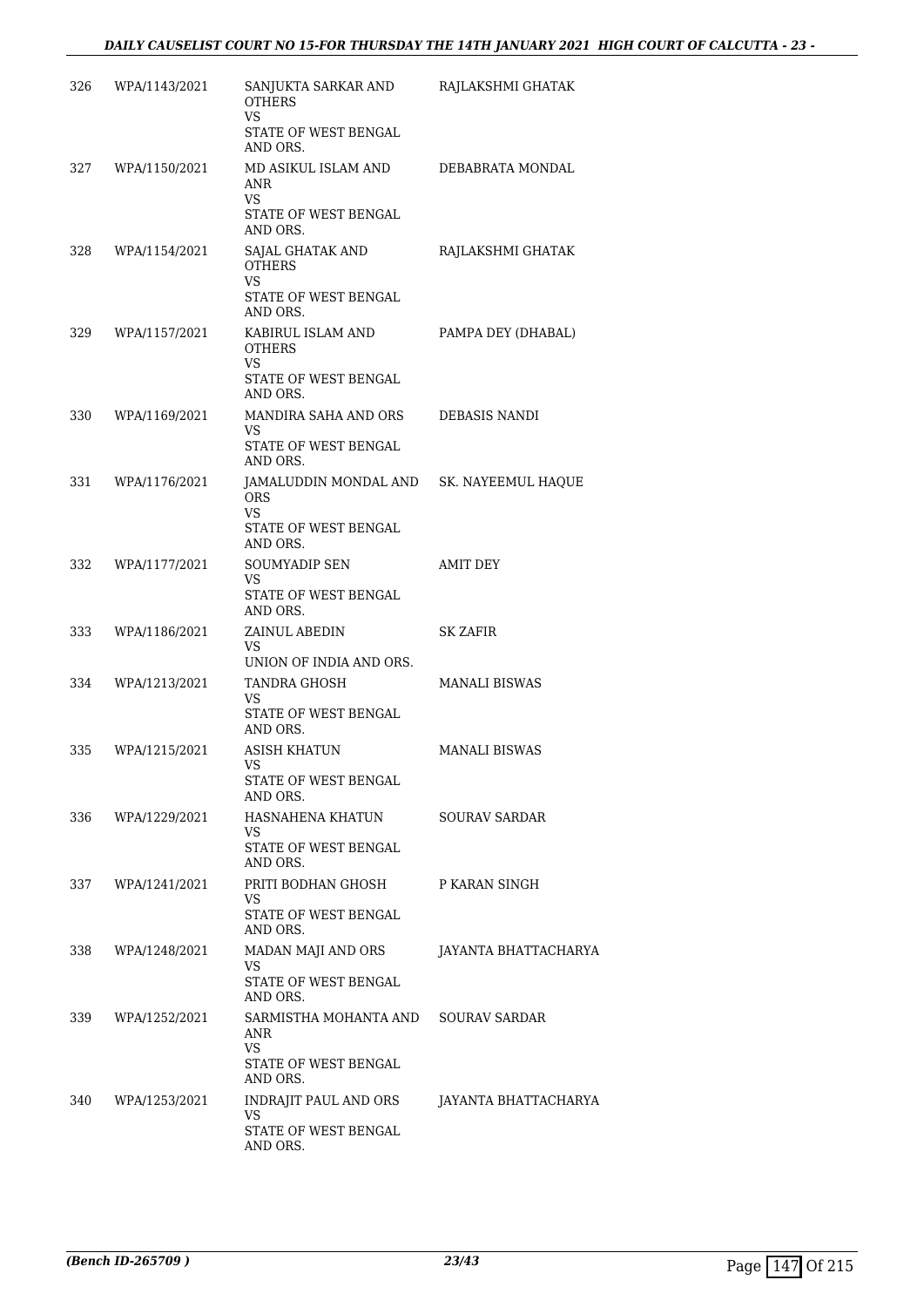| 341 | WPA/1257/2021                                          | RAKESH GHOSH AND ORS<br>VS.<br>STATE OF WEST BENGAL<br>AND ORS.                       | JAYANTA BHATTACHARYA  |
|-----|--------------------------------------------------------|---------------------------------------------------------------------------------------|-----------------------|
| 342 | WPA/1259/2021                                          | DIPANKAR MANDAL AND<br><b>ORS</b><br>VS.<br>STATE OF WEST BENGAL                      | JAYANTA BHATTACHARYA  |
| 343 | WPA/1263/2021                                          | AND ORS.<br>SHYAMAL KUMAR BHANJA<br>AND ORS<br>VS<br>STATE OF WEST BENGAL<br>AND ORS. | JAYANTA BHATTACHARYYA |
| 344 | WPA/1264/2021                                          | SAIKAT PATRA<br>VS.<br>STATE OF WEST BENGAL<br>AND ORS.                               | SABNAM LASKAR         |
| 345 | WPA/1269/2021                                          | NANDINI MUKHERJEE<br>VS<br>STATE OF WEST BENGAL<br>AND ORS.                           | PAMPA DEY (DHABAL)    |
| 346 | WPA/1282/2021                                          | MOUSUMI GARAI AND ANR<br>VS.<br>STATE OF WEST BENGAL<br>AND ORS.                      | PAMPA DEY (DHABAL)    |
| 347 | WPA/1285/2021                                          | SUBIR KUMAR KIRTANIA<br>VS.<br>STATE OF WEST BENGAL<br>AND ORS.                       | SHILADITYA BARMA      |
| 348 | WPA/1289/2021                                          | PRASANTA MANIK<br>VS.<br>STATE OF WEST BENGAL<br>AND ORS.                             | SHILADITYA BARMA      |
| 349 | WPA/1290/2021                                          | ATAUR RAHAMAN AND ORS<br>VS.<br>THE STATE OF WEST<br><b>BENGAL AND ORS</b>            | KAPIL CHANDRA SAHOO   |
| 350 | WPA/1291/2021                                          | <b>BULBUL GHOSH</b><br>VS.<br>STATE OF WEST BENGAL<br>AND ORS.                        | SHILADITYA BARMA      |
| 351 | WPA/1345/2021<br>(M.B.B.S.14.01.2021 VS<br>AT 2 P.M.)  | <b>IPSITA DAS</b><br>STATE OF WEST BENGAL<br>AND ORS.                                 | SUROJIT DUTTA         |
| 352 | WPA/1349/2021<br>(M.B.B.S.14.01.2021 VS)<br>AT 2 P.M.) | ARPITA MUKHERJEE<br>STATE OF WEST BENGAL<br>AND ORS.                                  | SUROJIT DUTTA         |
| 353 | WPA/1353/2021<br>(M.B.B.S.14.01.2021 VS<br>AT 2 P.M.)  | ANKIT GUPTA AND ANR<br>STATE OF WEST BENGAL<br>AND ORS.                               | SUROJIT DUTTA         |
| 354 | WPA/1355/2021<br>(M.B.B.S.14.01.2021 VS<br>AT 2 P.M.   | MD.SARFARAZ<br>STATE OF WEST BENGAL<br>AND ORS.                                       | SUROJIT DUTTA         |
| 355 | WPA/1356/2021<br>(M.B.B.S.14.01.2021 VS<br>AT 2 P.M.)  | SHREYA MUDLI AND ANR<br>STATE OF WEST BENGAL<br>AND ORS.                              | SUROJIT DUTTA         |
| 356 | WPA/1357/2021<br>(M.B.B.S.14.01.2021 VS<br>AT 2 P.M.)  | SWATI KUMARI<br>STATE OF WEST BENGAL<br>AND ORS.                                      | SUROJIT DUTTA         |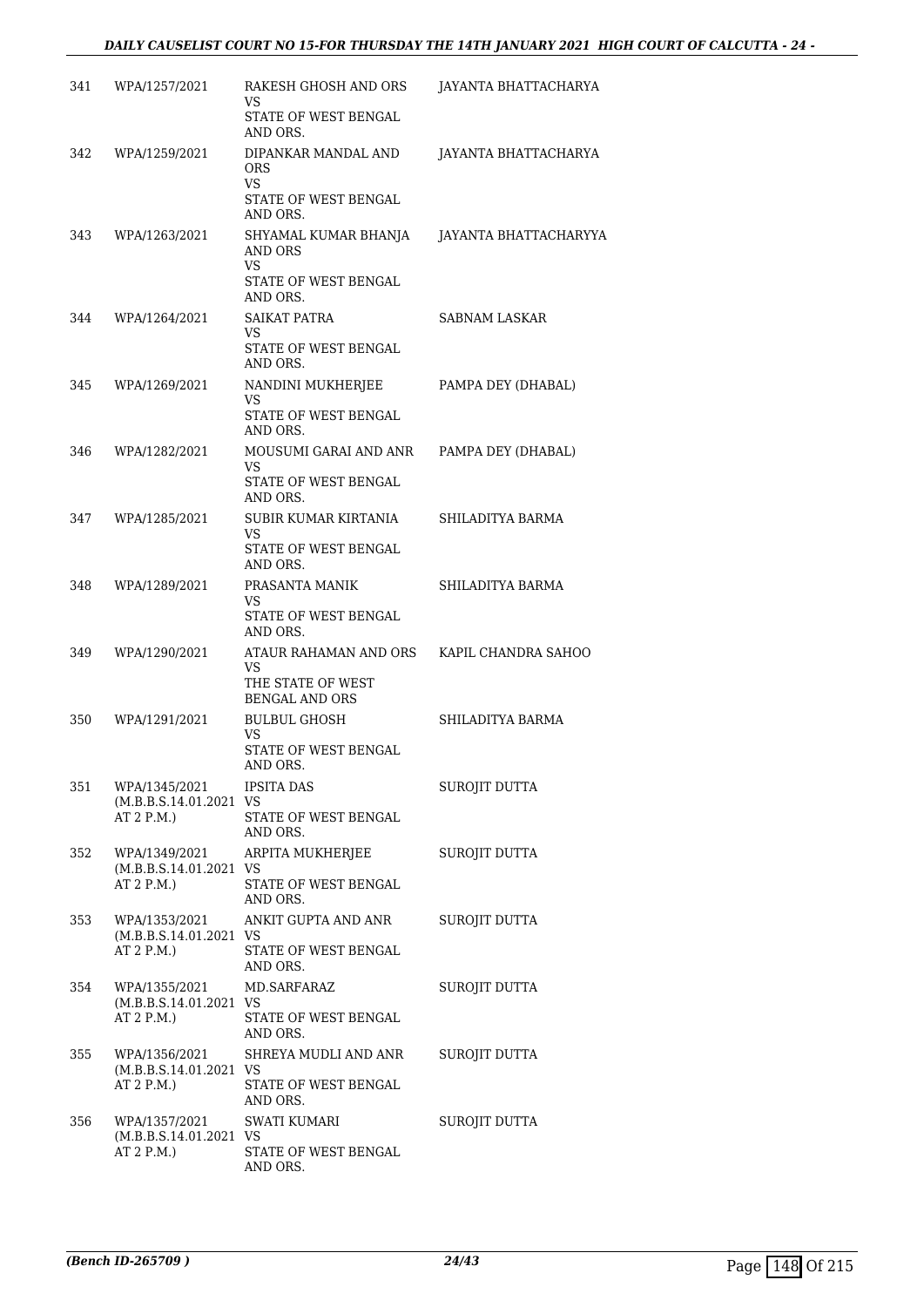| 357 | WPA/1358/2021<br>(M.B.B.S.14.01.2021 VS<br>AT 2 P.M.) | DEBLINA DAS<br>STATE OF WEST BENGAL<br>AND ORS.                                    | SUROJIT DUTTA                                                                           |
|-----|-------------------------------------------------------|------------------------------------------------------------------------------------|-----------------------------------------------------------------------------------------|
| 358 | WPA/1359/2021<br>(M.B.B.S.14.01.2021 VS<br>AT 2 P.M.) | RISHIKA CHATTERJEE<br>THE STATE OF WEST<br><b>BENGAL AND ORS</b>                   | SARBAN BHATTACHARJEE                                                                    |
| 359 | WPA/1360/2021<br>(M.B.B.S.14.01.2021 VS<br>AT 2 P.M.) | ANANYA RAHAMAN<br>STATE OF WEST BENGAL<br>AND ORS.                                 | SUROJIT DUTTA                                                                           |
| 360 | WPA/1361/2021<br>(M.B.B.S.14.01.2021 VS<br>AT 2 P.M.) | SHALINI SARKAR AND ANR<br>STATE OF WEST BENGAL<br>AND ORS.                         | SUROJIT DUTTA                                                                           |
| 361 | WPA/1362/2021<br>(M.B.B.S.14.01.2021 VS<br>AT 2 P.M.) | ISHITA ROY<br>STATE OF WEST BENGAL<br>AND ORS.                                     | SUROJIT DUTTA                                                                           |
| 362 | WPA/1363/2021<br>(M.B.B.S.14.01.2021 VS<br>AT 2 P.M.  | ANKUR<br>THE STATE OF WEST<br><b>BENGAL AND ORS</b>                                | SARBAN BHATTACHARJEE                                                                    |
| 363 | WPA/1364/2021<br>(M.B.B.S.14.01.2021 VS<br>AT 2 P.M.) | <b>ABHIK BISWAS</b><br>STATE OF WEST BENGAL<br>AND ORS.                            | <b>SUROJIT BISWAS</b>                                                                   |
| 364 | WPA/1365/2021<br>(M.B.B.S.14.01.2021 VS<br>AT 2 P.M.) | <b>SHRISTI RANI</b><br>STATE OF WEST BENGAL<br>AND ORS.                            | SUROJIT DUTTA                                                                           |
| 365 | WPA/1388/2021                                         | RATNA NASKAR AND ORS<br>VS<br>THE STATE OF WEST<br><b>BENGAL AND ORS</b>           | SHUVRO PROKASH LAHIRI                                                                   |
|     |                                                       |                                                                                    | <b>URGENT MOTION</b>                                                                    |
| 366 | WPA/1989/2020                                         | MD RAFIOUE ALAM & ORS<br>VS<br>STATE OF WEST BENGAL &                              | MD. M NAZAR CHOWDHURY                                                                   |
| 367 | WPA/2006/2020                                         | ORS<br>AMITAVA GUPTA<br>VS<br>STATE OF WEST BENGAL &                               | <b>SUMAN BANERJEE</b>                                                                   |
| 368 | WPA/3391/2020                                         | <b>ORS</b><br>MD. ABUZER TAMANNAI &<br>ORS.<br><b>VS</b><br>STATE OF WEST BENGAL & | MD. M. NAZAR CHOWDHURY                                                                  |
| 369 | WPA/5040/2020<br>(M.B.B.S.14.01.2021 VS<br>AT 2 P.M.) | ORS.<br>PRITI SINGH<br>UNION OF INDIA & ORS                                        | MD. ALAUDDIN MANDAL                                                                     |
| 370 | WPA/6384/2020<br>(FILE IS NOT HERE) VS                | ANUPAM MANDAL & ORS<br>THE UNION OF INDIA &<br><b>ORS</b>                          | <b>SUMAN BANERJEE</b>                                                                   |
|     |                                                       |                                                                                    | IA NO: CAN/1/2020(Old No:CAN/4972/2020), CAN/2/2020, CAN/3/2020, CAN/4/2020, CAN/5/2020 |
| 371 | WPA/8308/2020                                         | SABUJ KOLI SEN<br>VS<br>VISWA BHARATI AND<br><b>OTHERS</b>                         | SALONI BHATTACHARYYA                                                                    |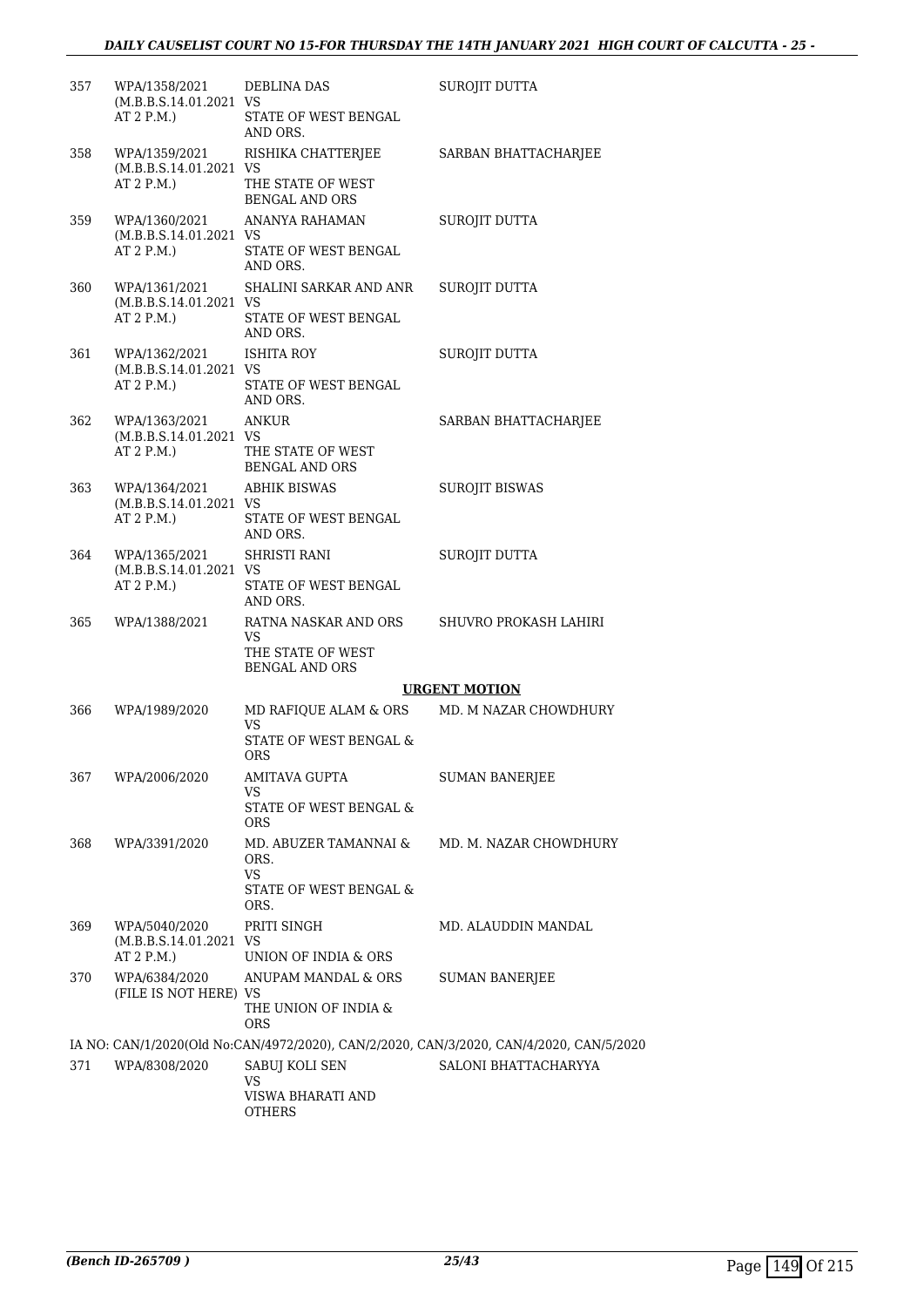| 372 | WPA/8316/2020                                        | SAUGATA CHATTOPADHYAY<br>VS<br>VISWA BHARATI AND                                                           | SALONI BHATTACHARJEE   |
|-----|------------------------------------------------------|------------------------------------------------------------------------------------------------------------|------------------------|
| 373 | WPA/8428/2020<br>(22.01.2021)                        | <b>OTHERS</b><br>CHAKDAH HAPPY HOME<br>AND ORS<br>VS                                                       | SAYANI BHATTACHARYA    |
|     |                                                      | STATE OF WEST BENGAL<br>AND ORS.                                                                           |                        |
| 374 | WPA/8774/2020<br>(M.B.B.S.14.01.2021 VS<br>AT 2 P.M. | SOUMADEEP MUKHERJEE<br>THE WEST BENGAL                                                                     | ASEEMDITPTA SANTRA     |
|     |                                                      | UNIVERSITY OF HEALTH<br><b>SC. AND ORS</b>                                                                 |                        |
| 375 | WPA/8775/2020<br>(M.B.B.S.14.01.2021 VS              | DEBANJANA MUKHERJEE                                                                                        | ASUMDIPTA SANTRA       |
|     | AT 2 P.M.)                                           | THE WEST BENGAL<br>UNIVERSITY OF HEALTH<br><b>SCIENCES AND ORS</b>                                         |                        |
| 376 | WPA/8777/2020<br>(M.B.B.S.14.01.2021 VS<br>AT 2 P.M. | SAYANTANI MANDAL<br>THE WEST BENGAL<br>UNIVERSITY OF HEALTH<br><b>SCIENCES</b>                             | ASUMDIPTA SANTRA       |
| 377 | WPA/10153/2020                                       | NAZIA SHIRIN AND OTHERS<br>VS.                                                                             | <b>SHAREQ SIDDIQUE</b> |
|     |                                                      | STATE OF WEST BENGAL<br>AND ORS.                                                                           |                        |
| 378 | WPA/10321/2020                                       | SUMAN MONDAL<br>VS.                                                                                        | SK. TOSLIM ALI         |
|     |                                                      | THE UNION OF INDIA AND<br>ANR                                                                              |                        |
| 379 | WPA/29/2021                                          | ARYA BHARAT SIKSHA<br>PRATISTHAN<br>VS                                                                     | VICTOR CHATTERJEE      |
|     |                                                      | THE WEST BENGAL<br>UNIVERSITY OF TEACHERS'<br>TRAINING, EDUCATION<br>PLANNING AND<br><b>ADMINISTRATION</b> |                        |
|     | wt380 WPA/4996/2020                                  | NIRANJAN TIKADAR & ORS<br>VS                                                                               | ATIS KR BISWAS         |
|     |                                                      | WB UNIVERSITY OF<br>TEACHERS' TRANING<br><b>EDUCATION PLANNING &amp;&amp;</b><br><b>ORS</b>                |                        |
| 381 | WPA/938/2021                                         | <b>TAMALI MAJI</b><br>VS                                                                                   | RAJIT LAL MAITRA       |
|     |                                                      | STATE OF WEST BENGAL<br>AND ORS.                                                                           |                        |
|     |                                                      |                                                                                                            | <b>MOTION</b>          |
| 382 | WPA/10742/2017                                       | PROBHAT KUMAR PAL<br>VS.                                                                                   | SUBHAS JANA            |
|     |                                                      | STATE OF WEST BENGAL &<br>ORS.                                                                             |                        |
| 383 | WPA/20452/2017                                       | REBA NAG<br>VS.                                                                                            | DEBASISI DEY           |
|     |                                                      | STATE OF WEST BENGAL &<br><b>ORS</b>                                                                       |                        |
| 384 | WPA/3816/2018                                        | AJAY KUMAR<br>VS                                                                                           | SUDIP GHOSH CHOWDHURY  |
|     |                                                      | STATE OF WEST BENGAL &<br><b>ORS</b>                                                                       |                        |
|     | IA NO: CAN/1/2020(Old No:CAN/1784/2020)              |                                                                                                            |                        |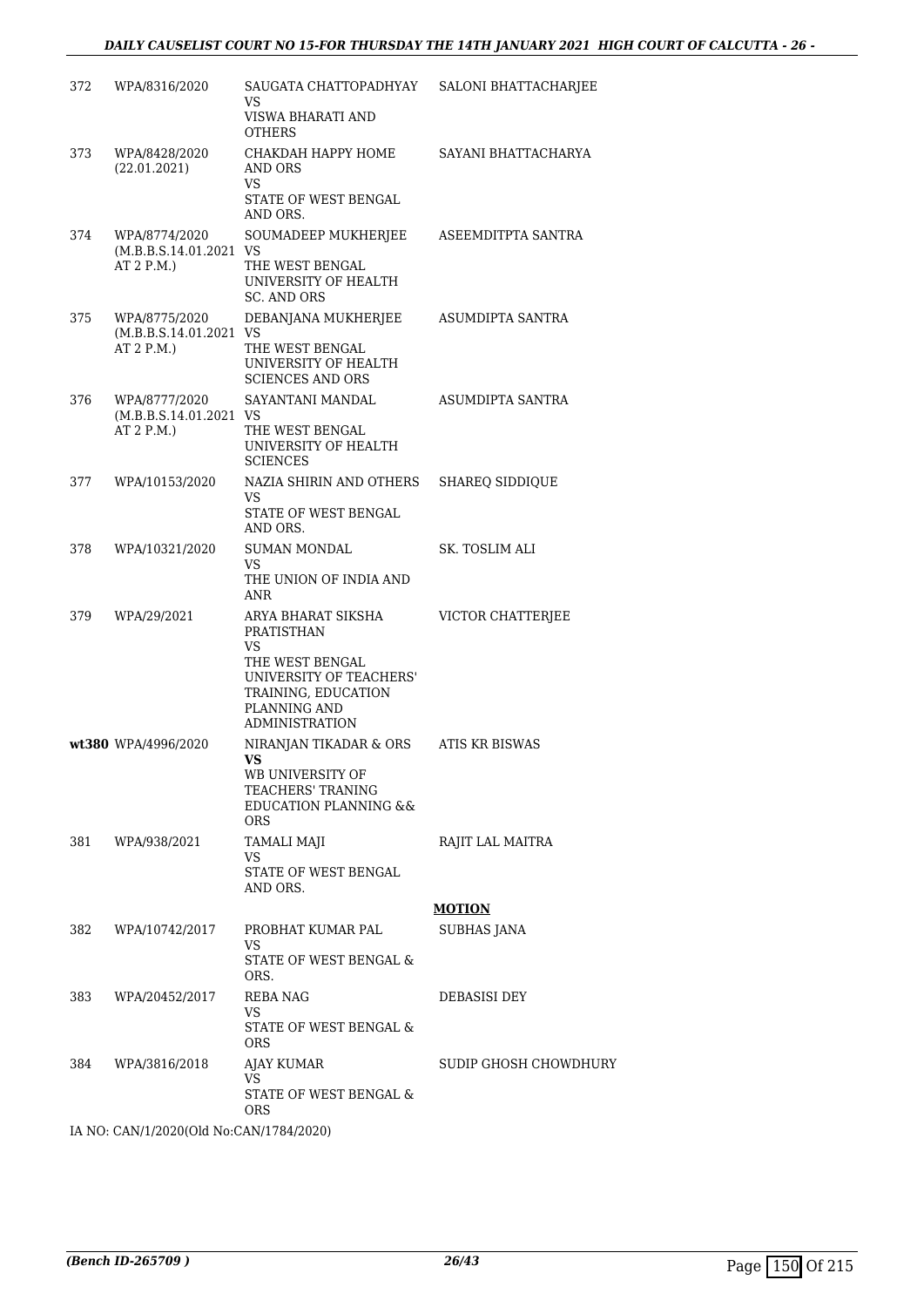| 385 | WPA/3820/2018                           | SUBODH ROY<br>VS                                  | SUDIP GHOSH CHOWDHURY    |
|-----|-----------------------------------------|---------------------------------------------------|--------------------------|
|     |                                         | STATE OF WEST BENGAL &<br><b>ORS</b>              |                          |
|     | IA NO: CAN/1/2020(Old No:CAN/1777/2020) |                                                   |                          |
| 386 | WPA/8090/2018                           | DIPALI BANERJEE<br>VS                             | CHANDAN DUTTA            |
|     |                                         | STATE OF WEST BENGAL &<br>ORS.                    |                          |
|     | IA NO: CAN/1/2020(Old No:CAN/613/2020)  |                                                   |                          |
| 387 | WPA/15316/2018                          | KABERI PAUL<br>VS                                 | SOMESH KR. GHOSH         |
|     |                                         | STATE OF WEST BENGAL &<br>ORS.                    |                          |
| 388 | WPA/15319/2018                          | SAMRAT SAHA<br>VS.                                | SOMESH KR. GHOSH         |
|     |                                         | STATE OF WEST BENGAL &<br>ORS.                    |                          |
| 389 | WPA/15321/2018                          | <b>SOMA SARKAR</b><br>VS                          | SOMESH KR. GHOSH         |
|     |                                         | STATE OF WEST BENGAL &<br>ORS.                    |                          |
| 390 | WPA/17645/2018                          | RUDRARASAD MAHARA &<br><b>ORS</b>                 | P. MUKHERJEE             |
|     |                                         | VS.<br>STATE OF WEST BENGAL &<br><b>ORS</b>       |                          |
| 391 | WPA/17817/2018                          | <b>BITHIKA SARKAR</b><br>VS                       | PROSENJIT MUKHERJEE      |
|     |                                         | STATE OF WEST BENGAL &<br><b>ORS</b>              |                          |
| 392 | WPA/17818/2018                          | RITUPARNA MUKHERJEE<br>VS                         | PROSENJIT MUKHERJEE      |
|     |                                         | STATE OF WEST BENGAL &<br><b>ORS</b>              |                          |
| 393 | WPA/20174/2018                          | ANANDA KR. MANNA<br>VS                            | D. PATTANAYAK            |
|     |                                         | THE PRES. WBPE & ORS.                             |                          |
| 394 | WPA/20178/2018                          | <b>SANTU JANA</b><br>VS<br>THE PRES. WBPE, & ORS. | D PATTANAYAK             |
| 395 | WPA/20301/2018                          | MANAS KUMAR SARDAR<br>VS                          | L. BHATTACHARYA          |
|     |                                         | STATE OF WEST BENGAL &<br><b>ORS</b>              |                          |
| 396 | WPA/20352/2018                          | PURNIMA ROY KAR<br>VS                             | P. K. GHOSH              |
|     |                                         | STATE OF WEST BENGAL &<br>ORS.                    |                          |
|     | 397 WPA/20422/2018                      | SK. ALKAS ALI<br>VS                               | <b>SUMAN CHAKRABORTY</b> |
|     |                                         | STATE OF WEST BENGAL &<br>ORS.                    |                          |
| 398 | WPA/20425/2018                          | PRIYANKA KONAR<br>VS                              | SUMAN CHAKRABORTY        |
|     |                                         | STATE OF WEST BENGAL &<br>ORS.                    |                          |
| 399 | WPA/20432/2018                          | TANUSREE GHOSH<br>VS                              | SOBHAN MAJUMDER          |
|     |                                         | STATE OF WEST BENGAL &<br>ORS.                    |                          |
| 400 | WPA/21359/2018                          | PRITI LATA GHOSH                                  | BIDYUT HALDER            |
|     |                                         | VS<br>STATE OF WEST BENGAL &<br>ORS.              |                          |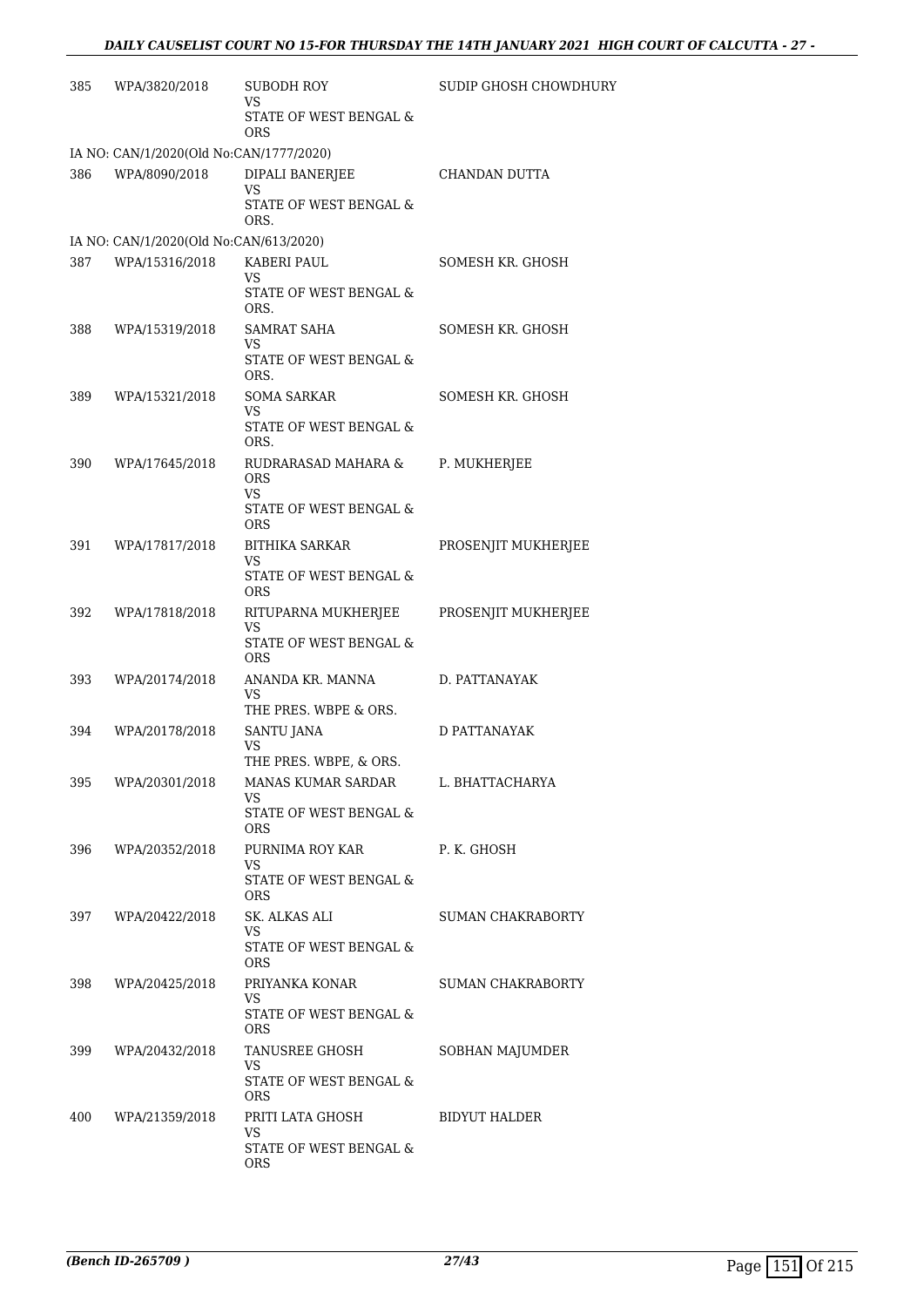#### *DAILY CAUSELIST COURT NO 15-FOR THURSDAY THE 14TH JANUARY 2021 HIGH COURT OF CALCUTTA - 28 -*

| 401 | WPA/21531/2018                | MIRZA ALIUL AZIM & ANR.<br>VS.<br>STATE OF WEST BENGAL &<br>ORS.                           | MONIRUZZAMAN                                                                                                  |
|-----|-------------------------------|--------------------------------------------------------------------------------------------|---------------------------------------------------------------------------------------------------------------|
| 402 | WPA/22553/2018                | SIMA PAL<br>VS<br>STATE OF WEST BENGAL &<br><b>ORS</b>                                     | ANUSUYA BANERJEE                                                                                              |
| 403 | WPA/1756/2019                 | MOUPIYA ROY<br>VS<br>STATE OF WEST BENGAL $\&$                                             | RAJLAKSHMI GHATAK                                                                                             |
| 404 | WPA/2630/2019                 | <b>ORS</b><br>UJJWAL KR. GOSWAMI<br>VS.<br>STATE OF WEST BENGAL &<br>ORS.                  | MONIRUZZAMAN                                                                                                  |
| 405 | WPA/3018/2019                 | SUMITA SIL (DUTTA)<br>VS<br>STATE OF WEST BENGAL &<br>ORS.                                 | SHAHANA NAZNIN                                                                                                |
| 406 | WPA/3338/2019                 | BINAPANI MONDAL<br>VS.<br>STATE OF WEST BENGAL &<br><b>ORS</b>                             | DEBABRATA DAS GUPTA                                                                                           |
| 407 | WPA/6821/2019                 | NITAI MAHATA<br><b>VS</b><br>STATE OF WEST BENGAL &<br><b>ORS</b>                          | ARITRA SHANKAR RAY                                                                                            |
| 408 | WPA/7122/2019                 | MAHADEB PAL<br>VS<br>STATE OF WEST BENGAL $\&$<br>ORS                                      | NITYA GOPAL MUKHERJEE                                                                                         |
| 409 | WPA/8482/2019                 | RUMA MONDAL<br>VS.<br>STATE OF WEST BENGAL &<br><b>ORS</b>                                 | <b>INDRANIL HALDER</b>                                                                                        |
| 410 | WPA/14001/2019                | PIYALI CHATTERJEE<br><b>VS</b><br>STATE OF WEST BENGAL &<br><b>ORS</b>                     | SAYANTAN HAZRA                                                                                                |
|     | IA NO: CAN/1/2020, CAN/2/2020 |                                                                                            |                                                                                                               |
| 411 | WPA/16564/2019                | BUDHAN CHANDRA SAHA<br>VS<br>STATE OF WEST BENGAL &<br><b>ORS</b>                          | PROSENJIT MUKHERJEE                                                                                           |
| 412 | WPA/17984/2019                | <b>BHARAT KUMAR JANA &amp;</b><br><b>ORS</b><br><b>VS</b><br>STATE OF WEST BENGAL &<br>ORS | RITURPARNA SENGUPTA                                                                                           |
|     |                               | CAN/4/2020, CAN/5/2020, CAN/6/2020, CAN/7/2021, CAN/8/2021, CAN/9/2021                     | IA NO: CAN/1/2019(Old No:CAN/11967/2019), CAN/2/2019(Old No:CAN/12285/2019), CAN/3/2020(Old No:CAN/994/2020), |
| 413 | WPA/18834/2019                | MONOJIT DAS & ORS<br>VS.<br>STATE OF WEST BENGAL &<br><b>ORS</b>                           | KOYEL BAG                                                                                                     |
|     | IA NO: CAN/1/2021             |                                                                                            |                                                                                                               |
| 414 | WPA/19987/2019                | <b>SUSOVAN MURMU</b><br>VS                                                                 | TANUJA BASAK                                                                                                  |

STATE OF WEST BENGAL &

ORS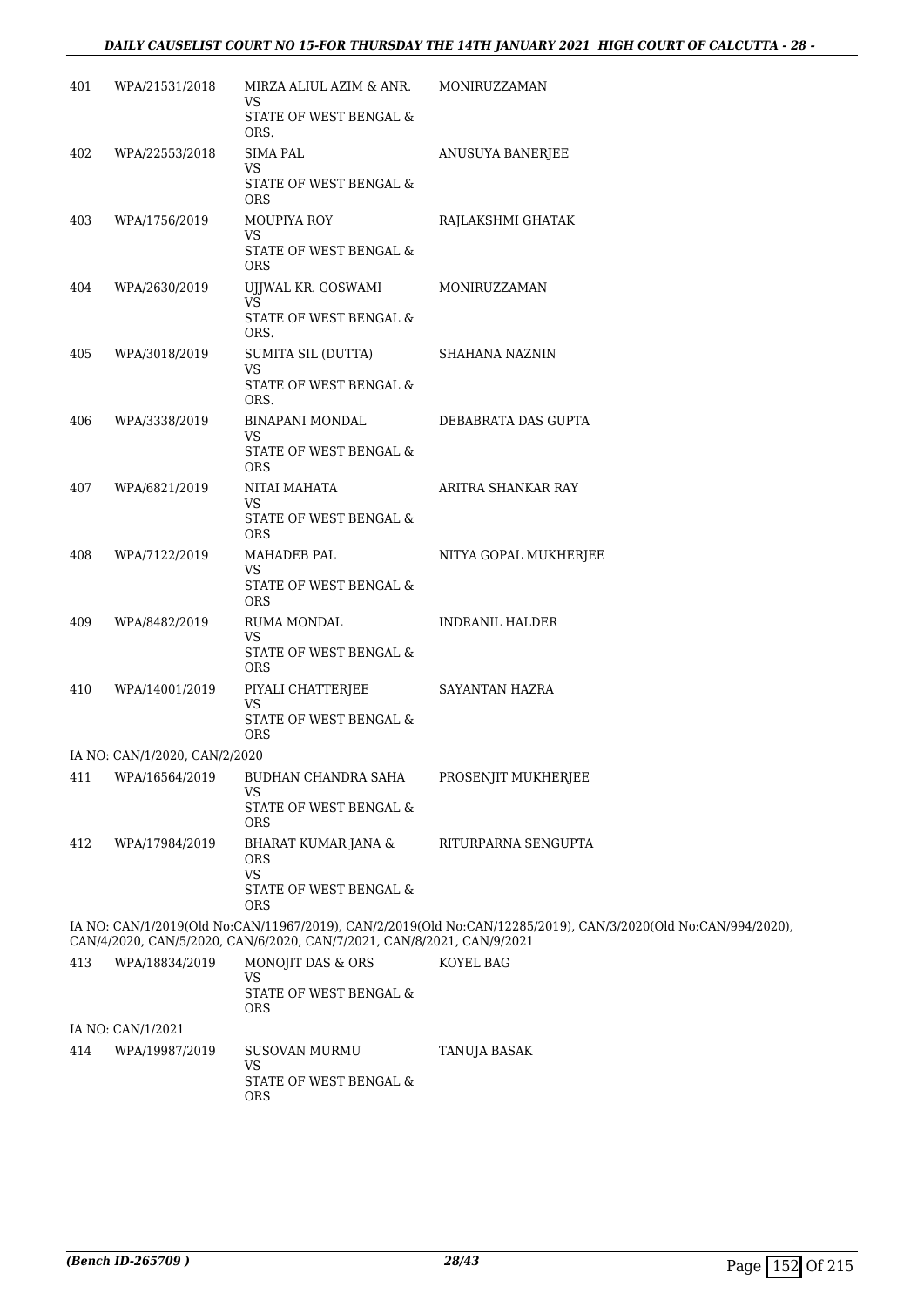| 415 | WPA/22195/2019    | SIMAREKHA RAHAMAN &<br>ORS<br>VS.<br>STATE OF WEST BENGAL & | MOSTAFIJUR RAHAMAN     |
|-----|-------------------|-------------------------------------------------------------|------------------------|
|     |                   | ORS                                                         |                        |
| 416 | WPA/22502/2019    | DR. PARTHA SARATHI NATH<br>VS.<br>STATE OF WEST BENGAL &    | <b>BIKRAM BANERJEE</b> |
| 417 | WPA/991/2020      | ORS<br>TARAK NATH                                           | KAKALI DUTTA           |
|     |                   | ROYCHOWDHURI & ORS<br>VS.<br>STATE OF WEST BENGAL &         |                        |
| 418 | WPA/2050/2020     | ORS<br>KUNAL MAITY & ORS                                    | RAJU MONDAL            |
|     |                   | VS<br>STATE OF WEST BENGAL &<br><b>ORS</b>                  |                        |
| 419 | WPA/2051/2020     | UJJAL MONDAL & ANR<br>VS.                                   | RAJU MONDAL            |
|     |                   | STATE OF WEST BENGAL &<br><b>ORS</b>                        |                        |
| 420 | WPA/3136/2020     | SRILA DE<br>VS                                              | <b>BHASKAR MONDAL</b>  |
|     |                   | STATE OF WEST BENGAL &<br><b>ORS</b>                        |                        |
|     | IA NO: CAN/1/2020 |                                                             |                        |
| 421 | WPA/4073/2020     | PROSENJIT PURKAIT<br>VS.                                    | PRABIR REJ             |
|     |                   | STATE OF WEST BENGAL &<br>ORS.                              |                        |
| 422 | WPA/4126/2020     | MOUSUMI PAUL (DUTTA)<br>VS.                                 | DIPTENDU MANDAL        |
|     |                   | STATE OF WEST BENGAL &<br><b>ORS</b>                        |                        |
| 423 | WPA/4127/2020     | KABITABALA LAL<br>VS                                        | PABITRA BHAUMIK        |
|     |                   | STATE OF WEST BENGAL &<br>ORS                               |                        |
| 424 | WPA/4140/2020     | ANUP KUMAR PURKAIT &<br>ORS<br>VS                           | SK. ABU JAFAR          |
|     |                   | STATE OF WEST BENGAL &<br><b>ORS</b>                        |                        |
| 425 | WPA/4180/2020     | MANDIRA SASMAL & ANR<br>VS.                                 | BIKRAM BANERJEE        |
|     |                   | STATE OF WEST BENGAL &<br><b>ORS</b>                        |                        |
| 426 | WPA/4182/2020     | <b>BIPLAB MAZUMDER</b><br>VS                                | <b>BIKRAM BANERJEE</b> |
|     |                   | STATE OF WEST BENGAL &<br><b>ORS</b>                        |                        |
| 427 | WPA/4208/2020     | BICHITRA HEMBRAM & ORS SAMIRAN MANDAL<br>VS                 |                        |
|     |                   | STATE OF WEST BENGAL<br>&ORS                                |                        |
| 428 | WPA/4219/2020     | MAYNA MALI & ORS<br>VS.                                     | SAMIRAN MANDAL         |
|     |                   | STATE OF WEST BENGAL &<br><b>ORS</b>                        |                        |
| 429 | WPA/4244/2020     | HABIBUL ISLAM KHAN<br>VS.                                   | SYED SHAMSUL AREFIN    |
|     |                   | STATE OF WEST BENGAL &<br>ORS                               |                        |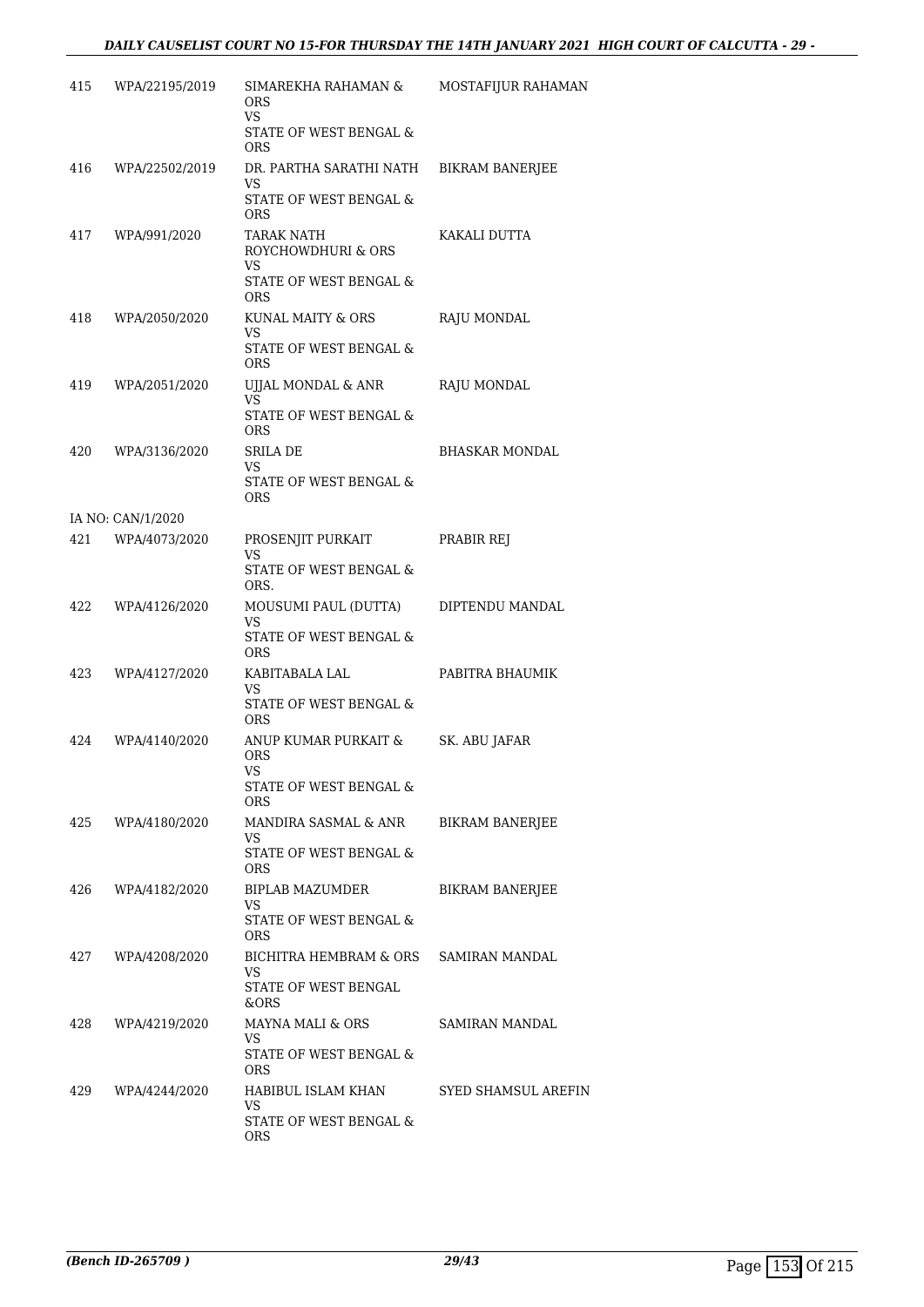| 430 | WPA/4262/2020     | SASWATI MONDAL & ORS<br>VS                                           | SALONI BHATTACHARJEE  |
|-----|-------------------|----------------------------------------------------------------------|-----------------------|
|     |                   | STATE OF WEST BENGAL &<br><b>ORS</b>                                 |                       |
| 431 | WPA/4263/2020     | MANALI GHORAI & ANR<br>VS                                            | <b>BANDANA MAITY</b>  |
|     |                   | STATE OF WEST BENGAL &<br><b>ORS</b>                                 |                       |
| 432 | WPA/4286/2020     | SWAPAN JANA<br>VS                                                    | SURANJAN MANDAL       |
|     |                   | STATE OF WEST BENGAL<br>&ORS                                         |                       |
| 433 | WPA/4300/2020     | MOUMITA DAS @ MOUMITA<br>MAHAPATRA<br>VS.                            | TARA PADA DAS         |
|     |                   | STATE OF WEST BENGAL &<br><b>ORS</b>                                 |                       |
| 434 | WPA/4310/2020     | SOVAN ROY CHOWDHURY &<br><b>ORS</b><br>VS.<br>STATE OF WEST BENGAL & | AHASHISH CHATTERJEE   |
| 435 | WPA/4313/2020     | <b>ROS</b><br>HOJAIFUR RAHAMAN                                       | DONA GHOSH            |
|     |                   | <b>BAIDYA &amp; ORS</b><br>VS                                        |                       |
|     |                   | STATE OF WEST BENGAL &<br><b>ORS</b>                                 |                       |
| 436 | WPA/4314/2020     | PURABI MUKHERJEE & ORS<br>VS.                                        | SAMIRAN MANDAL        |
|     |                   | STATE OF WEST BENGAL &<br>ROS                                        |                       |
| 437 | WPA/4333/2020     | MANOJ KUMAR GARAIN &<br>ANR<br>VS                                    | SHUVRA PROKASH LAHIRI |
|     |                   | STATE OF WEST BENGAL &<br>ANR                                        |                       |
| 438 | WPA/4352/2020     | BANDANA HANSDA<br>VS                                                 | ASHIS KR. PAUL        |
|     |                   | STATE OF WEST BENGAL &<br>ORS.                                       |                       |
| 439 | WPA/4362/2020     | KRISHNA BHATTACHARJEE<br>& ANR.                                      | SUBHRANGSU PANDA      |
|     |                   | VS<br>STATE OF WEST BENGAL &<br>ORS.                                 |                       |
| 440 | WPA/4425/2020     | APURBA GHOSH                                                         | GOPAL DAS             |
|     |                   | VS<br>STATE OF WEST BENGAL &<br>ORS.                                 |                       |
|     | 441 WPA/4428/2020 | SANKAR BISWAS<br>VS.                                                 | GOPAL DAS             |
|     |                   | STATE OF WEST BENGAL &<br><b>ORS</b>                                 |                       |
| 442 | WPA/4430/2020     | WASIM REZA<br>VS                                                     | <b>GOPAL DAS</b>      |
|     |                   | STATE OF WEST BENGAL &<br><b>ORS</b>                                 |                       |
| 443 | WPA/4434/2020     | JOYJIT KARMAKAR<br>VS                                                | GOPAL DAS             |
|     |                   | STATE OF WEST BENGAL &<br><b>ORS</b>                                 |                       |
| 444 | WPA/4436/2020     | SANKAR GHOSH<br>VS                                                   | GOPAL DAS             |
|     |                   | STATE OF WEST BENGAL &<br>ORS.                                       |                       |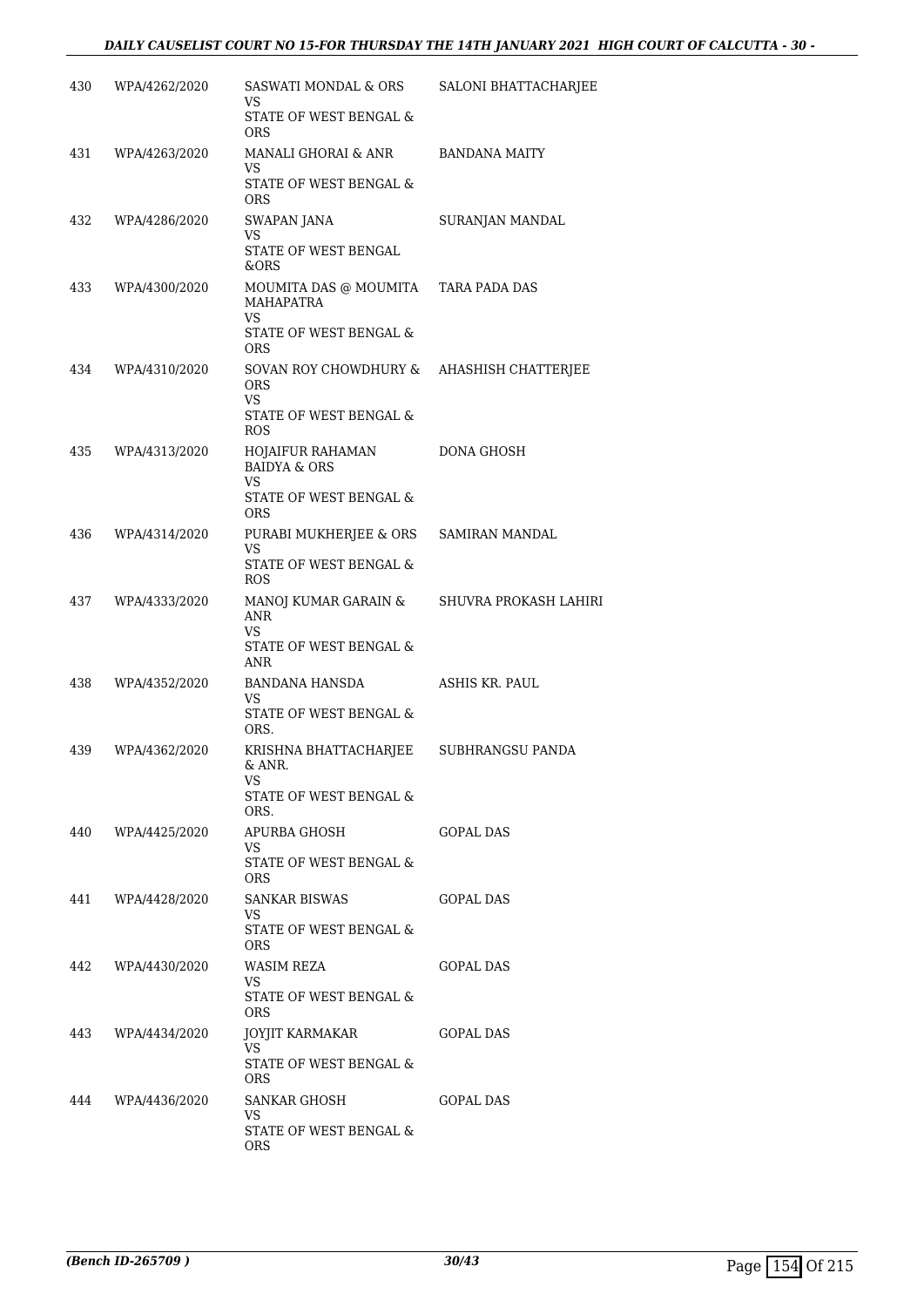|     | 445 WPA/4440/2020 | ANIRUDDHA SARKAR GOPAL DAS<br>VS.               |                                              |
|-----|-------------------|-------------------------------------------------|----------------------------------------------|
|     |                   | STATE OF WEST BENGAL &<br><b>ORS</b>            |                                              |
| 446 | WPA/4442/2020     | DILIP KUMAR SINGHA GOPAL DAS<br>VS              |                                              |
|     |                   | STATE OF WEST BENGAL &<br><b>ORS</b>            |                                              |
|     | 447 WPA/4443/2020 | CHIRANJIB PATRA<br>VS.                          | GOPAL DAS                                    |
|     |                   | STATE OF WEST BENGAL &<br><b>ORS</b>            |                                              |
|     | 448 WPA/4453/2020 | AMIT SAHA & ORS<br>VS.                          | DIPTENDU MANDAL                              |
|     |                   | STATE OF WEST BENGAL &<br><b>ORS</b>            |                                              |
| 449 | WPA/4479/2020     | SHYAMAL KUMAR SETH DILIP KUMAR SHYAMAL<br>VS.   |                                              |
|     |                   | STATE OF WEST BENGAL $\&$<br><b>ORS</b>         |                                              |
|     | 450 WPA/4481/2020 | SHYAMAL ADHIKARI ANIMESH BHATTACHARYA<br>VS     |                                              |
|     |                   | STATE OF WEST BENGAL &<br><b>ORS</b>            |                                              |
| 451 | WPA/4513/2020     | PANKAJ BHOWMIK & ORS. SONALI DAS<br>VS.         |                                              |
|     |                   | STATE OF WEST BENGAL &<br>ORS.                  |                                              |
|     | 452 WPA/4547/2020 | VS.                                             | PRASENJIT HALDER KHANDEKAR MOAZZEMAN HOSSAIN |
|     |                   | STATE OF WEST BENGAL &<br>ORS.                  |                                              |
|     | 453 WPA/4552/2020 | GOURI RANI MANDAL & SANDIP GHOSH<br>ANR<br>VS   |                                              |
|     |                   | STATE OF WEST BENGAL &<br><b>ORS</b>            |                                              |
|     | 454 WPA/4570/2020 | MANAS GHOSH<br>VS                               | ASIT BARAN MUKHERJEE                         |
|     |                   | STATE OF WEST BENGAL &<br><b>ORS</b>            |                                              |
|     | 455 WPA/4587/2020 | SISIR KUMAR CHATTERJEE P.K. BHATTACHARYA<br>VS. |                                              |
|     |                   | SECRETARY BANGIYA                               |                                              |
|     |                   | SANSKRIT SIKSHA<br>PARISHAD & ORS               |                                              |
| 456 | WPA/4693/2020     | SANTANU BASU                                    | KAKALI DUTTA                                 |
|     |                   | VS<br>W.B. COLLEGE SERVICE<br>COMMISSION & ORS  |                                              |
|     | IA NO: CAN/1/2020 |                                                 |                                              |
| 457 | WPA/4702/2020     | PRATIVA GAYEN (MONDAL)<br>VS.                   | NAMITA BASU                                  |
|     |                   | STATE OF WEST BENGAL &<br><b>ORS</b>            |                                              |
| 458 | WPA/4703/2020     | SOUMITA HAZRA<br>VS                             | PRADIP KUMAR GHOSH                           |
|     |                   | STATE OF WEST BENGAL &<br><b>ORS</b>            |                                              |
| 459 | WPA/4704/2020     | KALPANA NAIR<br>VS                              | NAMITA BASU                                  |
|     |                   | STATE OF WEST BENGAL &<br>ORS.                  |                                              |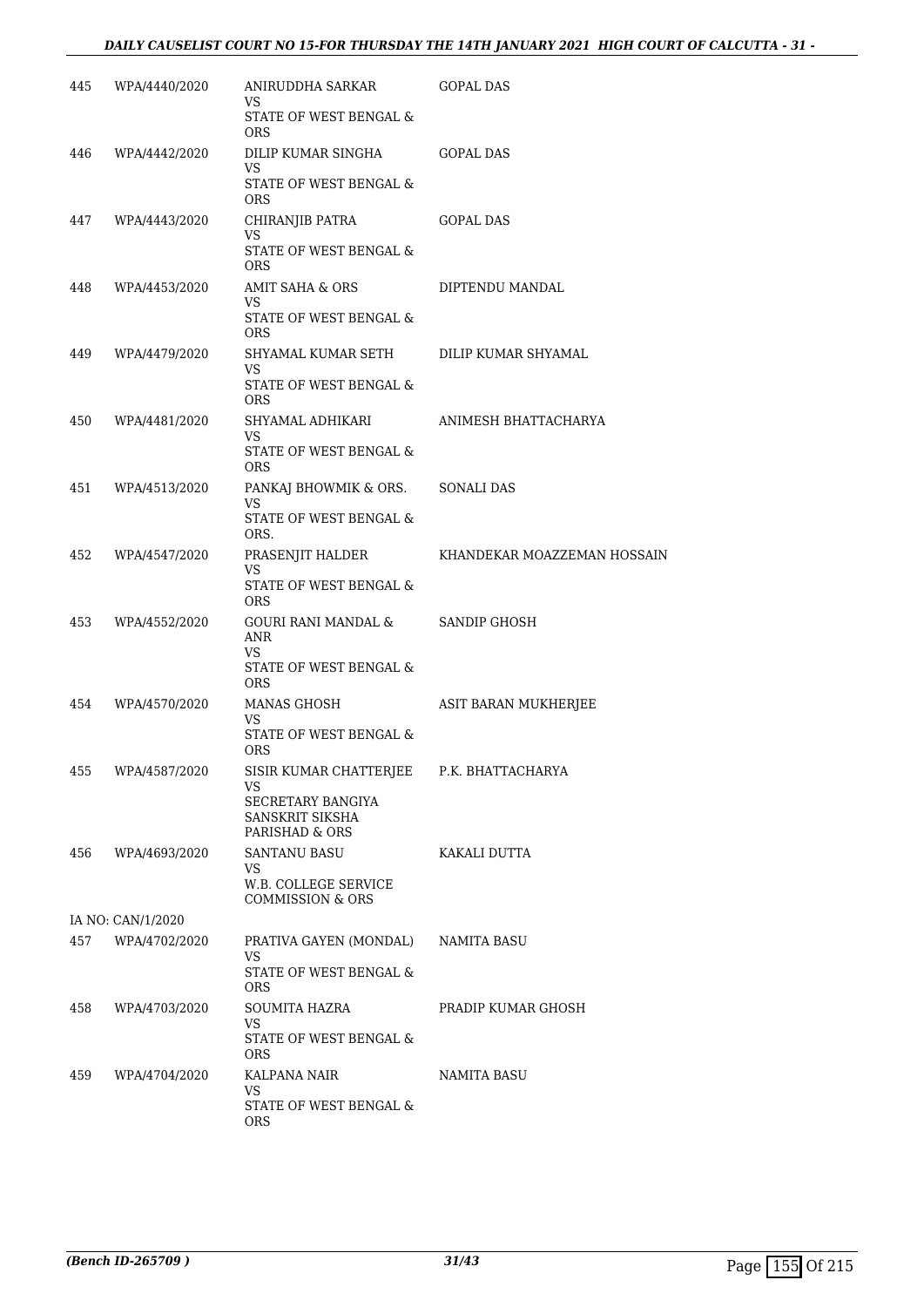| 460 | WPA/4705/2020                           | TINKU SARKAR<br>VS<br>STATE OF WEST BENGAL &        | PRADIP KUMAR GHOSH     |
|-----|-----------------------------------------|-----------------------------------------------------|------------------------|
| 461 | WPA/4716/2020                           | ORS<br>SEFALI MAITY<br>VS                           | SUBHAS JANA            |
|     |                                         | STATE OF WEST BENGAL &<br>ORS                       |                        |
| 462 | WPA/4731/2020                           | PRIYABRATA BARIK<br>VS                              | DILIP KUMAR SHYAMAL    |
|     |                                         | STATE OF WEST BENGAL &<br>ORS                       |                        |
| 463 | WPA/4734/2020                           | RIZWANA BEGUM<br>VS                                 | LALRATAN MONDAL        |
|     |                                         | STATE OF WEST BENGAL &<br><b>ORS</b>                |                        |
| 464 | WPA/5279/2020                           | RIYA MANNA<br>VS                                    | PINTU KARAR            |
|     |                                         | STATE OF WEST BENGAL &<br>ORS                       |                        |
|     | IA NO: CAN/1/2020(Old No:CAN/4649/2020) |                                                     |                        |
| 465 | WPA/6010/2020                           | DR. MD. IQBAL ALAM<br>VS                            | SALONI BHATTACHARJEE   |
|     |                                         | STATE OF WEST BENGAL &<br>ORS.                      |                        |
|     |                                         | IA NO: CAN/1/2020(Old No:CAN/4194/2020), CAN/2/2020 |                        |
| 466 | WPA/6099/2020                           | SMT SIMA MONDAL & ORS<br>VS.                        | INDRANIL HALDER        |
|     |                                         | STATE OF WEST BENGAL &<br><b>ORS</b>                |                        |
|     | IA NO: CAN/1/2020(Old No:CAN/4345/2020) |                                                     |                        |
| 467 | WPA/6364/2020                           | SAMARESH NATH<br>VS                                 | SANTANU MUKHERJEE      |
|     |                                         | STATE OF WEST BENGAL &<br><b>ORS</b>                |                        |
|     | IA NO: CAN/1/2020(Old No:CAN/4926/2020) |                                                     |                        |
| 468 | WPA/6541/2020                           | ANAMIKA SARKAR<br>VS                                | PROBAL SARKAR          |
|     |                                         | STATE OF WEST BENGAL &<br>ORS                       |                        |
|     | IA NO: CAN/1/2020(Old No:CAN/5303/2020) |                                                     |                        |
| 469 | WPA/6998/2020                           | ATANU MONDAL<br>VS                                  | DEBASIS SUR            |
|     |                                         | STATE OF WEST BENGAL<br>AND ORS.                    |                        |
|     | IA NO: CAN/1/2020                       |                                                     |                        |
| 470 | WPA/7192/2020                           | SANDIP CHOUDHURY<br>VS                              | DEBABRATA DAS GUPTA    |
|     |                                         | THE STATE OF WEST<br>BENGAL                         |                        |
|     | IA NO: CAN/1/2020                       |                                                     |                        |
|     | 471 WPA/7233/2020                       | ABHIJIT MAHATO                                      | CHANDRACHUR CHATTERJEE |
|     |                                         | VS<br>STATE OF WEST BENGAL<br>AND ORS.              |                        |
|     | IA NO: CAN/1/2020                       |                                                     |                        |
|     | 472 WPA/7532/2020                       | BIPLAB DEY                                          | DIBYENDU CHATTERJEE    |
|     |                                         | VS.<br>STATE OF WEST BENGAL<br>AND ORS.             |                        |
|     | IA NO: CAN/1/2020                       |                                                     |                        |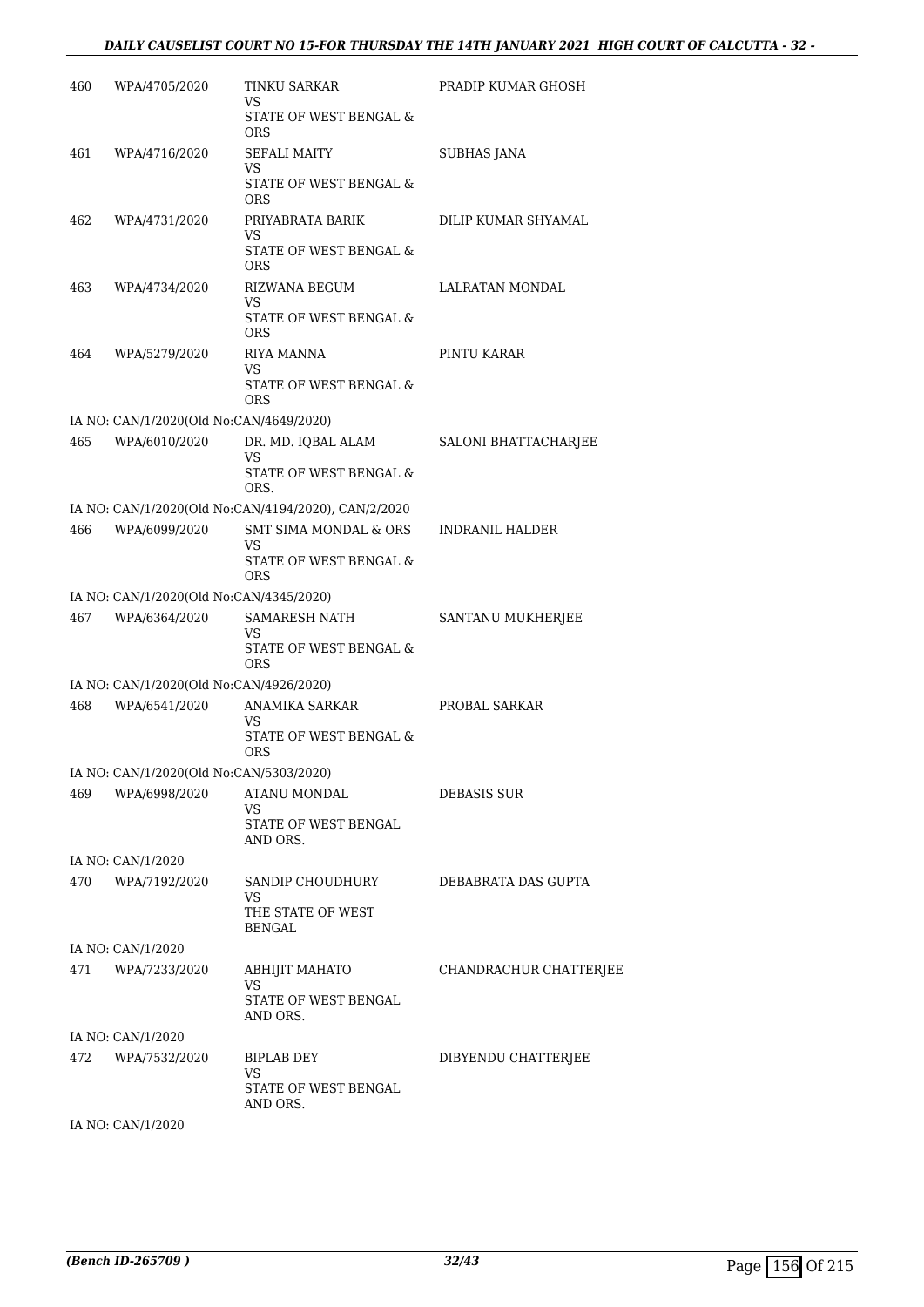# *DAILY CAUSELIST COURT NO 15-FOR THURSDAY THE 14TH JANUARY 2021 HIGH COURT OF CALCUTTA - 33 -*

| 473 | WPA/7701/2020     | APURBA BHATTACHARYA<br>VS<br>State of West Bengal                           | AKASHDEEP MUKHERJEE       |
|-----|-------------------|-----------------------------------------------------------------------------|---------------------------|
|     | IA NO: CAN/1/2020 |                                                                             |                           |
| 474 | WPA/7704/2020     | SULAGNA SANTRA(SANYAL)<br>VS<br>State of West Bengal                        | AKASHDEEP MUKHERJEE       |
| 475 | WPA/7708/2020     | ASIS KUMAR KHANRA<br>VS<br>State of West Bengal                             | AKASHDEEP MUKHKERJEE      |
| 476 | WPA/7730/2020     | MALABIKA CHAKRABORTY<br>NEE CHATTOPADHYAY<br>VS                             | ABHISHEK VERMA            |
| 477 | WPA/7734/2020     | Union of India<br><b>BIBHAS ACHARYYA</b><br>VS<br>Union of India            | ABHISHEK VERMA            |
| 478 | WPA/7736/2020     | TINA MUKHERJEE<br>VS<br>Union of India                                      | ABHISHEK VERMA            |
| 479 | WPA/7738/2020     | <b>RICHA ARORA</b><br>VS<br>Union of India                                  | ABHISHEK VERMA            |
| 480 | WPA/7817/2020     | <b>GOPAL CHANDRA DAS</b><br>VS<br>State of West Bengal                      | RIMPY MUKHERJEE           |
| 481 | WPA/7831/2020     | JAHARLAL DUTTA<br>VS<br>State of West Bengal                                | <b>GORA CHAND SAMANTA</b> |
| 482 | WPA/7839/2020     | <b>HIRALAL CHAND</b><br>VS<br>State of West Bengal                          | TANUJA BASAK              |
| 483 | WPA/7847/2020     | <b>BAPI MALAKAR</b><br>VS                                                   | SUBHOJIT CHATTERJEE       |
| 484 | WPA/7984/2020     | State of West Bengal<br>DR KAMAL BHATTACHARYA<br>VS<br>State of West Bengal | <b>JAYANTA MITRA</b>      |
| 485 | WPA/7997/2020     | NAGENDRA NATH MAHATO<br>VS<br>State of West Bengal                          | <b>ANKITA DEY</b>         |
| 486 | WPA/8000/2020     | <b>BOSIRUDDIN</b><br>VS<br>State of West Bengal                             | <b>IBRAHIM SARDAR</b>     |
| 487 | WPA/8007/2020     | KALYAN MONDAL<br>VS<br>State of West Bengal                                 | <b>IBRAHIM SARDAR</b>     |
| 488 | WPA/8012/2020     | MOUMITA CHATTERJEE<br>VS<br>THE STATE OF WEST<br>BENGAL                     | SANKHA GHOSH              |
| 489 | WPA/9407/2020     | BIDYUT KUMAR SARKAR<br>VS<br>THE VISVA BHARATI AND<br><b>ORS</b>            | ANJAN BHATTACHARYA        |
| 490 | WPA/9846/2020     | AMIT BAURI AND OTHERS<br>VS<br>STATE OF WEST BENGAL<br>AND ORS.             | SUDIPTA DASGUPTA          |
| 491 | WPA/9923/2020     | ROZINA YASMIN<br>VS<br>STATE OF WEST BENGAL<br>AND ORS.                     | <b>GOPA BISWAS</b>        |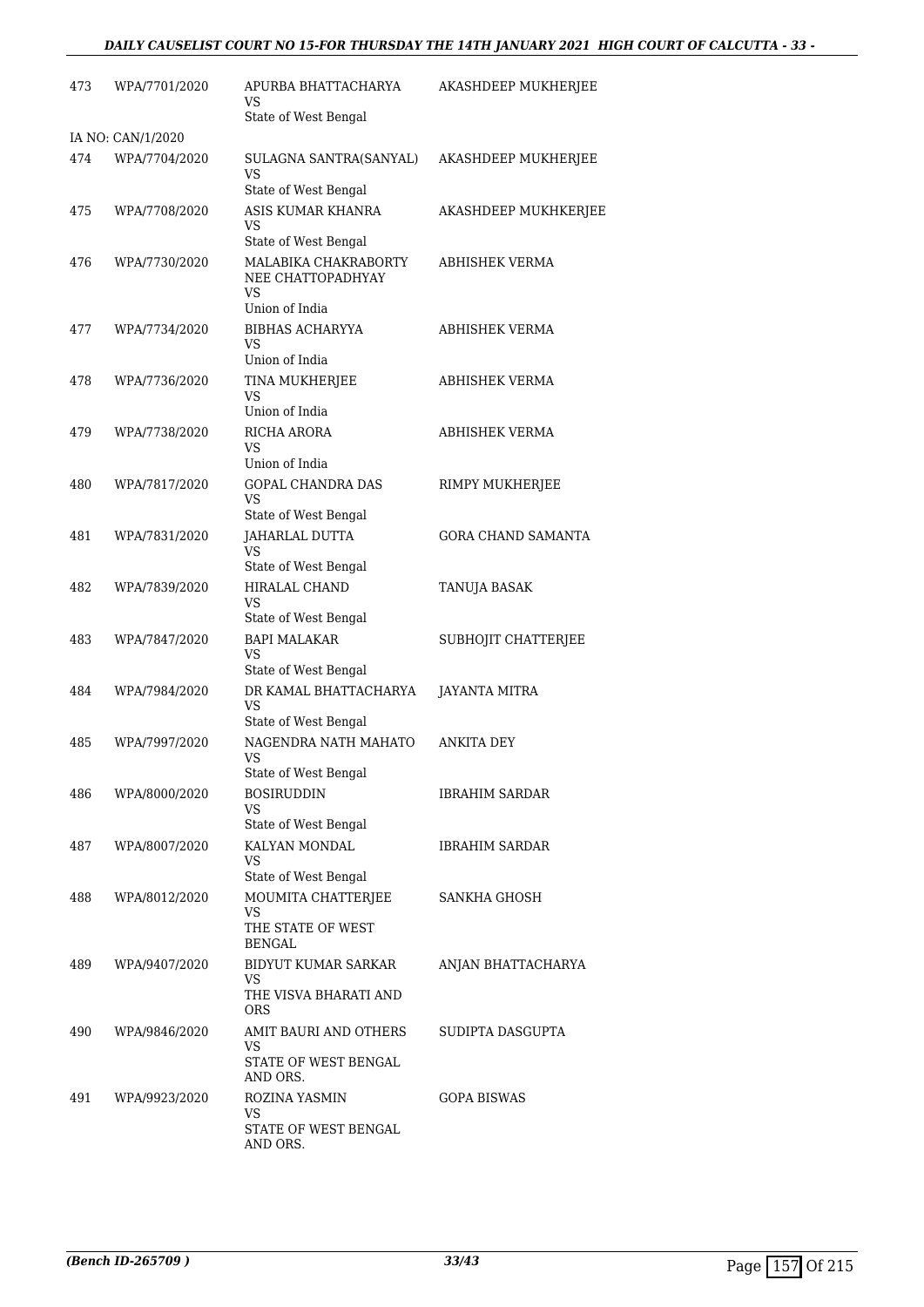| 492 | WPA/9926/2020  | ARNAB CHATTERJEE<br>VS                           | SALOMI BHATTACHARJEE   |
|-----|----------------|--------------------------------------------------|------------------------|
|     |                | STATE OF WEST BENGAL<br>AND ORS.                 |                        |
| 493 | WPA/9928/2020  | KUNAL DAS AND ORS<br>VS                          | <b>BIKRAM BANERJEE</b> |
|     |                | STATE OF WEST BENGAL<br>AND ORS.                 |                        |
| 494 | WPA/9934/2020  | MOUMITA YASMIN<br>VS                             | PRIYAKSHI BANERJEE     |
|     |                | STATE OF WEST BENGAL<br>AND ORS.                 |                        |
| 495 | WPA/10085/2020 | AVIJIT KONAI<br>VS                               | JUIN DUTTA CHAKRABORTY |
|     |                | THE STATE OF WEST<br><b>BENGAL AND ORS</b>       |                        |
| 496 | WPA/10257/2020 | SAIKAT BHATTACHARYA<br>VS.                       | ARUNIKA GHOSH          |
|     |                | UNION OF INDIA AND ORS.                          |                        |
| 497 | WPA/10262/2020 | PRANAB KR. SARKAR AND<br><b>ORS</b><br><b>VS</b> | <b>GOPAL DAS</b>       |
|     |                | THE STATE OF WEST<br><b>BENGAL AND ORS</b>       |                        |
| 498 | WPA/11430/2020 | TAPAN KUMBHAKAR AND<br><b>ORS</b>                | <b>GOPA BISWAS</b>     |
|     |                | VS<br>STATE OF WEST BENGAL<br>AND ORS.           |                        |
| 499 | WPA/11432/2020 | SUSMITA MANDAL AND<br><b>ORS</b>                 | <b>GOPA BISWAS</b>     |
|     |                | VS.<br>STATE OF WEST BENGAL<br>AND ORS.          |                        |
| 500 | WPA/11433/2020 | SATYAJIT DAS THAKUR AND<br><b>ORS</b><br>VS      | <b>GOPA BISWAS</b>     |
|     |                | STATE OF WEST BENGAL<br>AND ORS.                 |                        |
| 501 | WPA/11460/2020 | RAKESH AHMED<br>VS                               | <b>GOLAM MOHIUDDIN</b> |
|     |                | THE STATE OF WEST<br><b>BENGAL AND ORS</b>       |                        |
| 502 | WPA/11812/2020 | RABINDRA NATH DAS<br>VS<br>State of West Bengal  | DASS55297@GMAIL.COM    |
| 503 | WPA/11813/2020 | SABITA KARAN DAS AND                             | SANTU DAS ADHIKARI     |
|     |                | <b>OTHERS</b><br>VS                              |                        |
|     |                | STATE OF WEST BENGAL<br>AND ORS.                 |                        |
| 504 | WPA/11816/2020 | ALAKESH MANDAL AND<br><b>OTHERS</b><br><b>VS</b> | SANTU DAS ADHIKARI     |
|     |                | STATE OF WEST BENGAL<br>AND ORS.                 |                        |
| 505 | WPA/11819/2020 | ARUNAVA BHUNIA AND<br><b>OTHERS</b><br>VS.       | SANTU DAS ADHIKARI     |
|     |                | STATE OF WEST BENGAL<br>AND ORS.                 |                        |
| 506 | WPA/11822/2020 | RAJU PANIGRAHI AND<br><b>OTHERS</b><br>VS.       | SAANTU DAS ADHIKARI    |
|     |                | STATE OF WEST BENGAL<br>AND ORS.                 |                        |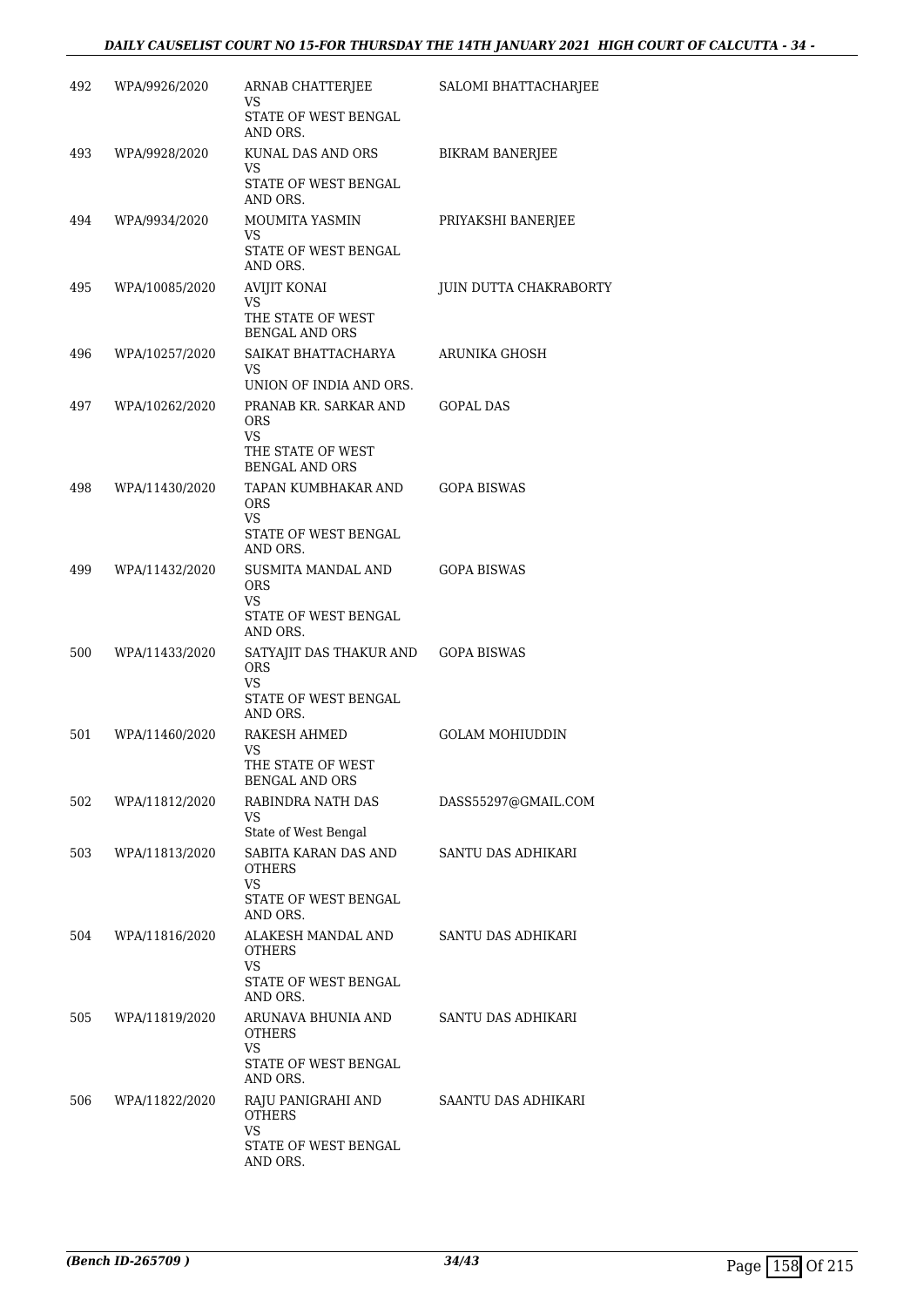# *DAILY CAUSELIST COURT NO 15-FOR THURSDAY THE 14TH JANUARY 2021 HIGH COURT OF CALCUTTA - 35 -*

| 507  | WPA/11842/2020    | MAUSUMI SARKAR<br>VS                       | DIPTENDU MANDAL        |
|------|-------------------|--------------------------------------------|------------------------|
|      |                   | STATE OF WEST BENGAL<br>AND ORS.           |                        |
| 508  | WPA/11947/2020    | ABDUL NAIM MONDAL<br>VS.                   | <b>GOLAM MOHIUDDIN</b> |
|      |                   | STATE OF WEST BENGAL<br>AND ORS.           |                        |
| 509. | WPA/6/2021        | BABLU BHANDARI<br>VS.                      | <b>ABHIJIT BASU</b>    |
|      |                   | STATE OF WEST BENGAL<br>AND ORS.           |                        |
|      | 510 WPA/7/2021    | JOYASHREE JANA<br>VS                       | TAMAL TARU PANDA       |
|      |                   | STATE OF WEST BENGAL<br>AND ORS.           |                        |
|      | IA NO: CAN/1/2021 |                                            |                        |
|      | 511 WPA/9/2021    | DIPAN BHATTACHARIYA<br>VS                  | <b>ABHIJIT BASU</b>    |
|      |                   | STATE OF WEST BENGAL<br>AND ORS.           |                        |
| 512  | WPA/61/2021       | TANJINA JASMIN<br>VS.                      | SUDIPTA DASGUPTA       |
|      |                   | STATE OF WEST BENGAL<br>AND ORS.           |                        |
|      | 513 WPA/69/2021   | AMRITA DUTTA AND ORS<br>VS.                | SUDIPTA DASGUPTA       |
|      |                   | STATE OF WEST BENGAL<br>AND ORS.           |                        |
| 514  | WPA/74/2021       | PRADIP KARAK<br>VS.                        | SANTANU MAJI           |
|      |                   | STATE OF WEST BENGAL<br>AND ORS.           |                        |
| 515  | WPA/83/2021       | AVIJIT KAR<br>VS                           | RITA PATRA             |
|      |                   | THE STATE OF WEST<br><b>BENGAL AND ORS</b> |                        |
| 516  | WPA/85/2021       | MD. NURUL ABSAR AND<br><b>ORS</b><br>VS.   | MD. KUTUBUDDIN         |
|      |                   | STATE OF WEST BENGAL<br>AND ORS.           |                        |
| 517  | WPA/89/2021       | APURBA NANDI AND ORS<br>VS.                | SASTHI CHARAN DHARA    |
|      |                   | STATE OF WEST BENGAL<br>AND ORS.           |                        |
| 518  | WPA/94/2021       | SATINATH MAHANTY<br>VS.                    | MITHU SINGHA MAHAPATRA |
|      |                   | STATE OF WEST BENGAL<br>AND ORS.           |                        |
| 519  | WPA/109/2021      | PRADIP BANERJEE AND ORS<br>VS.             | <b>GOPA BISWAS</b>     |
|      |                   | THE STATE OF WEST<br><b>BENGAL AND ORS</b> |                        |
| 520  | WPA/111/2021      | TANMOY DUTTA AND<br><b>OTHERS</b>          | <b>GOPA BISWAS</b>     |
|      |                   | VS.<br>STATE OF WEST BENGAL<br>AND ORS.    |                        |
| 521  | WPA/113/2021      | DIPIKA ROY AND ORS<br>VS.                  | SALONI BHATTACHARYA    |
|      |                   | STATE OF WEST BENGAL<br>AND ORS.           |                        |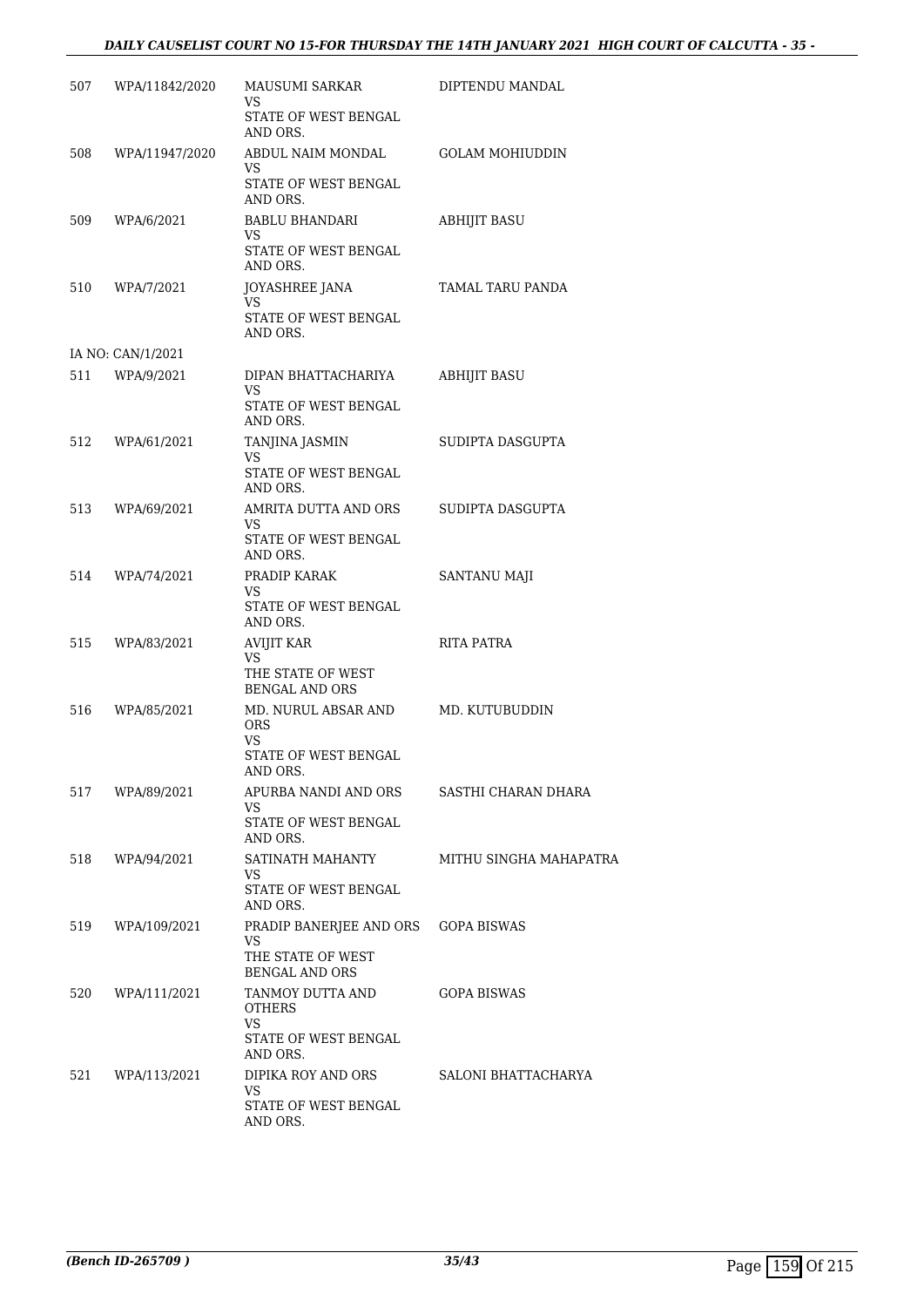| 522 | WPA/163/2021     | SUPRIYA HAZRA<br>VS                                                                   | RUDRANIL DE            |
|-----|------------------|---------------------------------------------------------------------------------------|------------------------|
|     |                  | STATE OF WEST BENGAL<br>AND ORS.                                                      |                        |
| 523 | WPA/169/2021     | SEMONTI PAL ALIAS<br><b>SEMONTI KUNDU</b><br>VS.                                      | DEBOJIT SAMANTA        |
|     |                  | STATE OF WEST BENGAL<br>AND ORS.                                                      |                        |
| 524 | WPA/185/2021     | MD RAQUIB HOSSAIN<br>VS                                                               | SUDIPTA DASGUPTA       |
|     |                  | STATE OF WEST BENGAL<br>AND ORS.                                                      |                        |
| 525 | WPA/229/2021     | KAZI MOFIJUL ISLAM AND<br><b>ORS</b><br><b>VS</b><br>STATE OF WEST BENGAL<br>AND ORS. | GOPA BISWAS            |
| 526 | WPA/248/2021     | MD QAMRUDDIN AND ORS<br>VS.<br>STATE OF WEST BENGAL                                   | SUDIPTA DASGUPTA       |
|     |                  | AND ORS.                                                                              |                        |
| 527 | WPA/256/2021     | SANJOY KIRTIONIA<br>VS.                                                               | SANTU DAS ADHIKARY     |
|     |                  | STATE OF WEST BENGAL<br>AND ORS.                                                      |                        |
| 528 | WPA/259/2021     | RAKSHYAKAR MONDAL<br>VS                                                               | SANTU DAS ADHIKARI     |
|     |                  | STATE OF WEST BENGAL<br>AND ORS.                                                      |                        |
| 529 | WPA/262/2021     | ANUP KUMAR HAZRA<br>VS<br>STATE OF WEST BENGAL<br>AND ORS.                            | SANTU DAS ADHIKARI     |
| 530 | WPA/276/2021     | RAKHI HALDER<br>VS                                                                    | TIRTHANKAR KAR         |
|     |                  | STATE OF WEST BENGAL<br>AND ORS.                                                      |                        |
| 531 | WPA/277/2021     | SATINATH MAHANTY<br>VS.<br>STATE OF WEST BENGAL<br>AND ORS.                           | MITHU SINGHA MAHAPATRA |
| 532 | WPA/294/2021     | TARUN GHOSH AND<br><b>OTHERS</b><br>VS<br>STATE OF WEST BENGAL<br>AND ORS.            | ARUNESH PATHAK         |
| 533 | WPA/298/2021     | GOUTAM DOLAI<br>VS<br>STATE OF WEST BENGAL<br>AND ORS.                                | DEBABRATA SARDAR       |
|     | 534 WPA/320/2021 | MONIRUL ISLAM AND<br>ANOTHER<br>VS                                                    | ARUN SHAW              |
|     |                  | STATE OF WEST BENGAL<br>AND ORS.                                                      |                        |
| 535 | WPA/362/2021     | MALLIKA SAHA DAS<br>VS                                                                | TAPODIP GUPTA          |
|     |                  | STATE OF WEST BENGAL<br>AND ORS.                                                      |                        |
| 536 | WPA/396/2021     | KASHINATH MANDAL<br>VS                                                                | ARUN SHAW              |
|     |                  | STATE OF WEST BENGAL<br>AND ORS.                                                      |                        |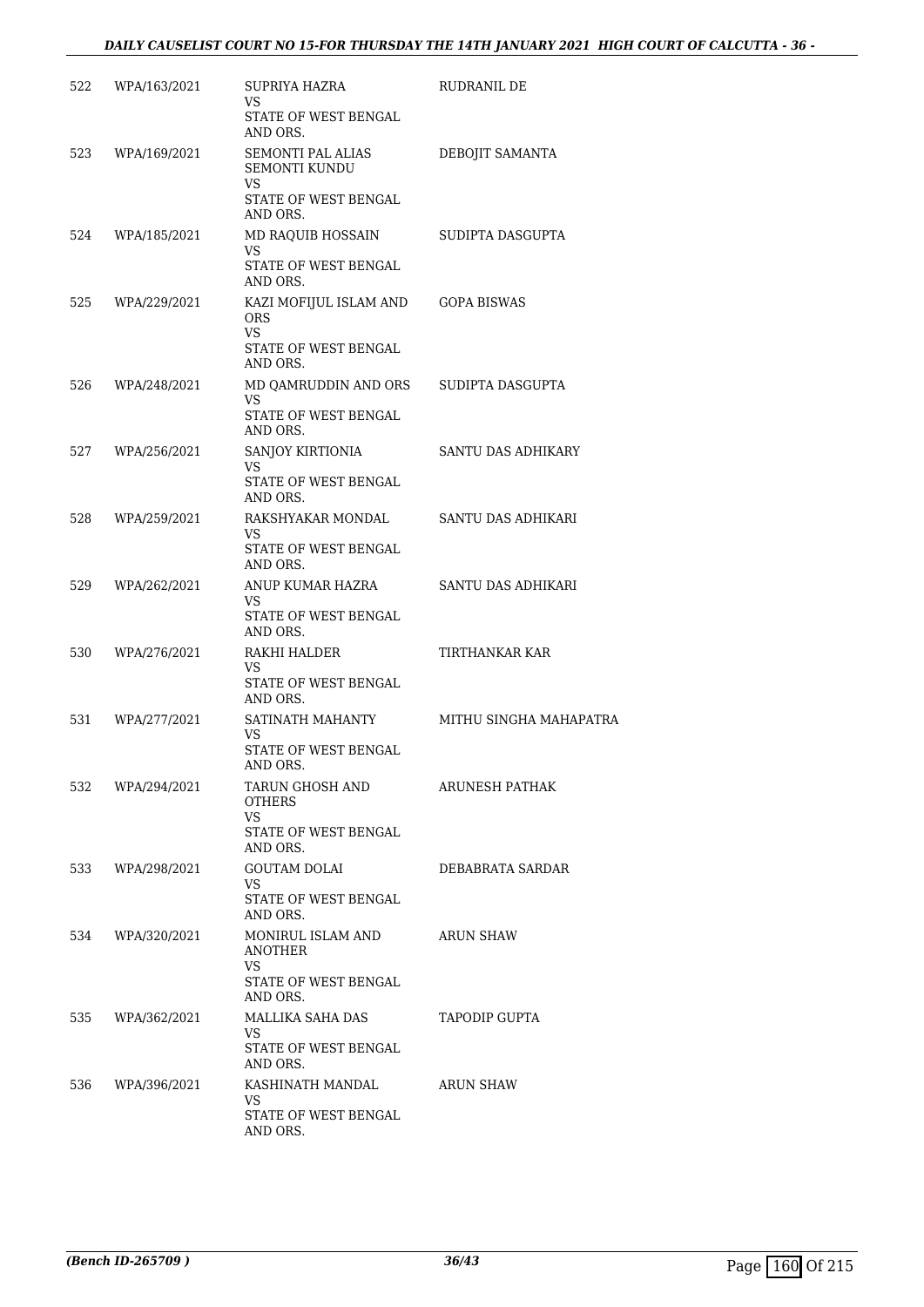# *DAILY CAUSELIST COURT NO 15-FOR THURSDAY THE 14TH JANUARY 2021 HIGH COURT OF CALCUTTA - 37 -*

| 537 | WPA/409/2021 | PINTU MONDAL AND ORS<br>VS.<br>WEST BENGAL BOARD OF<br>PRIMARY EDU AND ORS                      | ANIRUDDHA SINGHA ROY |
|-----|--------------|-------------------------------------------------------------------------------------------------|----------------------|
| 538 | WPA/417/2021 | <b>SOUMI PAN</b><br>VS<br>STATE OF WEST BENGAL<br>AND ORS.                                      | <b>SUDIP SARKAR</b>  |
| 539 | WPA/420/2021 | SUBHASISH GHOSH AND<br><b>ORS</b><br>VS.<br>STATE OF WEST BENGAL                                | AMIT SINGH           |
| 540 | WPA/433/2021 | AND ORS.<br>AFROJA KHATUN AND<br><b>OTHERS</b><br><b>VS</b><br>STATE OF WEST BENGAL<br>AND ORS. | ALOKESH DALAI        |
| 541 | WPA/434/2021 | MILAN KUMAR DEY AND<br><b>ORS</b><br>VS<br>STATE OF WEST BENGAL<br>AND ORS.                     | JAYANTA SAMANTA      |
| 542 | WPA/438/2021 | KARTICK CHANDRA KHAN<br>VS<br>STATE OF WEST BENGAL<br>AND ORS.                                  | MITHU SAHA           |
| 543 | WPA/441/2021 | MANIK KUMAR MANDAL<br>AND ORS<br>VS<br>THE STATE OF WEST<br><b>BENGAL AND ORS</b>               | PALASH MUKHERJEE     |
| 544 | WPA/444/2021 | KRISHNA RANI DAS<br>VS<br>STATE OF WEST BENGAL<br>AND ORS.                                      | <b>ABHIJIT BASU</b>  |
| 545 | WPA/449/2021 | SOFIKUJJAMAN BISWAS<br><b>AND ORS</b><br>VS<br>THE STATE OF WEST<br><b>BENGAL AND ORS</b>       | PALASH MUKHERJEE     |
| 546 | WPA/450/2021 | ASHISH KUMAR SAHOO<br>VS<br>STATE OF WEST BENGAL<br>AND ORS.                                    | ABHIJIT BASU         |
| 547 | WPA/451/2021 | <b>FALGUNI BISWAS</b><br>VS<br>STATE OF WEST BENGAL<br>AND ORS.                                 | PROBAL SARKAR        |
| 548 | WPA/455/2021 | JANARDAN MANDAL<br>VS.<br>STATE OF WEST BENGAL<br>AND ORS.                                      | PARTHA SARKAR        |
| 549 | WPA/456/2021 | KRISHNA JANA AND ORS<br>VS<br>THE STATE OF WEST<br><b>BENGAL AND ORS</b>                        | PALASH MUKHERJEE     |
| 550 | WPA/464/2021 | SATYABRATA DAS AND ORS<br>VS<br>THE STATE OF WEST<br><b>BENGAL AND ORS</b>                      | PALASH MUKHERJEE     |
| 551 | WPA/468/2021 | AMINUL KABIUL AZIZ AND<br><b>ORS</b><br>VS.<br>THE STATE OF WEST<br><b>BENGAL AND ORS</b>       | ANISUR RAHMAN        |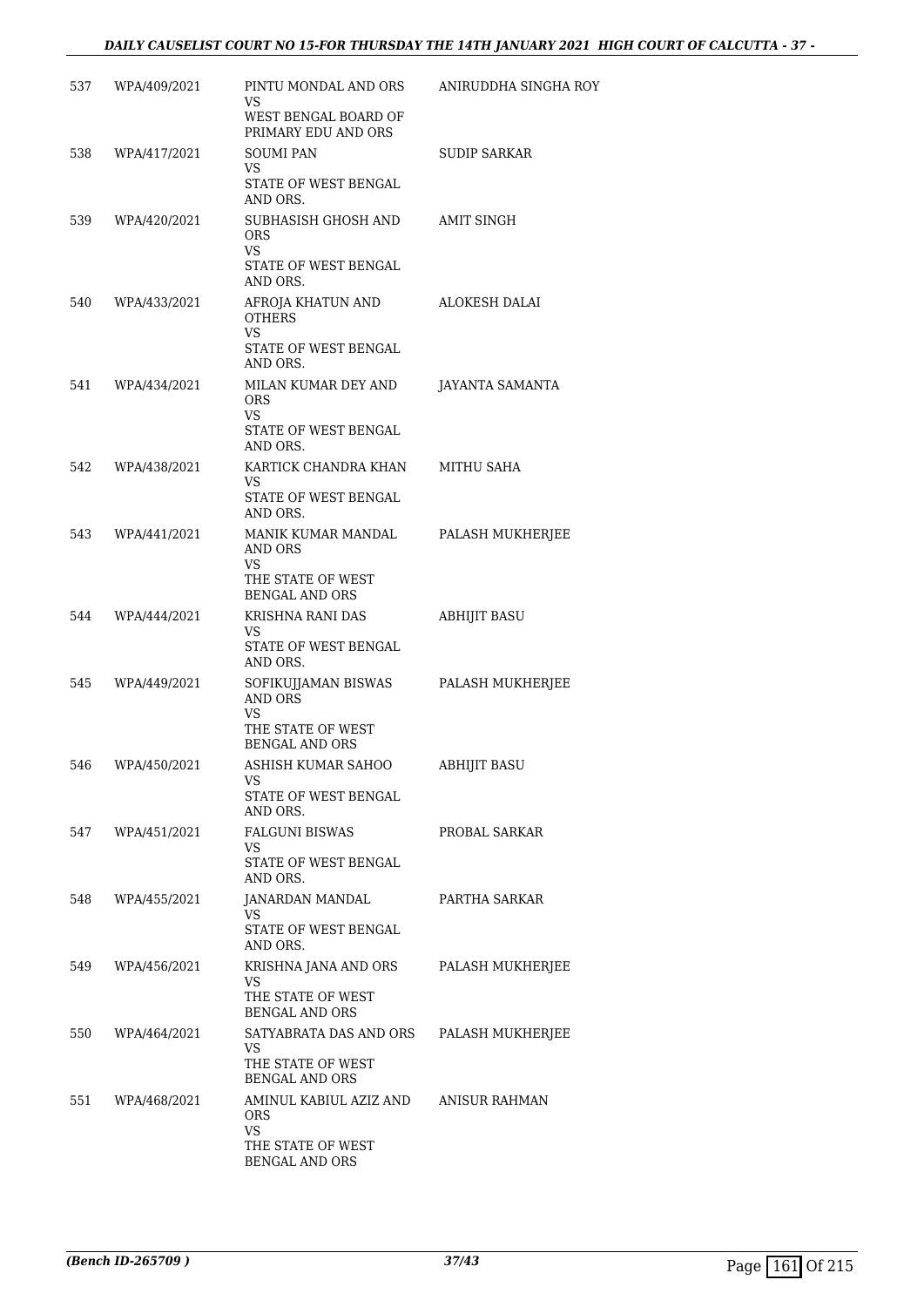| 552 | WPA/474/2021 | AKBAR ALI GAZI AND<br><b>OTHERS</b><br>VS.                                  | SOMESH KUMAR GHOSH  |
|-----|--------------|-----------------------------------------------------------------------------|---------------------|
|     |              | UNION OF INDIA AND<br><b>OTHERS</b>                                         |                     |
| 553 | WPA/502/2021 | BIPLAB MUKHERJEE<br>VS                                                      | Sanjay Saha         |
|     |              | INDIAN INSTITUTE OF<br>ENGINEERING, SCIENCE<br>AND TECHNOLOGY               |                     |
| 554 | WPA/503/2021 | SANJAY PATRA AND ORS<br>VS<br>STATE OF WEST BENGAL<br>AND ORS.              | SANDIP KR MONDAL    |
| 555 | WPA/506/2021 | JADAB DAS AND ORS<br>VS.<br>STATE OF WEST BENGAL<br>AND ORS.                | SANDIP KUMAR MONDAL |
| 556 | WPA/509/2021 | <b>SUKUMAR GAYEN</b><br>VS<br>STATE OF WEST BENGAL<br>AND ORS.              | SANDIP KUMAR MONDAL |
| 557 | WPA/510/2021 | RAJIB DOLAI AND ORS<br>VS.<br>STATE OF WEST BENGAL                          | SANDIP KR MONDAL    |
|     |              | AND ORS.                                                                    |                     |
| 558 | WPA/512/2021 | NUPUR MANDAL AND ORS<br>VS.<br>STATE OF WEST BENGAL<br>AND ORS.             | SANDIP KUMAR MONDAL |
| 559 | WPA/513/2021 | SHYAMALI DINGAL<br>VS                                                       | SANDIP KUMAR MONDAL |
|     |              | STATE OF WEST BENGAL<br>AND ORS.                                            |                     |
| 560 | WPA/516/2021 | PRADIP BISWAS AND ORS<br>VS.                                                | SANDIP KUMAR MONDAL |
|     |              | STATE OF WEST BENGAL<br>AND ORS.                                            |                     |
| 561 | WPA/517/2021 | SAMAJUL SK<br>VS<br>STATE OF WEST BENGAL                                    | RONI CHOWDHURY      |
|     |              | AND ORS.                                                                    |                     |
| 562 | WPA/518/2021 | APURBA BALLAV<br>VS<br>STATE OF WEST BENGAL                                 | DILIP KUMAR SHYAMAL |
| 563 | WPA/519/2021 | AND ORS.<br>NAJRUL ISLAM AND ORS                                            | ABHIJIT BASU        |
|     |              | VS.<br>STATE OF WEST BENGAL<br>AND ORS.                                     |                     |
| 564 | WPA/520/2021 | BISWANATH MAITY AND<br><b>ORS</b><br>VS<br>STATE OF WEST BENGAL<br>AND ORS. | <b>ABHIJIT BASU</b> |
| 565 | WPA/523/2021 | BIMALESH MANDAL AND<br><b>ORS</b>                                           | ABHIJIT BASU        |
|     |              | VS<br>STATE OF WEST BENGAL<br>AND ORS.                                      |                     |
| 566 | WPA/524/2021 | MONALISHA SINGHA<br>VS<br>STATE OF WEST BENGAL<br>AND ORS.                  | ABHIJIT BASU        |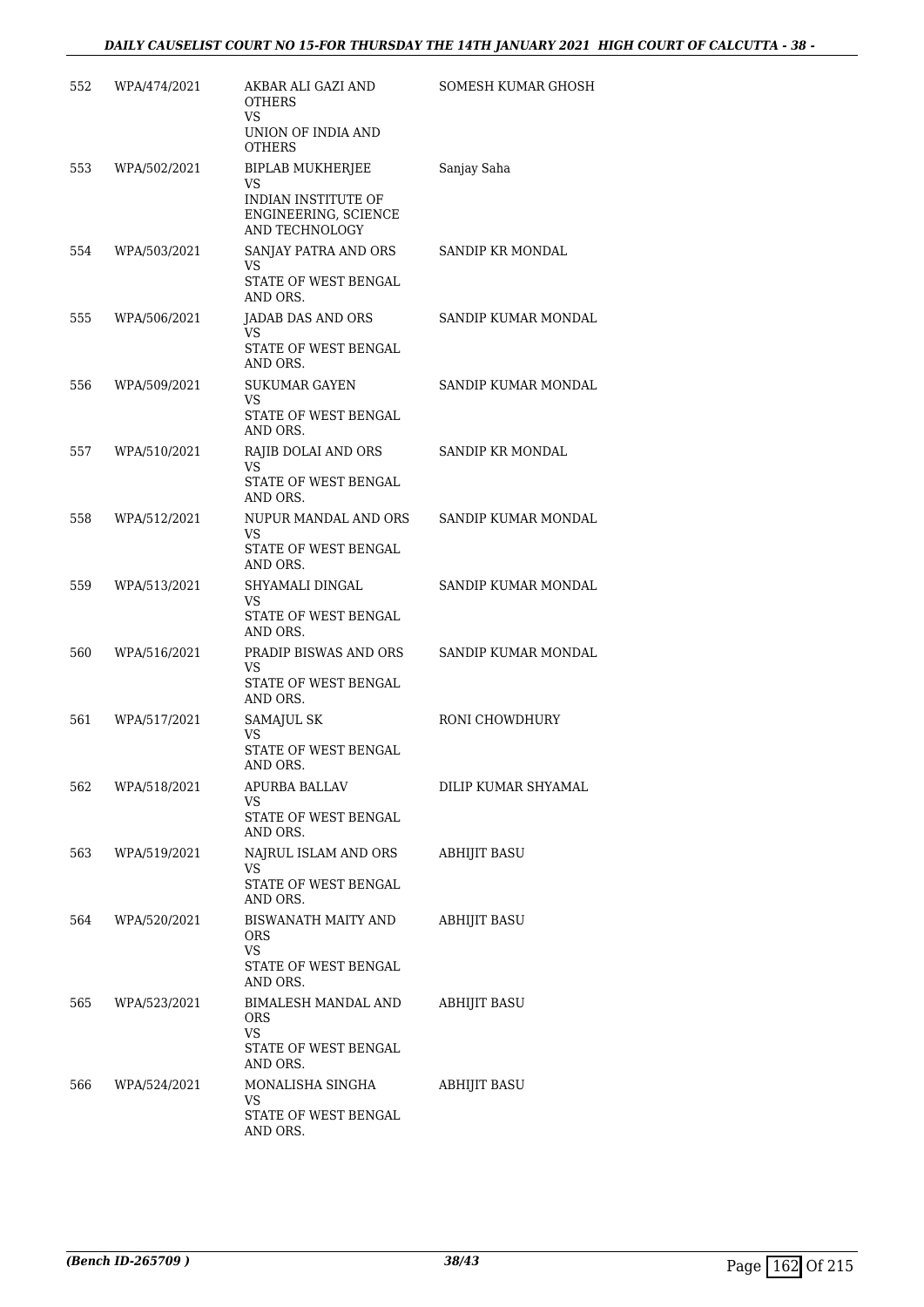# *DAILY CAUSELIST COURT NO 15-FOR THURSDAY THE 14TH JANUARY 2021 HIGH COURT OF CALCUTTA - 39 -*

| 567 | WPA/526/2021     | TAPAS KR DAS AND ORS<br>VS<br>STATE OF WEST BENGAL                             | <b>ABHIJIT BASU</b>   |
|-----|------------------|--------------------------------------------------------------------------------|-----------------------|
| 568 | WPA/529/2021     | AND ORS.<br>AMRITASUDAN JANA<br><b>VS</b><br>STATE OF WEST BENGAL<br>AND ORS.  | ABHIJIT BASU          |
| 569 | WPA/530/2021     | ARCHANA MUKHERJEE AND ABHIJIT BASU<br><b>ORS</b><br>VS                         |                       |
|     |                  | STATE OF WEST BENGAL<br>AND ORS.                                               |                       |
| 570 | WPA/531/2021     | BIJOY KRISHNA DAS AND<br><b>ORS</b><br>VS.<br>STATE OF WEST BENGAL<br>AND ORS. | ABHIJIT BASU          |
| 571 | WPA/532/2021     | SUSANTA BARMAN AND<br><b>ORS</b><br>VS<br>STATE OF WEST BENGAL<br>AND ORS.     | <b>ABHIJIT BASU</b>   |
| 572 | WPA/535/2021     | SOUMEN MAITY AND ORS<br>VS.<br>STATE OF WEST BENGAL<br>AND ORS.                | ABHIJIT BASU          |
| 573 | WPA/540/2021     | RAJJAK SEKH AND ORS<br>VS<br>STATE OF WEST BENGAL<br>AND ORS.                  | FALGUNI BANDYOPADHYAY |
| 574 | WPA/541/2021     | SAMBHU GIRI ANDS ORS<br>VS<br>STATE OF WEST BENGAL<br>AND ORS.                 | ABHIJIT BASU          |
| 575 | WPA/542/2021     | SOMNATH JANA AND ORS<br>VS<br>STATE OF WEST BENGAL<br>AND ORS.                 | ABHIJIT BASU          |
| 576 | WPA/544/2021     | NILKAMAL GIRI<br>VS<br>STATE OF WEST BENGAL<br>AND ORS.                        | ABHIJIT BASU          |
|     | 577 WPA/547/2021 | PRADIP AICH AND ORS<br>VS.<br>STATE OF WEST BENGAL<br>AND ORS.                 | ABHIJIT BASU          |
| 578 | WPA/548/2021     | SURAJIT JANA @ ORS<br>VS.<br>STATE OF WEST BENGAL<br>AND ORS.                  | ABHIJIT BASU          |
|     | 579 WPA/549/2021 | KRIPASINDHU MAJEE<br>VS.<br>STATE OF WEST BENGAL<br>AND ORS.                   | ABHIJIT BASU          |
| 580 | WPA/550/2021     | SANJIB KUMAR BHUNIA ABHIJIT BASU<br>AND ORS<br>VS<br>STATE OF WEST BENGAL      |                       |
|     | 581 WPA/552/2021 | AND ORS.<br>RUMPI SAHA<br>VS<br>STATE OF WEST BENGAL<br>AND ORS.               | SIDDHARTHA SARKAR     |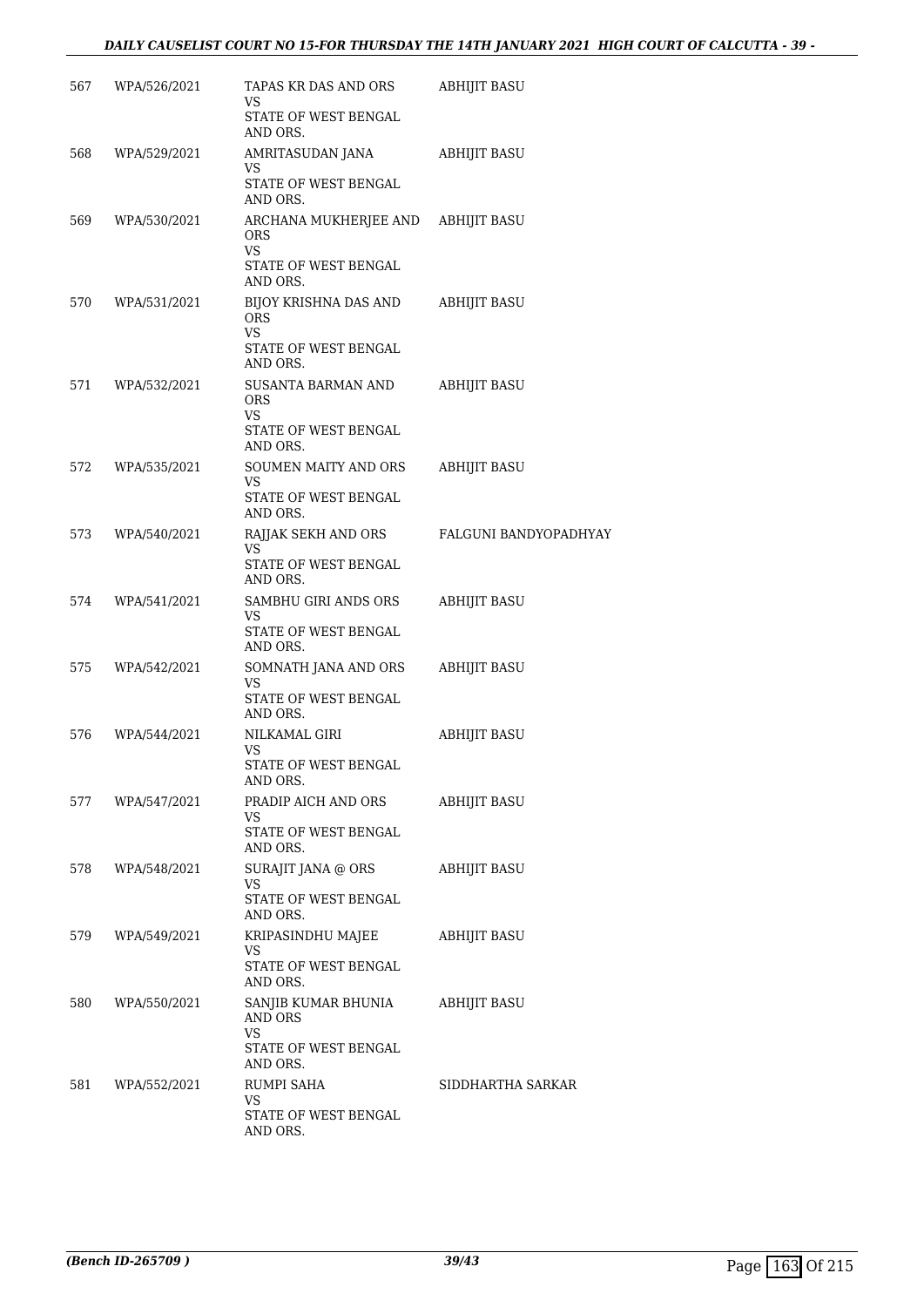# *DAILY CAUSELIST COURT NO 15-FOR THURSDAY THE 14TH JANUARY 2021 HIGH COURT OF CALCUTTA - 40 -*

| 582 | WPA/553/2021  | FIROJA KHATUN<br>VS<br>STATE OF WEST BENGAL<br>AND ORS.                                  | SIDDHARTHA SARKAR      |
|-----|---------------|------------------------------------------------------------------------------------------|------------------------|
| 583 | WPA/554/2021  | ANJU MANDAL AND ORS<br>VS<br>STATE OF WEST BENGAL<br>AND ORS.                            | <b>ABHIJIT BASU</b>    |
| 584 | WPA/558/2021  | HALIMA KHATUN BIBI<br>VS.<br>STATE OF WEST BENGAL<br>AND ORS.                            | SIDDHARTHA SARKAR      |
| 585 | WPA/565/2021  | DIPTI MONDAL AND ORS<br>VS<br>STATE OF WEST BENGAL<br>AND ORS.                           | DEBABRATA MONDAL       |
| 586 | WPA/584/2021  | JAYANTA MALIK AND ORS<br>VS<br>STATE OF WEST BENGAL<br>AND ORS.                          | PARTHA SARKAR          |
| 587 | WPA/592/2021  | MD. NAZIR HOSSAIN AND<br><b>ORS</b><br>VS<br>STATE OF WEST BENGAL                        | MOLLY SAHA             |
| 588 | WPA/593/2021  | AND ORS.<br>MAHAMMAD SHAIKH AND<br><b>ORS</b><br>VS.<br>STATE OF WEST BENGAL<br>AND ORS. | KAPIL CHANDRA SAHOO    |
| 589 | WPA/595/2021  | <b>BEGUM ASHAK NOORI</b><br>VS<br>STATE OF WEST BENGAL<br>AND ORS.                       | MOLLY SAHA             |
| 590 | WPA/608/2021  | RABBANI MANDAL AND ORS SANDIP KR MONDAL<br>VS<br>STATE OF WEST BENGAL<br>AND ORS.        |                        |
|     |               |                                                                                          | <b>MOTION 1</b>        |
| 591 | WPA/6886/2019 | <b>ABDUL ENAM</b><br>VS<br>STATE OF WEST BENGAL &<br>ORS                                 | SUDIPTA DASGUPTA       |
| 592 | WPA/6887/2019 | FARZANA KHATOON<br>VS.<br>STATE OF WEST BENGAL &<br><b>ORS</b>                           | SUDIPTA DASGUPTA       |
| 593 | WPA/6888/2019 | FARHAT FEROZ<br>VS<br>STATE OF WEST BENGAL &<br><b>ORS</b>                               | SUDITPA DASGUPTA       |
| 594 | WPA/6889/2019 | MD. SHADAB AKHTER<br>VS<br>STATE OF WEST BENGAL &<br><b>ORS</b>                          | <b>BIKRAM BANERJEE</b> |
| 595 | WPA/6890/2019 | MD. TAJDAR ALAM<br>VS.<br>STATE OF WEST BENGAL &<br>ORS                                  | SUDIPTA DASGUPTA       |
| 596 | WPA/6891/2019 | MD. JUNAID ALAM<br>VS.<br>STATE OF WEST BENGAL &<br>ORS                                  | SUDIPTA DASGUPTA       |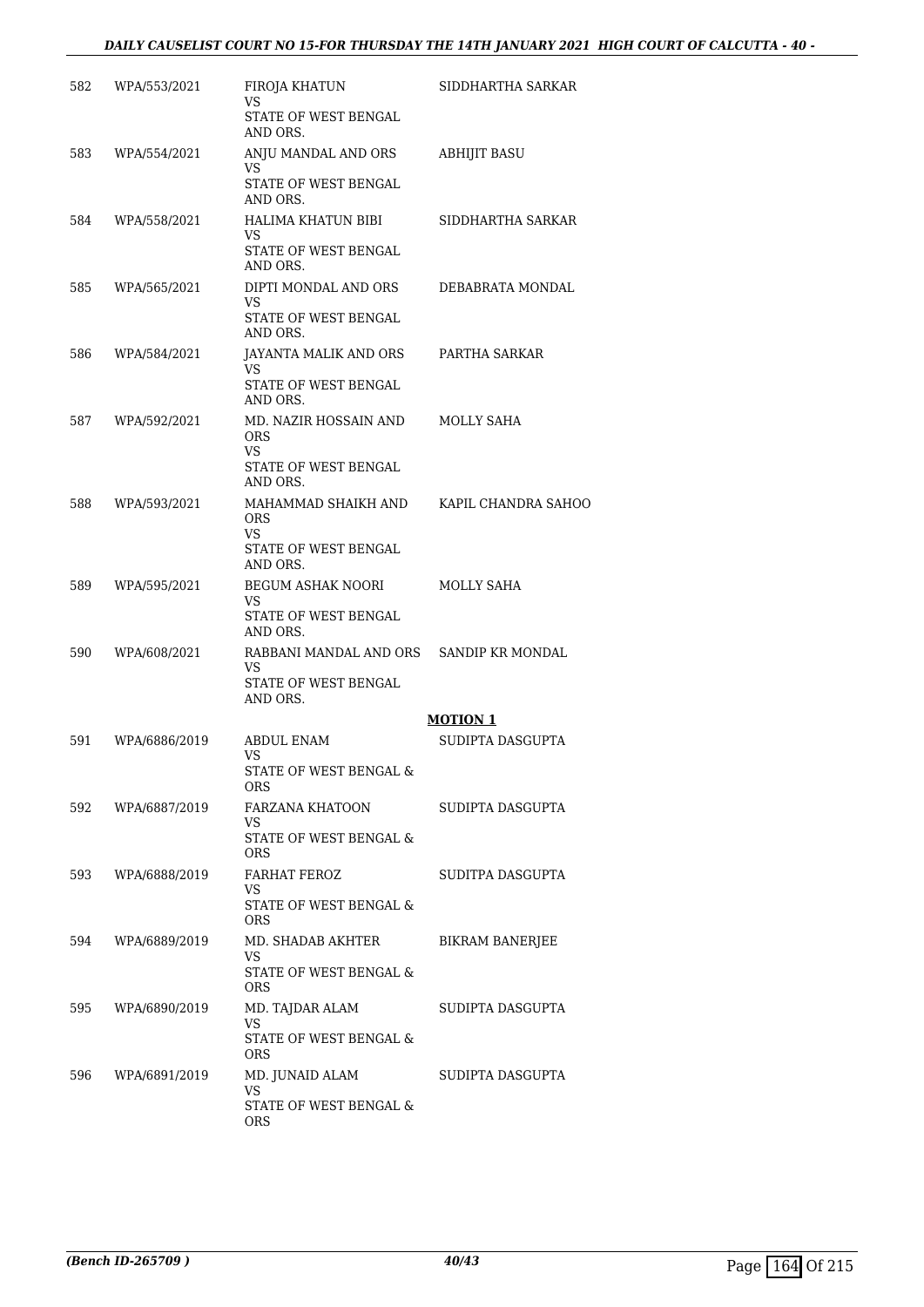# *DAILY CAUSELIST COURT NO 15-FOR THURSDAY THE 14TH JANUARY 2021 HIGH COURT OF CALCUTTA - 41 -*

| 597 | WPA/6892/2019  | MD. ANSAR ALAM<br>VS                                      | SUDIPTA DASGUPTA    |
|-----|----------------|-----------------------------------------------------------|---------------------|
|     |                | STATE OF WEST BENGAL &<br><b>ORS</b>                      |                     |
| 598 | WPA/6898/2019  | MD. AFZAL IMAM<br>VS                                      | SUDIPTA DASGUPTA    |
|     |                | STATE OF WEST BENGAL &<br><b>ORS</b>                      |                     |
| 599 | WPA/6900/2019  | VIKASH SHAW<br>VS                                         | SUDIPTA DASGUPTA    |
|     |                | STATE OF WEST BENGAL &<br><b>ORS</b>                      |                     |
| 600 | WPA/6902/2019  | CHANDRAKANT KESHRI<br>VS                                  | SUDIPTA DASGUPTA    |
|     |                | STATE OF WEST BENGAL &<br><b>ORS</b>                      |                     |
| 601 | WPA/6940/2019  | NASIM AKRAM<br>VS                                         | SUDIPTA DASGUPTA    |
|     |                | STATE OF WEST BENGAL &<br>ORS                             |                     |
| 602 | WPA/6941/2019  | KHALID AFROZ ANSARI<br>VS                                 | SUDIPTA DASGUPTA    |
|     |                | STATE OF WEST BENGAL &<br><b>ORS</b>                      |                     |
| 603 | WPA/1205/2020  | <b>ATANU SAHA &amp; ORS</b><br>VS                         | SAMIRAN MANDAL      |
|     |                | STATE OF WEST BENGAL &<br><b>ORS</b>                      |                     |
| 604 | WPA/7921/2020  | DR. PREMANJAN<br>BHATTACHARJEE<br>VS                      | <b>SUVAM SINHA</b>  |
|     |                | State of West Bengal                                      |                     |
| 605 | WPA/9749/2020  | RINTI BOSE AND ORS<br><b>VS</b>                           | SALONI BHATTACHARYA |
|     |                | STATE OF WEST BENGAL<br>AND ORS.                          |                     |
| 606 | WPA/10234/2020 | KAMANASHIS GOSWAMI<br>VS                                  | RAJENDRA BANERJEE   |
|     |                | THE BIRBHUM INSTITUTE<br>OF ENGINEERING AND<br>TECHNOLOGY |                     |
| 607 | WPA/10274/2020 | NILANJAN BISHNU<br>VS                                     | ALAUDDIN MANDAL     |
|     |                | THE UNION OF INDIA AND<br><b>ORS</b>                      |                     |
| 608 | WPA/10417/2020 | MAIMUNA KHATUN<br>VS                                      | KAMAL KANTA KAR     |
|     |                | STATE OF WEST BENGAL<br>AND ORS.                          |                     |
| 609 | WPA/10546/2020 | DAYAMAY MURMU<br>VS                                       | ARUNAVA PATI        |
|     |                | STATE OF WEST BENGAL<br>AND ORS.                          |                     |
| 610 | WPA/10548/2020 | PARTHA SARATHI PATRA<br>VS<br>State of West Bengal        | ARUNAVA PATI        |
| 611 | WPA/10553/2020 | ALAMGIR MONDAL AND                                        | KUSHAL DAS          |
|     |                | <b>OTHERS</b><br>VS<br>STATE OF WEST BENGAL               |                     |
|     |                | AND ORS.                                                  |                     |
| 612 | WPA/10622/2020 | SUBRATA BASAK<br>VS.                                      | PRAMITA BANERJEE    |
|     |                | STATE OF WEST BENGAL<br>AND ORS.                          |                     |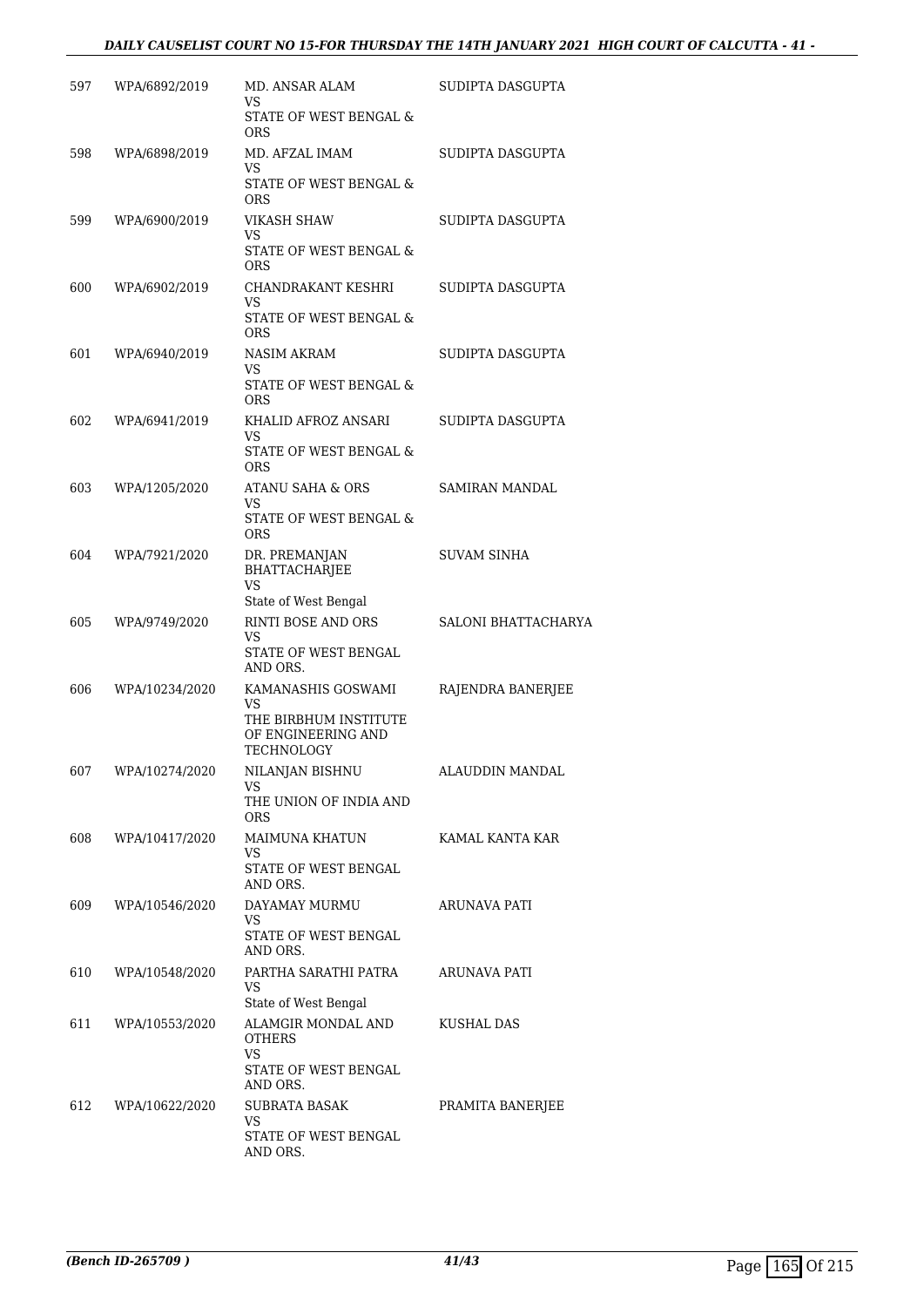| 613 | WPA/10796/2020 | REKHA MAITY<br>VS<br>STATE OF WEST BENGAL<br>AND ORS.                                   | BHASKAR CHANDRA MANNA     |
|-----|----------------|-----------------------------------------------------------------------------------------|---------------------------|
| 614 | WPA/10956/2020 | FIROZ HOSSAIN MOLLA<br>VS<br>STATE OF WEST BENGAL<br>AND ORS.                           | <b>GOLAM MOHAMMAD</b>     |
| 615 | WPA/10958/2020 | SK.JAMSED ALI<br>VS<br>STATE OF WEST BENGAL<br>AND ORS.                                 | <b>GOLAM MOHAMMAD</b>     |
| 616 | WPA/11040/2020 | PARTHA PRATIM MONDAL<br>VS<br>STATE OF WEST BENGAL<br>AND ORS.                          | LAKSHMINATH BHATTACHARYA  |
| 617 | WPA/11046/2020 | SABYASACHI MAHATA AND<br>ANR<br>VS<br>UNION OF INDIA AND ORS.                           | SUDIPTA DASGUPTA          |
| 618 | WPA/11151/2020 | PAPIA CHAKRABORTY<br>VS<br>STATE OF WEST BENGAL                                         | ARGHYA CHAKRABARTI        |
| 619 | WPA/11176/2020 | AND ORS.<br>SAHANA JAMADER<br>VS<br>STATE OF WEST BENGAL                                | <b>BARNALY CHATTERJEE</b> |
| 620 | WPA/11178/2020 | AND ORS.<br>NITA PANDIT<br>VS<br>STATE OF WEST BENGAL                                   | BARNALY CHATTERJEE        |
| 621 | WPA/11180/2020 | AND ORS.<br>SONALI GHOSH<br>VS<br>STATE OF WEST BENGAL                                  | Baidurya Ghosal           |
| 622 | WPA/11193/2020 | AND ORS.<br>ANIMA GHOSH ALIAS<br>ANIMA MONDAL<br>VS<br>STATE OF WEST BENGAL<br>AND ORS. | <b>BARNALY CHATTERJEE</b> |
| 623 | WPA/11215/2020 | TARUN KUMAR SARDAR<br>VS<br>STATE OF WEST BENGAL<br>AND ORS.                            | K.M. HOSSAIN              |
| 624 | WPA/11218/2020 | RANJAN SARDAR<br>VS<br>STATE OF WEST BENGAL<br>AND ORS.                                 | K. M. HOSSAIN             |
| 625 | WPA/11227/2020 | KALPANA SARKAR<br>VS.<br>STATE OF WEST BENGAL<br>AND ORS.                               | SUDIPTA DASGUPTA          |
| 626 | WPA/11248/2020 | SUDESHNA MAITI (MANNA)<br>VS<br>STATE OF WEST BENGAL<br>AND ORS.                        | KAMAL KANTA KAR           |
| 627 | WPA/11269/2020 | ALOK JANA AND ORS<br>VS<br>STATE OF WEST BENGAL<br>AND ORS.                             | UTAM BANERJEE             |
| 628 | WPA/11296/2020 | MD EJAJ AHMED AND ORS<br>VS.<br>STATE OF WEST BENGAL<br>AND ORS.                        | GOPA BISWAS               |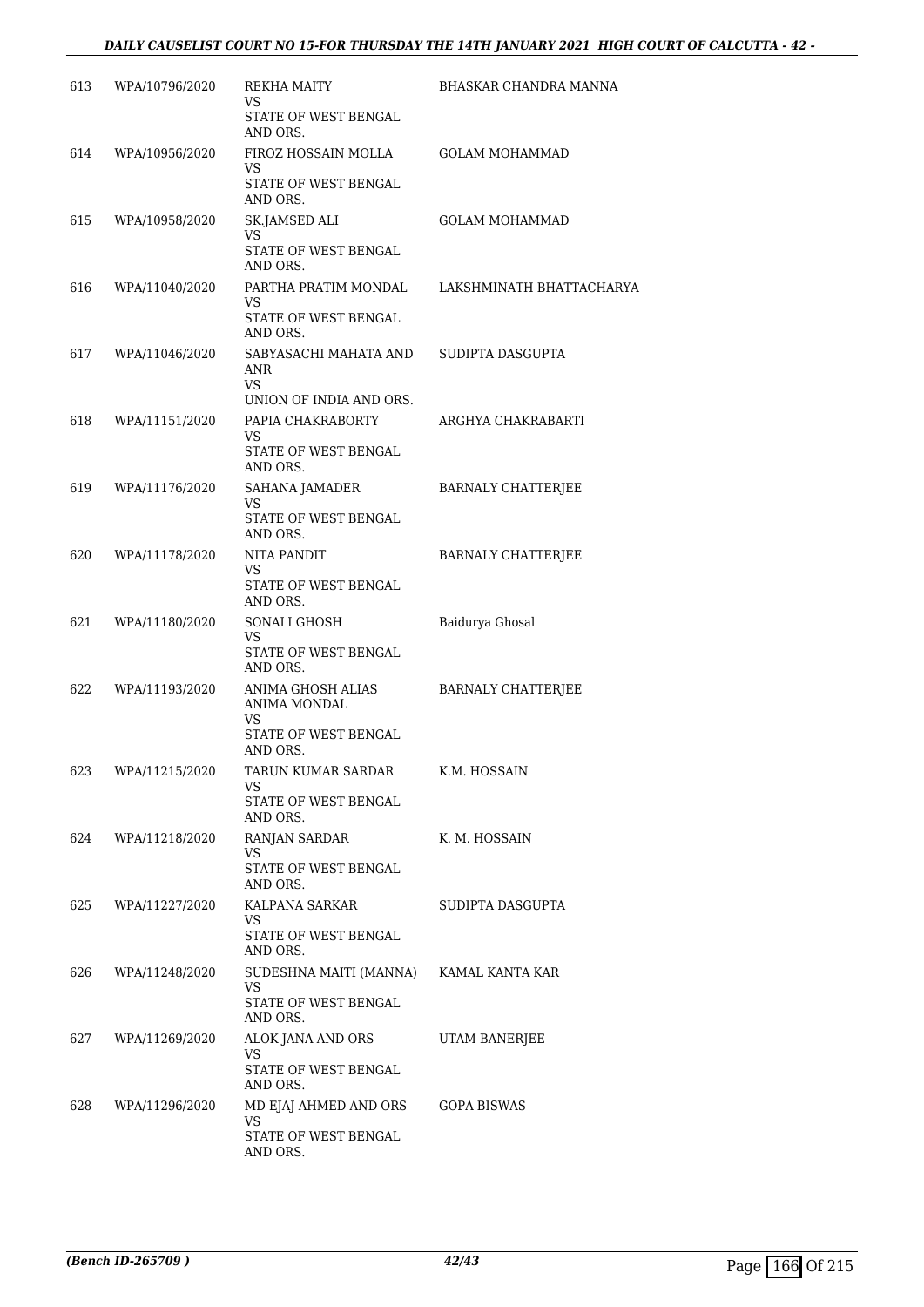# *DAILY CAUSELIST COURT NO 15-FOR THURSDAY THE 14TH JANUARY 2021 HIGH COURT OF CALCUTTA - 43 -*

| 629 | WPA/11317/2020 | RAM KRISHNA MALIK AND<br><b>ORS</b><br>VS<br>STATE OF WEST BENGAL<br>AND ORS. | TIRTHANKAR DEY   |
|-----|----------------|-------------------------------------------------------------------------------|------------------|
| 630 | WPA/11376/2020 | <b>BISWANATH DE</b><br>VS<br>STATE OF WEST BENGAL<br>AND ORS.                 | ARUP KUMAR SAHOO |
| 631 | WPA/11381/2020 | SRIDIPTA CHATTERJEE<br>VS<br>State of West Bengal AND<br><b>ANOTHER</b>       | PAYEL GHOSH      |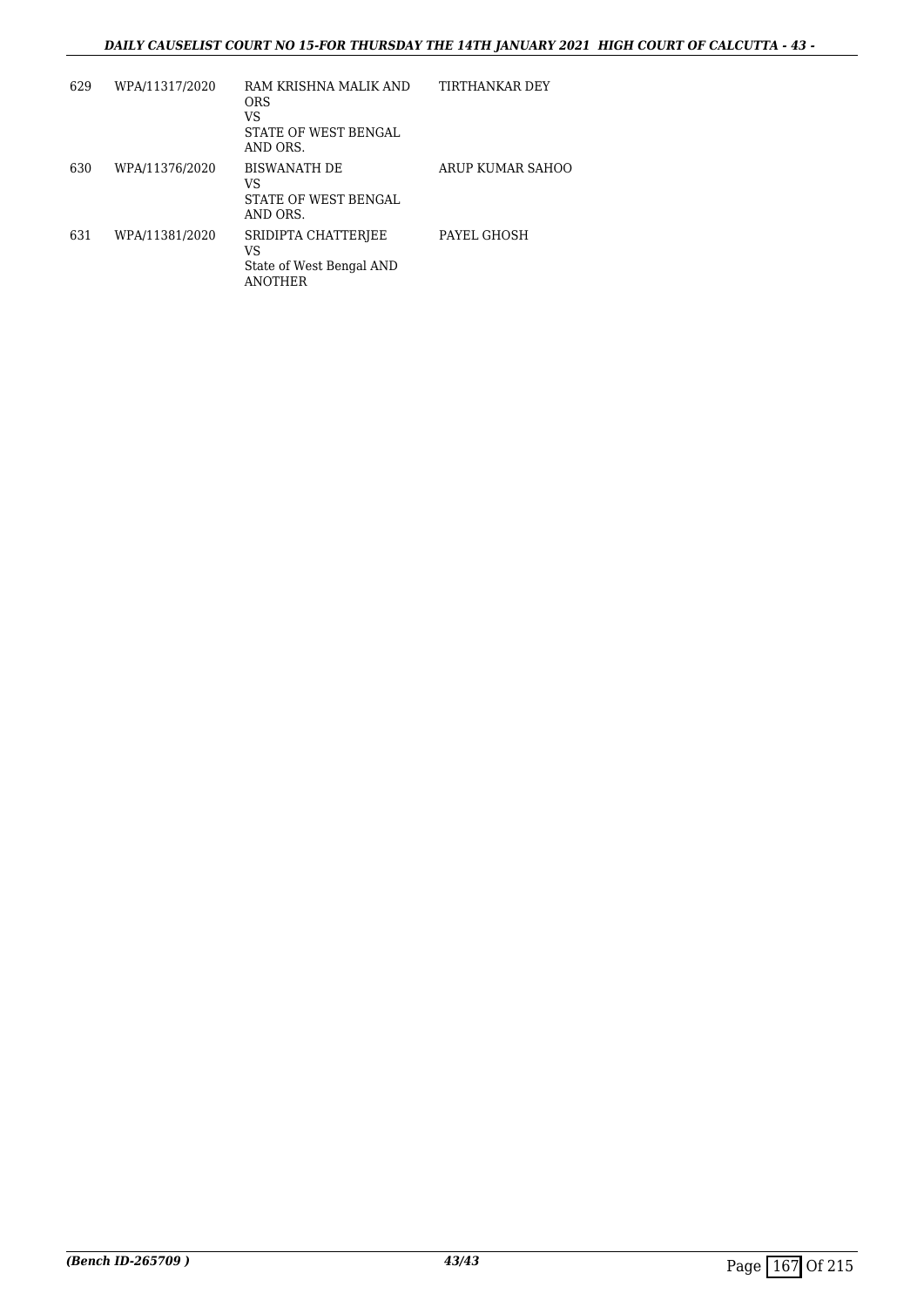

# In The High Court at Calcutta

# **Appellate Side**

**DAILY CAUSELIST For Thursday The 14th January 2021**

**COURT NO. 19**

**SINGLE BENCH (SB - IX)**

**AT 10:45 AM**

**HON'BLE JUSTICE SHAMPA SARKAR**

**(VIA VIDEO CONFERENCE) ON AND FROM MONDAY, THE IITH JANUARY 2021 - ADMISSION AND HEARING OF CIVIL REVISION APPLICATIONS AND APPLICATIONS UNDER ARTICLE 227 OF THE CONSTITUTION INCLUDING APPLICATIONS CONNECTED THERETO [EXCLUDING CIVIL REVISIONS ARISING OUT OF TESTAMENTARY AND EJECTMENT / EVICTION SUITS AND PUBLIC PREMISES (UNAUTHORISED OCCUPANTS) ACT, 1971 SPECIAL NOTE : TODAY "UPON MENTIONING" MATTERS WILL BE TAKEN UP FIRST. THEREAFTER "NEW MOTION" AND " MOTION" WILL BE TAKEN UP. IF THE HEARING MATTERS ARE EXHAUSTED, THEREAFTER 'MOTION' WILL BE TAKEN UP. NOTE : MENTIONING ONLY ON MONDAYS AND FRIDAYS AT THE FIRST SITTING OF THE COURT. NOTE: MATTERS WILL BE TAKEN UP THROUGH PHYSICAL HEARING ONLY WHEN BOTH THE PARTIES ARE AGREED.**

|                | <b>TO BE MENTIONED</b> |                                                                           |                                     |  |
|----------------|------------------------|---------------------------------------------------------------------------|-------------------------------------|--|
| $\mathbf{1}$   | WPA/5283/2019          | <b>BHABANI SANKAR ROY</b><br>VS.<br>STATE OF WEST BENGAL &<br><b>ORS</b>  | DIP JYOTI<br><b>CHAKRABORTY</b>     |  |
|                |                        | IA NO: CAN/1/2020(Old No:CAN/5619/2020), CAN/2/2020(Old No:CAN/5620/2020) |                                     |  |
| $\overline{2}$ | WPA/21813/2019         | <b>KRISHNA DAS</b><br>VS<br>W.B.S.E.D.C.L. & ORS                          | <b>SAMAPTI ROY</b>                  |  |
|                | IA NO: CAN/1/2020      |                                                                           |                                     |  |
| 3              | WPA/6181/2020          | AMALENDU MONDAL<br>VS.<br>STATE OF WEST BENGAL &<br><b>ORS</b>            | <b>ASIS</b><br><b>BHATTACHARYYA</b> |  |
|                |                        | <b>TOP</b>                                                                |                                     |  |
| 4              | CO/765/2020            | <b>SK JAYNAL</b><br><b>VS</b><br>SITANATH MAJI0                           | <b>SUBRATA SANTRA</b>               |  |
|                | <b>UPON MENTIONING</b> |                                                                           |                                     |  |
| 5              | CO/4152/2019           | ASRAF ALI MOLLA<br>VS.<br>G.M, METRO RLY, KOL.                            | ANINDA<br><b>BHATTACHARYA</b>       |  |
|                | IA NO: CAN/1/2020      |                                                                           |                                     |  |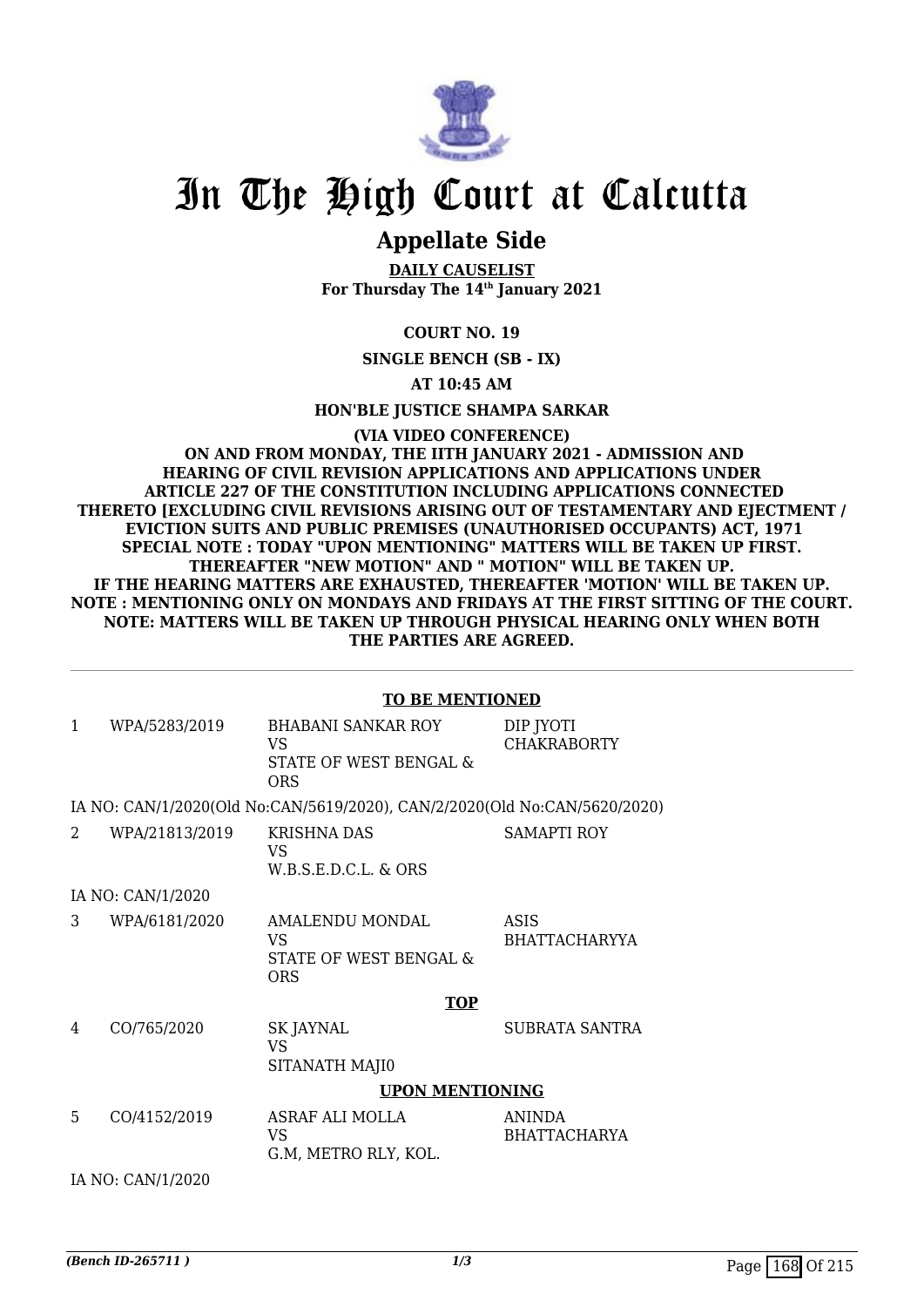| 6  | CO/990/2020  | <b>HRISHIKESH MAITY</b><br><b>VS</b><br><b>BULU GUPTA &amp; ORS</b>                          | <b>SUMITRA DAS</b>                       |
|----|--------------|----------------------------------------------------------------------------------------------|------------------------------------------|
| 7  | CO/1445/2020 | <b>ABID ANSARI</b><br><b>VS</b><br>JAMUNA PRASAD KESHRI<br><b>AND ORS</b>                    | <b>ARUP KRISHNA DAS</b>                  |
|    |              | <b>NEW MOTION</b>                                                                            |                                          |
| 8  | CO/643/2020  | ARINDAM CHATTOPADHYAY<br>& ANR<br><b>VS</b><br><b>ANITA LAHIRI &amp; ORS</b>                 | PROSENJIT<br><b>MUKHERJEE</b>            |
| 9  | CO/1441/2020 | DR. TANMOY<br>MUKHOPADHYAY<br><b>VS</b><br>SASWATI MUKHOPADHYAY<br><b>NEE CHAKRABORTY</b>    | SOMNATH ROY<br><b>CHOWDHURY</b>          |
| 10 | CO/1591/2020 | DILIP KUAMR BAJAJ AND<br>ANR<br><b>VS</b><br><b>GENERAL MANAGER</b><br>METRO RAILWAY KOLKATA | TAPAN COOMAR DEY                         |
| 11 | CO/11/2021   | DEBABBRATA PAL<br><b>VS</b><br><b>SMT SWATI PAL</b>                                          | <b>TIRTHANKAR ROY</b>                    |
| 12 | CO/21/2021   | DAMODAR DAS DAGA<br><b>VS</b><br>SMT NILIMA LAHIRI ALIAS<br>NUPUR LAHIRI AND OR              | <b>TEESHAM DAS</b>                       |
| 13 | CO/54/2021   | NIRANJAN BAIRAGI<br><b>VS</b><br>KALIPADA BAIRAGI                                            | <b>SUPRABHAT</b><br><b>BHATTACHARYYA</b> |
| 14 | CO/56/2021   | ANWESHA<br>CHATTOPADHYAY<br>VS<br><b>ANNADA PRASAD</b>                                       | PRABIR ADHYA                             |
| 15 | CO/58/2021   | SARIKA SAHA<br>VS<br>RANJI SAHA                                                              | SAPTARSHI KUMAR<br>MAI.                  |
| 16 | CO/59/2021   | <b>BIMAL SANKAR NANDA</b><br><b>VS</b><br>RABI SANKAR NANDA                                  | <b>SOUMITA GHOSH</b>                     |
| 17 | CO/64/2021   | PARTHA PROTIM<br><b>BHATTACHARYYA</b><br><b>VS</b><br>SOMA BHATTACHARYYA                     | PROBAL SARKAR                            |
| 18 | CO/65/2021   | KEDAR SAMANTA AND ANR<br><b>VS</b><br>NAGENDRA NATH<br><b>SAMANTA AND ORS</b>                | ARITRA SHANKAR<br><b>RAY</b>             |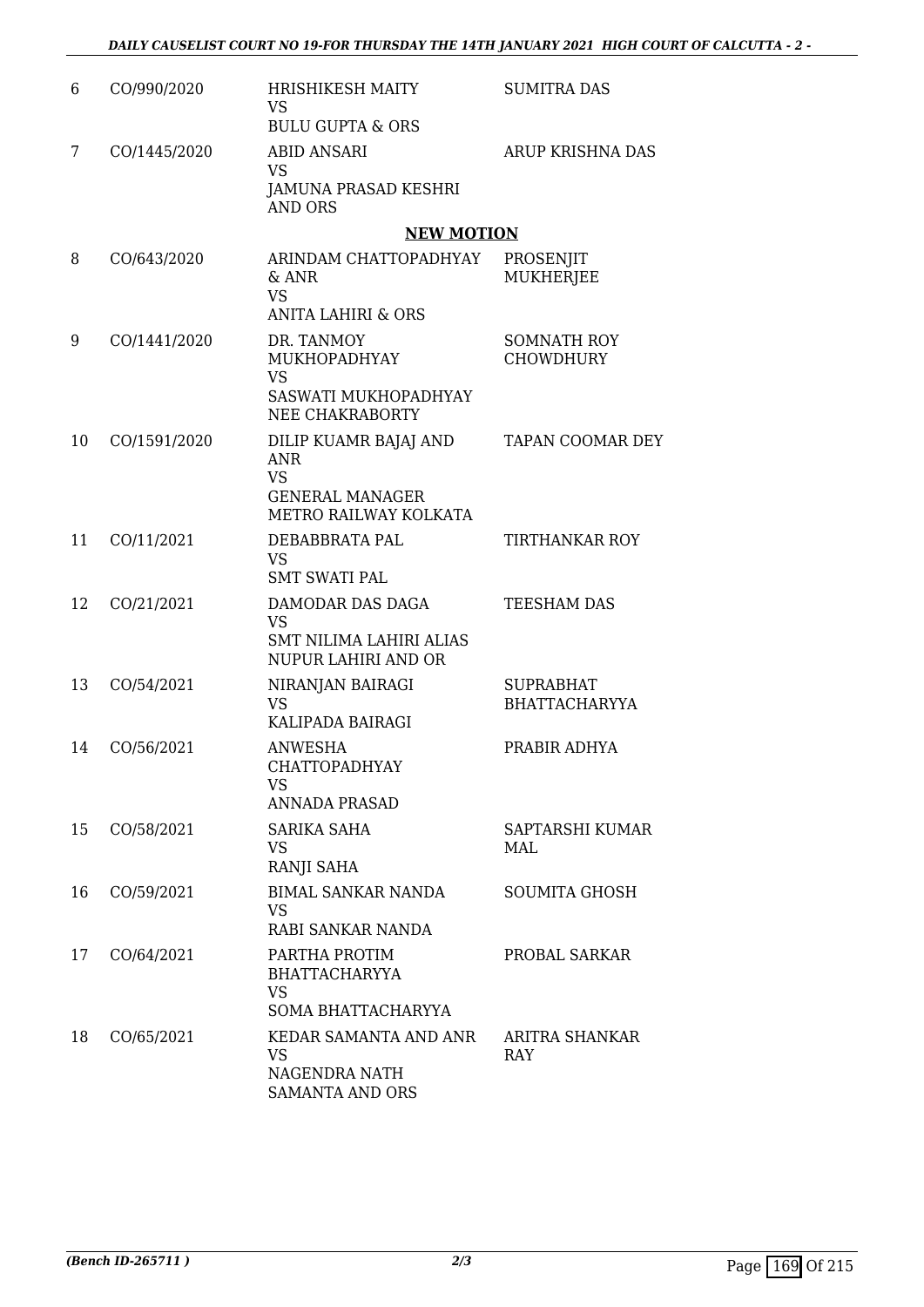| 19 | CO/66/2021   | SUBODH KUMAR SAMANTA<br>VS.<br>SECRETARY, W.B.S.E.D.C.L.<br>AND ANR           | VASWATI<br><b>CHAKRABORTY</b> |
|----|--------------|-------------------------------------------------------------------------------|-------------------------------|
| 20 | CO/67/2021   | ANITA GUPTA<br>VS.<br>PARTHA PRIYA CHATTERJEE<br>AND ORS                      | <b>IFTEKAR MUNSHI</b>         |
| 21 | CO/68/2021   | TIRTHA SARATHI ADHIKARY<br>VS<br><b>SOMA ADHIKARY</b>                         | <b>ARKA BANERJEE</b>          |
|    |              | <b>ADJOURNED MOTIONS</b>                                                      |                               |
| 22 | CO/1027/2020 | ATISH GHOAH & ANR<br>VS.<br>JANASEVAK TRUST & ORS                             | DYUTISREE DAS SOM             |
| 23 | CO/1028/2020 | ATISH GHOSH & ANR<br>VS<br>JANASEVAK TRUST & ORS                              | DYUTISREE DAS SOM             |
| 24 | CO/1029/2020 | <b>ATISH GHOSH &amp; NAR</b><br><b>VS</b><br><b>JANASEVAK TRUST &amp; ORS</b> | DYUTISRE DAS SOM              |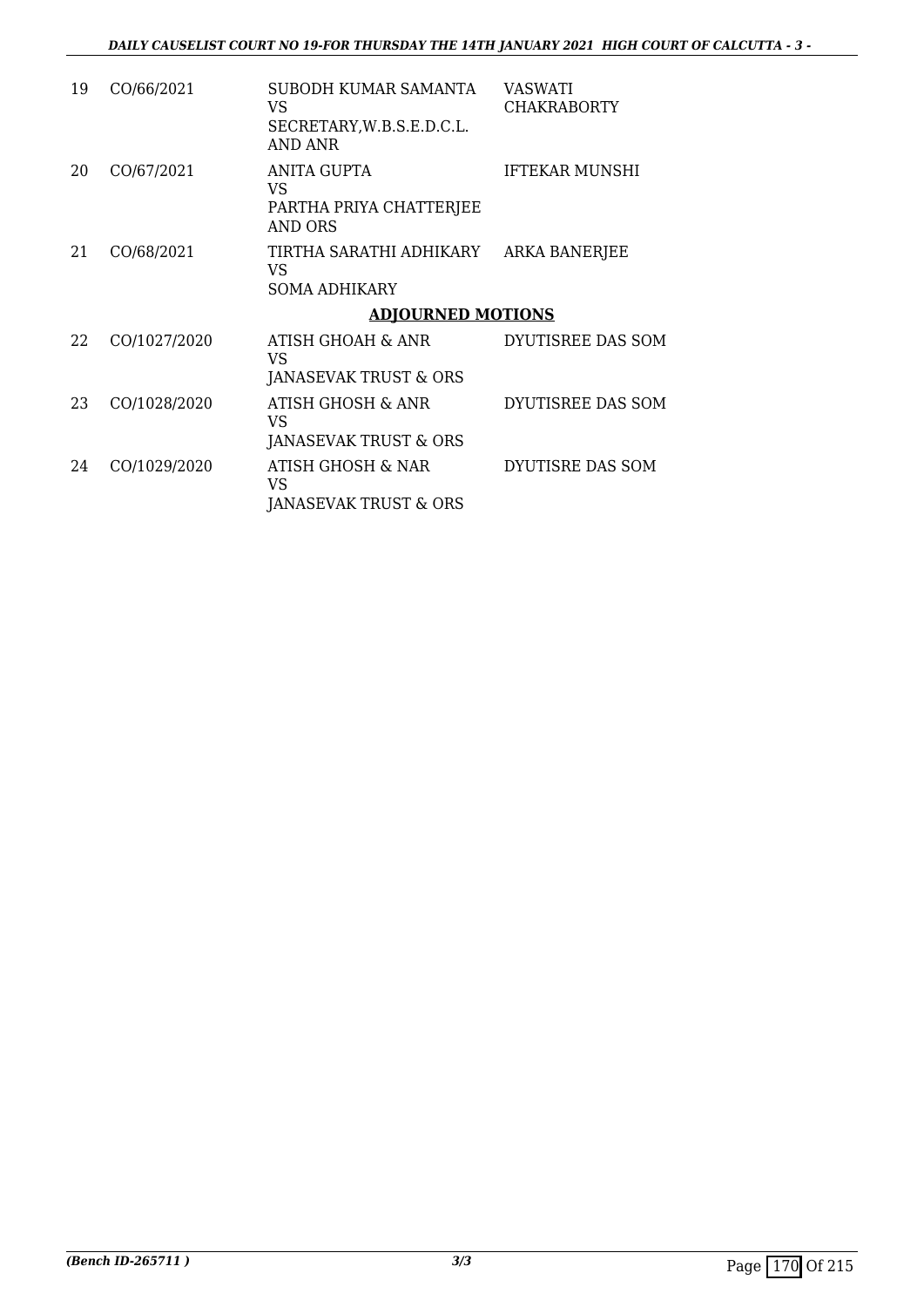

# In The High Court at Calcutta

# **Appellate Side**

**DAILY CAUSELIST For Thursday The 14th January 2021**

**COURT NO. 10 SINGLE BENCH (SB - X) AT 10:45 AM HON'BLE JUSTICE RAVI KRISHAN KAPUR (VIA VIDEO CONFERENCE)** 

#### **ON AND FROM MONDAY, THE 11TH JANUARY, 2021 - MATTERS (MOTIONS & HEARING) UNDER ARTICLE 226 OF THE CONSTITUTION RELATING TO MADHYAMIK SIKSHYA KENDRA, INCLUDING APPLICATIONS CONNECTED THERETO;**

**MATTERS (MOTION & HEARING) UNDER ARTICLE 226 OF THE CONSTITUTION RELATING TO RESIDUARY UNDER GROUP IX RELATING TO PUBLIC PREMISES (UNAUTHORISED OCCUPANTS) ACT, 1971 INCLUDING APPLICATION CONNECTED THERETO;**

**MATTERS (MOTION & HEARING) UNDER ARTICLE 226 OF THE CONSTITUTION OF INDIA RELATING TO CO-OPERATIVE SOCIETIES UNDER GRUP V (EXCLUDING SERVICE MATTERS) AND APPLICATIONS CONNECTED THERETO;**

**HEARING OF WRIT PETITIONS IRRESPECTIVE OF CLASSIFICATION AND APPLICATIONS CONNECTED THERETO;**

#### **NOTE : MATTERS WILL BE TAKEN UP THROUGH PHYSICAL HEARING WHEN BOTH THE PARTIES ARE AGREED.**

#### **TO BE MENTIONED**

| 1   | WPA/2714/2009                                | <b>JOYDEV GHOSH</b><br>VS<br>STATE OF WEST BENGAL &<br><b>ORS</b> | <b>GOURANGA KUMAR</b><br><b>DAS</b> |
|-----|----------------------------------------------|-------------------------------------------------------------------|-------------------------------------|
|     |                                              | IA NO: CAN/1/2014(Old No:CAN/1189/2014), CAN/2/2020               |                                     |
| 2   | WPA/1483/2013                                | BIPAD RANJAN MANDAL &<br>ORS.<br>VS<br>STATE OF W.B. & ORS.       | AMAR MITRA                          |
| wt3 | WPA/16385/2013                               | RUPALI KAR<br>VS<br>STATE OF WEST BENGAL &<br><b>ORS</b>          | NARAYAN CHANDRA<br><b>BHANDARY</b>  |
|     | LA NO. CANIJI (2014) OLA No.CANIGO 24 (2014) |                                                                   |                                     |

IA NO: CAN/1/2014(Old No:CAN/6934/2014)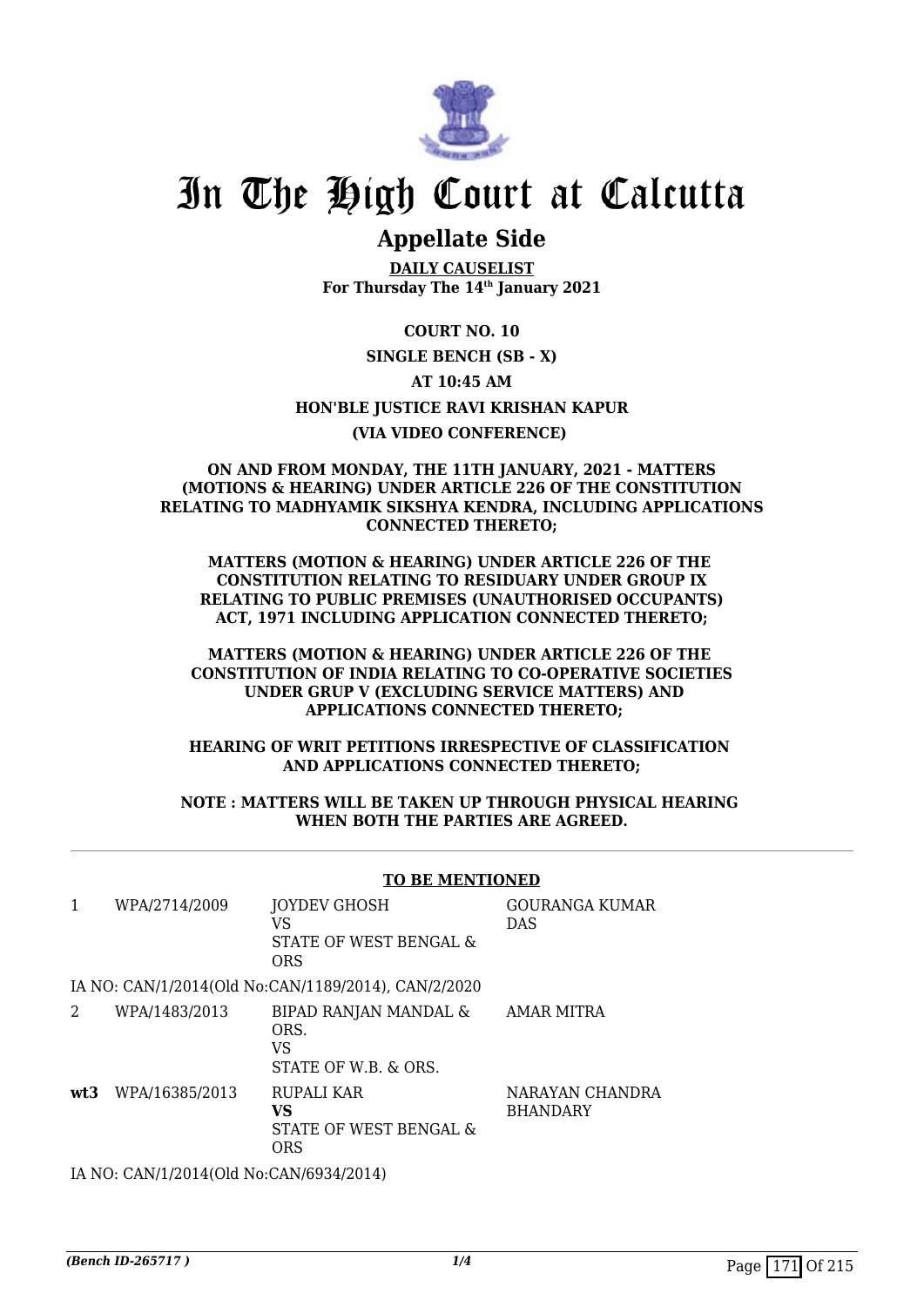|     | wt4 WPA/16387/2013                      | JAYDEB GHOSH<br>VS<br><b>STATE OF WEST BENGAL &amp;</b><br><b>ORS</b>                                                    | NARAYAN CHANDRA<br><b>BHANDARY</b> |
|-----|-----------------------------------------|--------------------------------------------------------------------------------------------------------------------------|------------------------------------|
|     | IA NO: CAN/1/2014(Old No:CAN/6936/2014) |                                                                                                                          |                                    |
|     | wt5 WPA/1798/2013                       | ANANGA MOHAN DAS &<br><b>ANR</b><br><b>VS</b><br><b>STATE &amp; ORS</b>                                                  | LUTFUL HAQUE                       |
|     | IA NO: CAN/1/2013(Old No:CAN/4475/2013) |                                                                                                                          |                                    |
|     | wt6 WPA/1802/2013                       | DHAWAJADHARI MONDAL & LUTFUL HAQUE<br><b>ORS</b><br><b>VS</b><br><b>STATE &amp; ORS</b>                                  |                                    |
|     | IA NO: CAN/1/2013(Old No:CAN/4482/2013) |                                                                                                                          |                                    |
|     | wt7 WPA/1806/2013                       | PEER BOX & ORS<br><b>VS</b><br><b>STATE &amp; ORS</b>                                                                    | LUTFUL HAQUE                       |
|     | IA NO: CAN/1/2013(Old No:CAN/4466/2013) |                                                                                                                          |                                    |
|     | wt8 WPA/1808/2013                       | MD LIAKAT ALI & ANR<br><b>VS</b><br><b>STATE &amp; ORS</b>                                                               | LUTFUL HAQUE                       |
| wt9 | WPA/22140/2013                          | KAMALESH SAHA<br><b>VS</b><br>STATE OFW B & ORS                                                                          | NARAYAN CHANDRA<br><b>BHANDARY</b> |
|     | IA NO: CAN/1/2014(Old No:CAN/2476/2014) |                                                                                                                          |                                    |
|     | wt10 WPA/9692/2013                      | KALYAN KR MUKHERJEE &<br><b>ORS</b><br><b>VS</b><br><b>STATE &amp; ORS</b>                                               | NARAYAN CHANDRA<br><b>BHANDARY</b> |
|     | IA NO: CAN/2/2015(Old No:CAN/8196/2015) |                                                                                                                          |                                    |
| 11  | WPA/2028/2018                           | STAR ABASAN PVT LTD &<br>ANR<br>VS<br>STATE OF WEST BENGAL &<br><b>ORS</b>                                               | S NANDY                            |
| 12  | WPA/5949/2020                           | <b>SPS STEELS ROLLING</b><br>MILLS LTD. & ORS.<br><b>VS</b><br>THE ASANSOL DURGAPUR<br>DEVELOPMENT AUTHORITY<br>$&$ ORS. | <b>SINTHIA BALA</b>                |
|     | IA NO: CAN/1/2020(Old No:CAN/4097/2020) |                                                                                                                          |                                    |
| 13  | WPA/6605/2020                           | UNIVERSAL SEAPOR<br>PVT.LTD<br><b>VS</b><br>TARIFF AUTHORITY FOR<br><b>MAJOR PORTS&amp; ORS</b>                          | VIKRAM WADEHRA                     |
|     | IA NO: CAN/1/2020(Old No:CAN/5422/2020) |                                                                                                                          |                                    |

# **MOTION**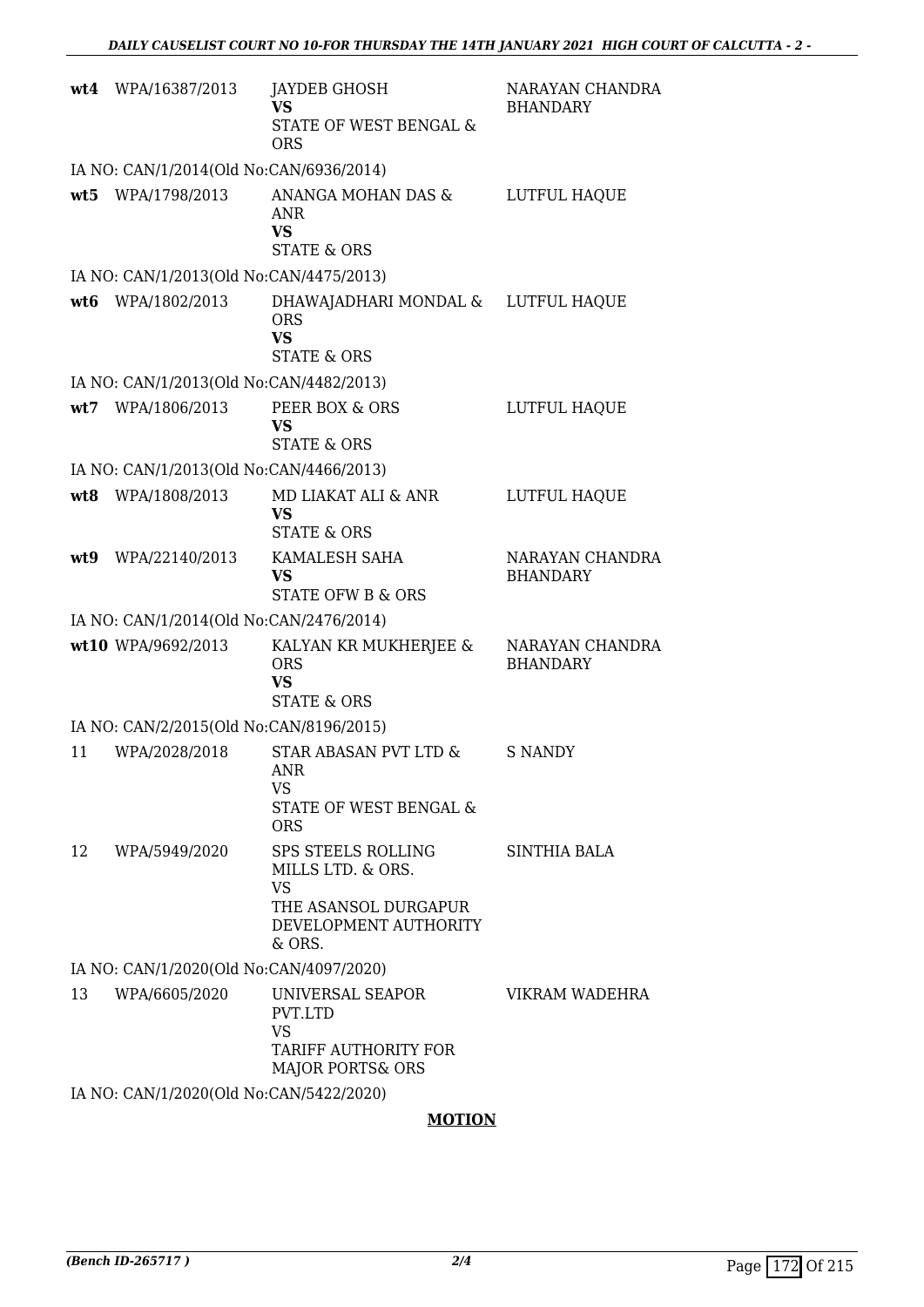| 14 | WPA/7196/2020     | BABY MUKHERJEE ANR ANR TAPAS DATTA<br><b>VS</b><br><b>REGISTRAR OF CO</b><br>OPERATIVE SOCIETY AND<br><b>ORS</b>         |                                                                                           |
|----|-------------------|--------------------------------------------------------------------------------------------------------------------------|-------------------------------------------------------------------------------------------|
|    | IA NO: CAN/1/2020 |                                                                                                                          |                                                                                           |
| 15 | WPA/10122/2020    | TAPAN KANTI JODDAR<br><b>VS</b><br>THE ASSISTANT REGISTRAR<br>OF CO-OPERATIVE<br>SOCIETIES, SOUTH 24<br>PARGANAS AND ORS | <b>PUJA BERIWAL</b>                                                                       |
| 16 | WPA/11352/2020    | MD JAMIRUDDIN<br><b>VS</b><br>STATE OF WEST BENGAL<br>AND ORS.                                                           | <b>ASDIF DEWAN</b>                                                                        |
| 17 | WPA/1101/2021     | JAGMOHAN PRASAD GUPTA<br><b>VS</b><br>SOUTH EASTERN RAILWAY<br><b>AND ORS</b>                                            | <b>IRESH PAUL</b>                                                                         |
|    |                   | <b>PART HEARD MATTERS</b>                                                                                                |                                                                                           |
| 18 | WPA/2570/2020     | DALGOBINDA DEOGHORIA<br><b>VS</b><br>STATE OF WEST BENGAL &<br><b>ORS</b>                                                | NIBEDITA PAL                                                                              |
|    |                   | <b>FOR HEARING</b>                                                                                                       |                                                                                           |
| 19 | WPA/19192/2003    | EASTERN COALFIELDS LTD.<br><b>VS</b><br><b>SAHDEO BOURI</b>                                                              | PARTHA BASU                                                                               |
| 20 | WPA/19687/2003    | EASTERN COALFIELDS LTD.<br><b>VS</b><br><b>HARI PRASAD</b>                                                               | PARTHA BASU                                                                               |
| 21 | WPA/2329/2004     | <b>HARI SINGH</b><br>VS.<br>COAL INDIA LIMITED                                                                           | PULAK LAHIRI                                                                              |
|    |                   | No:CAN/4792/2010), CAN/4/2014(Old No:CAN/6728/2014)                                                                      | IA NO: CAN/1/2007(Old No:CAN/4879/2007), CAN/2/2010(Old No:CAN/4791/2010), CAN/3/2010(Old |
| 22 | WPA/17401/2007    | DR. B.P. SMANTARAY<br><b>VS</b><br><b>BOARE OF TRUSTEES,</b><br>KOLKATA PORT TRUST                                       | MD. HOSSAIN                                                                               |
|    |                   | IA NO: CAN/1/2015(Old No:CAN/8479/2015), CAN/3/2020(Old No:CAN/2077/2020)                                                |                                                                                           |
| 23 | WPA/9163/2011     | P.K. GHOSH<br>VS<br>CENTRAL BANK OF INDIA &<br><b>ORS</b>                                                                | <b>SUNIL KUMAR PAL</b>                                                                    |
| 24 | WPA/21843/2012    | DEBLINA SAHA<br><b>VS</b><br>INDIAN OIL CORPORATION<br>& ORS.                                                            | PARTHA PRATIM ROY                                                                         |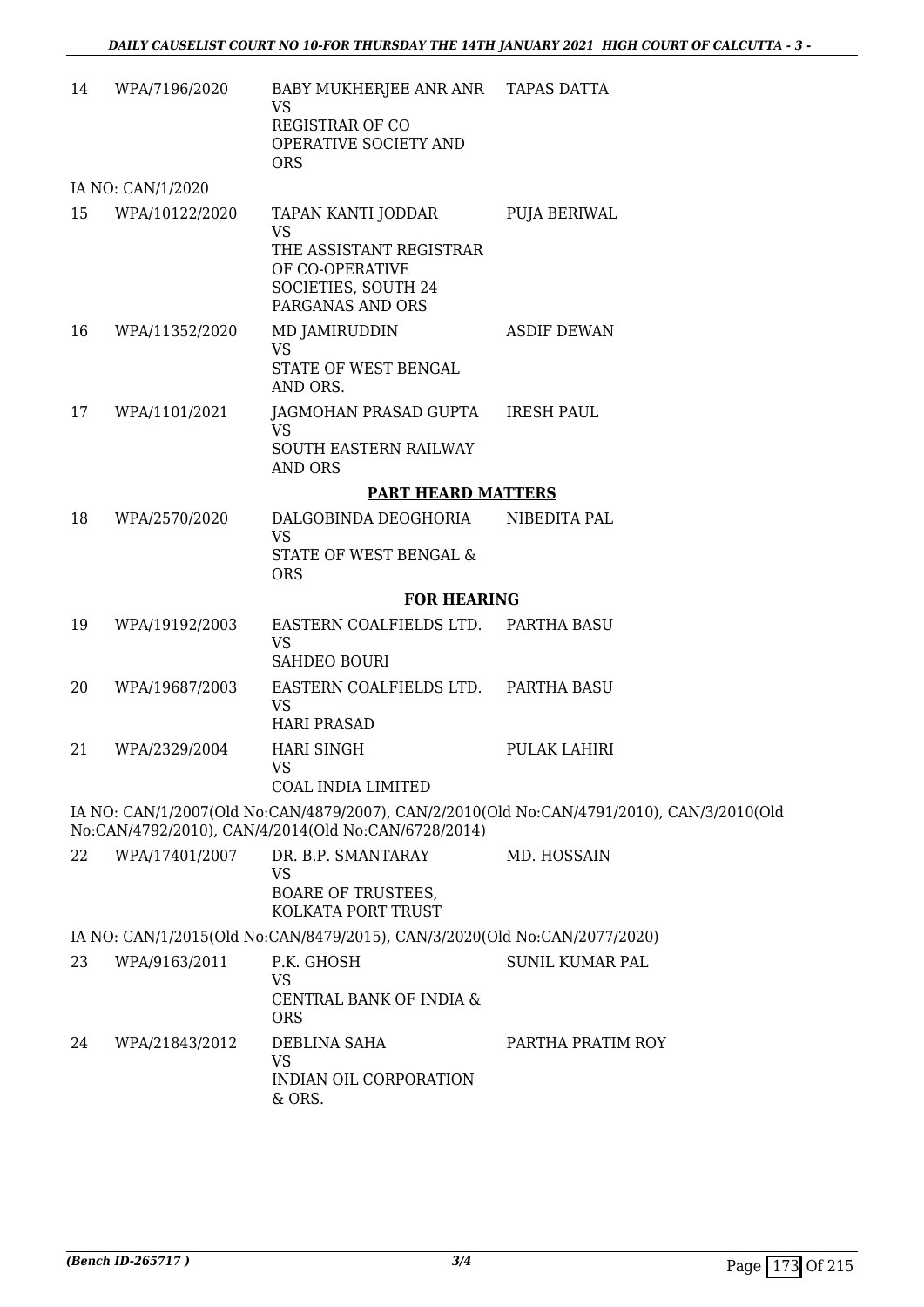| 25 | WPA/20733/2013 | SIBSANKAR KAMILA<br><b>VS</b><br>STATE OF WEST BENGAL &<br><b>ORS</b>                                                           | SANAT CHOWDHURI                         |
|----|----------------|---------------------------------------------------------------------------------------------------------------------------------|-----------------------------------------|
| 26 | WPA/27665/2013 | CALCUTTA MINT EMPL<br><b>UNION &amp; ANR</b><br><b>VS</b><br><b>SECURITY PRINTING &amp;</b><br>MINTING CO OF INDIA LTD<br>& ORS | KALLAL SAHA                             |
| 27 | WPA/19609/2014 | SOVA RANI MONDAL @<br><b>SOVA RANI HALDAR</b><br><b>VS</b><br>STATE OF WEST BENGAL &<br><b>ORS</b>                              | SUDIPTA DASGUPTA                        |
| 28 | WPA/7771/2015  | <b>NILKAMAL DAS</b><br><b>VS</b><br>UNION OF INDIA & ORS                                                                        | PRASANTA KUMAR<br><b>PAKRASHI</b>       |
| 29 | WPA/25589/2015 | <b>DIPAK KUMAR BASU</b><br>VS<br>STATE OF WEST BENGAL &<br><b>ORS</b>                                                           | <b>JUIN DUTTA</b><br><b>CHAKRABORTY</b> |
| 30 | WPA/13237/2016 | <b>AYAN SEN</b><br><b>VS</b><br>STATE OF WEST BENGAL &<br><b>ORS</b>                                                            | <b>BRATIN KUMAR DEY</b>                 |
| 31 | WPA/16394/2017 | GULSHAN KUMAR KHANNA<br><b>VS</b><br>UNION OF INDIA & ORS                                                                       | <b>SUBRATA</b><br><b>BHATTACHARJYA</b>  |
| 32 | WPA/20935/2018 | <b>SARMILA DEY &amp; ORS</b><br><b>VS</b><br>CENTRAL BOARD OF<br><b>SECONDARY EDUCATION &amp;</b><br><b>ORS</b>                 | A. BHATTACHARYA                         |
| 33 | WPA/24593/2018 | SABYASACHI SENGUPTA<br>VS<br>THE BOARD OF TRUSTEES<br>FOR THE PORT OF<br><b>CALCUTTA &amp; ORS</b>                              | SWATI AGARWAL                           |
| 34 | WPA/9657/2019  | SAYAN BHATTACHARYA<br>VS<br>THE INDIAN MUSEUM &<br><b>ANR</b>                                                                   | <b>RAMIJ MUNSI</b>                      |
| 35 | WPA/16910/2019 | MUNNA MISHRA & ORS<br><b>VS</b><br>STATE OF WEST BENGAL&<br><b>ORS</b>                                                          | KAKALI DUTTA                            |

IA NO: CAN/1/2020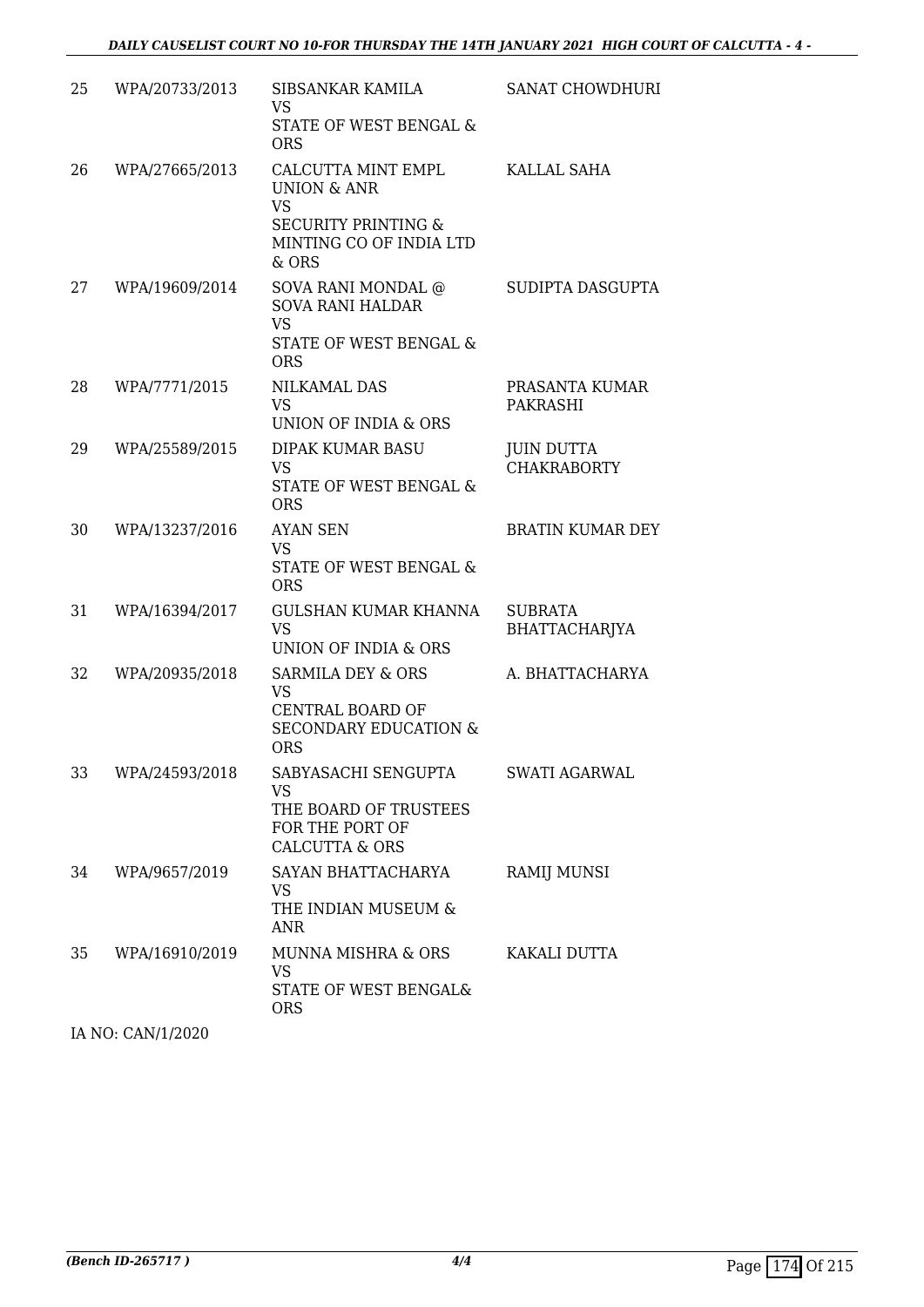

# In The High Court at Calcutta

# **Appellate Side**

**DAILY CAUSELIST For Thursday The 14th January 2021**

> **COURT NO. 23 SINGLE BENCH (SB - XI)**

> > **AT 10:45 AM**

#### **HON'BLE JUSTICE ARINDAM MUKHERJEE**

**(VIA VIDEO CONFERENCE)** 

**ON AND FROM MONDAY, THE 11TH JANUARY, 2021 - MATTERS (MOTION & HEARING) UNDER ARTICLE 226 OF THE CONSTITUTION RELATING TO RESIDUARY UNDER GROUP IX (ELECTRICITY ONLY) INCLUDING APPLICATIONS CONNECTED THERETO.**

**MATTERS (MOTION & HEARING) RELATING TO REVENUE AND TAX LAWS (EXCLUDING LAND REVENUE) UNDER GROUP IV INCLUDING APPLICATIONS CONNECTED THERETO;**

**HEARING OF CIVIL REVISION APPLICATIONS AND APPLICATIONS UNDER ARTICLE 227 OF THE CONSTITUTION INCLUDING APPLICATIONS CONNECTED THERETO.**

**IF NO ONE APPEARS FOR THE PETITIONER FOR TWO CONSECUTIVE DATES, MATTERS WILL BE TAKEN UP IN THEIR ABSENCE.**

**NOTE : APPELLATE SIDE MATTERS WILL BE TAKEN UP FIRST.**

**ORIGINAL SIDE MATTERS WILL BE TAKEN UP FROM 2 :00 P.M. AFTER COMPLETION OF ORIGINAL SIDE MATTERS,IF TIME PERMITS APPELLATE SIDE GROUP IV MATTERS WILL BE TAKEN UP.**

**NOTE : 1. MATTERS WILL BE TAKEN UP THROUGH PHYSICAL HEARING WHEN BOTH THE PARTIES ARE AGREED.**

**NOTE : 2. NO MENTIONING OF HEARING MATTERS FOR INCLUSION.**

#### **NOTE : 3. MATTERS MARKED AS LAST CHANCE SHALL BE TAKEN UP FIRST & IF NO ONE APPEARS MATTER SHALL BE DISMISSED.**

|   |                | (GROUP - IX ELECTRICITY)                                  |                            |  |
|---|----------------|-----------------------------------------------------------|----------------------------|--|
| 1 | WPA/21019/2019 | RAJU SAROJ & ANR<br>VS<br>CESC LTD & ORS                  | <b>BIDYUT BARAN BISWAS</b> |  |
| 2 | WPA/21077/2019 | PRABHAT GHOSH<br>VS<br>THE WBSEDC LTD & ORS               | ATANU BISWAS               |  |
| 3 | WPA/21203/2019 | <b>FAZLUL RAHAMAN</b><br>VS<br>STATE OF WEST BENGAL & ORS | PINTU KARAR                |  |
| 4 | WPA/21213/2019 | SANJIB DIGER<br>VS<br>CESC LTD & ORS                      | ROHIT BANERJEE             |  |

### **MOTION**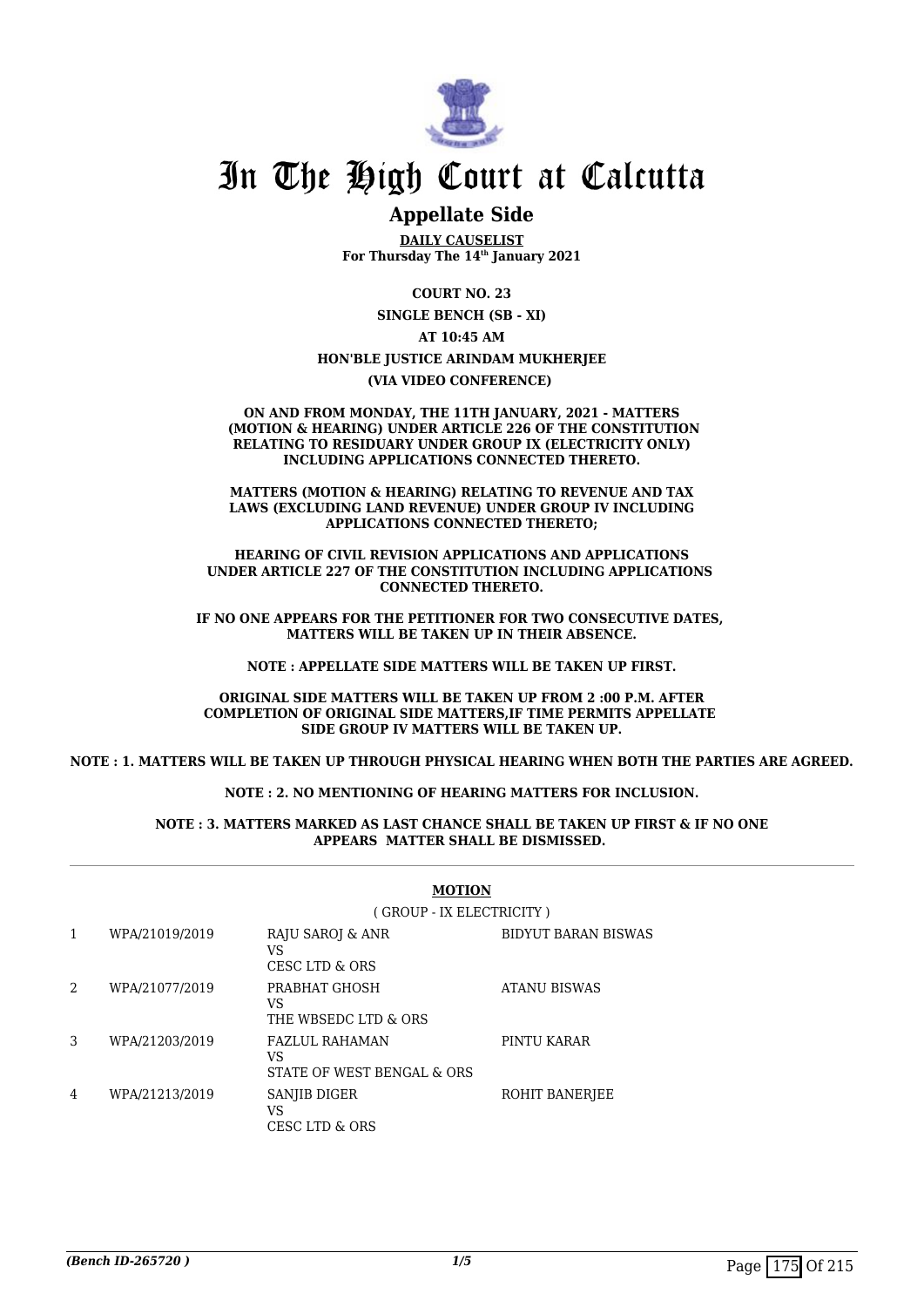# *DAILY CAUSELIST COURT NO 23-FOR THURSDAY THE 14TH JANUARY 2021 HIGH COURT OF CALCUTTA - 2 -*

| 5  | WPA/21219/2019 | <b>BIVASH CHAKRABORTY</b><br>VS.<br>CALCUTTA ELECTRIC SUPPLY<br><b>CORPORATION LIMITED &amp; ORS</b>            | SATYAJIT SENAPATI          |
|----|----------------|-----------------------------------------------------------------------------------------------------------------|----------------------------|
| 6  | WPA/21333/2019 | KHODEJA BIBI<br>VS.<br>W.B. STATE ELECTRICITY<br>DISTRIBUTION COMPANY LTD. &<br><b>ORS</b>                      | PRASANTA KUMAR<br>PAKRASHI |
| 7  | WPA/21421/2019 | MD. JALALUDDIN & ORS<br>VS.<br><b>W.B.STATE ELECTRICITY</b><br>DISTRIBUTION COMPANY<br><b>LIMITED &amp; ORS</b> | ZIAUL HAQUE                |
| 8  | WPA/21503/2019 | <b>SAMANTA MONDAL</b><br>VS.<br>THE CHAIRMAN, W.B.S.E.D. CO.<br>LTD. & ORS                                      | SK HOSSAIN ALI             |
| 9  | WPA/21544/2019 | SANDIP KUMAR PASI & ORS<br>VS.<br><b>W.B. STATE ELECTRICITY</b><br>DISTRIBUTION COMPANY LTD. &<br><b>ORS</b>    | DEBNATH MAHATA             |
| 10 | WPA/21551/2019 | <b>AKSHOY MONDAL</b><br>VS.<br>CHAIRMAN CUM MANAGING<br>DIRECTOR, WBSEDCL & ORS                                 | SUDARSHAN GHOSH            |
| 11 | WPA/21584/2019 | NOWSAD SK.<br>VS.<br>STATE OF WEST BENGAL & ORS                                                                 | <b>SUMAN BANERJEE</b>      |
| 12 | WPA/21727/2019 | KRISHNA CHANDRA GHOSH<br>VS<br>THE WBSEDC LTD & ORS                                                             | ARPA CHAKRABORTY           |
| 13 | WPA/21733/2019 | <b>SHYAM SUNDAR BERA</b><br>VS<br>WBSEDC LTD & ORS                                                              | ANIT KR DAS                |
| 14 | WPA/21754/2019 | GOBINDA CHANDRA SAPUI<br><b>VS</b><br>CALCUTTA ELECTRICITY SUPPLY<br>CORPORATION LTD. & OR & ORS                | TAUHID KHAN                |
| 15 | WPA/21924/2019 | <b>MITHU BISWAS</b><br>VS<br>W.B. STATE ELECTRICITY<br>DISTRIBUTION COMPANY LTD.<br>$&*$ ORS                    | MANOJ KUMAR MONDAL         |
| 16 | WPA/21974/2019 | <b>SOMA PANDIT</b><br>VS<br><b>W.B.STATE ELECTRICITY</b><br>DISTRIBUTION COMPANY<br>LIMITED & ANR               | <b>INDRAJIT BISWAS</b>     |
| 17 | WPA/21986/2019 | <b>MAHADEB BARIK &amp; ANR</b><br>VS.<br>STATE OF WEST BENGAL & ORS                                             | SHIBASIS CHATTERJEE        |
| 18 | WPA/22022/2019 | NAND KISHOR JINDAL @<br>AGARWAL<br>VS<br>STATE OF WEST BENGAL & ORS                                             | TANMOY MUKHERJEE           |
| 19 | WPA/22138/2019 | LIPIKA KHATUN<br>VS<br>WBSEDCL & ORS.                                                                           | MD. MAHMUD                 |
| 20 | WPA/22141/2019 | DEB PRASAD GUCHAIT<br>VS<br>STATE OF WEST BENGAL ORS.                                                           | MD. MAHMUD                 |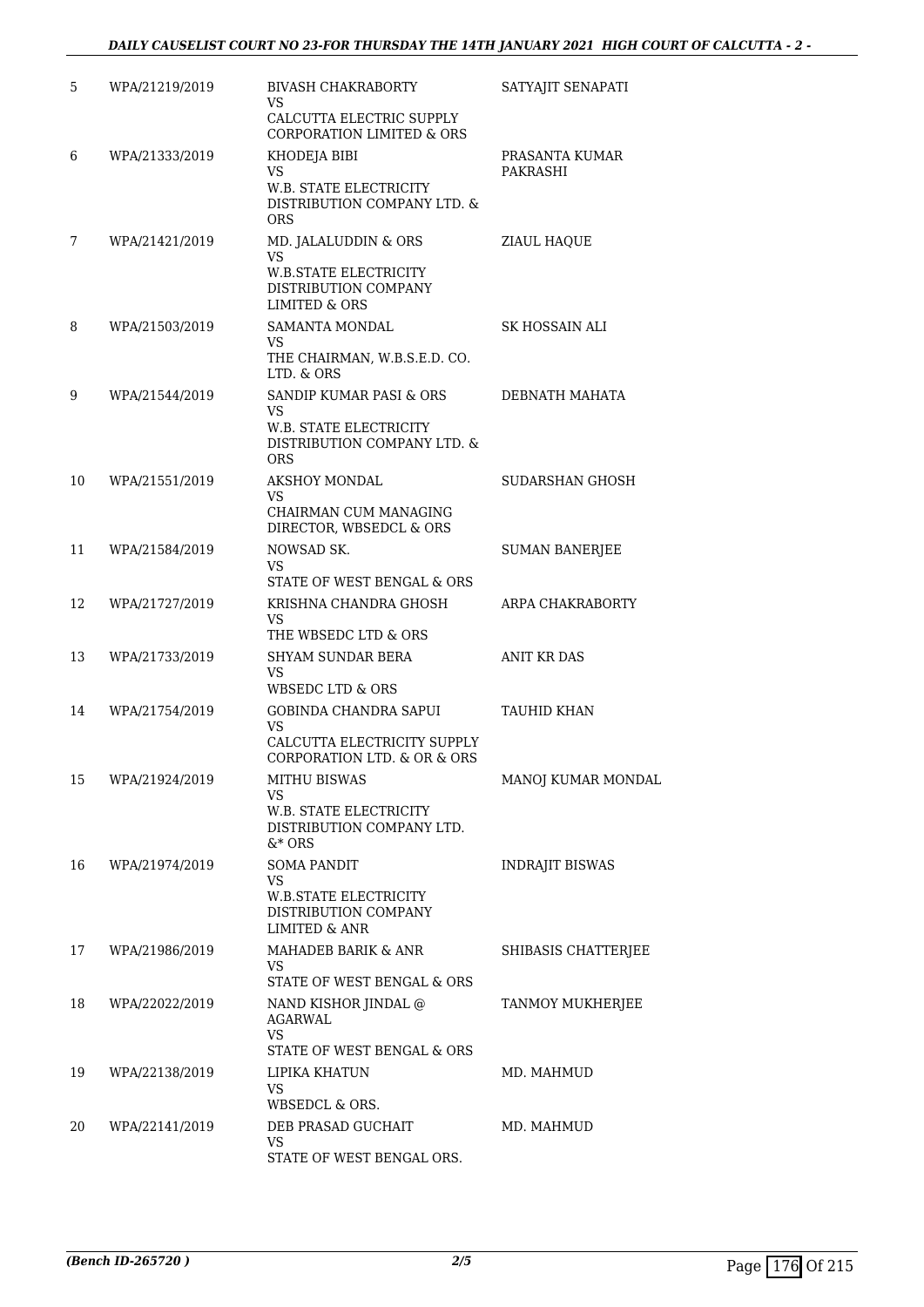# *DAILY CAUSELIST COURT NO 23-FOR THURSDAY THE 14TH JANUARY 2021 HIGH COURT OF CALCUTTA - 3 -*

| 21 | WPA/22330/2019                          | ABDUL HAMID MONDAL<br>VS<br>WBSEDCLTD. & ORS                                                             | SANKHA SUBHRA RAY                |
|----|-----------------------------------------|----------------------------------------------------------------------------------------------------------|----------------------------------|
| 22 | WPA/22394/2019                          | PRATIMA RANI BURMAN & ORS<br>VS                                                                          | MONIKA GHOSH                     |
| 23 | WPA/23517/2019                          | <b>CESC LIMITED &amp; ORS</b><br><b>CHHANDA BOSE</b><br>VS.                                              | SWARNALI SAHA                    |
| 24 | WPA/869/2020                            | STATE OF WEST BENGAL & ORS<br><b>PARUL BISWAS</b><br>VS.<br>STATE OF WEST BENGAL & ORS                   | ANANTH NATH NASKAR               |
| 25 | WPA/2551/2020                           | <b>GADADHAR DUTTA</b><br>VS                                                                              | <b>UDDIPAN BANERJEE</b>          |
| 26 | WPA/3102/2020                           | WBSEDC LTD & ORS<br><b>AVIK CHATTERJEE</b><br>VS<br>STATE OF WEST BENGAL & ORS                           | HIMADRI KR MAHATA                |
| 27 | WPA/3105/2020<br>(Last chance)          | ANJALI ADHIKARI<br>VS.<br>SECRETARY, MINISTRY OF<br>ELECTRICITY , NABANNA & ORS                          | ANUPAM ACHARYYA                  |
| 28 | WPA/3106/2020<br>(Last chance)          | GOPAL GARAI<br>VS.<br>THE W B S E D C LTD & ORS                                                          | ABHIJIT CHAKRABORTY              |
| 29 | WPA/3112/2020<br>(Last chance)          | SUDIP JAISWAL<br>VS<br>SECRETARY, MINISTRY OF<br><b>ELECTRICITY &amp; ORS</b>                            | ANUPAM ACHARYYA                  |
| 30 | WPA/3127/2020                           | <b>MAMONI BHUNIA</b><br>VS<br><b>W.B. STATE ELECTRICITY</b><br>DISTRIBUTION COMPANY LTD. &<br><b>ORS</b> | PRADIP PAUL                      |
| 31 | WPA/3249/2020                           | ARBIND JAISWAL<br>VS<br>THE SEC. MINISTRY OF<br>ELECTRICITY, NABANNA & ORS.                              | ANUPAM ACHARYYA                  |
| 32 | WPA/3265/2020                           | SHAIK GOLAM HOSSAIN @<br>GULAM HUSSAIN<br>VS.<br>STATE OF WEST BENGAL & ORS.                             | <b>KALYANI</b><br>BHATTACHARYYA  |
| 33 | WPA/3412/2020<br>(Last chance)          | MD. ASRAF ALI ALIAS ASRAF ALI<br>VS<br>CALCUTTA ELECTRIC SUPPLY<br><b>CORPORATION LIMITED &amp; ORS</b>  | <b>HAMIDUR RAHAMAN</b>           |
| 34 | WPA/3483/2020<br>(Last chance)          | JAGANNATH PRAMANIK<br>VS<br><b>WBSEDCL &amp; ORS.</b>                                                    | SANJIB SANKAR<br><b>MAJUMDER</b> |
| 35 | WPA/3664/2020                           | GOBINDA CH. GHOSH @<br><b>GOBINDA GHOSH &amp; ANR.</b><br>VS.<br><b>WBSEDCL &amp; ORS.</b>               | ANIRUDHA SINGHA ROY              |
|    | IA NO: CAN/1/2020                       |                                                                                                          |                                  |
| 36 | WPA/4047/2020                           | USHA DUTTA<br><b>VS</b><br><b>CESC LIMITED &amp; ANR</b>                                                 | <b>INDRANIL HALDER</b>           |
|    | IA NO: CAN/1/2020(Old No:CAN/4343/2020) |                                                                                                          |                                  |
| 37 | WPA/4327/2020                           | NIKHIL KOLEY & ORS<br>VS<br>THE C.E.S.C. LTD & ORS                                                       | <b>BALARAM NEOGI</b>             |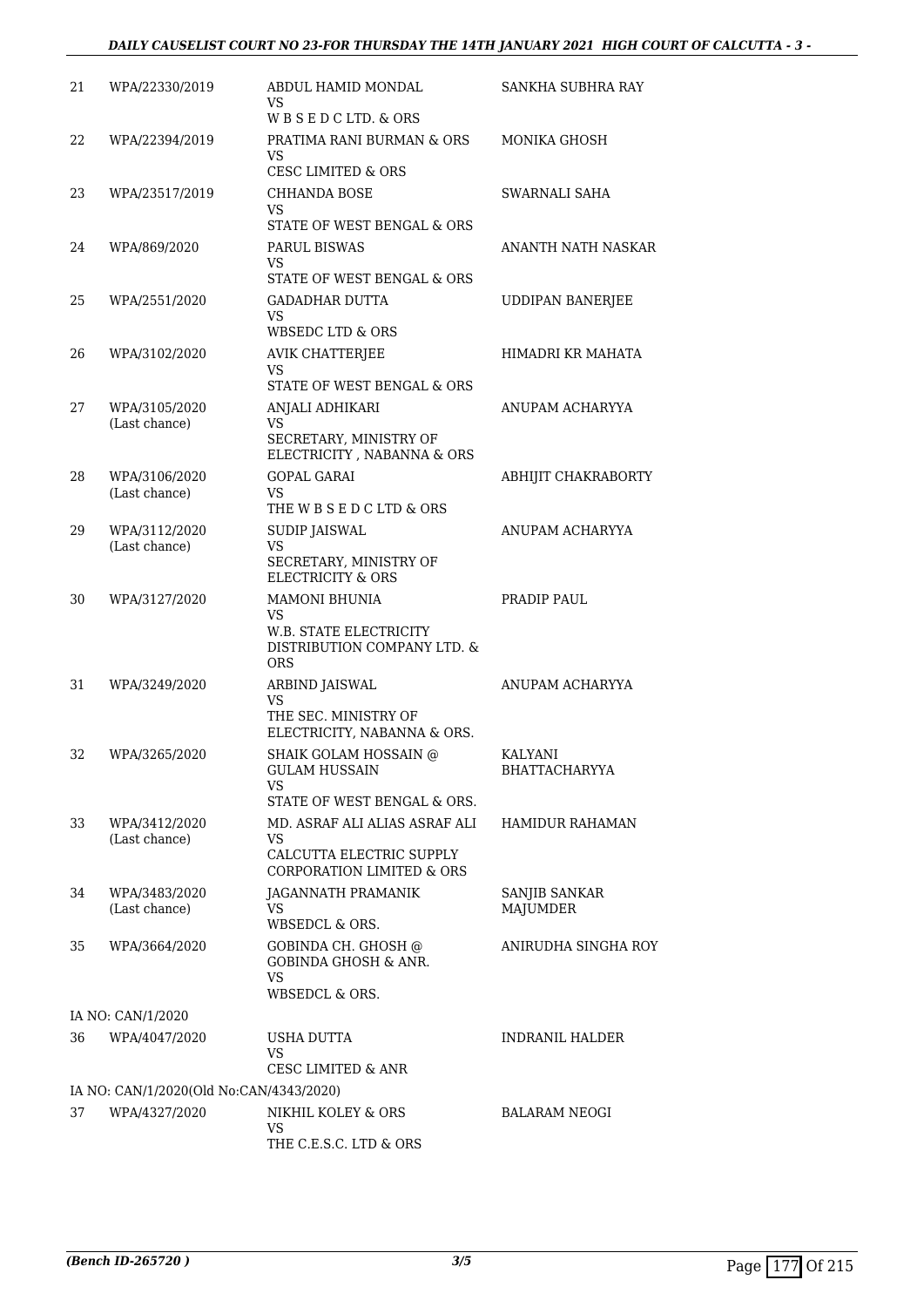# *DAILY CAUSELIST COURT NO 23-FOR THURSDAY THE 14TH JANUARY 2021 HIGH COURT OF CALCUTTA - 4 -*

| 38 | WPA/4374/2020                   | <b>RAJEN YADAV</b>                                                                                            | MD. KUTUNDDIN               |
|----|---------------------------------|---------------------------------------------------------------------------------------------------------------|-----------------------------|
|    | (Last chance)                   | VS.<br>WBSEDCL & ORS                                                                                          |                             |
| 39 | WPA/4446/2020<br>(Last chance)  | AMIT KUMAR GHOSH<br>VS                                                                                        | MD HASANURZAMAN             |
|    |                                 | THE CHAIRMAN, W.B.S.E.D.C.L.<br>$&$ ORS                                                                       |                             |
| 40 | WPA/4867/2020<br>(Last chance)  | <b>HABIBUL HOSSAIN</b><br>VS                                                                                  | <b>GANESH CHANDRA PATRA</b> |
| 41 | WPA/5330/2020                   | STATE OF WEST BENGAL & ORS<br>JAYASHREE PATRA MAITY<br>VS<br><b>WESEDCL &amp; ORS</b>                         | NILANJAN ADHIKARI           |
| 42 | WPA/7828/2020                   | KASEM ALI MOLLA<br>VS.<br>THE STATE OF WEST BENGAL                                                            | <b>DONA AKTER</b>           |
| 43 | WPA/8142/2020                   | MD RUSTAM<br>VS.<br>CESC LTD AND ANR                                                                          | <b>INDRANIL HALDER</b>      |
| 44 | WPA/8399/2020<br>(Last chance)  | MAYURI BANDYOPADHYAY<br>VS<br><b>WEST BENGAL STATE</b><br>ELECTRICITY DIST. COM LTD<br><b>AND ORS</b>         | KAPIL CHANDRA SAHOO         |
| 45 | WPA/8497/2020                   | K K INFRAPROMOTERS PVT LTD<br>VS<br>STATE OF WEST BENGAL AND<br>ORS.                                          | ABANTIKA GARAI              |
| 46 | WPA/8574/2020                   | JAGADISH MONDAL<br>VS<br>THE CHAIRMAN, WBSEDCL AND<br><b>OTHERS</b>                                           | AMITABHA GHOSH              |
| 47 | WPA/9253/2020                   | TOHIDUL ISLAM<br>VS<br>State of West Bengal                                                                   | TANUJA BASAK                |
| 48 | WPA/9358/2020<br>(Last chance)  | PRANAB MONDAL<br>VS<br>W.B.S.E.D.C.L AND ANR                                                                  | <b>SANDIP GHOSH</b>         |
| 49 | WPA/9413/2020                   | SEKH JISARAT @ SEKH JISARAT<br>ALI<br>VS<br><b>WBSEDCL AND ORS</b>                                            | PAPPU ADHIKARI              |
| 50 | WPA/9812/2020<br>(Last chance)  | <b>TAPAN KUMAR MAITY</b><br>VS.<br><b>WBSEDCL AND ORS</b>                                                     | SAHJAHAN ALI                |
| 51 | WPA/10036/2020<br>(Last chance) | <b>MANSUR SARDAR</b><br>VS.<br><b>WEST BENGAL STATE</b><br>ELECTRICITY DISTRIBUTION<br><b>COMPANY LIMITED</b> | <b>DONA AKTER</b>           |
| 52 | WPA/10152/2020                  | TANDRA CHATTERJEE<br>VS.<br><b>WEST BENGALSTATE</b><br>ELECTRICITY DISTRIUTION<br><b>COMPANY LIMITED</b>      | ANIRUDDHA KARMAKAR          |
| 53 | WPA/10296/2020                  | KHITISH CHANDRA BISWAS<br>VS.<br>CESC LTD.                                                                    | INDRANIL HALDER             |
| 54 | WPA/10472/2020                  | <b>ALO KARAN</b><br>VS.<br>CESC LIMITED AND ORS                                                               | MANAS DAS                   |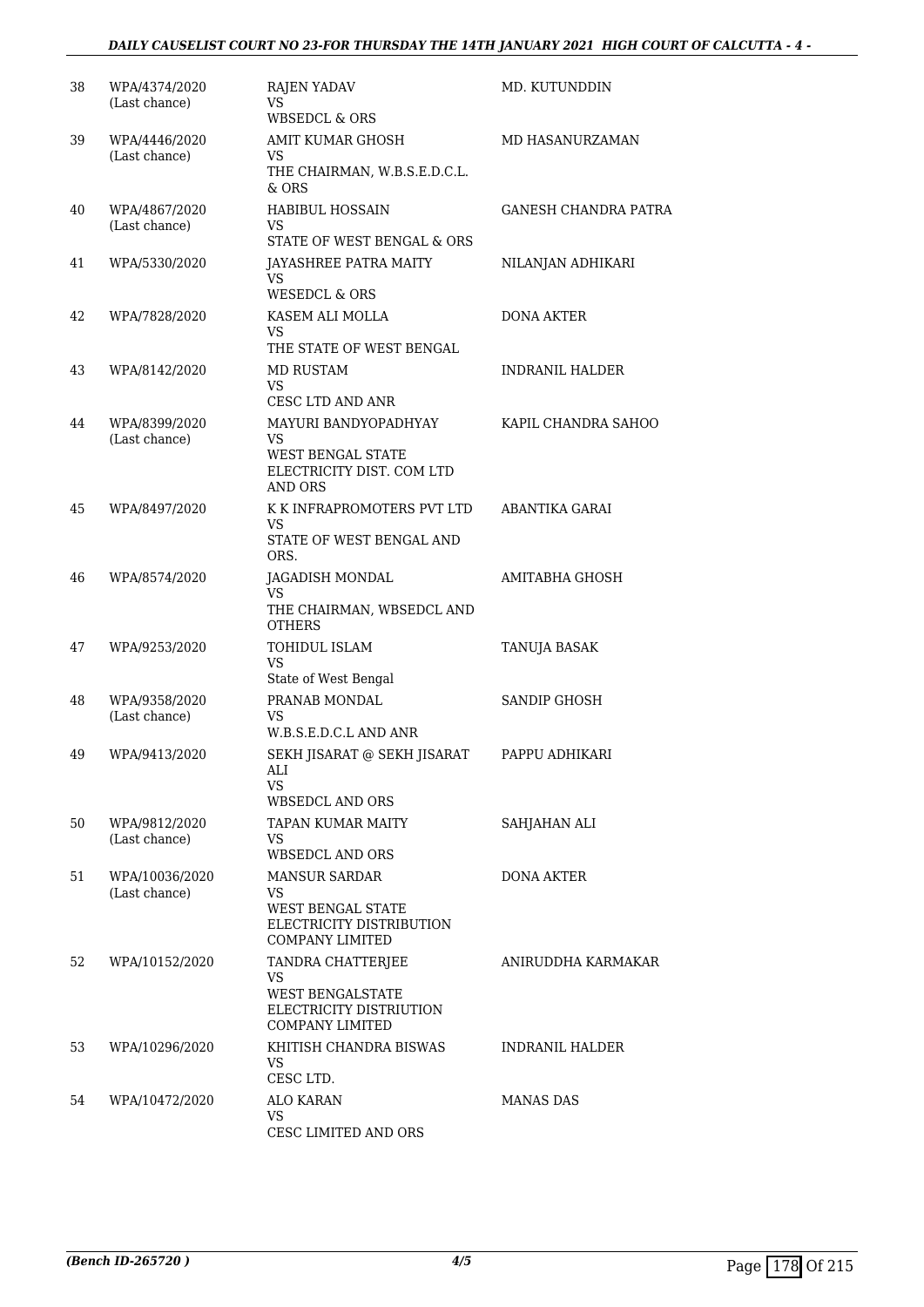| 55 | WPA/11903/2020    | <b>SARIFUL MALLICK</b><br><b>VS</b><br>STATE OF WEST BENGAL AND<br>ORS.                                                             | <b>MD. YOUNUS MONDAL</b> |
|----|-------------------|-------------------------------------------------------------------------------------------------------------------------------------|--------------------------|
| 56 | WPA/609/2021      | <b>METSIL EXPORTS PRIVATE</b><br>LIMITED AND ANR<br><b>VS</b><br>WEST BENGAL ELECTRICITY<br>REGULATORY COMMISSION AND<br><b>ORS</b> | SIDDHARTH SHROFF         |
|    |                   | <b>APPLICATION</b>                                                                                                                  |                          |
| 57 | WPA/3077/2019     | <b>SURYA ALLOY INDUSTRIES</b><br>LIMITED & ANR<br><b>VS</b><br>W.B. ELECTRICITY REGULATORY<br><b>COMMISSION &amp; ORS</b>           | <b>GAUTAM SHROFF</b>     |
|    | IA NO: CAN/1/2021 |                                                                                                                                     |                          |
|    |                   | <b>MOTION (GROUP IV)</b>                                                                                                            |                          |
| 58 | WPA/8985/2020     | SMS MEER INDIA PVT. LTD<br><b>VS</b><br>THE ASSISTANT<br>COMMISSIONER, RANGE-V,<br><b>BIDHAN NAGAR DIVISION</b>                     | HIMANGSHU KUMAR RAY      |
| 59 | WPA/9005/2020     | THRESHOLD REALITY PRIVATE<br><b>LIMITED</b><br><b>VS</b><br>COMMERCIAL TAX OFFICER,<br><b>SALT LAKE CHARGE. 24 PGS</b>              | <b>SHOVAN GHOSH</b>      |
| 60 | WPA/1148/2021     | <b>MD ANKIT GOSALI</b><br><b>VS</b><br>UNION OF INDIA AND ORS.                                                                      | KARAN DUDHWALA           |
| 61 | WPA/1152/2021     | <b>ANKIT GOSALI</b><br><b>VS</b><br>UNION OF INDIA AND ANR                                                                          | KARAM DUDHWALA           |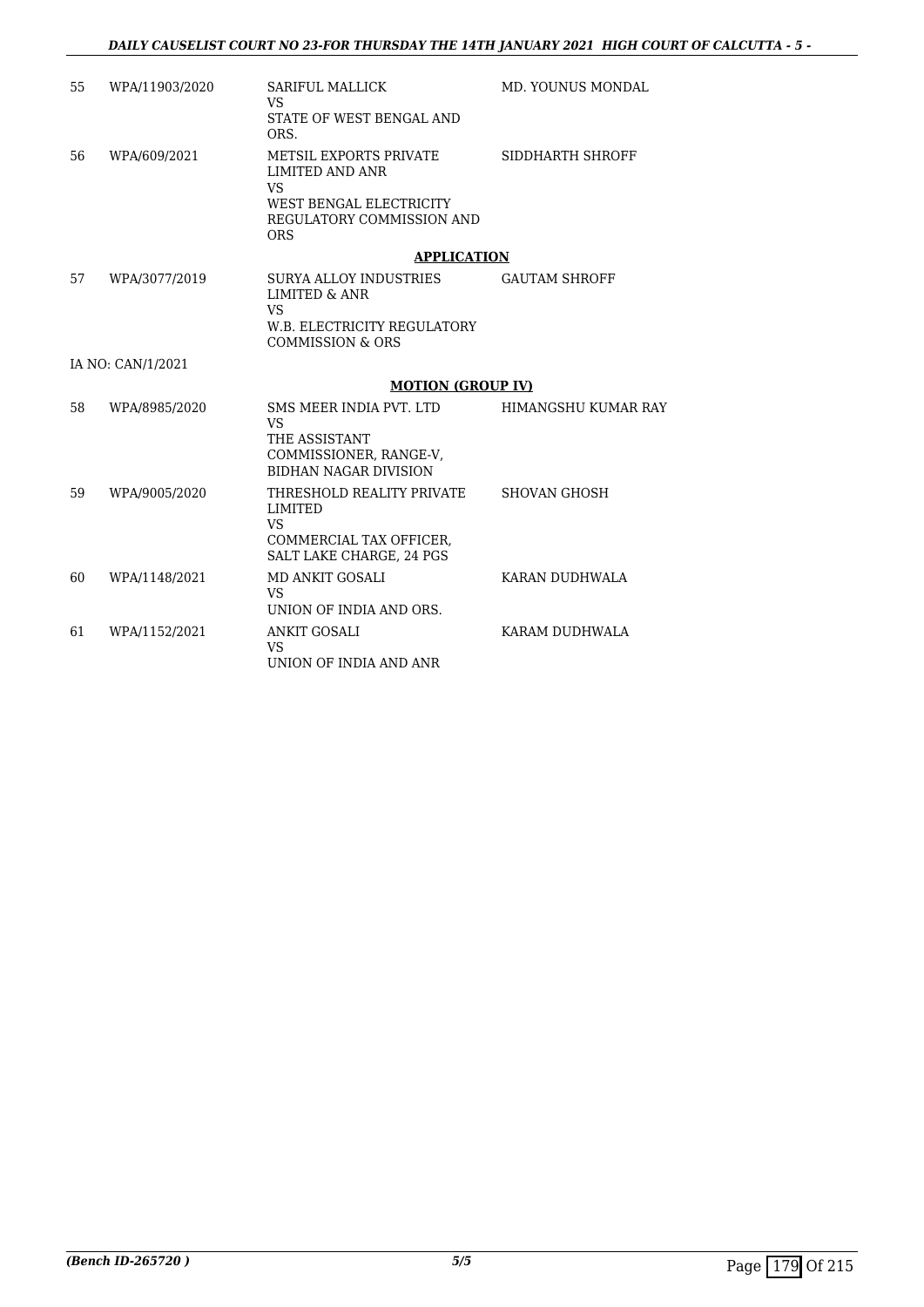

## **Appellate Side**

**DAILY CAUSELIST For Thursday The 14th January 2021**

**COURT NO. 18**

**SINGLE BENCH (SB - XII) AT 10:45 AM HON'BLE JUSTICE BISWAJIT BASU (VIA VIDEO CONFERENCE)**

**ON AND FROM MONDAY, THE 11TH JANUARY, 2021 – MATTERS (MOTION & HEARING) UNDER ARTICLE 226 OF THE CONSTITUTION RELATING TO MADRASAH EDUCATION UNDER GROUP II AND APPLICATIONS CONNECTED THERETO;**

**MATTERS (MOTION & HEARING) UNDER ARTICLE 226 OF THE CONSTITUTION RELATING TO APPOINTMENT AND SERVICE CONDITION OF PARA TEACHERS UNDER GROUP II AND APPLICATIONS CONNECTED THERETO;**

**APPEALS RELATING TO ALL CLAIM CASES INCLUDING APPLICATIONS CONNECTED THERETO (EXCLUDING ADMISSION OF APPEALS UNDER SECTION 30 OF THE EMPLOYEES' COMPENSATION ACT, 1923);**

**ADMISSION AND HEARING OF CIVIL REVISION APPLICATIONS AND APPLICATIONS UNDER ARTICLE 227 OF THE CONSTITUTION INCLUDING APPLICATIONS CONNECTED THERETO ARISING OUT OF TESTAMENTARY AND EJECTMENT/EVICTION SUITS AND PUBLIC PREMISES (UNAUTHORISED OCCUPANTS) ACT, 1971.**

**NOTE: MATTERS WILL BE TAKEN UP THROUGH PHYSICAL HEARING ONLY WHEN BOTH THE PARTIES ARE AGREED.**

|              | <b>TO BE MENTIONED</b>           |                                                                                                         |                                  |  |
|--------------|----------------------------------|---------------------------------------------------------------------------------------------------------|----------------------------------|--|
| $\mathbf{1}$ | CO/1610/2020<br>(For Correction) | MUKESH JHA NAGAR<br>VS<br>Union of India                                                                | SWARALIPI SARKAR                 |  |
|              | <b>NEW MOTION</b>                |                                                                                                         |                                  |  |
| 2            | CO/15/2021<br>(No Caveat)        | DIPANKAR ROY AND ANR<br><b>VS</b><br><b>MALIN BARIK AND ORS</b>                                         | AMBU BINDU<br><b>CHAKRABORTY</b> |  |
| 3            | CO/22/2021<br>(With Caveat)      | PANNA LAL BHATTACHARJEE<br>AND ANOTHER<br><b>VS</b><br><b>REETA PAUL</b>                                | SOBHAN MAJUMDER                  |  |
| 4            | CO/25/2021<br>(No Caveat)        | <b>SUROJIT BHOWMIK</b><br><b>VS</b><br>RENUKA BHOWMICK AND ORS                                          | RAFIKUL ISLAM SARDAR             |  |
| 5            | CO/40/2021                       | MAKHLUFAR RAHAMAN GAZI<br><b>VS</b><br><b>ABUCHALEM LASKAR</b>                                          | SUDARSHAN GHOSH                  |  |
| 6            | CO/57/2021<br>(No Caveat)        | <b>IYOTSNA DHAR</b><br>VS<br><b>SUKANTA GHOSH</b>                                                       | <b>SANDIPAN PAL</b>              |  |
| 7            | CO/61/2021<br>(No Caveat)        | <b>SHREE SHREE ISWAR</b><br>SATYANARAYANJI AND ORS<br><b>VS</b><br>SARAD KUMAR BURMAN AND<br><b>ORS</b> | <b>ANIMESH PAUL</b>              |  |

#### **APPLICATION**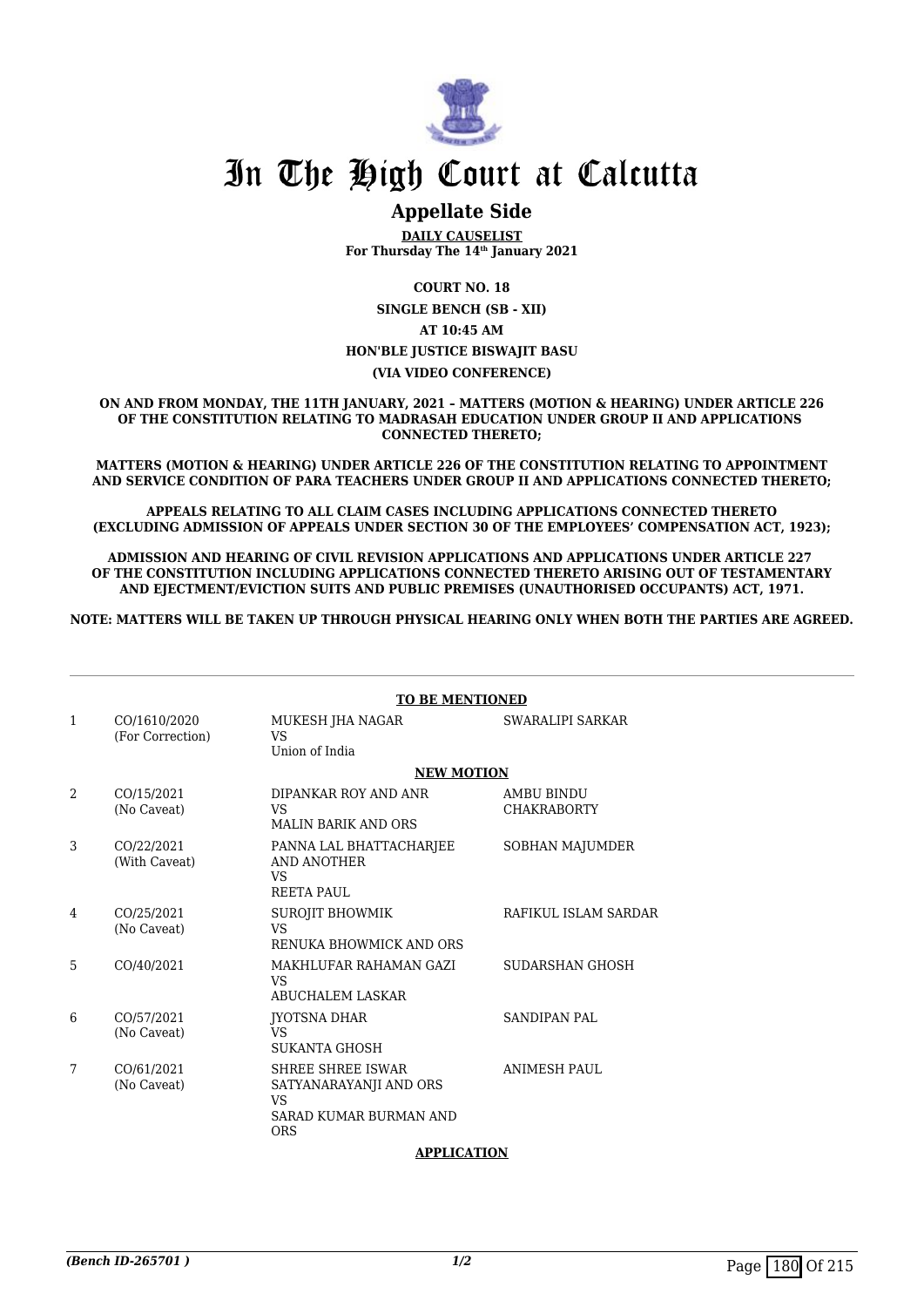| 8  | CO/1339/2019                                        | <b>INDRANIL SAHA</b><br>VS<br>SIPRA SAHA                  | SANJUKTA BASU MALLICK |
|----|-----------------------------------------------------|-----------------------------------------------------------|-----------------------|
|    | IA NO: CAN/1/2019(Old No:CAN/7236/2019), CAN/2/2020 |                                                           |                       |
| 9  | CPAN/729/2020                                       | MD JAWAID NEHAL<br>VS<br>LD JUDGE BISWAJYOTI              | <b>ABHIJIT SARKAR</b> |
|    | wt10 CO/4296/2019                                   | CHATTERJEE<br>MD JAWAID NEHAL<br>VS.                      | <b>ABHIJIT SARKAR</b> |
| 11 | CPAN/730/2020                                       | <b>SK MD QUASIN</b><br>SK BAG BVL HAQUE<br>VS             | <b>ABHIJIT SARKAR</b> |
|    |                                                     | LD JUDGE BISWAJYOTI<br>CHATTERJEE                         |                       |
|    | wt12 CO/4297/2019                                   | SK BAGBUL HOQUE<br>VS.<br><b>SK MD QUASIN</b>             | <b>ABHIJIT SARKAR</b> |
|    |                                                     | <b>MOTION</b>                                             |                       |
| 13 | CO/1514/2016                                        | RAM GAYAN MAHATO & ORS<br>VS<br>SHYAM ORANG               | P DHOLE               |
|    | IA NO: CAN/1/2019(Old No:CAN/1094/2019)             |                                                           |                       |
| 14 | CO/1523/2016                                        | <b>SHAMIK RAHA</b>                                        | S MUKHERJEE           |
|    |                                                     | VS<br>ARATI CHAKRABORTY & ORS                             |                       |
| 15 | CO/1947/2016                                        | RIPA NEOGI (KABASHI) @ RIPA<br><b>NEOGY</b>               | DEBNATH MAHATA        |
|    |                                                     | VS<br><b>SOUMITRA NEOGI</b>                               |                       |
|    | wt16 CO/1948/2016                                   | RIPA NEOGI (KABASHI) @ RIPA<br><b>NEOGY</b><br>VS.        | DEBNATH MAHATA        |
| 17 | CO/2763/2019                                        | <b>SOUMITRA NEOGI</b><br><b>URBANE STYLES</b>             | <b>ANIL CHOWDHURY</b> |
|    |                                                     | VS<br>ABC INDIA LTD                                       |                       |
| 18 | CO/1054/2020                                        | SUJATA DANDA (PHILLIPS)<br>VS.<br>AJIT KUMAR PANDIT & ORS | ANIMESH PAUL          |
| 19 | CO/1498/2020                                        | <b>GAUTAM HALDER</b><br>VS.<br>RATAN CHAKRABORTY          | SAYANI BHATTACHARYA   |
| 20 | CO/1592/2020                                        | SEKHAR NATH MAJUMDER<br>VS<br>ASHUTOSH DAS AND ORS        | RUNU CHOUDHURI        |
| 21 | CO/1594/2020                                        | ROMITA MAZUMDER (PAUL) AND<br>ANR.<br>VS.                 | RUNU CHOUDHURI        |
|    |                                                     | ASHUTOSH DAS AND ORS.                                     |                       |
| 22 | CO/1634/2020<br>(With Caveat)                       | SK.EKRAMUDDIN<br>VS.<br><b>BASUDEB GHOSH</b>              | Shebatee Datta        |
| 23 | CO/1670/2020                                        | NUPUR ROY<br>VS.<br>PIYALI PALIT                          | SANANDA GANGULI       |
|    |                                                     | <b>CONTESTED APPLICATION</b>                              |                       |
| 24 | CO/507/2020                                         | GOPAL BHOUTIKA                                            | SABITA MUKHERJEE ROY  |
|    |                                                     | VS.<br><b>SUDIP KUMAR SETT &amp; ORS</b>                  | <b>CHOUDHURY</b>      |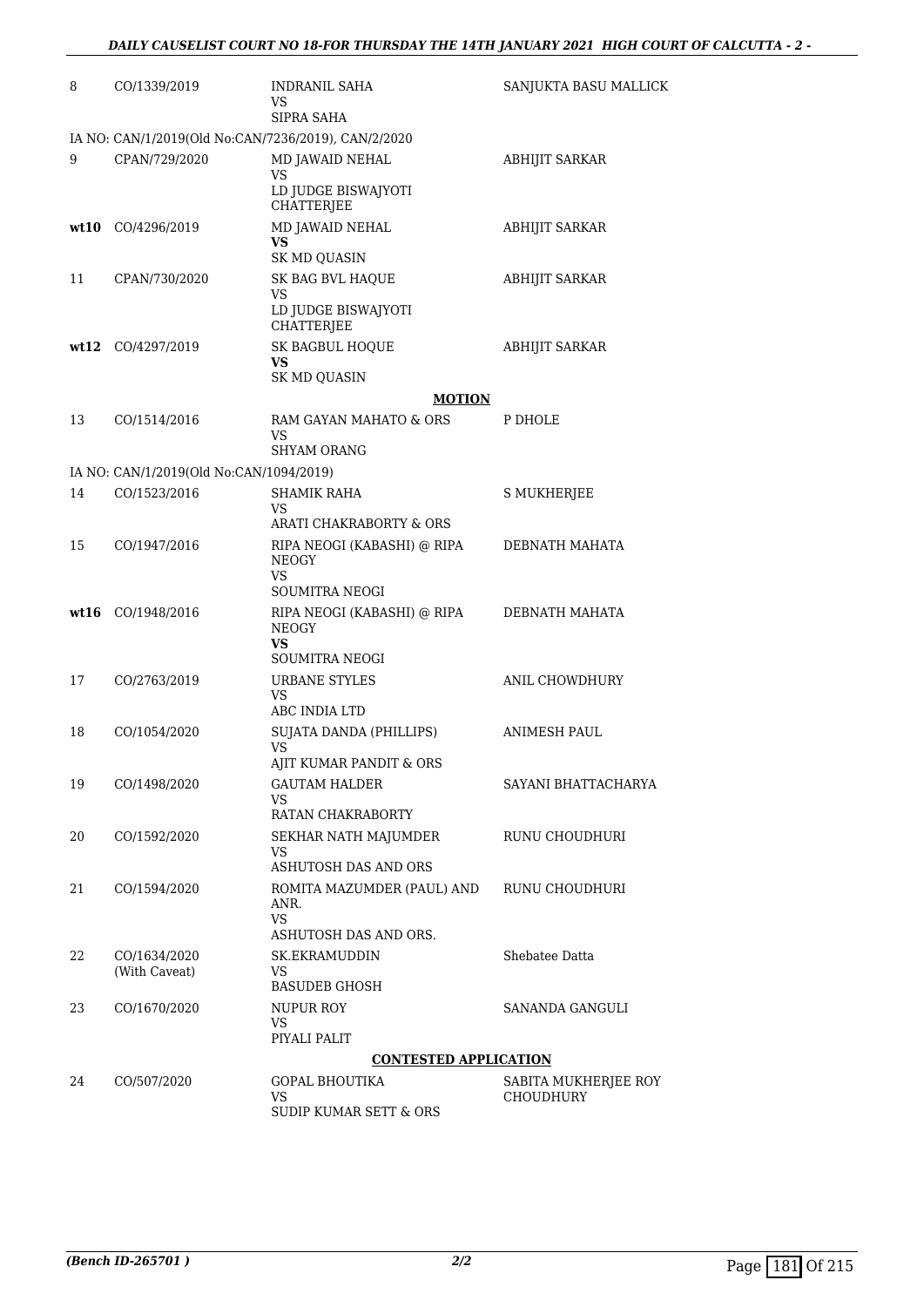

## **Appellate Side**

**DAILY CAUSELIST For Thursday The 14th January 2021**

**COURT NO. 24**

**SINGLE BENCH (SB - XIII) AT 10:45 AM**

#### **HON'BLE JUSTICE AMRITA SINHA**

#### **(VIA VIDEO CONFERENCE)**

**ON AND FROM MONDAY, 11TH JANUARY, 2021 ROSTER NOTIFIED ON 8TH JANUARY, 2021 IS MODIFIED TO THE FOLLOWING EXTENT :- MATTERS (MOTION & HEARING) UNDER ARTICLE 226 OF THE CONSTITUTION RELATING TO MUNICIPALITIES AND PANCHAYATS (EXCLUDING MATTERS RELATED TO CO-OPERATIVE SOCIETIES) UNDER GROUP V AND APPLICATIONS CONNECTED THERETO (INCLUDING ALL SERVICE MATTERS RELATED TO MUNICIPALITY AND CONNECTED APPLICATIONS CONNECTED THERETO).** 

**THE FOLLOWING NOTES WILL BE EFFECTIVE ON AND FROM 11.01.2021.**

**SPECIAL NOTE : (1) NO FURTHER INCLUSION IN THE LIST WILL BE ALLOWED UNTIL FURTHER ORDER.** 

**(2) ON 13.01.2021 & ON 14.01.2021 PANCHAYAT MATTERS WILL BE TAKEN UP FIRST AND THEREAFTER OTHER MOTIONS WILL BE TAKEN UP SERIALLY.** 

**1. ON EVERY MONDAY MOTIONS WILL BE TAKEN UP FOR THE WHOLE DAY.** 

**2. ON EVERY TUESDAY MOTIONS WILL BE TAKEN UP TILL RECESS. AFTER RECESS APPLICATIONS**  WILL BE TAKEN UP AND IF TIME PERMITS MOTIONS WILL BE TAKEN UP.

**3. ON EVERY WEDNESDAY 'MOTIONS' WILL BE TAKEN UP TILL RECESS, AFTER RECESS CONTEMPT MATTERS WILL BE TAKEN UP AND IF TIME PERMITS MOTIONS WILL BE TAKEN UP.**

**4.ON EVERY THURSDAY MOTIONS WILL BE TAKEN UP TILL RECESS. AFTER RECESS HEARING MATTERS WILL BE TAKEN UP AND THEREAFTER OTHER MOTIONS WILL BE TAKEN UP SERIALLY.** 

**5. ON EVERY FRIDAY MOTIONS WILL BE TAKEN UP TILL RECESS. AFTER RECESS 'HEARING' MATTERS**  WILL BE TAKEN UP AND THEREAFTER OTHER MOTIONS WILL BE TAKEN UP SERIALLY.

**NOTE: MATTERS WILL BE TAKEN UP THROUGH PHYSICAL HEARING ONLY WHEN BOTH THE PARTIES ARE AGREED.**

|                |                            | <b>FOR ORDERS 1</b>                                                              |                    |
|----------------|----------------------------|----------------------------------------------------------------------------------|--------------------|
| 1              | WPA/7857/2020              | DR. TARAKESHWAR PRASAD<br>VS.<br>Union of India                                  | ARANYA SAHA        |
|                |                            | <b>MUNICIPALITY - MOTIONS</b>                                                    |                    |
| $\mathfrak{D}$ | WPA/12433/2019<br>(N.T.W.) | DURGA DAS & ORS<br>VS<br>STATE OF WEST BENGAL & ORS                              | SANJIB KUMAR GHOSH |
| 3              | WPA/19497/2019             | <b>SHANKAR NATH DEY &amp; ORS</b><br>VS<br>HOWRAH MUNICIPAL<br>CORPORATION & ORS | ANJAN BHATTACHARYA |
| 4              | WPA/5008/2020              | GOPAL SAHOO<br>VS<br>STATE OF WEST BENGAL & ORS                                  | SOURAV MUKHERJEE   |
| 5              | WPA/7840/2020              | DIPAK KUMAR BAGCHI<br>VS<br>THE STATE OF WEST BENGAKL                            | SUKUMAR SARKAR     |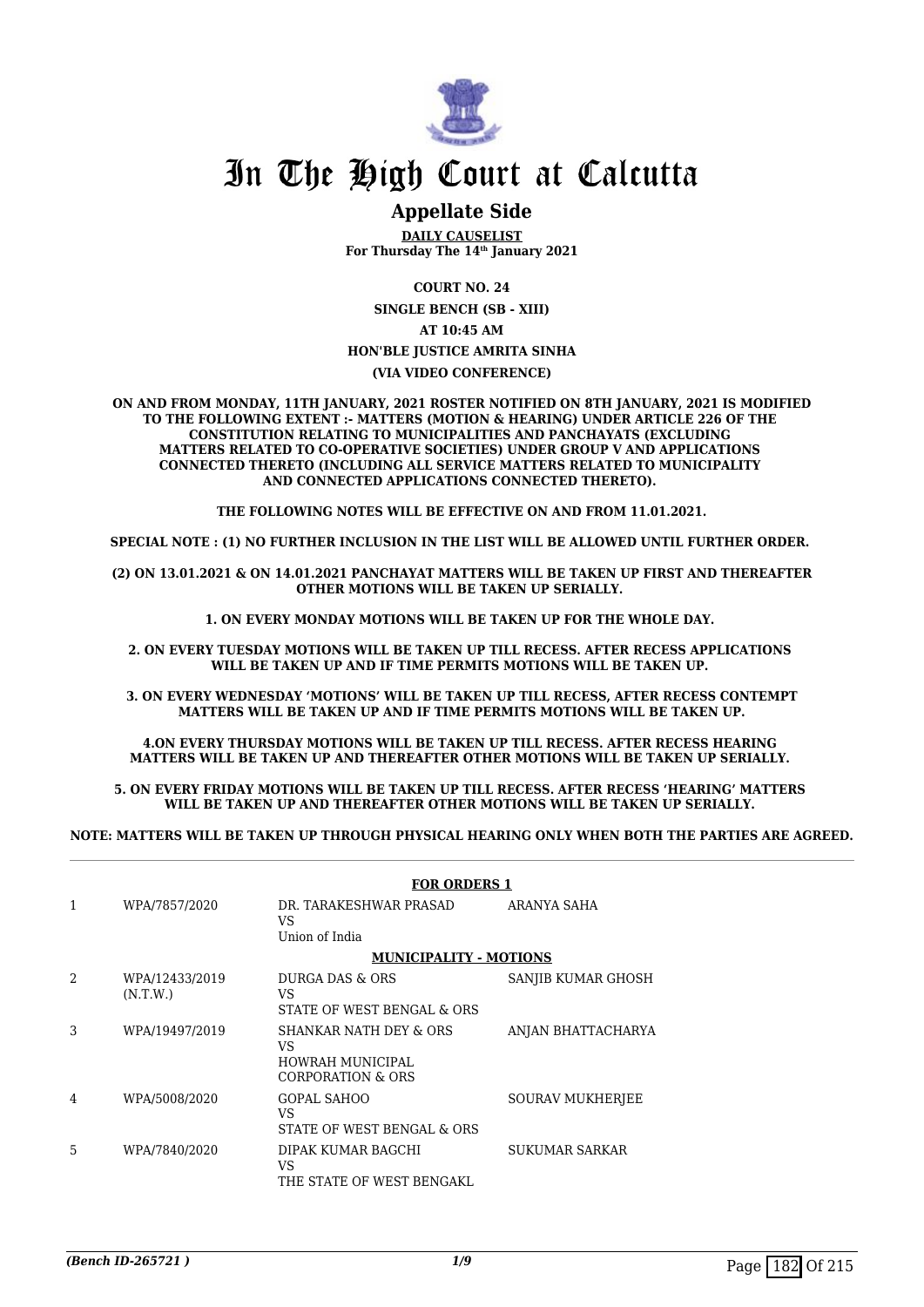### *DAILY CAUSELIST COURT NO 24-FOR THURSDAY THE 14TH JANUARY 2021 HIGH COURT OF CALCUTTA - 2 -*

| 6  | WPA/7841/2020  | DIPAK DAS<br>VS                                                                                                        | SUKUMAR SARKAR           |
|----|----------------|------------------------------------------------------------------------------------------------------------------------|--------------------------|
| 7  | WPA/7842/2020  | THE STATE OF WEST BENGAL<br><b>BINA ROY(SAHA)</b><br>VS                                                                | SUKUMAR SARKAR           |
| 8  | WPA/7843/2020  | State of West Bengal<br>KAMALA ROY MITRA                                                                               | SUKUMAR SARKAR           |
|    |                | VS.<br>THE STATE OF WEST BENGAL                                                                                        |                          |
| 9  | WPA/7844/2020  | SANCHITA BAKSHI BISWAS<br>VS<br>State of West Bengal                                                                   | <b>SUKUMAR SARKAR</b>    |
| 10 | WPA/7850/2020  | DIPAK KUMAR BANERJEE<br>VS                                                                                             | <b>SUKUMAR SARKAR</b>    |
| 11 | WPA/7851/2020  | THE STATE OF WEST BENGAL<br>PURNIMA ROY<br>VS                                                                          | SUKUMAR SARKAR           |
| 12 | WPA/7855/2020  | State of West Bengal<br><b>MANDIRA DAS</b><br>VS<br>THE STATE OF WEST BENGAL                                           | SUKUMAR SARKAR           |
| 13 | WPA/9280/2020  | SRIKANTA DHARA<br>VS                                                                                                   | <b>BARNAMOY BASAK</b>    |
| 14 | WPA/9500/2020  | State of West Bengal<br>MD. MOIZUDDIN<br>VS<br>THE KOLKATA MUNICIPAL<br>CORPORATION                                    | <b>SYED NURUL AREFIN</b> |
| 15 | WPA/9835/2020  | SABIUNNESSA HEQUE<br><b>VS</b><br>THE MUNICIPAL<br>COMMISSIONER, KOLKATA<br>MUNICIPAL CORPORATION AND<br><b>OTHERS</b> | <b>SYED NURUL AREFIN</b> |
| 16 | WPA/9857/2020  | ARUN KUMAR ROY AND ANR<br>VS<br>STATE OF WEST BENGAL AND<br>ORS.                                                       | ABIR CHAKRABORTY         |
| 17 | WPA/10112/2020 | MODERN CONSTRUCTION<br>VS<br>HOWRAH MUNICIPAL<br>CORPORATION AND OTHERS                                                | MRINALINI MAJUMDER       |
| 18 | WPA/10905/2020 | ARUN KUAMR SARDAR<br>VS.<br>STATE OF WEST BENGAL AND                                                                   | PAMPA DEY DHABAL         |
| 19 | WPA/10979/2020 | ORS.<br>SUBRATA ROY CHOWDHURY<br>VS.<br>STATE OF WEST BENGAL AND<br>ORS.                                               | <b>AVIJIT ROY</b>        |
| 20 | WPA/10984/2020 | DEBAISH CHAKRABORTY<br>VS<br>STATE OF WEST BENGAL AND<br>ORS.                                                          | PINGAL BHATTCHARYA       |
| 21 | WPA/11044/2020 | ARUP CHAUDHURY<br>VS.<br>STATE OF WEST BENGAL AND<br>ORS.                                                              | AYANVA BHATTACHARYA      |
| 22 | WPA/11928/2020 | NAMITA DEBI ALIAS SHAW<br>VS.<br>STATE OF WEST BENGAL AND<br>ORS.                                                      | ANIMESH PAUL             |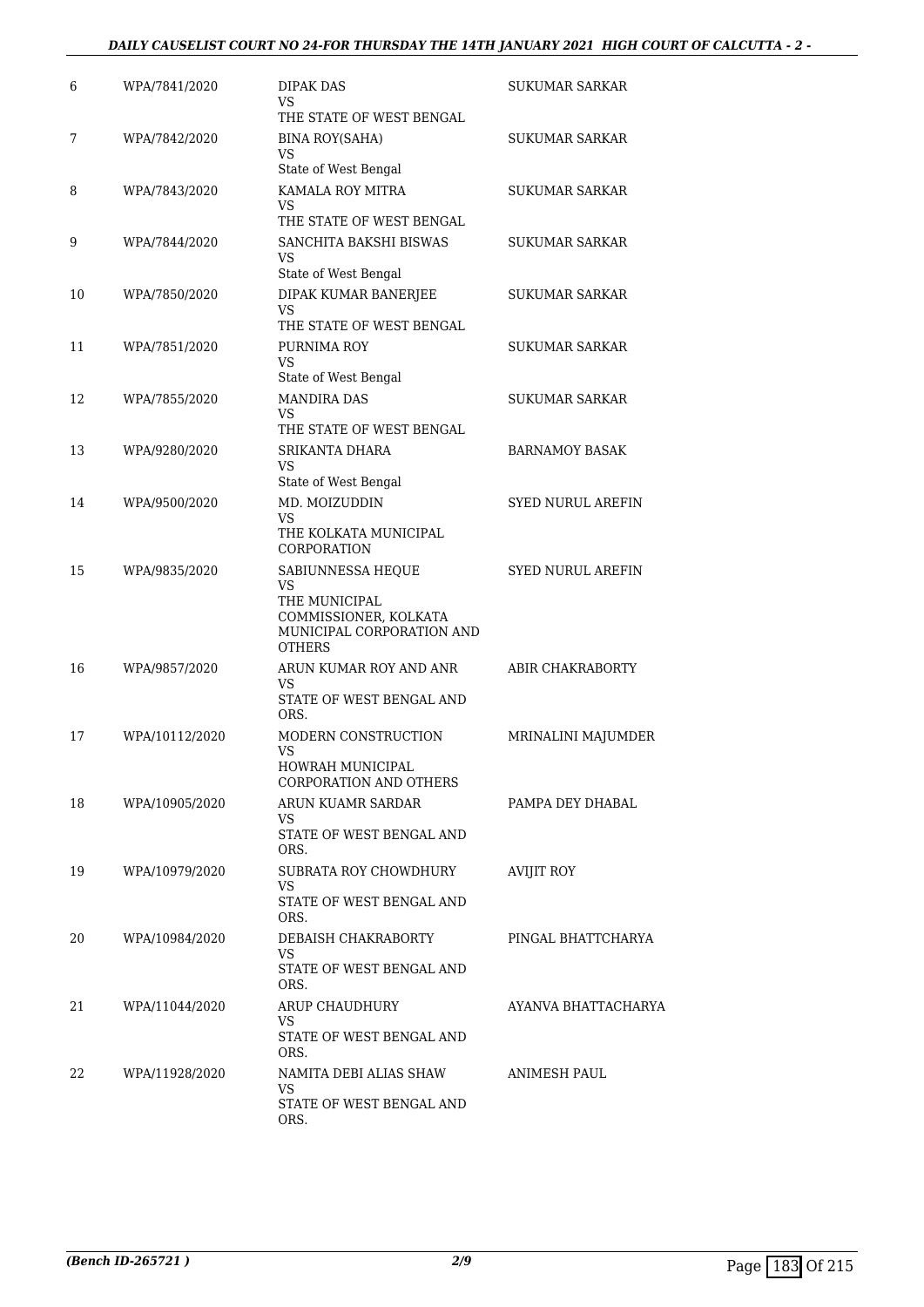| 23 | WPA/18/2021                                                | SWAPAN KUMAR HOTA AND<br><b>OTHERS</b><br><b>VS</b>         | SABYASACHI<br><b>BHATTACHARYA</b> |
|----|------------------------------------------------------------|-------------------------------------------------------------|-----------------------------------|
|    |                                                            | STATE OF WEST BENGAL AND<br>ORS.                            |                                   |
| 24 | WPA/190/2021                                               | NEMAI CHAND BHATTACHARYA                                    | <b>ANIMESH PAUL</b>               |
|    |                                                            | VS<br>THE HOWRAH MUNICIPAL<br><b>CORPORATION AND ORS</b>    |                                   |
| 25 | WPA/194/2021                                               | ABDUL QUADIR @ QADIR                                        | <b>FATIMA HASSAN</b>              |
|    |                                                            | VS<br>THE KOLKATA MUNICIPAL<br>CORPORATION                  |                                   |
| 26 | WPA/217/2021                                               | <b>MANAS KR DAS</b>                                         | SIDHANT CHOWDHARY                 |
|    |                                                            | VS<br>STATE OF WEST BENGAL AND<br>ORS.                      |                                   |
| 27 | WPA/297/2021                                               | BIJAY KUMAR KHEMKA AND<br><b>OTHERS</b><br>VS.              | MADHUMITA BASAK                   |
|    |                                                            | THE KOLKATA MUNICIPAL<br><b>CORPORATION AND OTHERS</b>      |                                   |
| 28 | WPA/928/2021                                               | KIRAN DEVI AGARWAL<br>VS                                    | Arjun Samanta                     |
|    |                                                            | STATE OF WEST BENGAL AND<br>ORS.                            |                                   |
|    | IA NO: CAN/1/2021                                          |                                                             |                                   |
| 29 | WPA/1015/2021                                              | SUBHASH MONDAL<br>VS                                        | KRISHNENDU BERA                   |
|    |                                                            | THE RAJPUR SONARPUR<br>MUNICIPALITY                         |                                   |
|    |                                                            | PANCHAYAT - MOTIONS                                         |                                   |
| 30 | WPA/22770/2016                                             | <b>SUMITA BISWAS &amp; ORS</b><br>VS                        | SAMARESH CHANDRA<br>DHARA         |
|    |                                                            | STATE OF WEST BENGAL & ORS                                  |                                   |
| 31 | IA NO: CAN/2/2019(Old No:CAN/11685/2019)<br>WPA/10473/2019 | <b>GOLAM GAZI</b>                                           | TANMOY MUKHERJEE                  |
|    |                                                            | VS<br>STATE OF WEST BENGAL & ORS                            |                                   |
| 32 | WPA/11054/2019                                             | AJID MONDAL                                                 | SAUNAK BHATTACHARYYA              |
|    |                                                            | STATE OF WEST BENGAL & ORS                                  |                                   |
| 33 | WPA/11708/2019                                             | SAKILA KHATUN (BEGAM)                                       | PAMPA DEY (DHABAL)                |
|    |                                                            | VS<br>STATE OF WEST BENGAL & ORS                            |                                   |
| 34 | WPA/14318/2019                                             | MD FARUK ZAMANM MANDAL &<br>ANR                             | RASAMOY MONDAL                    |
|    |                                                            | VS.<br>STATE OF WEST BENGAL & ORS                           |                                   |
| 35 | WPA/18139/2019                                             | MADAN MOHAN CHAKRABORTY<br>VS<br>STATE OF WEST BENGAL & ORS | <b>SUBHAS JANA</b>                |
| 36 | WPA/19118/2019                                             | SK. SULEMAN & ORS                                           | SOUMYA MAJUMDER                   |
|    |                                                            | VS<br>STATE OF WEST BENGAL & ORS                            |                                   |
| 37 | WPA/19381/2019                                             | ASHIM KHANRA                                                | CHUMKI DAS BAIRAGYA               |
|    |                                                            | VS<br>STATE OF WEST BENGAL & ORS                            |                                   |
| 38 | WPA/20818/2019                                             | SK HASUNUDDIN @<br>JAMANUDDIN                               | MD MAHMUD                         |
|    |                                                            | <b>VS</b><br>STATE OF WEST BENGAL & ORS                     |                                   |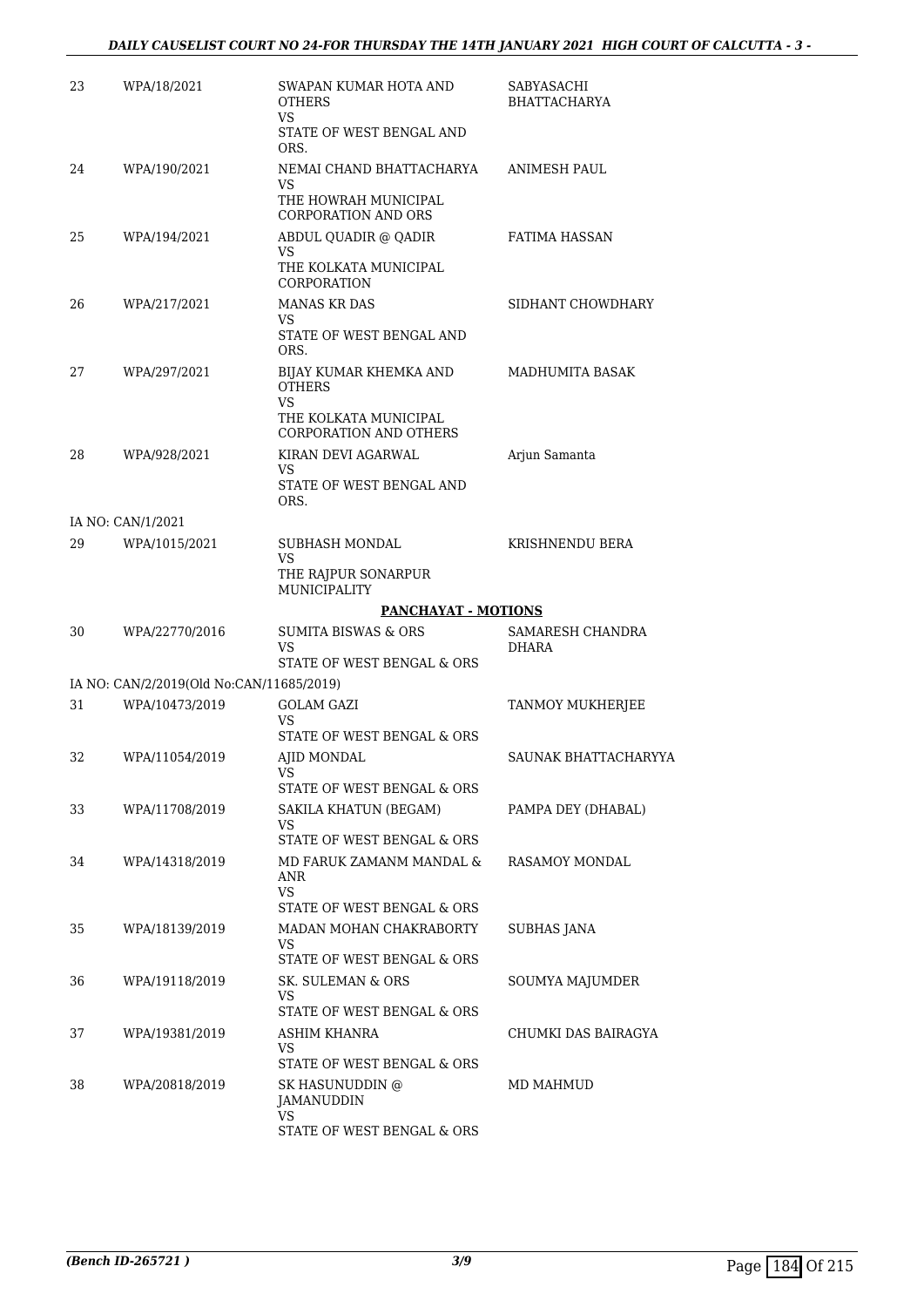| 39 | WPA/21531/2019                          | SK. SAHEB ALI & ANR<br>VS                                                            | PUNAM BASU               |
|----|-----------------------------------------|--------------------------------------------------------------------------------------|--------------------------|
|    |                                         | STATE OF WEST BENGAL & ORS                                                           |                          |
| 40 | IA NO: CAN/1/2020<br>WPA/21683/2019     | MD. ABUL BASAR KHAN<br>VS                                                            | MONIKA SINHA             |
| 41 | WPA/22025/2019                          | STATE OF WEST BENGAL & ORS<br>SANJAY BHATTACHARJEE                                   | DEBDUTTA BASU            |
|    |                                         | VS<br>STATE OF WEST BENGAL & ORS                                                     |                          |
| 42 | WPA/22207/2019                          | MADHAI MONDAL & MADHAB<br>CHANDRA MONDAL<br>VS.                                      | <b>SANDIPAN MAITY</b>    |
| 43 | WPA/22606/2019                          | STATE OF WEST BENGAL & ORS<br>RATAN KR DAS & ANR<br>VS                               | KAMAL KANTA KAR          |
| 44 | WPA/22739/2019                          | STATE OF WEST BENGAL & ORS<br>LAKSHMI KANTA LAHA<br>VS.                              | ARJUN KUMAR SAMANTA      |
| 45 | WPA/22753/2019                          | STATE OF WEST BENGAL & ORS<br>SHYAM SUNDAR KUNDU<br>VS                               | AMRITA CHATTERJEE        |
| 46 | WPA/22900/2019                          | STATE OF WEST BENGAL & ORS<br>MD. MAHIUDDIN<br>VS<br>STATE OF WEST BENGAL & ORS      | MD. HABIBUR RAHMAN       |
|    | IA NO: CAN/1/2020                       |                                                                                      |                          |
| 47 | WPA/23371/2019                          | MALA BAURI<br>VS<br>STATE OF WEST BENGAL & ORS                                       | SOUMIK GANGULI           |
|    | IA NO: CAN/1/2020(Old No:CAN/1056/2020) |                                                                                      |                          |
| 48 | WPA/24240/2019                          | FIROJ HUSSAIN<br>VS                                                                  | <b>ARUP BANERJEE</b>     |
| 49 | WPA/61/2020                             | STATE OF WEST BENGAL & ORS<br>NETAI DAS @ RUIDAS<br>VS<br>STATE OF WEST BENGAL & ORS | MD. MAHMUD               |
| 50 | WPA/301/2020                            | <b>MONIRA KHATOON</b><br>VS<br>STATE OF WEST BENGAL & ORS                            | <b>GAUTAM GURIA</b>      |
| 51 | WPA/338/2020                            | RANJAN MAL & ORS<br>VS<br>UNION OF INDIA & ORS                                       | SAIKAT CHATTERJEE        |
| 52 | WPA/574/2020                            | BULUYARA BIBI & ORS<br>VS<br>STATE OF WEST BENGAL & ORS                              | ARKA BHATTACHARYA        |
| 53 | WPA/694/2020                            | RUNA ROY & ORS<br>VS.<br>STATE OF WEST BENGAL & ORS                                  | ARUNAVA GANGULY          |
| 54 | WPA/911/2020                            | AHMMED ALI LASKAR & ORS<br>VS.<br>STATE OF WEST BENGAL & ORS                         | SUDARSHANGHOSH           |
| 55 | WPA/1034/2020                           | ARABINDA JANA<br>VS.<br>STATE OF WEST BENGAL & ORS                                   | BHASKAR CHANDRA<br>MANNA |
| 56 | WPA/1272/2020                           | MURSUDA KHATUN<br>VS.<br>STATE OF WEST BENGAL & ORS                                  | AZIZUL ISLAM             |
| 57 | WPA/1932/2020                           | BARNALI GHARAMI (SHIT)<br>VS<br>STATE OF WEST BENGAL & ORS                           | SWADHIN PAN              |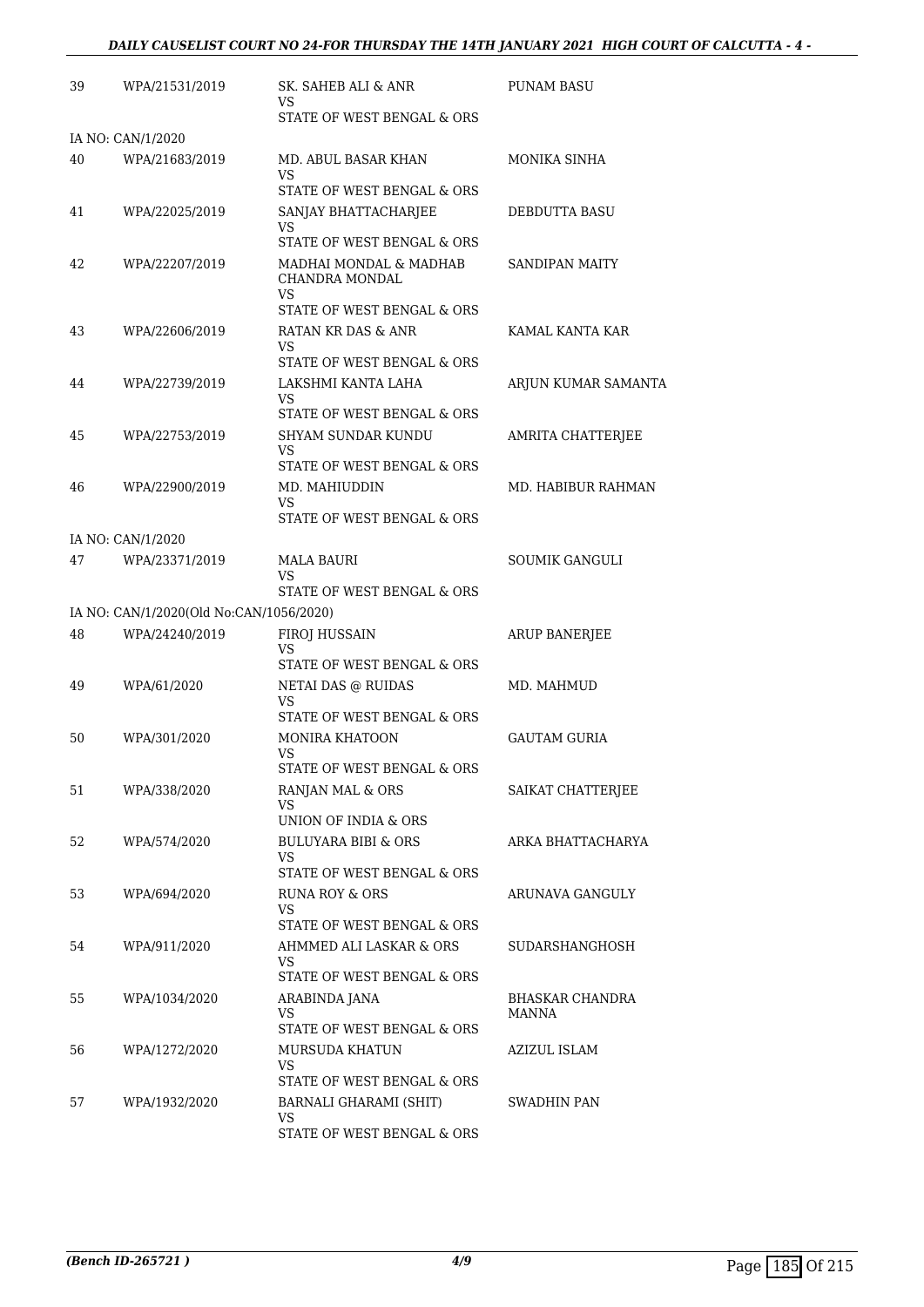### *DAILY CAUSELIST COURT NO 24-FOR THURSDAY THE 14TH JANUARY 2021 HIGH COURT OF CALCUTTA - 5 -*

| 58 | WPA/1934/2020                           | <b>MAUSUMI DAS</b><br>VS                               | SWADHIN PAN                      |
|----|-----------------------------------------|--------------------------------------------------------|----------------------------------|
| 59 | WPA/1935/2020                           | STATE OF WEST BENGAL & ORS<br>SATABDI MAHAJAN (MONDAL) | SWADHIN PAN                      |
|    |                                         | VS<br>STATE OF WEST BENGAL & ORS                       |                                  |
| 60 | WPA/1937/2020                           | DIPALI MONDAL (SARDAR)                                 | SWADHIN PAN                      |
|    |                                         | VS.                                                    |                                  |
|    |                                         | STATE OF WEST BENGAL & ORS                             |                                  |
| 61 | WPA/2158/2020                           | WARSI DAIRY FIRM<br>VS                                 | <b>HASAN SHAMS</b>               |
|    |                                         | STATE OF WEST BENGAL & ORS                             |                                  |
| 62 | WPA/2282/2020                           | TAPAS KUMAR SADHUKHAN<br>VS                            | SHAMBA CHAKRABORTY               |
|    |                                         | STATE OF WEST BENGAL & ORS                             |                                  |
| 63 | WPA/2513/2020                           | YUNUS GAZI                                             | RABIDNRA KUMAR                   |
|    |                                         | VS<br>STATE OF WEST BENGAL & ORS                       | JAISWAL                          |
| 64 | WPA/2544/2020                           | PARIMAL DAS                                            | KALLOL KR MAITY                  |
|    |                                         | VS                                                     |                                  |
|    |                                         | STATE OF WEST BENGAL & ORS                             |                                  |
| 65 | WPA/2700/2020                           | KABIR SAHAJI<br>VS                                     | <b>INDRAJIT GHOSH</b>            |
|    |                                         | STATE OF WEST BENGAL & ORS                             |                                  |
| 66 | WPA/2782/2020                           | <b>GOPAL MUKHERJEE</b><br><b>VS</b>                    | SANTIMAY<br><b>BHATTACHARYYA</b> |
|    |                                         | STATE OF WEST BENGAL & ORS                             |                                  |
| 67 | WPA/4359/2020                           | DIPTI BISWAS & ORS.                                    | <b>GOURAB DAS</b>                |
|    |                                         | VS<br>STATE OF WEST BENGAL & ORS.                      |                                  |
| 68 | WPA/6569/2020                           | MD. AFJAL HOQUE & ORS                                  | SUNNY NANDY                      |
|    |                                         | VS<br>STATE OF WEST BENGAL & ORS                       |                                  |
|    | IA NO: CAN/1/2020(Old No:CAN/5351/2020) |                                                        |                                  |
| 69 | WPA/7042/2020                           | ACHINTA KUMAR SAM<br>VS<br>State of West Bengal        | APURBA GHOSH                     |
|    | IA NO: CAN/1/2020                       |                                                        |                                  |
| 70 | WPA/7788/2020                           | BALARAM DHIBAR<br>VS                                   | DIPTENDU MONDAL                  |
|    |                                         | STATE OF WEST BENGAL AND<br>ORS.                       |                                  |
| 71 | WPA/9032/2020                           | SK. ASLAM ALI AMD ORS                                  | SIRAJUL HAQUE MONDAL             |
|    |                                         | VS<br>THE STATE OF WEST BENGAL                         |                                  |
|    |                                         | AND ORS                                                |                                  |
| 72 | WPA/9653/2020                           | MADHUSUDAN DEBNATH<br>VS.                              | CHITTARANJAN RAY                 |
|    |                                         | STATE OF WEST BENGAL AND<br>ORS.                       |                                  |
| 73 | WPA/10096/2020                          | R K M SAROWAR JAHAN<br>VS                              | TANUJA BASAK                     |
|    |                                         | STATE OF WEST BENGAL AND<br>ORS.                       |                                  |
| 74 | WPA/10193/2020                          | ANITA BARMAN                                           | PAPIYA CHATTOPADHYAY             |
|    |                                         | VS<br>State of West Bengal                             |                                  |
| 75 | WPA/10211/2020                          | NARAYAN CHOWDHURY                                      | MOLOY BANERJEE                   |
|    |                                         | VS.                                                    |                                  |
|    |                                         | STATE OF WEST BENGAL AND<br>ORS.                       |                                  |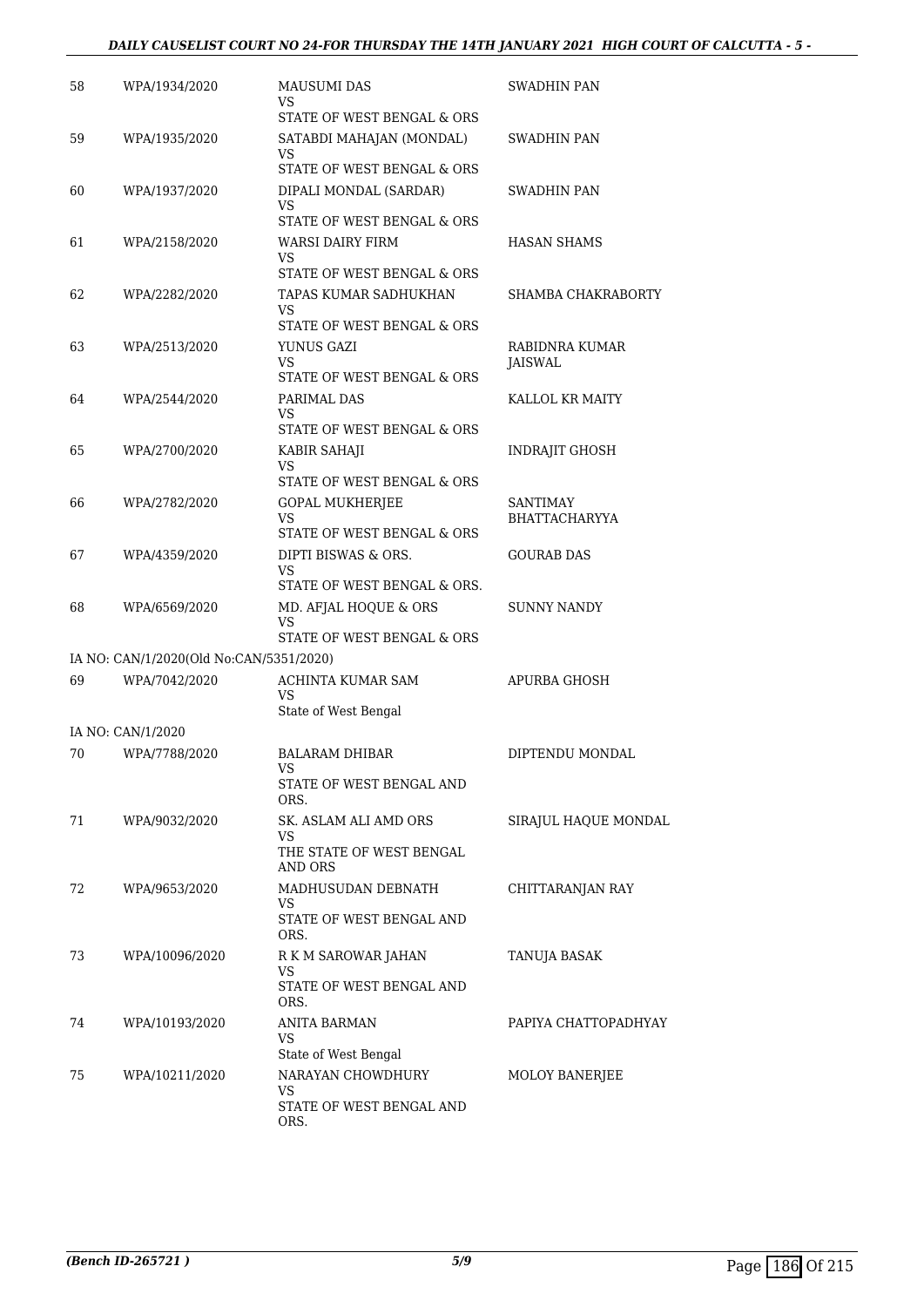| 76 | WPA/10402/2020                          | <b>TAPASI ROY</b><br>VS<br>STATE OF WEST BENGAL AND<br>ORS.         | KAZI SAJJAD ALAM      |
|----|-----------------------------------------|---------------------------------------------------------------------|-----------------------|
| 77 | WPA/11106/2020                          | REKHA SARKAR TIKADAR AND<br><b>ORS</b><br><b>VS</b>                 | <b>SARTHAK BARMAN</b> |
|    |                                         | STATE OF WEST BENGAL AND<br>ORS.                                    |                       |
| 78 | WPA/11776/2020                          | BANDANA PAN AND OTHERS<br>VS                                        | NITISH SMANTA         |
|    |                                         | STATE OF WEST BENGAL AND<br>ORS.                                    |                       |
| 79 | WPA/11779/2020                          | PAMPA PAN AND ORS<br>VS                                             | ABHINABA DAN          |
|    |                                         | STATE OF WEST BENGAL AND<br>ORS.                                    |                       |
| 80 | WPA/11803/2020                          | <b>MANGAL MAITY</b>                                                 | RAMA HALDAR           |
|    |                                         | VS<br>STATE OF WEST BENGAL AND<br>ORS.                              |                       |
| 81 | WPA/318/2021                            | S.S. CONSTRUCTION REP. BY ITS<br><b>SOLE PROP. BIKI SAIKH</b><br>VS | SRIKANTA DUTTTA       |
|    |                                         | STATE OF WEST BENGAL AND<br>ORS.                                    |                       |
|    |                                         | <b>FOR ORDERS</b>                                                   |                       |
| 82 | WPA/18628/2018                          | KEBIRE BEGUMN & ANR                                                 | <b>SUMAN BANERJEE</b> |
|    |                                         | VS<br>STATE OF WEST BENGAL & ORS                                    |                       |
| 83 | WPA/25518/2018                          | ADIP MANDAL<br>VS                                                   | TARUNJYOTI TEWARI     |
|    |                                         | STATE OF WEST BENGAL & ORS                                          |                       |
|    | IA NO: CAN/1/2020(Old No:CAN/2549/2020) |                                                                     |                       |
| 84 | WPA/25983/2018                          | KALONI BIBI & ORS<br>VS<br>STATE OF WEST BENGAL & ORS               | KAUSHIK CHOUDHURY     |
| 85 | WPA/16133/2019                          | KALACHAND SENGUPTA                                                  | SUFI KAMAL            |
|    |                                         | VS<br>STATE OF WEST BENGAL & ORS                                    |                       |
| 86 | WPA/20956/2019                          | MURSHIDABAD COLLEGE OF<br>ENG. AND TECHNOLOGY & H.R.<br>D. & ORS    | DONA GHOSH            |
|    |                                         | VS<br>STATE OF WEST BENGAL & ORS                                    |                       |
| 87 | WPA/2059/2020                           | <b>GOUTAM MUKHERJEE &amp; ANR</b><br>VS                             | <b>ANIMESH PAUL</b>   |
| 88 | WPA/2235/2020                           | STATE OF WEST BENGAL & ORS<br>SAMIR BHATTACHARYA                    | DYUTIMAN PAUL         |
|    |                                         | VS                                                                  |                       |
| 89 | WPA/2803/2020                           | STATE OF WEST BENGAL & ORS<br>ABDUR RASHID                          | SRIKANTA SATTA        |
|    |                                         | VS                                                                  |                       |
| 90 | WPA/4796/2020                           | STATE OF WEST BENGAL & ORS<br>APARNA DHAR @ APARNA DHAR<br>NATH     | KINGSUK MONDAL        |
|    |                                         | VS.                                                                 |                       |
|    | IA NO: CAN/1/2020                       | STATE OF WEST BENGAL & ORS                                          |                       |
| 91 | WPA/10801/2020                          | JEWEL GHOSH AND ORS<br>VS                                           | KUNTAL BANERJEE       |
|    |                                         | BARANAGAR MUICIPALITY AND<br>ORS                                    |                       |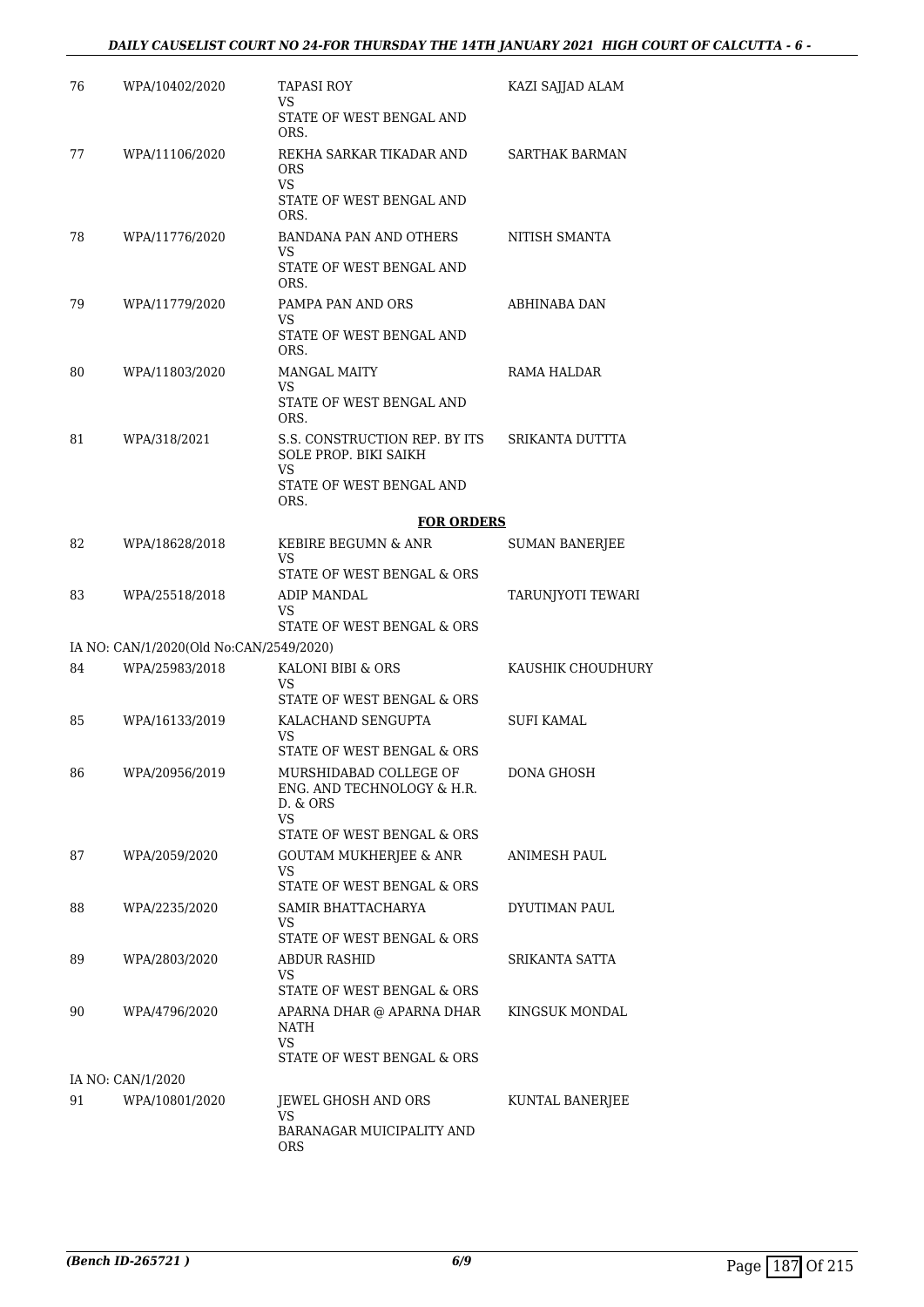| 92   | WPA/11667/2020                | AJIT SINGH<br>VS                                                     | DEBBRATA RAY                             |
|------|-------------------------------|----------------------------------------------------------------------|------------------------------------------|
|      |                               | STATE OF WEST BENGAL AND<br>ORS.                                     |                                          |
| wt93 | WPA/11668/2020                | TAPANJYOTI DEY                                                       | DEBABRATA DEY                            |
|      |                               | VS<br>STATE OF WEST BENGAL AND<br>ORS.                               |                                          |
| wt94 | WPA/11671/2020                | <b>AVIJIT DEY</b>                                                    | DEBABRATA RAY                            |
|      |                               | VS<br>STATE OF WEST BENGAL AND<br>ORS.                               |                                          |
|      |                               | <b>UPGRADED MATTERS</b>                                              |                                          |
| 95   | WPA/17756/2019                | <b>BISWAJYOTI MAITY</b><br><b>VS</b><br>STATE OF WEST BENGAL & ORS.  | AMIT BARAN DASH                          |
| 96   | WPA/19350/2019                | <b>SMT. SUBHRA DEY &amp; ORS</b><br>VS<br>THE K.M.C. & ORS           | SUBHOJIT MULLICK                         |
|      | IA NO: CAN/1/2020             |                                                                      |                                          |
| 97   | WPA/22158/2019                | HALDIA - KOLKATA PORT & DOCK<br><b>SHRAMIK UNION &amp; ANR</b><br>VS | SANTANU MAJI                             |
|      |                               | STATE OF WEST BENGAL & ORS                                           |                                          |
| 98   | WPA/22213/2019                | ANJALI MUKHERJEE<br><b>VS</b>                                        | <b>BISWABRATA BASU</b><br><b>MALLICK</b> |
|      |                               | KAMARHATI MUNICIPALITY &<br><b>ORS</b>                               |                                          |
| 99   | WPA/24343/2019                | <b>BISWAJIT SADHUKHAN</b><br>VS                                      | SAMIR KR ADHIKARI                        |
|      |                               | STATE OF WEST BENGAL & ORS                                           |                                          |
| 100  | WPA/4550/2020                 | SANTOSH KHANDELWAL & ORS<br><b>VS</b><br>KOLKATA MUNICIPAL           | SABERI SAHA                              |
|      |                               | <b>CORPORATION &amp; ORS</b>                                         |                                          |
| 101  | WPA/4789/2020                 | RUMABHADRA PAUL<br>VS<br>STATE OF WEST BENGAL 7 ORS                  | ARUN BANDYOPADHYAY                       |
| 102  | WPA/6934/2020                 | SHIVSUBH COMPLEX LLP                                                 | <b>SAJOY BOSE</b>                        |
|      |                               | VS<br>THE STATE OF WEST BENGAL                                       |                                          |
|      | IA NO: CAN/1/2020, CAN/2/2020 | AND ORS                                                              |                                          |
| 103  | WPA/7427/2020                 | JAGADISH PRASAD AGARWAL                                              | NEIL BASU                                |
|      |                               | VS<br>STATE OF WEST BENGAL AND<br>ORS.                               |                                          |
|      | IA NO: CAN/1/2020             |                                                                      |                                          |
| 104  | WPA/7768/2020                 | ABDUL RASHID @ MD RASHID                                             | MOSTAFIJUR RAHAMAN                       |
|      |                               | VS<br>STATE OF WEST BENGAL AND<br>ORS.                               |                                          |
| 105  | WPA/8092/2020                 | DYNAMIC INFRACON PVT LTD<br>AND ANR<br>VS<br>HOWRAH MUNICIPAL        | DIPAK DEY                                |
|      |                               | <b>CORPORATION AND ANR</b>                                           |                                          |
| 106  | WPA/8599/2020                 | <b>SUKUL SHAW AND ORS</b><br>VS<br>kolkata municipality corporation  | SUNNY NANDI                              |
|      | IA NO: CAN/1/2021             | and ors                                                              |                                          |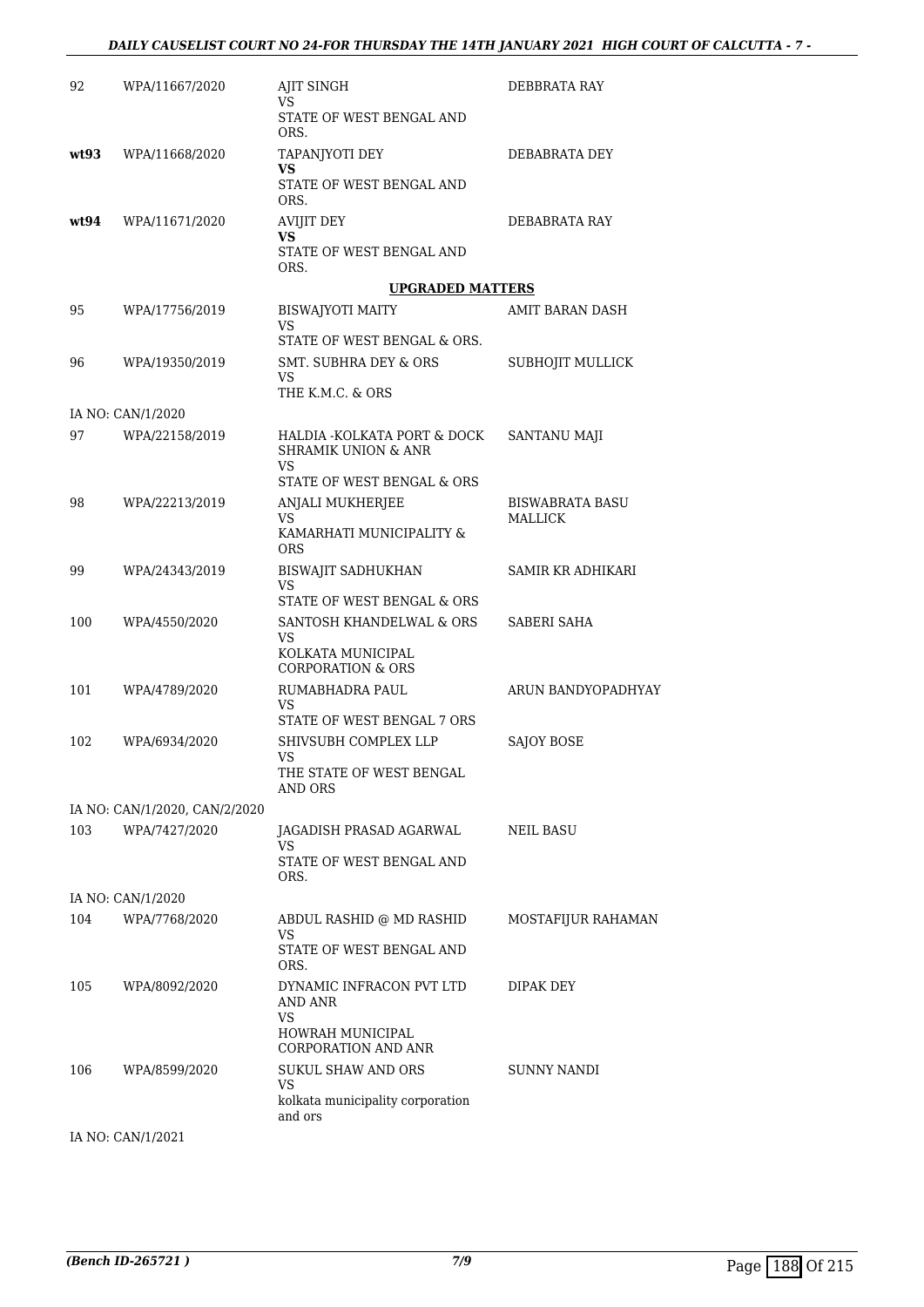| 107 | WPA/9643/2020  | JASPAL SINGH CHANDHOK<br>VS<br>KOLKATA MUNICIPAL<br><b>CORPORATION AND ORS</b>                                   | SOMALI MUKHOPADHYAY                    |
|-----|----------------|------------------------------------------------------------------------------------------------------------------|----------------------------------------|
| 108 | WPA/10088/2020 | KISHOR GHOSH<br>VS<br>THE CHANDERNAGORE<br>MUNICIPAL CORPORATION AND<br><b>ORS</b>                               | AMRITA DE                              |
| 109 | WPA/10395/2020 | ANUPAM SAMANTA<br>VS<br>STATE OF WEST BENGAL AND<br>ORS.                                                         | Sumanta Das                            |
| 110 | WPA/11394/2020 | M/S NEW MAA LAXMI<br>CONSTRUCTION AND COMPANY<br>AND ANOTEHR<br>VS.<br>KOLKATA MUNICIPAL<br>CORPORATION AND ORS. | SUMITAVA CHAKRABORTY                   |
|     |                | <b>UPGRADED MATTERS 1</b>                                                                                        |                                        |
| 111 | WPA/3074/2020  | JUGAL DENRE<br>VS.<br>STATE OF WEST BENGAL & ORS                                                                 | SOUMEN<br>BHATTACHARJEE                |
| 112 | WPA/3129/2020  | DIPALI GHOSH<br><b>VS</b><br><b>HOWRAH ZILLA PARISHAD &amp; ORS</b>                                              | ANIMESH PAUL                           |
| 113 | WPA/5242/2020  | <b>ASISH KOLEY</b><br>VS<br>HOWRAH ZILLA PARISHAD & ORS                                                          | <b>SOUMEN</b><br>BHATTACHARJEE         |
| 114 | WPA/7959/2020  | <b>BIMAL KUMAR GAYEN</b><br>VS<br>State of West Bengal                                                           | SUDARSHAN GHOSH                        |
| 115 | WPA/8034/2020  | SAMIR KUMAR SAMANTA<br>VS<br>STATE OF WEST BENGAL AND<br>ORS.                                                    | PAYEL SHOME                            |
| 116 | WPA/8133/2020  | YASHODA KUMARI MONDAL<br>VS<br>State of West Bengal                                                              | TANUJA BASAK                           |
| 117 | WPA/8855/2020  | <b>MESER ALI</b><br>VS<br>STATE OF WEST BENGAL AND<br>ORS.                                                       | TANUJA BASAK                           |
| 118 | WPA/10129/2020 | SAYED NEAJUDDIN<br>VS<br>THE STATE OF WEST BENGAL<br>AND ORS                                                     | <b>MIR ANOWAR</b>                      |
| 119 | WPA/10156/2020 | RESS UDYOG PRIVATE LIMITED<br>VS<br>STATE OF WEST BENGAL AND<br>ORS.                                             | SUMITAVA CHAKRABORTY                   |
| 120 | WPA/10160/2020 | DIPA GHUGU<br>VS<br>STATE OF WEST BENGAL AND<br>ORS.                                                             | MRITYUNJOY CHATTERJEE                  |
| 121 | WPA/10418/2020 | MOSARRAF HOSSAIN<br>VS<br>STATE OF WEST BENGAL AND<br>ORS.                                                       | MD. AHSANUZZAMAN                       |
| 122 | WPA/10677/2020 | LAKSHMI KANTA MAHATO AND<br>OTHERS<br>VS<br>STATE OF WEST BENGAL AND<br>ORS.                                     | SULAGNA<br><b>BHATTACHARJEE BAGCHI</b> |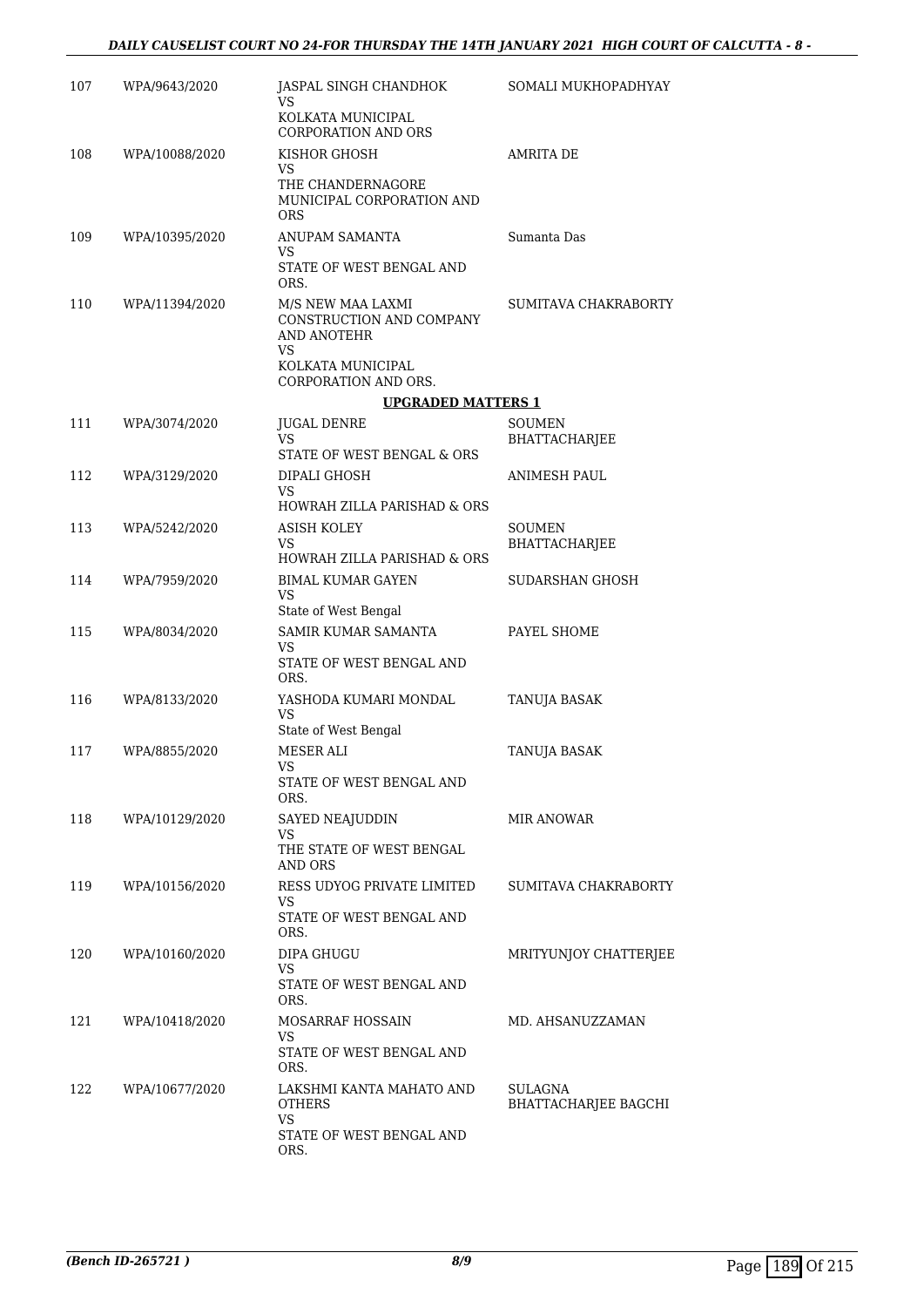| 123<br>WPA/10707/2020<br><b>BULAND JAVED</b><br>CHANDRAKANT<br>VS.<br><b>KUSHWAHA</b><br>STATE OF WEST BENGAL AND<br>ORS.<br>124<br>WPA/10917/2020<br><b>ASHOK SAMANTA</b><br>KRISHNENDU BHADRA<br>VS<br>STATE OF WEST BENGAL AND<br>ORS.<br>PHATICK CHANDRA DAS<br>125<br>WPA/108/2021<br><b>ANILA SOMAN</b><br><b>VS</b><br>DEPUTY COMMISSIONER, SOUTH<br>ANDAMAN DISTRICT AND ANR<br><b>APPLICATION</b><br>126<br>WPA/33123/2013<br><b>GOURI SHANKAR MAHATO</b><br><b>BASABI RAI CHOUDHURY</b><br><b>VS</b><br>STATE OF WEST BENGAL & ORS.<br>127<br>RVW/15/2020<br>RATRI BERA (JANA)<br><b>BHARAT CHANDRA SIMAI</b><br><b>VS</b><br>STATE OF WEST BENGAL & ORS<br>IA NO: CAN/1/2020(Old No:CAN/882/2020)<br>wt128 WPA/20932/2019<br><b>BHARAT CHANDRA SIMAI</b><br>RATRI BERA (JANA)<br><b>VS</b><br>STATE OF WEST BENGAL & ORS<br><b>FOR HEARING</b><br>129<br>WPA/3781/2015<br>RAJIB KUMAR SAHA<br>MOUSUMI BHOWAL<br>(Hd-in-Part)<br><b>VS</b><br>STATE OF WEST BENGAL & ORS<br>wt130<br>WPA/3780/2015<br>DIBYA JYOTI PAUL<br>DEBORSHI DHAR |  |
|---------------------------------------------------------------------------------------------------------------------------------------------------------------------------------------------------------------------------------------------------------------------------------------------------------------------------------------------------------------------------------------------------------------------------------------------------------------------------------------------------------------------------------------------------------------------------------------------------------------------------------------------------------------------------------------------------------------------------------------------------------------------------------------------------------------------------------------------------------------------------------------------------------------------------------------------------------------------------------------------------------------------------------------------------|--|
|                                                                                                                                                                                                                                                                                                                                                                                                                                                                                                                                                                                                                                                                                                                                                                                                                                                                                                                                                                                                                                                   |  |
|                                                                                                                                                                                                                                                                                                                                                                                                                                                                                                                                                                                                                                                                                                                                                                                                                                                                                                                                                                                                                                                   |  |
|                                                                                                                                                                                                                                                                                                                                                                                                                                                                                                                                                                                                                                                                                                                                                                                                                                                                                                                                                                                                                                                   |  |
|                                                                                                                                                                                                                                                                                                                                                                                                                                                                                                                                                                                                                                                                                                                                                                                                                                                                                                                                                                                                                                                   |  |
|                                                                                                                                                                                                                                                                                                                                                                                                                                                                                                                                                                                                                                                                                                                                                                                                                                                                                                                                                                                                                                                   |  |
|                                                                                                                                                                                                                                                                                                                                                                                                                                                                                                                                                                                                                                                                                                                                                                                                                                                                                                                                                                                                                                                   |  |
|                                                                                                                                                                                                                                                                                                                                                                                                                                                                                                                                                                                                                                                                                                                                                                                                                                                                                                                                                                                                                                                   |  |
|                                                                                                                                                                                                                                                                                                                                                                                                                                                                                                                                                                                                                                                                                                                                                                                                                                                                                                                                                                                                                                                   |  |
|                                                                                                                                                                                                                                                                                                                                                                                                                                                                                                                                                                                                                                                                                                                                                                                                                                                                                                                                                                                                                                                   |  |
|                                                                                                                                                                                                                                                                                                                                                                                                                                                                                                                                                                                                                                                                                                                                                                                                                                                                                                                                                                                                                                                   |  |
|                                                                                                                                                                                                                                                                                                                                                                                                                                                                                                                                                                                                                                                                                                                                                                                                                                                                                                                                                                                                                                                   |  |
|                                                                                                                                                                                                                                                                                                                                                                                                                                                                                                                                                                                                                                                                                                                                                                                                                                                                                                                                                                                                                                                   |  |
|                                                                                                                                                                                                                                                                                                                                                                                                                                                                                                                                                                                                                                                                                                                                                                                                                                                                                                                                                                                                                                                   |  |
|                                                                                                                                                                                                                                                                                                                                                                                                                                                                                                                                                                                                                                                                                                                                                                                                                                                                                                                                                                                                                                                   |  |
|                                                                                                                                                                                                                                                                                                                                                                                                                                                                                                                                                                                                                                                                                                                                                                                                                                                                                                                                                                                                                                                   |  |
|                                                                                                                                                                                                                                                                                                                                                                                                                                                                                                                                                                                                                                                                                                                                                                                                                                                                                                                                                                                                                                                   |  |
|                                                                                                                                                                                                                                                                                                                                                                                                                                                                                                                                                                                                                                                                                                                                                                                                                                                                                                                                                                                                                                                   |  |
| <b>VS</b>                                                                                                                                                                                                                                                                                                                                                                                                                                                                                                                                                                                                                                                                                                                                                                                                                                                                                                                                                                                                                                         |  |
| STATE OF WEST BENGAL & ORS                                                                                                                                                                                                                                                                                                                                                                                                                                                                                                                                                                                                                                                                                                                                                                                                                                                                                                                                                                                                                        |  |
| IA NO: CAN/1/2018(Old No:CAN/8939/2018)                                                                                                                                                                                                                                                                                                                                                                                                                                                                                                                                                                                                                                                                                                                                                                                                                                                                                                                                                                                                           |  |
| 131<br>SRIKUMAR CHATTOPADHYAY<br>WPA/14280/2015<br><b>MOUSUMI BHOWAL</b><br>(Hd-in-Part)<br>VS                                                                                                                                                                                                                                                                                                                                                                                                                                                                                                                                                                                                                                                                                                                                                                                                                                                                                                                                                    |  |
| STATE OF WEST BENGAL & ORS                                                                                                                                                                                                                                                                                                                                                                                                                                                                                                                                                                                                                                                                                                                                                                                                                                                                                                                                                                                                                        |  |
| 132<br>WPA/13189/2018<br><b>ANUPAM DAS</b><br>NEPESH MAJHI<br>(Hd-in-Part)<br>VS<br>ALLAHABAD BANK & ORS.                                                                                                                                                                                                                                                                                                                                                                                                                                                                                                                                                                                                                                                                                                                                                                                                                                                                                                                                         |  |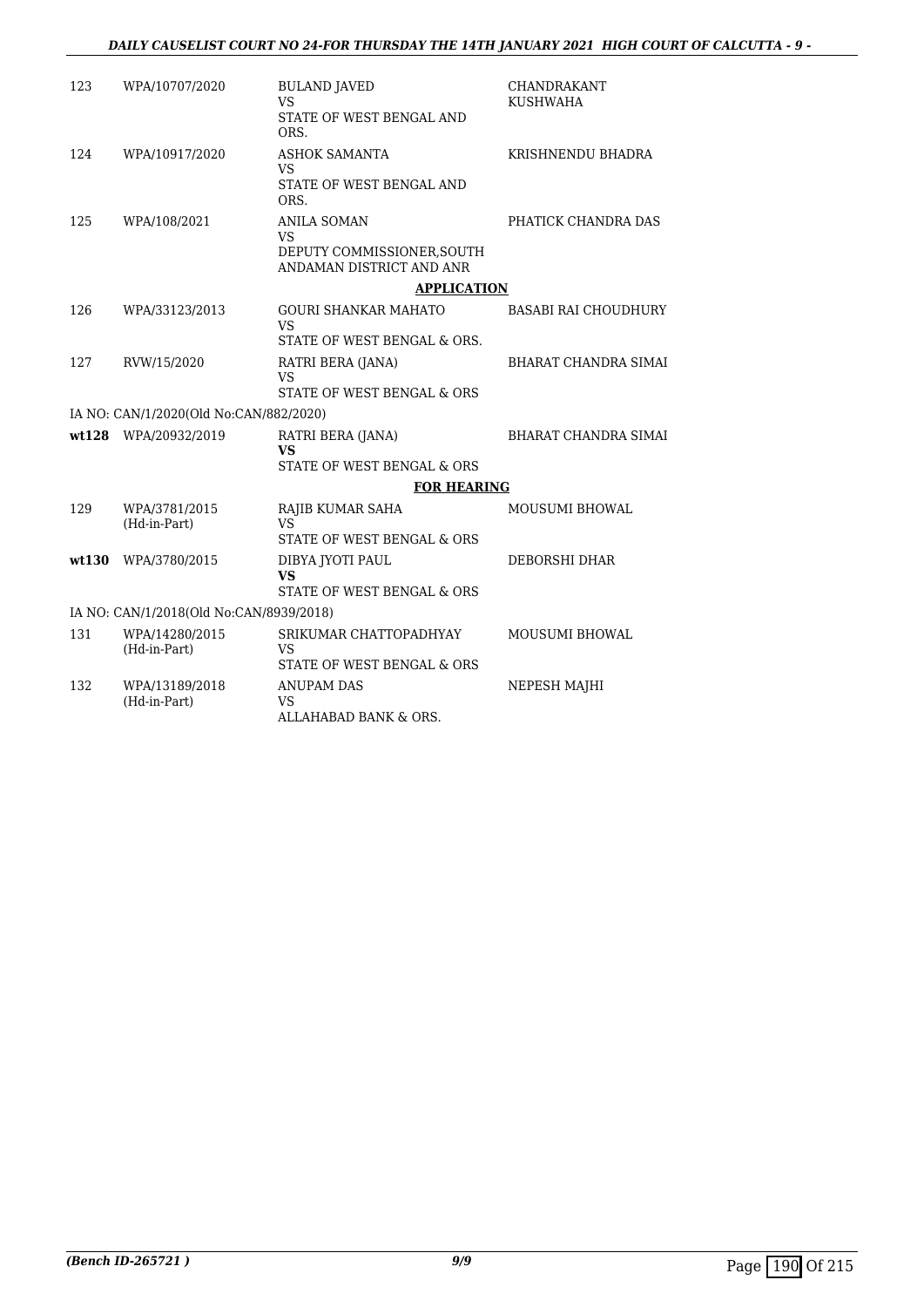

# **Appellate Side**

**DAILY CAUSELIST For Thursday The 14th January 2021**

## **COURT NO. 22**

**SINGLE BENCH (SB - XIV)**

**AT 10:45 AM**

#### **HON'BLE JUSTICE ABHIJIT GANGOPADHYAY**

**(VIA VIDEO CONFERENCE) ON AND FROM MONDAY, THE IITH JANUARY 2021 - ADMISSION AND HEARING OF CIVIL REVISION APPLICATIONS AND APPLICATIONS UNDER ARTICLE 227 OF THE CONSTITUTION INCLUDING APPLICATIONS CONNECTED THERETO [EXCLUDING CIVIL REVISIONS ARISING OUT OF TESTAMENTARY AND EJECTMENT / EVICTION SUITS AND PUBLIC PREMISES (UNAUTHORISED OCCUPANTS) ACT, 1971 SPECIAL NOTE : TODAY "UPON MENTIONING" MATTERS WILL BE TAKEN UP FIRST. THEREAFTER "NEW MOTION" AND " MOTION" WILL BE TAKEN UP. IF THE HEARING MATTERS ARE EXHAUSTED, THEREAFTER 'MOTION' WILL BE TAKEN UP. NOTE : MENTIONING ONLY ON MONDAYS AND FRIDAYS AT THE FIRST SITTING OF THE COURT. NOTE: MATTERS WILL BE TAKEN UP THROUGH PHYSICAL HEARING ONLY WHEN BOTH THE PARTIES ARE AGREED.**

#### **TO BE MENTIONED**

| 1                           | WPA/10087/2011                                | MD. AZIZUR RAHAMAN<br><b>MOLLA</b><br>VS.<br>UNION OF INDIA & ORS        | TUSHER KANTI<br><b>MUKHERJEE</b>       |
|-----------------------------|-----------------------------------------------|--------------------------------------------------------------------------|----------------------------------------|
|                             |                                               | <b>PART HEARD MATTERS</b>                                                |                                        |
| $\mathcal{D}_{\mathcal{L}}$ | WPA/3437/2020<br>(AT 1.00 P.M.)               | TOYEB ALI MIDDAY<br>VS<br>STATE OF WEST BENGAL &<br>ORS                  | <b>SUVADIP</b><br><b>BHATTACHARJEE</b> |
|                             |                                               | <b>GR. - VIII (MOTION)</b>                                               |                                        |
| 3                           | WPA/19824/2019                                | <b>SUJIT MOULIK</b><br><b>VS</b><br>STATE OF WEST BENGAL &<br><b>ORS</b> | <b>SHYAMSUNDAR</b><br>MUKHERJEE        |
|                             |                                               | <b>GRATUITY MATTERS</b>                                                  |                                        |
| 4                           | WPA/4559/2020                                 | PASUPATI KUNDU<br>VS<br>STATE OF WEST BENGAL &<br><b>ORS</b>             | <b>BIKASH SHAW</b>                     |
|                             |                                               | <b>GR. - III (MOTION)</b>                                                |                                        |
| 5                           | WPA/1756/2018<br>(AT 12:15 P.M.)<br>(CHAMBER) | NETAI KHAN<br>VS<br>STATE OF WEST BENGAL &<br><b>ORS</b>                 | <b>B. SHAW</b>                         |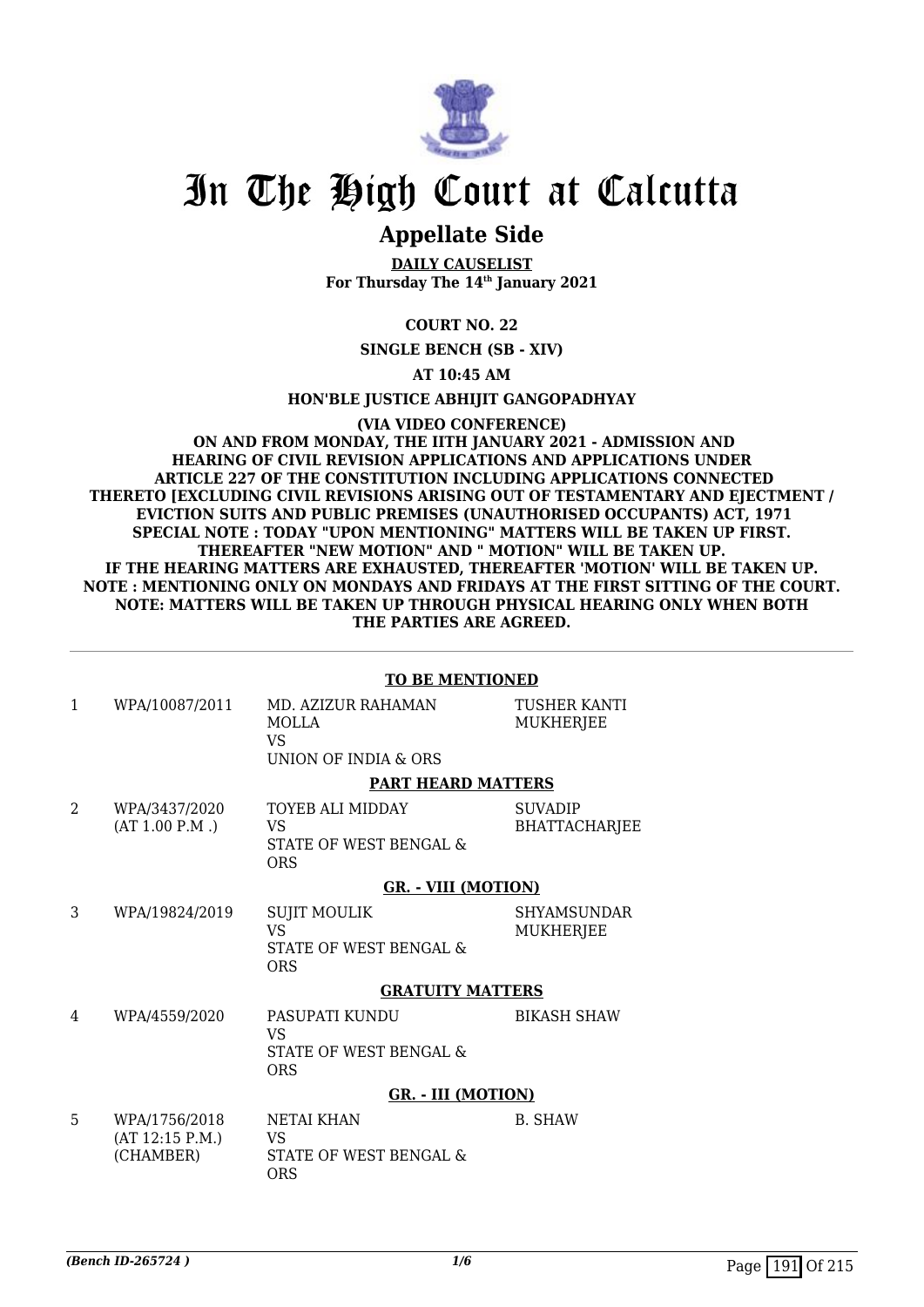| 6  | WPA/2/2021                                                  | FIS PAYMENT SOLUTIONS<br>AND SERVICES INDIA PRIVATE<br>LIMITED<br><b>VS</b><br>THE ASSISTANT                                                             | <b>RISHAV DUTTA</b>             |
|----|-------------------------------------------------------------|----------------------------------------------------------------------------------------------------------------------------------------------------------|---------------------------------|
| 7  | WPA/3/2021                                                  | COMMISSIONER(CENTRAL)-II<br>FIS PAYMENT SOLUTIONS<br>AND SERVICES INDIA PVT LTD<br>VS<br>THE ASSISTANT LABOUR<br>COMMISSIONER(CENTRAL)-II                | <b>RISHAV DUTT</b>              |
| 8  | WPA/5/2021                                                  | <b>AND ORS</b><br>FIS PAYMENT SOLUTIONS<br>AND SERVICES INDIA PVT LTD<br><b>VS</b><br>THE ASSISTANT LABOUR<br>COMMISSIONER(CENTRAL)-II<br><b>AND ORS</b> | <b>RISHAV DUTT</b>              |
| 9  | WPA/8/2021                                                  | <b>FIS PAYMENT SOLUTIONS</b><br>AND SERVICES INDIA PVT LTD<br>VS<br>THE ASSSISTANT LABOUR<br>COMMISSSIONER(CENTRAL)-II<br><b>AND ORS</b>                 | <b>RISHAV DUTT</b>              |
| 10 | WPA/11/2021                                                 | FIS PAYMENT SOLUTIONS<br>AND SERVICES INDIA PVT LTD<br><b>VS</b><br>THE ASSISTANT LABOUR<br>COMMISSIONER(CENTRAL)-II<br><b>AND ORS</b>                   | <b>RISHAV DUTT</b>              |
| 11 | WPA/327/2021                                                | M/S. HARBANS LAL<br>MALHOTRA AND SONS<br>VS<br>STATE OF WEST BENGAL AND<br>ANR                                                                           | RANJAY DE                       |
| 12 | WPA/18311/2018                                              | RABINDRA NATH SAHA & ORS<br>VS<br>UNION OF INDIA & ORS                                                                                                   | DHISWARI NAG                    |
|    | IA NO: CAN/2/2020, CAN/3/2020                               |                                                                                                                                                          |                                 |
|    | wt13 WPA/10004/2019                                         | <b>BHABESH ROY &amp; ORS</b><br>VS.<br>UNION OF INDIA & ORS                                                                                              | DHISWARI NAG                    |
| 14 | WPA/3116/2020                                               | M/S AU BON PAIN CAFE INDIA S. P TEWARY<br>LIMITED<br><b>VS</b><br>REGIONAL DIRECTOR,<br><b>EMPLOYEES' STATE</b><br><b>INSURANCE CORPO. &amp; ORS</b>     |                                 |
| 15 | WPA/3438/2020<br>(AT 2.00 P.M.)                             | <b>ANSAR KHAN</b><br>VS<br>STATE OF WEST BENGAL &<br><b>ORS</b>                                                                                          | <b>SUVADIP</b><br>BHATTACHARJEE |
| 16 | WPA/3439/2020<br>(AT 2.00 P.M.)<br>(PERSONAL<br>APPEARANCE) | JADUNATH DHALI<br>VS<br>STATE OF WEST BENGAL &<br><b>ORS</b>                                                                                             | <b>SUVADIP</b><br>BHATTACHARJEE |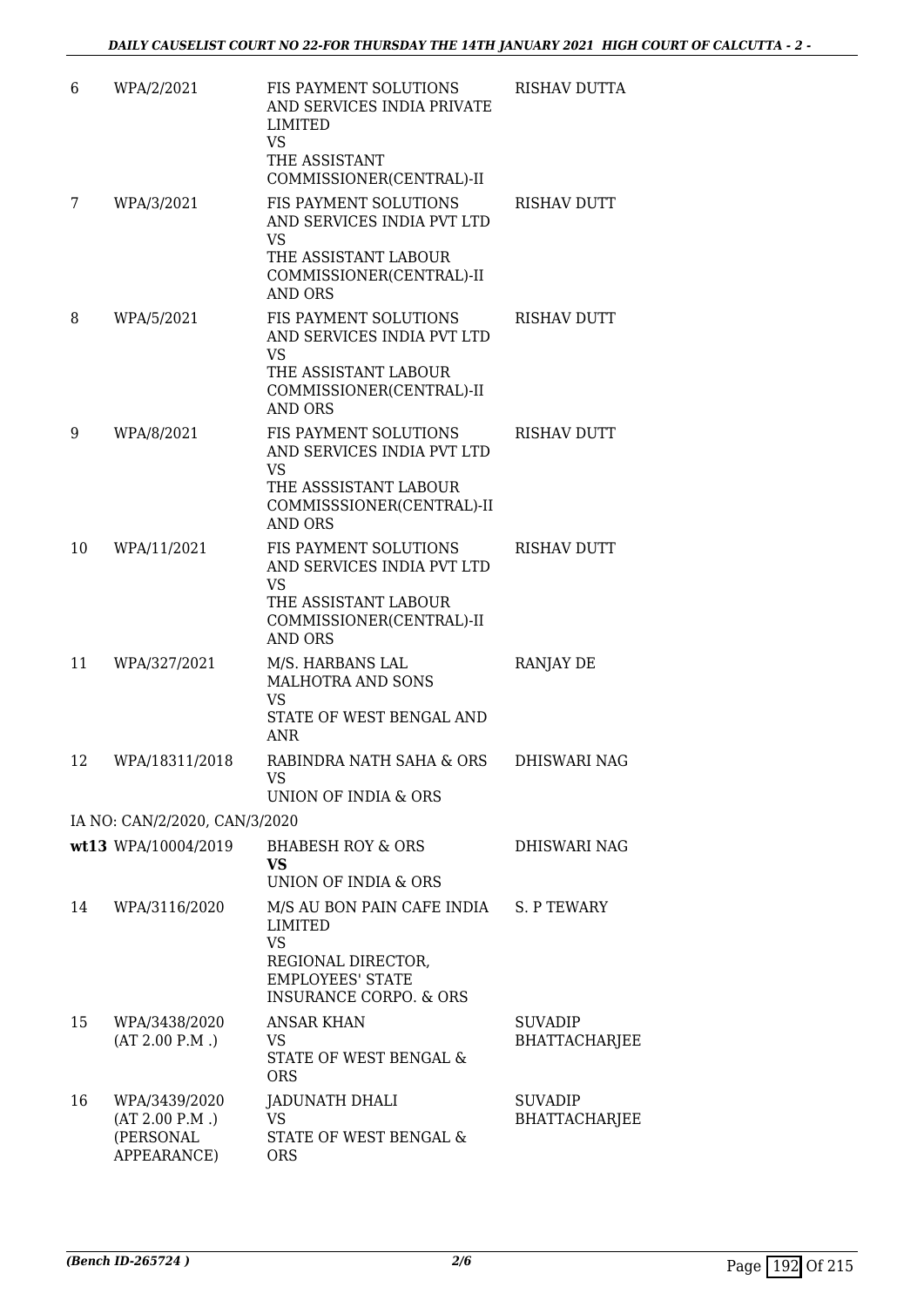| 17 | WPA/3441/2020<br>(AT 2.00 P.M.)<br>(PERSONAL<br>APPEARANCE) | SAMSUDDIN SK.<br>VS<br>STATE OF WEST BENGAL &<br><b>ORS</b>                                                                                                  | <b>SUVADIP</b><br><b>BHATTACHARJEE</b> |
|----|-------------------------------------------------------------|--------------------------------------------------------------------------------------------------------------------------------------------------------------|----------------------------------------|
| 18 | WPA/3442/2020<br>(AT 2.00 P.M.)<br>(PERSONAL<br>APPEARANCE) | PARESH CHANDRA SARDAR<br>VS<br>STATE OF WEST BENGAL &<br><b>ORS</b>                                                                                          | <b>SUVADIP</b><br><b>BHATTACHARJEE</b> |
| 19 | WPA/11399/2020                                              | <b>FIS PAYMENT SOLUTIONS</b><br>AND SERVICES INDIA PVT LTD<br><b>VS</b><br>THE ASSISTANT LABOUR<br><b>COMMISSIONER AND ORS</b>                               | <b>RISHAV DUTTA</b>                    |
| 20 | WPA/11409/2020                                              | <b>FIS PAYMENT SOLUTIONS</b><br>AND SERVICES INDIA PVT LTD<br><b>VS</b><br>THE ASSITANT LABOUR<br>COMMISSIONER (CENTRAL)-II<br>AND ORS                       | RISHSAV DUTT                           |
| 21 | WPA/11414/2020                                              | FIS PAYMENT SOLUTIONS<br>AND SERVICES INDIA PVT LTD<br><b>VS</b><br>THE ASSISTANT LABOUR<br>COMMISSIONER CENTRAL II<br>AND ORS                               | <b>RISHAV DUTTA</b>                    |
| 22 | WPA/11418/2020                                              | <b>FIS PAYMENT SOLUTIONS</b><br>AND SERVICES INDIA PVT LTD<br>VS<br>THE ASSISTANCR LABOUR<br>COMMISSIONER, CENTRTAL II<br>AND ORS                            | <b>RISHAV DUTT</b>                     |
| 23 | WPA/11419/2020                                              | <b>FIS PAYMENT SOLUTIONS</b><br>AND SERVICES INDIA PVT LTD<br><b>VS</b><br>THE ASSISTANT LABOUR<br>COMMISSIONERS CENTRALL<br><b>II AND ORS</b>               | <b>RISHAV DUTT</b>                     |
| 24 | WPA/11440/2020                                              | FIS PAYMENT SOLUTIONS<br>AND SERVICES INDIA PRIVATE<br>LTD<br><b>VS</b><br>THE ASSISTANT LABOUR<br><b>COMMISSIONER CENTRAL -2</b><br><b>AND OTHERS</b>       | SHOUNAK MITRA                          |
| 25 | WPA/11443/2020                                              | <b>FIS PAYMENT SOLUTIONS</b><br>AND SERVICES INDIA PRIVATE<br><b>LTD</b><br><b>VS</b><br>THE ASSISTANT LABOUR<br>COMMISSIONER CENTRAL 2<br><b>AND OTHERS</b> | <b>SHOUNAK MITRA</b>                   |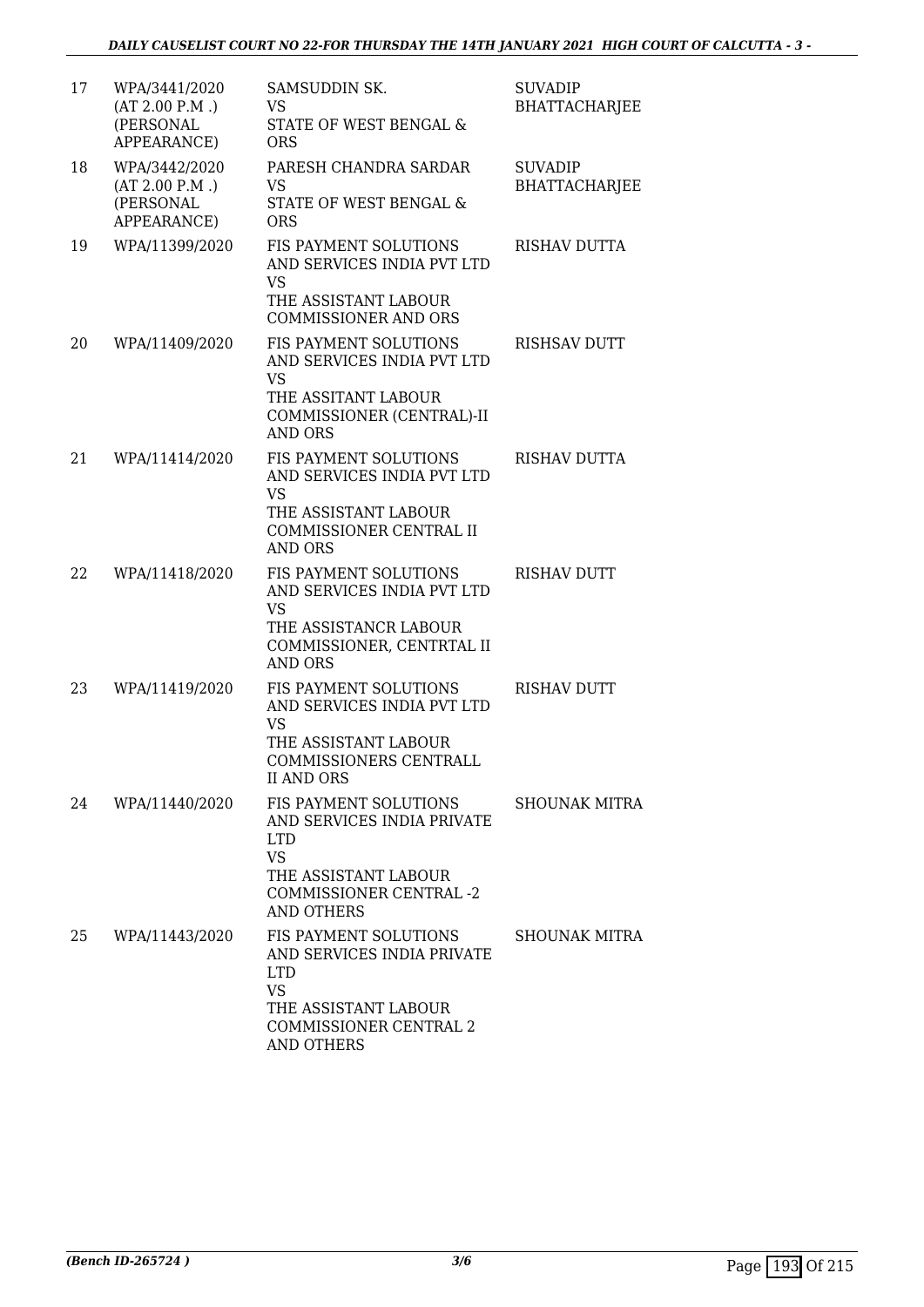| 26 | WPA/11445/2020 | FIS PAYMENT SOLUTIONS<br>AND SERVICES INDIA PRIVATE<br>LTD.<br><b>VS</b><br>THE ASSISTANT LABOUR<br><b>COMMISSIONER CENTRAL 2</b><br><b>AND OTHERS</b>               | <b>RISHAV DUTT</b> |
|----|----------------|----------------------------------------------------------------------------------------------------------------------------------------------------------------------|--------------------|
| 27 | WPA/11448/2020 | <b>FIS PAYMENT SOLUTIONS</b><br>AND SERVICES INDIA PRIVATE<br><b>LTD</b><br><b>VS</b><br>THE ASSISTANT LABOUR<br><b>COMMISSIONER CENTRAL 2</b><br><b>AND OTHERS</b>  | <b>RISHAV DUTT</b> |
| 28 | WPA/11454/2020 | <b>FIS PAYMNENT SOLUTIONS</b><br>AND SERVICES INDIA PRIVATE<br><b>LTD</b><br><b>VS</b><br>THE ASSISTANT LABOUR<br><b>COMMISSIONER CENTRAL 2</b><br><b>AND OTHERS</b> | <b>RISHAV DUTT</b> |
| 29 | WPA/11458/2020 | <b>FIS PAYMENT SOLUTIONS</b><br>AND SERVICES PRIVATE LTD<br>VS<br>THE ASSISTANT LABOUR<br><b>COMMISSIONER CENTRAL 2</b><br><b>AND OTHERS</b>                         | <b>RISHAV DUTT</b> |
| 30 | WPA/11463/2020 | <b>FIS PAYMENT SOLUTIONS</b><br>AND SERVICES INDIA PRIVATE<br><b>LTD</b><br><b>VS</b><br>THE ASSISTANT LABOUR<br><b>COMMISSIONER CENTRAL 2</b><br><b>AND OTHERS</b>  | <b>RISHAV DUTT</b> |
| 31 | WPA/11465/2020 | FIS PAYMENT SOLUTIONS<br>AND SERVICES INDIA PRIVATE<br>LTD<br>VS<br>THE ASSISTANT LABOUR<br><b>COMMISSIONER CENTRAL 2</b><br><b>AND OTHERS</b>                       | <b>RISHAV DUTT</b> |
| 32 | WPA/11468/2020 | <b>FIS PAYMENT SOLUTIONS</b><br>AND SERVICES INDIA PRIVATE<br>LTD.<br><b>VS</b><br>THE ASSISTANT LABOUR<br><b>COMMISSIONER CENTRAL 2</b><br><b>AND OTHERS</b>        | RISHAV DUTT        |
| 33 | WPA/11472/2020 | FIS PAYMENT SOLUTIONS<br>AND SERVICES INDIA PRIVATE<br><b>LTD</b><br>VS<br>THE ASSISTANT LABOUR<br><b>COMMISSIONER CENTRAL 2</b><br><b>AND OTHERS</b>                | RISHAV DUTT        |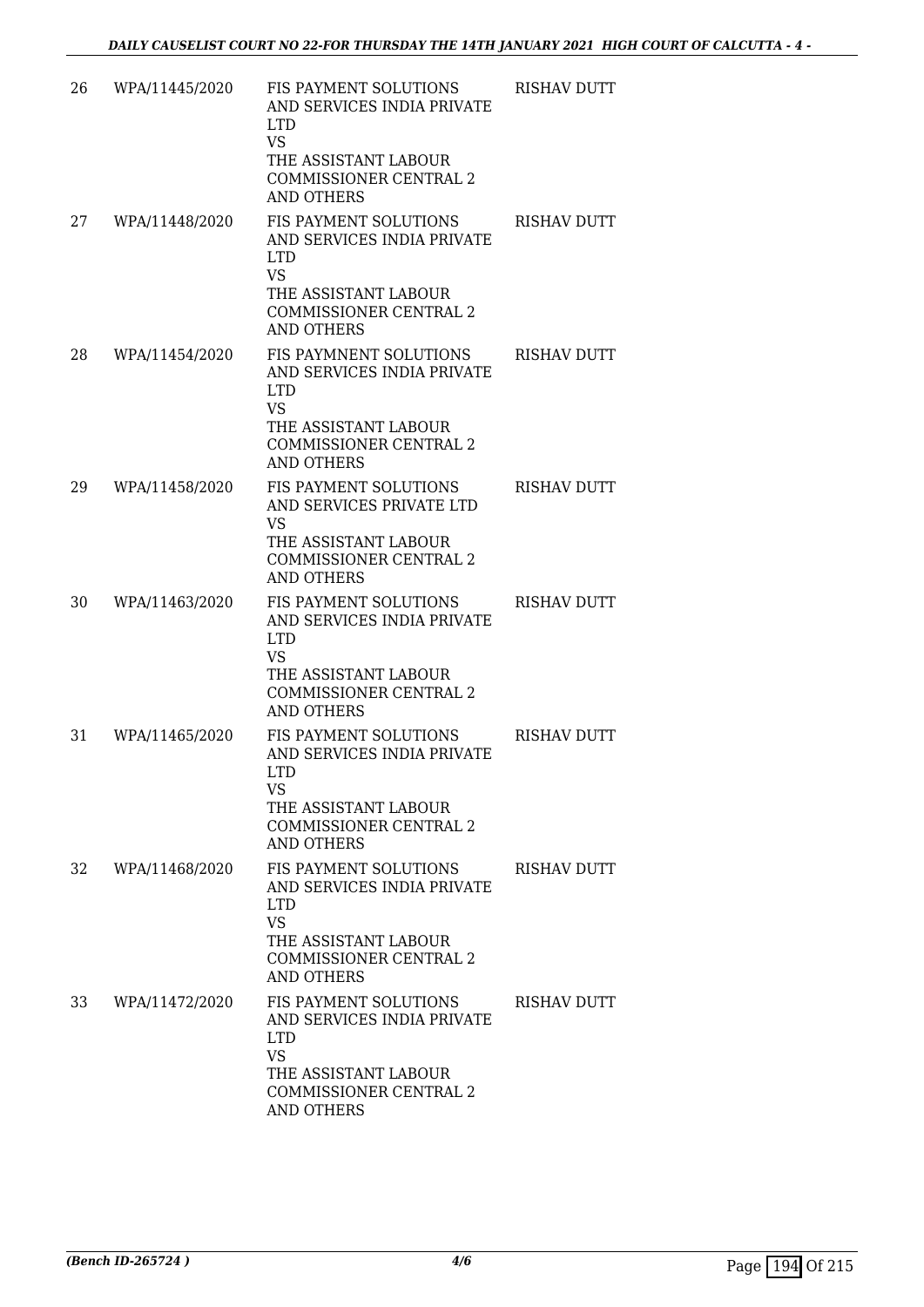| 34 | WPA/11941/2020                           | <b>KAMALA MALICK</b><br>VS                                         | <b>BIKASH SHAW</b>                       |
|----|------------------------------------------|--------------------------------------------------------------------|------------------------------------------|
|    |                                          | STATE OF WEST BENGAL AND<br>ORS.                                   |                                          |
|    |                                          | <b>NEW MOTION (GROUP - III)</b>                                    |                                          |
| 35 | WPA/4597/2020                            | DELTA LIMITED & ORS<br><b>VS</b><br>UNION OF INDIA & ORS           | <b>SAPTARSHI</b><br>MUKHERJEE            |
| 36 | WPA/11794/2020                           | ASRAF ALI ANSARI<br><b>VS</b><br>STATE OF WEST BENGAL AND<br>ORS.  | <b>SUVADIP</b><br><b>BHATTACHARJEE</b>   |
| 37 | WPA/189/2021                             | NIRMALENDU KONAR<br><b>VS</b><br>UNION OF INDIA AND ORS.           | SALONI<br><b>BHATTACHARJEE</b>           |
|    |                                          | <b>GROUP - VII (MOTION)</b>                                        |                                          |
| 38 | WPA/13284/2019                           | NANDA KUMAR DAS                                                    | <b>BISWAPRIYA</b>                        |
|    |                                          | <b>VS</b><br><b>STATE OF WEST BENGAL &amp;</b><br><b>ORS</b>       | <b>SAMANTA</b>                           |
|    | IA NO: CAN/1/2019(Old No:CAN/10238/2019) |                                                                    |                                          |
| 39 | WPA/4896/2020                            | TRIMULA SPONGE IRON PVT.<br>LIMITED<br><b>VS</b>                   | <b>RAJNISH KUMAR</b><br><b>KALAWATIA</b> |
|    |                                          | UNION OF INDIA & ORS                                               |                                          |
| 40 | WPA/635/2021                             | DEBABRATA DUTTA<br>VS<br>STATE OF WEST BENGAL AND<br>ORS.          | <b>SOUMEN</b><br><b>BHATTACHARJEE</b>    |
| 41 | WPA/637/2021                             | DEBABRATA DUTTA<br><b>VS</b><br>STATE OF WEST BENGAL AND<br>ORS.   | <b>SOUMEN</b><br><b>BHATTACHARJEE</b>    |
| 42 | WPA/837/2021                             | <b>BROJEN KUMAR KOLEY</b><br>VS                                    | <b>ABHISHEK BANERJEE</b>                 |
|    |                                          | STATE OF WEST BENGAL AND<br>ORS.                                   |                                          |
|    |                                          | <b>NEW MOTION (GROUP - VII)</b>                                    |                                          |
| 43 | WPA/8729/2020                            | NOOR ISLAM<br>VS<br>STATE OF WEST BENGAL AND<br>ORS.               | PRIYABRATA SAHA                          |
| 44 | WPA/97/2021                              | RABI SANKAR DUTTA<br>VS<br>STATE OF WEST BENGAL AND<br>ORS.        | <b>SOUMEN</b><br><b>BHATTARJEE</b>       |
| 45 | WPA/138/2021                             | <b>MANESH BARMAN</b><br><b>VS</b><br>UNION OF INDIA AND ORS.       | Hillol Saha Podder                       |
| 46 | WPA/143/2021                             | MAHIUDDIN MALLICK<br><b>VS</b><br>STATE OF WEST BENGAL AND<br>ORS. | <b>BISWAPRIYA</b><br>SAMANTA             |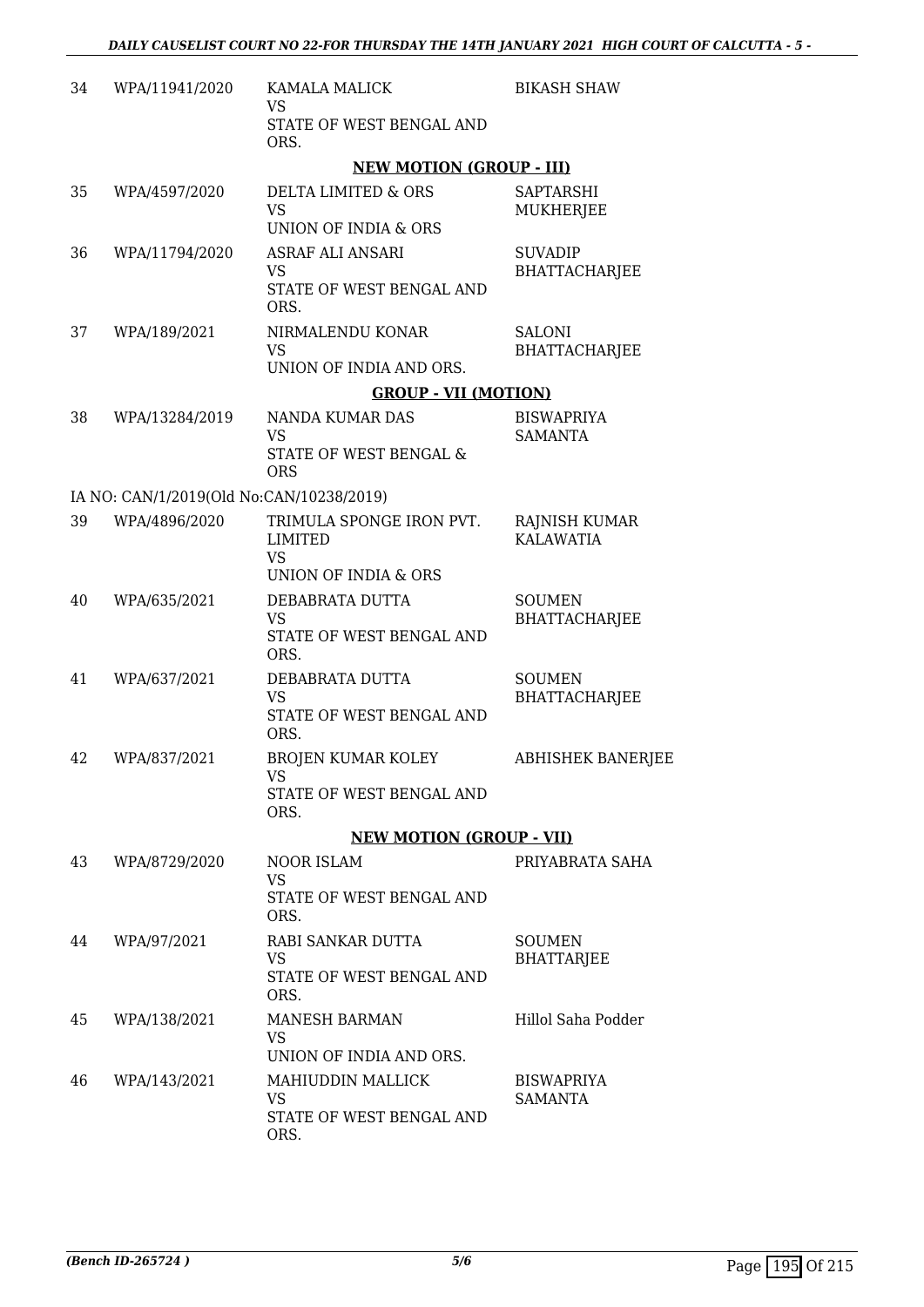47 WPA/207/2021 MANAS DEB

VS STATE OF WEST BENGAL AND ORS.

SAKTIPADA JANA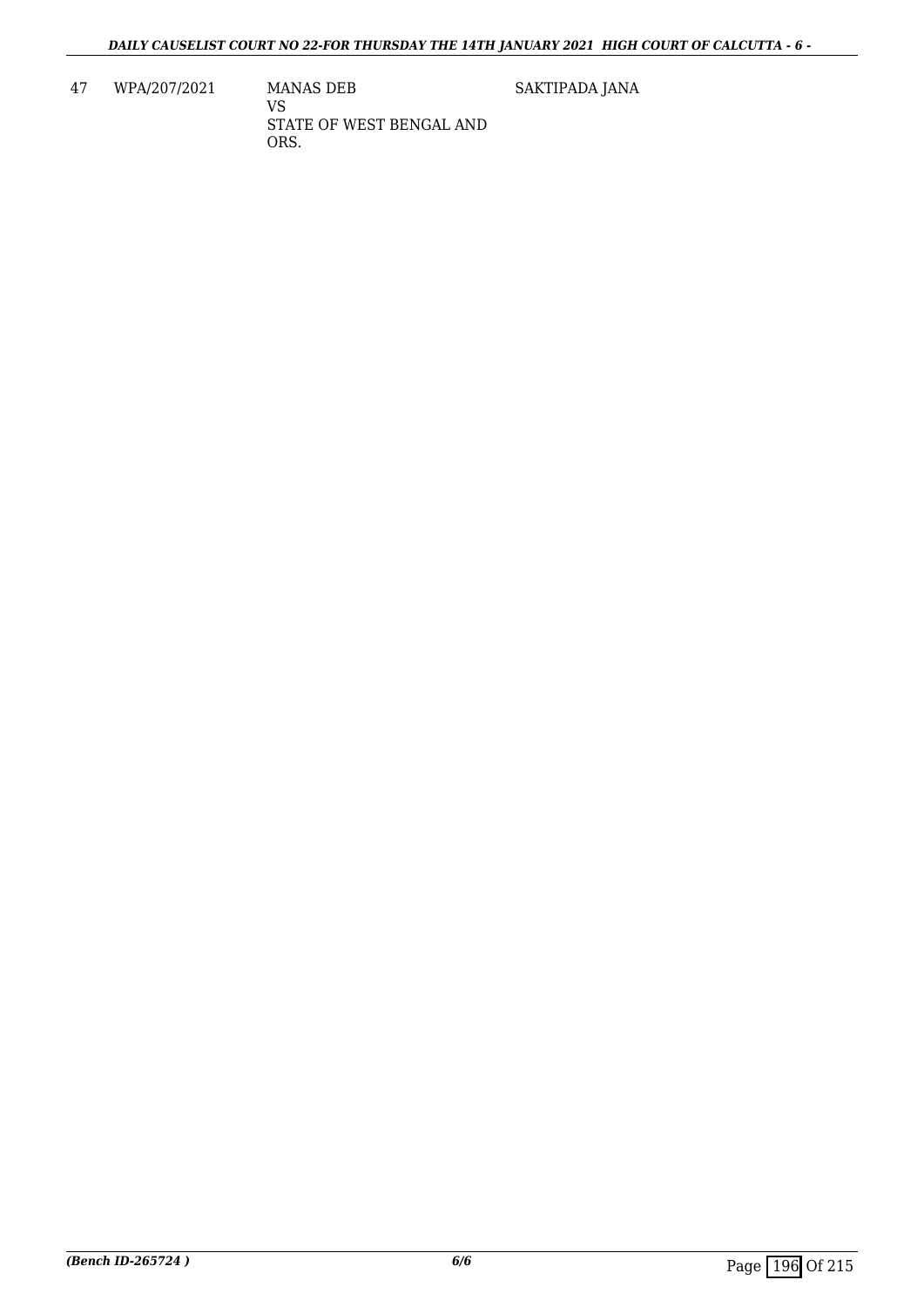

# **Appellate Side**

**DAILY CAUSELIST For Thursday The 14th January 2021**

**COURT NO. 32**

**SINGLE BENCH (SB - XV)**

**AT 10:45 AM**

**HON'BLE JUSTICE JAY SENGUPTA**

**(VIA VIDEO CONFERENCE)**

**ON AND FROM MONDAY, THE 11TH JANUARY, 2021 - ADMISSION OF CRIMINAL MOTIONS AND HEARING OF CRIMINAL REVISIONS ARISING OUT OF N.I. ACT; POCSO; MAINTENANCE AND CRIME AGAINST WOMEN (NOT ASSIGNED TO ANY OTHER BENCH) INCLUDING APPLICATIONS CONNECTED THERETO; HEARING OF CRIMINAL REVISIONS (IRRESPECTIVE OF CLASSIFICATION) FILED FROM 2016 INCLUDING CONNECTED APPLICATIONS; HEARING OF CRIMINAL APPEALS. NOTE : MATTERS WILL BE TAKEN UP THROUGH PHYSICAL HEARING WHEN BOTH THE PARTIES ARE AGREED NOTE : 1. "TO BE MENTIONED", "LISTED MOTION", "EXTENSION OF INTERIM ORDER" SHALL BE**

**TAKEN UP FIRST. THEREAFTER, ALL OTHER MATTERS SHALL BE TAKEN UP SERIALLY. 2. MENTIONING FOR INCLUSION IN THE LIST WILL BE PERMITTED ONLY ON THE FIRST WORKING DAY OF THE WEEK AT THE FIRST SITTING.** 

|                                          | <b>TO BE MENTIONED</b>                   |                                                                 |                                        |  |
|------------------------------------------|------------------------------------------|-----------------------------------------------------------------|----------------------------------------|--|
| $\mathbf{1}$                             | CRR/2213/2016<br>(non-prosecution)       | ABDUL ALIM BOX<br>VS.<br>STATE OF WEST BENGAL                   | RAJENDRA BANERJEE                      |  |
|                                          |                                          | <b>LISTED MOTION</b>                                            |                                        |  |
| $\mathcal{D}_{\mathcal{L}}$              | CRR/203/2019                             | AMAR KUMAR PAL<br>VS.<br>STATE OF WEST BENGAL &<br>ANR          | SRINJOY SENGUPTA                       |  |
| 3                                        | CRR/303/2019                             | NADIA KANAI PAUL<br>VS.<br>STATE OF WEST BENGAL &<br><b>ANR</b> | <b>GOLAM SAYEDAR</b><br><b>KADERI</b>  |  |
|                                          | IA NO: CRAN/1/2019(Old No:CRAN/469/2019) |                                                                 |                                        |  |
| 4                                        | CRR/304/2019                             | NADIA KANAI PAUL & ORS<br>VS.<br>STATE OF WEST BENGAL &<br>ANR  | <b>GOLAM SAYEDAIR</b><br><b>KADERI</b> |  |
| IA NO: CRAN/1/2019(Old No:CRAN/470/2019) |                                          |                                                                 |                                        |  |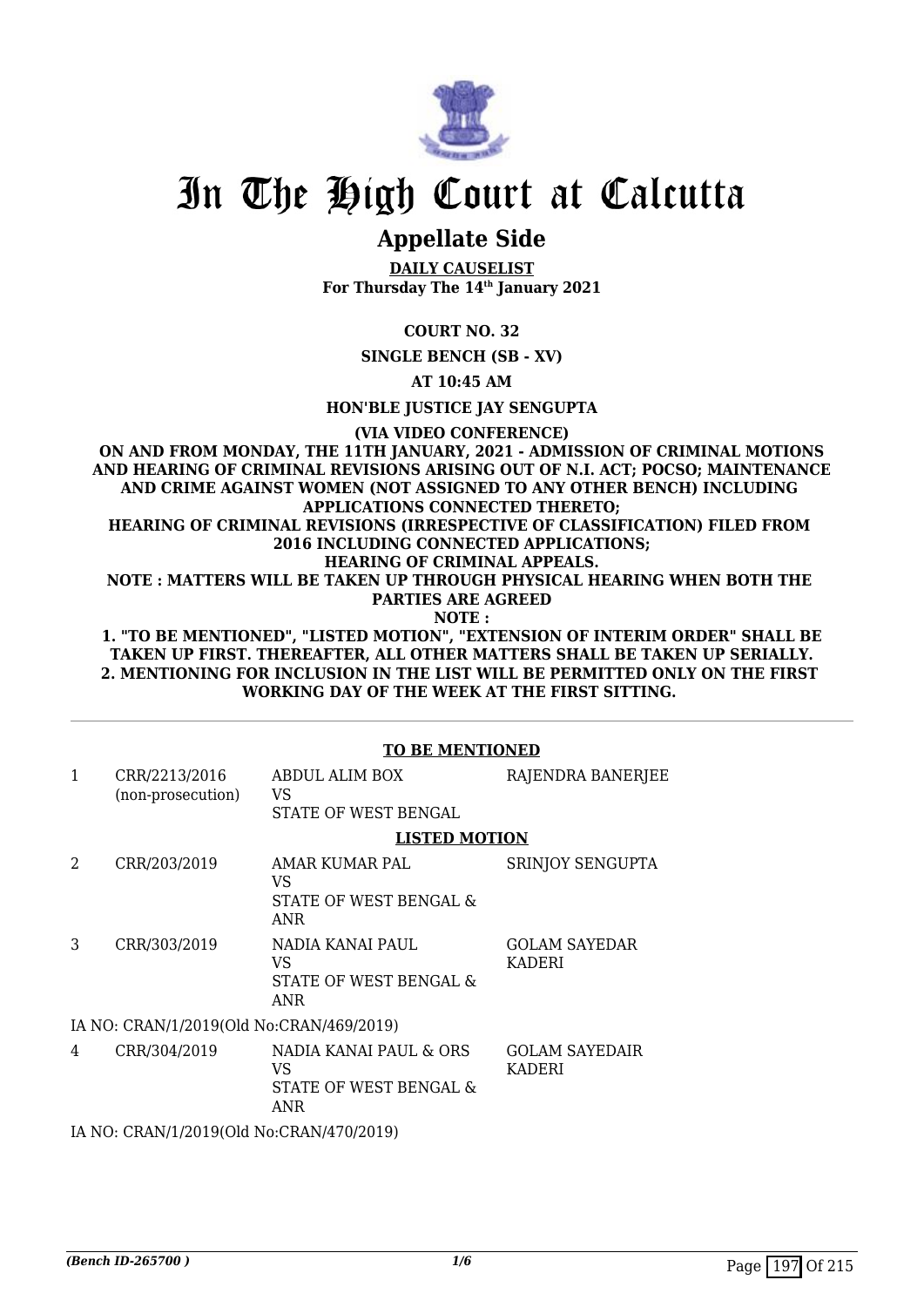| 5  | CRR/305/2019                             | NADIA KANAI PAUL & ANR<br><b>VS</b><br>STATE OF WEST BENGAL &                                         | <b>GOLAM SAYEDAIR</b><br><b>KADERI</b> |
|----|------------------------------------------|-------------------------------------------------------------------------------------------------------|----------------------------------------|
|    |                                          | <b>ANR</b>                                                                                            |                                        |
|    | IA NO: CRAN/1/2019(Old No:CRAN/471/2019) |                                                                                                       |                                        |
| 6  | CRR/1962/2019                            | TIRTHANKAR SARKAR<br><b>VS</b><br><b>STATE OF WEST BENGAL&amp;</b><br><b>ANR</b>                      | <b>USHNISH DATTA</b>                   |
| 7  | CRR/2884/2019                            | UJJWAL KUMAR SHIL<br><b>VS</b><br>STATE OF WEST BENGAL &<br><b>ANR</b>                                | KUNAL GANGULY                          |
|    | IA NO: CRAN/1/2020(Old No:CRAN/381/2020) |                                                                                                       |                                        |
| 8  | CRR/3231/2019                            | RAJKUMAR KOLEY & ORS<br><b>VS</b><br>STATE OF WEST BENGAL&<br><b>ANR</b>                              | KUNAL GANGULY                          |
| 9  | CRR/3260/2019                            | <b>ARINDAM ROY</b><br><b>CHOWDHURY &amp; ORS</b><br><b>VS</b><br>STATE OF WEST BENGAL &<br><b>ORS</b> | SOUMYAJIT DAS<br><b>MAHAPATRA</b>      |
|    |                                          | IA NO: CRAN/1/2019(Old No:CRAN/4214/2019), CRAN/2/2020                                                |                                        |
| 10 | CRR/3371/2019                            | <b>BISWANATH KUNDU</b><br>VS<br>RAKHI KUNDU<br><b>CHOWDHURY</b>                                       | SAIBAL KRISHNA<br><b>DASGUPTA</b>      |
| 11 | CRR/3569/2019                            | <b>ABHISHEK</b><br><b>BHATTACHARYYA</b><br><b>VS</b><br>SANANDA BHATTACHARYYA                         | <b>SAIKAT MONDAL</b>                   |
|    |                                          | (CHATTERJEE)                                                                                          |                                        |
| 12 | CRR/58/2020                              | <b>ATANU DAS</b><br>VS<br>STATE OF WEST BENGAL &<br><b>ANR</b>                                        | PAULOMI BANERJEE                       |
| 13 | CRR/364/2020                             | DATAJI RICE MILLS<br>PRIVATE LIMITED & ORS<br><b>VS</b>                                               | ANIRUDHUDHA<br><b>BHATTACHARYYA</b>    |
|    |                                          | M/S PURTI VANASPATI<br>PRIVATE LTD                                                                    |                                        |
| 14 | CRR/434/2020                             | ANIMESH BOXI@ANI<br><b>BOXI@ANI BOKSHI</b><br><b>VS</b><br>STATE OF WEST BENGAL                       | <b>RITAM CHOWDHURY</b>                 |
|    | IA NO: CRAN/1/2020, CRAN/2/2020          |                                                                                                       |                                        |
| 15 | CRR/1386/2020                            | SWAPAN KUMAR MALLICK<br><b>VS</b><br>STATE OF WEST BENGAL<br>AND ORS.                                 | <b>BISWAJIT MANNA</b>                  |

IA NO: CRAN/1/2020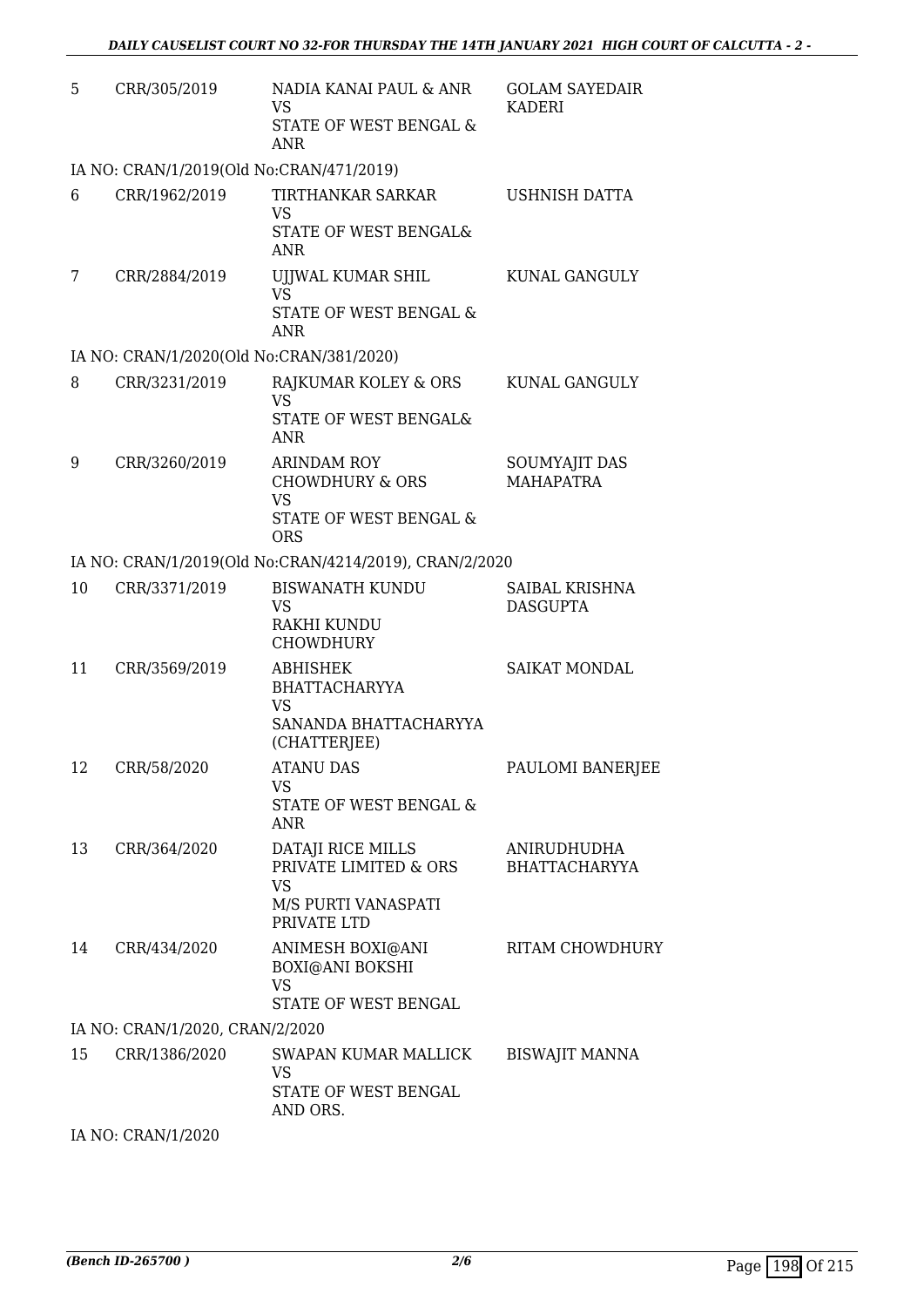## *DAILY CAUSELIST COURT NO 32-FOR THURSDAY THE 14TH JANUARY 2021 HIGH COURT OF CALCUTTA - 3 -*

| 16 | CRR/1408/2020      | NABA KUMAR BAG<br><b>VS</b><br>State of West Bengal                                   | <b>KAKALI NASKAR</b>                |
|----|--------------------|---------------------------------------------------------------------------------------|-------------------------------------|
| 17 | CRR/1479/2020      | DULAL CHANDRA DEY AND<br>ANR<br><b>VS</b><br>State of West Bengal AND<br><b>ANR</b>   | <b>SUBRATA</b><br><b>MUKHERJEE</b>  |
| 18 | CRR/1560/2020      | PRAVEEN AGGARWAL<br><b>VS</b><br>State of West Bengal AND<br>ANR                      | <b>AVISHEK DAS</b>                  |
|    | IA NO: CRAN/1/2020 |                                                                                       |                                     |
| 19 | CRR/1600/2020      | <b>RIMA ROY KARMAKAR</b><br><b>VS</b><br>State of West Bengal AND<br><b>ANR</b>       | <b>SUBHASIS</b><br><b>CHOUDHURY</b> |
|    | IA NO: CRAN/1/2020 |                                                                                       |                                     |
| 20 | CRR/1719/2020      | <b>MADAN GOPAL DAS</b><br><b>VS</b><br>STATE OF WEST BENGAL<br><b>AND ANOTHER</b>     | DILIP KUMAR<br><b>MANDAL</b>        |
| 21 | CRR/1734/2020      | <b>ARUP SARKAR</b><br><b>VS</b><br>State of West Bengal And Anr                       | <b>SUBHASISH MISRA</b>              |
| 22 | CRR/1861/2020      | <b>EMC LTD</b><br><b>VS</b><br><b>IFCILTD</b>                                         | DEVASHISH SHARMA                    |
|    | IA NO: CRAN/1/2021 |                                                                                       |                                     |
| 23 | CRR/1865/2020      | SOURAV KOTHARI<br><b>VS</b><br>STATE OF WEST BENGAL<br><b>AND ANOTHER</b>             | <b>RAJIVE KUMAR</b>                 |
|    | IA NO: CRAN/1/2020 |                                                                                       |                                     |
| 24 | CRR/25/2021        | <b>GOUTAM PAL</b><br><b>VS</b><br>SMT RIMA PAL AND ANR                                | SWAPAN KUMAR PAL                    |
| 25 | CRR/44/2021        | VIKASH MUNDRA<br>VS<br>State of West Bengal AND<br><b>ANR</b>                         | <b>MAINAK SWARNAKAR</b>             |
| 26 | CRR/60/2021        | DR SAPTARSHI BANERJEE<br><b>VS</b><br>State of West Bengal and Anr                    | TATHAGATA<br><b>MAJUMDAR</b>        |
| 27 | CRR/84/2021        | CHANDAN KUMAR GHOSH<br>AND ANR<br><b>VS</b><br>State of West Bengal AND<br><b>ANR</b> | SUBHAJIT<br><b>CHOWDHURY</b>        |
| 28 | CRR/91/2021        | MD ALAM<br>VS<br>State of West Bengal                                                 | <b>IMDADUL HOQUE</b>                |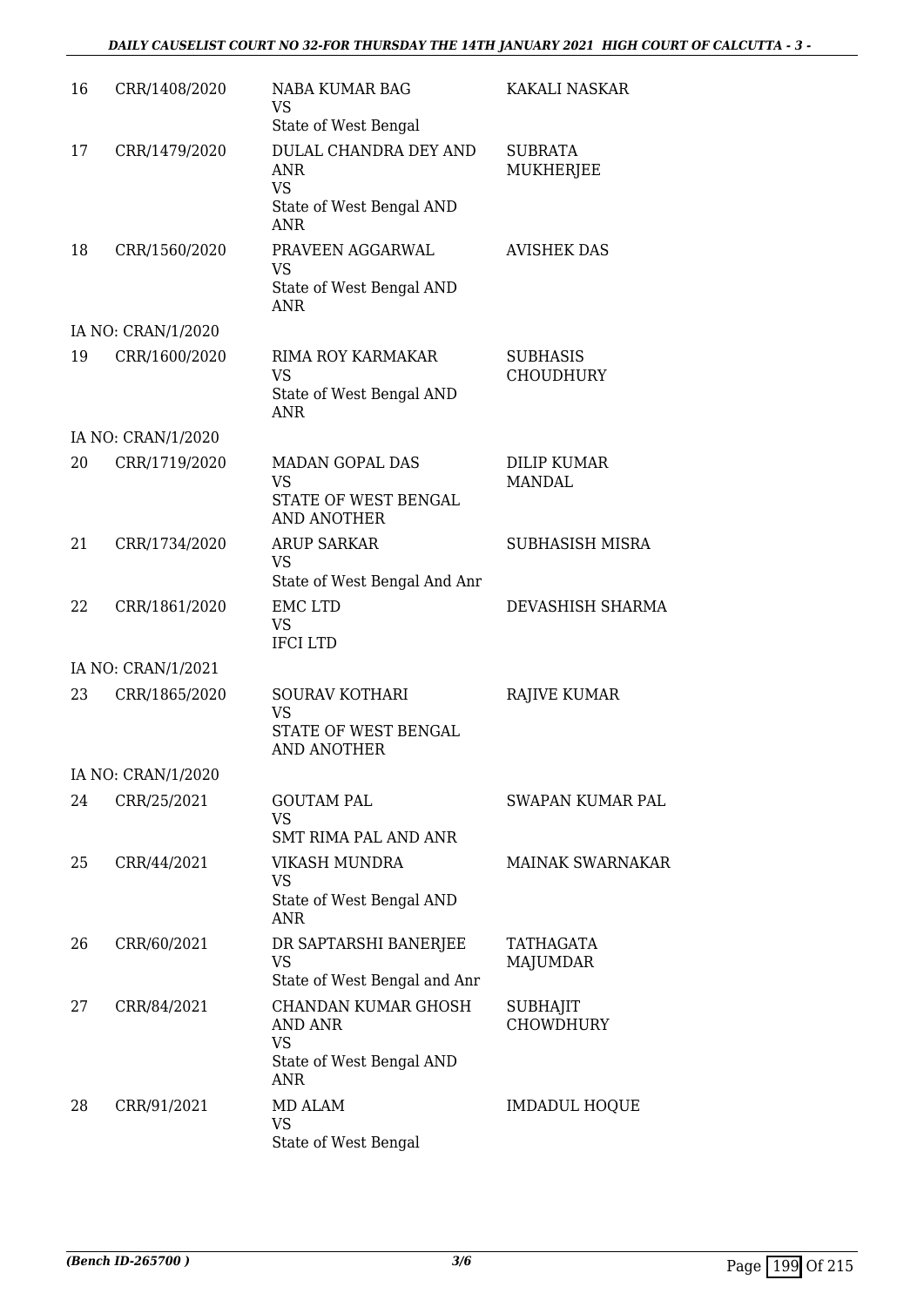| 29 | CRR/92/2021                              | SMT RAJLAKSHMI<br><b>CHAUDHURI</b><br><b>VS</b>                                                 | PRONAY BASAK                                                                                   |
|----|------------------------------------------|-------------------------------------------------------------------------------------------------|------------------------------------------------------------------------------------------------|
|    |                                          | STATE OF WEST BENGAL<br>AND ORS.                                                                |                                                                                                |
| 30 | CRR/93/2021                              | TAMAL DAS AND OPTHERS<br><b>VS</b><br>State of West Bengal AND                                  | <b>HILLOL SAHA</b><br><b>PODDAR</b>                                                            |
| 31 | CRR/102/2021                             | <b>ANOTHEFR</b><br><b>SWAPAN MALAKAR</b><br><b>VS</b><br>State of West Bengal AND<br><b>ANR</b> | <b>SURYA NEEL DAS</b>                                                                          |
| 32 | CRR/103/2021                             | <b>JASPAL SINGH</b><br><b>VS</b><br>PUJA PRASAD                                                 | SOUMAJIT<br><b>CHATTERJEE</b>                                                                  |
|    |                                          | <b>ASSIGNED MATTERS</b>                                                                         |                                                                                                |
| 33 | CRR/209/2006                             | <b>ASHOK PRASAD</b><br><b>VS</b><br><b>STATE</b>                                                | KOUSHIK KUNDU                                                                                  |
|    | No:CRAN/4977/2019)                       |                                                                                                 | IA NO: CRAN/1/2019(Old No:CRAN/4867/2019), CRAN/2/2019(Old No:CRAN/4868/2019), CRAN/3/2019(Old |
| 34 | CRR/705/2018                             | MILAN KUMAR DATTA<br><b>VS</b><br>STATE OF WEST BENGAL<br>&ANR                                  | DEBAKI NANDAN<br><b>MAITY</b>                                                                  |
|    | IA NO: CRAN/1/2020(Old No:CRAN/547/2020) |                                                                                                 |                                                                                                |
|    |                                          | <b>CONTESTED APPLICATION</b>                                                                    |                                                                                                |
| 35 | CRR/3297/2016                            | ANIL AGARWAL<br>VS<br>STATE OF WEST BENGAL &                                                    | PRITAM ROY                                                                                     |
|    |                                          | <b>ANR</b>                                                                                      |                                                                                                |
| 36 | CRR/3476/2016                            | ARSHI ARA AHMED<br><b>VS</b>                                                                    | MD. MOJNU SK                                                                                   |
|    |                                          | STATE OF WEST BENGAL &<br>MD. ARIF                                                              |                                                                                                |
|    |                                          | IA NO: CRAN/1/2018(Old No:CRAN/1863/2018)                                                       |                                                                                                |
|    | wt37 CRR/470/2017                        | MD ARIF<br><b>VS</b><br>MRS ARSHI ARA AHMED                                                     | D P MITRA                                                                                      |
| 38 | CRR/3660/2016                            | JOYDEB BASAK & ANR<br>VS<br>STATE OF WEST BENGAL &<br>ANR                                       | <b>MAYUKH</b><br>MUKHERJEE                                                                     |
|    |                                          | IA NO: CRAN/6/2018(Old No:CRAN/1807/2018), CRAN/14/2020(Old No:CRAN/702/2020)                   |                                                                                                |
| 39 | CRR/4108/2016                            | <b>SOMA MUKHERJEE</b><br><b>VS</b><br>SUDIPTA CHANDRA SEN                                       | DEBASHIS BANERJEE                                                                              |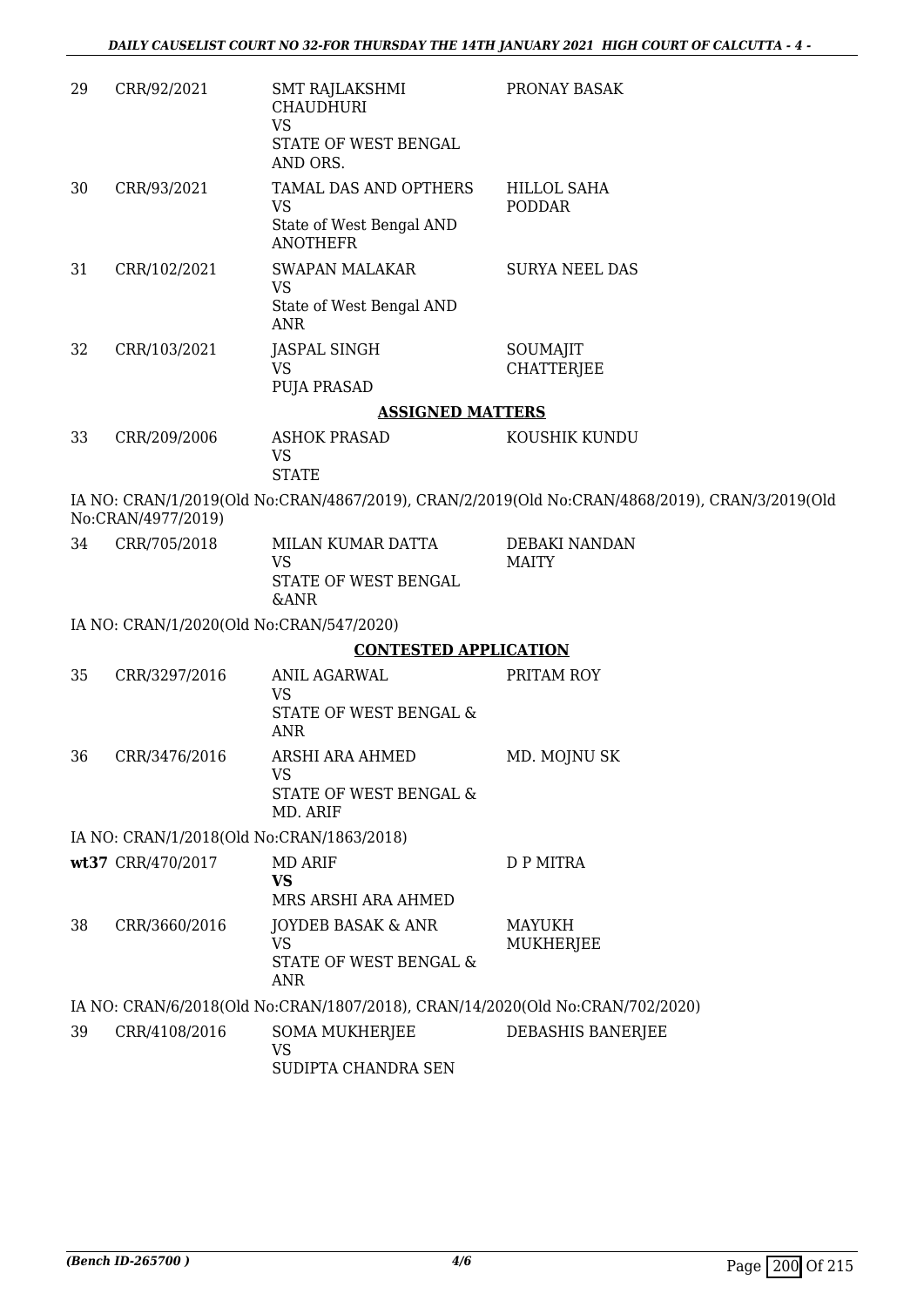| 40 | CRR/1956/2017                             | DR PRADIP KR BARMA &<br><b>ORS</b><br><b>VS</b><br>STATE OF WEST BENGAL &<br><b>ANR</b>              | M H CHOWDHURY                                                                                                                                                                                |
|----|-------------------------------------------|------------------------------------------------------------------------------------------------------|----------------------------------------------------------------------------------------------------------------------------------------------------------------------------------------------|
|    | CRAN/12/2019(Old No:CRAN/4113/2019)       |                                                                                                      | IA NO: CRAN/1/2017(Old No:CRAN/3596/2017), CRAN/3/2017(Old No:CRAN/4951/2017), CRAN/5/2018(Old<br>No:CRAN/771/2018), CRAN/9/2019(Old No:CRAN/681/2019), CRAN/10/2019(Old No:CRAN/1875/2019), |
| 41 | CRR/2984/2017                             | KEDAR NATH SEN<br><b>VS</b><br>PRABIR KUMAR SEN & ORS                                                | MOBAKSHAR ISLAM                                                                                                                                                                              |
|    | IA NO: CRAN/3/2018(Old No:CRAN/3433/2018) |                                                                                                      |                                                                                                                                                                                              |
| 42 | CRR/3120/2017                             | <b>MA KREENG</b><br>CONSTRUCTION P LTD &<br><b>ORS</b><br><b>VS</b>                                  | <b>MS A TIWARI</b>                                                                                                                                                                           |
| 43 | CRR/46/2018                               | <b>DIPAK SAHA &amp; ANR</b><br><b>SUMAN ROY</b><br><b>VS</b><br>STATE OF WEST BENGAL &<br><b>ANR</b> | <b>MOYUKH</b><br><b>MUKHERJEE</b>                                                                                                                                                            |
| 44 | CRR/283/2018                              | <b>GOLAM RAHAMAN</b><br><b>VS</b><br>STATE OF WEST BENGAL &<br><b>ORS</b>                            | PROSENJIT<br><b>MUKHERJEE</b>                                                                                                                                                                |
| 45 | CRR/1097/2018                             | NIRA SHARMA<br><b>VS</b><br>STATE OF WEST BENGAL                                                     | K MEHROTRA                                                                                                                                                                                   |
| 46 | CRR/1515/2019                             | SOMESH DASGUPTA<br><b>VS</b><br>STATE OF WEST BENGAL &<br><b>ANR</b>                                 | <b>BRATIN KUMAR DEY</b>                                                                                                                                                                      |
|    |                                           | IA NO: CRAN/1/2019(Old No:CRAN/3776/2019), CRAN/3/2020(Old No:CRAN/300/2020)                         |                                                                                                                                                                                              |
| 47 | CRR/2752/2019<br>(LCR)                    | <b>TAPAN KUMAR GHOSH</b><br><b>VS</b>                                                                | <b>MUKTESWAR MAITY</b>                                                                                                                                                                       |
|    |                                           | <b>GOPAL CHANDRA MAITY &amp;</b><br><b>ANR</b>                                                       |                                                                                                                                                                                              |
|    |                                           |                                                                                                      | IA NO: CRAN/2/2020(Old No:CRAN/3409/2020), CRAN/3/2020(Old No:CRAN/3410/2020), CRAN/4/2020                                                                                                   |
| 48 | CRR/107/2020                              | MIHIR CHAKRABORTY &<br><b>ANR</b><br>VS<br>STATE OF WEST BENGAL                                      | MD. IDRISH                                                                                                                                                                                   |
| 49 | CRR/115/2020                              | <b>IVAN ROJARIO @ IVAN</b><br>ROJRIO @ IVAN ROZARIO @<br><b>IVAN RAJORIA</b><br><b>VS</b>            | <b>SHAREQUL HAQUE</b>                                                                                                                                                                        |
|    |                                           | STATE OF WEST BENGAL &<br><b>ANR</b>                                                                 |                                                                                                                                                                                              |
|    | IA NO: CRAN/1/2020(Old No:CRAN/384/2020)  |                                                                                                      |                                                                                                                                                                                              |
| 50 | CRR/485/2020                              | AMIT JHA & ORS<br><b>VS</b><br>STATE OF WEST BENGAL &<br>ANR                                         | <b>JUIN DUTTA</b><br><b>CHAKRABORTY</b>                                                                                                                                                      |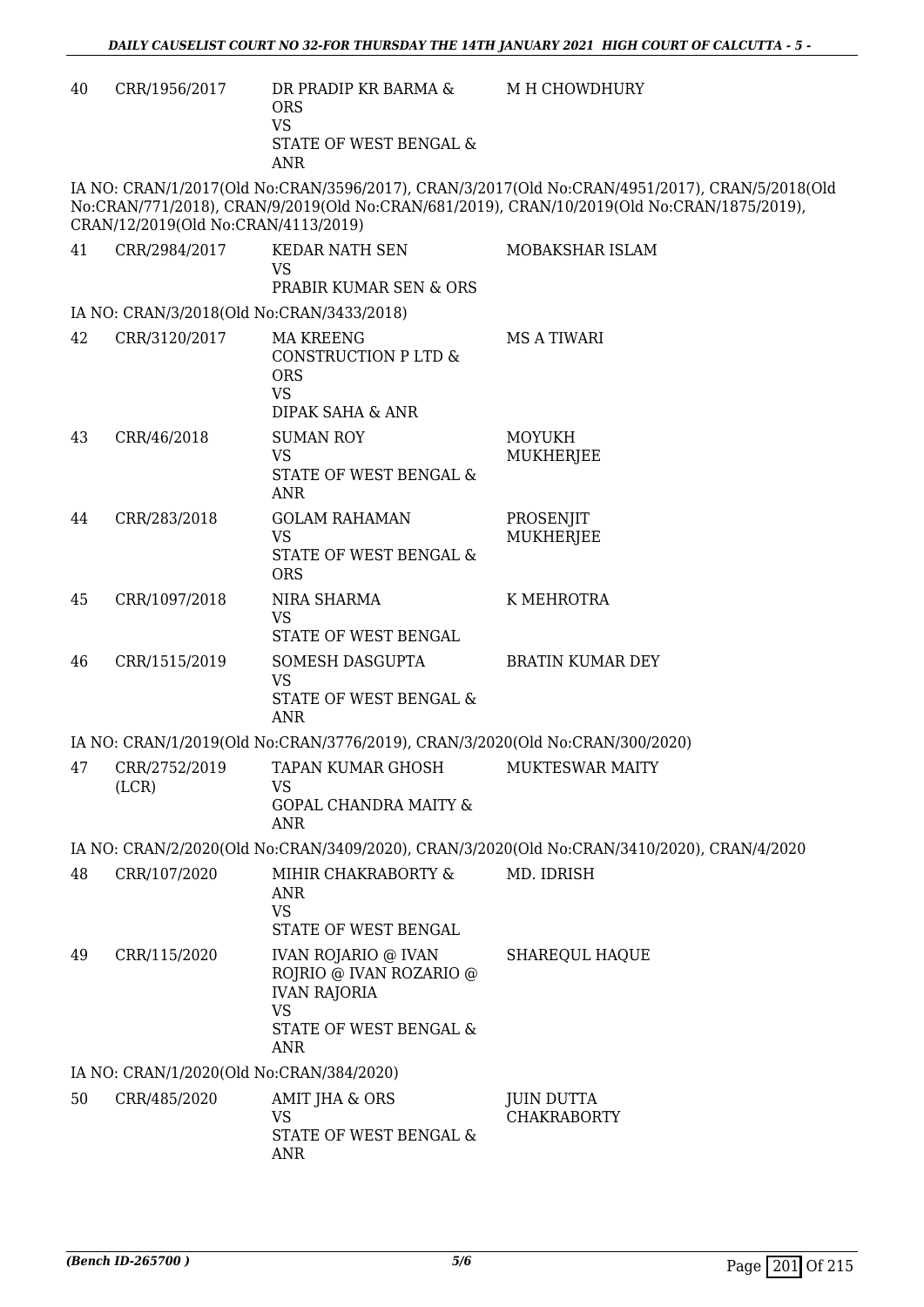| 51 | CRR/1046/2020                             | <b>ROSHNI BISWAS</b><br>VS<br>STATE OF WEST BENGAL &<br>ANR                                 | <b>BODHISATTA BISWAS</b>             |
|----|-------------------------------------------|---------------------------------------------------------------------------------------------|--------------------------------------|
|    |                                           | IA NO: CRAN/1/2020(Old No:CRAN/2328/2020), CRAN/2/2020, CRAN/3/2020                         |                                      |
| 52 | CRR/1646/2020<br>(at 2.00 p.m.)           | BIKRAM CHATTERJEE @<br>VIKRAM CHATTERJEE<br><b>VS</b>                                       | <b>ABHRIUP</b><br><b>CHAKRABORTY</b> |
|    |                                           | State of West Bengal                                                                        |                                      |
|    |                                           | <b>APPEAL FOR HEARING</b>                                                                   |                                      |
| 53 | CRA/67/2015                               | <b>ATAUR RAHMAN</b><br><b>VS</b>                                                            | J MAJID                              |
|    |                                           | ABDUL GHANI & ANR                                                                           |                                      |
| 54 | CRA/76/2016                               | <b>SUKUMAR DAS @ FELU &amp;</b><br>ORS.<br><b>VS</b><br><b>STATE OF WEST BENGAL</b>         | <b>ABHIJIT KUMAR</b><br><b>ADHYA</b> |
| 55 | CRA/685/2016                              | <b>MADHAB BARMAN</b><br><b>VS</b><br><b>STATE OF WEST BENGAL</b>                            | MS A DE                              |
| 56 | CRA/485/2017                              | JAHARLAL GHOSH @PUKARI<br><b>GHOSH</b><br><b>VS</b><br>STATE OF WEST BENGAL &<br><b>ORS</b> | <b>SHIBASIS</b><br><b>CHATTERJEE</b> |
|    | IA NO: CRAN/2/2018(Old No:CRAN/3121/2018) |                                                                                             |                                      |
| 57 | CRA/414/2018                              | DINU CHANDA @<br><b>DINANATH CHANDRA &amp;</b><br><b>ORS</b><br><b>VS</b>                   | A MUKHERJEE                          |

STATE OF WEST BENGAL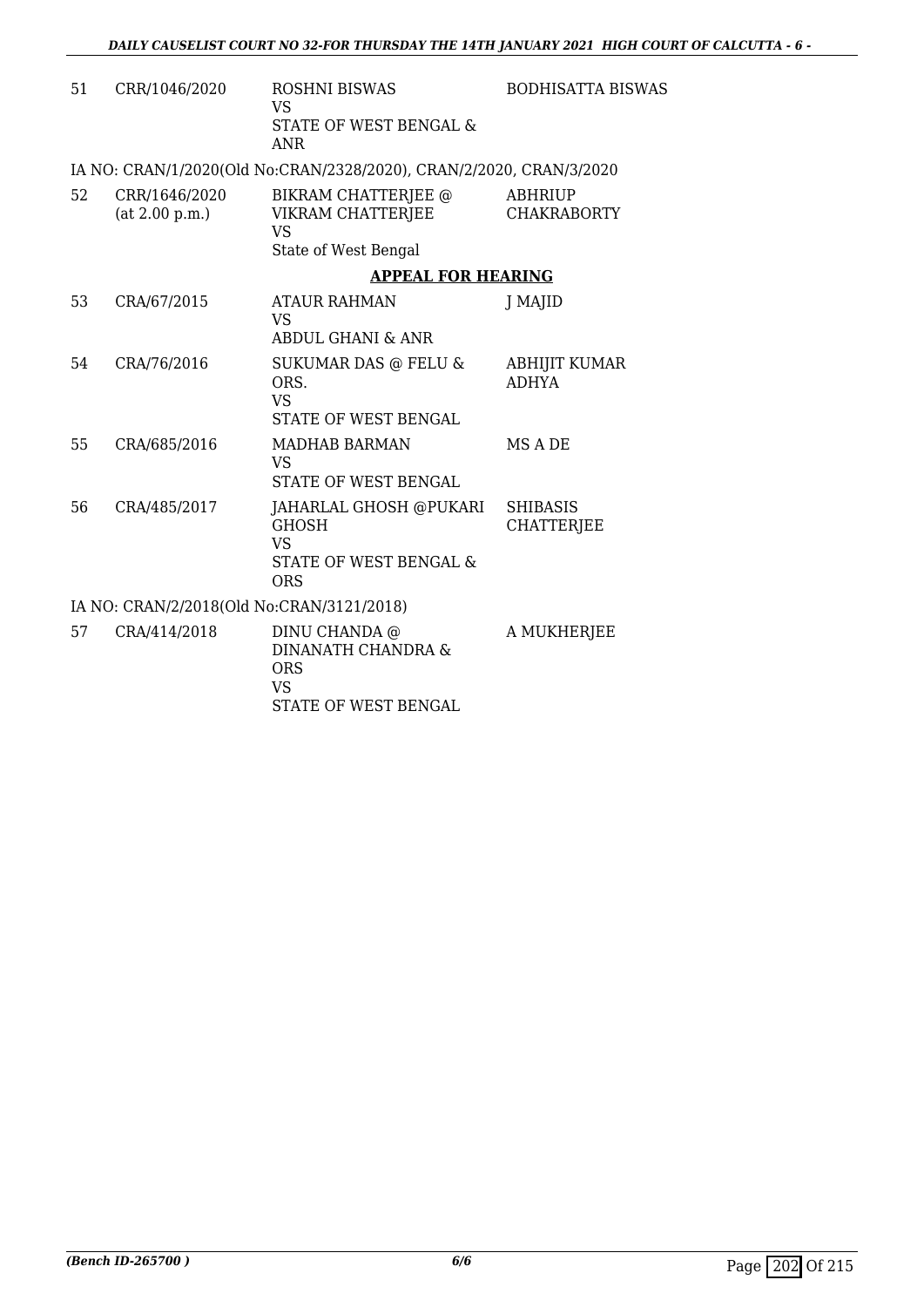

# **Appellate Side**

**DAILY CAUSELIST For Thursday The 14th January 2021**

**COURT NO. 30**

**SINGLE BENCH (SB - XVI)**

**AT 10:45 AM**

**HON'BLE JUSTICE BIBEK CHAUDHURI**

**(VIA VIDEO CONFERENCE)**

**ON AND FROM MONDAY, THE 11TH JANUARY, 2021 - ADMISSION AND HEARING OF CRIMINAL APPEALS INCLUDING BAIL (PUNISHMENT UPTO 7 YEARS); ADMISSION OF CRIMINAL MOTIONS AND HEARING OF CRIMINAL REVISIONS ARISING OUT OF D.V.ACT ;**

**HEARING OF CRIMINAL APPEALS, HEARING OF CRIMINAL APPEALS RELATING TO 'CRIMES AGAINST WOMEN' NOTE: MATTERS WILL BE TAKEN UP THROUGH PHYSICAL HEARING ONLY WHEN BOTH THE PARTIES ARE AGREED.**

### **FOR JUDGMENT**

( (AT 10.45 A.M.) )

1 SA/459/2007 Mr. Rahul Karmakar VS (Ld. Adv. for the Appellant) SRI SANTOSH ROY ADMINISTRATOR GENERAL OF WEST BENGAL RAHUL KARMAKAR

#### **TO BE MENTIONED**

2 SA/1206/1976 SRI HARIPADA MALI AND **ORS** VS SRI BARINDRA NATH MALI MR N.R.BISWAS MR SK.ANWAR ALI

## **FIXED MATTER**

( (AT 2.00 P.M.) )

3 CRR/2911/2019 CHAITANYA SINGHANIA & ANR. VS BINAY KR. JAIN

KHUSBOO SINGHANIA

## **APPLICATION FOR BAIL**

4 CRM/108/2020 DIPAK JUWALI @ DIPAK JUALI & ORS VS STATE OF WEST BENGAL MS SRIMOYEE MUKHERJEE

## **BAIL IN CONNECTION WITH APPEAL**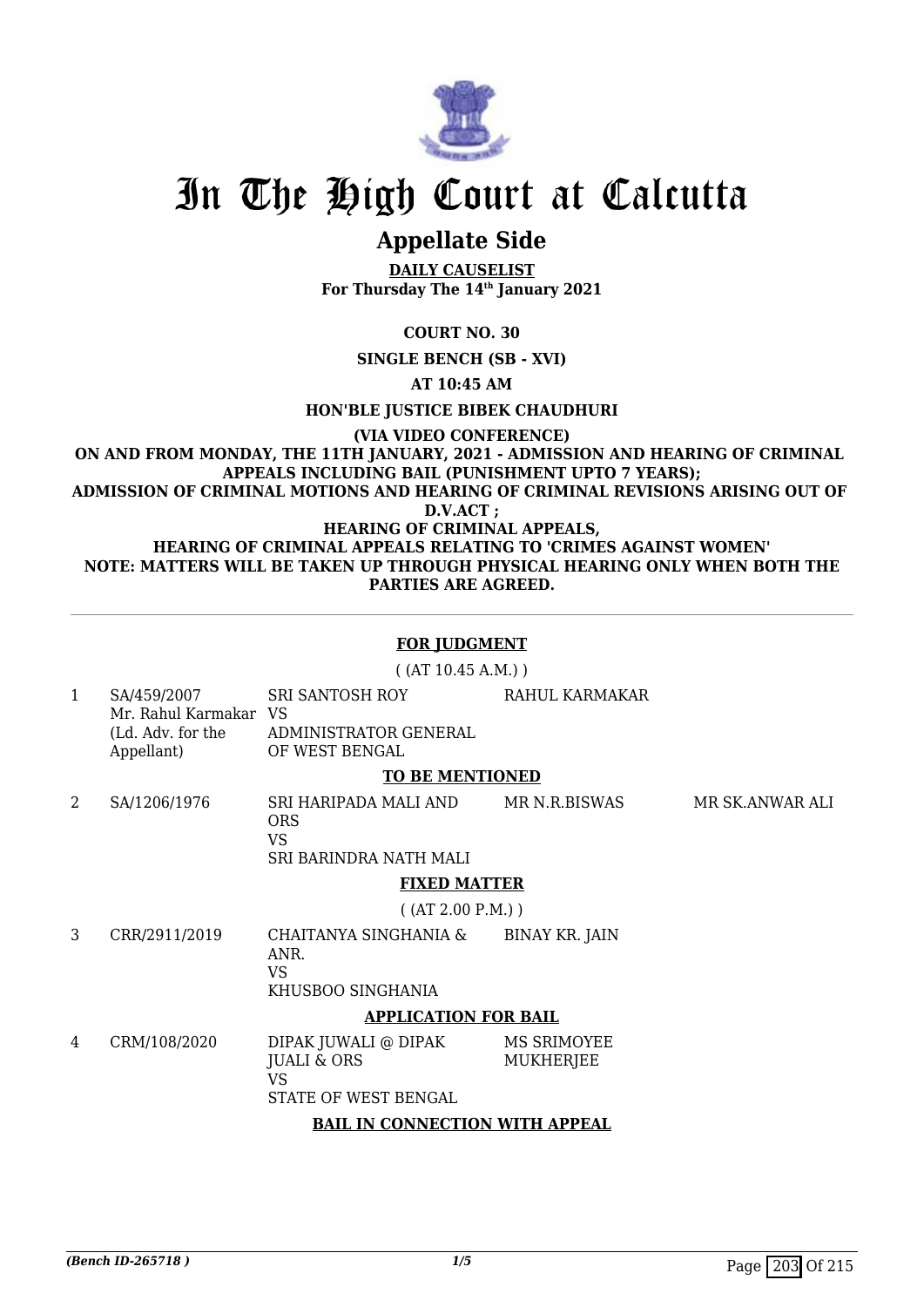| 5. | CRA/235/2020 | SUBHASH DAS @ CHATTU  | <b>SAGAR SAHA</b> |
|----|--------------|-----------------------|-------------------|
|    |              | @ SUBHAS DAS @ CHHOTU |                   |
|    |              | @ CHOTTU              |                   |
|    |              | VS                    |                   |
|    |              | State of West Bengal  |                   |

IA NO: CRAN/1/2020

## **LEAVE TO APPEAL**

| RAJKUMAR<br>VS<br>STATE OF WEST BENGAL &<br>ORS. | AMAJIT DE | M/S. MURALIDHAR | CRMSPL/9/2020 | 6. |
|--------------------------------------------------|-----------|-----------------|---------------|----|
|--------------------------------------------------|-----------|-----------------|---------------|----|

#### IA NO: CRAN/1/2020(Old No:CRAN/604/2020)

| 7  | CRMSPL/17/2020                            | SANJOY AGARWALA<br>VS<br><b>AJOY SARKAR</b>                                         | KUSAL KR<br><b>MUKHERJEE</b>               |
|----|-------------------------------------------|-------------------------------------------------------------------------------------|--------------------------------------------|
| 8  | CRMSPL/18/2020                            | <b>NUPUR JALAN</b><br><b>VS</b><br>VINAYAK MICA EXPORT<br><b>COMPANY &amp; ANR</b>  | <b>ANIRUDDHA</b><br><b>BHATTACHARYA</b>    |
|    | IA NO: CRAN/1/2020(Old No:CRAN/1001/2020) |                                                                                     |                                            |
| 9  | CRMSPL/20/2020                            | <b>JEEVANMITRA</b><br>DISTRIBUTORS PVT LTD<br><b>VS</b><br>NABARUN BHATTACHARJEE    | <b>SANWAL TIBREWAL</b>                     |
|    | IA NO: CRAN/1/2020(Old No:CRAN/1111/2020) |                                                                                     |                                            |
| 10 | CRMSPL/21/2020                            | <b>CITIBANK NA</b><br><b>VS</b><br>NISAR HOSSAIN & ANR                              | PRAMOD KUMAR<br><b>SRIVASTAVA</b>          |
| 11 | CRMSPL/22/2020                            | KHAITAN ELECTRONICS<br><b>VS</b><br><b>STATE OF WEST BENGAL &amp;</b><br><b>ANR</b> | ANIL CHOUDHURY                             |
| 12 | CRMSPL/23/2020                            | KHAITAN ELECTRONICS<br><b>VS</b><br><b>STATE OF WEST BENGAL &amp;</b><br><b>ANR</b> | <b>ANIL CHOUDHURY</b>                      |
|    |                                           | <b>MOTION</b>                                                                       |                                            |
| 13 | CRR/3269/2019                             | <b>BILASH MAJHI</b><br><b>VS</b>                                                    | <b>MAZAHAR HOSSAIN</b><br><b>CHOWDHURY</b> |

|    |                    | VS<br>STATE OF WEST BENGAL                       | <b>CHOWDHURY</b>              |
|----|--------------------|--------------------------------------------------|-------------------------------|
| 14 | CRR/3577/2019      | AMIT KUMAR SINGH<br>VS<br>PUSPA SINGH & ANR      | ASISH<br><b>BHATTACHARYYA</b> |
|    | IA NO: CRAN/1/2020 |                                                  |                               |
| 15 | CRR/227/2020       | <b>SANDIP BAG</b><br>VS<br>SUSMITA BAG (PANJA)   | SANTANU MAJI                  |
| 16 | CRR/853/2020       | <b>SHREYA BERA</b><br>VS<br><b>VEDANT BHAGAT</b> | <b>DWIDHITI BHADURI</b>       |
|    |                    |                                                  |                               |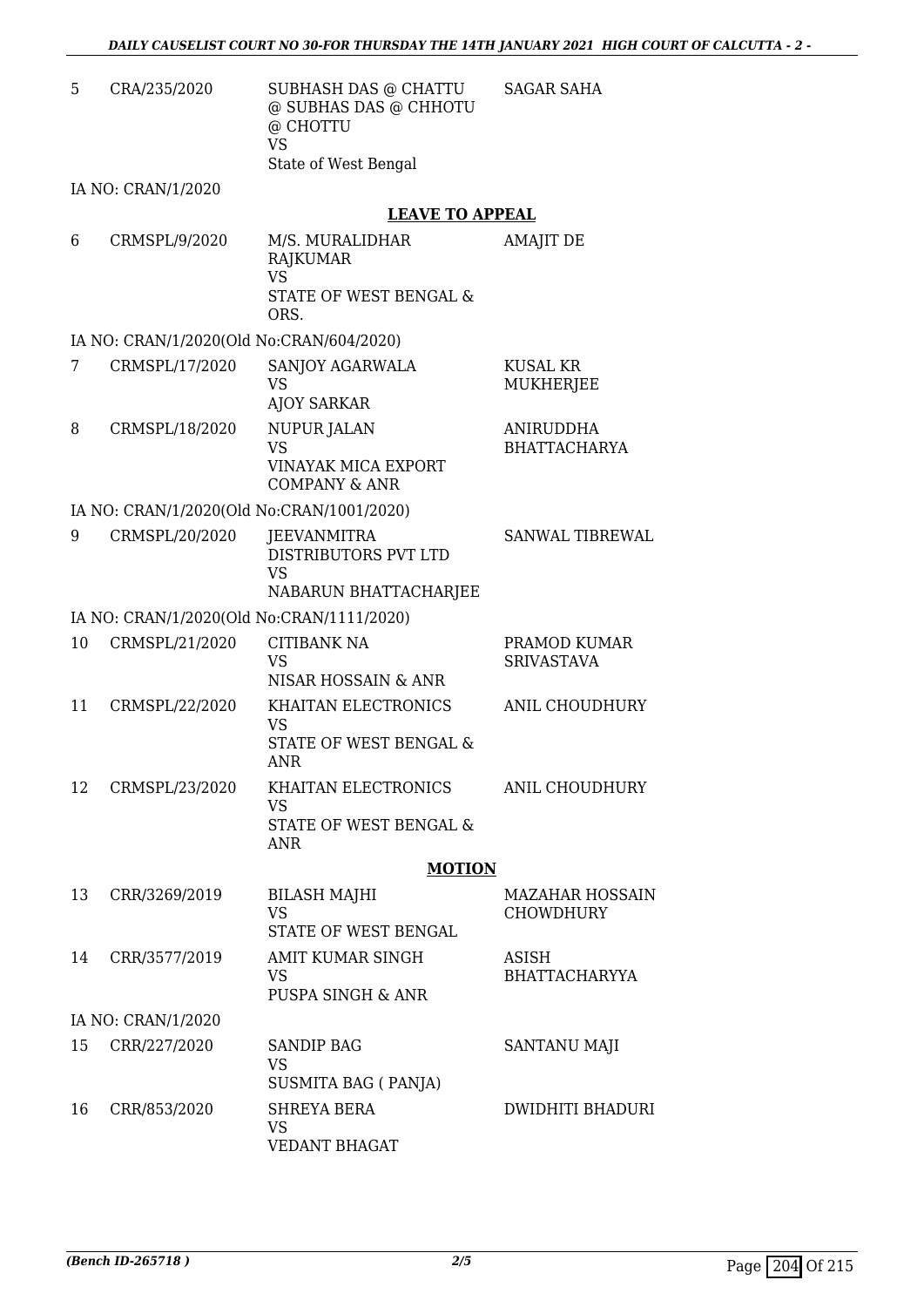| 17 | CRR/861/2020  | <b>SOMA CHOWDHURY</b><br><b>VS</b><br><b>RABI SHANKAR</b><br><b>CHOWDHURY &amp;ORS</b>                  | CHAITALI<br>MUKHOPADHYAY             |
|----|---------------|---------------------------------------------------------------------------------------------------------|--------------------------------------|
| 18 | CRR/986/2020  | PAPIYA SAHA @ PAPIA SAHA<br><b>VS</b><br>ABHIJIT SAHA & ORS.                                            | <b>SNEHANSU</b><br>MAJUMDER          |
| 19 | CRR/1860/2020 | TUKU SK @ KHAIRUL SEKH<br><b>VS</b><br>State of West Bengal AND<br>ANR                                  | PRITHVIRAJ SINHA<br><b>ROY</b>       |
| 20 | CRR/1899/2020 | SUBRATA MAJI<br><b>VS</b><br>State of West Bengal AND<br><b>ANR</b>                                     | <b>SUMALYA</b><br><b>CHAKRABORTY</b> |
| 21 | CRR/1917/2020 | TINKU BHOWMIK<br><b>VS</b><br>SOMNATH BHOWMIK                                                           | DIPAYAN DAN                          |
| 22 | CRR/62/2021   | MIR MOUFUZ ALI<br><b>VS</b><br>State of West Bengal and Anr                                             | <b>SYED SHAMSUL</b><br><b>AREFIN</b> |
| 23 | CRR/69/2021   | <b>JAHANGIR ALI</b><br><b>VS</b><br><b>UNION OF INDIA</b>                                               | JAYDEEP KANTA<br><b>BHOWMIK</b>      |
| 24 | CRR/76/2021   | SEPHALI BIBI @ ANJUMARA<br><b>BIBI</b><br><b>VS</b><br>STATE OF WEST BENGAL<br>AND ORS.                 | JAHANGIR HOSSAIN                     |
| 25 | CRR/80/2021   | BIKRAM CHAKRABORTY<br><b>AND ORS</b><br><b>VS</b><br>State of West Bengal and Anr                       | <b>GOPAL MONDAL</b>                  |
| 26 | CRR/100/2021  | SMT PAROMITA PANJA NEE<br><b>BASU</b><br><b>VS</b><br>State of West Bengal AND<br>ANR                   | SOFIA NESAR                          |
| 27 | CRR/104/2021  | KHALID RAJA KHAN AND SK NEZAMUDDIN<br><b>ORS</b><br><b>VS</b><br>State of West Bengal AND<br><b>ANR</b> |                                      |
|    |               | <b>ADMISSION OF CRIMINAL APPEAL</b>                                                                     |                                      |
| 28 | CRA/328/2019  | GURUPADA GHOSH<br><b>VS</b><br>STATE OF WEST BENGAL &<br><b>ORS</b>                                     | AVANTIKA SANYAL                      |
| 29 | CRA/33/2020   | <b>SUMAN BAURI</b><br><b>VS</b><br>STATE OF WEST BENGAL &<br><b>ANR</b>                                 | RAJENDRA BANERJEE                    |

IA NO: CRAN/1/2020(Old No:CRAN/280/2020)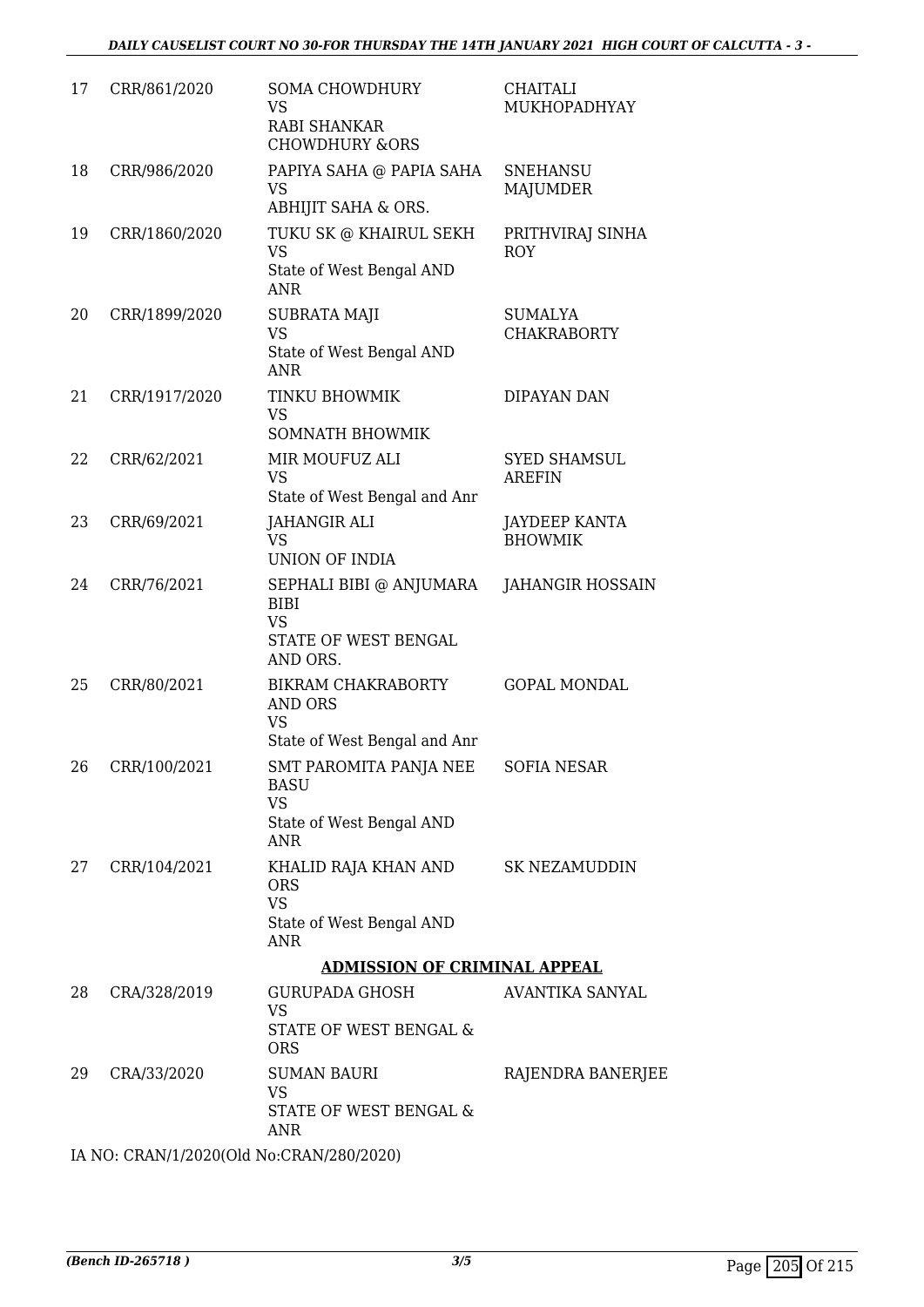| 30 | CRA/100/2020                              | SALIL SINGHA@TUTUN<br><b>VS</b><br>STATE OF WEST BENGAL &<br><b>ANR</b>                                                                                                                                                                       | <b>KAUSIK BISWAS</b>               |
|----|-------------------------------------------|-----------------------------------------------------------------------------------------------------------------------------------------------------------------------------------------------------------------------------------------------|------------------------------------|
|    | IA NO: CRAN/1/2020(Old No:CRAN/860/2020)  |                                                                                                                                                                                                                                               |                                    |
| 31 | CRA/130/2020                              | SUMIT BISWAS @ BABAI<br><b>VS</b><br>STATE OF WEST BENGAL                                                                                                                                                                                     | SOUMYAJIT DAS<br><b>MAHAPATRA</b>  |
|    | IA NO: CRAN/1/2020(Old No:CRAN/1117/2020) |                                                                                                                                                                                                                                               |                                    |
| 32 | CRA/149/2020                              | PRATAP BISWAS @ PRATAP<br>CH. BISWAS<br><b>VS</b><br>STATE OF WEST BENGAL                                                                                                                                                                     | <b>SNEHANSU</b><br><b>MAJUMDER</b> |
| 33 | CRA/190/2020                              | DAYA SINDHU GURIA<br><b>VS</b><br>STATE OF WEST BENGAL                                                                                                                                                                                        | PRABIR MAJI                        |
|    |                                           | IA NO: CRAN/1/2020(Old No:CRAN/4231/2020), CRAN/2/2020(Old No:CRAN/4233/2020)                                                                                                                                                                 |                                    |
| 34 | CRA/207/2020                              | <b>REKHA SHAW</b><br><b>VS</b><br><b>STATE OF WEST BENGAL</b>                                                                                                                                                                                 | DIPANKAR SAHA                      |
|    |                                           | AND ORS.                                                                                                                                                                                                                                      |                                    |
|    | IA NO: CRAN/1/2020                        |                                                                                                                                                                                                                                               |                                    |
| 35 | CRA/274/2020                              | <b>KAMAL BARMAN</b><br><b>VS</b><br>State of West Bengal AND<br><b>ANR</b>                                                                                                                                                                    | Hillol Saha Podder                 |
| 36 | CRA/275/2020                              | SUDIB BARMAN@SUDIP<br>BARMAN@SUDHA<br><b>VS</b><br>State of West Bengal AND<br><b>ANR</b>                                                                                                                                                     | Hillol Saha Podder                 |
|    |                                           | <b>HEARING</b>                                                                                                                                                                                                                                |                                    |
| 37 | CRA/272/2010                              | HARADHAN MAITY & ANR<br><b>VS</b><br>STATE OF WEST BENGAL                                                                                                                                                                                     | DIPANKAR ADITYA                    |
|    | IA NO: CRAN/2/2017(Old No:CRAN/4861/2017) |                                                                                                                                                                                                                                               |                                    |
| 38 | CRA/718/2014                              | SK SAJID @ SK SAGIR @ K K MUKHERJEE<br><b>PANCHA</b><br><b>VS</b><br>STATE OF WEST BENGAL                                                                                                                                                     |                                    |
| 39 | CRA/757/2014                              | <b>MATIRUR RAHAMAN</b><br><b>VS</b><br>STATE OF WEST BENGAL                                                                                                                                                                                   | <b>G B CHAKRBORTY</b>              |
| 40 | CRA/323/2015                              | SATISH CHANDRA PANDIT<br>@ SISIR PANDIT & ORS<br><b>VS</b><br>STATE OF WEST BENGAL                                                                                                                                                            | S. BAIRGYA                         |
| 41 | CRA/401/2015                              | PRASENJIT DAS & ANR<br><b>VS</b><br>STATE OF WEST BENGAL                                                                                                                                                                                      | AMIT KUMAR GHOSH                   |
|    |                                           | $\Lambda$ <sub>U</sub> $\Omega$ $\Omega$ $\Lambda$ $\Gamma$ $\Omega$ $\Lambda$ $\Lambda$ <sub>U</sub> $\Lambda$ <sub>U</sub> $\Lambda$ $\Gamma$ $\Lambda$ $\Gamma$ $\Lambda$ $\Gamma$ $\Gamma$ $\Omega$ $\Omega$ $\Lambda$ $\Gamma$ $\Lambda$ |                                    |

IA NO: CRAN/2/2015(Old No:CRAN/4553/2015)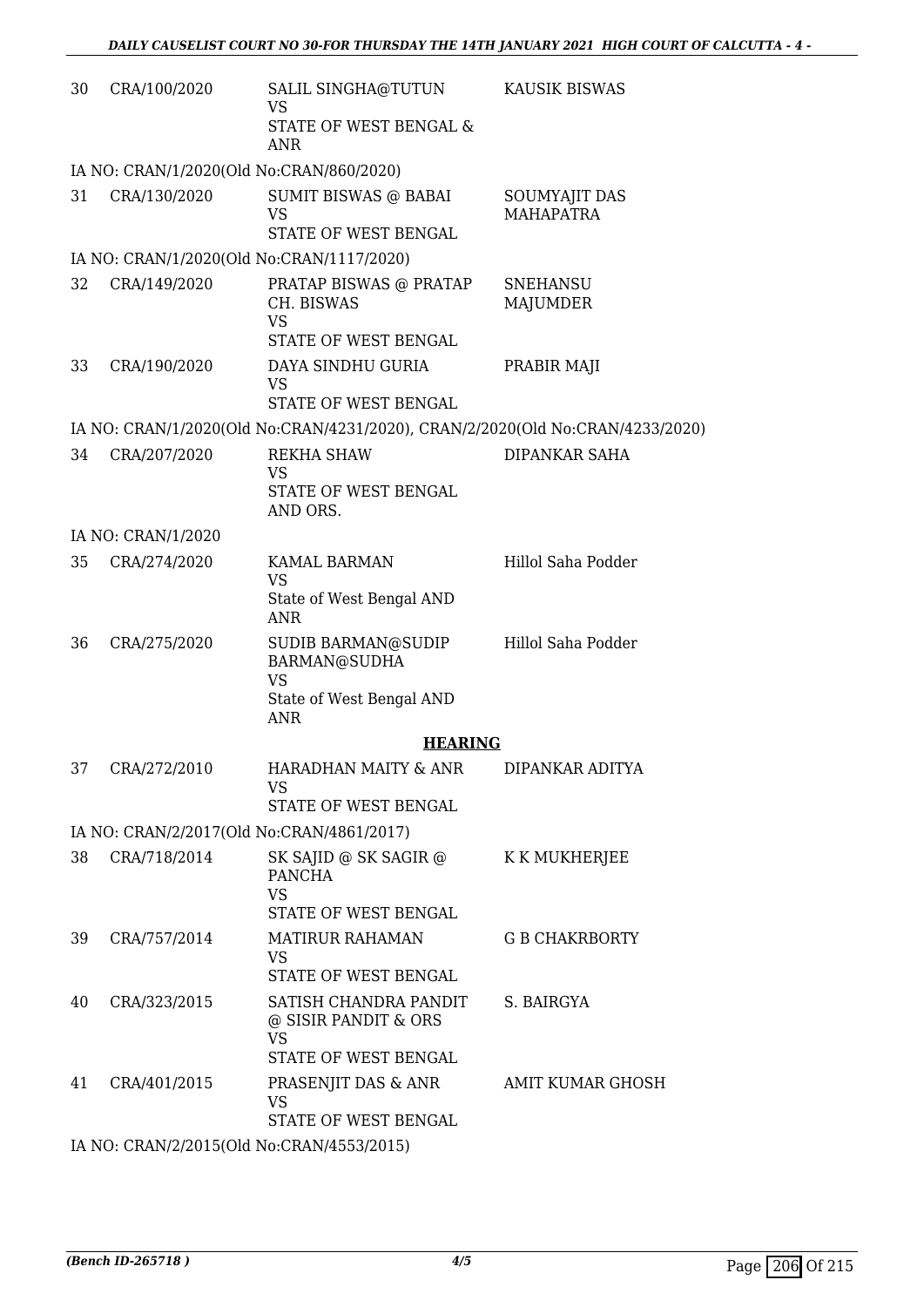| 42 | CRA/782/2015                    | SOUMEN @ NEMAI PATRA<br><b>VS</b>                                                                           | PRONOTI GOSWAMI                                                                                |
|----|---------------------------------|-------------------------------------------------------------------------------------------------------------|------------------------------------------------------------------------------------------------|
| 43 | CRA/372/2016                    | STATE OF WEST BENGAL<br>PRAFULLA KANJILAL                                                                   | <b>SUJOY SARKAR</b>                                                                            |
|    |                                 | <b>VS</b><br>STATE OF WEST BENGAL                                                                           |                                                                                                |
|    |                                 | IA NO: CRAN/2/2016(Old No:CRAN/3344/2016)                                                                   |                                                                                                |
| 44 | CRA/161/2017                    | TARAKESWAR SINGH<br><b>VS</b><br><b>STATE OF WEST BENGAL</b>                                                | <b>ASIT NAYEK</b>                                                                              |
|    | IA NO: CRAN/2/2020, CRAN/3/2020 |                                                                                                             |                                                                                                |
| 45 | CRA/416/2017                    | SURAJIT BHUNIA<br><b>VS</b><br>STATE OF WEST BENGAL &<br>ORS.                                               | PRADIP PAUL                                                                                    |
| 46 | CRA/546/2017                    | <b>SOUMIK ROY</b><br><b>VS</b><br><b>STATE OF WEST BENGAL</b>                                               | <b>K GANGULY</b>                                                                               |
|    | No:CRAN/3750/2020)              |                                                                                                             | IA NO: CRAN/1/2017(Old No:CRAN/4177/2017), CRAN/2/2017(Old No:CRAN/5281/2017), CRAN/3/2020(Old |
| 47 | CRA/350/2018                    | BABY BISWAS @ BABY K SAFIULLAH<br><b>MANDAL BISWAS</b><br><b>VS</b><br>STATE OF WEST BENGAL &<br><b>ANR</b> |                                                                                                |
| 48 | CRA/637/2018                    | <b>HANIF MIYA</b><br><b>VS</b><br>STATE OF WEST BENGAL                                                      | <b>SHASJHANKA</b><br><b>SEKHAR SAHA</b>                                                        |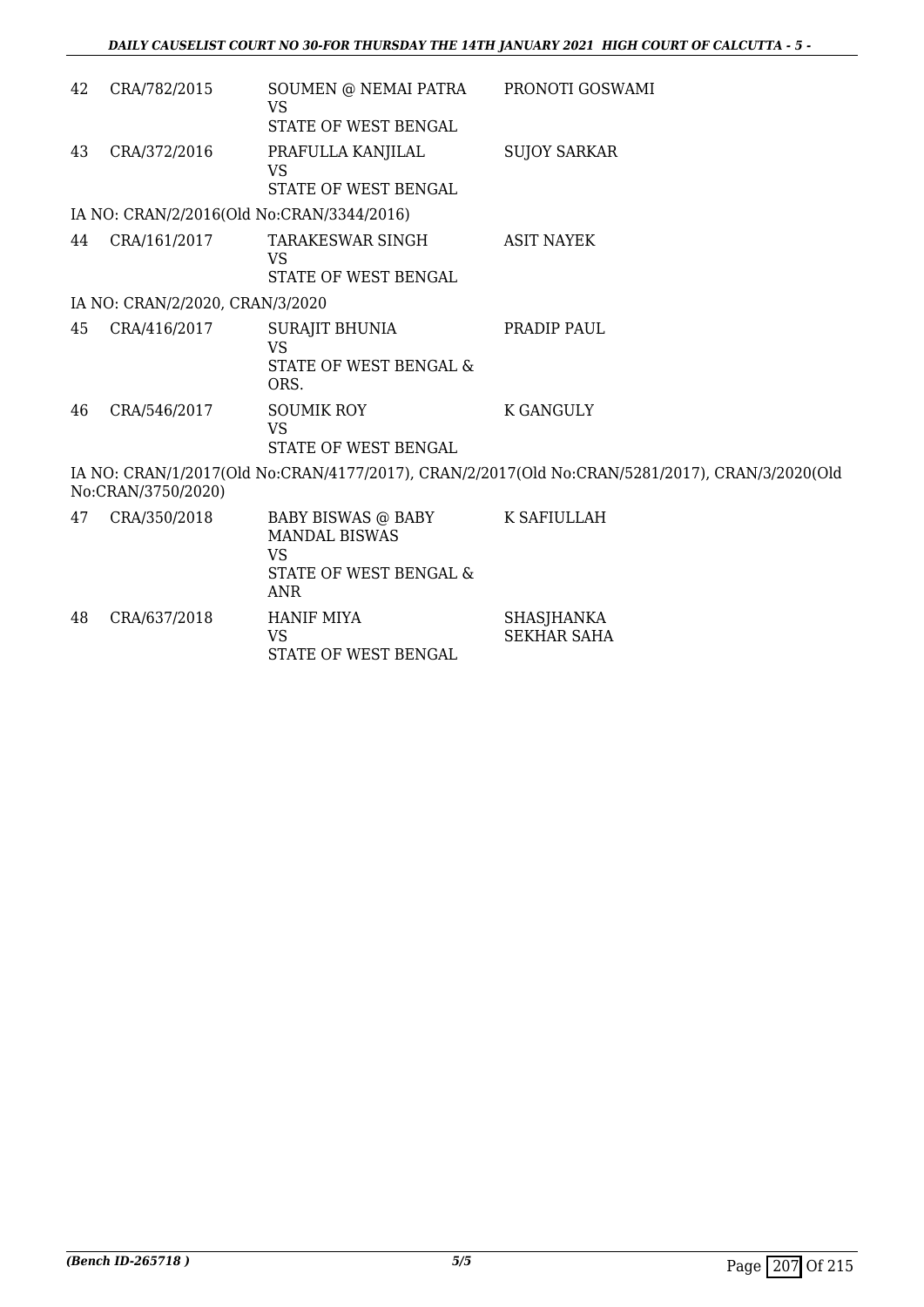

# **Appellate Side**

**DAILY CAUSELIST For Thursday The 14th January 2021**

## **COURT NO. 42**

## **SINGLE BENCH (SB-XVII)**

## **AT 10:45 AM**

#### **HON'BLE JUSTICE SUBHASIS DASGUPTA**

#### **(VIA VIDEO CONFERENCE) ON AND FROM MONDAY, THE 11TH JANUARY, 2021 - ADMISSION OF CRIMINAL MOTIONS AND HEARING OF CRIMINAL REVISIONS WHICH ARE NOT ASSIGNED TO ANY OTHER BENCH INCLUDING APPLICATIONS CONNECTED THERETO; HEARING OF CRIMINAL REVISIONS (IRRESPECTIVE OF CLASSIFICATION) FIELD UPTO 2015 INCLUDING CONNECTED APPLICATIONS; HEARING OF CRIMINAL APPEALS.**

#### **TO BE MENTIONED**

| $\mathbf{1}$ | CRR/1822/2020 | meghnath halder and ors.<br><b>VS</b>                              | <b>SHAKTI HALDER</b>            |
|--------------|---------------|--------------------------------------------------------------------|---------------------------------|
|              |               | State of West Bengal AND<br>ANR.                                   |                                 |
|              |               | <b>PERSONAL APPEARANCE</b>                                         |                                 |
| 2            | CRR/1017/2020 | JOYITA MUKHOPADHYAY<br>VS.<br>STATE OF WEST BENGAL &<br><b>ANR</b> | KOUSTAV LAL<br><b>MUKHERJEE</b> |
|              |               | <b>LISTED MOTION</b>                                               |                                 |
| 3            | CRR/489/2020  | <b>BHAJAHARI DUTTA</b><br><b>VS</b><br>STATE OF WEST BENGAL        | N C MANDAL                      |
| 4            | CRR/689/2020  | DIPANKAR MONDAL<br>VS.<br>RAM KRISHNA ASHRAM &<br>ORS              | SOMRAJ DHAR                     |
| 5            | CRR/1091/2020 | RAJKUMAR TAMILI<br><b>VS</b><br>STATE OF WEST BENGAL               | GOURANGA KUMAR<br><b>DAS</b>    |
|              |               | IA NO: CRAN/1/2020(Old No:CRAN/3406/2020), CRAN/2/2020             |                                 |
| 6            | CRR/1725/2020 | KISHOR BRATA GHOSH<br>VS.<br><b>SUDDHOCHIT BANERJEE</b>            | <b>BIMALENDU DAS</b>            |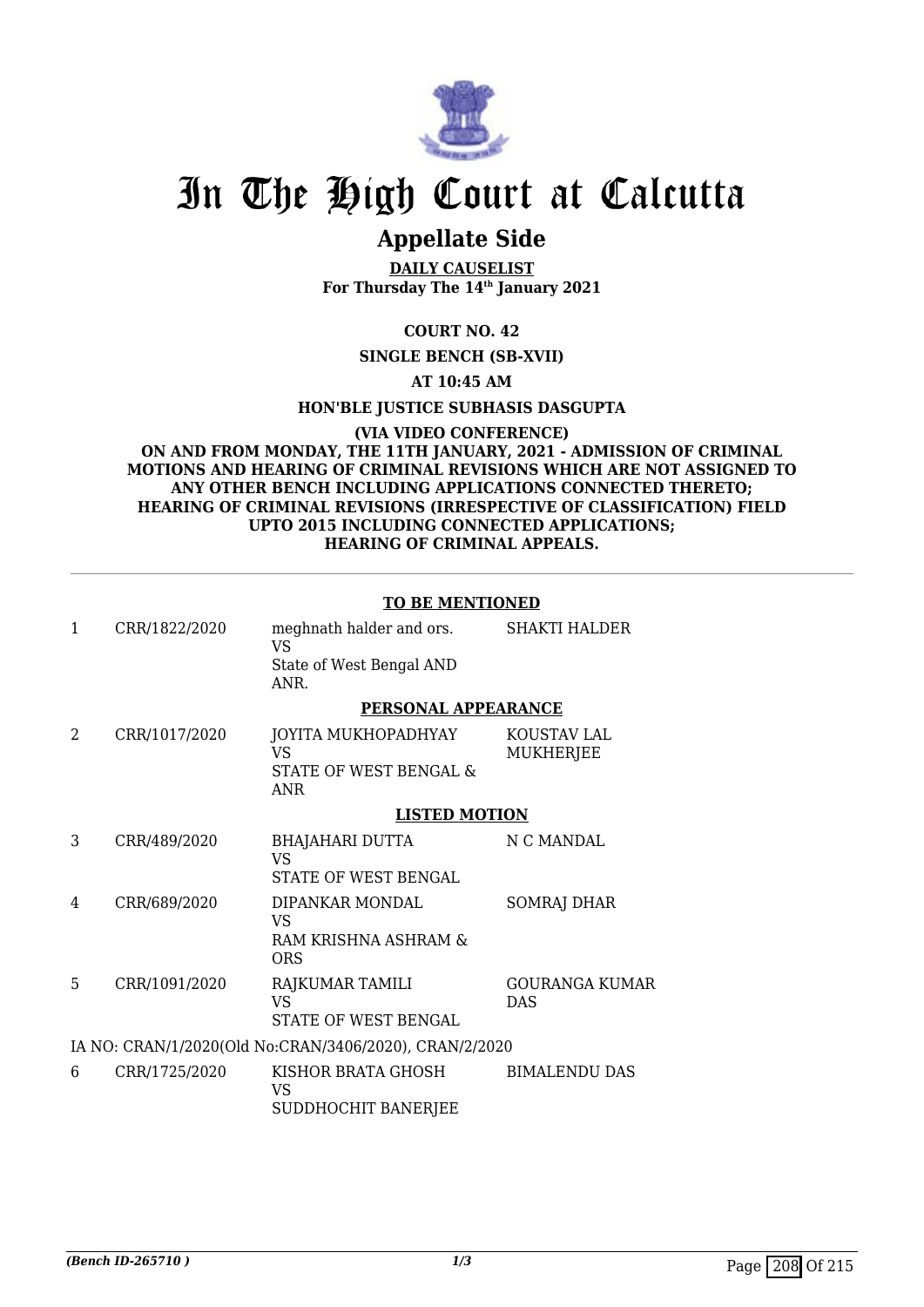| 7  | CRR/1901/2020      | SUMITA MONDAL AND ANR. ABHISHEK DE<br>VS                                |                                        |
|----|--------------------|-------------------------------------------------------------------------|----------------------------------------|
|    |                    | State of West Bengal AND<br>ANR.                                        |                                        |
| 8  | CRR/87/2021        | PALTU ROY @ POLTU ROY<br><b>VS</b><br>State of West Bengal              | AMITABHA HAIT                          |
| 9  | CRR/101/2021       | NESHAT AHMED SIDDIQUI<br><b>VS</b><br>State of West Bengal AND          | SOBHAN GANI                            |
|    |                    | <b>ANOTHER</b>                                                          |                                        |
| 10 | CRR/106/2021       | SATYA RANJAN MAITY<br>VS                                                | KALYAN N KUMAR<br><b>BHATTACHARJEE</b> |
|    |                    | State of West Bengal AND<br><b>ANOTHER</b>                              |                                        |
| 11 | CRR/107/2021       | SHAMPA CHAKRABORTY<br><b>VS</b>                                         | DIPAYAN DAN                            |
|    |                    | DEBASHIS CHAKRABARTI                                                    |                                        |
|    |                    | <b>ADJOURNED MOTIONS</b><br>((AFTER SERVICE OF NOTICE))                 |                                        |
| 12 | CRR/13/2021        | RAMPROSAD ROY AND ANR                                                   | <b>ARNAB DAS</b>                       |
|    |                    | <b>VS</b><br>State of West Bengal AND                                   |                                        |
|    |                    | <b>ANR</b>                                                              |                                        |
|    | wt13 CRR/1693/2020 | PRADIP CHOWDHURY<br><b>VS</b><br>STATE OF WEST BENGAL<br><b>AND ANR</b> | ANIRBAN BANERJEE                       |
|    |                    | <b>FOR ORDERS</b>                                                       |                                        |
| 14 | CRR/1569/2020      | <b>INDRAJIT DAS</b><br><b>VS</b>                                        | <b>AMAR SINGH</b>                      |
|    |                    | State of West Bengal AND<br><b>ANR</b>                                  |                                        |
|    |                    | <b>CONTESTED APPLICATION</b>                                            |                                        |
| 15 | CRR/751/2018       | <b>JAYANTA CHOWDHURY</b><br><b>VS</b>                                   | <b>JAYANTA</b><br><b>CHOWDHURY IN</b>  |
|    |                    | STATE OF WEST BENGAL &<br><b>ANR</b>                                    | <b>PERSON</b>                          |
| 16 | CRR/1322/2019      | DEBI PRASAD GHOSH<br><b>VS</b>                                          | <b>AMAJIT DE</b>                       |
|    |                    | <b>STATE OF WEST BENGAL &amp;</b><br><b>ORS</b>                         |                                        |
| 17 | CRR/1725/2019      | SOMENATH GHOSH<br><b>VS</b>                                             | RIMPA RAJPAL                           |
|    |                    | STATE OF WEST BENGAL &<br>ANR.                                          |                                        |
|    | IA NO: CRAN/1/2021 |                                                                         |                                        |
| 18 | CRR/2812/2019      | PRABHAT KUMAR DE @<br>PRAVAT KUMAR DAS<br><b>VS</b>                     | SOUMYAJIT DAS<br><b>MAHAPATRA</b>      |
|    |                    | STATE OF WEST BENGAL                                                    |                                        |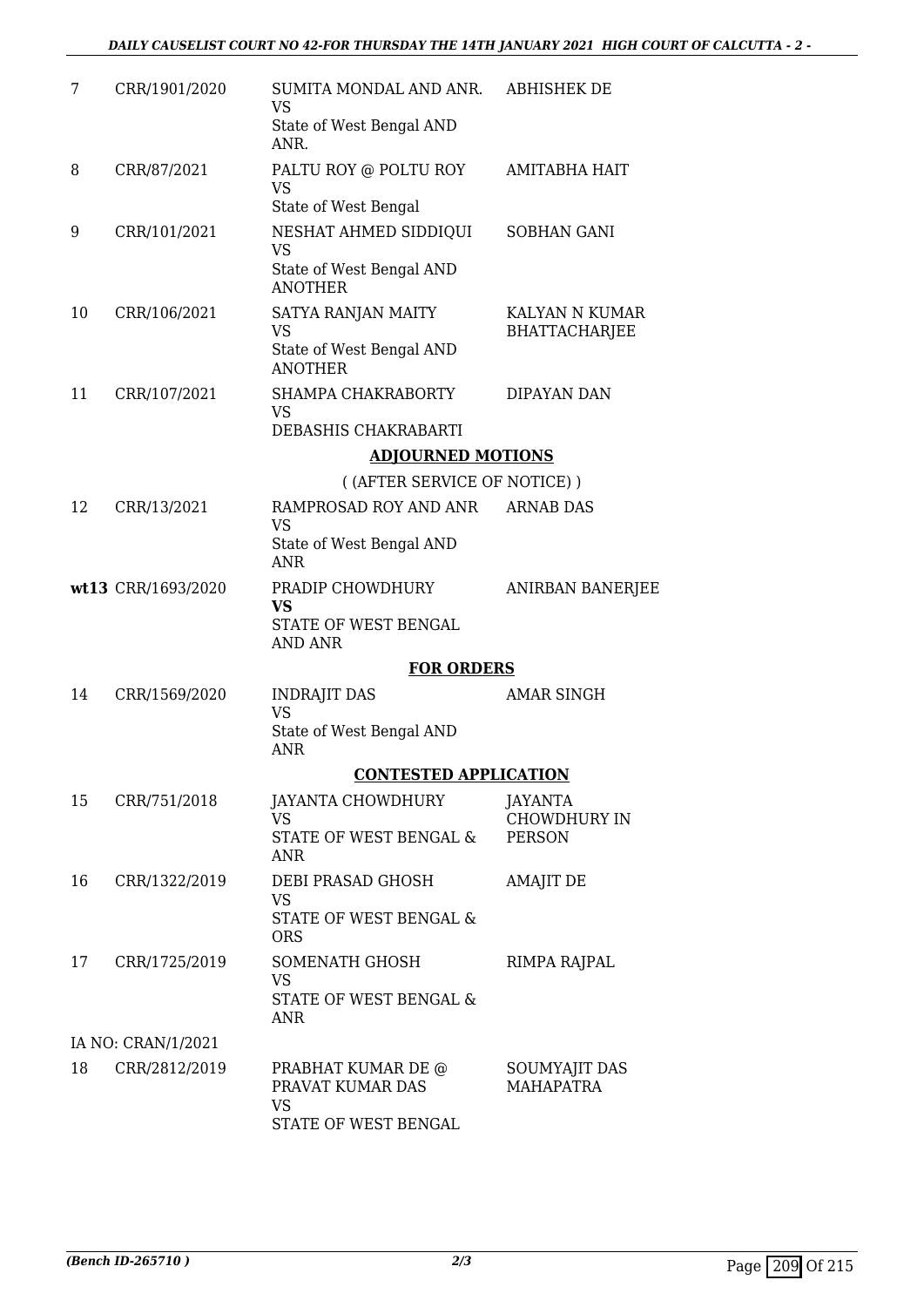| 19 | CRR/3375/2019 | KRISHNENDU GHOSH &<br><b>ANR</b><br>VS<br>STATE OF WEST BENGAL &<br>ANR | <b>ABHIJIT SINGH</b> |
|----|---------------|-------------------------------------------------------------------------|----------------------|
| 20 | CRR/1728/2020 | <b>SUNIL BISWAS</b><br>VS<br>State of West Bengal AND<br>ORS            | <b>SANDIP DAS</b>    |
| 21 | CRR/1733/2020 | SHIBSANTA SAMANTA<br>VS<br>State of West Bengal AND<br><b>ANR</b>       | <b>SOUVIK DAS</b>    |
|    |               | <b>CRIMINAL APPEAL HEARING</b>                                          |                      |
| 22 | CRA/471/2019  | SUKUMAR MONDAL & ORS<br>VS<br>STATE OF WEST BENGAL                      | MONIKA SINHA         |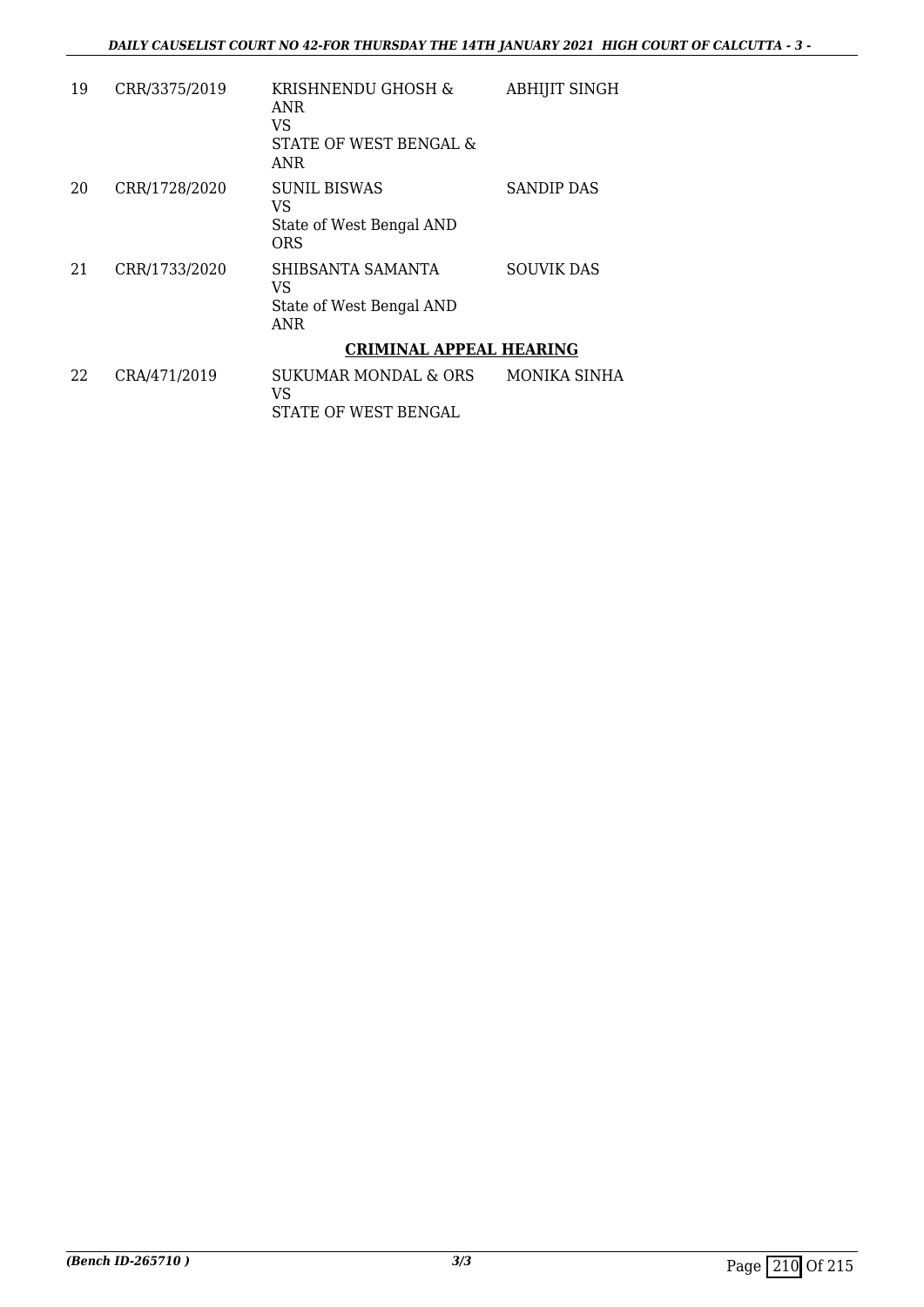

# **Appellate Side**

**DAILY CAUSELIST For Thursday The 14th January 2021**

**COURT NO. 5 SINGLE BENCH (SB - XVIII) AT 3:00 PM HON'BLE JUSTICE SUVRA GHOSH (VIA VIDEO CONFERENCE)**

#### **ON EVERY WEDNESDAY, THURSDAY & FRIDAY AT 3.00 P.M.- WILL SIT SINGLY AND TAKE UP HEARING OF CRIMINAL REVISIONS (IRRESPECTIVE OF CLASSIFICATION) UPTO 2019 INCLUDING CONNECTED APPLICATIONS THERETO.**

#### **NOTE: MATTERS WILL BE TAKEN UP THROUGH PHYSICAL HEARING ONLY WHEN BOTH THE PARTIES ARE AGREED**

|                |               | CONTESTED AFFEICATION                                     |                                 |
|----------------|---------------|-----------------------------------------------------------|---------------------------------|
| 1              | CRR/2046/2006 | <b>BISTUPADA BISAI</b><br>VS<br><b>STATE</b>              | NEMAI CH. SAMANTA               |
| $\mathfrak{D}$ | CRR/3284/2006 | MD. AZAHAR HOSSAIN<br><b>VS</b><br>MOMTAJ BEGUM           | RAFIKUL ISLAM<br><b>SARDAR</b>  |
| 3              | CRR/824/2007  | KHUDIRAM PRADHAN<br>VS.<br><b>STATE</b>                   | <b>SHATAROOP</b><br>PURKAYASTHA |
| 4              | CRR/830/2007  | <b>BIPLAB GHOSH</b><br><b>VS</b><br>DEBABRATA CHAKRABORTY | PRADYUT KUMAR<br><b>DAS</b>     |
| 5              | CRR/833/2007  | <b>BELA RANI NAG</b><br>VS<br>STATE OF W.B.               | <b>SUMAN SENGUPTA</b>           |
| 6              | CRR/843/2007  | BABULAL HANSDA & ORS.<br>VS<br>STATE OF W.B.              | <b>SAIKAT KR PAL</b>            |
| 7              | CRR/850/2007  | <b>DULAL SARKAR</b><br><b>VS</b><br>STATE OF W.B.         | <b>SOURAV CHATTERJEE</b>        |
| 8              | CRR/855/2007  | <b>GOPINATH KONAR</b><br><b>VS</b><br>SWAPAN KUMAR NANDI  | DEBASISH NANDY                  |

## **CONTESTED APPLICATION**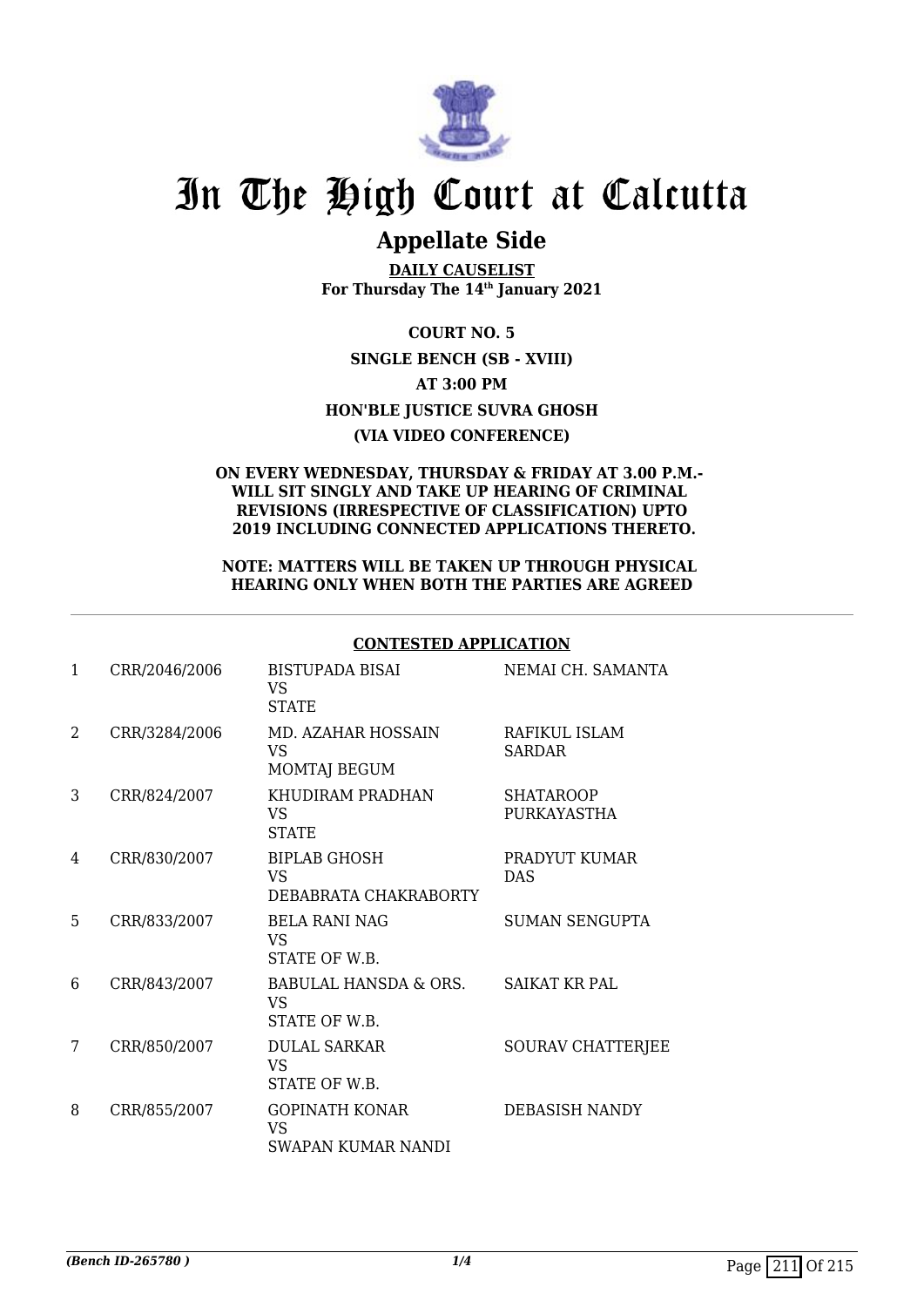| 9  | CRR/878/2007  | SK. ABU SIDDIK<br><b>VS</b><br><b>STATE</b>                              | <b>ANIRUDDHA</b><br><b>MAHANTA</b>       |
|----|---------------|--------------------------------------------------------------------------|------------------------------------------|
| 10 | CRR/881/2007  | MOHIUDDIN MIDDYA @<br>MONI MIDDYA & ORS.<br><b>VS</b><br><b>STATE</b>    | <b>INDRAJIT</b><br><b>CHATTERJEE</b>     |
| 11 | CRR/900/2007  | RAJU @ APPA PRAMANIK<br><b>VS</b><br><b>STATE</b>                        | ANANDA MIHAN<br><b>BASU</b>              |
| 12 | CRR/904/2007  | NIRMAL BERA & ORS.<br><b>VS</b><br><b>STATE</b>                          | PIJUSH KANTI<br><b>KHANRA</b>            |
| 13 | CRR/912/2007  | SADHANA MUKHERJEE<br><b>VS</b><br><b>STATE</b>                           | NITIKANA MAITY                           |
| 14 | CRR/921/2007  | M/S. MRF LIMITED & ANR.<br><b>VS</b><br><b>STATE</b>                     | <b>SOUMYA KANTO</b><br><b>CHATTERJEE</b> |
|    |               | IA NO: CRAN/2/2009(Old No:CRAN/676/2009)                                 |                                          |
| 15 | CRR/930/2007  | <b>ABDUL WAHID</b><br><b>VS</b><br><b>STATE</b>                          | <b>MINTU KUMAR</b><br><b>GOSWAMI</b>     |
| 16 | CRR/3221/2007 | ASHIM KUMAR DAS @ ASIM<br>KUMAR DAS & ANR.<br><b>VS</b><br>STATE OF W.B. | <b>ASIT BARAN GHOSH</b>                  |
| 17 | CRR/3225/2007 | SK. ABDUL SALAM<br><b>VS</b><br>STATE OF W.B. & ANR.                     | SAMBHUNATH DE                            |
| 18 | CRR/3226/2007 | LUTFANNESSA BIBI<br><b>VS</b><br>STATE OF W.B. & ANR.                    | <b>ALOKE CHATTERJEE</b>                  |
| 19 | CRR/3227/2007 | <b>BISWAJIT SHOW</b><br><b>VS</b><br>STATE OF WEST BENGAL &<br>ORS.      | <b>IQBAL HUSSAIN</b>                     |
| 20 | CRR/3229/2007 | <b>SANAT MONDAL</b><br><b>VS</b><br>STATE OF WEST BENGAL                 | <b>ANGSHUMAN</b><br><b>CHAKRABORTY</b>   |
| 21 | CRR/3230/2007 | SK. ABDUL GONI<br><b>VS</b><br>MOSAMMAT AMENA<br><b>KHATUN</b>           | <b>ARNAB CHATTERJEE</b>                  |
| 22 | CRR/3241/2007 | LAKSHMINARAYAN SAIN<br><b>VS</b><br>KUNDAN SINHA & ANR.                  | <b>BIJOY KUMAR SHOW</b>                  |
| 23 | CRR/3244/2007 | DEBNATH GHOSH<br><b>VS</b><br><b>RATNA GHOSH</b>                         | <b>KOUSHIK</b><br><b>CHATTERJEE</b>      |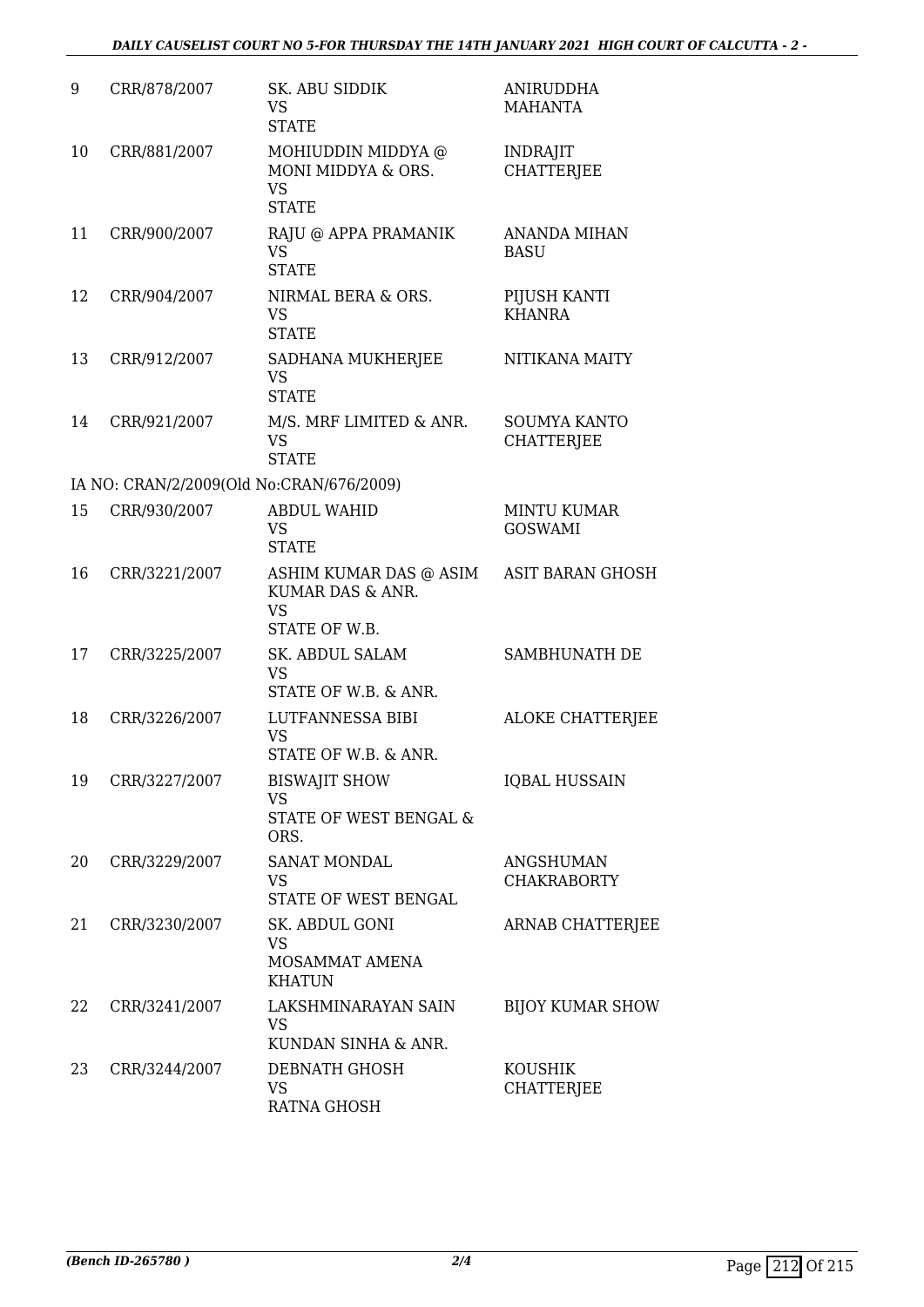## *DAILY CAUSELIST COURT NO 5-FOR THURSDAY THE 14TH JANUARY 2021 HIGH COURT OF CALCUTTA - 3 -*

| 24 | CRR/3249/2007 | <b>BIMAN NATH</b><br><b>VS</b><br><b>MITHU NATH</b>                                     | PRADIP RAY                             |
|----|---------------|-----------------------------------------------------------------------------------------|----------------------------------------|
| 25 | CRR/3253/2007 | ANAND SINHA & ANR.<br><b>VS</b><br>PREM GOYAL & ANR.                                    | SUPRIYA RANJAN<br><b>SAHA</b>          |
| 26 | CRR/3256/2007 | SAMSUL ALI @ AMON &<br>ORS.<br><b>VS</b><br>STATE OF WEST BENGAL                        | <b>PROVAS</b><br><b>BHATTACHARYA</b>   |
| 27 | CRR/3263/2007 | <b>SHIV KISHAN AGARWAL</b><br><b>VS</b><br>KAMLA DEVI AGARWAL                           | PARTHA BASU                            |
| 28 | CRR/3264/2007 | <b>R.BABU RAO</b><br><b>VS</b><br><b>BHAGWAN DAS MOHTA &amp;</b><br>ANR.                | <b>SOMNATH</b><br><b>ROYCHOWDHURY</b>  |
| 29 | CRR/3338/2007 | <b>BIREN MAHATO</b><br><b>VS</b><br><b>MENOKA MAHATO</b>                                | <b>MANOMOHAN BASU</b>                  |
| 30 | CRR/3349/2007 | TAPAS KR. PALAI<br><b>VS</b><br>DILIP KR. DAS & ANR                                     | PRADIP KR. ROY                         |
| 31 | CRR/3352/2007 | <b>GOUTAM BARMAN</b><br><b>VS</b><br><b>SABITRI BALA BARMAN &amp;</b><br><b>ORS</b>     | DILIP KR. MAITY                        |
| 32 | CRR/3355/2007 | <b>ANIMESH DUTTA</b><br><b>VS</b><br>STATE OF WEST BENGAL &<br><b>ORS</b>               | <b>SANDIPAN GANGULY</b>                |
| 33 | CRR/3356/2007 | MUNMUN MONDAL<br><b>VS</b><br>RAJU MONDAL                                               | PARTHA PRATIM<br><b>CHATTERJEE</b>     |
| 34 | CRR/3359/2007 | HASIM ALI @ HASIM<br><b>VS</b><br>STATE OF WEST BENGAL &<br><b>ORS</b>                  | <b>AMITAVA</b><br><b>BHATTACHARYYA</b> |
| 35 | CRR/3367/2007 | SUSHIL KR. AGARWAL &<br><b>ORS</b><br><b>VS</b><br>STATE OF WEST BENGAL &<br><b>ORS</b> | S.P.BRAHMACHARI                        |
|    |               | IA NO: CRAN/1/2007(Old No:CRAN/2187/2007)                                               |                                        |
| 36 | CRR/3370/2007 | TAPAN KR. KAR<br><b>VS</b><br>STATE OF WEST BENGAL                                      | RASOMAY MONDAL                         |
| 37 | CRR/3371/2007 | <b>DILDER HOSSAIN</b><br><b>VS</b><br>STATE OF WEST BENGAL                              | RANJAN<br><b>CHAKRABORTI</b>           |
| 38 | CRR/3373/2007 | ADITI (DUTTA) ROY<br><b>VS</b><br>STATE OF WEST BENGAL                                  | IQBAL HUSSAIN                          |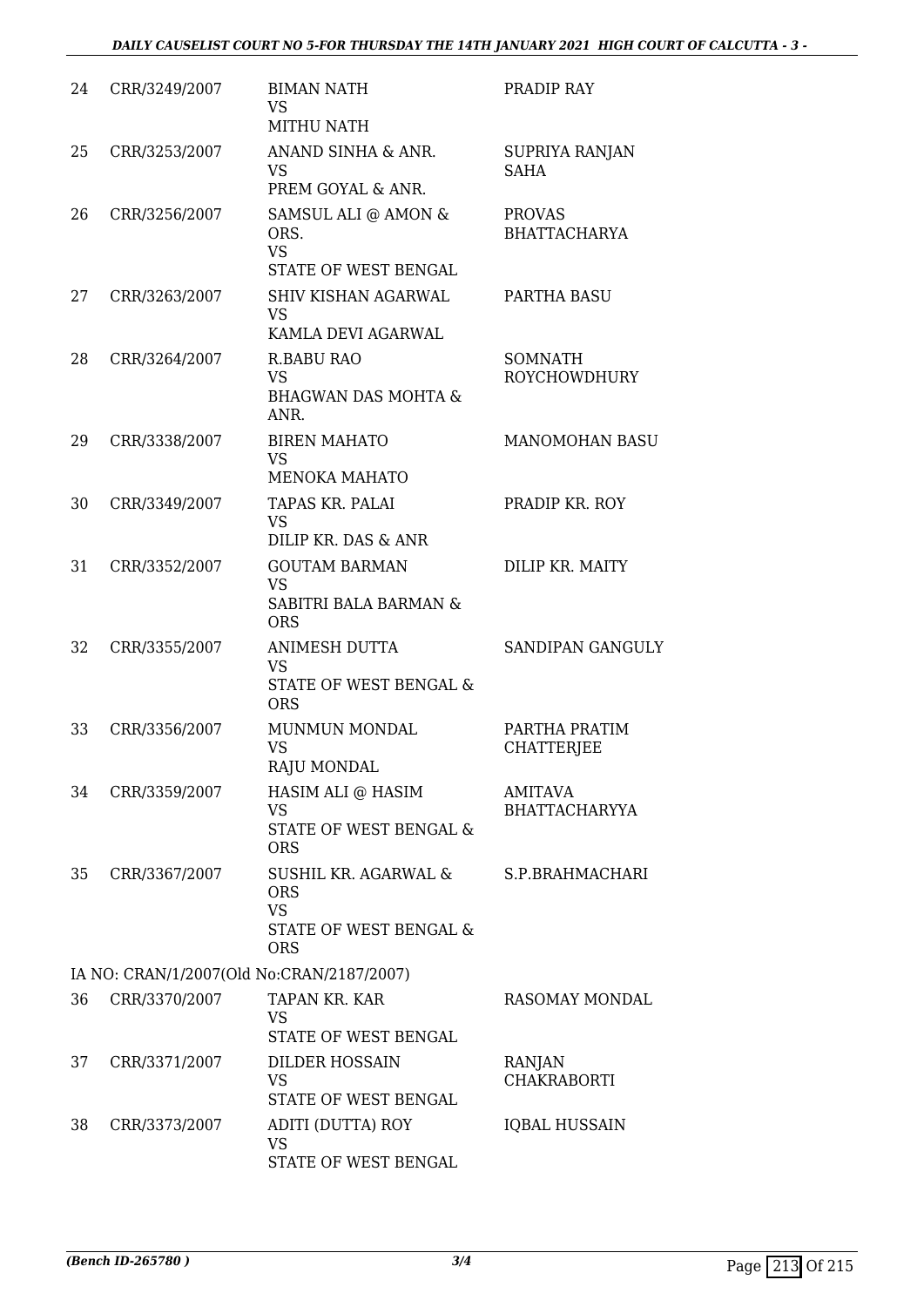| 39 | CRR/3374/2007 | DHARANI ROY<br>VS<br>DIPALI ROY & ANR.               | PURNENDU DAS  |
|----|---------------|------------------------------------------------------|---------------|
| 40 | CRR/3379/2007 | NETAI NASKAR<br>VS<br>STATE OF WEST BENGAL &<br>ANR. | SOURAV BHAGAT |